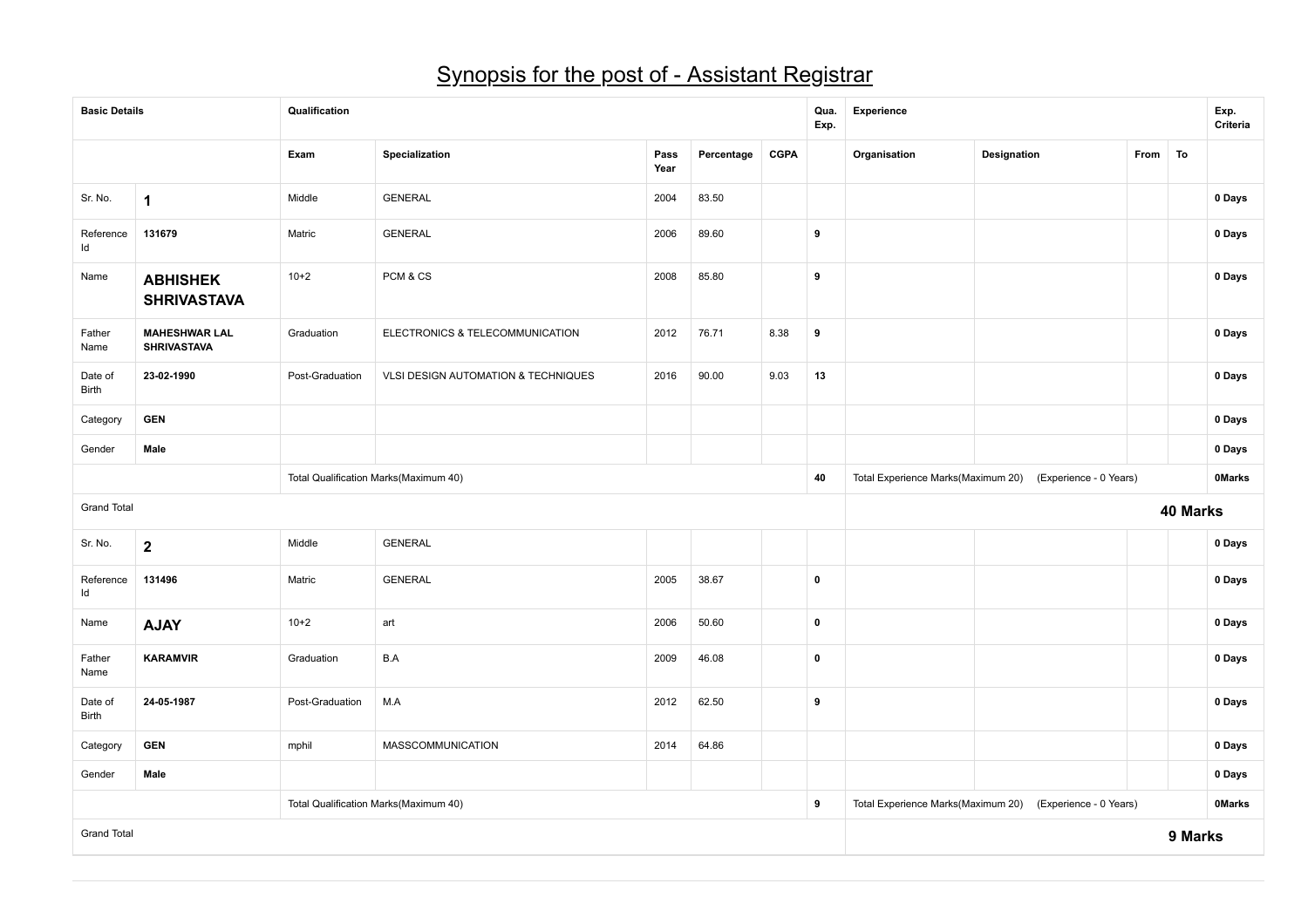| Sr. No.                 | $\mathbf 3$                     | Middle          | <b>GENERAL</b>                        | 1997 | 67.86 |                  | <b>INDIAN NAVY</b>                  | PETTY OFFICER LOGISTICS<br>(FINANCE &<br>ADMINISTRATION)   | $20-$<br>09-<br>2002     | $15-$<br>$12-$<br>2016   | 5200<br>Days |
|-------------------------|---------------------------------|-----------------|---------------------------------------|------|-------|------------------|-------------------------------------|------------------------------------------------------------|--------------------------|--------------------------|--------------|
| Reference<br>ld         | 131443                          | Matric          | <b>GENERAL</b>                        | 1999 | 61.67 | $\boldsymbol{9}$ |                                     |                                                            |                          |                          | 0 Days       |
| Name                    | <b>AJAYPAL SINGH</b>            | $10+2$          | <b>SCIENCE</b>                        | 2002 | 60.00 | 9                |                                     |                                                            |                          |                          | 0 Days       |
| Father<br>Name          | <b>MANIRAM SINGH</b>            | Graduation      | SOCIOLOGY                             | 2010 | 55.25 | $\mathbf{3}$     |                                     |                                                            |                          |                          | 0 Days       |
| Date of<br>Birth        | 23-12-1983                      | Post-Graduation | SOCIOLOGY                             | 2013 | 59.25 | $\mathbf{3}$     |                                     |                                                            |                          |                          | 0 Days       |
| Category                | <b>GEN</b>                      |                 |                                       |      |       |                  |                                     |                                                            |                          |                          | 0 Days       |
| Gender                  | Male                            |                 |                                       |      |       |                  |                                     |                                                            |                          |                          | 0 Days       |
|                         |                                 |                 | Total Qualification Marks(Maximum 40) |      |       | 24               |                                     | Total Experience Marks(Maximum 20) (Experience - 14 Years) |                          |                          | 20Marks      |
| <b>Grand Total</b>      |                                 |                 |                                       |      |       |                  |                                     |                                                            |                          | 44 Marks                 |              |
| Sr. No.                 | 4                               | Middle          | <b>GENERAL</b>                        | 1997 | 52.29 |                  | R K INTER COLLEGE                   | <b>LECTURER</b>                                            | $01-$<br>$04 -$<br>2006  | $01 -$<br>$04-$<br>2007  | 365<br>Days  |
| Reference<br>ld         | 131556                          | Matric          | <b>GENERAL</b>                        | 1999 | 49.00 | $\mathbf 0$      | R K INTER COLLEGE                   | <b>LECTURER</b>                                            | 06-<br>08-<br>2008       | $01 -$<br>08-<br>2009    | 360<br>Days  |
| Name                    | <b>AMARDEEP</b><br><b>SINGH</b> | $10+2$          | <b>ARTS</b>                           | 2001 | 58.00 | $\mathbf{3}$     | AGGARWAL SR SEC<br><b>SCHOOL</b>    | <b>LECTURER</b>                                            | $13 -$<br>08-<br>2009    | $04 -$<br>$01 -$<br>2013 | 1240<br>Days |
| Father<br>Name          | <b>AMOL SINGH</b>               | Graduation      | <b>ARTS</b>                           | 2004 | 47.33 | $\pmb{0}$        | <b>GREEN WOOD</b><br>CONVENT SCHOOL | <b>PRINCIPAL</b>                                           | $06-$<br>$01 -$<br>2013  | $30-$<br>09-<br>2013     | 267<br>Days  |
| Date of<br><b>Birth</b> | 11-01-1984                      | Post-Graduation | <b>ENGLISH</b>                        | 2006 | 62.20 | 9                | <b>AGRASEN PUBLIC</b><br>SCHOOL     | <b>PRINCIPAL</b>                                           | $01 -$<br>$02 -$<br>2014 | $31 -$<br>$03 -$<br>2015 | 423<br>Days  |
| Category                | <b>GEN</b>                      |                 |                                       |      |       |                  | NEW DPS                             | PRINCIPAL                                                  | $01 -$<br>$04 -$<br>2015 | $30-$<br>$04 -$<br>2016  | 395<br>Days  |
| Gender                  | Male                            |                 |                                       |      |       |                  | SAI SR SEC SCHOOL                   | <b>PRINCIPAL</b>                                           | $01 -$<br>$05-$<br>2016  | $22 -$<br>$12-$<br>2016  | 235<br>Days  |
|                         |                                 |                 | Total Qualification Marks(Maximum 40) |      |       | 12               |                                     | Total Experience Marks(Maximum 20) (Experience - 9 Years)  |                          |                          | 20Marks      |
| <b>Grand Total</b>      |                                 |                 |                                       |      |       |                  |                                     |                                                            |                          | 32 Marks                 |              |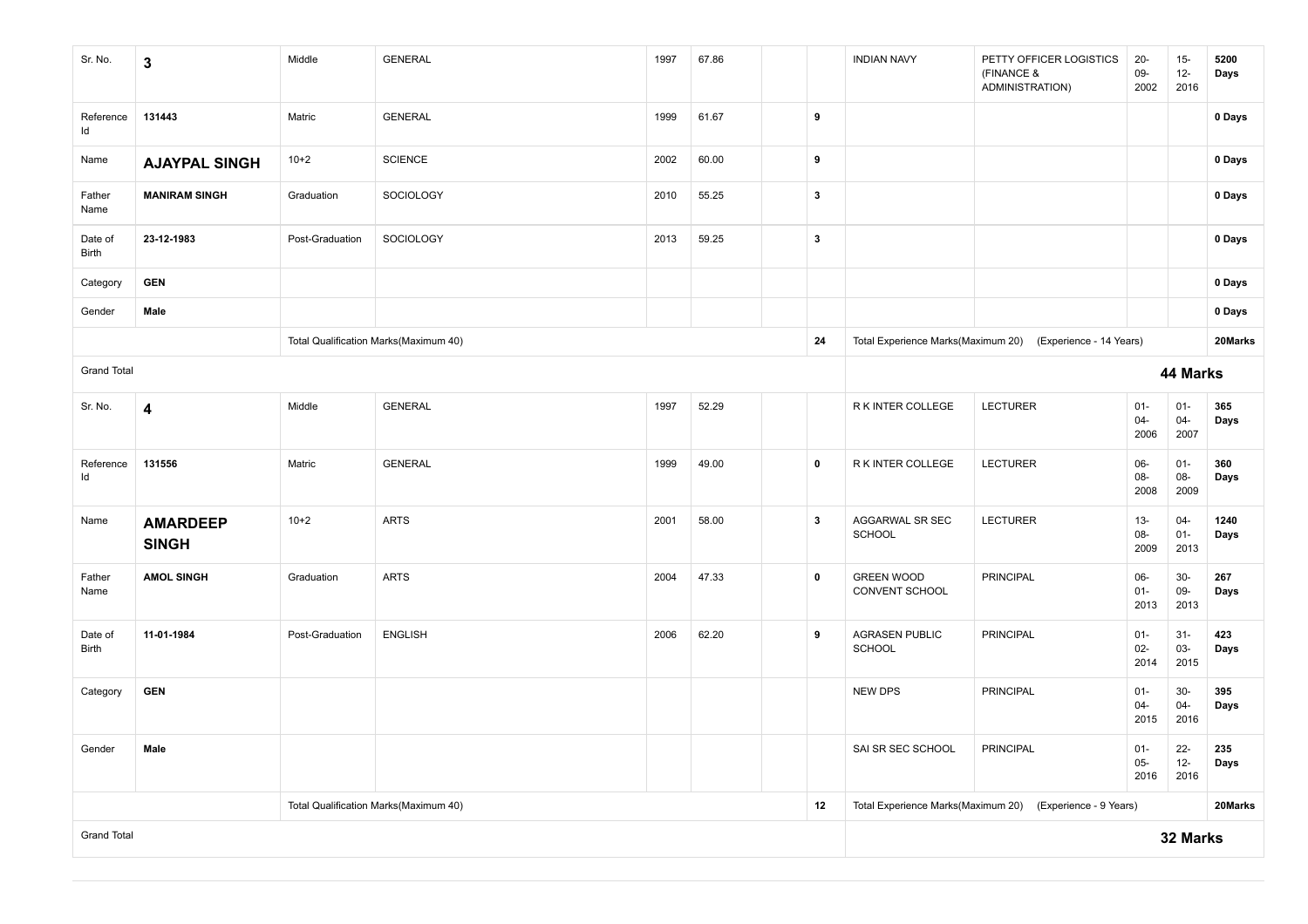| Sr. No.                 | 5                   | Middle          | <b>GENERAL</b>                        | 1996 | 61.71 |                                    |                         | Maharishi Arvind College<br>of Pharmacy, Jaipur                               | Lecturer                   | $28 -$<br>08-<br>2006    | $30-$<br>06-<br>2008     | 672<br>Days  |
|-------------------------|---------------------|-----------------|---------------------------------------|------|-------|------------------------------------|-------------------------|-------------------------------------------------------------------------------|----------------------------|--------------------------|--------------------------|--------------|
| Reference<br>Id         | 131377              | Matric          | <b>GENERAL</b>                        | 1998 | 76.33 |                                    | 9                       | Hindu College of<br>Pharmacy, Sonepat                                         | Lecturer                   | $01 -$<br>$07 -$<br>2008 | 03-<br>$06-$<br>2009     | 337<br>Days  |
| Name                    | <b>AMIT</b>         | $10+2$          | Non-Medical                           | 2000 | 69.00 |                                    | 9                       | Seth G.L. Bihani S.D.<br>College of Technical<br>Education, Sri<br>ganganagar | Lecturer                   | $04 -$<br>06-<br>2009    | $28 -$<br>$05 -$<br>2010 | 358<br>Days  |
| Father<br>Name          | <b>SHYAM SUNDER</b> | Graduation      | Pharmacy                              | 2004 | 65.96 |                                    | 9                       | Jan Nayak Ch. Devilal<br>Memorial College of<br>Pharmacy, Sirsa               | <b>Assistant Professor</b> | $23 -$<br>$07 -$<br>2010 | $01 -$<br>$04 -$<br>2016 | 2079<br>Days |
| Date of<br><b>Birth</b> | 15-09-1983          | Post-Graduation | <b>Pharmaceutical Chemistry</b>       | 2006 | 61.31 |                                    | 9                       | Jan Nayak Ch. Devilal<br>Memorial College of<br>Pharmacy, Sirsa               | Associate Professor        | $01 -$<br>$04 -$<br>2016 | $11 -$<br>$12-$<br>2016  | 254<br>Days  |
| Category                | <b>GEN</b>          |                 |                                       |      |       |                                    |                         |                                                                               |                            |                          |                          | 0 Days       |
| Gender                  | Male                |                 |                                       |      |       |                                    |                         |                                                                               |                            |                          |                          | 0 Days       |
|                         |                     |                 | Total Qualification Marks(Maximum 40) |      | 36    | Total Experience Marks(Maximum 20) | (Experience - 10 Years) |                                                                               |                            | 20Marks                  |                          |              |
| <b>Grand Total</b>      |                     |                 |                                       |      |       |                                    |                         |                                                                               |                            |                          | 56 Marks                 |              |
| Sr. No.                 | 6                   | Middle          | <b>GENERAL</b>                        |      |       |                                    |                         | CRSU JIND                                                                     | <b>SYSTEM ANALYST</b>      | 29-<br>$07 -$<br>2015    | $30-$<br>$12-$<br>2016   | 520<br>Days  |
| Reference<br>Id         | 131570              | Matric          | <b>GENERAL</b>                        | 2002 | 71.67 |                                    | 9                       | <b>GJUS&amp;T JIND</b>                                                        | JR. PROGRAMMER             | $16 -$<br>$04 -$<br>2013 | $28 -$<br>$07 -$<br>2015 | 833<br>Days  |
| Name                    | <b>AMIT KUMAR</b>   | $10+2$          | COMPUTER SCIENCE & ENGG.              | 2005 | 61.40 |                                    | 9                       | <b>HCTM TECHNICAL</b><br><b>CAMPUS</b>                                        | ASSISTANT PROFESSOR        | $01 -$<br>$09 -$<br>2011 | $15 -$<br>$04 -$<br>2013 | 592<br>Days  |
| Father<br>Name          | <b>SAJJAN</b>       | Graduation      | COMPUTER SCIENCE & ENGG.              | 2008 | 67.42 |                                    | 9                       | JIET JIND                                                                     | ASSISTANT PROFESSOR        | $10-$<br>08-<br>2010     | $31 -$<br>08-<br>2011    | 386<br>Days  |
| Date of<br><b>Birth</b> | 25-11-1986          | Post-Graduation | COMPUTER SCIENCE & ENGG.              | 2010 | 76.14 | 8.11                               | 13                      |                                                                               |                            |                          |                          | 0 Days       |
| Category                | <b>GEN</b>          |                 |                                       |      |       |                                    |                         |                                                                               |                            |                          |                          | 0 Days       |
| Gender                  | Male                |                 |                                       |      |       |                                    |                         |                                                                               |                            | 0 Days                   |                          |              |
|                         |                     |                 | Total Qualification Marks(Maximum 40) |      | 40    | Total Experience Marks(Maximum 20) | (Experience - 6 Years)  |                                                                               |                            | 20Marks                  |                          |              |
| <b>Grand Total</b>      |                     |                 |                                       |      |       |                                    |                         |                                                                               |                            |                          | 60 Marks                 |              |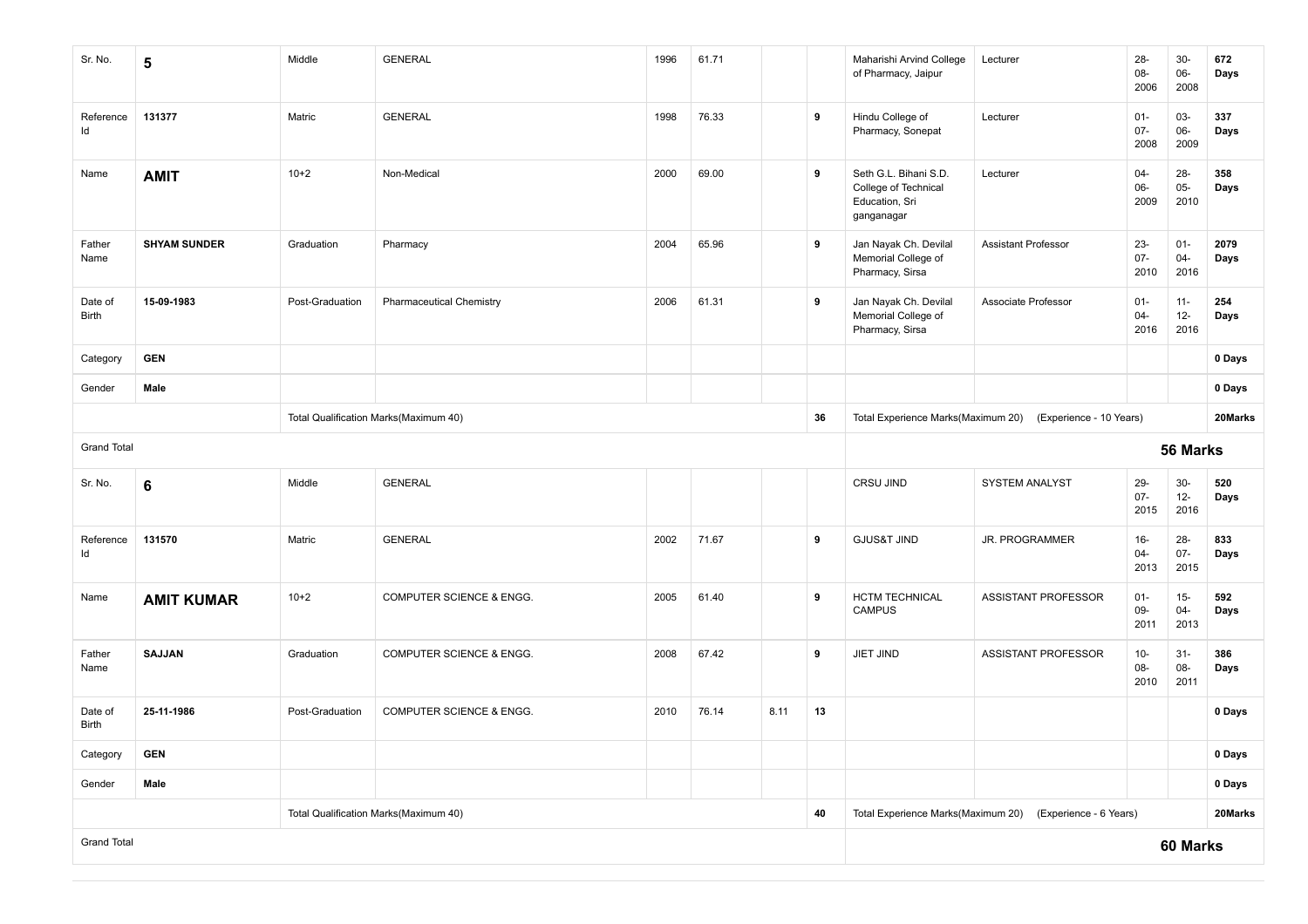| Sr. No.            | 7                                 | Middle          | <b>GENERAL</b>                        | 1996 | 54.43 |                                                           | <b>JBF Industries Limited</b>                                   | A.E.(Electrical)                                          | $01 -$<br>$05 -$<br>2007 | $30-$<br>03-<br>2010     | 1064<br>Days |
|--------------------|-----------------------------------|-----------------|---------------------------------------|------|-------|-----------------------------------------------------------|-----------------------------------------------------------------|-----------------------------------------------------------|--------------------------|--------------------------|--------------|
| Reference<br>ld    | 131614                            | Matric          | <b>GENERAL</b>                        | 1998 | 61.83 | 9                                                         | M.CRohtak                                                       | J.E.(Electrical) on outsourcing<br>basis                  | $02 -$<br>$07 -$<br>2012 | $04 -$<br>$07 -$<br>2013 | 367<br>Days  |
| Name               | <b>AMIT KUMAR</b>                 | $10 + 2$        | Non-Medical                           | 2001 | 64.25 | 9                                                         | <b>BITS</b><br>Polytechnic, Bhiwani                             | Lecturer In Electrical<br>Engineering                     | $15-$<br>$07 -$<br>2013  | $07 -$<br>$11 -$<br>2016 | 1211<br>Days |
| Father<br>Name     | <b>SILAK RAM</b>                  | Graduation      | Electrical                            | 2005 | 62.47 | 9                                                         | Government<br>Polytechnic, Hisar                                | Lectrical In Electrical Engg.<br>(visiting faculty)       | 09-<br>$11 -$<br>2016    | $30-$<br>$12 -$<br>2016  | 51 Days      |
| Date of<br>Birth   | 30-06-1983                        | Post-Graduation | Electrical                            | 2012 | 71.52 | 13                                                        |                                                                 |                                                           |                          |                          | 0 Days       |
| Category           | <b>GEN</b>                        |                 |                                       |      |       |                                                           |                                                                 |                                                           |                          |                          | 0 Days       |
| Gender             | Male                              |                 |                                       |      |       |                                                           |                                                                 |                                                           |                          |                          | 0 Days       |
|                    |                                   |                 | Total Qualification Marks(Maximum 40) |      |       | 40                                                        |                                                                 | Total Experience Marks(Maximum 20) (Experience - 7 Years) |                          |                          | 20Marks      |
| <b>Grand Total</b> |                                   |                 |                                       |      |       |                                                           |                                                                 | 60 Marks                                                  |                          |                          |              |
| Sr. No.            | 8                                 | Middle          | <b>GENERAL</b>                        |      |       |                                                           | EESL                                                            | <b>Consultant Finance</b>                                 | $27 -$<br>$01 -$<br>2015 | $28 -$<br>$12 -$<br>2016 | 701<br>Days  |
| Reference<br>ld    | 131557                            | Matric          | <b>GENERAL</b>                        | 2001 | 51.40 | $\pmb{0}$                                                 | URS Inspection India<br><b>Private Limited</b>                  | Assistant Manager                                         | $15-$<br>09-<br>2014     | $26 -$<br>$01 -$<br>2015 | 133<br>Days  |
| Name               | <b>AMIT KUMAR</b><br><b>SINGH</b> | $10 + 2$        | Commerce                              | 2003 | 61.00 | 9                                                         | Mriduanjali Architects &<br><b>Engineers Private</b><br>Limited | Project Coordinator Cum<br>Accountant                     | $10-$<br>08-<br>2010     | $13 -$<br>09-<br>2014    | 1495<br>Days |
| Father<br>Name     | <b>LAKSHMI KANT SINGH</b>         | Graduation      | Commerce                              | 2006 | 49.61 | $\pmb{0}$                                                 |                                                                 |                                                           |                          |                          | 0 Days       |
| Date of<br>Birth   | 26-12-1985                        | Post-Graduation | Finance                               | 2010 | 63.50 | 9                                                         |                                                                 |                                                           |                          |                          | 0 Days       |
| Category           | <b>GEN</b>                        |                 |                                       |      |       |                                                           |                                                                 |                                                           |                          |                          | 0 Days       |
| Gender             | Male                              |                 |                                       |      |       |                                                           |                                                                 |                                                           |                          |                          | 0 Days       |
|                    |                                   |                 | Total Qualification Marks(Maximum 40) | 18   |       | Total Experience Marks(Maximum 20) (Experience - 6 Years) |                                                                 |                                                           | 20Marks                  |                          |              |
| <b>Grand Total</b> |                                   |                 |                                       |      |       |                                                           |                                                                 |                                                           |                          | 38 Marks                 |              |
| Sr. No.            | 9                                 | Middle          | GENERAL                               |      |       |                                                           | <b>CANARA BANK</b>                                              | OFFICER S1                                                | $13 -$<br>08-<br>2012    | $20-$<br>$12 -$<br>2016  | 1590<br>Days |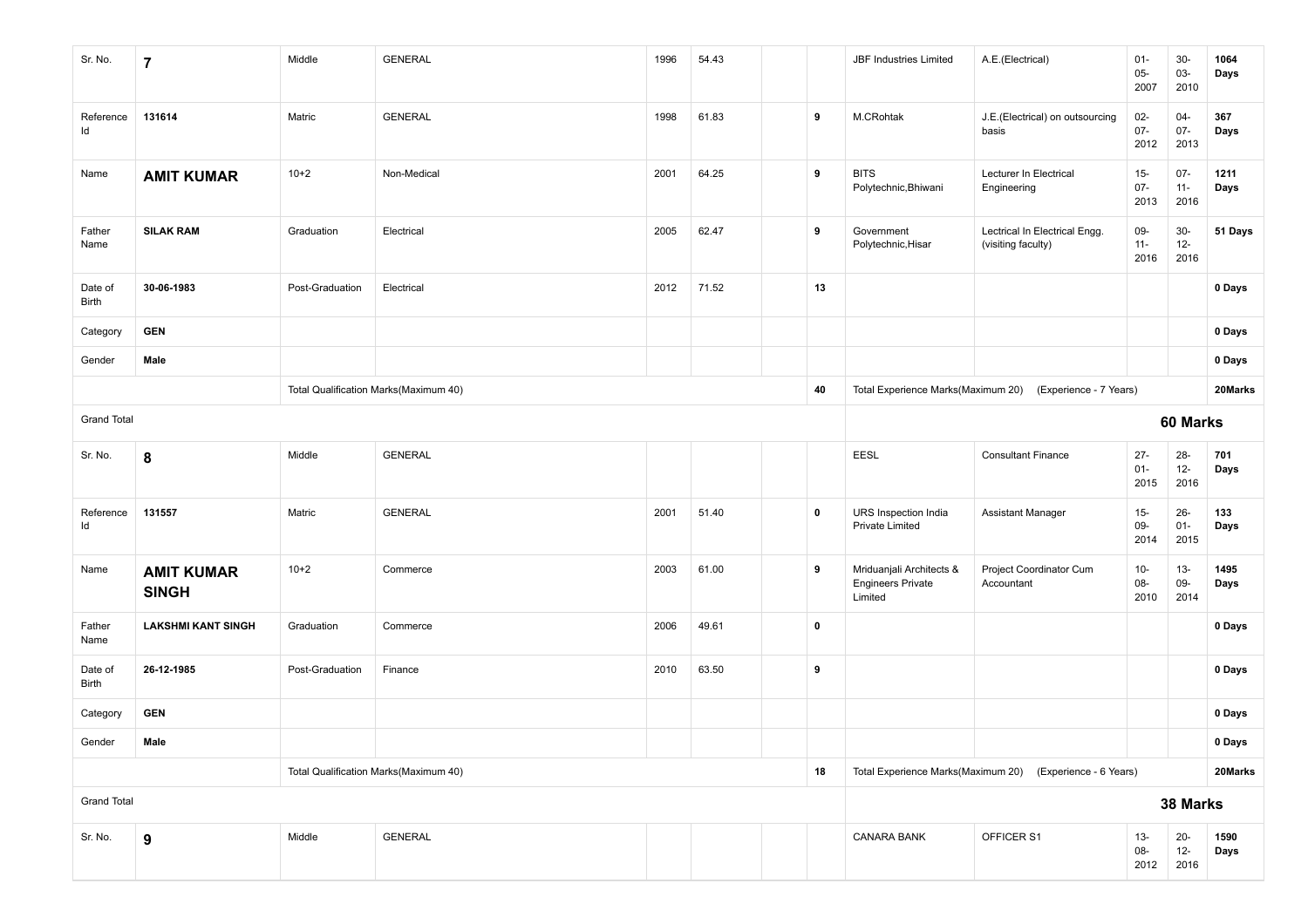| Reference<br>Id    | 131514                                 | Matric          | <b>GENERAL</b>                        | 2002 | 68.00 |  | 9  | H.G.B.                               | OFFICE ASSISTANT                                          | $18-$<br>$10-$<br>2011   | $11 -$<br>08-<br>2012   | 298<br>Days  |
|--------------------|----------------------------------------|-----------------|---------------------------------------|------|-------|--|----|--------------------------------------|-----------------------------------------------------------|--------------------------|-------------------------|--------------|
| Name               | <b>AMIT SANGWAN</b>                    | $10+2$          | <b>SCIENCE</b>                        | 2004 | 61.60 |  | 9  |                                      |                                                           |                          |                         | 0 Days       |
| Father<br>Name     | <b>RANDHIR SANGWAN</b>                 | Graduation      | COMPUTER APPLICATION                  | 2009 | 66.37 |  | 9  |                                      |                                                           |                          |                         | 0 Days       |
| Date of<br>Birth   | 21-07-1987                             | Post-Graduation | COMPUTER APPLICATION                  | 2013 | 72.93 |  | 13 |                                      |                                                           |                          |                         | 0 Days       |
| Category           | <b>GEN</b>                             | <b>UGC NET</b>  | <b>COMPUTER SCIENCE</b>               | 2013 | NaN   |  |    |                                      |                                                           |                          |                         | 0 Days       |
| Gender             | Male                                   | I.I.B.F.        | CYBER CRIME & FRAUD MANAGEMENT        | 2014 | 67.00 |  |    |                                      |                                                           |                          |                         | 0 Days       |
|                    |                                        |                 | Total Qualification Marks(Maximum 40) |      |       |  | 40 | Total Experience Marks(Maximum 20)   | (Experience - 5 Years)                                    |                          |                         | 20Marks      |
| <b>Grand Total</b> |                                        |                 |                                       |      |       |  |    |                                      |                                                           |                          | 60 Marks                |              |
| Sr. No.            | 10                                     | Middle          | <b>GENERAL</b>                        | 2004 | 57.67 |  |    | MMU MULLANA                          | <b>ASSISTANT PROFESSOR</b>                                | $04 -$<br>06-<br>2014    | $30-$<br>06-<br>2016    | 757<br>Days  |
| Reference<br>Id    | 131633                                 | Matric          | <b>GENERAL</b>                        | 2006 | 81.40 |  | 9  | <b>CGCTC JHANJERI</b>                | ASSISTANT PROFESSOR                                       | $13 -$<br>$07 -$<br>2016 | $28 -$<br>$12-$<br>2016 | 168<br>Days  |
| Name               | <b>AMRINDER</b><br><b>SINGH SANDHU</b> | $10+2$          | N.MED                                 | 2008 | 65.40 |  | 9  |                                      |                                                           |                          |                         | 0 Days       |
| Father<br>Name     | <b>BHAG SINGH</b>                      | Graduation      | <b>CIVIL</b>                          | 2012 | 73.38 |  | 9  |                                      |                                                           |                          |                         | 0 Days       |
| Date of<br>Birth   | 12-02-1991                             | Post-Graduation | <b>CTM</b>                            | 2014 | 66.36 |  | 13 |                                      |                                                           |                          |                         | 0 Days       |
| Category           | <b>GEN</b>                             |                 |                                       |      |       |  |    |                                      |                                                           |                          |                         | 0 Days       |
| Gender             | Male                                   |                 |                                       |      |       |  |    |                                      |                                                           |                          |                         | 0 Days       |
|                    |                                        |                 | Total Qualification Marks(Maximum 40) |      |       |  | 40 |                                      | Total Experience Marks(Maximum 20) (Experience - 2 Years) |                          |                         | 8Marks       |
| <b>Grand Total</b> |                                        |                 |                                       |      |       |  |    |                                      |                                                           |                          | 48 Marks                |              |
| Sr. No.            | 11                                     | Middle          | <b>GENERAL</b>                        |      |       |  |    | Awadh Research<br>Foundation (ARF)   | Senior Research Associate                                 | $02-$<br>$03 -$<br>2015  | $30-$<br>$04 -$<br>2016 | 425<br>Days  |
| Reference<br>Id    | 131672                                 | Matric          | <b>GENERAL</b>                        | 1993 | 60.00 |  | 9  | BBD University via DST,<br>New Delhi | Scientist                                                 | $25-$<br>$02-$<br>2009   | $30-$<br>$04 -$<br>2012 | 1160<br>Days |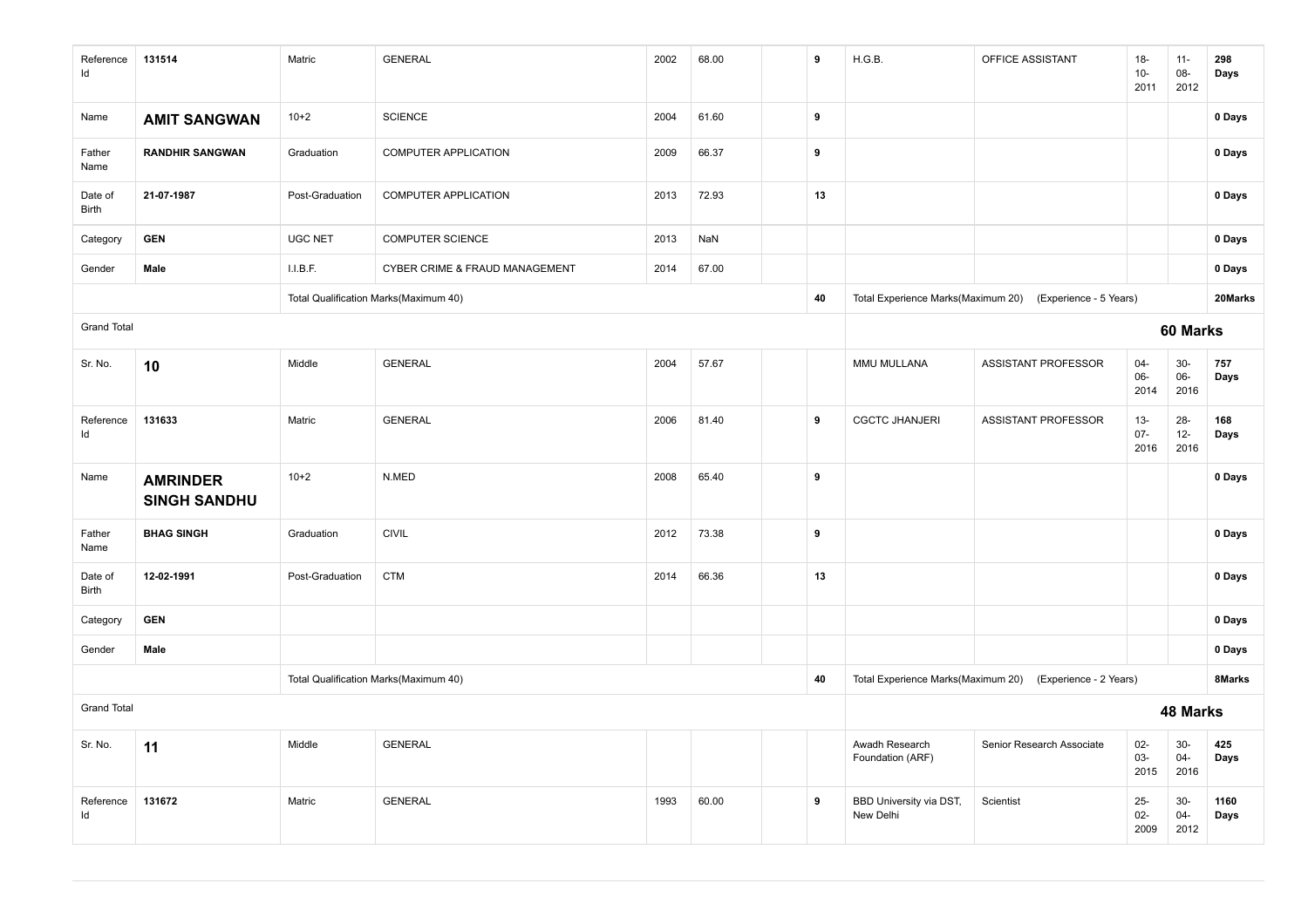| Name                    | <b>ANAMIKA</b><br><b>SRIVASTAVA</b> | $10 + 2$              | Physics, Biology, Chemistry, Hindi, English | 1995 | 62.40 |      | 9  | UNICEF via UP Jal<br>Nigam                 | Consultant                 | $02 -$<br>$07 -$<br>2007 | $31 -$<br>$05 -$<br>2008 | 334<br>Days  |
|-------------------------|-------------------------------------|-----------------------|---------------------------------------------|------|-------|------|----|--------------------------------------------|----------------------------|--------------------------|--------------------------|--------------|
| Father<br>Name          | <b>K.P.SRIVASTAVA</b>               | Graduation            | Zoology, Botany, Chemistry                  | 2000 | 64.00 |      | 9  | Mahila P.G Degree<br>College               | Lecturer                   | $01 -$<br>$07 -$<br>2006 | $30-$<br>06-<br>2007     | 364<br>Days  |
| Date of<br>Birth        | 04-05-1977                          | Post-Graduation       | <b>Environmental Science</b>                | 2002 | 69.55 |      | 13 | CSSRI, RRS, Lucknow                        | <b>SRF</b>                 | $02-$<br>$05 -$<br>2005  | $30-$<br>06-<br>2006     | 424<br>Days  |
| Category                | <b>GEN</b>                          | Ph.D                  | <b>Environmental Science</b>                | 2015 |       |      |    | NBRI, Lucknow                              | Project Assistant          | $01 -$<br>$11 -$<br>2003 | $30-$<br>$11 -$<br>2006  | 1125<br>Days |
| Gender                  | Female                              | UGC-NET &<br>ASRB-NET | <b>Environmental Science</b>                | 2004 |       |      |    |                                            |                            |                          |                          | 0 Days       |
|                         |                                     |                       | Total Qualification Marks(Maximum 40)       |      |       |      | 40 | Total Experience Marks(Maximum 20)         | (Experience - 10 Years)    |                          |                          | 20Marks      |
| <b>Grand Total</b>      |                                     |                       |                                             |      |       |      |    |                                            |                            |                          | 60 Marks                 |              |
| Sr. No.                 | 12                                  | Middle                | <b>GENERAL</b>                              |      |       |      |    | OP Jindal Modern<br>School, Hisar          | PA to Principal            | $17 -$<br>$10-$<br>2003  |                          | 0 Days       |
| Reference<br>ld         | 131449                              | Matric                | <b>GENERAL</b>                              | 1990 | 67.11 |      | 9  | Central Board of<br>Secondary Education    | Senior Assistant(Computer) | $07 -$<br>08-<br>2001    | $16-$<br>$10-$<br>2003   | 800<br>Days  |
| Name                    | <b>ANAND KUMAR</b>                  | $10 + 2$              | Science                                     | 1992 | 61.11 |      | 9  | National Brain Research<br>Centre, Manesar | Computer Operator          | $29 -$<br>09-<br>2000    | 06-<br>08-<br>2001       | 311<br>Days  |
| Father<br>Name          | <b>RAM NATH TIWARI</b>              | Graduation            | Chemistry                                   | 1997 | 60.00 |      | 9  | <b>DOEACC Society</b>                      | Office Assistant, Gr. I    | $17 -$<br>$02 -$<br>2000 | $28 -$<br>09-<br>2000    | 224<br>Days  |
| Date of<br><b>Birth</b> | 01-03-1976                          | Post-Graduation       | MBA - HR                                    | 2014 | 74.50 | 7.43 | 13 | G. P. Computer Network                     | Programmer                 | $20-$<br>$01 -$<br>1999  | $16-$<br>$02 -$<br>2000  | 392<br>Days  |
| Category                | <b>GEN</b>                          | <b>MCA</b>            | <b>Computer Application</b>                 | 2003 | 62.00 |      |    | <b>NIIT Muzaffarpur Centre</b>             | Faculty                    | $20-$<br>$07 -$<br>1996  | $21 -$<br>08-<br>1997    | 397<br>Days  |
| Gender                  | Male                                | A-Level               | <b>Computer Programming</b>                 | 2003 |       | B    |    | Aptech Muzaffarpur<br>Centre               | Junior Faculty             | $01 -$<br>03-<br>1995    | 08-<br>$04 -$<br>1996    | 404<br>Days  |
|                         |                                     |                       | Total Qualification Marks(Maximum 40)       |      |       |      | 40 | Total Experience Marks(Maximum 20)         | (Experience - 6 Years)     |                          |                          | 20Marks      |
| <b>Grand Total</b>      |                                     |                       |                                             |      |       |      |    |                                            |                            |                          | 60 Marks                 |              |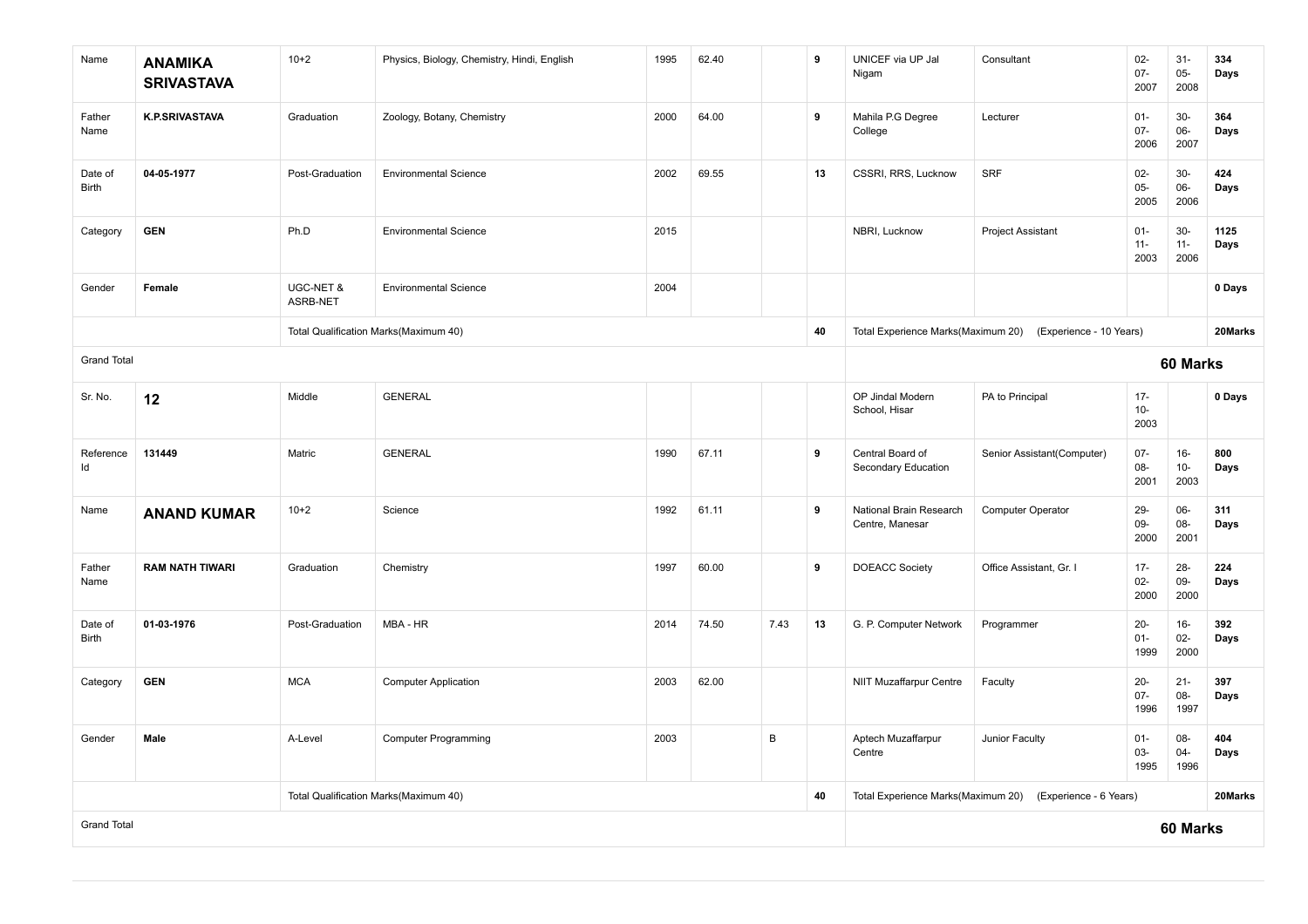| Sr. No.                 | 13                                 | Middle          | <b>GENERAL</b>                        | 1995 | 84.71 |                                                            |              | Inter Globe Technologies<br>Solutions Pvt. Ltd.               | Associate Software Engineer           | $25 -$<br>$04 -$<br>2005 | $23 -$<br>$07 -$<br>2007 | 819<br>Days  |
|-------------------------|------------------------------------|-----------------|---------------------------------------|------|-------|------------------------------------------------------------|--------------|---------------------------------------------------------------|---------------------------------------|--------------------------|--------------------------|--------------|
| Reference<br>Id         | 131606                             | Matric          | <b>GENERAL</b>                        | 1997 | 73.50 |                                                            | 9            | Tata Consultancy<br>Services Ltd.                             | <b>Assistant Consultant</b>           | $24 -$<br>$07 -$<br>2007 | $30-$<br>$12 -$<br>2016  | 3447<br>Days |
| Name                    | <b>ANIL KUMAR</b>                  | $10+2$          | Non Medical                           | 2000 | 52.75 |                                                            | $\mathbf 0$  |                                                               |                                       |                          |                          | 0 Days       |
| Father<br>Name          | <b>SURJAN SINGH</b>                | Graduation      | Information Technology                | 2004 | 59.51 |                                                            | $\mathbf{3}$ |                                                               |                                       |                          |                          | 0 Days       |
| Date of<br>Birth        | 20-07-1982                         | Post-Graduation | <b>Marketing Management</b>           | 2013 | 61.92 |                                                            | 9            |                                                               |                                       |                          |                          | 0 Days       |
| Category                | <b>GEN</b>                         |                 |                                       |      |       |                                                            |              |                                                               |                                       |                          |                          | 0 Days       |
| Gender                  | Male                               |                 |                                       |      |       |                                                            |              |                                                               |                                       |                          |                          | 0 Days       |
|                         |                                    |                 | Total Qualification Marks(Maximum 40) |      |       |                                                            | 21           | Total Experience Marks(Maximum 20)                            | (Experience - 11 Years)               |                          |                          | 20Marks      |
| <b>Grand Total</b>      |                                    |                 |                                       |      |       |                                                            |              |                                                               | 41 Marks                              |                          |                          |              |
| Sr. No.                 | 14                                 | Middle          | <b>GENERAL</b>                        |      |       |                                                            |              | OITM, Hisar                                                   | Associate Professor                   | $02-$<br>03-<br>2015     | $30-$<br>$12 -$<br>2016  | 669<br>Days  |
| Reference<br>ld         | 131600                             | Matric          | <b>GENERAL</b>                        | 1990 | 70.00 |                                                            | 9            | BM Institute of Engg. &<br>Tech., Sonepat                     | <b>Assistant Professor</b>            | $01 -$<br>08-<br>2013    | $20 -$<br>$01 -$<br>2014 | 172<br>Days  |
| Name                    | <b>ANIL KUMAR</b><br><b>KAMBOJ</b> | $10+2$          | 3 & half year diploma (CE)            | 1997 | 66.04 |                                                            | 9            | JCDM College of<br>Engineering, Sirsa                         | Associate Professor                   | $04 -$<br>$04 -$<br>2011 | $31-$<br>$07 -$<br>2013  | 849<br>Days  |
| Father<br>Name          | <b>SHAM SINGH</b>                  | Graduation      | B.Tech. (CSE)                         | 2000 | 66.14 |                                                            | 9            | JCDM College of<br>Engineering, Sirsa                         | Assistant Professor (Pre-<br>revised) | $04 -$<br>$04 -$<br>2008 | 03-<br>$04 -$<br>2011    | 1094<br>Days |
| Date of<br><b>Birth</b> | 09-10-1974                         | Post-Graduation | M.Tech. (CSE)                         | 2006 | 64.28 |                                                            | 9            | JCDM College of<br>Engineering, Sirsa                         | Lecturer                              | 29-<br>$01 -$<br>2005    | 03-<br>$04 -$<br>2008    | 1160<br>Days |
| Category                | <b>BCA</b>                         |                 |                                       |      |       |                                                            |              | <b>BRCM College of</b><br>Engineering &<br>Technology, Bahal, | Lecturer                              | $23 -$<br>$07 -$<br>2004 | $27 -$<br>$01 -$<br>2005 | 188<br>Days  |
| Gender                  | Male                               |                 |                                       |      |       |                                                            |              | Kiros Infotech, Mumbai                                        | Programmer                            | 09-<br>08-<br>2000       | $30-$<br>06-<br>2004     | 1421<br>Days |
|                         |                                    |                 | Total Qualification Marks(Maximum 40) | 36   |       | Total Experience Marks(Maximum 20) (Experience - 15 Years) |              |                                                               | 20Marks                               |                          |                          |              |
| <b>Grand Total</b>      |                                    |                 |                                       |      |       |                                                            |              | 56 Marks                                                      |                                       |                          |                          |              |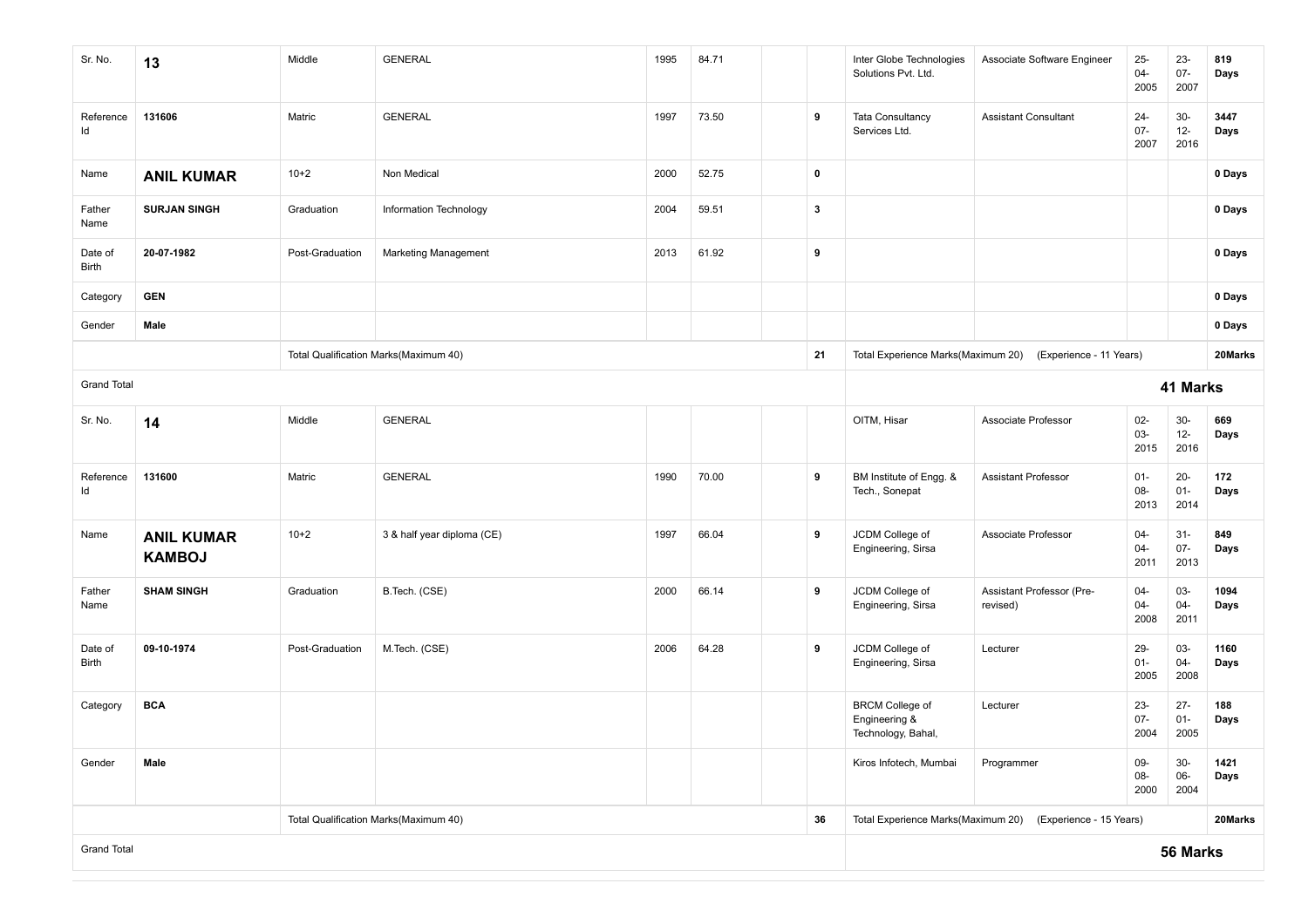| Sr. No.                 | 15                                    | Middle          | <b>GENERAL</b>                        |      |       |  |             | <b>RPSGOI</b><br>MOHINDERGARH                         | ASSISTANT PROFESSOR                                          | $01 -$<br>08-<br>2009    | $31 -$<br>$07 -$<br>2013 | 1460<br>Days |  |
|-------------------------|---------------------------------------|-----------------|---------------------------------------|------|-------|--|-------------|-------------------------------------------------------|--------------------------------------------------------------|--------------------------|--------------------------|--------------|--|
| Reference<br>ld         | 131388                                | Matric          | <b>GENERAL</b>                        | 2003 | 80.83 |  | 9           | <b>RPSGOI</b><br>MOHINDERGARH                         | ASSISTANT PROFESSOR                                          | $12-$<br>08-<br>2015     | $12-$<br>$12 -$<br>2016  | 488<br>Days  |  |
| Name                    | <b>ANIL VADHWA</b>                    | $10+2$          | CSE                                   | 2006 | 73.83 |  | 9           |                                                       |                                                              |                          |                          | 0 Days       |  |
| Father<br>Name          | <b>SUBHASH CHANDER</b>                | Graduation      | $\sf IT$                              | 2009 | 76.60 |  | 9           |                                                       |                                                              |                          |                          | 0 Days       |  |
| Date of<br><b>Birth</b> | 02-10-1987                            | Post-Graduation | CSE                                   | 2015 | 79.48 |  | 13          |                                                       |                                                              |                          |                          | 0 Days       |  |
| Category                | <b>GEN</b>                            |                 |                                       |      |       |  |             |                                                       |                                                              |                          |                          | 0 Days       |  |
| Gender                  | Male                                  |                 |                                       |      |       |  |             |                                                       |                                                              |                          |                          | 0 Days       |  |
|                         |                                       |                 | Total Qualification Marks(Maximum 40) |      |       |  | 40          | Total Experience Marks(Maximum 20)                    | (Experience - 5 Years)                                       |                          |                          | 20Marks      |  |
| <b>Grand Total</b>      |                                       |                 |                                       |      |       |  |             |                                                       | 60 Marks                                                     |                          |                          |              |  |
| Sr. No.                 | 16                                    | Middle          | <b>GENERAL</b>                        |      |       |  |             | JIMS(Affilated to GGSIP<br>University) Delhi          | <b>Assistant Professor</b>                                   | $20 -$<br>$07 -$<br>2009 | $23 -$<br>$12 -$<br>2016 | 2713<br>Days |  |
| Reference<br>Id         | 131582                                | Matric          | <b>GENERAL</b>                        | 1999 | 53.60 |  | 0           | MBICEM(Affilated to<br><b>GGSIP University) Delhi</b> | Lecturer                                                     | $15 -$<br>$07 -$<br>2008 | $19-$<br>$07 -$<br>2009  | 369<br>Days  |  |
| Name                    | <b>ANISH KISHORE</b><br><b>SAXENA</b> | $10+2$          | <b>ARTS</b>                           | 2002 | 51.00 |  | $\mathbf 0$ |                                                       |                                                              |                          |                          | 0 Days       |  |
| Father<br>Name          | <b>RK SAXENA</b>                      | Graduation      | HINDI JOURNALISM(HONS)                | 2005 | 52.00 |  | $\pmb{0}$   |                                                       |                                                              |                          |                          | 0 Days       |  |
| Date of<br>Birth        | 06-05-1983                            | Post-Graduation | M A MASS COMMUNICATION                | 2007 | 64.19 |  | 9           |                                                       |                                                              |                          |                          | 0 Days       |  |
| Category                | <b>GEN</b>                            | M PHILL         | M A MASS COMMUNICATION                | 2009 | 55.33 |  |             |                                                       |                                                              |                          |                          | 0 Days       |  |
| Gender                  | Male                                  |                 |                                       |      |       |  |             |                                                       |                                                              |                          |                          | 0 Days       |  |
|                         | Total Qualification Marks(Maximum 40) |                 |                                       |      |       |  |             |                                                       | Total Experience Marks(Maximum 20)<br>(Experience - 8 Years) |                          |                          | 20Marks      |  |
| <b>Grand Total</b>      |                                       |                 |                                       |      |       |  |             | 29 Marks                                              |                                                              |                          |                          |              |  |
| Sr. No.                 | 17                                    | Middle          | <b>GENERAL</b>                        |      |       |  |             |                                                       |                                                              |                          |                          | 0 Days       |  |
| Reference<br>Id         | 131629                                | Matric          | <b>GENERAL</b>                        | 2008 | 82.40 |  | 9           |                                                       |                                                              |                          |                          | 0 Days       |  |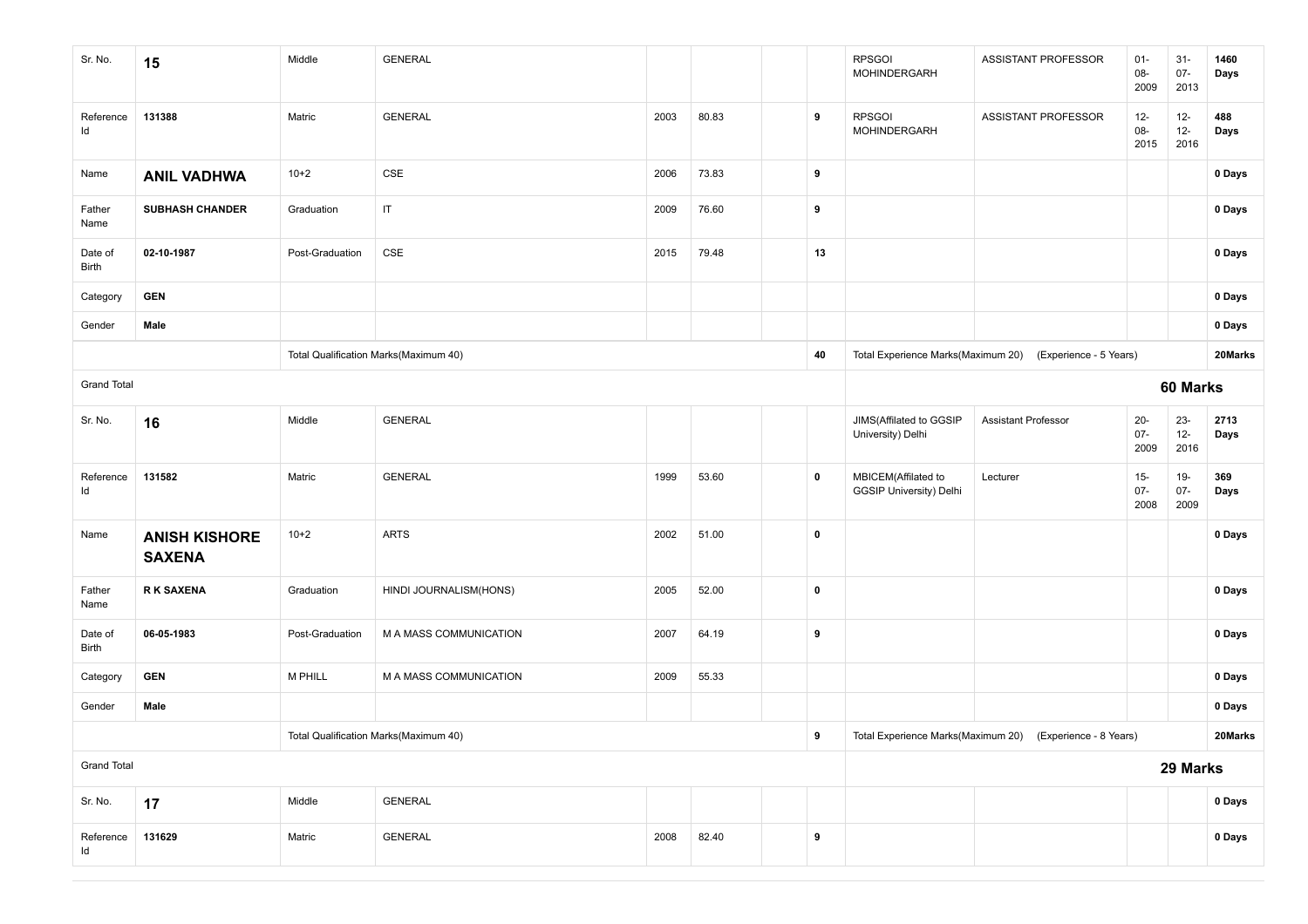| Name               | <b>ANISHA</b>           | $10 + 2$                   | <b>NON MEDICAL</b>                    | 2010 | 67.20 | 9                       |                                    |                                                           |                         |                         | 0 Days        |
|--------------------|-------------------------|----------------------------|---------------------------------------|------|-------|-------------------------|------------------------------------|-----------------------------------------------------------|-------------------------|-------------------------|---------------|
| Father<br>Name     | <b>KALYAN SINGH</b>     | Graduation                 | Computer Sci.                         | 2013 | 60.52 | 9                       |                                    |                                                           |                         |                         | 0 Days        |
| Date of<br>Birth   | 18-11-1993              | Post-Graduation            | <b>PHYSICS</b>                        | 2015 | 69.79 | 13                      |                                    |                                                           |                         |                         | 0 Days        |
| Category           | <b>GEN</b>              |                            |                                       |      |       |                         |                                    |                                                           |                         |                         | 0 Days        |
| Gender             | Female                  |                            |                                       |      |       |                         |                                    |                                                           |                         |                         | 0 Days        |
|                    |                         |                            | Total Qualification Marks(Maximum 40) |      |       | 40                      |                                    | Total Experience Marks(Maximum 20) (Experience - 0 Years) |                         |                         | <b>OMarks</b> |
| <b>Grand Total</b> |                         |                            |                                       |      |       |                         |                                    |                                                           |                         | 40 Marks                |               |
| Sr. No.            | 18                      | Middle                     | <b>GENERAL</b>                        | 1998 | NaN   |                         | www.iplnewsonline.com              | Trainee                                                   | $02-$<br>$01 -$<br>2008 | $01 -$<br>$09-$<br>2008 | 243<br>Days   |
| Reference<br>ld    | 131416                  | Matric                     | <b>GENERAL</b>                        | 2000 | 52.50 | $\mathbf 0$             | AMAR UJALA                         | Sub Editor                                                | $04 -$<br>$09-$<br>2008 | 03-<br>$02 -$<br>2016   | 2708<br>Days  |
| Name               | <b>ANITA SHARMA</b>     | $10 + 2$                   |                                       | 2012 | 60.00 | 9                       | <b>DELHI PRESS</b>                 | Reporter                                                  | $09-$<br>$02-$<br>2009  | $12-$<br>06-<br>2010    | 488<br>Days   |
| Father<br>Name     | <b>RAM MEHAR SHARMA</b> | Graduation                 |                                       | 2005 | 52.00 | $\pmb{0}$               | <b>INDIA TODAY</b>                 | Chief Sub Editor                                          | $21 -$<br>06-<br>2010   | $15-$<br>$06-$<br>2011  | 359<br>Days   |
| Date of<br>Birth   | 03-01-1985              | Post-Graduation            |                                       | 2011 | 66.00 | 13                      | <b>NDTV</b>                        | Deputy News Editor                                        | $20 -$<br>06-<br>2011   |                         | 0 Days        |
| Category           | <b>GEN</b>              | <b>PGDMC</b>               |                                       | 2007 | 56.25 |                         |                                    |                                                           |                         |                         | 0 Days        |
| Gender             | Female                  | Photography<br>Certificate |                                       | 2009 | NaN   |                         |                                    |                                                           |                         |                         | 0 Days        |
|                    |                         |                            | Total Qualification Marks(Maximum 40) |      |       | 22                      | Total Experience Marks(Maximum 20) | (Experience - 10 Years)                                   |                         |                         | 20Marks       |
| <b>Grand Total</b> |                         |                            |                                       |      |       |                         |                                    |                                                           |                         | 42 Marks                |               |
| Sr. No.            | 19                      | Middle                     | <b>GENERAL</b>                        |      |       |                         |                                    |                                                           |                         |                         | 0 Days        |
| Reference<br>Id    | 131362                  | Matric                     | GENERAL                               | 1996 | 57.33 | $\overline{\mathbf{3}}$ |                                    |                                                           |                         |                         | 0 Days        |
| Name               | <b>ANJU BALA</b>        | $10+2$                     |                                       | 1998 | 60.00 | 9                       |                                    |                                                           |                         |                         | 0 Days        |
| Father<br>Name     | <b>JAI PARKASH</b>      | Graduation                 | <b>ARTS</b>                           | 2001 | 61.00 | $\boldsymbol{9}$        |                                    |                                                           |                         |                         | 0 Days        |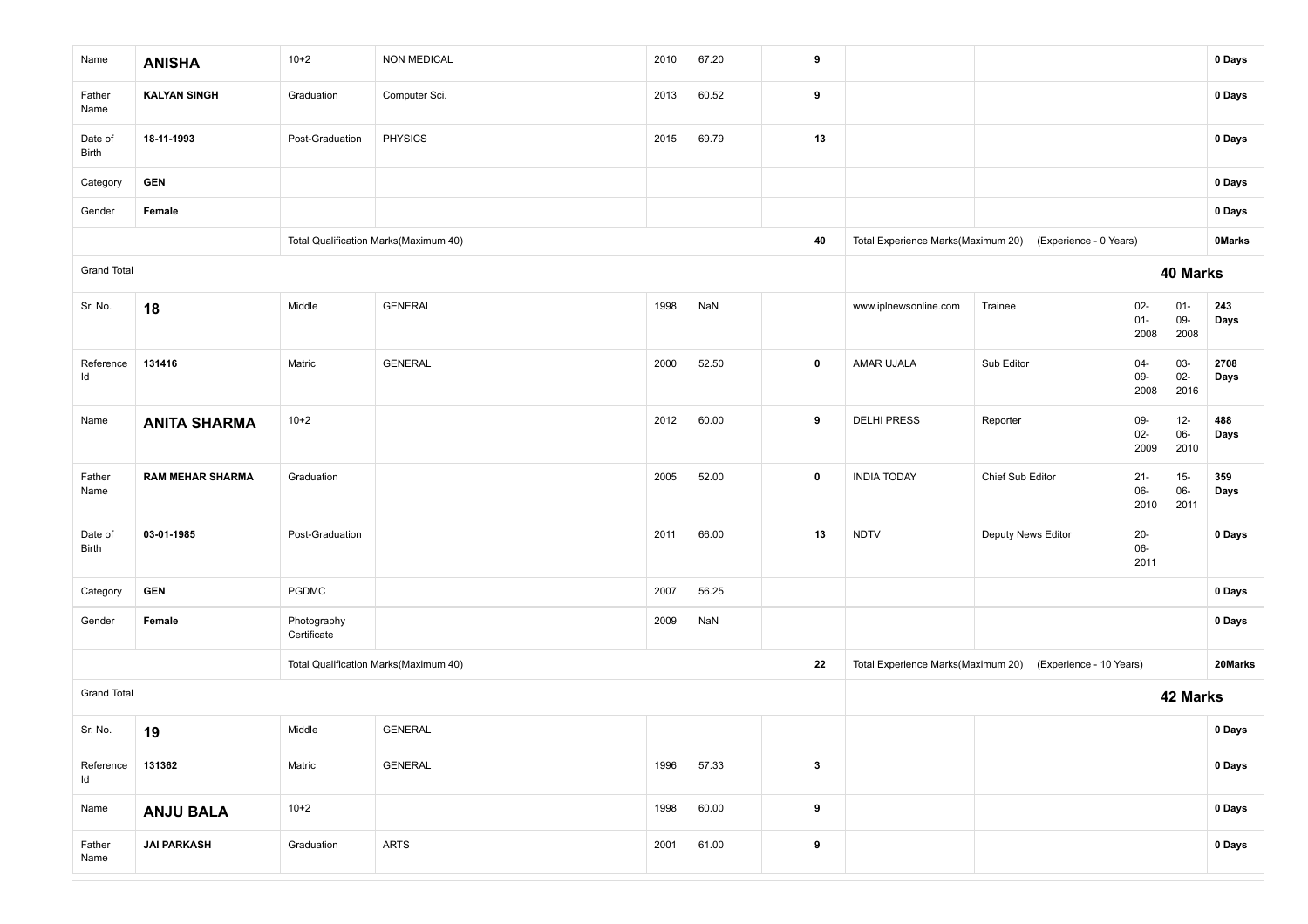| Date of<br>Birth   | 12-01-1981          | Post-Graduation           | <b>SANSKRIT</b>                            | 2005 | 65.63 |       | 13           |                                                        |                                                           |                          |                          | 0 Days        |
|--------------------|---------------------|---------------------------|--------------------------------------------|------|-------|-------|--------------|--------------------------------------------------------|-----------------------------------------------------------|--------------------------|--------------------------|---------------|
| Category           | SC                  | POST<br><b>GRADUATION</b> | <b>HINDI</b>                               | 2008 | 56.80 |       |              |                                                        |                                                           |                          |                          | 0 Days        |
| Gender             | Female              | M.Phill                   | <b>HINDI</b>                               | 2009 | 56.40 |       |              |                                                        |                                                           |                          |                          | 0 Days        |
|                    |                     |                           | Total Qualification Marks(Maximum 40)      |      |       |       | 34           | Total Experience Marks(Maximum 20)                     | (Experience - 0 Years)                                    |                          |                          | <b>OMarks</b> |
| <b>Grand Total</b> |                     |                           |                                            |      |       |       |              |                                                        |                                                           |                          | 34 Marks                 |               |
| Sr. No.            | 20                  | Middle                    | <b>GENERAL</b>                             | 2000 | 51.33 |       |              | Punjabi University,<br>Patiala                         | Research Scholar                                          | $10 -$<br>09-<br>2013    | $18 -$<br>$12-$<br>2016  | 1195<br>Days  |
| Reference<br>ld    | 131417              | Matric                    | <b>GENERAL</b>                             | 2002 | 71.00 |       | 9            | <b>BPS Mahila</b><br>Vishwavidyalaya,<br>Khanpur Kalan | <b>Computer Assistant</b>                                 | $10 -$<br>$05 -$<br>2010 | 09-<br>09-<br>2013       | 1218<br>Days  |
| Name               | <b>ANKIT GARG</b>   | $10+2$                    | <b>Commerce with Mathematics</b>           | 2004 | 55.80 |       | $\mathbf{3}$ |                                                        |                                                           |                          |                          | 0 Days        |
| Father<br>Name     | <b>SUKHDEV GARG</b> | Graduation                | B.Com (Commerce with Computer Application) | 2007 | 60.00 |       | 9            |                                                        |                                                           |                          |                          | 0 Days        |
| Date of<br>Birth   | 23-08-1987          | Post-Graduation           | MBA (Finance and Marketing)                | 2009 | 69.03 |       | 13           |                                                        |                                                           |                          |                          | 0 Days        |
| Category           | <b>GEN</b>          | Pre Ph.D                  | Research Methodology                       |      |       | 7.875 |              |                                                        |                                                           |                          |                          | 0 Days        |
| Gender             | Male                |                           |                                            |      |       |       |              |                                                        |                                                           |                          |                          | 0 Days        |
|                    |                     |                           | Total Qualification Marks(Maximum 40)      |      |       |       | 34           |                                                        | Total Experience Marks(Maximum 20) (Experience - 6 Years) |                          |                          | 20Marks       |
| <b>Grand Total</b> |                     |                           |                                            |      |       |       |              |                                                        |                                                           |                          | 54 Marks                 |               |
| Sr. No.            | 21                  | Middle                    | <b>GENERAL</b>                             |      |       |       |              | <b>SHIATS</b>                                          | <b>Assistant Professor</b>                                | $25 -$<br>09-<br>2014    | $31 -$<br>$12 -$<br>2016 | 828<br>Days   |
| Reference<br>ld    | 131590              | Matric                    | <b>GENERAL</b>                             | 2002 | 70.40 |       | 9            | Chiba University                                       | Research Assistant                                        | $01 -$<br>$10-$<br>2011  | $28 -$<br>$02-$<br>2013  | 516<br>Days   |
| Name               | <b>ANKIT SINGLA</b> | $10+2$                    | Medical                                    | 2004 | 60.60 |       | 9            | CCS Haryana<br><b>Agricultural University</b>          | <b>Skilled Technical Person</b>                           | $01 -$<br>$11 -$<br>2010 | $31-$<br>03-<br>2011     | 150<br>Days   |
| Father<br>Name     | <b>ARUN SINGLA</b>  | Graduation                | Medical                                    | 2008 | 74.07 |       | 9            |                                                        |                                                           |                          |                          | 0 Days        |
| Date of<br>Birth   | 26-07-1987          | Post-Graduation           | Microbiology                               | 2010 | 76.00 | 7.69  | 13           |                                                        |                                                           |                          |                          | 0 Days        |
| Category           | <b>GEN</b>          | Doctorate                 | Soil and Environmental Microbiology        | 2014 | 88.00 | 3.54  |              |                                                        |                                                           |                          |                          | 0 Days        |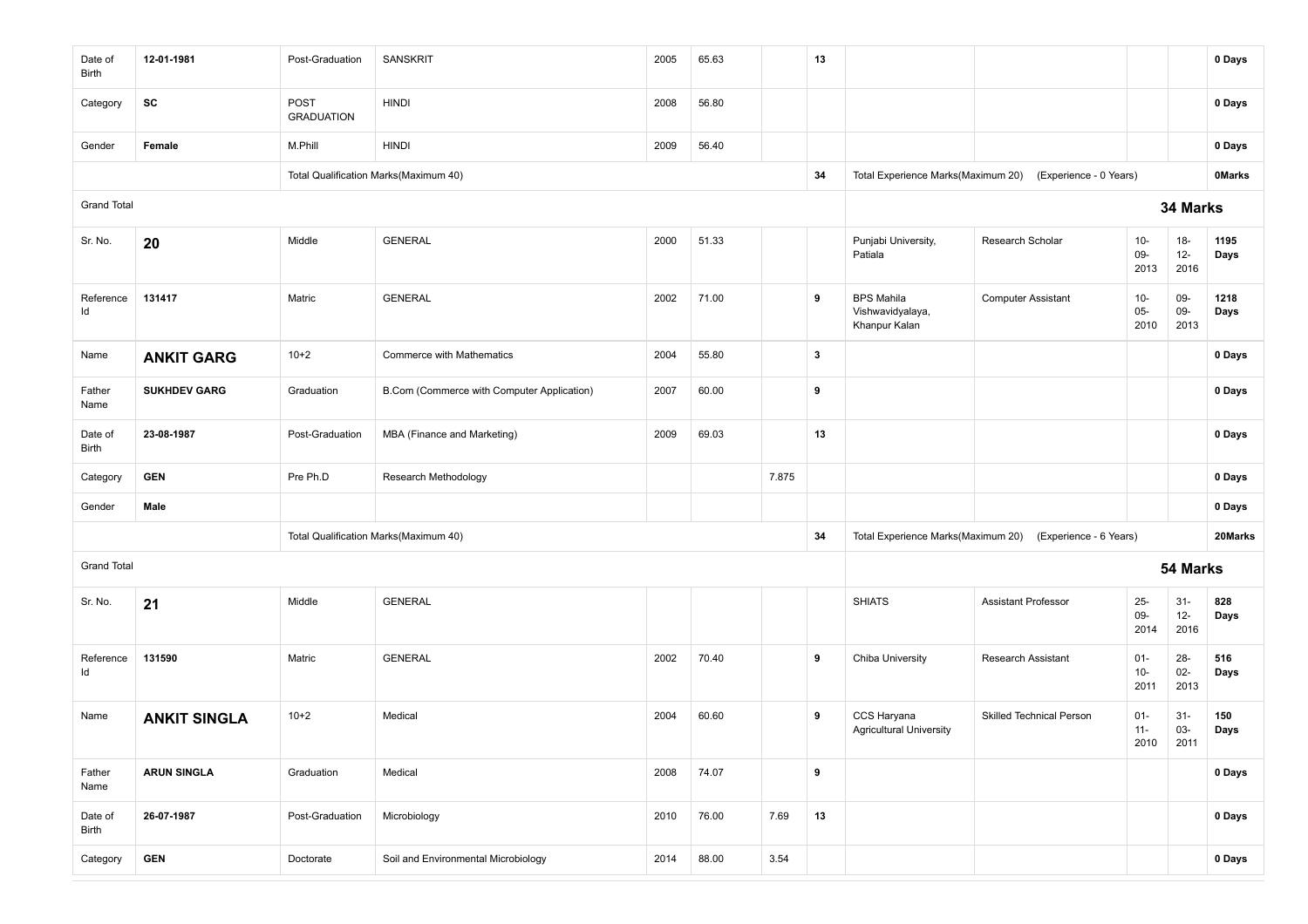| Gender             | Male                        | Multi-expert<br>Certification | Multi expert                          | 2014  | NaN   |     |                  |                                    |                        |                    |                         | 0 Days        |
|--------------------|-----------------------------|-------------------------------|---------------------------------------|-------|-------|-----|------------------|------------------------------------|------------------------|--------------------|-------------------------|---------------|
|                    |                             |                               | Total Qualification Marks(Maximum 40) |       |       |     | 40               | Total Experience Marks(Maximum 20) | (Experience - 4 Years) |                    |                         | 16Marks       |
| <b>Grand Total</b> |                             |                               |                                       |       |       |     |                  |                                    |                        |                    | 56 Marks                |               |
| Sr. No.            | 22                          | Middle                        | <b>GENERAL</b>                        |       |       |     |                  | <b>HARSAC</b>                      | project assistant      | 06-<br>03-<br>2014 | $30-$<br>$06 -$<br>2015 | 481<br>Days   |
| Reference<br>Id    | 131537                      | Matric                        | <b>GENERAL</b>                        | 2004  | 62.00 |     | 9                |                                    |                        |                    |                         | 0 Days        |
| Name               | <b>ANKIT SONI</b>           | $10+2$                        | commerce                              | 2006  | 70.00 | 7.0 | 9                |                                    |                        |                    |                         | 0 Days        |
| Father<br>Name     | <b>DHARAM PAL</b>           | Graduation                    | computer application                  | 2009  | 56.63 |     | $\mathbf{3}$     |                                    |                        |                    |                         | 0 Days        |
| Date of<br>Birth   | 01-10-1989                  | Post-Graduation               | computer application                  | 6.701 | 9     |     |                  |                                    |                        | 0 Days             |                         |               |
| Category           | <b>EBP</b>                  |                               |                                       |       |       |     |                  |                                    |                        | 0 Days             |                         |               |
| Gender             | Male                        |                               |                                       |       |       |     |                  |                                    | 0 Days                 |                    |                         |               |
|                    |                             |                               | Total Qualification Marks(Maximum 40) |       |       |     | 30               | Total Experience Marks(Maximum 20) | (Experience - 1 Years) |                    |                         | 4Marks        |
| <b>Grand Total</b> |                             |                               |                                       |       |       |     |                  |                                    |                        |                    | 34 Marks                |               |
| Sr. No.            | 23                          | Middle                        | <b>GENERAL</b>                        | 2006  | 80.00 |     |                  |                                    |                        |                    |                         | 0 Days        |
| Reference<br>ld    | 131618                      | Matric                        | <b>GENERAL</b>                        | 2008  | 78.40 |     | 9                |                                    |                        |                    |                         | 0 Days        |
| Name               | <b>ANKUR CHAHAL</b>         | $10+2$                        | Non medical                           | 2010  | 71.20 |     | $\boldsymbol{9}$ |                                    |                        |                    |                         | 0 Days        |
| Father<br>Name     | <b>KULDEEP SINGH CHAHAL</b> | Graduation                    | <b>B.Sc Physical Science</b>          | 2013  | 65.35 |     | 9                |                                    |                        |                    |                         | 0 Days        |
| Date of<br>Birth   | 20-02-1993                  | Post-Graduation               | M.Sc Physics                          | 2015  | 69.75 |     | 13               |                                    |                        |                    |                         | 0 Days        |
| Category           | <b>GEN</b>                  |                               |                                       |       |       |     |                  |                                    |                        |                    |                         | 0 Days        |
| Gender             | Male                        |                               |                                       |       |       |     |                  |                                    |                        |                    |                         | 0 Days        |
|                    |                             |                               | Total Qualification Marks(Maximum 40) |       |       |     | 40               | Total Experience Marks(Maximum 20) | (Experience - 0 Years) |                    |                         | <b>OMarks</b> |
| <b>Grand Total</b> |                             |                               |                                       |       |       |     |                  |                                    |                        |                    | 40 Marks                |               |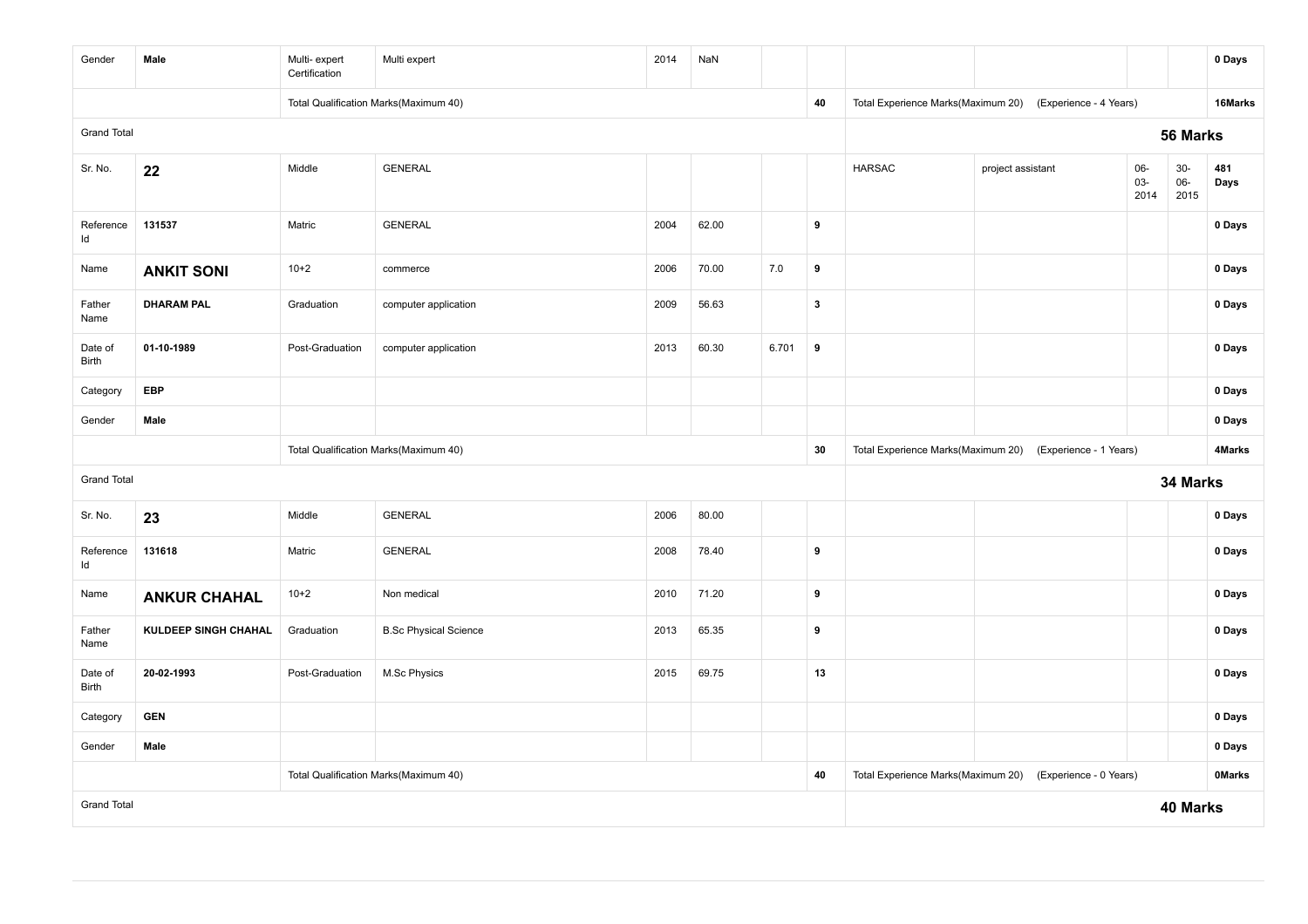| Sr. No.            | 24                         | Middle                                | <b>GENERAL</b>                        |                                    |                        |                                    |                        | Seth Jai Prakash<br>Mukand Lal Institute of<br>Enggineering &<br>Technology | Lecturer                         | $14-$<br>08-<br>2006     | $31-$<br>$05-$<br>2007   | 290<br>Days  |
|--------------------|----------------------------|---------------------------------------|---------------------------------------|------------------------------------|------------------------|------------------------------------|------------------------|-----------------------------------------------------------------------------|----------------------------------|--------------------------|--------------------------|--------------|
| Reference<br>ld    | 131350                     | Matric                                | <b>GENERAL</b>                        | 1997                               | 90.00                  |                                    | 9                      | Guru Nanak Dev<br>Polytechnic, New Delhi                                    | Lectuer                          | $14 -$<br>08-<br>2007    | $07 -$<br>$05-$<br>2008  | 267<br>Days  |
| Name               | <b>ANU GUPTA</b>           | $10+2$                                | Physics, Chemistry, Mathematics       | 1999                               | 63.78                  |                                    | 9                      | Indira Gandhi National<br>Open University, New<br>Delhi                     | Research & Teaching<br>Assistant | 08-<br>$05-$<br>2008     | $22 -$<br>$02 -$<br>2012 | 1385<br>Days |
| Father<br>Name     | <b>RAMESH CHAND GUPTA</b>  | Graduation                            | <b>Chemical Engineering</b>           | 2003                               | 68.53                  |                                    | 9                      | Seth Jai Prakash<br>Mukand Lal Institute of<br>Enggineering &<br>Technology | Assistant Professor              | $02 -$<br>$07 -$<br>2012 | $30-$<br>$12 -$<br>2016  | 1642<br>Days |
| Date of<br>Birth   | 15-01-1982                 | Post-Graduation                       | Polymers                              | 2006                               | 70.88                  |                                    | 13                     |                                                                             |                                  |                          |                          | 0 Days       |
| Category           | <b>GEN</b>                 | PhD                                   | Civil Engineering                     | 2012                               | NaN                    |                                    |                        |                                                                             |                                  |                          |                          | 0 Days       |
| Gender             | Female                     |                                       |                                       |                                    |                        |                                    |                        |                                                                             |                                  |                          |                          | 0 Days       |
|                    |                            |                                       | Total Qualification Marks(Maximum 40) |                                    | 40                     | Total Experience Marks(Maximum 20) | (Experience - 9 Years) |                                                                             |                                  | 20Marks                  |                          |              |
| <b>Grand Total</b> |                            |                                       |                                       |                                    |                        |                                    |                        |                                                                             |                                  |                          | 60 Marks                 |              |
| Sr. No.            | 25                         | Middle                                | <b>GENERAL</b>                        |                                    |                        |                                    |                        |                                                                             |                                  |                          |                          | 0 Days       |
| Reference<br>Id    | 131615                     | Matric                                | <b>GENERAL</b>                        | 2006                               | 88.40                  |                                    | 9                      |                                                                             |                                  |                          |                          | 0 Days       |
| Name               | <b>ANU TONK</b>            | $10+2$                                | <b>PCM</b>                            | 2008                               | 83.60                  |                                    | 9                      |                                                                             |                                  |                          |                          | 0 Days       |
| Father<br>Name     | <b>MOHINDER SINGH TONK</b> | Graduation                            | <b>B.Tech ECE</b>                     | 2012                               | 80.75                  | 8.75                               | 9                      |                                                                             |                                  |                          |                          | 0 Days       |
| Date of<br>Birth   | 29-05-1991                 | Post-Graduation                       | M.Tech                                | 2015                               | 81.63                  | 9.07                               | 13                     |                                                                             |                                  |                          |                          | 0 Days       |
| Category           | <b>GEN</b>                 |                                       |                                       |                                    |                        |                                    |                        |                                                                             |                                  |                          |                          | 0 Days       |
| Gender             | Female                     |                                       |                                       |                                    |                        |                                    |                        |                                                                             |                                  |                          |                          | 0 Days       |
|                    |                            | Total Qualification Marks(Maximum 40) | 40                                    | Total Experience Marks(Maximum 20) | (Experience - 0 Years) |                                    |                        | <b>OMarks</b>                                                               |                                  |                          |                          |              |
| <b>Grand Total</b> |                            |                                       |                                       |                                    |                        |                                    | 40 Marks               |                                                                             |                                  |                          |                          |              |
| Sr. No.            | 26                         | Middle                                | <b>GENERAL</b>                        | 1991                               | 79.71                  |                                    |                        | NAVODAYA VIDYALAYA<br><b>SAMITI</b>                                         | PGT BIOLOGY                      | 03-<br>09-<br>2004       | $28 -$<br>$12 -$<br>2016 | 4499<br>Days |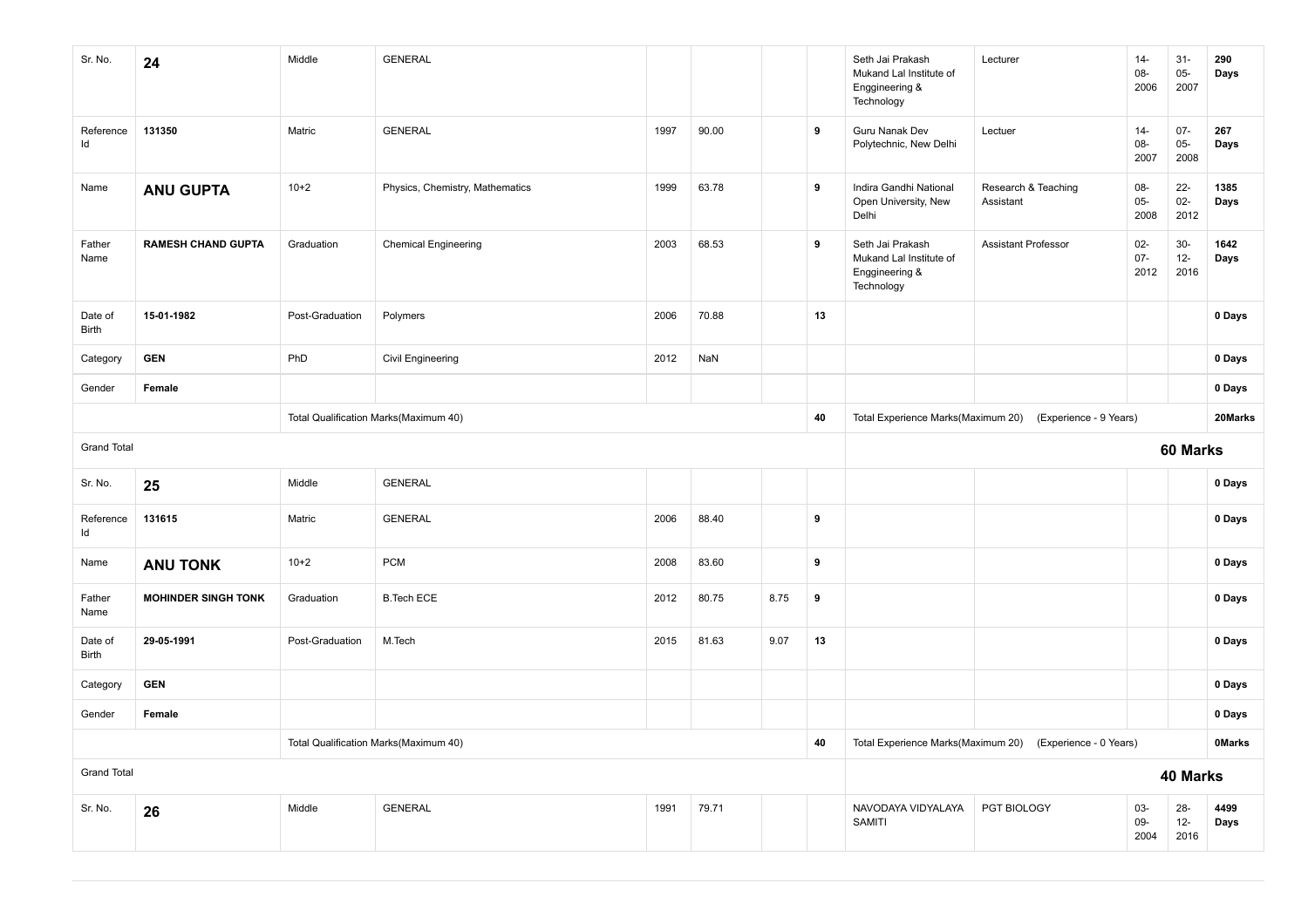| Reference<br>ld    | 131517                    | Matric          | <b>GENERAL</b>                        | 1993 | 65.17 |      | 9                       |                                                        |                                                            |                          |                         | 0 Days       |
|--------------------|---------------------------|-----------------|---------------------------------------|------|-------|------|-------------------------|--------------------------------------------------------|------------------------------------------------------------|--------------------------|-------------------------|--------------|
| Name               | <b>ANUP SINGH</b>         | $10 + 2$        | <b>SCIENCE</b>                        | 1995 | 60.31 |      | 9                       |                                                        |                                                            |                          |                         | 0 Days       |
| Father<br>Name     | <b>KASHI RAM</b>          | Graduation      | <b>SCIENCE</b>                        | 1999 | 60.21 |      | 9                       |                                                        |                                                            |                          |                         | 0 Days       |
| Date of<br>Birth   | 15-02-1979                | Post-Graduation | <b>BOTANY</b>                         | 2001 | 65.00 |      | 13                      |                                                        |                                                            |                          |                         | 0 Days       |
| Category           | <b>GEN</b>                | M.PHIL.         | <b>BOTANY</b>                         | 2008 | 67.20 |      |                         |                                                        |                                                            |                          |                         | 0 Days       |
| Gender             | Male                      | M.ED.           | <b>EDUCATION</b>                      | 2013 | 72.40 | 4.23 |                         |                                                        |                                                            |                          |                         | 0 Days       |
|                    |                           |                 | Total Qualification Marks(Maximum 40) |      |       |      | 40                      |                                                        | Total Experience Marks(Maximum 20) (Experience - 12 Years) |                          |                         | 20Marks      |
| <b>Grand Total</b> |                           |                 |                                       |      |       |      |                         |                                                        |                                                            |                          | 60 Marks                |              |
| Sr. No.            | 27                        | Middle          | <b>GENERAL</b>                        |      | NaN   |      |                         | Hindustan Insecticides<br>Limited                      | <b>Managment Trainee</b>                                   | $19-$<br>03-<br>2009     | $18-$<br>$03 -$<br>2010 | 364<br>Days  |
| Reference<br>ld    | 131505                    | Matric          | <b>GENERAL</b>                        | 1996 | 71.00 |      | 9                       | Hindustan Insecticides<br>Limited                      | Officer (Finance)                                          | $19-$<br>03-<br>2010     | $20 -$<br>$12-$<br>2016 | 2468<br>Days |
| Name               | <b>ARUN KAUSHIK</b>       | $10 + 2$        | Non Medical                           | 1998 | 52.60 |      | $\pmb{0}$               |                                                        |                                                            |                          |                         | 0 Days       |
| Father<br>Name     | <b>KRISHAN LAL SHARMA</b> | Graduation      | Electronic & Comm                     | 2004 | 58.14 |      | $\overline{\mathbf{3}}$ |                                                        |                                                            |                          |                         | 0 Days       |
| Date of<br>Birth   | 05-11-1980                | Post-Graduation | Finance                               | 2007 | 65.87 |      | 13                      |                                                        |                                                            |                          |                         | 0 Days       |
| Category           | <b>GEN</b>                |                 |                                       |      |       |      |                         |                                                        |                                                            |                          |                         | 0 Days       |
| Gender             | Male                      |                 |                                       |      |       |      |                         |                                                        |                                                            |                          |                         | 0 Days       |
|                    |                           |                 | Total Qualification Marks(Maximum 40) |      |       |      | 25                      |                                                        | Total Experience Marks(Maximum 20) (Experience - 7 Years)  |                          |                         | 20Marks      |
| <b>Grand Total</b> |                           |                 |                                       |      |       |      |                         |                                                        |                                                            |                          | 45 Marks                |              |
| Sr. No.            | 28                        | Middle          | <b>GENERAL</b>                        | 1992 | 52.43 |      |                         | KURUKSHETRA<br><b>UNIVERSITY</b><br>KURUKSHETRA        | <b>CLERK</b>                                               | $13 -$<br>$07 -$<br>2006 | $26 -$<br>$05-$<br>2016 | 3605<br>Days |
| Reference<br>Id    | 131315                    | Matric          | <b>GENERAL</b>                        | 1994 | 52.50 |      | $\mathbf 0$             | KURUKSHETRA<br><b>UNIVERSITY</b><br><b>KURUKSHETRA</b> | <b>ASSISTANT</b>                                           | $26 -$<br>$05-$<br>2016  | $30-$<br>$12-$<br>2016  | 218<br>Days  |
| Name               | <b>ARVIND KUMAR</b>       | $10+2$          | HIN ENG MATH HIS PHY. EDU.            | 1997 | 52.80 |      | $\pmb{0}$               |                                                        |                                                            |                          |                         | 0 Days       |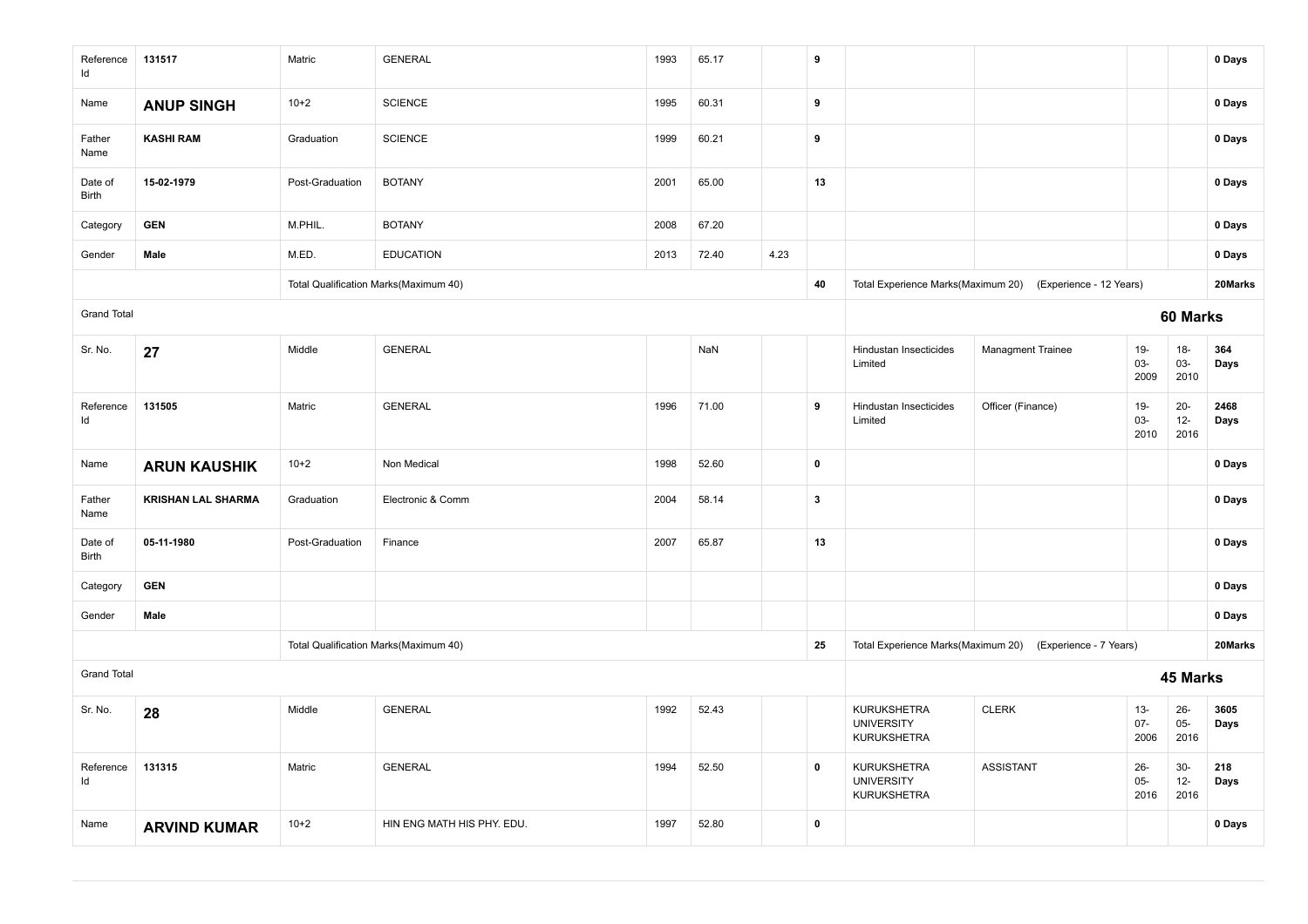| Father<br>Name     | <b>MUNSHI LAL</b>                    | Graduation      | HIN ENG MATH ECONOMICS                | 2000 | 50.08 |      | $\mathbf 0$ |                                          |                                                           |                          |                          | 0 Days        |
|--------------------|--------------------------------------|-----------------|---------------------------------------|------|-------|------|-------------|------------------------------------------|-----------------------------------------------------------|--------------------------|--------------------------|---------------|
| Date of<br>Birth   | 23-08-1978                           | Post-Graduation | COMPUTER APPLICATIONS                 | 2006 | 69.14 |      | 13          |                                          |                                                           |                          |                          | 0 Days        |
| Category           | <b>BCB</b>                           | M.PHIL.         | <b>COMPUTER SCIENCE</b>               | 2009 | 55.00 |      |             |                                          |                                                           |                          |                          | 0 Days        |
| Gender             | Male                                 |                 |                                       |      |       |      |             |                                          |                                                           |                          |                          | 0 Days        |
|                    |                                      |                 | Total Qualification Marks(Maximum 40) |      |       |      | 13          | Total Experience Marks(Maximum 20)       | (Experience - 10 Years)                                   |                          |                          | 20Marks       |
| <b>Grand Total</b> |                                      |                 |                                       |      |       |      |             |                                          |                                                           |                          | 33 Marks                 |               |
| Sr. No.            | 29                                   | Middle          | <b>GENERAL</b>                        | 2005 | 69.33 |      |             | <b>RELIANCE</b><br>COMMUNICATION         | MANAGEMENT TRAINEE                                        | $04 -$<br>06-<br>2015    | $04 -$<br>$01 -$<br>2016 | 214<br>Days   |
| Reference<br>Id    | 131324                               | Matric          | <b>GENERAL</b>                        | 2007 | 77.83 |      | 9           |                                          |                                                           |                          |                          | 0 Days        |
| Name               | <b>ASHISH KAJLA</b>                  | $10+2$          | NON-MEDICAL                           | 2009 | 74.20 |      | 9           |                                          |                                                           |                          |                          | 0 Days        |
| Father<br>Name     | JAGDISH KUMAR KAJLA                  | Graduation      | $\ensuremath{\mathsf{IT}}$            | 2013 | 71.3  | 7.13 | 9           |                                          |                                                           |                          |                          | 0 Days        |
| Date of<br>Birth   | 03-06-1992                           | Post-Graduation | <b>MARKETING &amp; HR</b>             | 2015 | 65.10 |      | 13          |                                          |                                                           |                          |                          | 0 Days        |
| Category           | <b>GEN</b>                           |                 |                                       |      | NaN   |      |             |                                          |                                                           |                          |                          | 0 Days        |
| Gender             | Male                                 |                 |                                       |      |       |      |             |                                          |                                                           |                          |                          | 0 Days        |
|                    |                                      |                 | Total Qualification Marks(Maximum 40) |      |       |      | 40          |                                          | Total Experience Marks(Maximum 20) (Experience - 0 Years) |                          |                          | <b>OMarks</b> |
| <b>Grand Total</b> |                                      |                 |                                       |      |       |      |             |                                          |                                                           |                          | 40 Marks                 |               |
| Sr. No.            | 30                                   | Middle          | <b>GENERAL</b>                        |      |       |      |             | Central Institute of Indian<br>Languages | <b>JRP</b>                                                | $01 -$<br>$12 -$<br>2013 | $31 -$<br>$12 -$<br>2016 | 1126<br>Days  |
| Reference<br>ld    | 131470                               | Matric          | <b>GENERAL</b>                        | 1999 | 44.50 |      | $\mathbf 0$ | University of Lucknow                    | <b>Trainee Lecturer</b>                                   | $01 -$<br>$07 -$<br>2012 | $30-$<br>$06-$<br>2014   | 729<br>Days   |
| Name               | <b>ASHISH KUMAR</b><br><b>PANDEY</b> | $10+2$          | Science                               | 2001 | 48.40 |      | $\pmb{0}$   |                                          |                                                           |                          |                          | 0 Days        |
| Father<br>Name     | <b>MUNENDRA KUMAR</b>                | Graduation      | Science                               | 2004 | 50.00 |      | $\pmb{0}$   |                                          |                                                           |                          |                          | 0 Days        |
| Date of<br>Birth   | 04-03-1983                           | Post-Graduation | Art                                   | 2012 | 67.50 |      | 13          |                                          |                                                           |                          |                          | 0 Days        |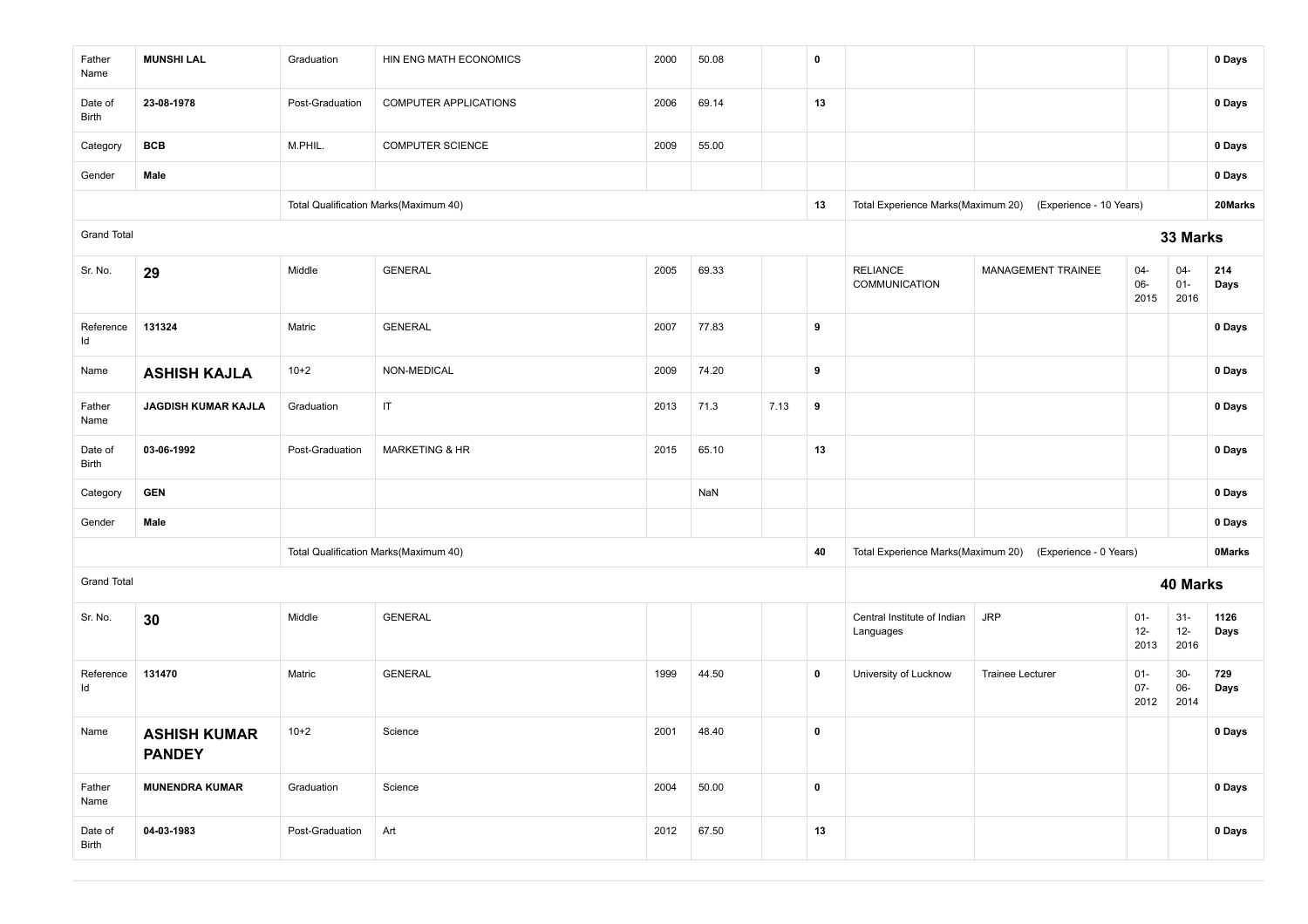| Category           | <b>GEN</b>                       |                 | Art                                   | 2013 | 59.60 |      |    |                                    |                                                           |                          |                          | 0 Days       |
|--------------------|----------------------------------|-----------------|---------------------------------------|------|-------|------|----|------------------------------------|-----------------------------------------------------------|--------------------------|--------------------------|--------------|
| Gender             | Male                             |                 |                                       |      |       |      |    |                                    |                                                           |                          |                          | 0 Days       |
|                    |                                  |                 | Total Qualification Marks(Maximum 40) |      |       |      | 13 |                                    | Total Experience Marks(Maximum 20) (Experience - 5 Years) |                          |                          | 20Marks      |
| <b>Grand Total</b> |                                  |                 |                                       |      |       |      |    |                                    |                                                           |                          | 33 Marks                 |              |
| Sr. No.            | 31                               | Middle          | <b>GENERAL</b>                        | 1997 | 77.50 |      |    | MANAV INSTITUTE                    | <b>LECTURER</b>                                           | $18 -$<br>08-<br>2008    | 03-<br>$01 -$<br>2011    | 868<br>Days  |
| Reference<br>Id    | 131480                           | Matric          | <b>GENERAL</b>                        | 1999 | 74.33 |      | 9  | <b>GJUST</b>                       | <b>SRF</b>                                                | 04-<br>$01 -$<br>2011    | 03-<br>$01 -$<br>2015    | 1460<br>Days |
| Name               | <b>ASHOK KUMAR</b>               | $10+2$          | PCB                                   | 2001 | 61.00 |      | 9  | Manav institute                    | <b>Assistant Professor</b>                                | 05-<br>$01 -$<br>2015    | $25 -$<br>08-<br>2015    | 232<br>Days  |
| Father<br>Name     | <b>JAGDISH CHANDER</b>           | Graduation      | <b>B PHARMACY</b>                     | 2006 | 60.31 |      | 9  | Keshav college                     | <b>Assistant Professor</b>                                | $26 -$<br>08-<br>2015    | $15 -$<br>$12-$<br>2015  | 111<br>Days  |
| Date of<br>Birth   | 08-11-1983                       | Post-Graduation | M. PHARMACY                           | 2008 | 78.90 | 7.89 | 13 | Rajendra institute                 | <b>Assistant Professor</b>                                | $15-$<br>$12-$<br>2015   | $18 -$<br>$07 -$<br>2016 | 216<br>Days  |
| Category           | <b>GEN</b>                       |                 |                                       |      |       |      |    | Chaudhary Bansi lal                | <b>Assistant Professor</b>                                | $19 -$<br>$07 -$<br>2016 | $21 -$<br>$12 -$<br>2016 | 155<br>Days  |
| Gender             | Male                             |                 |                                       |      |       |      |    |                                    |                                                           |                          |                          | 0 Days       |
|                    |                                  |                 | Total Qualification Marks(Maximum 40) |      |       |      | 40 | Total Experience Marks(Maximum 20) | (Experience - 8 Years)                                    |                          |                          | 20Marks      |
| <b>Grand Total</b> |                                  |                 |                                       |      |       |      |    |                                    |                                                           |                          | 60 Marks                 |              |
| Sr. No.            | 32                               | Middle          | <b>GENERAL</b>                        |      |       |      |    | <b>ARICENT</b>                     | <b>TESTING ENGINEER</b>                                   | $17 -$<br>$01 -$<br>2011 | 09-<br>09-<br>2011       | 235<br>Days  |
| Reference<br>Id    | 131617                           | Matric          | <b>GENERAL</b>                        | 2003 | 79.80 |      | 9  | <b>WAPMERR</b>                     | QA ENGINEER                                               | $03 -$<br>$10-$<br>2011  | $28 -$<br>$06-$<br>2013  | 634<br>Days  |
| Name               | <b>ASHOK KUMAR</b><br><b>DEV</b> | $10+2$          | <b>SCIENCE</b>                        | 2005 | 84.60 |      | 9  |                                    |                                                           |                          |                          | 0 Days       |
| Father<br>Name     | <b>BABU LAL</b>                  | Graduation      | <b>BIOTECHNLOGY</b>                   | 2010 | 68.00 |      | 9  |                                    |                                                           |                          |                          | 0 Days       |
| Date of<br>Birth   | 05-02-1987                       | Post-Graduation | INDUSTRIAL BIOTECHNOLOGY              | 2015 | 76.00 | 8.1  | 13 |                                    |                                                           |                          |                          | 0 Days       |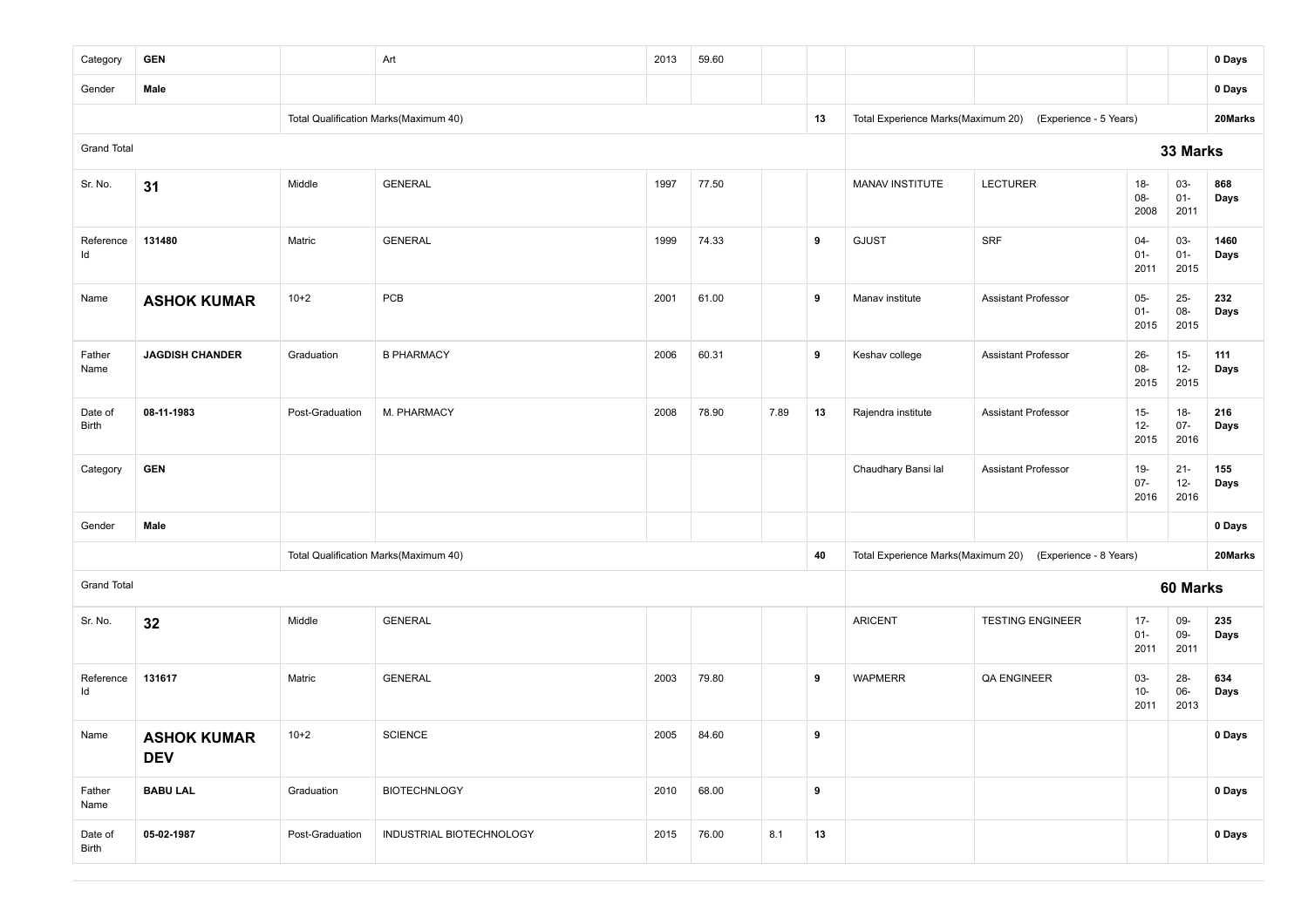| Category           | <b>GEN</b>                           |                 |                                                          |      |       |             |                                                                |                                                            |                          |                          | 0 Days       |
|--------------------|--------------------------------------|-----------------|----------------------------------------------------------|------|-------|-------------|----------------------------------------------------------------|------------------------------------------------------------|--------------------------|--------------------------|--------------|
| Gender             | Male                                 |                 |                                                          |      |       |             |                                                                |                                                            |                          |                          | 0 Days       |
|                    |                                      |                 | Total Qualification Marks(Maximum 40)                    |      |       | 40          |                                                                | Total Experience Marks(Maximum 20) (Experience - 2 Years)  |                          |                          | 8Marks       |
| <b>Grand Total</b> |                                      |                 |                                                          |      |       |             |                                                                |                                                            |                          | 48 Marks                 |              |
| Sr. No.            | 33                                   | Middle          | <b>GENERAL</b>                                           |      |       |             | <b>GJUS&amp;T HISAR</b>                                        | Superintendent                                             | $12 -$<br>$11 -$<br>2012 | $30-$<br>$12-$<br>2016   | 1509<br>Days |
| Reference<br>ld    | 131723                               | Matric          | <b>GENERAL</b>                                           | 1986 | 71.33 | 9           | GJUS&T, HISAR                                                  | Dy. Superintendent                                         | 03-<br>$05 -$<br>2010    | $11 -$<br>$11 -$<br>2012 | 923<br>Days  |
| Name               | <b>ASHOK KUMAR</b><br><b>KAUSHIK</b> | $10+2$          | <b>GENERAL</b>                                           | 1988 | 48.00 | $\mathbf 0$ | GJUS&T, HISAR                                                  | Assistant-cum-DEO                                          | $07 -$<br>$10-$<br>2003  | $02-$<br>$05 -$<br>2010  | 2399<br>Days |
| Father<br>Name     | <b>DALIP SINGH</b>                   | Graduation      | B.Sc.(Non Medical) with Computer                         | 1992 | 51.45 | $\mathbf 0$ | GJUS&T, HISAR                                                  | D.E.O.                                                     | $19-$<br>$04 -$<br>1997  | 06-<br>$10-$<br>2003     | 2361<br>Days |
| Date of<br>Birth   | 15-03-1971                           | Post-Graduation | MASTER OF COMPUTER APPLICATIONS                          | 2003 | 65.86 | 13          | Haryana Prathmik<br>Shiksha Pariyojna<br>Parishad (DPEP, JIND) | D.E.O.                                                     | $30-$<br>$01 -$<br>1996  | $19-$<br>$04 -$<br>1997  | 445<br>Days  |
| Category           | <b>GEN</b>                           |                 | MASTRR OF SCIENCE (COMPUTER SCIENCE)                     | 2003 | 57.80 |             |                                                                |                                                            |                          |                          | 0 Days       |
| Gender             | Male                                 |                 | POST GRADUATE DIPLOMA IN COMPUTER<br><b>APPLICATIONS</b> | 1995 | 61.67 |             |                                                                |                                                            |                          |                          | 0 Days       |
|                    |                                      |                 | Total Qualification Marks(Maximum 40)                    |      |       | 22          |                                                                | Total Experience Marks(Maximum 20) (Experience - 20 Years) |                          |                          | 20Marks      |
| <b>Grand Total</b> |                                      |                 |                                                          |      |       |             |                                                                |                                                            |                          | 42 Marks                 |              |
| Sr. No.            | 34                                   | Middle          | <b>GENERAL</b>                                           | 1992 | 76.43 |             | AMITY SCHOOL OF<br><b>ENGINEERING AND</b><br><b>TECHNOLOGY</b> | ASSISTANT PROFESSOR                                        | $13 -$<br>$02 -$<br>2004 | $18-$<br>$12-$<br>2016   | 4692<br>Days |
| Reference<br>Id    | 131481                               | Matric          | <b>GENERAL</b>                                           | 1994 | 64.67 | 9           |                                                                |                                                            |                          |                          | 0 Days       |
| Name               | <b>ASHOK KUMAR</b><br><b>YADAV</b>   | $10+2$          | <b>NON MEDICAL</b>                                       | 1996 | 51.75 | $\mathbf 0$ |                                                                |                                                            |                          |                          | 0 Days       |
| Father<br>Name     | YAD RAM YADAV                        | Graduation      | B. SC.                                                   | 1999 | 74.90 | 9           |                                                                |                                                            |                          |                          | 0 Days       |
| Date of<br>Birth   | 05-03-1978                           | Post-Graduation | M.SC.                                                    | 2001 | 70.75 | 13          |                                                                |                                                            |                          |                          | 0 Days       |
| Category           | <b>BCB</b>                           | M. TECH.        | CSE                                                      | 2003 | 74.20 |             |                                                                |                                                            |                          |                          | 0 Days       |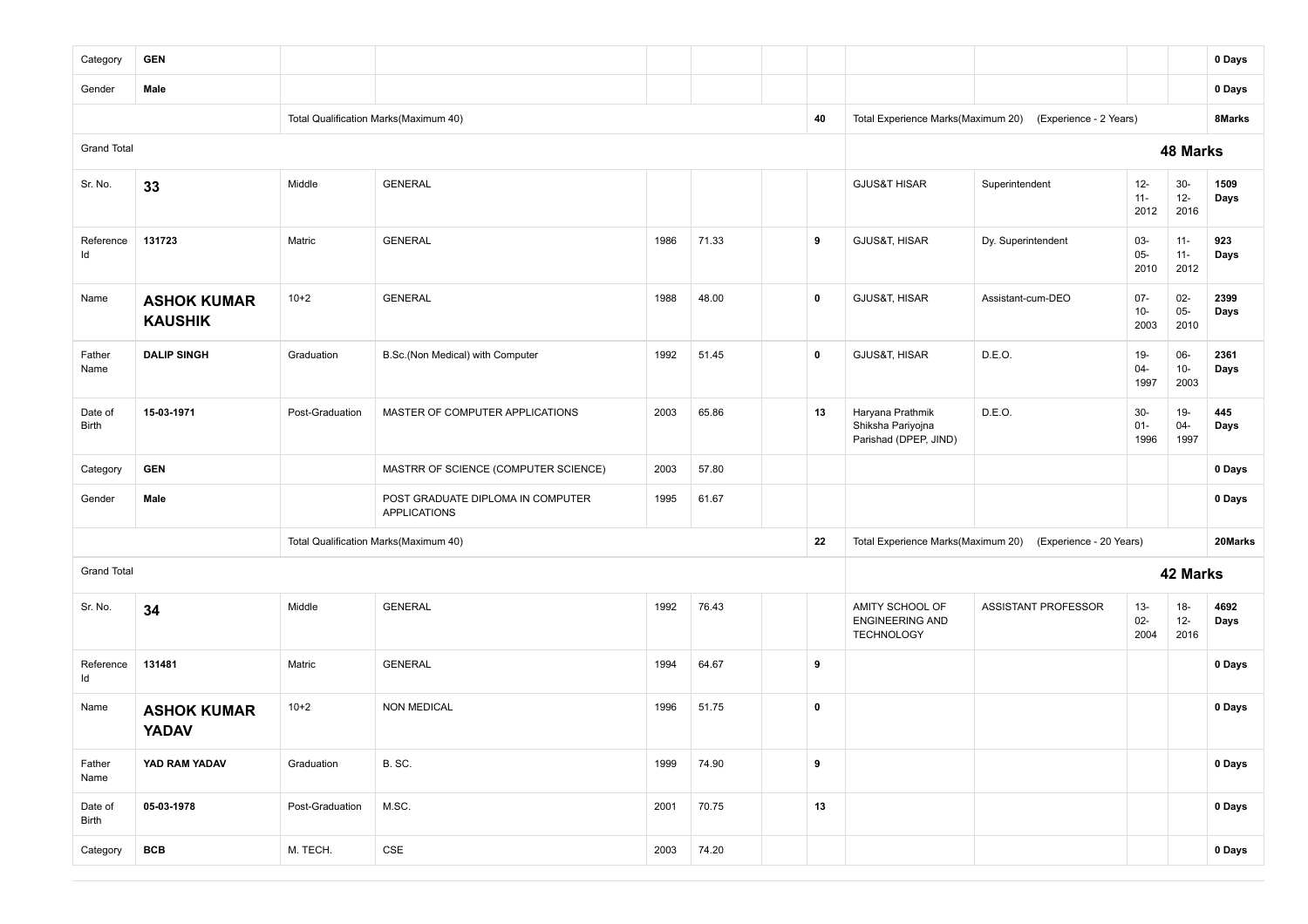| Gender             | Male                             |                                    |                                       |      |       |      |             |                                                                                                                  |                                  |                          |                          | 0 Days       |
|--------------------|----------------------------------|------------------------------------|---------------------------------------|------|-------|------|-------------|------------------------------------------------------------------------------------------------------------------|----------------------------------|--------------------------|--------------------------|--------------|
|                    |                                  |                                    | Total Qualification Marks(Maximum 40) |      |       |      | 31          | Total Experience Marks(Maximum 20)                                                                               | (Experience - 12 Years)          |                          |                          | 20Marks      |
| <b>Grand Total</b> |                                  |                                    |                                       |      |       |      |             |                                                                                                                  |                                  |                          | 51 Marks                 |              |
| Sr. No.            | 35                               | Middle                             | <b>GENERAL</b>                        |      | NaN   |      |             | <b>RJCP SUBHASH</b><br>MISHRA & COM,<br>CHARTERED<br><b>ACCOUNTANTS</b><br><b>LUCKNOW</b>                        | <b>AST AUDITOR</b>               | $04 -$<br>$07 -$<br>2009 | $10 -$<br>$07 -$<br>2014 | 1832<br>Days |
| Reference<br>ld    | 131674                           | Matric                             | <b>GENERAL</b>                        | 2002 | 53.17 |      | $\mathbf 0$ | DILEEP DIXIT & COM,<br><b>COMPANY</b><br>SECRETARY,<br><b>LUCKNOW</b>                                            | <b>ACCOUNTANT</b>                | $12-$<br>$07 -$<br>2014  | $15-$<br>$05-$<br>2015   | 307<br>Days  |
| Name               | <b>ASHUTOSH</b><br><b>SHUKLA</b> | $10+2$                             | COMMERCE                              | 2004 | 72.60 |      | 9           | Rajiv Gandhi Institute of<br>Petroleum Technology<br>(RGIPT), Mubarakpur<br>Mukhtia, Bahadurpur<br>Post: - Harba | JR SUPERINTENDENT (<br>ACCOUNTS) | $13 -$<br>$07 -$<br>2015 | $28 -$<br>$12 -$<br>2016 | 534<br>Days  |
| Father<br>Name     | <b>C P SHUKLA</b>                | Graduation                         | COMMERCE                              | 2007 | 62.45 |      | 9           |                                                                                                                  |                                  |                          |                          | 0 Days       |
| Date of<br>Birth   | 15-07-1987                       | Post-Graduation                    | <b>COMMERCE</b>                       | 2009 | 60.35 |      | 9           |                                                                                                                  |                                  |                          |                          | 0 Days       |
| Category           | <b>GEN</b>                       | <b>COMPANY</b><br><b>SECRETARY</b> | <b>COMMERCE AND LAWS</b>              | 2015 | 51.25 |      |             |                                                                                                                  |                                  |                          |                          | 0 Days       |
| Gender             | Male                             |                                    |                                       |      |       |      |             |                                                                                                                  |                                  |                          |                          | 0 Days       |
|                    |                                  |                                    | Total Qualification Marks(Maximum 40) |      |       |      | 27          | Total Experience Marks(Maximum 20)                                                                               | (Experience - 7 Years)           |                          |                          | 20Marks      |
| <b>Grand Total</b> |                                  |                                    |                                       |      |       |      |             |                                                                                                                  |                                  |                          | 47 Marks                 |              |
| Sr. No.            | 36                               | Middle                             | <b>GENERAL</b>                        | 1999 | 74.14 |      |             | GJUS&T                                                                                                           | <b>M.I.S OFFICER</b>             | $17 -$<br>$10-$<br>2013  | $20 -$<br>$12-$<br>2016  | 1160<br>Days |
| Reference<br>ld    | 131486                           | Matric                             | <b>GENERAL</b>                        | 2001 | 68.50 |      | 9           | <b>ARTIUS</b><br><b>TECHNOLOGIES</b>                                                                             | SYSTEM ANALYST                   | 19-<br>$07 -$<br>2010    | $31 -$<br>$07 -$<br>2011 | 377<br>Days  |
| Name               | <b>ASHWANI KUMAR</b>             | $10+2$                             | NON-MEDICAL                           | 2003 | 53.00 |      | $\mathbf 0$ | M.M.B POLYTECHNIC<br>COLLEGE                                                                                     | <b>LECTURER</b>                  | $13 -$<br>08-<br>2009    | $16-$<br>$07 -$<br>2010  | 337<br>Days  |
| Father<br>Name     | <b>NAFE SINGH</b>                | Graduation                         | <b>B.TECH (CSE)</b>                   | 2008 | 65.10 |      | 9           |                                                                                                                  |                                  |                          |                          | 0 Days       |
| Date of<br>Birth   | 30-08-1985                       | Post-Graduation                    | M.TECH (CSE)                          | 2013 | 64.33 | 6.50 | 9           |                                                                                                                  |                                  |                          |                          | 0 Days       |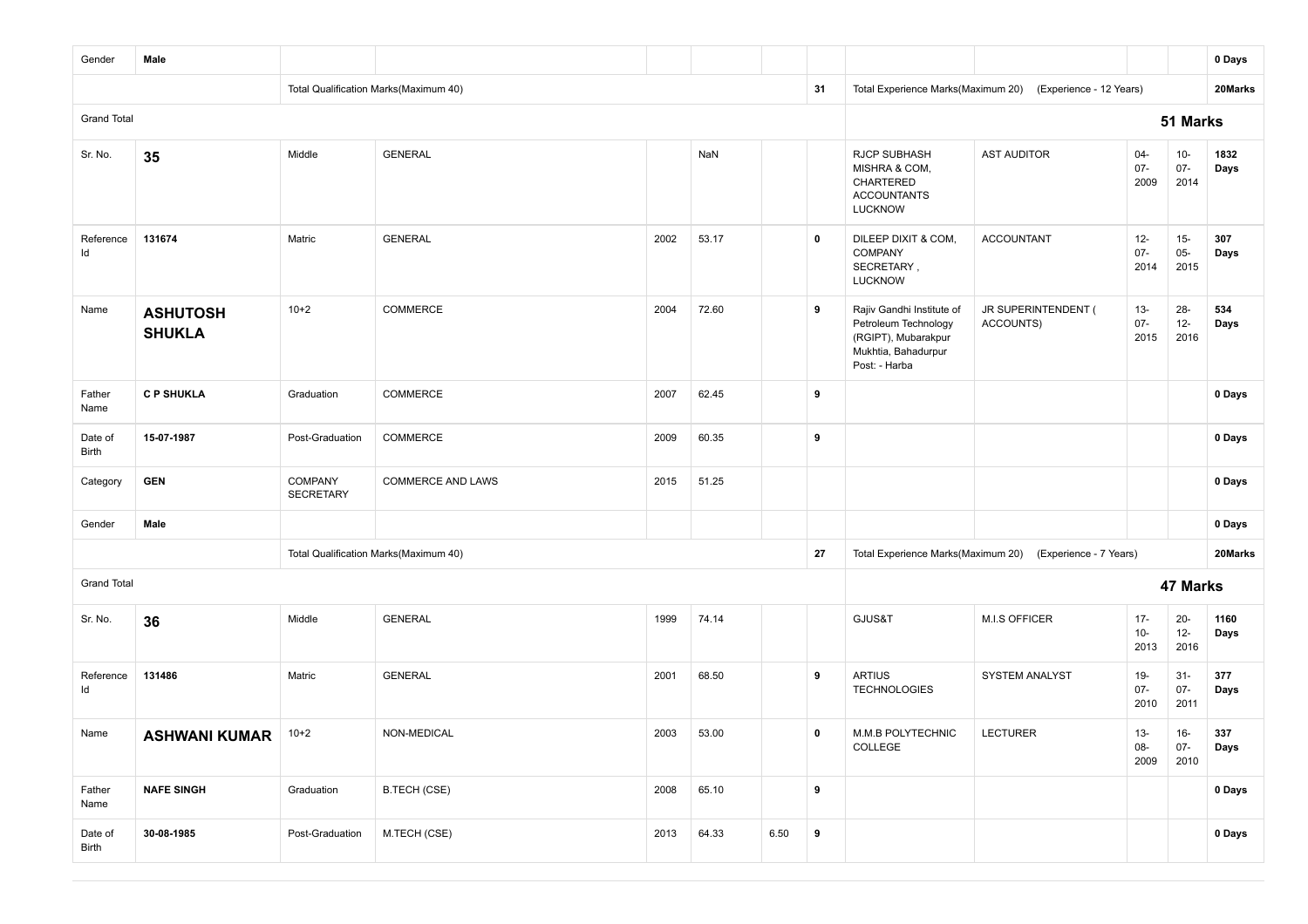| Category           | <b>BCA</b>            | <b>MBA</b>              | MBA(HR)                                     | 2011 | 60.94 |             |                                               |                                         |                          |                         | 0 Days       |
|--------------------|-----------------------|-------------------------|---------------------------------------------|------|-------|-------------|-----------------------------------------------|-----------------------------------------|--------------------------|-------------------------|--------------|
| Gender             | Male                  | UGC-NET,<br><b>GATE</b> | <b>CSA</b>                                  | 2012 |       |             |                                               |                                         |                          |                         | 0 Days       |
|                    |                       |                         | Total Qualification Marks(Maximum 40)       |      |       | 27          | Total Experience Marks(Maximum 20)            | (Experience - 5 Years)                  |                          |                         | 20Marks      |
| <b>Grand Total</b> |                       |                         |                                             |      |       |             |                                               |                                         |                          | 47 Marks                |              |
| Sr. No.            | 37                    | Middle                  | <b>GENERAL</b>                              |      |       |             | <b>INDIAN AIR FORCE</b>                       | <b>SERGEANT</b>                         | $16-$<br>$12-$<br>2002   | $31-$<br>$05-$<br>2007  | 1627<br>Days |
| Reference<br>ld    | 131439                | Matric                  | <b>GENERAL</b>                              | 1993 | 71.40 | 9           | <b>INDIAN AIR FORCE</b>                       | <b>JUNIOR WARRANT</b><br><b>OFFICER</b> | $01 -$<br>$06 -$<br>2007 | $30-$<br>$04 -$<br>2012 | 1795<br>Days |
| Name               | <b>ATA ULLAH KHAN</b> | $10 + 2$                | PHYSICS, CHEMISTRY, BIOLOGY, ENGLISH, HINDI | 1995 | 65.80 | 9           | <b>INDIAN AIR FORCE</b>                       | <b>WARRANT OFFICER</b>                  | $01 -$<br>$05 -$<br>2012 | $31-$<br>$12-$<br>2016  | 1705<br>Days |
| Father<br>Name     | AMAN ULLAH KHAN       | Graduation              | ZOOLOGY, BOTANY, CHEMISTRY                  | 1998 | 64.62 | 9           |                                               |                                         |                          |                         | 0 Days       |
| Date of<br>Birth   | 17-06-1978            | Post-Graduation         | ORGANIC CHEMISTRY                           | 2000 | 65.89 | 13          |                                               |                                         |                          |                         | 0 Days       |
| Category           | <b>GEN</b>            | B. ED.                  | B. ED                                       | 2009 | 76.80 |             |                                               |                                         |                          |                         | 0 Days       |
| Gender             | Male                  |                         |                                             |      |       |             |                                               |                                         |                          |                         | 0 Days       |
|                    |                       |                         | Total Qualification Marks(Maximum 40)       |      |       | 40          | Total Experience Marks(Maximum 20)            | (Experience - 14 Years)                 |                          |                         | 20Marks      |
| <b>Grand Total</b> |                       |                         |                                             |      |       |             |                                               |                                         |                          | 60 Marks                |              |
| Sr. No.            | 38                    | Middle                  | <b>GENERAL</b>                              | 1996 | 54.83 |             | <b>ACET, Amritsar</b>                         | ASSISTANT PROFESSOR                     | $24 -$<br>$07-$<br>2015  | $30-$<br>$12 -$<br>2016 | 525<br>Days  |
| Reference<br>Id    | 131572                | Matric                  | <b>GENERAL</b>                              | 1998 | 52.00 | $\mathbf 0$ | GIMET, Amritsar                               | ASSISTANT PROFESSOR                     | $13 -$<br>08-<br>2013    | $13 -$<br>$05-$<br>2015 | 638<br>Days  |
| Name               | <b>ATISH KUMAR</b>    | $10+2$                  | NON-MEDICAL                                 | 2001 | 54.67 | $\mathbf 0$ | GVIET, Rajpura                                | ASSISTANT PROFESSOR                     | 09-<br>$01 -$<br>2013    | 29-<br>$07 -$<br>2013   | 201<br>Days  |
| Father<br>Name     | <b>TARSEM PAL</b>     | Graduation              | B. Tech (Mechanical)                        | 2008 | 64.73 | 9           | SSSETC, Gurdaspur                             | <b>ASSISTANT PROFESSOR</b>              | $04 -$<br>$07 -$<br>2011 | $13 -$<br>$12-$<br>2012 | 528<br>Days  |
| Date of<br>Birth   | 15-10-1981            | Post-Graduation         | M.Tech (Production)                         | 2015 | 61.41 | 9           | GGS college of Moderen<br>Tecnnology (Kharar) | <b>ASSISTANT PROFESSOR</b>              | $11 -$<br>08-<br>2010    | $24 -$<br>06-<br>2011   | 317<br>Days  |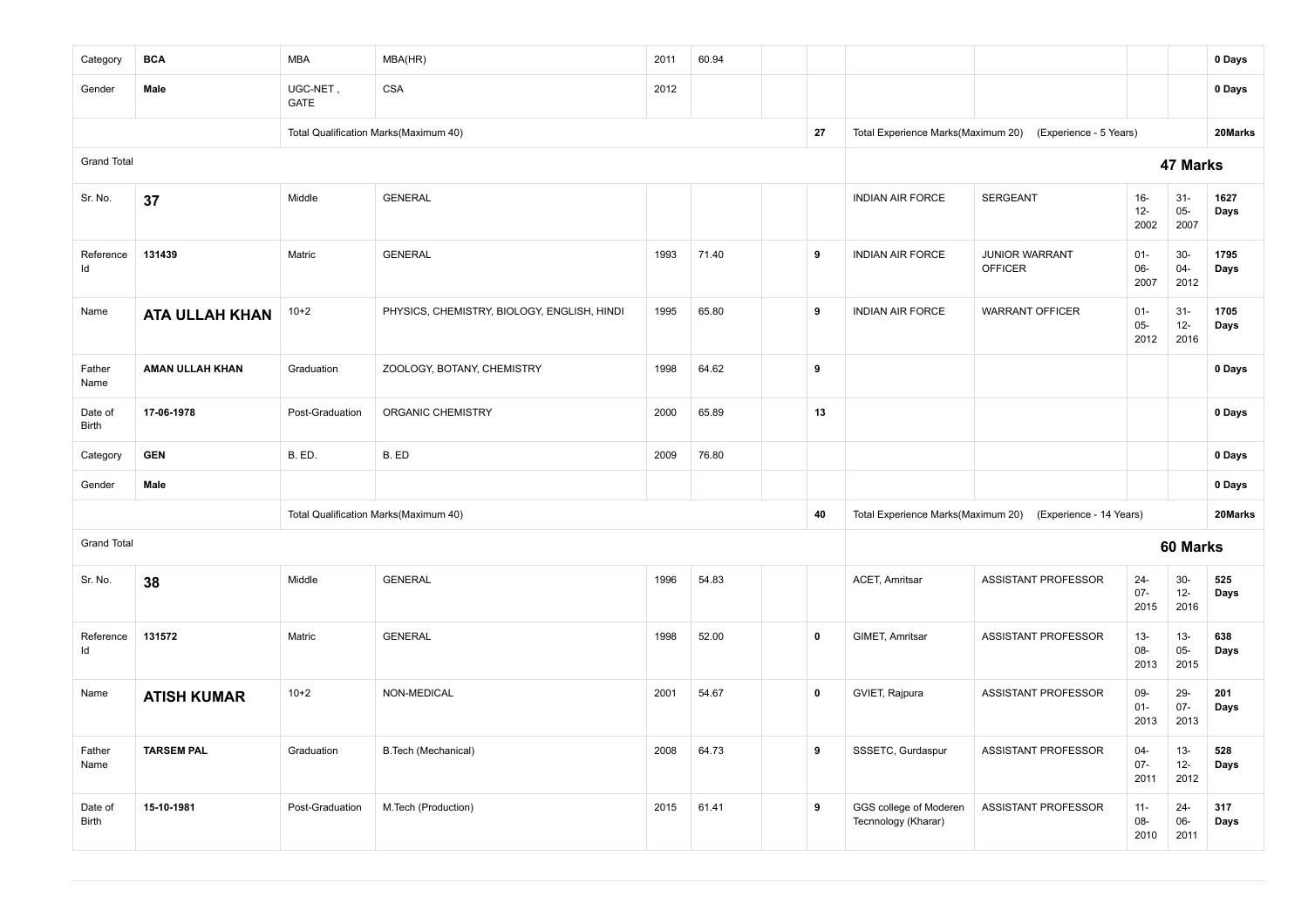| Category           | <b>GEN</b>                          |                 |                                       |      |       |              |    | GGS polytechnic Kharar                                | lecturer                   | $18 -$<br>$01 -$<br>2010 | $14 -$<br>$05-$<br>2010  | 116<br>Days  |
|--------------------|-------------------------------------|-----------------|---------------------------------------|------|-------|--------------|----|-------------------------------------------------------|----------------------------|--------------------------|--------------------------|--------------|
| Gender             | Male                                |                 |                                       |      |       |              |    |                                                       |                            |                          |                          | 0 Days       |
|                    |                                     |                 | Total Qualification Marks(Maximum 40) |      |       |              | 18 | Total Experience Marks(Maximum 20)                    | (Experience - 6 Years)     |                          |                          | 20Marks      |
| <b>Grand Total</b> |                                     |                 |                                       |      |       |              |    |                                                       |                            |                          | 38 Marks                 |              |
| Sr. No.            | 39                                  | Middle          | <b>GENERAL</b>                        | 1997 | 82.29 |              |    | MAHARAJA AGRASEN<br>INSTITUTE OF<br><b>TECHNOLOGY</b> | ASSISTANT PROFESSOR        | $13 -$<br>$01 -$<br>2012 | $28 -$<br>$12 -$<br>2016 | 1811<br>Days |
| Reference<br>ld    | 131697                              | Matric          | <b>GENERAL</b>                        | 1999 | 83.33 | 9            |    | BITS, MOHANA                                          | <b>ASSISTANT PROFESSOR</b> | 06-<br>$07 -$<br>2010    | $31 -$<br>$07 -$<br>2011 | 390<br>Days  |
| Name               | <b>ATUL KUMAR</b><br><b>KAUSHIK</b> | $10+2$          | ELECTRICAL ENGINEERING                | 2002 | 63.02 | 9            |    | HCE, SONIPAT                                          | ASSISTANT PROFESSOR        | $01 -$<br>08-<br>2011    | $12-$<br>$01 -$<br>2012  | 164<br>Days  |
| Father<br>Name     | OM KUMAR KAUSHIK                    | Graduation      | MECHANICAL ENGINEERING                | 2007 | 68.74 | 9            |    |                                                       |                            |                          |                          | 0 Days       |
| Date of<br>Birth   | 05-08-1984                          | Post-Graduation | MECHANICAL ENGINEERING                | 2011 | 66.67 |              | 13 |                                                       |                            |                          |                          | 0 Days       |
| Category           | <b>GEN</b>                          |                 |                                       |      |       |              |    |                                                       |                            |                          |                          | 0 Days       |
| Gender             | Male                                |                 |                                       |      |       |              |    |                                                       |                            |                          |                          | 0 Days       |
|                    |                                     |                 | Total Qualification Marks(Maximum 40) |      |       |              | 40 | Total Experience Marks(Maximum 20)                    | (Experience - 6 Years)     |                          |                          | 20Marks      |
| <b>Grand Total</b> |                                     |                 |                                       |      |       |              |    |                                                       |                            |                          | 60 Marks                 |              |
| Sr. No.            | 40                                  | Middle          | <b>GENERAL</b>                        |      |       |              |    | <b>ICICI BANK LTD</b>                                 | <b>ASSISTANT MANAGER 1</b> | $16 -$<br>$11 -$<br>2009 | $24 -$<br>$12 -$<br>2013 | 1499<br>Days |
| Reference<br>ld    | 131390                              | Matric          | <b>GENERAL</b>                        | 1999 | 45.80 | $\pmb{0}$    |    |                                                       |                            |                          |                          | 0 Days       |
| Name               | <b>AVINASH SINGH</b>                | $10+2$          | COMMERCE                              | 2001 | 61.60 |              | 9  |                                                       |                            |                          |                          | 0 Days       |
| Father<br>Name     | <b>S B SINGH</b>                    | Graduation      | COMMERCE                              | 2004 | 56.33 | $\mathbf{3}$ |    |                                                       |                            |                          |                          | 0 Days       |
| Date of<br>Birth   | 14-03-1984                          | Post-Graduation | FINANCE AND MARKETING                 | 2007 | 63.58 | 9            |    |                                                       |                            |                          |                          | 0 Days       |
| Category           | <b>GEN</b>                          |                 |                                       |      |       |              |    |                                                       |                            |                          |                          | 0 Days       |
| Gender             | Male                                |                 |                                       |      |       |              |    |                                                       |                            |                          |                          | 0 Days       |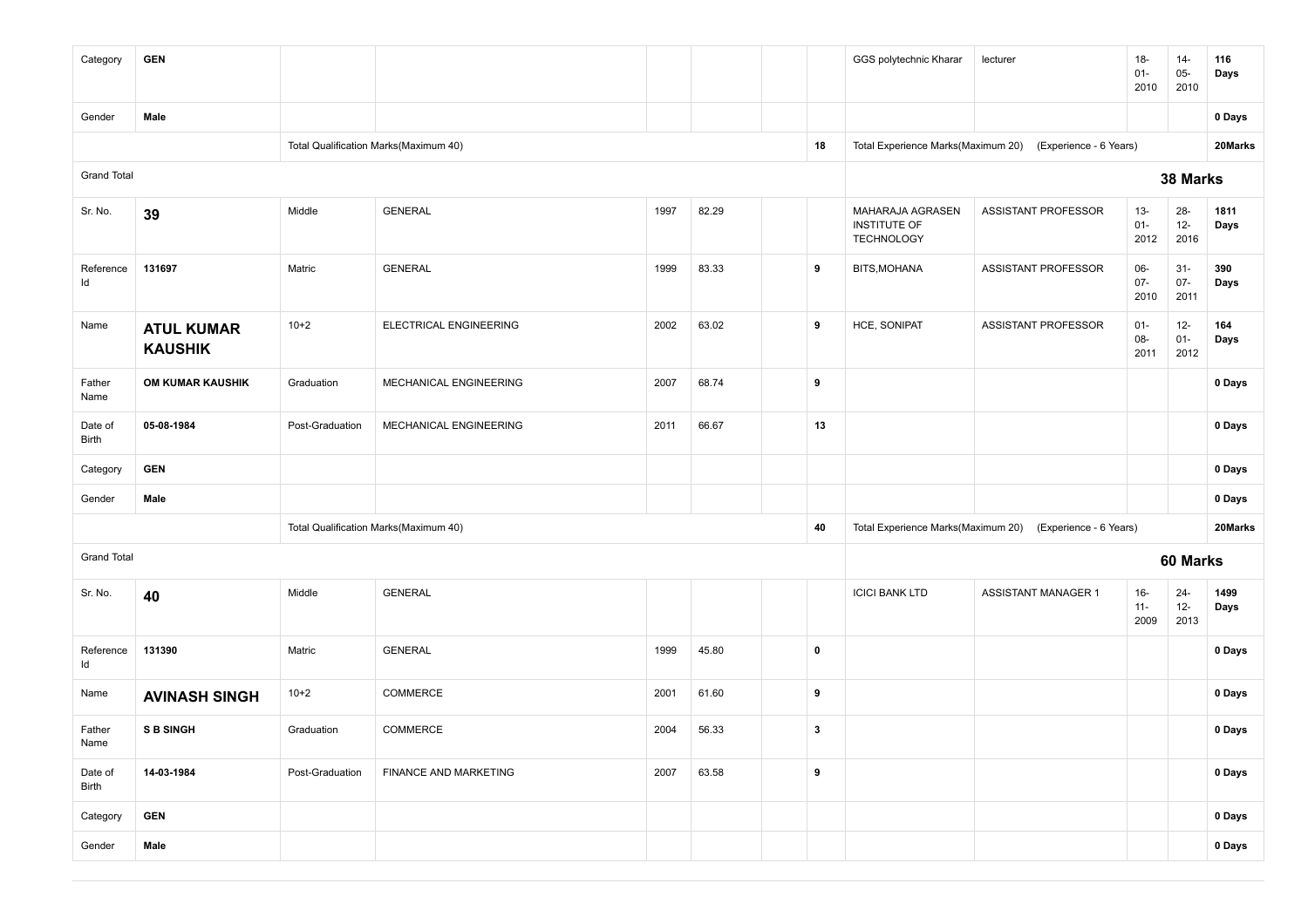|                    |                                                 |                 | Total Qualification Marks(Maximum 40)      |      |       |      | 21                      |                                                          | Total Experience Marks(Maximum 20) (Experience - 4 Years) |                          |                          | 16Marks      |
|--------------------|-------------------------------------------------|-----------------|--------------------------------------------|------|-------|------|-------------------------|----------------------------------------------------------|-----------------------------------------------------------|--------------------------|--------------------------|--------------|
| <b>Grand Total</b> |                                                 |                 |                                            |      |       |      |                         |                                                          |                                                           |                          | 37 Marks                 |              |
| Sr. No.            | 41                                              | Middle          | <b>GENERAL</b>                             |      |       |      |                         | SSJ Boys PG College,<br>Sirsa                            | Lecturer                                                  | $16-$<br>08-<br>2003     | $20-$<br>$07 -$<br>2004  | 339<br>Days  |
| Reference<br>ld    | 131583                                          | Matric          | <b>GENERAL</b>                             | 1996 | 66.17 |      | 9                       | JCDM College of<br>Engineering, Sirsa                    | <b>Assistant Professor</b>                                | $23 -$<br>$07 -$<br>2004 | $23 -$<br>$12 -$<br>2016 | 4536<br>Days |
| Name               | <b>BABU LAL</b>                                 | $10 + 2$        | Non-Medical                                | 1998 | 57.00 |      | $\overline{\mathbf{3}}$ |                                                          |                                                           |                          |                          | 0 Days       |
| Father<br>Name     | <b>RAM SAWRUP</b>                               | Graduation      | B.Sc (Non-Med)                             | 2001 | 62.07 |      | 9                       |                                                          |                                                           |                          |                          | 0 Days       |
| Date of<br>Birth   | 09-07-1981                                      | Post-Graduation | M.Sc (Mathematics)                         | 2003 | 66.80 |      | 13                      |                                                          |                                                           |                          |                          | 0 Days       |
| Category           | <b>BCA</b>                                      | M.Phil          | M.Phil (Mathematics)                       | 2007 | 51.60 |      |                         |                                                          |                                                           |                          |                          | 0 Days       |
| Gender             | Male                                            | Ph.D            |                                            |      |       |      |                         |                                                          | 0 Days                                                    |                          |                          |              |
|                    |                                                 |                 |                                            |      |       |      | 34                      | Total Experience Marks(Maximum 20)                       | (Experience - 13 Years)                                   |                          |                          | 20Marks      |
| <b>Grand Total</b> |                                                 |                 | Total Qualification Marks(Maximum 40)      |      |       |      |                         |                                                          |                                                           |                          |                          |              |
|                    | <b>GENERAL</b><br>Middle<br>1999<br>62.71<br>42 |                 |                                            |      |       |      |                         |                                                          |                                                           |                          | 54 Marks                 |              |
| Sr. No.            |                                                 |                 |                                            |      |       |      |                         | SHIVA PUBLIC<br><b>SCHOOL DAHINA</b>                     | <b>JR. LECTRURER</b>                                      | $09 -$<br>08-<br>2010    | $10-$<br>$02 -$<br>2012  | 550<br>Days  |
| Reference<br>ld    | 131446                                          | Matric          | <b>GENERAL</b>                             | 2001 | 61.17 |      | 9                       | S.C.D.K.KHOLA<br><b>INSTITUTE OF TECH. &amp;</b><br>MGT. | ASSISTANT PROFESSOR                                       | 03-<br>$11 -$<br>2014    | $07 -$<br>$11 -$<br>2016 | 735<br>Days  |
| Name               | <b>BADAL</b>                                    | $10+2$          | NON MEDICAL ( PHYSICS, CHEMISTRY, MATHES ) | 2005 | 56.60 |      | $\mathbf{3}$            |                                                          |                                                           |                          |                          | 0 Days       |
| Father<br>Name     | <b>SURESH KUMAR</b>                             | Graduation      | NON MEDICAL ( PHYSICS, CHEMISTRY, MATHES ) | 2008 | 50.00 |      | $\mathbf 0$             |                                                          |                                                           |                          |                          | 0 Days       |
| Date of<br>Birth   | 05-08-1986                                      | Post-Graduation | MARKETING & FINANCE                        | 2010 | 57.70 | 6.09 | $\mathbf{3}$            |                                                          |                                                           |                          |                          | 0 Days       |
| Category           | SC                                              | P.G.D.C.A.      | COMPUTER APPLICATION                       | 2015 | 60.73 |      |                         |                                                          |                                                           |                          |                          | 0 Days       |
| Gender             | Male                                            |                 |                                            |      |       |      |                         |                                                          |                                                           |                          |                          | 0 Days       |
|                    |                                                 |                 | Total Qualification Marks(Maximum 40)      |      |       |      | 15                      | Total Experience Marks(Maximum 20)                       | (Experience - 3 Years)                                    |                          |                          | 12Marks      |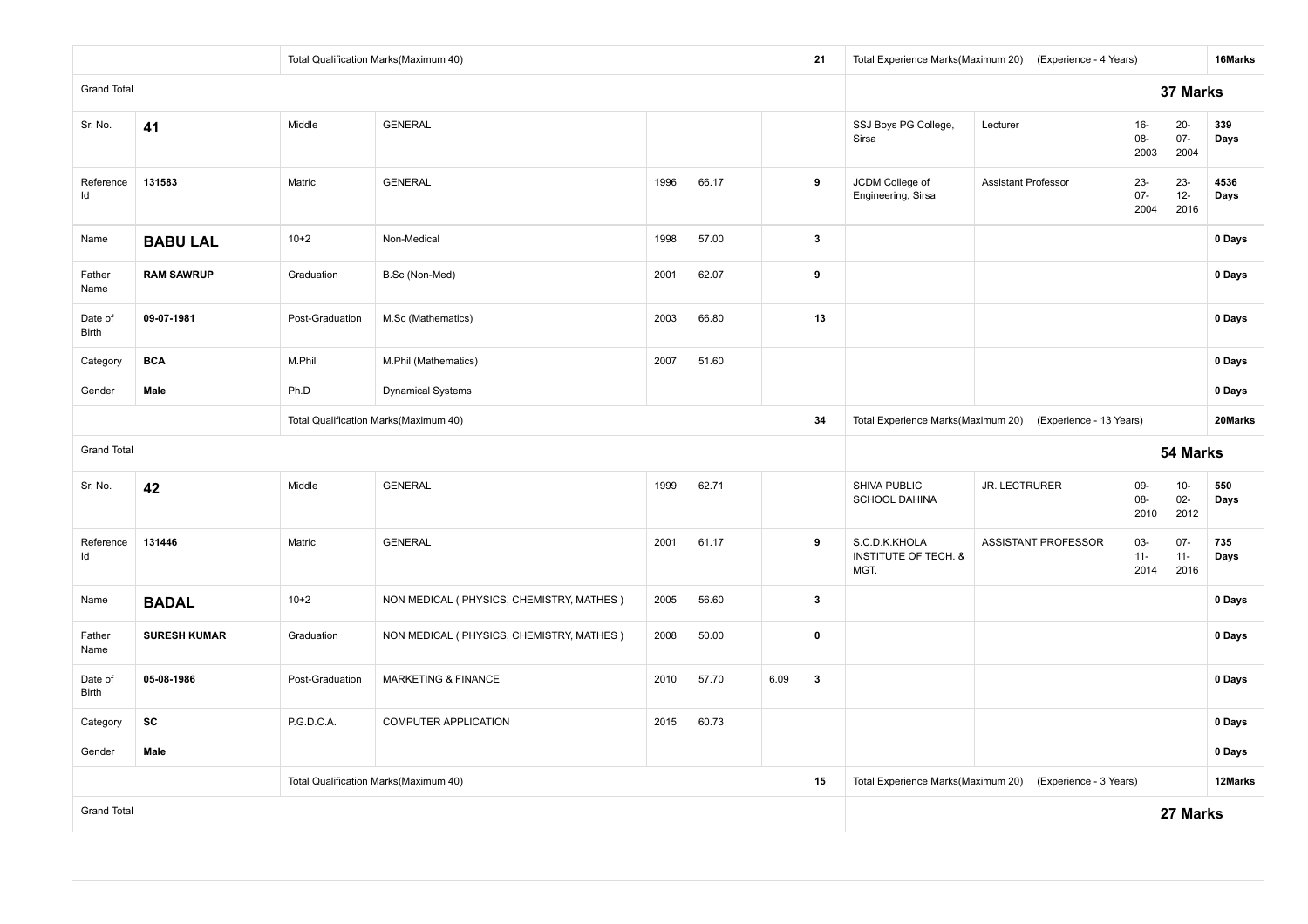| Sr. No.            | 43                 | Middle                 | <b>GENERAL</b>                                         | 1989 | 51.86 |              | GJUS&T, Hisar                      | Clerk-cum-DEO                                             | $16-$<br>$07 -$<br>1997  | $25-$<br>08-<br>2005     | 2962<br>Days |
|--------------------|--------------------|------------------------|--------------------------------------------------------|------|-------|--------------|------------------------------------|-----------------------------------------------------------|--------------------------|--------------------------|--------------|
| Reference<br>Id    | 131313             | Matric                 | <b>GENERAL</b>                                         | 1991 | 48.33 | $\mathbf 0$  | CDLU, Sirsa                        | Assistant                                                 | $25 -$<br>$08 -$<br>2005 | $24 -$<br>$08 -$<br>2010 | 1825<br>Days |
| Name               | <b>BAJRANG LAL</b> | $10+2$                 | Arts                                                   | 1993 | 50.80 | $\mathbf 0$  | CDLU, Sirsa                        | Deputy Superintendent                                     | $24 -$<br>$08 -$<br>2010 | $22 -$<br>$07 -$<br>2011 | 332<br>Days  |
| Father<br>Name     | <b>NAND RAM</b>    | Graduation             | Arts                                                   | 2004 | 39.42 | 0            | CDLU, Sirsa                        | Superintendent                                            | $22 -$<br>$07 -$<br>2011 | $07 -$<br>$12-$<br>2016  | 1965<br>Days |
| Date of<br>Birth   | 13-03-1975         | Post-Graduation        | <b>Mass Communication</b>                              | 2013 | 60.60 | 9            |                                    |                                                           |                          |                          | 0 Days       |
| Category           | <b>BCA</b>         | Post-Graduatic         | Education                                              | 2011 | 50.57 |              |                                    |                                                           |                          |                          | 0 Days       |
| Gender             | Male               | Diploma in<br>Computer | Data Preparation & Computer Software                   | 1995 | 68.95 |              |                                    |                                                           |                          |                          | 0 Days       |
|                    |                    |                        | Total Qualification Marks(Maximum 40)                  |      |       | 9            | Total Experience Marks(Maximum 20) | (Experience - 19 Years)                                   |                          |                          | 20Marks      |
| <b>Grand Total</b> |                    |                        |                                                        |      |       |              |                                    |                                                           |                          | 29 Marks                 |              |
|                    |                    |                        |                                                        |      |       |              |                                    |                                                           |                          |                          |              |
| Sr. No.            | 44                 | Middle                 | <b>GENERAL</b>                                         | 1996 | 55.57 |              | TATA AIA LIFE<br>INSURANCE COMPANY | SENIOR MANAGER                                            | $22 -$<br>$06-$<br>2009  | $30-$<br>$12-$<br>2016   | 2748<br>Days |
| Reference<br>Id    | 131702             | Matric                 | <b>GENERAL</b>                                         | 1998 | 56.83 | $\mathbf{3}$ |                                    |                                                           |                          |                          | 0 Days       |
| Name               | <b>BAL KRISHAN</b> | $10+2$                 | HINDI, ENGLISH, ECONOMICS, SOCIOLOGY, PHYSICAL<br>EDU. | 2000 | 63.80 | 9            |                                    |                                                           |                          |                          | 0 Days       |
| Father<br>Name     | <b>BIR BHAN</b>    | Graduation             | ENGLISH, HINDI, ECONOMICS, PSYCHOLOGY                  | 2003 | 60.00 | 9            |                                    |                                                           |                          |                          | 0 Days       |
| Date of<br>Birth   | 10-01-1980         | Post-Graduation        | Master of Arts ECONOMICS                               | 2013 | 70.60 | 13           |                                    |                                                           |                          |                          | 0 Days       |
| Category           | <b>GEN</b>         | L.L.B.                 | <b>LAW SUBJECTS</b>                                    | 2006 | 56.75 |              |                                    |                                                           |                          |                          | 0 Days       |
| Gender             | Male               | M.B.A.                 | management subjects                                    | 2011 | 46.86 |              |                                    |                                                           |                          |                          | 0 Days       |
|                    |                    |                        | Total Qualification Marks(Maximum 40)                  |      |       | 34           |                                    | Total Experience Marks(Maximum 20) (Experience - 7 Years) |                          |                          | 20Marks      |
| <b>Grand Total</b> |                    |                        |                                                        |      |       |              |                                    |                                                           |                          | 54 Marks                 |              |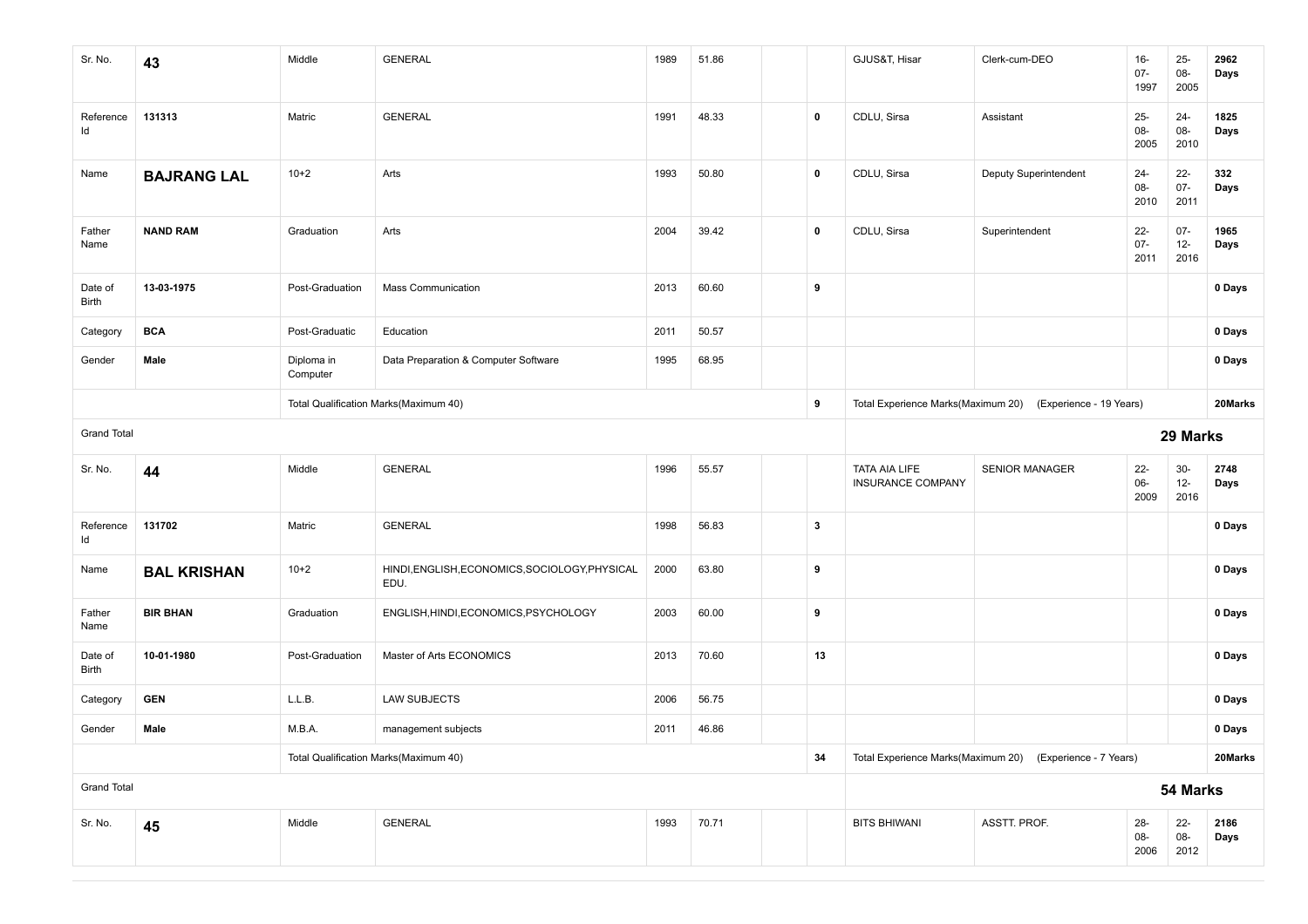| Reference<br>Id    | 131457                                | Matric              | <b>GENERAL</b>                        | 1995 | 66.83 |      | 9  | OITM HISAR                          | ASSO. PROF.                                 | $23 -$<br>08-<br>2012    | $21 -$<br>$12-$<br>2013  | 485<br>Days   |
|--------------------|---------------------------------------|---------------------|---------------------------------------|------|-------|------|----|-------------------------------------|---------------------------------------------|--------------------------|--------------------------|---------------|
| Name               | <b>BHAGIRATH</b>                      | $10 + 2$            | HI, ENG, MATH, SKT, SOCIO             | 1997 | 66.80 |      | 9  | ESA HARYANA GOVT.                   | <b>DISTT. STATISTICAK</b><br><b>OFFICER</b> | $23 -$<br>$12-$<br>2013  | $23 -$<br>$12 -$<br>2016 | 1096<br>Days  |
| Father<br>Name     | <b>MANGERAM</b>                       | Graduation          | MATH, STAT, GEOG, ENG, SKT            | 2000 | 68.76 |      | 9  |                                     |                                             |                          |                          | 0 Days        |
| Date of<br>Birth   | 04-09-1979                            | Post-Graduation     | MATHEMATICAL STATISTICS               | 2002 | 72.50 |      | 13 |                                     |                                             |                          |                          | 0 Days        |
| Category           | <b>GEN</b>                            | M. PHIL             | <b>STATISTICS</b>                     | 2003 | 57.00 |      |    |                                     |                                             |                          |                          | 0 Days        |
| Gender             | Male                                  | PH.D                | <b>STATISTICS</b>                     | 2010 |       |      |    |                                     |                                             |                          |                          | 0 Days        |
|                    |                                       |                     | Total Qualification Marks(Maximum 40) |      |       |      | 40 | Total Experience Marks(Maximum 20)  | (Experience - 10 Years)                     |                          |                          | 20Marks       |
| <b>Grand Total</b> |                                       |                     |                                       |      |       |      |    |                                     |                                             |                          | 60 Marks                 |               |
| Sr. No.            | 46                                    | Middle              | <b>GENERAL</b>                        | 2006 |       |      |    | <b>Tata Consultancy</b><br>Services | Assistant System Engineer -<br>Trainee      | $21 -$<br>$07 -$<br>2016 | $17 -$<br>$12-$<br>2016  | 149<br>Days   |
| Reference<br>Id    | 131474                                | Matric              | <b>GENERAL</b>                        | 2008 | 85.00 |      | 9  |                                     |                                             |                          |                          | 0 Days        |
| Name               | <b>BHAWNA</b>                         | $10 + 2$            | Non medical                           | 2010 | 89.20 |      | 9  |                                     |                                             |                          |                          | 0 Days        |
| Father<br>Name     | <b>RAKESH KUMAR</b><br><b>KATARIA</b> | Graduation          | CSE                                   | 2014 | 83.72 | 8.19 | 9  |                                     |                                             |                          |                          | 0 Days        |
| Date of<br>Birth   | 14-07-1992                            | Post-Graduation     | CSE                                   | 2016 | 81.00 | 8.05 | 13 |                                     |                                             |                          |                          | 0 Days        |
| Category           | <b>GEN</b>                            | PGDBA<br>(Distance) | General                               | 2015 | 76.33 |      |    |                                     |                                             |                          |                          | 0 Days        |
| Gender             | Female                                |                     |                                       |      |       |      |    |                                     |                                             |                          |                          | 0 Days        |
|                    |                                       |                     | Total Qualification Marks(Maximum 40) |      |       |      | 40 | Total Experience Marks(Maximum 20)  | (Experience - 0 Years)                      |                          |                          | <b>OMarks</b> |
| <b>Grand Total</b> |                                       |                     |                                       |      |       |      |    |                                     |                                             |                          | 40 Marks                 |               |
| Sr. No.            | 47                                    | Middle              | <b>GENERAL</b>                        | 1998 | 72.29 |      |    | Saviance Technologies<br>Pvt Ltd    | <b>Contract Manager</b>                     | $04 -$<br>06-<br>2010    | $15-$<br>$11 -$<br>2012  | 895<br>Days   |
| Reference<br>Id    | 131560                                | Matric              | <b>GENERAL</b>                        | 2000 | 68.83 |      | 9  | District Court Gurgaon              | Advocate                                    | $16 -$<br>$11 -$<br>2012 | $15-$<br>$12 -$<br>2014  | 759<br>Days   |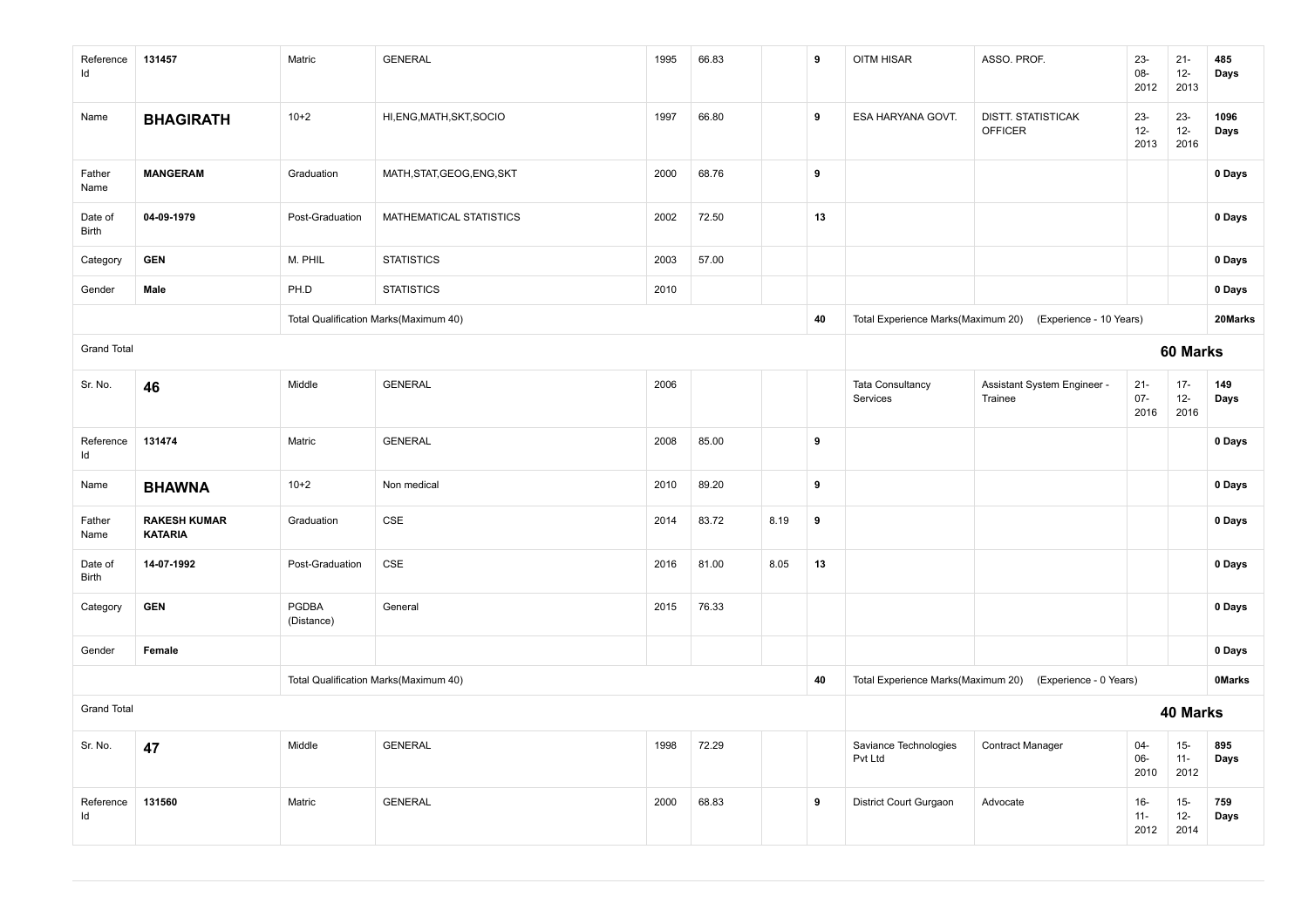| Name               | <b>BHUPENDER</b><br><b>PAWAR</b>    | $10+2$          | Commerce                              | 2002 | 62.00 |      | 9                       | Advocate General<br>Haryana           | Assistant Advocate General                                | $19-$<br>$12-$<br>2014  |                        | 0 Days       |
|--------------------|-------------------------------------|-----------------|---------------------------------------|------|-------|------|-------------------------|---------------------------------------|-----------------------------------------------------------|-------------------------|------------------------|--------------|
| Father<br>Name     | <b>AZAD SINGH</b>                   | Graduation      | Law                                   | 2008 | 57.46 |      | $\overline{\mathbf{3}}$ |                                       |                                                           |                         |                        | 0 Days       |
| Date of<br>Birth   | 31-10-1986                          | Post-Graduation | Management                            | 2010 | 71    | 7.66 | 13                      |                                       |                                                           |                         |                        | 0 Days       |
| Category           | <b>GEN</b>                          |                 |                                       |      |       |      |                         |                                       |                                                           |                         |                        | 0 Days       |
| Gender             | Male                                |                 |                                       |      |       |      |                         |                                       |                                                           |                         |                        | 0 Days       |
|                    |                                     |                 | Total Qualification Marks(Maximum 40) |      |       |      | 34                      |                                       | Total Experience Marks(Maximum 20) (Experience - 4 Years) |                         |                        | 16Marks      |
| <b>Grand Total</b> |                                     |                 |                                       |      |       |      |                         |                                       |                                                           |                         | 50 Marks               |              |
| Sr. No.            | 48                                  | Middle          | <b>GENERAL</b>                        |      |       |      |                         | STATE BANK OF INDIA                   | <b>ASSISTANT MANAGER</b>                                  | $02-$<br>08-<br>2010    | $24 -$<br>09-<br>2015  | 1879<br>Days |
| Reference<br>Id    | 131355                              | Matric          | <b>GENERAL</b>                        | 1999 | 61.20 |      | 9                       | DMI MINISTRY OF<br><b>AGRICULTURE</b> | MARKETING OFFICER                                         | 29-<br>09-<br>2015      | 09-<br>$12-$<br>2016   | 437<br>Days  |
| Name               | <b>BUDDHI VILAS</b><br><b>YADAV</b> | $10+2$          | <b>AGRICULTURE</b>                    | 2001 | 81.56 |      | 9                       |                                       |                                                           |                         |                        | 0 Days       |
| Father<br>Name     | <b>KEDAR PRASAD YADAV</b>           | Graduation      | <b>AGRICULTURE</b>                    | 2007 | 74.65 |      | 9                       |                                       |                                                           |                         |                        | 0 Days       |
| Date of<br>Birth   | 16-06-1985                          | Post-Graduation | <b>HORTICULTURE</b>                   | 2010 | 76.80 |      | 13                      |                                       |                                                           |                         |                        | 0 Days       |
| Category           | <b>GEN</b>                          | MBA             | <b>FINANCE</b>                        | 2014 | 54.98 |      |                         |                                       |                                                           |                         |                        | 0 Days       |
| Gender             | Male                                |                 |                                       |      |       |      |                         |                                       |                                                           |                         |                        | 0 Days       |
|                    |                                     |                 | Total Qualification Marks(Maximum 40) |      |       |      | 40                      |                                       | Total Experience Marks(Maximum 20) (Experience - 6 Years) |                         |                        | 20Marks      |
| <b>Grand Total</b> |                                     |                 |                                       |      |       |      |                         |                                       |                                                           |                         | 60 Marks               |              |
| Sr. No.            | 49                                  | Middle          | <b>GENERAL</b>                        | 1998 | 61.17 |      |                         | HARYANA EDUCATION<br>DEPT.            | PROGRAM<br>EXECUTIVE(MID-DAY MEAL)                        | $13 -$<br>$02-$<br>2012 | $30-$<br>$12-$<br>2016 | 1782<br>Days |
| Reference<br>Id    | 131559                              | Matric          | <b>GENERAL</b>                        | 2000 | 46.50 |      | $\mathbf 0$             |                                       |                                                           |                         |                        | 0 Days       |
| Name               | <b>CHAMPAK</b><br><b>VASHISTH</b>   | $10+2$          | <b>MEDICAL</b>                        | 2002 | 48.20 |      | $\pmb{0}$               |                                       |                                                           |                         |                        | 0 Days       |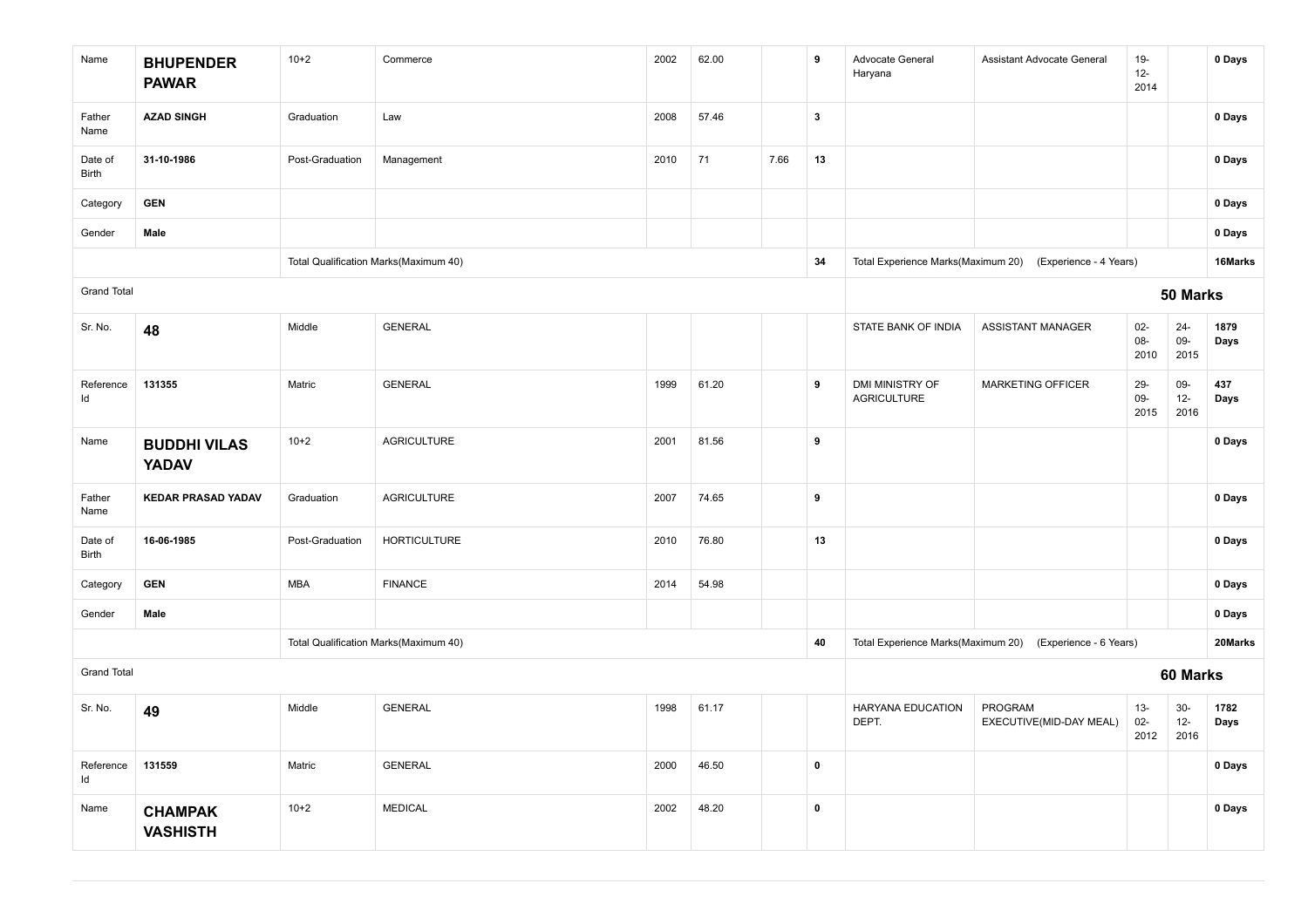| Father<br>Name     | KANHIYA LAL VASHISTH | Graduation      | <b>BCA</b>                            | 2006 | 61.97 | 9                |                                      |                                                            |                          |                          | 0 Days       |
|--------------------|----------------------|-----------------|---------------------------------------|------|-------|------------------|--------------------------------------|------------------------------------------------------------|--------------------------|--------------------------|--------------|
| Date of<br>Birth   | 15-12-1983           | Post-Graduation | $\sf MCA$                             | 2010 | 69.97 | 13               |                                      |                                                            |                          |                          | 0 Days       |
| Category           | <b>EBP</b>           |                 |                                       |      |       |                  |                                      |                                                            |                          |                          | 0 Days       |
| Gender             | Male                 |                 |                                       |      |       |                  |                                      |                                                            |                          |                          | 0 Days       |
|                    |                      |                 | Total Qualification Marks(Maximum 40) |      |       | 22               | Total Experience Marks(Maximum 20)   | (Experience - 4 Years)                                     |                          |                          | 16Marks      |
| <b>Grand Total</b> |                      |                 |                                       |      |       |                  |                                      |                                                            |                          | 38 Marks                 |              |
| Sr. No.            | 50                   | Middle          | <b>GENERAL</b>                        | 1983 | 54.67 |                  | <b>INDIAN AIR FORCE</b>              | <b>SGT</b>                                                 | $30-$<br>$03 -$<br>1987  | $02 -$<br>$12-$<br>2005  | 6822<br>Days |
| Reference<br>ld    | 131407               | Matric          | <b>GENERAL</b>                        | 1985 | 51.67 | $\pmb{0}$        | <b>BPSMV KHANPUR</b><br><b>KALAN</b> | <b>ASSISTANT</b>                                           | $04 -$<br>$02 -$<br>2011 | $30-$<br>$12 -$<br>2016  | 2156<br>Days |
| Name               | <b>CHANDI RAM</b>    | $10+2$          | <b>ARTS</b>                           | 1989 | 47.60 | $\pmb{0}$        |                                      |                                                            |                          |                          | 0 Days       |
| Father<br>Name     | <b>SURTA RAM</b>     | Graduation      | <b>ARTS</b>                           | 1992 | 45.00 | $\pmb{0}$        |                                      |                                                            |                          |                          | 0 Days       |
| Date of<br>Birth   | 10-06-1969           | Post-Graduation | <b>HISTORY</b>                        | 1999 | 57.75 | $\mathbf{3}$     |                                      |                                                            |                          |                          | 0 Days       |
| Category           | <b>GEN</b>           |                 |                                       |      |       |                  |                                      |                                                            |                          |                          | 0 Days       |
| Gender             | Male                 |                 |                                       |      |       |                  |                                      |                                                            |                          |                          | 0 Days       |
|                    |                      |                 | Total Qualification Marks(Maximum 40) |      |       | $\boldsymbol{3}$ |                                      | Total Experience Marks(Maximum 20) (Experience - 24 Years) |                          |                          | 20Marks      |
| <b>Grand Total</b> |                      |                 |                                       |      |       |                  |                                      |                                                            |                          | 23 Marks                 |              |
| Sr. No.            | 51                   | Middle          | <b>GENERAL</b>                        | 1983 | 54.67 |                  | <b>INDIAN AIR FORCE</b>              | SGT                                                        | $30-$<br>$03 -$<br>1987  | $02 -$<br>$12 -$<br>2005 | 6822<br>Days |
| Reference<br>Id    | 131448               | Matric          | <b>GENERAL</b>                        | 1985 | 51.67 | $\pmb{0}$        | <b>BPSMV K KALAN</b>                 | <b>ASSISTANT</b>                                           | $04 -$<br>$02 -$<br>2011 | $30-$<br>$12-$<br>2016   | 2156<br>Days |
| Name               | <b>CHANDIRAM</b>     | $10 + 2$        | <b>ARTS</b>                           | 1989 | 47.60 | $\pmb{0}$        |                                      |                                                            |                          |                          | 0 Days       |
| Father<br>Name     | <b>SURTA RAM</b>     | Graduation      | <b>ARTS</b>                           | 1992 | 45.00 | $\pmb{0}$        |                                      |                                                            |                          |                          | 0 Days       |
| Date of<br>Birth   | 10-06-1969           | Post-Graduation | <b>HISTORY</b>                        | 1999 | 57.75 | $\mathbf{3}$     |                                      |                                                            |                          |                          | 0 Days       |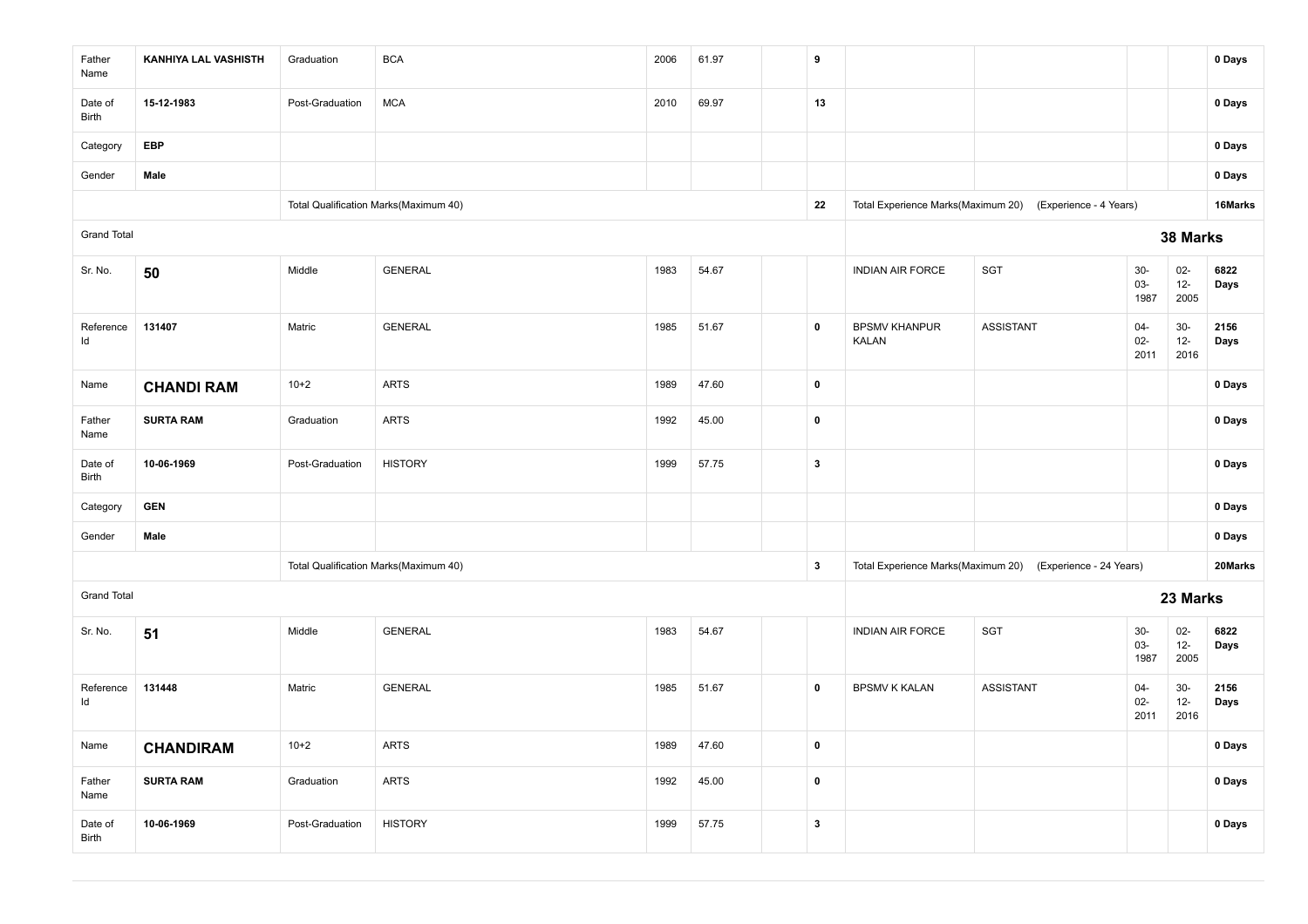| Category           | <b>GEN</b>                      |                 |                                       |      |       |       |              |                                                         |                                                 |                          |                          | 0 Days       |
|--------------------|---------------------------------|-----------------|---------------------------------------|------|-------|-------|--------------|---------------------------------------------------------|-------------------------------------------------|--------------------------|--------------------------|--------------|
| Gender             | Male                            |                 |                                       |      |       |       |              |                                                         |                                                 |                          |                          | 0 Days       |
|                    |                                 |                 | Total Qualification Marks(Maximum 40) |      |       |       | $\mathbf{3}$ | Total Experience Marks(Maximum 20)                      | (Experience - 24 Years)                         |                          |                          | 20Marks      |
| <b>Grand Total</b> |                                 |                 |                                       |      |       |       |              |                                                         |                                                 |                          | 23 Marks                 |              |
| Sr. No.            | 52                              | Middle          | <b>GENERAL</b>                        |      | NaN   |       |              | <b>HAU Hisar</b>                                        | <b>Computer Programmer</b>                      | $05-$<br>$10-$<br>2012   | $30-$<br>$12-$<br>2016   | 1547<br>Days |
| Reference<br>Id    | 131541                          | Matric          | <b>GENERAL</b>                        | 1998 | 61.00 |       | 9            | Sh. Ram New Horizon                                     | Sustem Officer at District<br>Court Fatehabad   | $28 -$<br>$10-$<br>2009  | $05 -$<br>$10 -$<br>2012 | 1073<br>Days |
| Name               | <b>DASHRATH</b><br><b>KUMAR</b> | $10+2$          | Non-Medical                           | 2000 | 56.75 |       | $\mathbf{3}$ | HCL Infosystems Ltd                                     | System Admin at NIC UT<br>Chandigarh            | $11 -$<br>08-<br>2008    | $23 -$<br>$10-$<br>2009  | 438<br>Days  |
| Father<br>Name     | <b>HARI SINGH</b>               | Graduation      | B.Sc.(Computer Science)               | 2003 | 57.86 |       | $\mathbf{3}$ | <b>HCL Infosystems Ltd</b>                              | Tech. Support Professional at<br>FCI, RO Shimla | $12 -$<br>$07 -$<br>2005 | $04 -$<br>08-<br>2008    | 1119<br>Days |
| Date of<br>Birth   | 12-12-1982                      | Post-Graduation | M.Sc.(IT)                             | 2005 | 65.25 |       | 13           |                                                         |                                                 |                          |                          | 0 Days       |
| Category           | <b>GEN</b>                      | <b>MCA</b>      | M.C.A.                                | 2011 | 67.63 |       |              |                                                         |                                                 |                          |                          | 0 Days       |
| Gender             | Male                            |                 |                                       |      |       |       |              |                                                         |                                                 |                          |                          | 0 Days       |
|                    |                                 |                 | Total Qualification Marks(Maximum 40) |      |       |       | 28           | Total Experience Marks(Maximum 20)                      | (Experience - 11 Years)                         |                          |                          | 20Marks      |
| <b>Grand Total</b> |                                 |                 |                                       |      |       |       |              |                                                         |                                                 |                          | 48 Marks                 |              |
| Sr. No.            | 53                              | Middle          | <b>GENERAL</b>                        | 2003 | 84.00 |       |              | <b>MANIPAL UNIVERSITY</b><br><b>JAIPUR</b>              | ASSISTANT PROFESSOR                             | $01 -$<br>$07 -$<br>2015 | $22 -$<br>08-<br>2016    | 418<br>Days  |
| Reference<br>ld    | 131321                          | Matric          | <b>GENERAL</b>                        | 2005 | 67.33 |       | 9            | UNIVERSITY OF<br>PETROLEUM AND<br><b>ENERGY STUDIES</b> | <b>ASSISTANT PROFESSOR</b>                      | $22 -$<br>08-<br>2016    | $30-$<br>$12 -$<br>2016  | 130<br>Days  |
| Name               | <b>DEEPAK</b>                   | $10+2$          | <b>NON MEDICAL</b>                    | 2007 | 74.60 |       | 9            |                                                         |                                                 |                          |                          | 0 Days       |
| Father<br>Name     | <b>MANI RAM</b>                 | Graduation      | B-TECH MECHANICAL ENGINEERING         | 2011 | 71.78 |       | 9            |                                                         |                                                 |                          |                          | 0 Days       |
| Date of<br>Birth   | 05-05-1990                      | Post-Graduation | M-TECH PRODUCTION ENGINEERING         | 2015 | 82.40 | 8.242 | 13           |                                                         |                                                 |                          |                          | 0 Days       |
| Category           | <b>GEN</b>                      |                 |                                       |      |       |       |              |                                                         |                                                 |                          |                          | 0 Days       |
| Gender             | Male                            |                 |                                       |      |       |       |              |                                                         |                                                 |                          |                          | 0 Days       |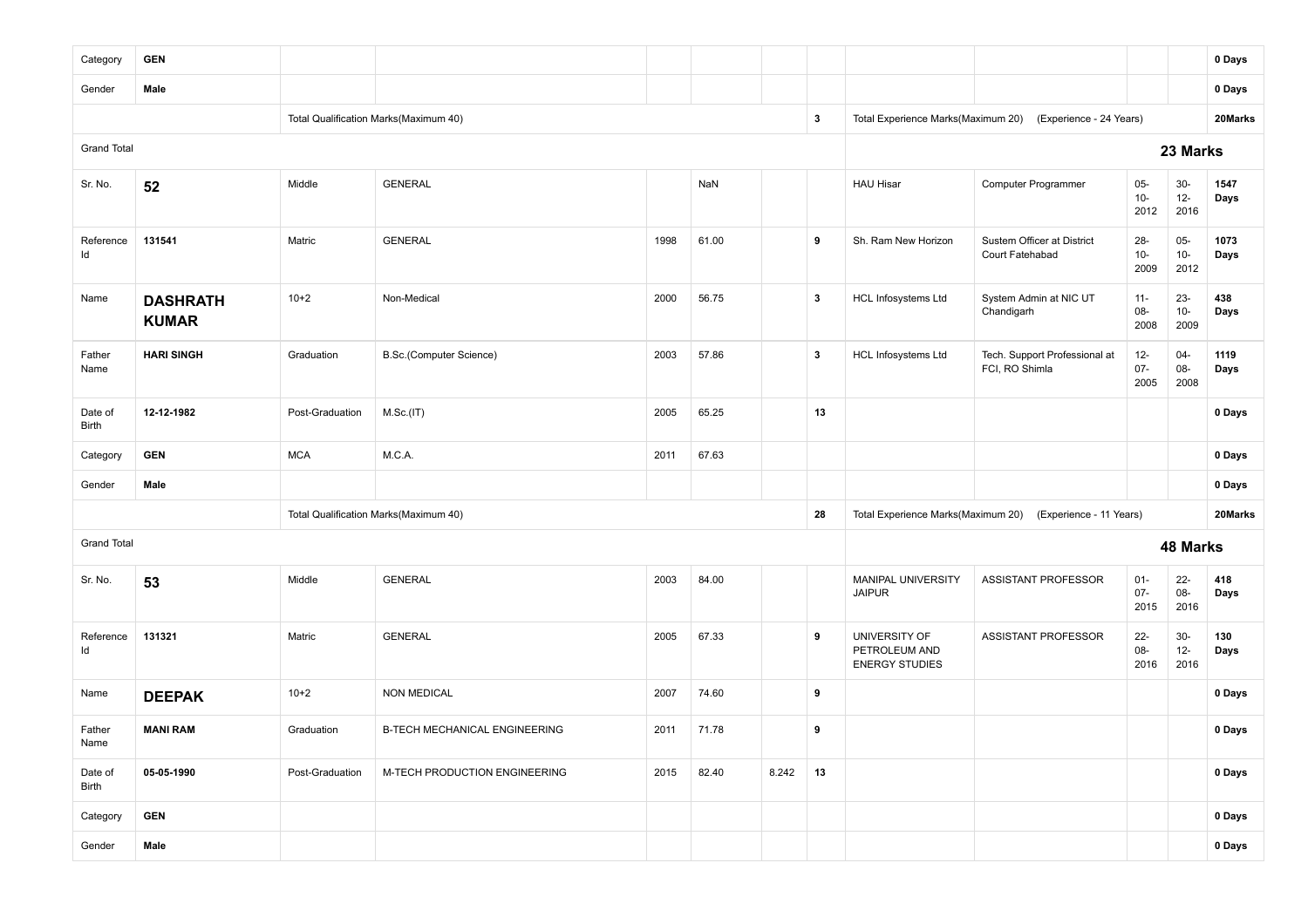|                    |                                               |                                 | Total Qualification Marks(Maximum 40) |      |       |       | 40 |                                                                                                        | Total Experience Marks(Maximum 20) (Experience - 1 Years) |                          |                         | 4Marks       |
|--------------------|-----------------------------------------------|---------------------------------|---------------------------------------|------|-------|-------|----|--------------------------------------------------------------------------------------------------------|-----------------------------------------------------------|--------------------------|-------------------------|--------------|
| <b>Grand Total</b> |                                               |                                 |                                       |      |       |       |    |                                                                                                        |                                                           |                          | 44 Marks                |              |
| Sr. No.            | 54                                            | Middle                          | <b>GENERAL</b>                        | 1999 | 84.29 |       |    | <b>AMITY UNIVERSITY</b><br><b>GURGAON</b>                                                              | ASSISTANT PROFESSOR                                       | $27 -$<br>08-<br>2012    | $30-$<br>$12 -$<br>2016 | 1586<br>Days |
| Reference<br>Id    | 131434                                        | Matric                          | <b>GENERAL</b>                        | 2001 | 71.17 |       | 9  | <b>DRONACHARYA</b><br><b>COLLEGE OF</b><br><b>ENGINEERING</b><br><b>FARRUKHNAGAR</b><br><b>GURGAON</b> | ASSISTANT PROFESSOR                                       | 29-<br>08-<br>2011       | $25 -$<br>08-<br>2012   | 362<br>Days  |
| Name               | <b>DEEPAK KUMAR</b>                           | $10+2$                          | <b>NON MEDICAL</b>                    | 2003 | 72.60 |       | 9  |                                                                                                        |                                                           |                          |                         | 0 Days       |
| Father<br>Name     | <b>RADHE SHYAM</b>                            | Graduation                      | MECHANICAL ENGINEERING                | 2008 | 74.56 |       | 9  |                                                                                                        |                                                           |                          |                         | 0 Days       |
| Date of<br>Birth   | 05-10-1986                                    | Post-Graduation                 | THERMAL ENGINEERING                   | 2011 | 82.80 | 9.206 | 13 |                                                                                                        |                                                           |                          |                         | 0 Days       |
| Category           | <b>GEN</b>                                    |                                 |                                       |      |       |       |    |                                                                                                        |                                                           |                          |                         | 0 Days       |
| Gender             | Male<br>Total Qualification Marks(Maximum 40) |                                 |                                       |      |       |       |    |                                                                                                        |                                                           |                          |                         | 0 Days       |
|                    |                                               |                                 |                                       |      |       |       | 40 |                                                                                                        | Total Experience Marks(Maximum 20) (Experience - 5 Years) |                          |                         | 20Marks      |
| <b>Grand Total</b> |                                               |                                 |                                       |      |       |       |    |                                                                                                        |                                                           |                          | 60 Marks                |              |
| Sr. No.            | 55                                            | Middle                          | <b>GENERAL</b>                        | 1998 | 82.29 |       |    | JCDM COLLEGE OF<br>PHARMACY SIRSA                                                                      | <b>Assistant Professor</b>                                | $01 -$<br>08-<br>2008    | $30-$<br>08-<br>2010    | 759<br>Days  |
| Reference<br>Id    | 131731                                        | Matric                          | <b>GENERAL</b>                        | 2000 | 82.17 |       | 9  | <b>GJUS&amp;T HISAR</b>                                                                                | <b>Teaching Associate</b>                                 | $31 -$<br>08-<br>2010    | 03-<br>$01 -$<br>2011   | 125<br>Days  |
| Name               | <b>DEEPAK KUMAR</b><br><b>JINDAL</b>          | $10+2$                          | PHYSICS CHEMISTRY MATHEMATICS         | 2002 | 75.80 |       | 9  | <b>GJUS&amp;T HISAR</b>                                                                                | Research Fellow                                           | $04 -$<br>$01 -$<br>2011 | 06-<br>$02 -$<br>2014   | 1129<br>Days |
| Father<br>Name     | <b>MAHABIR PARSHAD</b>                        | Graduation                      | PHARMACEUTICAL SCIENCES               | 2006 | 73.73 |       | 9  | <b>GJUS&amp;T HISAR</b>                                                                                | Teaching Associate eq. to<br><b>Assistant Professor</b>   | $14 -$<br>08-<br>2014    | $30-$<br>$05 -$<br>2015 | 289<br>Days  |
| Date of<br>Birth   | 16-07-1985                                    | Post-Graduation                 | PHARMACEUTICAL CHEMISTRY              | 2008 | 89.70 | 8.97  | 13 | <b>GJUS&amp;T HISAR</b><br>Assistant Professor<br>$30-$<br>$11 -$<br>08-<br>$12 -$<br>2016<br>2015     |                                                           |                          |                         | 507<br>Days  |
| Category           | <b>GEN</b>                                    | Ph.D.                           | PHARMACEUTICAL SCIENCES               | 2015 | NaN   |       |    |                                                                                                        |                                                           |                          |                         | 0 Days       |
| Gender             | Male                                          | GATE 2007 &<br><b>GATE 2006</b> | PHARMACEUTICAL SCIENCES               |      |       |       |    |                                                                                                        |                                                           |                          |                         | 0 Days       |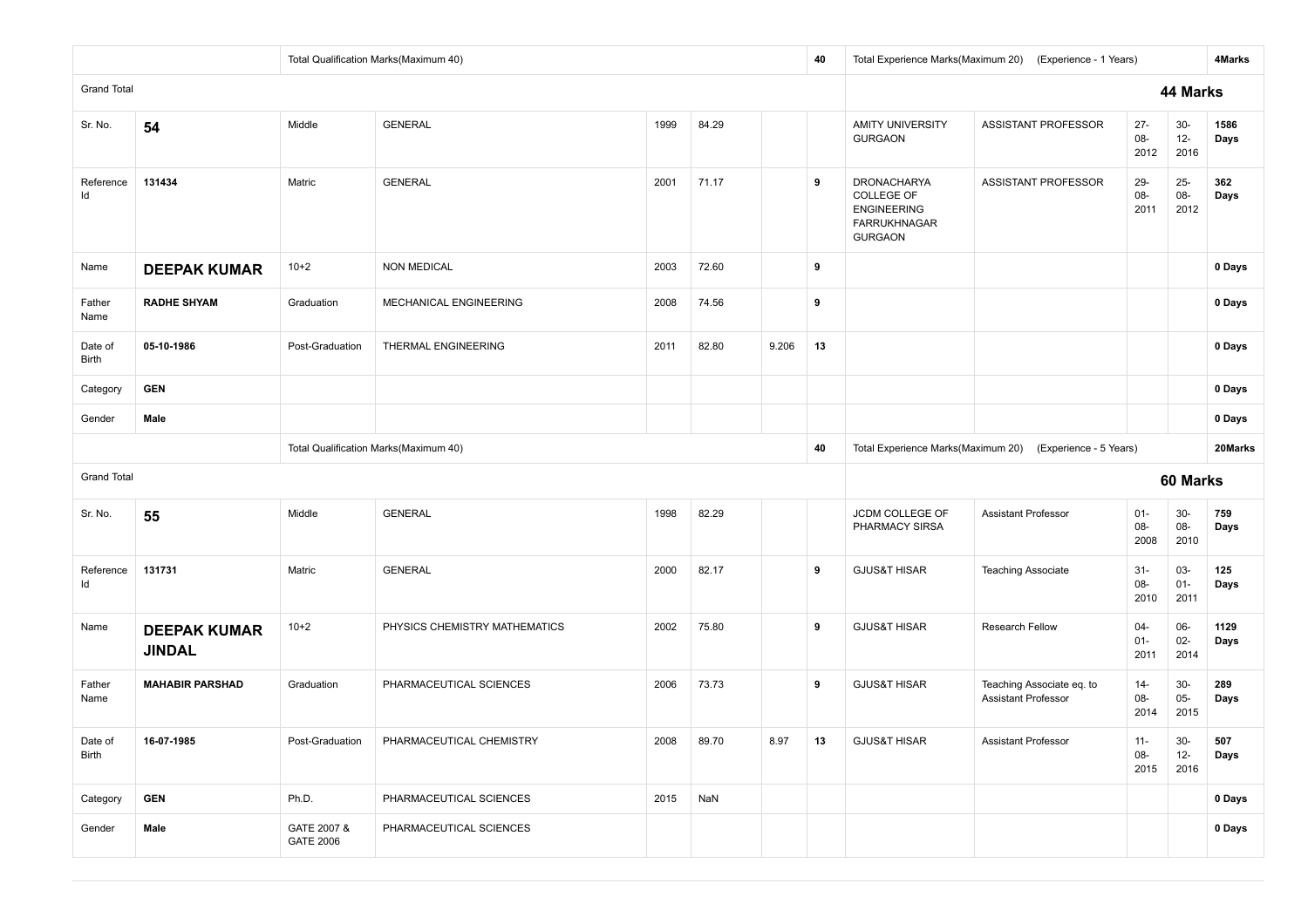|                    |                                      |                 | Total Qualification Marks(Maximum 40)     |      |        | 40                                                        |                                  | Total Experience Marks(Maximum 20) (Experience - 7 Years) |                          |                          | 20Marks      |
|--------------------|--------------------------------------|-----------------|-------------------------------------------|------|--------|-----------------------------------------------------------|----------------------------------|-----------------------------------------------------------|--------------------------|--------------------------|--------------|
| <b>Grand Total</b> |                                      |                 |                                           |      |        |                                                           |                                  |                                                           |                          | 60 Marks                 |              |
| Sr. No.            | 56                                   | Middle          | <b>GENERAL</b>                            | 2005 | 78.00  |                                                           |                                  |                                                           |                          |                          | 0 Days       |
| Reference<br>Id    | 131431                               | Matric          | <b>GENERAL</b>                            | 2007 | 72.20  | 9                                                         |                                  |                                                           |                          |                          | 0 Days       |
| Name               | <b>DEEPAK KUMAR</b><br><b>SHARMA</b> | $10+2$          | NON-MEDICAL                               | 2009 | 74.40  | 9                                                         |                                  |                                                           |                          |                          | 0 Days       |
| Father<br>Name     | <b>MAHESH KUMAR</b>                  | Graduation      | BTECH(PACKAGING TECHNOLOGY)               | 2013 | 64.04  | 9                                                         |                                  |                                                           |                          |                          | 0 Days       |
| Date of<br>Birth   | 08-07-1992                           | Post-Graduation | MTECH(PRINTING TECHNOLOGY)                | 2015 | 63.00  | 9                                                         |                                  |                                                           |                          |                          | 0 Days       |
| Category           | <b>GEN</b>                           |                 |                                           |      |        |                                                           |                                  |                                                           |                          |                          | 0 Days       |
| Gender             | Male                                 |                 |                                           |      |        |                                                           |                                  |                                                           |                          |                          | 0 Days       |
|                    |                                      |                 | Total Qualification Marks(Maximum 40)     | 36   |        | Total Experience Marks(Maximum 20) (Experience - 0 Years) |                                  |                                                           | <b>OMarks</b>            |                          |              |
| <b>Grand Total</b> |                                      |                 |                                           |      |        |                                                           |                                  |                                                           |                          | 36 Marks                 |              |
| Sr. No.            | 57                                   | Middle          | <b>GENERAL</b>                            | 1992 | 64.86  |                                                           | GOVT. COLLEGE<br><b>BHERIAN</b>  | <b>EXTENTION LECTURER</b>                                 | $10-$<br>$08 -$<br>2016  | $30-$<br>$12 -$<br>2016  | 142<br>Days  |
| Reference<br>Id    | 131499                               | Matric          | <b>GENERAL</b>                            | 1994 | 53.17  | $\mathbf 0$                                               | <b>IJDCFW PEHOWA</b>             | ASSISTANT PROFESSOR                                       | $15-$<br>09-<br>2015     | 09-<br>08-<br>2016       | 329<br>Days  |
| Name               | <b>DEEPAK</b><br><b>WADHWA</b>       | $10+2$          | PHYSICS, CHEMISTRY, MATHS, ENGLISH, HINDI | 1996 | 60.00  | 9                                                         | <b>IJDCFW PEHOWA</b>             | <b>ASSISTANT PROFESSOR</b>                                | $13 -$<br>$01 -$<br>2014 | $14 -$<br>09-<br>2015    | 609<br>Days  |
| Father<br>Name     | <b>OM PARKASH</b>                    | Graduation      | CHEMISTRY, INDUSTRIAL CHEMISTRY, MATHS    | 2000 | 70.28  | 9                                                         | UNIVERSITY COLLEGE<br><b>KUK</b> | <b>TEACHING ASSOCIATE</b>                                 | $21 -$<br>$07 -$<br>2009 | $30-$<br>$04 -$<br>2016  | 2475<br>Days |
| Date of<br>Birth   | 16-10-1979                           | Post-Graduation | CHEMISTRY WITH SPEC. ORGANIC CHEMISTRY    | 2006 | 60.40  | 9                                                         | UNIVERSITY COLLEGE<br><b>KUK</b> | <b>TEACHING ASSOCIATE</b>                                 | $22 -$<br>08-<br>2008    | $28 -$<br>$05 -$<br>2009 | 279<br>Days  |
| Category           | <b>GEN</b>                           | M.PHIL          | <b>CHEMISTRY</b>                          | 2009 | 63.00  |                                                           | MLN YAMUNA NAGAR                 | TEMP. LECTURER                                            | $17 -$<br>$07 -$<br>2006 | $30-$<br>$04 -$<br>2007  | 287<br>Days  |
| Gender             | Male                                 | Ph.D            | <b>CHEMISTRY</b>                          | 2012 | 100.00 |                                                           | RKSD COLLEGE<br>KAITHAL          | LECTUERE                                                  | $21 -$<br>$07 -$<br>2004 | $28 -$<br>$02 -$<br>2005 | 222<br>Days  |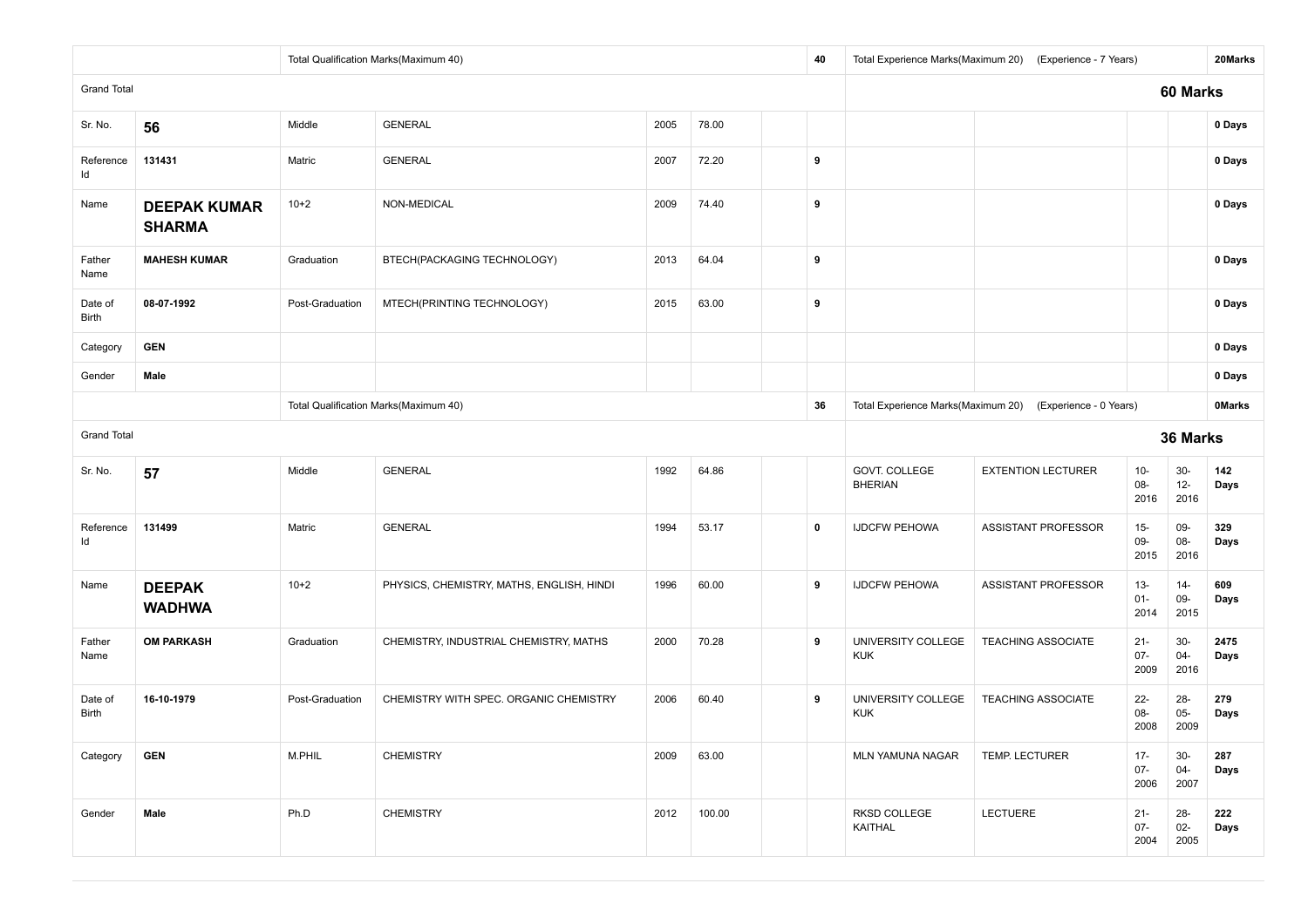|                    |                                         |                 | Total Qualification Marks(Maximum 40) |      |       |  | 27                                                        |                                                    | Total Experience Marks(Maximum 20) (Experience - 11 Years) |                          |                          | 20Marks       |
|--------------------|-----------------------------------------|-----------------|---------------------------------------|------|-------|--|-----------------------------------------------------------|----------------------------------------------------|------------------------------------------------------------|--------------------------|--------------------------|---------------|
| <b>Grand Total</b> |                                         |                 |                                       |      |       |  |                                                           |                                                    |                                                            |                          | 47 Marks                 |               |
| Sr. No.            | 58                                      | Middle          | <b>GENERAL</b>                        |      |       |  |                                                           |                                                    |                                                            |                          |                          | 0 Days        |
| Reference<br>Id    | 131713                                  | Matric          | <b>GENERAL</b>                        | 2002 | 62.67 |  | 9                                                         |                                                    |                                                            |                          |                          | 0 Days        |
| Name               | <b>DEEPIKA</b>                          | $10+2$          | Arts                                  | 2004 | 72.00 |  | 9                                                         |                                                    |                                                            |                          |                          | 0 Days        |
| Father<br>Name     | <b>BHAGWAN DASS</b>                     | Graduation      | Arts                                  | 2007 | 65.08 |  | 9                                                         |                                                    |                                                            |                          |                          | 0 Days        |
| Date of<br>Birth   | 08-11-1986                              | Post-Graduation | Economics                             | 2009 | 66.50 |  | 13                                                        |                                                    |                                                            |                          |                          | 0 Days        |
| Category           | <b>GEN</b>                              | M.Phil          | Economics                             | 2012 | 66.80 |  |                                                           |                                                    |                                                            |                          |                          | 0 Days        |
| Gender             | Female                                  |                 |                                       |      |       |  |                                                           |                                                    |                                                            |                          |                          | 0 Days        |
|                    |                                         |                 | Total Qualification Marks(Maximum 40) |      |       |  | 40                                                        |                                                    | Total Experience Marks(Maximum 20) (Experience - 0 Years)  |                          |                          | <b>OMarks</b> |
| <b>Grand Total</b> |                                         |                 |                                       |      |       |  |                                                           |                                                    |                                                            |                          | 40 Marks                 |               |
| Sr. No.            | 59                                      | Middle          | <b>GENERAL</b>                        |      |       |  |                                                           | Seeta Foods Pvt. Ltd                               | Sr. Officer (Stores)                                       | $25-$<br>$01 -$<br>1999  | $24 -$<br>$06-$<br>2002  | 1246<br>Days  |
| Reference<br>ld    | 131682                                  | Matric          | <b>GENERAL</b>                        | 1994 | 57.40 |  | $\boldsymbol{3}$                                          | technasoft Solution                                | Software Test Engineer                                     | 16-<br>$04 -$<br>2004    | $25 -$<br>$04 -$<br>2006 | 739<br>Days   |
| Name               | <b>DEVENDER</b><br><b>SINGH PARMAR</b>  | $10+2$          | Science                               | 1997 | 53.40 |  | $\mathbf 0$                                               | WCTM College, Gurgaon                              | Astt. Professor                                            | $16 -$<br>$09 -$<br>2008 | $31 -$<br>$01 -$<br>2011 | 867<br>Days   |
| Father<br>Name     | <b>DHARAMPAL SINGH</b><br><b>PARMAR</b> | Graduation      | BA (Maths, ECO)                       | 2000 | 51.00 |  | $\pmb{0}$                                                 |                                                    |                                                            |                          |                          | 0 Days        |
| Date of<br>Birth   | 15-10-1978                              | Post-Graduation | CSE                                   | 2004 | 64.10 |  | 9                                                         |                                                    |                                                            |                          |                          | 0 Days        |
| Category           | <b>GEN</b>                              | M.tech          | CSE                                   | 2008 | 66.12 |  |                                                           |                                                    |                                                            |                          |                          | 0 Days        |
| Gender             | Male                                    | LL.B            | Law                                   | 2013 | 52.44 |  |                                                           |                                                    |                                                            |                          |                          | 0 Days        |
|                    |                                         |                 | Total Qualification Marks(Maximum 40) |      | 12    |  | Total Experience Marks(Maximum 20) (Experience - 7 Years) |                                                    |                                                            | 20Marks                  |                          |               |
| <b>Grand Total</b> |                                         |                 |                                       |      |       |  |                                                           | 32 Marks                                           |                                                            |                          |                          |               |
| Sr. No.            | 60                                      | Middle          | <b>GENERAL</b>                        | 2002 | 66.00 |  |                                                           | Northern India<br>engineering college New<br>Delhi | <b>Assistant Professor</b>                                 | $23 -$<br>$01 -$<br>2013 | $31 -$<br>$12-$<br>2015  | 1072<br>Days  |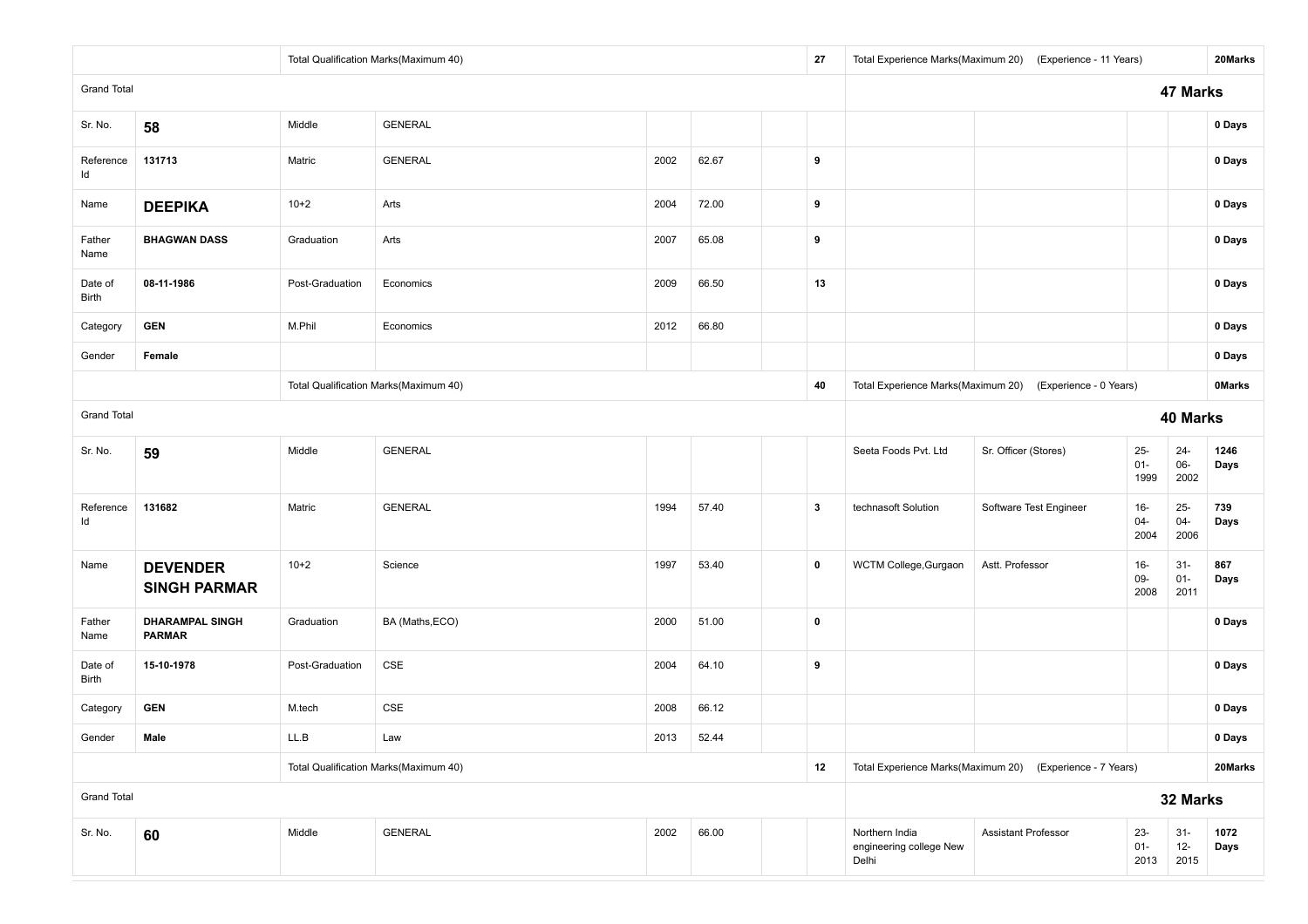| Reference<br>ld    | 131619                | Matric          | <b>GENERAL</b>                                    | 2004 | 72.50 |       | 9           | Geeta engineering<br>college Naultha , Panipat                    | <b>Assistant Professor</b>                                | 08-<br>08-<br>2012    | $15-$<br>$11 -$<br>2012 | 99 Days       |
|--------------------|-----------------------|-----------------|---------------------------------------------------|------|-------|-------|-------------|-------------------------------------------------------------------|-----------------------------------------------------------|-----------------------|-------------------------|---------------|
| Name               | <b>DHARMENDER</b>     | $10+2$          | Science group- Physics, Chemistry and Mathematics | 2006 | 69.60 |       | 9           |                                                                   |                                                           |                       |                         | 0 Days        |
| Father<br>Name     | <b>RAJMAL</b>         | Graduation      | Mechanical engineering                            | 2010 | 74.43 |       | 9           |                                                                   |                                                           |                       |                         | 0 Days        |
| Date of<br>Birth   | 06-10-1990            | Post-Graduation | Mechanical engineering(Machine Design)            | 2012 | 70.23 | 7.804 | 13          |                                                                   |                                                           |                       |                         | 0 Days        |
| Category           | <b>BCA</b>            |                 |                                                   |      |       |       |             |                                                                   |                                                           |                       |                         | 0 Days        |
| Gender             | Male                  |                 |                                                   |      |       |       |             |                                                                   |                                                           |                       |                         | 0 Days        |
|                    |                       |                 | Total Qualification Marks(Maximum 40)             |      |       |       | 40          | Total Experience Marks(Maximum 20)                                | (Experience - 3 Years)                                    |                       |                         | 12Marks       |
| <b>Grand Total</b> |                       |                 |                                                   |      |       |       |             |                                                                   |                                                           |                       | 52 Marks                |               |
| Sr. No.            | 61                    | Middle          | <b>GENERAL</b>                                    | 2004 | 71.33 |       |             |                                                                   |                                                           |                       |                         | 0 Days        |
| Reference<br>ld    | 131464                | Matric          | <b>GENERAL</b>                                    | 2006 | 66.50 | 07.80 | 9           |                                                                   |                                                           |                       |                         | 0 Days        |
| Name               | <b>DIMPLE</b>         | $10+2$          | <b>NON MEDICAL</b>                                | 2008 | 73.40 | 7.20  | 9           |                                                                   |                                                           |                       |                         | 0 Days        |
| Father<br>Name     | <b>RAJENDER SINGH</b> | Graduation      | <b>MATHEMATICS</b>                                | 2011 | 54.48 |       | $\mathbf 0$ |                                                                   |                                                           |                       |                         | 0 Days        |
| Date of<br>Birth   | 07-10-1990            | Post-Graduation | <b>MATHEMATICS</b>                                | 2014 | 54.05 |       | $\pmb{0}$   |                                                                   |                                                           |                       |                         | 0 Days        |
| Category           | <b>BCB</b>            |                 |                                                   |      |       |       |             |                                                                   |                                                           |                       |                         | 0 Days        |
| Gender             | Female                |                 |                                                   |      |       |       |             |                                                                   |                                                           |                       |                         | 0 Days        |
|                    |                       |                 | Total Qualification Marks(Maximum 40)             |      |       |       | 18          |                                                                   | Total Experience Marks(Maximum 20) (Experience - 0 Years) |                       |                         | <b>OMarks</b> |
| <b>Grand Total</b> |                       |                 |                                                   |      |       |       |             |                                                                   |                                                           |                       | 18 Marks                |               |
| Sr. No.            | 62                    | Middle          | <b>GENERAL</b>                                    | 1994 | 75.00 |       |             | <b>BRCM COLLEGE OF</b><br>ENGINEERING, BAHAL,<br>BHIWANI, HARYANA | <b>LECTURER</b>                                           | $13 -$<br>08-<br>2003 | $14-$<br>09-<br>2007    | 1493<br>Days  |
| Reference<br>Id    | 131379                | Matric          | <b>GENERAL</b>                                    | 1996 | 74.17 |       | 9           | <b>BRCM COLLEGE OF</b><br>ENGINEERING, BAHAL,<br>BHIWANI, HARYANA | <b>SENIOR LECTURER</b>                                    | $15-$<br>09-<br>2007  | $11 -$<br>09-<br>2008   | 362<br>Days   |
| Name               | <b>DINESH KUMAR</b>   | $10+2$          | SCIENCE-NON MEDICAL                               | 1998 | 72.20 |       | 9           | JCDM COLLEGE OF<br>ENGINEERING, SIRSA,<br><b>HARYANA</b>          | <b>SENIOR LECTURER</b>                                    | $12 -$<br>09-<br>2008 | $31-$<br>$01 -$<br>2010 | 506<br>Days   |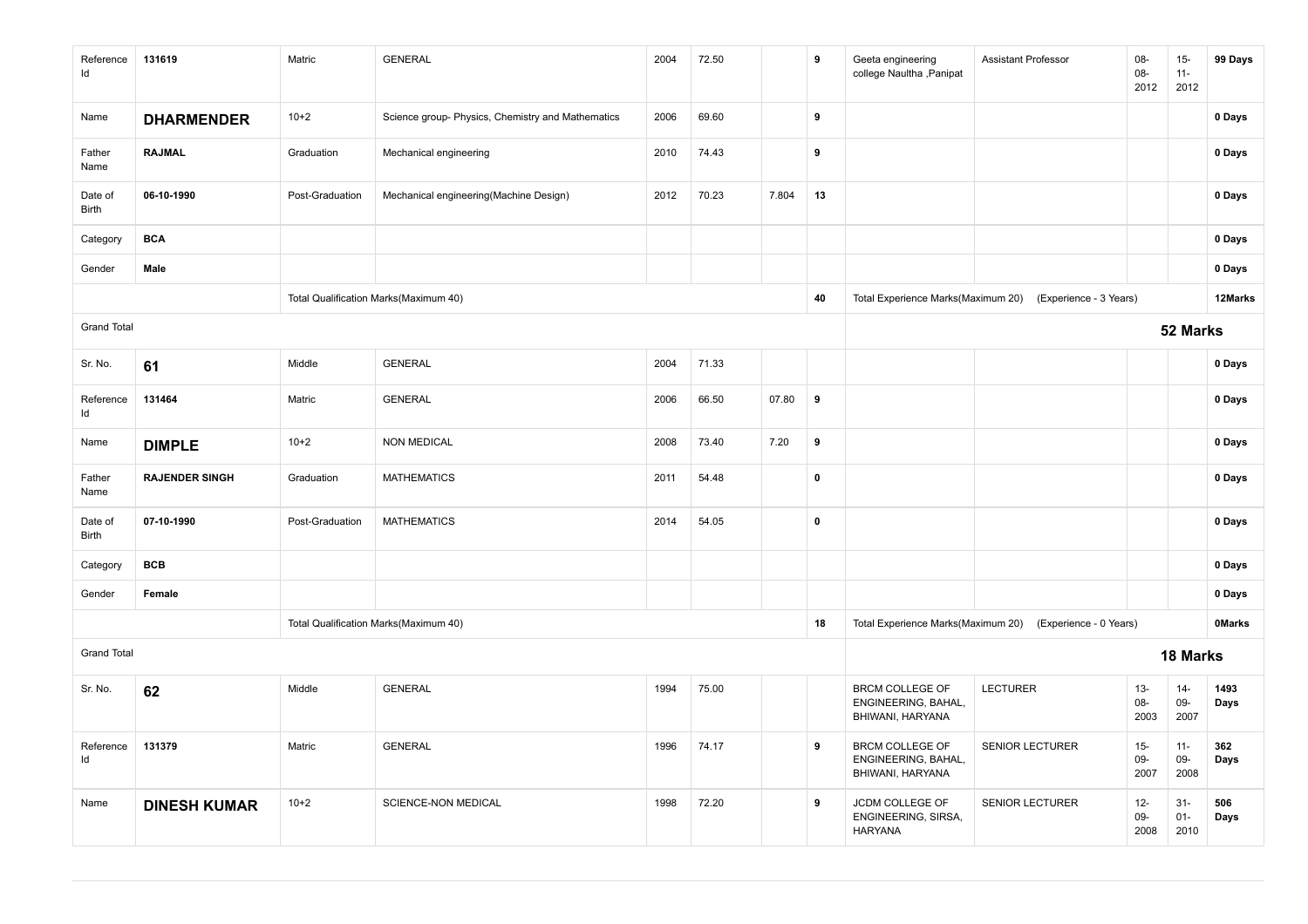| Father<br>Name     | <b>SUGAN CHAND</b>          | Graduation      | B.E. (PRODUCTION ENGINEERING)         | 2002 | 80.00 | 8.28   | 9           | JCDM COLLEGE OF<br>ENGINEERING, SIRSA,<br>HARYANA                                | ASSISTANT PROFESSOR                                        | $01 -$<br>$02-$<br>2010 | $30-$<br>09-<br>2013    | 1337<br>Days  |
|--------------------|-----------------------------|-----------------|---------------------------------------|------|-------|--------|-------------|----------------------------------------------------------------------------------|------------------------------------------------------------|-------------------------|-------------------------|---------------|
| Date of<br>Birth   | 30-08-1980                  | Post-Graduation | M.E. (MANUFACTURING TECHNOLOGY)       | 2009 | 69.63 |        | 13          | JCDM COLLEGE OF<br>ENGINEERING, SIRSA,<br><b>HARYANA</b>                         | <b>ASSOCIATE PROFESSOR &amp;</b><br>HOD ME DEPARTMENT      | $01 -$<br>$10-$<br>2013 | $30-$<br>$12-$<br>2016  | 1186<br>Days  |
| Category           | <b>GEN</b>                  | PHD             | MECHANICAL ENGINEERING                |      | NaN   |        |             |                                                                                  |                                                            |                         |                         | 0 Days        |
| Gender             | Male                        |                 |                                       |      |       |        |             |                                                                                  |                                                            |                         |                         | 0 Days        |
|                    |                             |                 | Total Qualification Marks(Maximum 40) |      |       |        | 40          |                                                                                  | Total Experience Marks(Maximum 20) (Experience - 13 Years) |                         |                         | 20Marks       |
| <b>Grand Total</b> |                             |                 |                                       |      |       |        |             |                                                                                  |                                                            |                         | 60 Marks                |               |
| Sr. No.            | 63                          | Middle          | <b>GENERAL</b>                        | 2007 | 64.67 |        |             |                                                                                  |                                                            |                         |                         | 0 Days        |
| Reference<br>ld    | 131432                      | Matric          | <b>GENERAL</b>                        | 2009 | 77.40 |        | 9           |                                                                                  |                                                            |                         |                         | 0 Days        |
| Name               | <b>DIVYA</b>                | $10+2$          | NON-MEDICAL                           | 2011 | 89.80 |        | 9           |                                                                                  |                                                            |                         |                         | 0 Days        |
| Father<br>Name     | <b>MAHESH KUMAR</b>         | Graduation      | <b>B.SC (NON-MEDICAL)</b>             | 2014 | 79.69 |        | 9           |                                                                                  |                                                            |                         |                         | 0 Days        |
| Date of<br>Birth   | 04-10-1994                  | Post-Graduation | M.SC(MATHEMATICS)                     | 2016 | 82.27 |        | 13          |                                                                                  |                                                            |                         |                         | 0 Days        |
| Category           | <b>GEN</b>                  |                 |                                       |      |       |        |             |                                                                                  |                                                            |                         |                         | 0 Days        |
| Gender             | Female                      |                 |                                       |      |       |        |             |                                                                                  |                                                            |                         |                         | 0 Days        |
|                    |                             |                 | Total Qualification Marks(Maximum 40) |      |       |        | 40          |                                                                                  | Total Experience Marks(Maximum 20) (Experience - 0 Years)  |                         |                         | <b>OMarks</b> |
| <b>Grand Total</b> |                             |                 |                                       |      |       |        |             |                                                                                  |                                                            |                         | 40 Marks                |               |
| Sr. No.            | 64                          | Middle          | <b>GENERAL</b>                        | 1991 | NaN   | 00     |             | SHARDA PUBLIC<br><b>SCHOOL BORAJ</b><br><b>JAIPUR</b>                            | <b>PRINCIPAL</b>                                           | $30-$<br>08-<br>2003    | $30-$<br>06-<br>2006    | 1035<br>Days  |
| Reference<br>ld    | 131704                      | Matric          | <b>GENERAL</b>                        | 1993 | 55.82 | 00     | 3           | SHRI AGRASEN<br><b>TEACHER TRAINING</b><br>SCHOOL KVP JAMDOLI<br><b>JAIPUR</b>   | <b>LECTURER</b>                                            | $26 -$<br>08-<br>2006   | $30-$<br>$11 -$<br>2009 | 1192<br>Days  |
| Name               | DR KULDEEP<br><b>MISHRA</b> | $10 + 2$        | PCB                                   | 1996 | 52.46 | $00\,$ | $\mathbf 0$ | SHRI AGRASEN<br>SNATKOTTAR<br>SHIKSHA<br>MAHAVIDYALAYA CTE<br>KVP JAMDOLI JAIPUR | <b>LECTURER</b>                                            | $30-$<br>$11 -$<br>2009 | 29-<br>$12 -$<br>2016   | 2586<br>Days  |
| Father<br>Name     | <b>SOMDUTTA MISHRA</b>      | Graduation      | B.Sc(Biology)                         | 1999 | 64.07 | $00\,$ | 9           |                                                                                  |                                                            |                         |                         | 0 Days        |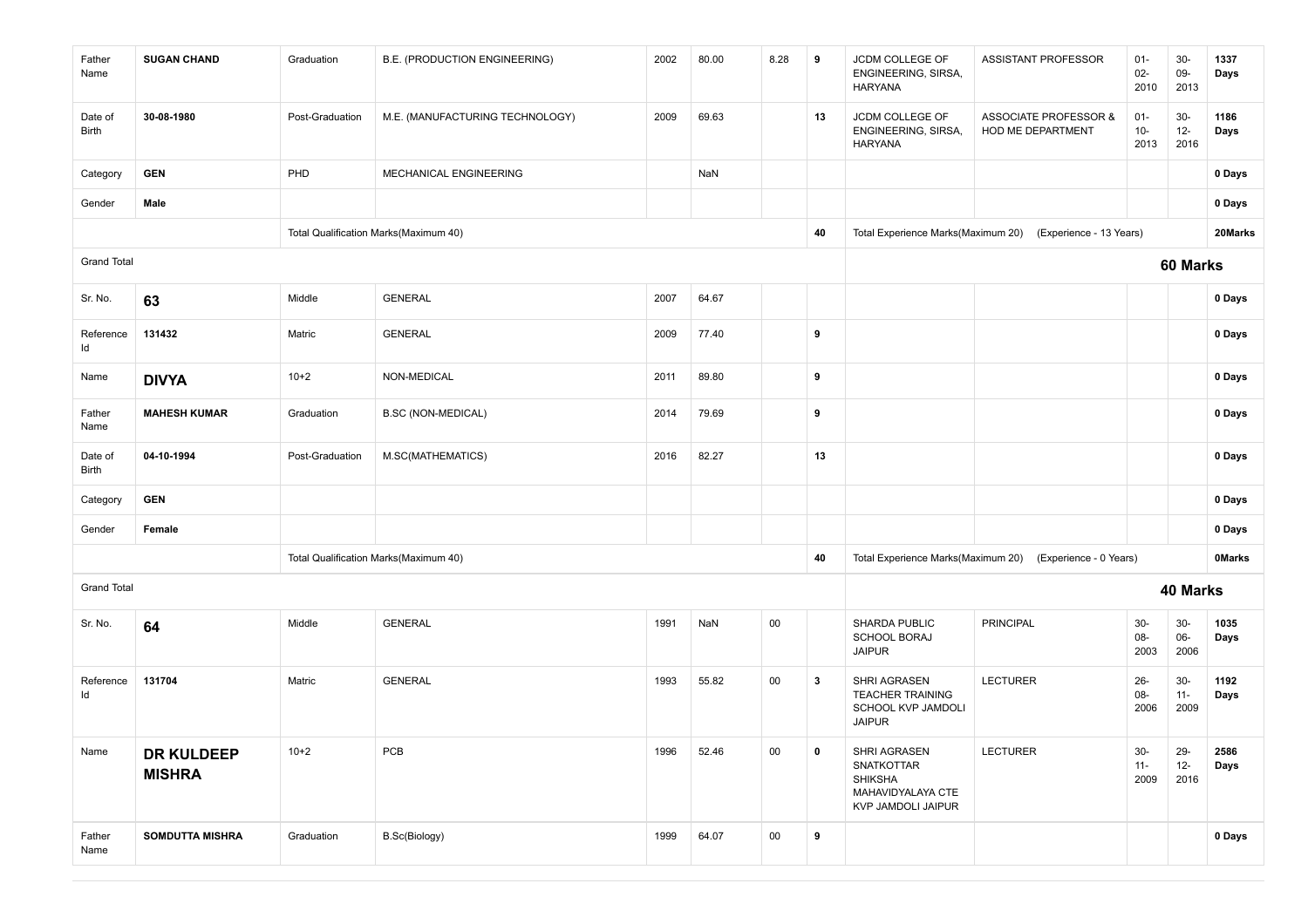| Date of<br>Birth   | 01-11-1978                         | Post-Graduation        | M.Sc(Botany)                          | 2001 | 60.75 | 00     | 9            |                                                      |                            |                          |                         | 0 Days       |
|--------------------|------------------------------------|------------------------|---------------------------------------|------|-------|--------|--------------|------------------------------------------------------|----------------------------|--------------------------|-------------------------|--------------|
| Category           | <b>GEN</b>                         |                        | Ph.D(Education)                       | 2013 | NaN   | 00     |              |                                                      |                            |                          |                         | 0 Days       |
| Gender             | Male                               |                        | M.A(History)                          | 2014 | 70.67 | $00\,$ |              |                                                      |                            |                          |                         | 0 Days       |
|                    |                                    |                        | Total Qualification Marks(Maximum 40) |      |       |        | 21           | Total Experience Marks(Maximum 20)                   | (Experience - 13 Years)    |                          |                         | 20Marks      |
| <b>Grand Total</b> |                                    |                        |                                       |      |       |        |              |                                                      |                            |                          | 41 Marks                |              |
| Sr. No.            | 65                                 | Middle                 | <b>GENERAL</b>                        | 1993 | 68.43 |        |              | Jubilent Organosys Ltd.                              | Research Associate         | $01 -$<br>06-<br>2005    | 09-<br>$01 -$<br>2006   | 222<br>Days  |
| Reference<br>Id    | 131641                             | Matric                 | <b>GENERAL</b>                        | 1995 | 68.00 |        | 9            | Panipat Institute of<br>Engineering &<br>Technology  | <b>Assistant Professor</b> | $26 -$<br>$07 -$<br>2006 | $31-$<br>08-<br>2011    | 1862<br>Days |
| Name               | <b>DR. DINESH</b><br><b>KUMAR</b>  | $10+2$                 | Non Medical                           | 1997 | 56.60 |        | $\mathbf{3}$ |                                                      |                            |                          |                         | 0 Days       |
| Father<br>Name     | <b>RANVIR SINGH</b>                | Graduation             | Non Medical                           | 2000 | 66.07 |        | 9            |                                                      |                            |                          |                         | 0 Days       |
| Date of<br>Birth   | 05-03-1981                         | Post-Graduation        | Organic Chemistry                     | 2002 | 61.20 |        | 9            |                                                      |                            |                          |                         | 0 Days       |
| Category           | <b>GEN</b>                         | <b>Post Graduation</b> | <b>Analytical Chemistry</b>           | 2005 | 80.00 | 8.933  |              |                                                      |                            |                          |                         | 0 Days       |
| Gender             | Male                               | Ph.D                   | Nanoscience                           | 2016 |       |        |              |                                                      |                            |                          |                         | 0 Days       |
|                    |                                    |                        | Total Qualification Marks(Maximum 40) |      |       |        | 30           | Total Experience Marks(Maximum 20)                   | (Experience - 5 Years)     |                          |                         | 20Marks      |
| <b>Grand Total</b> |                                    |                        |                                       |      |       |        |              |                                                      |                            |                          | 50 Marks                |              |
| Sr. No.            | 66                                 | Middle                 | <b>GENERAL</b>                        | 1998 | 44.14 |        |              | S.G.T.B.H SCHOOL,<br>NANEOLA(A)                      | Teacher                    | $12-$<br>$01 -$<br>2009  | $16-$<br>$11 -$<br>2009 | 308<br>Days  |
| Reference<br>ld    | 131441                             | Matric                 | <b>GENERAL</b>                        | 2000 | 53.83 |        | $\mathbf 0$  | N.L.G.V.M.SEN.SEC<br>SCHOOL, TEPLA(A)                | Teacher                    | $17 -$<br>$11 -$<br>2009 | $30-$<br>$11 -$<br>2010 | 378<br>Days  |
| Name               | <b>DR. GAURAV</b><br><b>SACHAR</b> | $10 + 2$               | Arts                                  | 2002 | 50.80 |        | $\mathbf 0$  | S.B.R.C.O.EDUCATION,<br>NARAINGARH(A)                | ASSISTANT PROFESSOR        | $01 -$<br>03-<br>2012    | $31-$<br>08-<br>2014    | 913<br>Days  |
| Father<br>Name     | <b>VIJAY KUMAR</b>                 | Graduation             | Arts                                  | 2005 | 63.07 |        | 9            | P.K.R JAIN(P.G.)<br>C.O.EDUCATION,<br>AMBALA CITY    | <b>ASSISTANT PROFESSOR</b> | $22 -$<br>$01 -$<br>2015 | $07 -$<br>08-<br>2016   | 563<br>Days  |
| Date of<br>Birth   | 15-07-1984                         | Post-Graduation        | <b>Political Science</b>              | 2007 | 55.00 |        | $\mathbf{3}$ | UITTR, CHANDIGARH<br>UNIVERSITY,<br>GHARUAN, MOHALI. | ASSISTANT PROFESSOR        | $08-$<br>$08-$<br>2016   | $30-$<br>$11 -$<br>2016 | 114<br>Days  |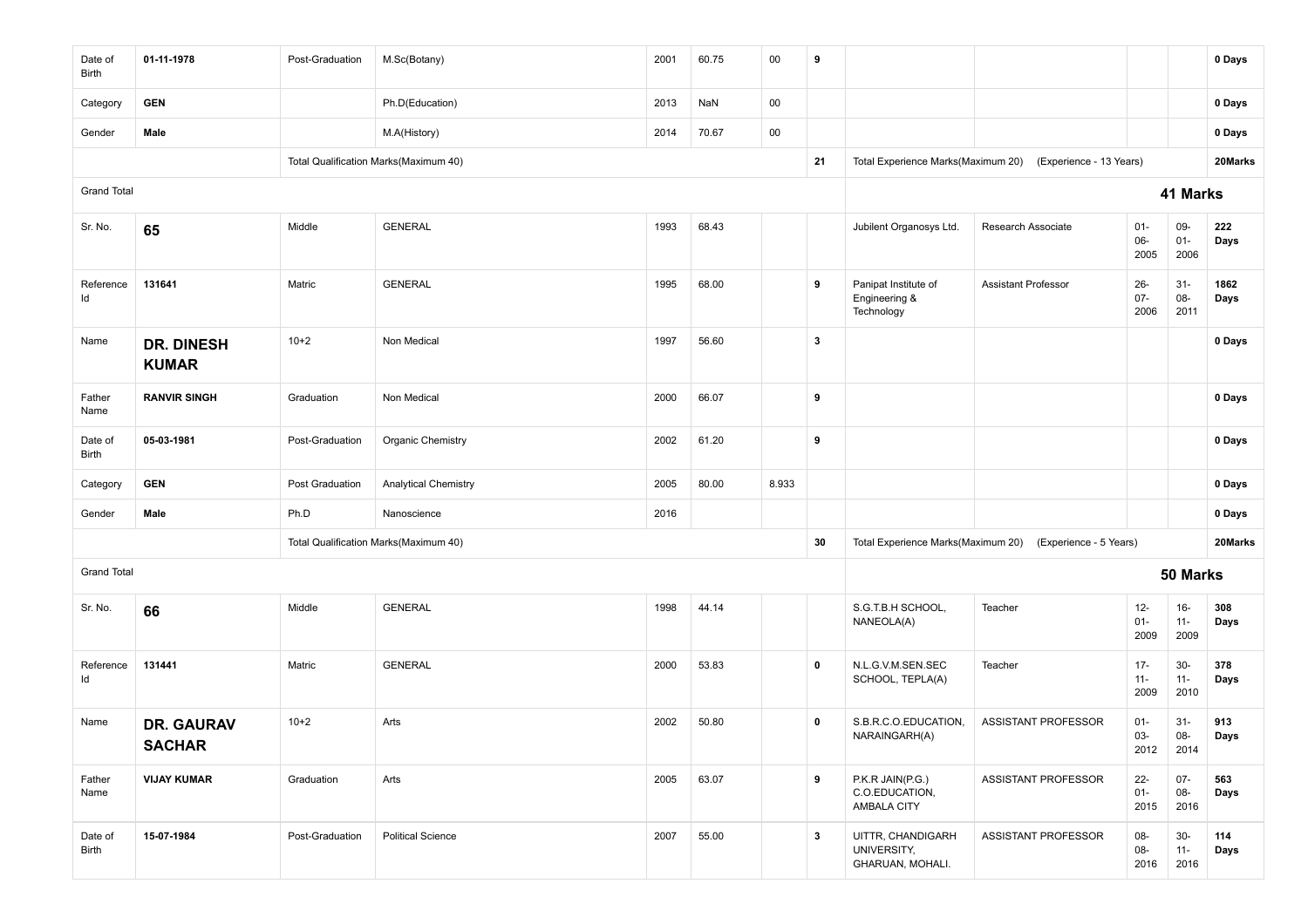| Category           | <b>GEN</b>                         | Post-Graduation | Education                                             | 2010 | 55.05 |             | Hird, Nilokhri (Karnal                                                        | Resource Person                                           | $01 -$<br>$12 -$<br>2016 | $15-$<br>$12 -$<br>2016  | 14 Days      |
|--------------------|------------------------------------|-----------------|-------------------------------------------------------|------|-------|-------------|-------------------------------------------------------------------------------|-----------------------------------------------------------|--------------------------|--------------------------|--------------|
| Gender             | Male                               | Ph.D            | Education                                             | 2014 |       |             |                                                                               |                                                           |                          |                          | 0 Days       |
|                    |                                    |                 | Total Qualification Marks(Maximum 40)                 |      |       | 12          | Total Experience Marks(Maximum 20)                                            | (Experience - 6 Years)                                    |                          |                          | 20Marks      |
| <b>Grand Total</b> |                                    |                 |                                                       |      |       |             |                                                                               |                                                           |                          | 32 Marks                 |              |
| Sr. No.            | 67                                 | Middle          | <b>GENERAL</b>                                        | 1988 |       |             | JVMGRR COLLEGE,<br>CHARKHI DADRI                                              | <b>LECTURER</b>                                           | $01 -$<br>08-<br>2008    | $15 -$<br>04-<br>2010    | 622<br>Days  |
| Reference<br>ld    | 131571                             | Matric          | <b>GENERAL</b>                                        | 1991 | 64.60 | 9           | VAISH INSTITUTE OF<br><b>MANAGEMENT &amp;</b><br>TECHNOLOGY,<br><b>ROHTAK</b> | <b>LECTURER</b>                                           | $05 -$<br>$04 -$<br>2010 | $27 -$<br>$12-$<br>2014  | 1727<br>Days |
| Name               | <b>DR. ISHWAR</b><br><b>MITTAL</b> | $10+2$          | PHYSICS CHEMISTRY BIOLOGY                             | 1993 | 54.25 | $\mathbf 0$ | BHIWANI INSTITUTE<br>OF TECHNOLOGY &<br>SCIENCES, BHIWANI                     | ASSISTANT PROFESSOR                                       | $01 -$<br>$01 -$<br>2015 | $31 -$<br>$07 -$<br>2015 | 211<br>Days  |
| Father<br>Name     | <b>B R MITTAL</b>                  | Graduation      | CHEMISTRY BOTANY ZOOLOGY                              | 1996 | 60.48 | 9           | THE TECHNOLOGICAL<br>INSTITUTE OF TEXTILE<br>& SCIENCES, BHIWANI              | ASSISTANT PROFESSOR                                       | 03-<br>08-<br>2015       | $31 -$<br>$05 -$<br>2016 | 302<br>Days  |
| Date of<br>Birth   | 08-11-1976                         | Post-Graduation | GENERAL MANAGEMENT AND MARKETING<br><b>MANAGEMENT</b> | 2000 | 62.24 | 9           | THE TECHNOLOGICAL<br>INSTITUTE OF TEXTILE<br>& SCIENCES, BHIWANI              | <b>ASSISTANT PROFESSOR</b>                                | $23 -$<br>08-<br>2016    | $31 -$<br>$12 -$<br>2016 | 130<br>Days  |
| Category           | <b>GEN</b>                         | M. PHIL.        | <b>MANAGEMENT</b>                                     | 2009 | 74.00 |             |                                                                               |                                                           |                          |                          | 0 Days       |
| Gender             | Male                               | Ph.D.           | <b>MANAGEMENT</b>                                     | 2015 |       |             |                                                                               |                                                           |                          |                          | 0 Days       |
|                    |                                    |                 | Total Qualification Marks(Maximum 40)                 |      |       | 27          |                                                                               | Total Experience Marks(Maximum 20) (Experience - 8 Years) |                          |                          | 20Marks      |
| <b>Grand Total</b> |                                    |                 |                                                       |      |       |             |                                                                               |                                                           |                          | 47 Marks                 |              |
| Sr. No.            | 68                                 | Middle          | <b>GENERAL</b>                                        | 1997 | 77.71 |             | INDIAN INSTITUTE OF<br><b>TECHNOLOGY</b>                                      | POSTDOC FELLOW                                            | $30-$<br>09-<br>2016     | $31 -$<br>$12 -$<br>2016 | 92 Days      |
| Reference<br>ld    | 131395                             | Matric          | <b>GENERAL</b>                                        | 1999 | 71.67 | 9           |                                                                               |                                                           |                          |                          | 0 Days       |
| Name               | DR. MANJU<br><b>TAXAK BHAKAR</b>   | $10+2$          | PHYSICS, CHEMISTRY, BIOLOGY, HINDI, ENGLISH           | 2001 | 60.50 | 9           |                                                                               |                                                           |                          |                          | 0 Days       |
| Father<br>Name     | <b>INDRAJ SINGH TAXAK</b>          | Graduation      | CHEMISTRY, BOTANY, ZOOLOZY                            | 2005 | 65.38 | 9           |                                                                               |                                                           |                          |                          | 0 Days       |
| Date of<br>Birth   | 30-07-1984                         | Post-Graduation | <b>CHEMISTRY</b>                                      | 2007 | 61.75 | 9           |                                                                               |                                                           |                          |                          | 0 Days       |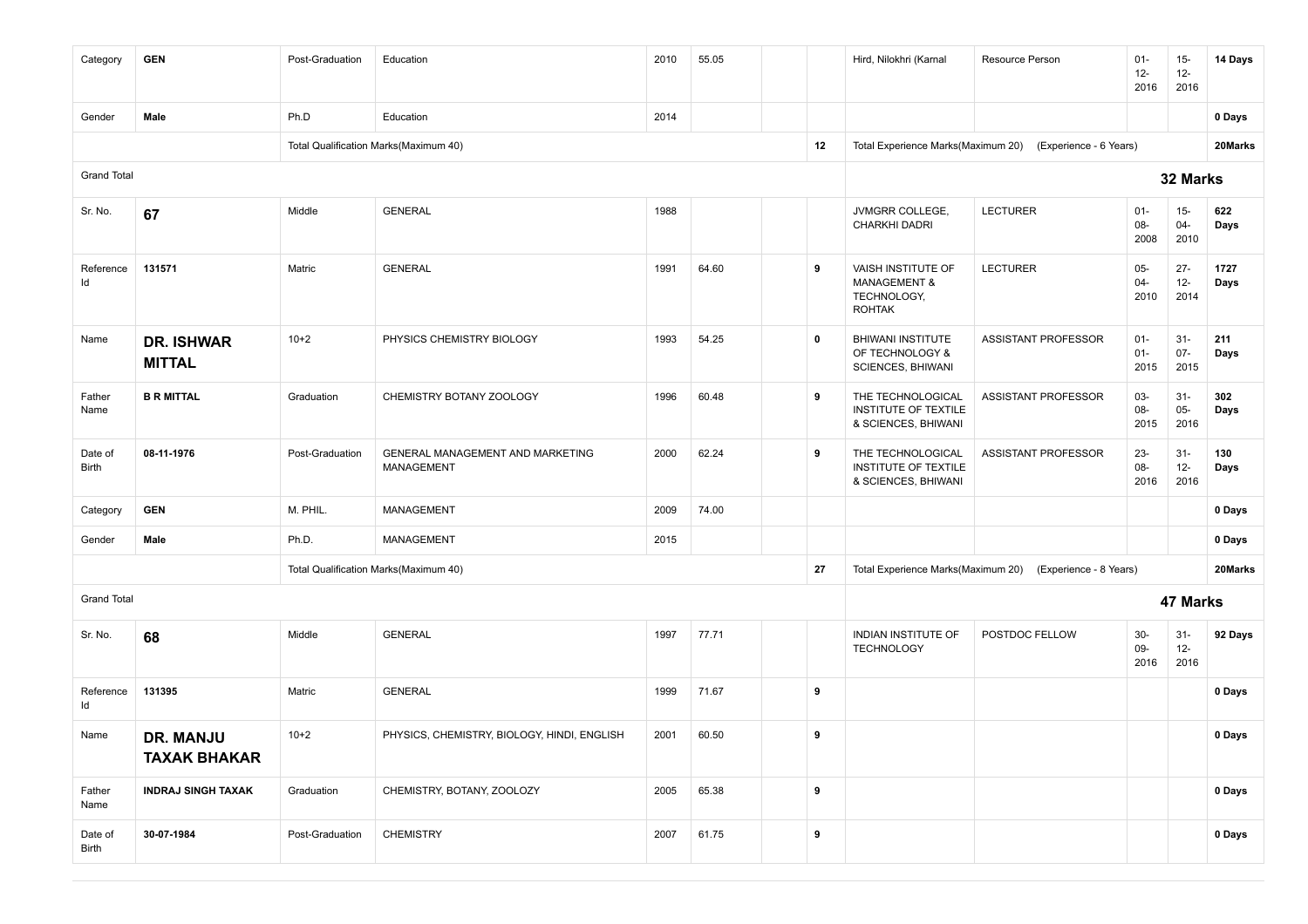| Category           | <b>GEN</b>                              | B.Ed.           | <b>SCIENCE</b>                                       | 2008 | 67.10 |    |                                                                     |                            |                          |                          | 0 Days        |
|--------------------|-----------------------------------------|-----------------|------------------------------------------------------|------|-------|----|---------------------------------------------------------------------|----------------------------|--------------------------|--------------------------|---------------|
| Gender             | Female                                  | Ph.D.           | CHEMICAL SCIENCES                                    | 2014 |       |    |                                                                     |                            |                          |                          | 0 Days        |
|                    |                                         |                 | Total Qualification Marks(Maximum 40)                |      |       | 36 | Total Experience Marks(Maximum 20)                                  | (Experience - 0 Years)     |                          |                          | <b>OMarks</b> |
| <b>Grand Total</b> |                                         |                 |                                                      |      |       |    |                                                                     |                            |                          | 36 Marks                 |               |
| Sr. No.            | 69                                      | Middle          | <b>GENERAL</b>                                       |      |       |    | Deptt.of<br>Education, CDLU, Sirsa                                  | <b>Teaching Associate</b>  | $11 -$<br>08-<br>2011    | $30-$<br>$04 -$<br>2012  | 263<br>Days   |
| Reference<br>Id    | 131501                                  | Matric          | <b>GENERAL</b>                                       | 1999 | 85.00 | 9  | Deptt.of<br>Education, CDLU, Sirsa                                  | <b>Teaching Associate</b>  | $06-$<br>08-<br>2010     | 06-<br>$04 -$<br>2011    | 243<br>Days   |
| Name               | DR. NEHA<br><b>BISHNOI</b>              | $10 + 2$        | Physics, Chemistry, Biology, Add. Maths, Hindi, Eng. | 2001 | 66.92 | 9  |                                                                     |                            |                          |                          | 0 Days        |
| Father<br>Name     | <b>BHAGWAN DASS</b><br><b>BISHNOI</b>   | Graduation      | Physics, Chem., Maths, hindi, Compulsory Compuer     | 2004 | 60.54 | 9  |                                                                     |                            |                          |                          | 0 Days        |
| Date of<br>Birth   | 08-02-1986                              | Post-Graduation | Physics                                              | 2007 | 73.33 | 13 |                                                                     |                            |                          |                          | 0 Days        |
| Category           | <b>GEN</b>                              | M.Ed            | All Compulsory, Meas. & Eval., Guid.& Coun.          | 2008 | 78.86 |    |                                                                     |                            |                          |                          | 0 Days        |
| Gender             | Female                                  | Ph.D            | Education                                            | 2016 |       |    |                                                                     |                            |                          |                          | 0 Days        |
|                    |                                         |                 | Total Qualification Marks(Maximum 40)                |      |       | 40 | Total Experience Marks(Maximum 20)                                  | (Experience - 1 Years)     |                          |                          | 4Marks        |
| <b>Grand Total</b> |                                         |                 |                                                      |      |       |    |                                                                     |                            |                          | 44 Marks                 |               |
| Sr. No.            | 70                                      | Middle          | <b>GENERAL</b>                                       | 1994 | 74.00 |    | Bhagat Singh C.O.E.,<br>Radaur, YNG                                 | Lecturer                   | $18-$<br>$07 -$<br>2007  | $12-$<br>$11 -$<br>2007  | 117<br>Days   |
| Reference<br>Id    | 131485                                  | Matric          | <b>GENERAL</b>                                       | 1996 | 65.17 | 9  | University College of<br>Education, Kurukshetra<br>University       | <b>Teaching Associate</b>  | $13 -$<br>$11 -$<br>2007 | $24 -$<br>$04 -$<br>2008 | 163<br>Days   |
| Name               | <b>DR. POONAM</b><br><b>CHAUDHARY</b>   | $10 + 2$        | Arts                                                 | 1998 | 70.40 | 9  | University College of<br>Education, Kurukshetra<br>University       | <b>Teaching Associate</b>  | $01 -$<br>$10-$<br>2008  | 28-<br>$05 -$<br>2009    | 239<br>Days   |
| Father<br>Name     | <b>SH. BABU RAM</b><br><b>CHAUDHARY</b> | Graduation      | Arts                                                 | 2001 | 72.92 | 9  | University College of<br>Education, Kurukshetra<br>University       | <b>Teaching Associate</b>  | $17 -$<br>08-<br>2009    | $20-$<br>$05 -$<br>2010  | 276<br>Days   |
| Date of<br>Birth   | 10-12-1981                              | Post-Graduation | English                                              | 2003 | 60.00 | 9  | Dharamjeevi institute of<br>Professional Education,<br>Bagthal, KKR | <b>Assistant Professor</b> | $01 -$<br>$03 -$<br>2011 | $31 -$<br>$12-$<br>2011  | 305<br>Days   |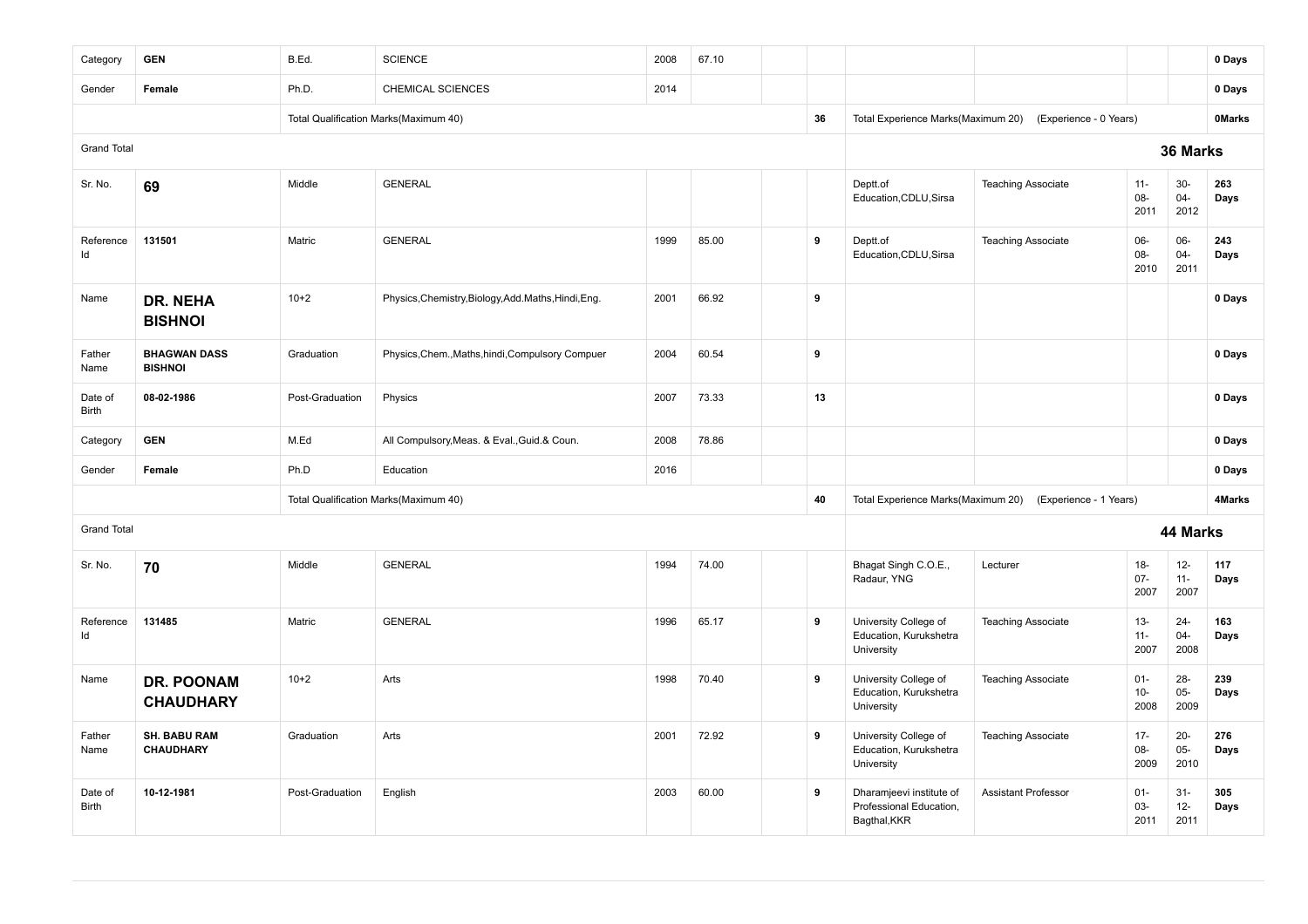| Category                | <b>GEN</b>                         | MEd.                      | Educational Technology & Computer Education     | 2007 | 64.53 |              | Arya Kanya Gurukul<br>C.O.E., Mor Majra,<br>Karnal                 | <b>Assistant Professor</b>   | $18 -$<br>04-<br>2012    | $31 -$<br>08-<br>2016    | 1596<br>Days |
|-------------------------|------------------------------------|---------------------------|-------------------------------------------------|------|-------|--------------|--------------------------------------------------------------------|------------------------------|--------------------------|--------------------------|--------------|
| Gender                  | Female                             | Phd.                      | Education                                       | 2015 | NaN   |              | UCDL, CDLU, Sirsa                                                  | <b>Assistant Professor</b>   | $01 -$<br>$09 -$<br>2016 | $30-$<br>$12 -$<br>2016  | 120<br>Days  |
|                         |                                    |                           | Total Qualification Marks(Maximum 40)           |      |       | 36           | Total Experience Marks(Maximum 20)                                 | (Experience - 7 Years)       |                          |                          | 20Marks      |
| <b>Grand Total</b>      |                                    |                           |                                                 |      |       |              |                                                                    |                              |                          | 56 Marks                 |              |
| Sr. No.                 | 71                                 | Middle                    | <b>GENERAL</b>                                  | 1986 | NaN   |              | Guru Jambheshwar<br>University of Science<br>and Technology, Hisar | <b>Technical Assistant</b>   | $01 -$<br>$11 -$<br>1995 | $20 -$<br>$06-$<br>2001  | 2058<br>Days |
| Reference<br>Id         | 131360                             | Matric                    | <b>GENERAL</b>                                  | 1988 | 60.50 | 9            | Guru Jambheshwar<br>University of Science<br>and Technology, Hisar | Technical Assistant Gr.-I    | $21 -$<br>06-<br>2001    | $31 -$<br>$03 -$<br>2004 | 1014<br>Days |
| Name                    | <b>DR. PREM MEHTA</b>              | $10+2$                    | Physics, Chemistry, Mathematics, English, Hindi | 1990 | 51.25 | $\mathbf 0$  | National Institute of<br>Social Defence, New<br>Delhi              | <b>Publication Assistant</b> | $01 -$<br>04-<br>2004    | $24 -$<br>$04 -$<br>2006 | 753<br>Days  |
| Father<br>Name          | <b>SH. R.D. MONGA</b>              | Graduation                | Physics, Chemistry, Mathematics, English, Hindi | 1993 | 54.48 | 0            | Guru Jambheshwar<br>University of Science<br>and Technology, Hisar | Technical Assistant Gr.-I    | $25 -$<br>$04 -$<br>2006 | $07 -$<br>$04 -$<br>2008 | 713<br>Days  |
| Date of<br><b>Birth</b> | 13-01-1974                         | Post-Graduation           | <b>Mass Communication</b>                       | 1995 | 66.17 | 13           | Guru Jambheshwar<br>University of Science<br>and Technology, Hisar | Assistant Technical Officer  | 08-<br>$04 -$<br>2008    | $30-$<br>$12-$<br>2016   | 3188<br>Days |
| Category                | <b>GEN</b>                         | M.Sc. Computer<br>Science | <b>Computer Science</b>                         | 2004 | 67.30 |              |                                                                    |                              |                          |                          | 0 Days       |
| Gender                  | Female                             | Ph.D                      | <b>Mass Communication</b>                       | 2015 | NaN   |              |                                                                    |                              |                          |                          | 0 Days       |
|                         |                                    |                           | Total Qualification Marks(Maximum 40)           |      |       | 22           | Total Experience Marks(Maximum 20)                                 | (Experience - 21 Years)      |                          |                          | 20Marks      |
| <b>Grand Total</b>      |                                    |                           |                                                 |      |       |              |                                                                    |                              |                          | 42 Marks                 |              |
| Sr. No.                 | 72                                 | Middle                    | <b>GENERAL</b>                                  | 1987 | 48.57 |              | Dainik Jagran                                                      | Sub Editor                   | $01 -$<br>03-<br>2002    | $11 -$<br>09-<br>2006    | 1655<br>Days |
| Reference<br>ld         | 131375                             | Matric                    | <b>GENERAL</b>                                  | 1989 | 54.33 | $\mathbf 0$  | Ch. Devilal University,<br>Sirsa                                   | Lecturer                     | $12 -$<br>09-<br>2006    | $21 -$<br>08-<br>2007    | 343<br>Days  |
| Name                    | <b>DR. SANDEEP</b><br><b>KUMAR</b> | $10+2$                    | Arts                                            | 1991 | 51.80 | 0            | Doaba College,<br>Jalandar, Punjab                                 | Lecturer                     | $22 -$<br>08-<br>2007    | $22 -$<br>$12-$<br>2007  | 122<br>Days  |
| Father<br>Name          | <b>RAM CHANDER</b>                 | Graduation                | Arts                                            | 1994 | 55.58 | $\mathbf{3}$ | Dainik Jagran                                                      | Sr. Sub Editor               | $08 -$<br>$11 -$<br>2008 | $29 -$<br>$07 -$<br>2015 | 2454<br>Days |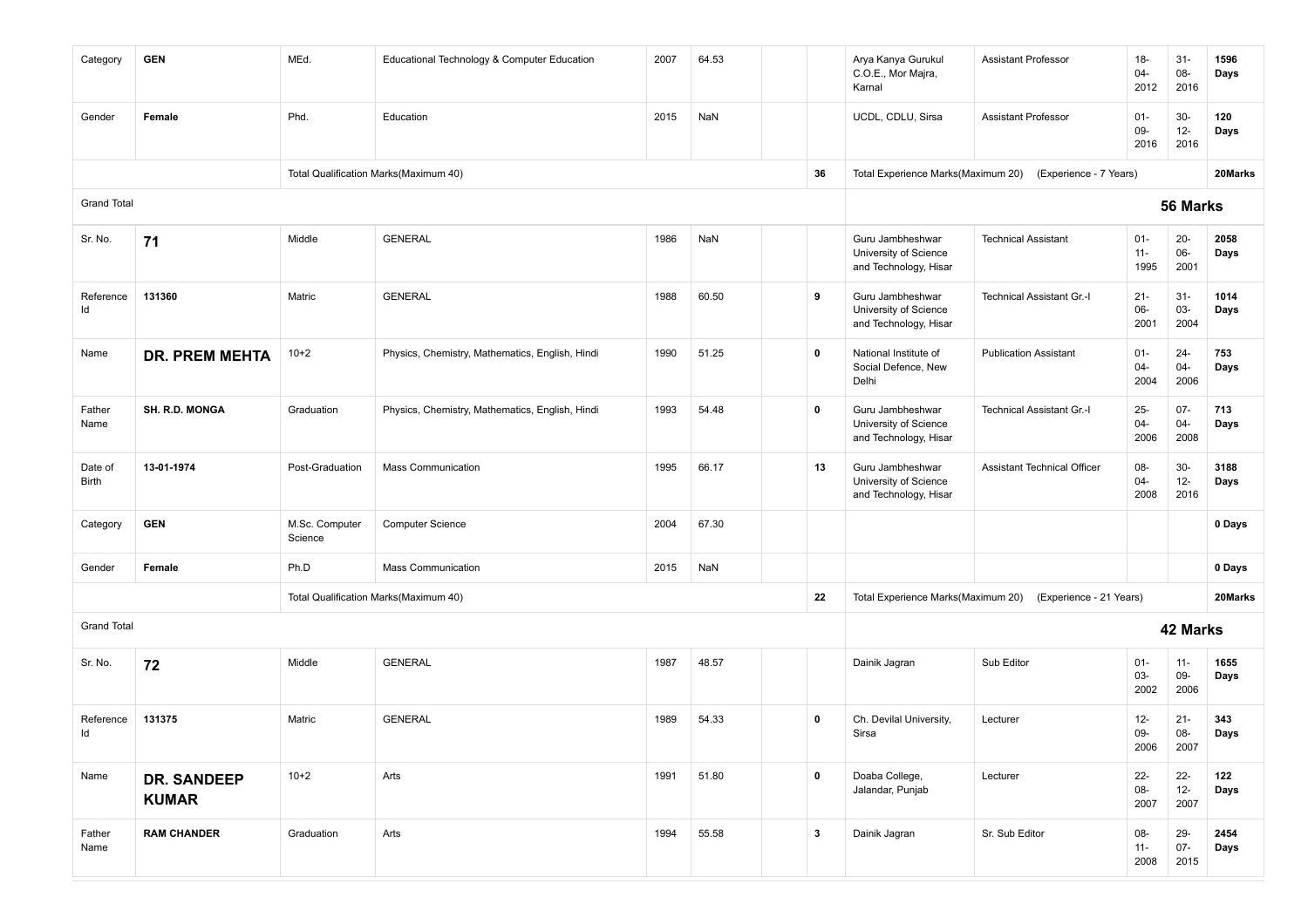| Date of<br><b>Birth</b> | 21-11-1974                        | Post-Graduation | M.Sc                                  | 1998 | 59.42 | $\overline{\mathbf{3}}$ | CRM Jat Colllege, Hisar              | Lecturer                                                   | $05 -$<br>08-<br>2013    | $30-$<br>$04-$<br>2014   | 268<br>Days  |
|-------------------------|-----------------------------------|-----------------|---------------------------------------|------|-------|-------------------------|--------------------------------------|------------------------------------------------------------|--------------------------|--------------------------|--------------|
| Category                | <b>BCB</b>                        | M.Phill         | Journalism & Mass Communication       | 2007 | 56.75 |                         | CRM Jat Colllege, Hisar              | Lecturer                                                   | $01 -$<br>$11 -$<br>2014 | $15 -$<br>$04 -$<br>2015 | 165<br>Days  |
| Gender                  | Male                              | P.hd            | Journalism & Mass Communication       | 2012 | NaN   |                         |                                      |                                                            |                          |                          | 0 Days       |
|                         |                                   |                 | Total Qualification Marks(Maximum 40) |      |       | 6                       |                                      | Total Experience Marks(Maximum 20) (Experience - 13 Years) |                          |                          | 20Marks      |
| <b>Grand Total</b>      |                                   |                 |                                       |      |       |                         |                                      |                                                            |                          | 26 Marks                 |              |
| Sr. No.                 | 73                                | Middle          | <b>GENERAL</b>                        | 1992 | 56.29 |                         | D.A.V.Police Public<br>School, Hisar | <b>PGT Economics</b>                                       | $18 -$<br>$07 -$<br>2007 | $18 -$<br>$11 -$<br>2012 | 1950<br>Days |
| Reference<br>Id         | 131635                            | Matric          | <b>GENERAL</b>                        | 1994 | 52.50 | 0                       | G.H.S.Gaibipur, Hisar                | TGT S.S. Mistress                                          | 19-<br>$11 -$<br>2012    | $27 -$<br>$12-$<br>2016  | 1499<br>Days |
| Name                    | <b>DR. SUMAN</b>                  | $10 + 2$        | Arts                                  | 1997 | 43.20 | $\mathbf 0$             |                                      |                                                            |                          |                          | 0 Days       |
| Father<br>Name          | <b>SATBIR SINGH</b>               | Graduation      | Arts                                  | 2001 | 60.00 | 9                       |                                      |                                                            |                          |                          | 0 Days       |
| Date of<br>Birth        | 13-08-1978                        | Post-Graduation | Economics                             | 2004 | 55.38 | $\mathbf{3}$            |                                      |                                                            |                          |                          | 0 Days       |
| Category                | <b>GEN</b>                        | M.Phil.         | Economics                             | 2007 | 58.50 |                         |                                      |                                                            |                          |                          | 0 Days       |
| Gender                  | Female                            | P.hd.           | Economics                             | 2016 |       |                         |                                      |                                                            |                          |                          | 0 Days       |
|                         |                                   |                 | Total Qualification Marks(Maximum 40) |      |       | 12                      |                                      | Total Experience Marks(Maximum 20) (Experience - 9 Years)  |                          |                          | 20Marks      |
| <b>Grand Total</b>      |                                   |                 |                                       |      |       |                         |                                      |                                                            |                          | 32 Marks                 |              |
| Sr. No.                 | 74                                | Middle          | <b>GENERAL</b>                        |      |       |                         | <b>Banasthali University</b>         | Research associate                                         | $05 -$<br>$07 -$<br>2005 | $30-$<br>06-<br>2010     | 1821<br>Days |
| Reference<br>ld         | 131427                            | Matric          | <b>GENERAL</b>                        | 1995 | 73.82 | 9                       | Banasthali university                | <b>Assistant Professor</b>                                 | $01 -$<br>$07 -$<br>2010 |                          | 0 Days       |
| Name                    | <b>DR. SUMITRA</b><br><b>NAIN</b> | $10+2$          | biology                               | 1997 | 66.00 | 9                       |                                      |                                                            |                          |                          | 0 Days       |
| Father<br>Name          | JAGDISH CHANDER NAIN              | Graduation      | pharm. chem                           | 2005 | 69.93 | $\boldsymbol{9}$        |                                      |                                                            |                          |                          | 0 Days       |
| Date of<br>Birth        | 24-07-1981                        | Post-Graduation | pharm.chem                            | 2010 | 70.14 | 13                      |                                      |                                                            |                          |                          | 0 Days       |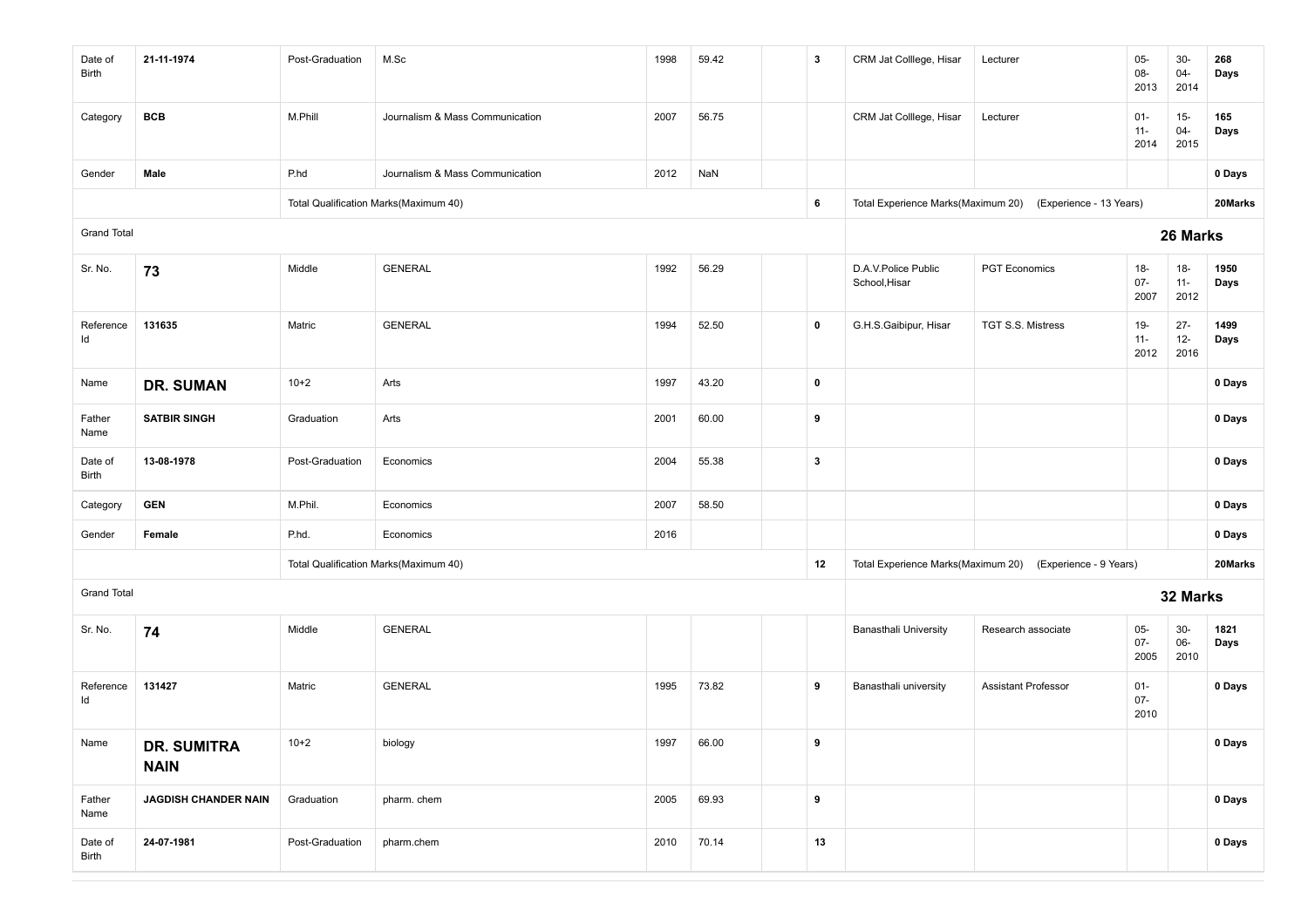| Category           | <b>GEN</b>                        | PhD             | pharm.chem                            | 2016 |       |      |              |                                                                            |                                                           |                          |                          | 0 Days       |
|--------------------|-----------------------------------|-----------------|---------------------------------------|------|-------|------|--------------|----------------------------------------------------------------------------|-----------------------------------------------------------|--------------------------|--------------------------|--------------|
| Gender             | Female                            |                 |                                       |      |       |      |              |                                                                            |                                                           |                          |                          | 0 Days       |
|                    |                                   |                 | Total Qualification Marks(Maximum 40) |      |       |      | 40           |                                                                            | Total Experience Marks(Maximum 20) (Experience - 4 Years) |                          |                          | 16Marks      |
| <b>Grand Total</b> |                                   |                 |                                       |      |       |      |              |                                                                            |                                                           |                          | 56 Marks                 |              |
| Sr. No.            | 75                                | Middle          | <b>GENERAL</b>                        | 1998 | 83.00 |      |              | Doon Valley Institute of<br>Pharmacy & Medicine,<br>Karnal                 | ASSISTANT PROFESSOR                                       | $26 -$<br>08-<br>2009    | $30-$<br>$12 -$<br>2013  | 1587<br>Days |
| Reference<br>Id    | 131451                            | Matric          | <b>GENERAL</b>                        | 2000 | 81.83 |      | 9            | Laureate Institute of<br>Pharmacy, Kathog,<br>Kangra (Himachal<br>Pardesh) | <b>ASSOCIATE PROFESSOR</b>                                | $01 -$<br>$01 -$<br>2014 | $30-$<br>$12 -$<br>2016  | 1094<br>Days |
| Name               | <b>DR. SURESH</b><br><b>KUMAR</b> | $10 + 2$        | Medical                               | 2002 | 78.00 |      | 9            |                                                                            |                                                           |                          |                          | 0 Days       |
| Father<br>Name     | <b>SH. DALIP SINGH</b>            | Graduation      | <b>B.PHARMACY</b>                     | 2007 | 68.95 |      | 9            |                                                                            |                                                           |                          |                          | 0 Days       |
| Date of<br>Birth   | 18-09-1984                        | Post-Graduation | M. PHARMACY                           | 2009 | 83.20 | 8.32 | 13           |                                                                            |                                                           |                          |                          | 0 Days       |
| Category           | <b>GEN</b>                        | Ph.D            | PHARMACEUTICAL SCIENCES               | 2013 | NaN   |      |              |                                                                            |                                                           |                          |                          | 0 Days       |
| Gender             | Male                              |                 |                                       |      |       |      |              |                                                                            |                                                           |                          |                          | 0 Days       |
|                    |                                   |                 | Total Qualification Marks(Maximum 40) |      |       |      | 40           | Total Experience Marks(Maximum 20)                                         | (Experience - 7 Years)                                    |                          |                          | 20Marks      |
| <b>Grand Total</b> |                                   |                 |                                       |      |       |      |              |                                                                            |                                                           |                          | 60 Marks                 |              |
| Sr. No.            | 76                                | Middle          | <b>GENERAL</b>                        | 1998 | 44.14 |      |              | S.G.T.B.H SCHOOL,<br>NANEOLA(A)                                            | <b>TEACHER</b>                                            | $12 -$<br>$01 -$<br>2009 | $16 -$<br>$01 -$<br>2009 | 4 Days       |
| Reference<br>Id    | 131332                            | Matric          | <b>GENERAL</b>                        | 2000 | 53.83 |      | $\mathbf 0$  | N.L.G.V.M.SEN.SEC<br>SCHOOL, TEPLA(A)                                      | <b>TEACHER</b>                                            | $17 -$<br>$11 -$<br>2009 | $17 -$<br>$11 -$<br>2010 | 365<br>Days  |
| Name               | <b>DR.GAURAV</b><br><b>SACHAR</b> | $10 + 2$        | <b>ARTS</b>                           | 2002 | 50.80 |      | $\mathbf 0$  | S.B.R.C.O.EDUCATION,<br>NARAINGARH(A)                                      | <b>ASSISTANT PROFESSOR</b>                                | $01 -$<br>03-<br>2012    | $31-$<br>08-<br>2014     | 913<br>Days  |
| Father<br>Name     | <b>VIJAY KUMAR</b>                | Graduation      | <b>ARTS</b>                           | 2005 | 63.07 |      | 9            | P.K.R JAIN(P.G.)<br>C.O.EDUCATION,<br>AMBALA CITY                          | ASSISTANT PROFESSOR                                       | $22 -$<br>$01 -$<br>2015 | $07 -$<br>08-<br>2016    | 563<br>Days  |
| Date of<br>Birth   | 15-07-1984                        | Post-Graduation | POLITICAL SCIENCE                     | 2007 | 55.00 |      | $\mathbf{3}$ | UITTR, CHANDIGARH<br>UNIVERSITY,<br>GHARUAN, MOHALI.                       | ASSISTANT PROFESSOR                                       | 08-<br>08-<br>2016       | $30-$<br>$11 -$<br>2016  | 114<br>Days  |
| Category           | <b>GEN</b>                        | Post-Graduation | <b>EDUCATION</b>                      | 2010 | 55.05 |      |              |                                                                            |                                                           |                          |                          | 0 Days       |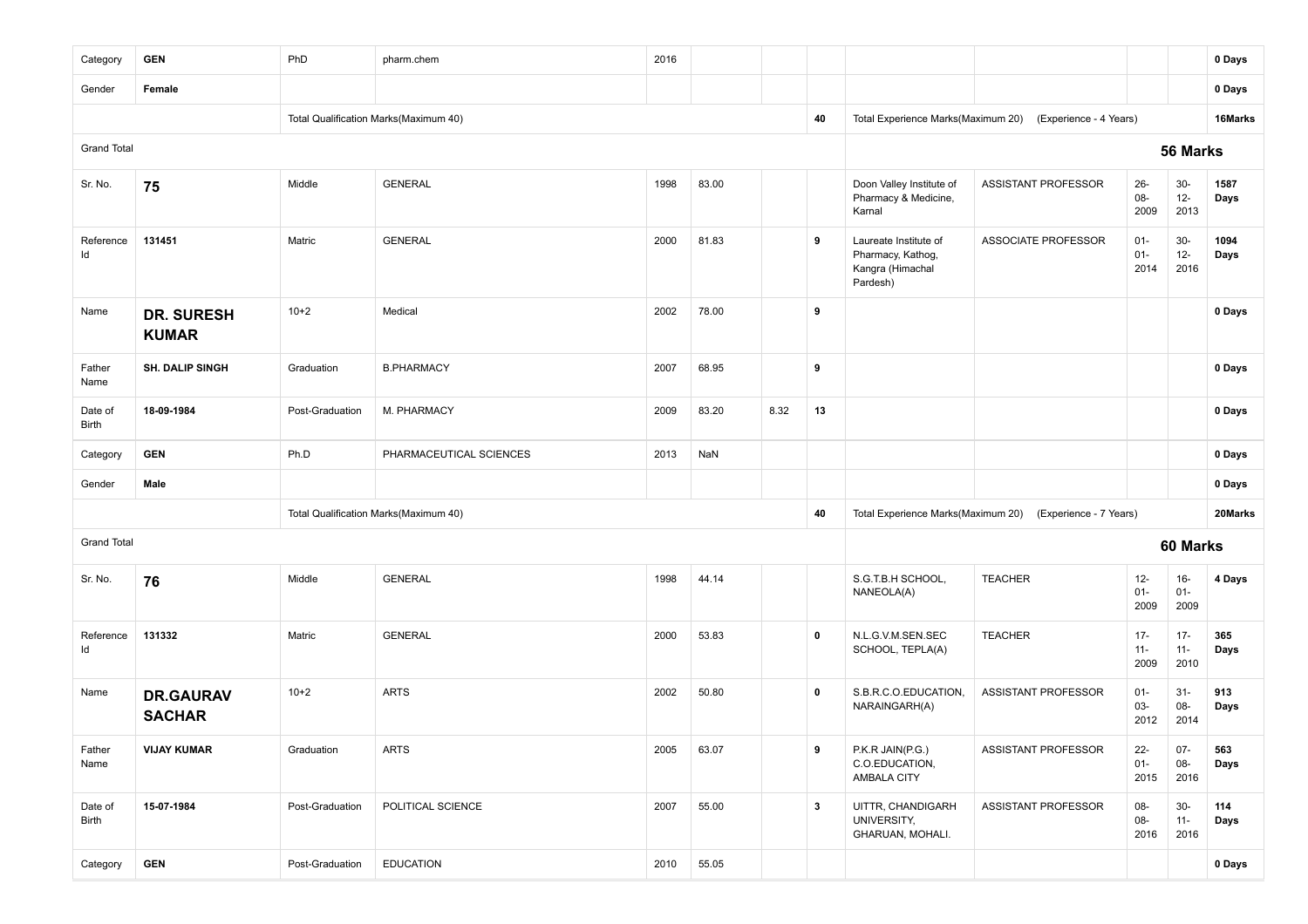| Gender                  | Male                 | Ph.D            | <b>EDUCATION</b>                      | 2014 |       |       |              |                                    |                         |                          |                         | 0 Days       |
|-------------------------|----------------------|-----------------|---------------------------------------|------|-------|-------|--------------|------------------------------------|-------------------------|--------------------------|-------------------------|--------------|
|                         |                      |                 | Total Qualification Marks(Maximum 40) |      |       |       | 12           | Total Experience Marks(Maximum 20) | (Experience - 5 Years)  |                          |                         | 20Marks      |
| <b>Grand Total</b>      |                      |                 |                                       |      |       |       |              |                                    |                         |                          | 32 Marks                |              |
| Sr. No.                 | 77                   | Middle          | <b>GENERAL</b>                        | 1987 | 50.43 |       |              | D H E STUDIES, KUK                 | <b>LECTURER</b>         | $20-$<br>09-<br>1996     | $31-$<br>03-<br>1997    | 192<br>Days  |
| Reference<br>ld         | 131692               | Matric          | <b>GENERAL</b>                        | 1989 | 66.33 |       | 9            | UNIVERSITY COLLEGE                 | <b>LECTURER</b>         | $27 -$<br>08-<br>1997    | $31 -$<br>03-<br>1998   | 216<br>Days  |
| Name                    | <b>DURGA DASS</b>    | $10+2$          | <b>GENERAL</b>                        | 1991 | 59.25 |       | $\mathbf{3}$ | SKIET, KKR                         | <b>LECTURER</b>         | $24 -$<br>08-<br>1998    | $30-$<br>$09-$<br>1999  | 402<br>Days  |
| Father<br>Name          | <b>HARI DASS</b>     | Graduation      | <b>GENERAL</b>                        | 1994 | 60.00 |       | 9            | SKIET, KKR                         | <b>LECTURER</b>         | $01 -$<br>$10 -$<br>1999 | $31 -$<br>$05-$<br>2007 | 2799<br>Days |
| Date of<br><b>Birth</b> | 18-08-1973           | Post-Graduation | <b>CHEMISTRY</b>                      | 1996 | 60.00 |       | 9            | SKIET, KKR                         | <b>ASSISTANT PROF.</b>  | $01 -$<br>06-<br>2007    | $30-$<br>$12-$<br>2016  | 3500<br>Days |
| Category                | <b>GEN</b>           | <b>PGDCA</b>    | <b>COMPUTER</b>                       | 2001 | 51.17 |       |              |                                    |                         |                          |                         | 0 Days       |
| Gender                  | Male                 | Ph.D            | <b>CHEMISTRY</b>                      | 2011 |       |       |              |                                    |                         |                          |                         | 0 Days       |
|                         |                      |                 | Total Qualification Marks(Maximum 40) |      |       |       | 30           | Total Experience Marks(Maximum 20) | (Experience - 19 Years) |                          |                         | 20Marks      |
| <b>Grand Total</b>      |                      |                 |                                       |      |       |       |              |                                    |                         |                          | 50 Marks                |              |
| Sr. No.                 | 78                   | Middle          | <b>GENERAL</b>                        | 2002 | 66.43 |       |              | <b>CRM Jat College</b>             | lecturer                | $05-$<br>08-<br>2013     | $30-$<br>$04 -$<br>2014 | 268<br>Days  |
| Reference<br>ld         | 131602               | Matric          | <b>GENERAL</b>                        | 2004 | 71.83 |       | 9            | <b>CRM Jat College</b>             | lecturer                | $04 -$<br>08-<br>2014    | $15-$<br>$11 -$<br>2014 | 103<br>Days  |
| Name                    | <b>GAGAN</b>         | $10+2$          | Commerce                              | 2006 | 80.00 | 08/10 | 9            | <b>CRM Jat College</b>             | lecturer                | 06-<br>$01 -$<br>2015    | $15-$<br>$04 -$<br>2015 | 99 Days      |
| Father<br>Name          | <b>VINEET BANSAL</b> | Graduation      | Commerce                              | 2009 | 65.56 |       | 9            |                                    |                         |                          |                         | 0 Days       |
| Date of<br>Birth        | 17-12-1988           | Post-Graduation | Commerce                              | 2012 | 70.48 |       | 13           |                                    |                         |                          |                         | 0 Days       |
| Category                | <b>GEN</b>           | Web Designing   | Web Designing                         | 2007 | 88.00 |       |              |                                    |                         |                          |                         | 0 Days       |
| Gender                  | Male                 |                 |                                       |      | NaN   |       |              |                                    |                         |                          |                         | 0 Days       |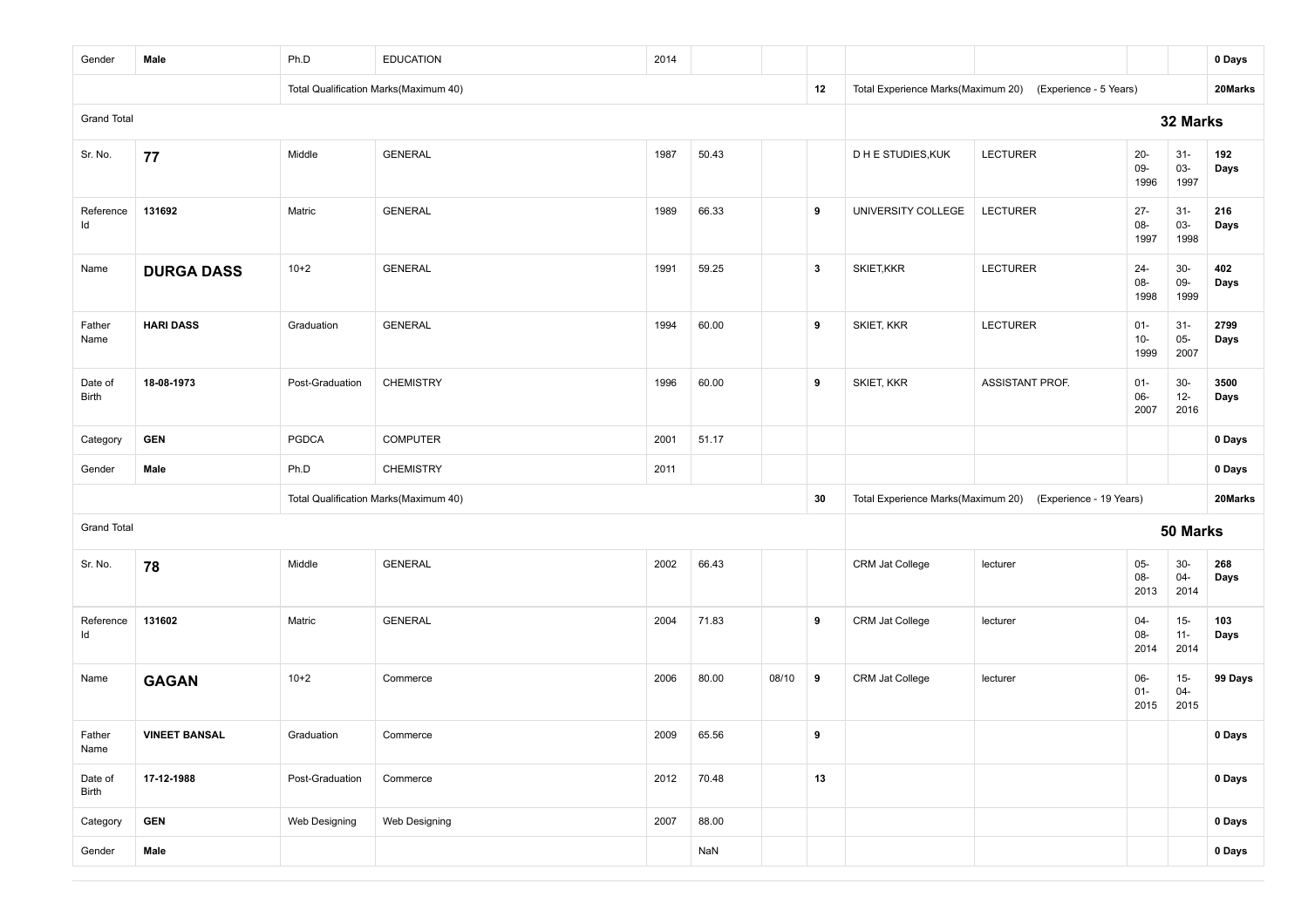|                         |                        |                 | Total Qualification Marks(Maximum 40) |      |       |  | 40           | Total Experience Marks(Maximum 20)      | (Experience - 1 Years)                                    |                          |                         | <b>4Marks</b> |
|-------------------------|------------------------|-----------------|---------------------------------------|------|-------|--|--------------|-----------------------------------------|-----------------------------------------------------------|--------------------------|-------------------------|---------------|
| <b>Grand Total</b>      |                        |                 |                                       |      |       |  |              |                                         |                                                           |                          | 44 Marks                |               |
| Sr. No.                 | 79                     | Middle          | <b>GENERAL</b>                        |      |       |  |              | <b>KUK</b>                              | ASSISTANT PROF.                                           | $17 -$<br>$11 -$<br>2009 | $19-$<br>$10 -$<br>2010 | 336<br>Days   |
| Reference<br>ld         | 131490                 | Matric          | <b>GENERAL</b>                        | 2001 | 41.80 |  | $\mathbf 0$  | <b>KUK</b>                              | ASSISTANT PROF.                                           | $09-$<br>$11 -$<br>2016  | $30-$<br>$12 -$<br>2016 | 51 Days       |
| Name                    | <b>GAURAV DHAKA</b>    | $10+2$          | ENG, HINDI, PHYSICAL., GEO, MUSIC     | 2003 | 70.40 |  | 9            |                                         |                                                           |                          |                         | 0 Days        |
| Father<br>Name          | <b>MOHAN LAL DHAKA</b> | Graduation      | FINE ARTS, MUSIC, ENG, HINDI          | 2006 | 78.27 |  | 9            |                                         |                                                           |                          |                         | 0 Days        |
| Date of<br><b>Birth</b> | 06-02-1986             | Post-Graduation | <b>FINE ARTS</b>                      | 2008 | 64.00 |  | 9            |                                         |                                                           |                          |                         | 0 Days        |
| Category                | <b>GEN</b>             | M.PHIL          | <b>FINE ARTS</b>                      | 2009 | 73.40 |  |              |                                         |                                                           |                          |                         | 0 Days        |
| Gender                  | Male                   | P.HD            | <b>FINE ARTS</b>                      | 2015 |       |  |              |                                         |                                                           |                          |                         | 0 Days        |
|                         |                        |                 | Total Qualification Marks(Maximum 40) |      |       |  | 27           |                                         | Total Experience Marks(Maximum 20) (Experience - 1 Years) |                          |                         | 4Marks        |
| <b>Grand Total</b>      |                        |                 |                                       |      |       |  |              |                                         |                                                           |                          | 31 Marks                |               |
| Sr. No.                 | 80                     | Middle          | <b>GENERAL</b>                        | 1994 | 54.86 |  |              | Lord shiva college of<br>pharmacy sirsa | assistant professor                                       | $02-$<br>08-<br>2010     | $30-$<br>$12 -$<br>2016 | 2342<br>Days  |
| Reference<br>ld         | 131454                 | Matric          | <b>GENERAL</b>                        | 1996 | 57.00 |  | $\mathbf{3}$ |                                         |                                                           |                          |                         | 0 Days        |
| Name                    | <b>GAUTAM KUMAR</b>    | $10+2$          | NON-MEDICAL                           | 1999 | 45.50 |  | $\mathbf 0$  |                                         |                                                           |                          |                         | 0 Days        |
| Father<br>Name          | <b>DEVILAL</b>         | Graduation      | <b>B.PHARMA.</b>                      | 2007 | 69.09 |  | 9            |                                         |                                                           |                          |                         | 0 Days        |
| Date of<br><b>Birth</b> | 26-10-1981             | Post-Graduation | M.PHARMA.                             | 2010 | 69.89 |  | 13           |                                         |                                                           |                          |                         | 0 Days        |
| Category                | <b>GEN</b>             |                 | D.PHARMA                              | 2001 | 73.60 |  |              |                                         |                                                           |                          |                         | 0 Days        |
| Gender                  | Male                   |                 |                                       |      |       |  |              |                                         |                                                           |                          |                         | 0 Days        |
|                         |                        |                 | Total Qualification Marks(Maximum 40) |      |       |  | 25           |                                         | Total Experience Marks(Maximum 20) (Experience - 6 Years) |                          |                         | 20Marks       |
| <b>Grand Total</b>      |                        |                 |                                       |      |       |  |              |                                         |                                                           |                          | 45 Marks                |               |
| Sr. No.                 | 81                     | Middle          | <b>GENERAL</b>                        |      |       |  |              |                                         |                                                           |                          |                         | 0 Days        |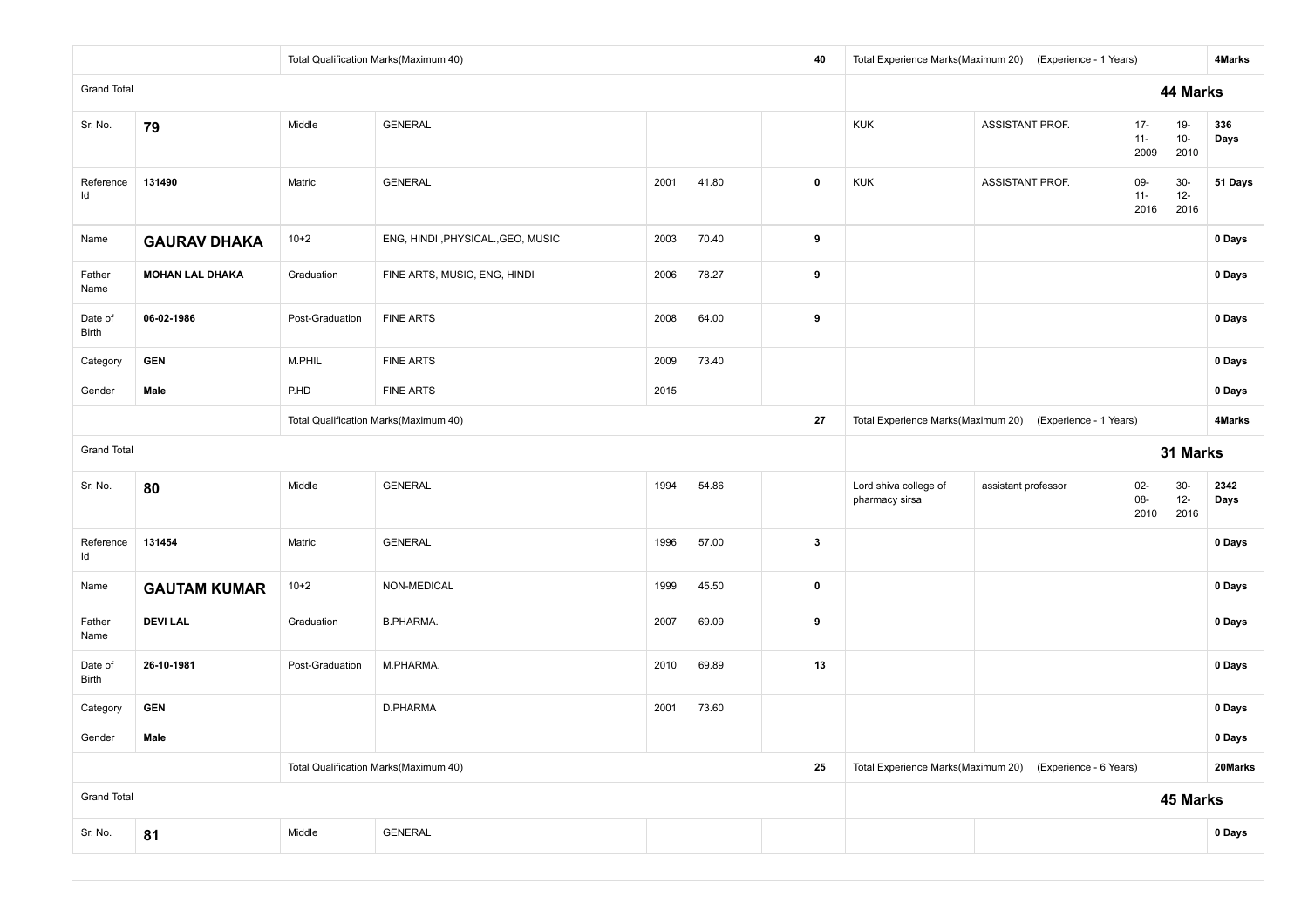| Reference<br>ld    | 131647                  | Matric          | <b>GENERAL</b>                        | 2005 | 65.83 |     | 9                |                                                                           |                                                           |                         |                         | 0 Days        |
|--------------------|-------------------------|-----------------|---------------------------------------|------|-------|-----|------------------|---------------------------------------------------------------------------|-----------------------------------------------------------|-------------------------|-------------------------|---------------|
| Name               | <b>GAYTRI YADAV</b>     | $10+2$          | general                               | 2007 | 68.40 |     | 9                |                                                                           |                                                           |                         |                         | 0 Days        |
| Father<br>Name     | PHOOLU RAM YADAV        | Graduation      | general                               | 2010 | 57.17 |     | $\mathbf{3}$     |                                                                           |                                                           |                         |                         | 0 Days        |
| Date of<br>Birth   | 21-07-1990              | Post-Graduation | mass communication                    | 2012 | 61.29 |     | 9                |                                                                           |                                                           |                         |                         | 0 Days        |
| Category           | BCB                     |                 |                                       |      |       |     |                  |                                                                           |                                                           |                         |                         | 0 Days        |
| Gender             | Female                  |                 |                                       |      |       |     |                  |                                                                           |                                                           |                         |                         | 0 Days        |
|                    |                         |                 | Total Qualification Marks(Maximum 40) |      |       |     | 30               |                                                                           | Total Experience Marks(Maximum 20) (Experience - 0 Years) |                         |                         | <b>OMarks</b> |
| <b>Grand Total</b> |                         |                 |                                       |      |       |     |                  |                                                                           |                                                           |                         | 30 Marks                |               |
| Sr. No.            | 82                      | Middle          | <b>GENERAL</b>                        | 1998 | 72.50 |     |                  | <b>GURU JAMBHESHWAR</b><br>UNIVERSITY OF<br><b>SCIENCE</b><br>&TECHNOLOGY | PRJECT FELLOW                                             | 08-<br>03-<br>2016      |                         | 0 Days        |
| Reference<br>ld    | 131472                  | Matric          | <b>GENERAL</b>                        | 2000 | 68.46 |     | 9                | <b>ALANKIT</b><br>ASSIGNMENTS LTD.                                        | EXCECUTIVE- TRADING                                       | $14 -$<br>$10-$<br>2010 | $30-$<br>09-<br>2013    | 1082<br>Days  |
| Name               | <b>GOURAV</b>           | $10+2$          | <b>NON-MEDICAL</b>                    | 2002 | 43.78 |     | $\mathbf 0$      | <b>IDBI CAPITAL MARKET</b><br>SERVICES LTD                                | ASSOCIATE RELATIONSHIP<br>MANAGER                         | $15 -$<br>$10-$<br>2009 | $30-$<br>09-<br>2010    | 350<br>Days   |
| Father<br>Name     | <b>RAM RAKHA SHARMA</b> | Graduation      | <b>BSc- COMPUTER SCIENCE</b>          | 2005 | 51.92 |     | $\mathbf 0$      | SHAREKHAN LTD                                                             | <b>SALES EXCUTIVE</b>                                     | $16-$<br>$07 -$<br>2007 | $31-$<br>08-<br>2009    | 777<br>Days   |
| Date of<br>Birth   | 04-02-1984              | Post-Graduation | MBA- MARKETING/FINANCE                | 2007 | 66.97 |     | 13               |                                                                           |                                                           |                         |                         | 0 Days        |
| Category           | <b>GEN</b>              |                 |                                       |      |       |     |                  |                                                                           |                                                           |                         |                         | 0 Days        |
| Gender             | Male                    |                 |                                       |      |       |     |                  |                                                                           |                                                           |                         |                         | 0 Days        |
|                    |                         |                 | Total Qualification Marks(Maximum 40) |      |       |     | 22               |                                                                           | Total Experience Marks(Maximum 20) (Experience - 6 Years) |                         |                         | 20Marks       |
| <b>Grand Total</b> |                         |                 |                                       |      |       |     |                  | 42 Marks                                                                  |                                                           |                         |                         |               |
| Sr. No.            | 83                      | Middle          | <b>GENERAL</b>                        |      |       |     |                  | Indian Air Force                                                          | Education Instructor in rank of<br>Jr Warrant Officer     | $20 -$<br>$12-$<br>2002 | $30-$<br>$12 -$<br>2016 | 5124<br>Days  |
| Reference<br>Id    | 131396                  | Matric          | <b>GENERAL</b>                        | 1993 | 68.11 | N/A | $\boldsymbol{9}$ |                                                                           |                                                           |                         |                         | 0 Days        |
| Name               | <b>GOUTAM GHOSH</b>     | $10+2$          | Humanities                            | 1995 | 56.20 | N/A | $\boldsymbol{3}$ |                                                                           |                                                           |                         |                         | 0 Days        |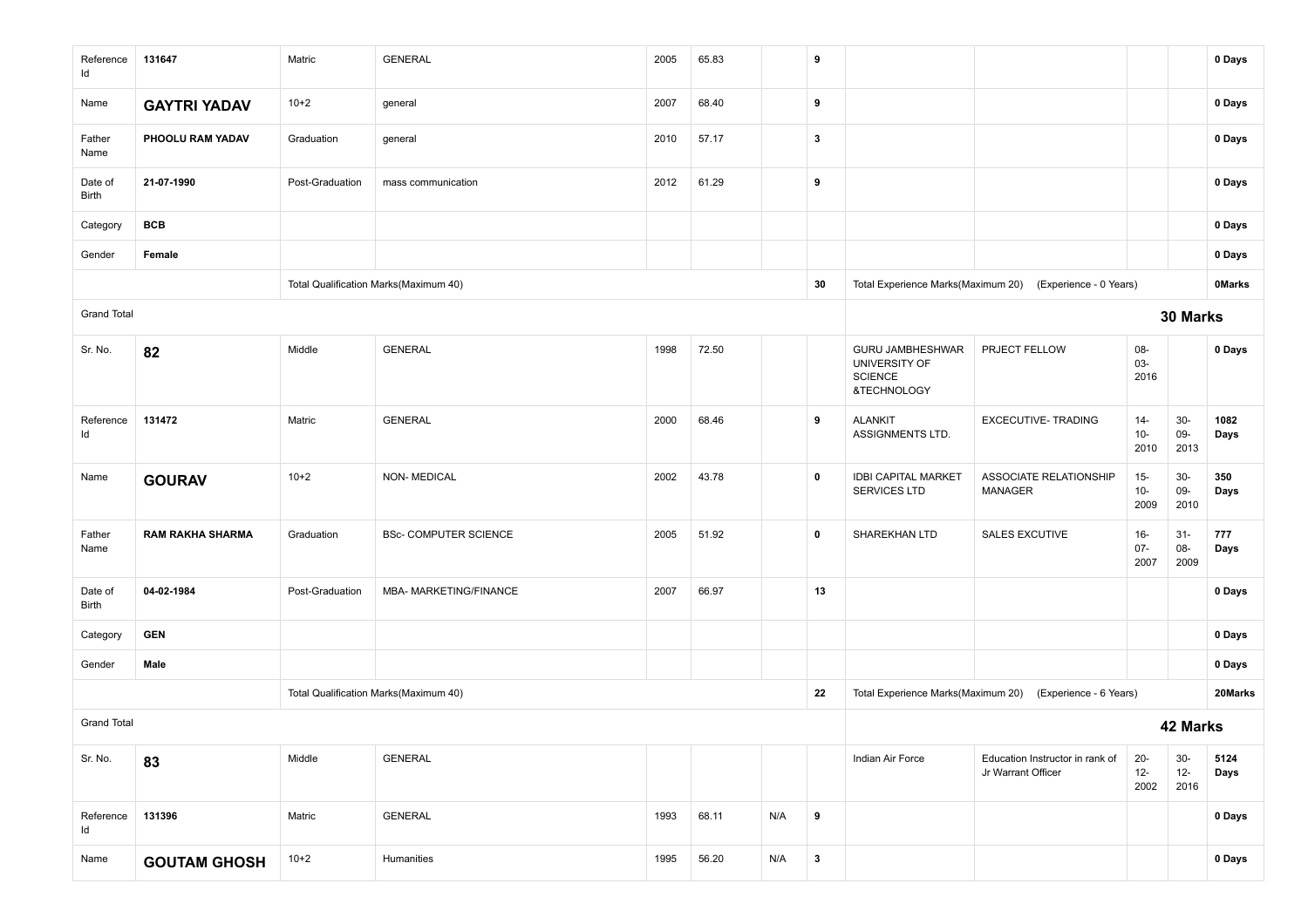| Father<br>Name          | <b>EKKARI CHARAN GHOSH</b>       | Graduation                       | Economics (Hons)                      | 1998 | 53.25 | N/A | $\pmb{0}$    |                                                                                    |                           |                          |                          | 0 Days       |
|-------------------------|----------------------------------|----------------------------------|---------------------------------------|------|-------|-----|--------------|------------------------------------------------------------------------------------|---------------------------|--------------------------|--------------------------|--------------|
| Date of<br><b>Birth</b> | 15-11-1977                       | Post-Graduation                  | Economics                             | 2000 | 56.11 | N/A | $\mathbf{3}$ |                                                                                    |                           |                          |                          | 0 Days       |
| Category                | <b>GEN</b>                       | PGD in Edn Adm<br>and Management | <b>Higher Education</b>               | N/A  | NaN   | N/A |              |                                                                                    |                           |                          |                          | 0 Days       |
| Gender                  | Male                             | <b>PGDM</b>                      | <b>HR</b>                             | N/A  | NaN   |     |              |                                                                                    |                           |                          |                          | 0 Days       |
|                         |                                  |                                  | Total Qualification Marks(Maximum 40) |      |       |     | 15           | Total Experience Marks(Maximum 20)                                                 | (Experience - 14 Years)   |                          |                          | 20Marks      |
| <b>Grand Total</b>      |                                  |                                  |                                       |      |       |     |              |                                                                                    |                           |                          | 35 Marks                 |              |
| Sr. No.                 | 84                               | Middle                           | <b>GENERAL</b>                        | 1991 | 74.43 |     |              | State Institute for<br>Rehabilitation, Training<br>and Research (SIRTAR)<br>Rohtak | Librarian                 | $18 -$<br>$07 -$<br>2008 | 08-<br>$12-$<br>2011     | 1238<br>Days |
| Reference<br>ld         | 131730                           | Matric                           | <b>GENERAL</b>                        | 1993 | 53.33 |     | $\pmb{0}$    | Haryana Sahitya<br>Akademi, Panchula                                               | <b>Research Assistant</b> | 09-<br>$12-$<br>2011     | $26 -$<br>$05 -$<br>2014 | 899<br>Days  |
| Name                    | <b>GOVIND SHARMA</b>             | $10+2$                           | Arts                                  | 1996 | 49.20 |     | $\mathbf 0$  | <b>School Education</b><br>Haryana                                                 | PGT/Lecturer (Hindi)      | $27 -$<br>$05-$<br>2014  | $30-$<br>$12-$<br>2016   | 948<br>Days  |
| Father<br>Name          | <b>JAI NARAN SHARMA</b>          | Graduation                       | Library & Inf. Science                | 2001 | 59.50 |     | $\mathbf{3}$ |                                                                                    |                           |                          |                          | 0 Days       |
| Date of<br>Birth        | 02-10-1977                       | Post-Graduation                  | Library & Inf. Sc.                    | 2004 | 57.38 |     | $\mathbf{3}$ |                                                                                    |                           |                          |                          | 0 Days       |
| Category                | <b>GEN</b>                       | M. Phil                          | Library & Inf Sc                      | 2008 | 56.67 |     |              |                                                                                    |                           |                          |                          | 0 Days       |
| Gender                  | Male                             | PGDLAN                           | Lib. Automation and Networking        | 2015 | 56.67 |     |              |                                                                                    |                           |                          |                          | 0 Days       |
|                         |                                  |                                  | Total Qualification Marks(Maximum 40) |      |       |     | 6            | Total Experience Marks(Maximum 20)                                                 | (Experience - 8 Years)    |                          |                          | 20Marks      |
| <b>Grand Total</b>      |                                  |                                  |                                       |      |       |     |              |                                                                                    |                           |                          | 26 Marks                 |              |
| Sr. No.                 | 85                               | Middle                           | <b>GENERAL</b>                        | 1994 | 63.86 |     |              | Cdlmec Panniwala                                                                   | Lecturer                  | $13 -$<br>09-<br>2006    | $30-$<br>$11 -$<br>2006  | 78 Days      |
| Reference<br>ld         | 131734                           | Matric                           | <b>GENERAL</b>                        | 1996 | 47.83 |     | $\mathbf 0$  | Cdlmec Panniwala                                                                   | Lecturer                  | $29 -$<br>$01 -$<br>2007 | 08-<br>$05-$<br>2007     | 99 Days      |
| Name                    | <b>GURU PREM</b><br><b>MEHTA</b> | $10+2$                           | Non-Medical                           | 2000 | 54.67 |     | $\pmb{0}$    | Jcdm college of engg<br>Sirsa                                                      | Lecturer                  | $13 -$<br>08-<br>2007    | $10-$<br>$06-$<br>2008   | 302<br>Days  |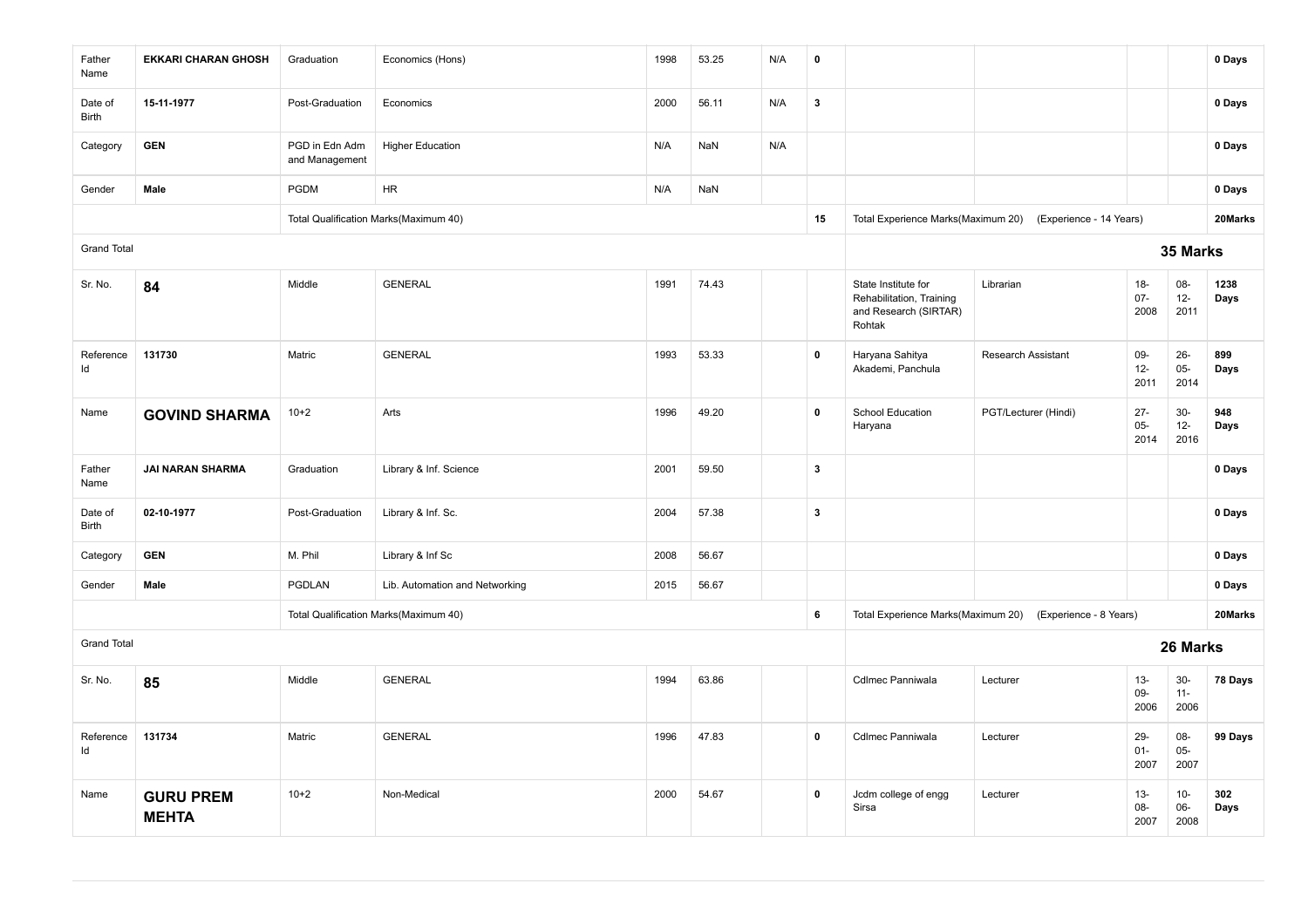| Father<br>Name     | <b>GOBIND RAM MEHTA</b>          | Graduation      | <b>Electrical Engineering</b>         | 2006 | 63.63 |      | 9                       | Jcd polytechnic                    | Lecturer                                                  | $10-$<br>06-<br>2008     | $30-$<br>$05-$<br>2009   | 354<br>Days  |
|--------------------|----------------------------------|-----------------|---------------------------------------|------|-------|------|-------------------------|------------------------------------|-----------------------------------------------------------|--------------------------|--------------------------|--------------|
| Date of<br>Birth   | 08-09-1980                       | Post-Graduation | <b>Electrical Engineering</b>         | 2014 | 60.30 |      | 9                       | Jcdm college of engg<br>Sirsa      | Assistant Prof.                                           | $18-$<br>08-<br>2010     | $08 -$<br>08-<br>2014    | 1451<br>Days |
| Category           | <b>GEN</b>                       |                 |                                       |      |       |      |                         | <b>GZS PTU CAmpus</b><br>Bathinda  | Assistant Prof.                                           | 08-<br>08-<br>2014       | $01 -$<br>$01 -$<br>2015 | 146<br>Days  |
| Gender             | Male                             |                 |                                       |      |       |      |                         | <b>GZS PTU CAmpus</b><br>Bathinda  | Assistant Prof.                                           | 09-<br>$01 -$<br>2015    | $16-$<br>$06-$<br>2015   | 158<br>Days  |
|                    |                                  |                 | Total Qualification Marks(Maximum 40) |      |       |      | 18                      | Total Experience Marks(Maximum 20) | (Experience - 7 Years)                                    |                          |                          | 20Marks      |
| <b>Grand Total</b> |                                  |                 |                                       |      |       |      |                         |                                    |                                                           |                          | 38 Marks                 |              |
| Sr. No.            | 86                               | Middle          | <b>GENERAL</b>                        |      | NaN   |      |                         | <b>IREO PVT. LTD</b>               | SR. Executive                                             | $30-$<br>$04 -$<br>2011  | $30-$<br>$12 -$<br>2016  | 2071<br>Days |
| Reference<br>Id    | 131714                           | Matric          | <b>GENERAL</b>                        | 2002 | 56.33 |      | $\overline{\mathbf{3}}$ | <b>IREO PVT. LTD</b>               | <b>EXECUTIVE</b>                                          | $26 -$<br>$04 -$<br>2010 | $30-$<br>$04 -$<br>2011  | 369<br>Days  |
| Name               | <b>HARINDER</b>                  | $10+2$          | COMMERCE                              | 2004 | 66.80 |      | $\boldsymbol{9}$        |                                    |                                                           |                          |                          | 0 Days       |
| Father<br>Name     | <b>OM PARKASH</b>                | Graduation      | <b>B.COM</b>                          | 2007 | 51.17 |      | $\mathbf 0$             |                                    |                                                           |                          |                          | 0 Days       |
| Date of<br>Birth   | 09-04-1987                       | Post-Graduation | <b>FINANCE</b>                        | 2010 | 59.89 |      | $\overline{\mathbf{3}}$ |                                    |                                                           |                          |                          | 0 Days       |
| Category           | <b>GEN</b>                       |                 |                                       |      |       |      |                         |                                    |                                                           |                          |                          | 0 Days       |
| Gender             | Male                             |                 |                                       |      |       |      |                         |                                    |                                                           |                          |                          | 0 Days       |
|                    |                                  |                 | Total Qualification Marks(Maximum 40) |      |       |      | 15                      |                                    | Total Experience Marks(Maximum 20) (Experience - 6 Years) |                          |                          | 20Marks      |
| <b>Grand Total</b> |                                  |                 |                                       |      |       |      |                         |                                    |                                                           |                          | 35 Marks                 |              |
| Sr. No.            | 87                               | Middle          | <b>GENERAL</b>                        | 2002 | 71.43 |      |                         | CGC Landran                        | <b>Assistant Professor</b>                                | 09-<br>$07 -$<br>2012    | $19-$<br>$12-$<br>2016   | 1624<br>Days |
| Reference<br>Id    | 131442                           | Matric          | <b>GENERAL</b>                        | 2004 | 66.00 |      | 9                       |                                    |                                                           |                          |                          | 0 Days       |
| Name               | <b>HARVINDER</b><br><b>SINGH</b> | $10 + 2$        | non-medical                           | 2006 |       | 6.00 | $\pmb{0}$               |                                    |                                                           |                          |                          | 0 Days       |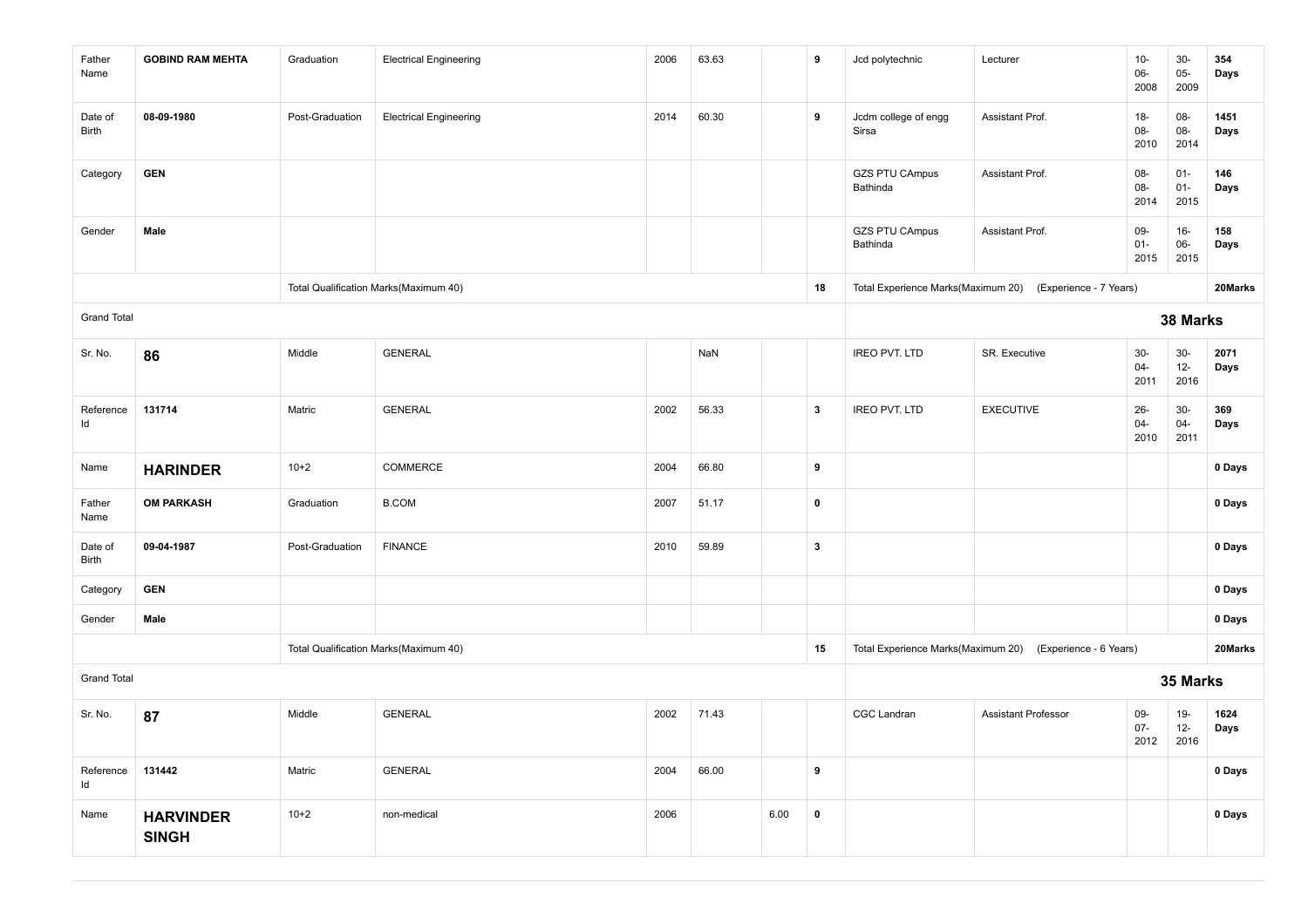| Father<br>Name     | <b>SUKHDEV SINGH</b>             | Graduation      | Mechanical engineering                | 2010 | 70.27 |      | 9           |                              |                                                            |                          |                          | 0 Days       |
|--------------------|----------------------------------|-----------------|---------------------------------------|------|-------|------|-------------|------------------------------|------------------------------------------------------------|--------------------------|--------------------------|--------------|
| Date of<br>Birth   | 17-08-1988                       | Post-Graduation | Manufacturing System Engineering      | 2014 | 78.50 | 7.85 | 13          |                              |                                                            |                          |                          | 0 Days       |
| Category           | <b>BCA</b>                       |                 |                                       |      |       |      |             |                              |                                                            |                          |                          | 0 Days       |
| Gender             | Male                             |                 |                                       |      |       |      |             |                              |                                                            |                          |                          | 0 Days       |
|                    |                                  |                 | Total Qualification Marks(Maximum 40) |      |       |      | 31          |                              | Total Experience Marks(Maximum 20) (Experience - 4 Years)  |                          |                          | 16Marks      |
| <b>Grand Total</b> |                                  |                 |                                       |      |       |      |             |                              |                                                            |                          | 47 Marks                 |              |
| Sr. No.            | 88                               | Middle          | <b>GENERAL</b>                        |      | NaN   |      |             | Irrigation Department        | Steno Typist                                               | $05 -$<br>$01 -$<br>1993 | $04-$<br>08-<br>1994     | 576<br>Days  |
| Reference<br>Id    | 131735                           | Matric          | <b>GENERAL</b>                        | 1985 | 50.00 |      | $\mathbf 0$ | <b>KUK (Regional Centre)</b> | Steno Typist                                               | $05-$<br>$08-$<br>1994   | $01 -$<br>$02-$<br>1996  | 545<br>Days  |
| Name               | <b>HEMLATA</b>                   | $10+2$          | arts                                  | 1991 | 54.40 |      | $\pmb{0}$   | <b>GJUST</b>                 | Steno Grapher                                              | $02 -$<br>$02-$<br>1996  | $13 -$<br>$07 -$<br>2005 | 3449<br>Days |
| Father<br>Name     | <b>SAIN DITTA ANEJA</b>          | Graduation      | arts                                  | 2000 | 50.00 |      | $\pmb{0}$   | <b>GJUST</b>                 | Dy Supdt.(Accounts)                                        | $13 -$<br>$07 -$<br>2005 | 03-<br>$05 -$<br>2010    | 1755<br>Days |
| Date of<br>Birth   | 01-07-1970                       | Post-Graduation | arts                                  | 2005 | 48.50 |      | $\pmb{0}$   | <b>GJUST</b>                 | Superinendent (Accounts)                                   | 03-<br>$05-$<br>2010     | $30-$<br>$12 -$<br>2016  | 2433<br>Days |
| Category           | <b>GEN</b>                       |                 |                                       |      |       |      |             |                              |                                                            |                          |                          | 0 Days       |
| Gender             | Female                           |                 |                                       |      |       |      |             |                              |                                                            |                          |                          | 0 Days       |
|                    |                                  |                 | Total Qualification Marks(Maximum 40) |      |       |      | $\mathbf 0$ |                              | Total Experience Marks(Maximum 20) (Experience - 23 Years) |                          |                          | 20Marks      |
| <b>Grand Total</b> |                                  |                 |                                       |      |       |      |             |                              |                                                            |                          | 20 Marks                 |              |
| Sr. No.            | 89                               | Middle          | <b>GENERAL</b>                        | 2000 | 86.14 |      |             | PDMCET                       | ASSISTANT PROFESSOR                                        | $25-$<br>$07 -$<br>2011  | $28 -$<br>03-<br>2016    | 1708<br>Days |
| Reference<br>ld    | 131701                           | Matric          | <b>GENERAL</b>                        | 2002 | 88.33 |      | 9           | TIFAC, DST                   | <b>INTERN</b>                                              | $01 -$<br>$04 -$<br>2016 | $31 -$<br>$12 -$<br>2016 | 274<br>Days  |
| Name               | <b>HIMANI</b><br><b>VASHISTH</b> | $10+2$          | <b>NON MEDICAL</b>                    | 2004 | 64.20 |      | 9           |                              |                                                            |                          |                          | 0 Days       |
| Father<br>Name     | <b>SHIV KUMAR</b>                | Graduation      | $\sf ECE$                             | 2008 | 70.49 |      | 9           |                              |                                                            |                          |                          | 0 Days       |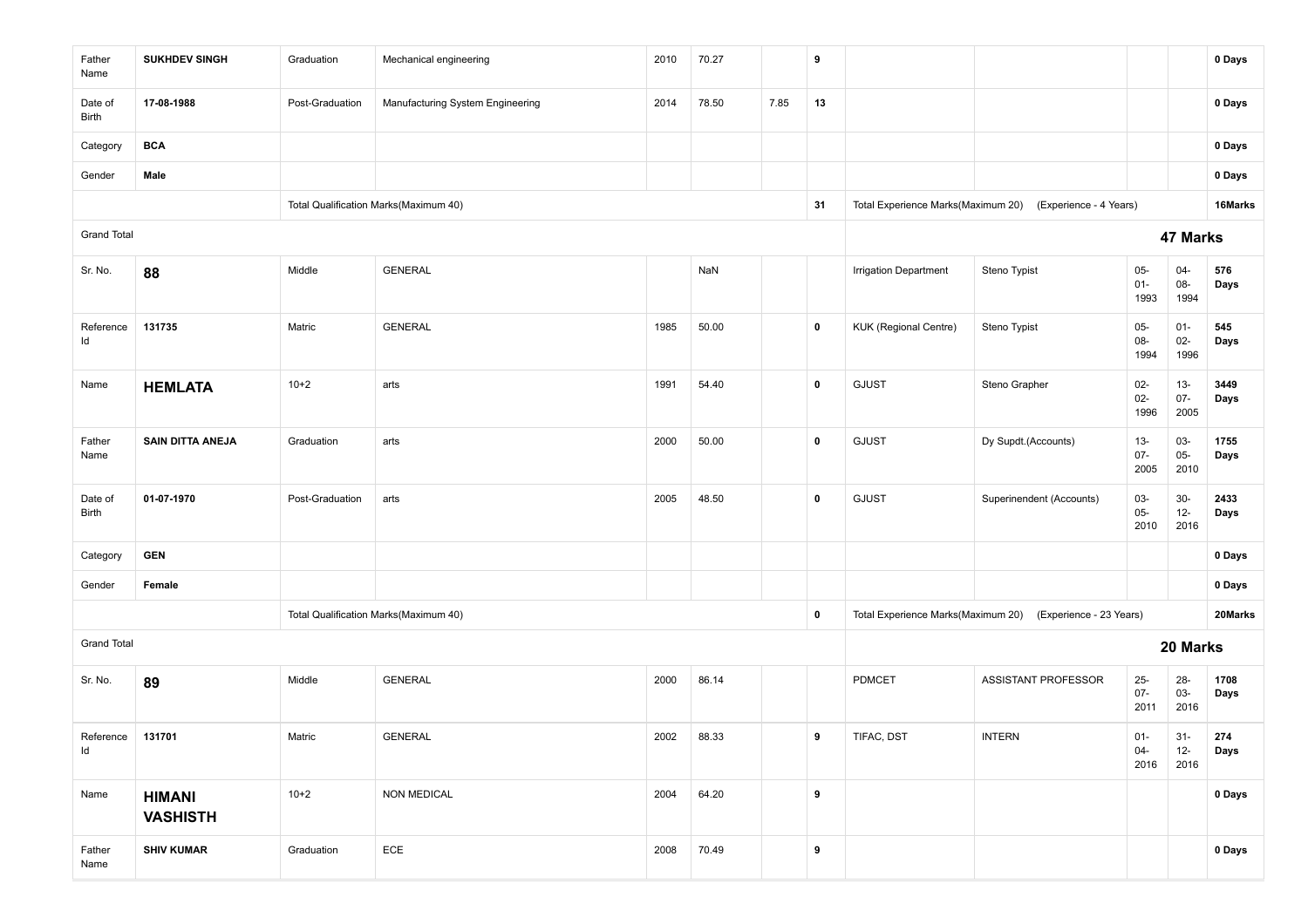| Date of<br>Birth   | 12-03-1987            | Post-Graduation | <b>VLSI</b>                           | 2011 | 68.34 |      | 13        |                  |                                                           |                          |                          | 0 Days      |
|--------------------|-----------------------|-----------------|---------------------------------------|------|-------|------|-----------|------------------|-----------------------------------------------------------|--------------------------|--------------------------|-------------|
| Category           | <b>GEN</b>            |                 |                                       |      |       |      |           |                  |                                                           |                          |                          | 0 Days      |
| Gender             | Female                |                 |                                       |      |       |      |           |                  |                                                           |                          |                          | 0 Days      |
|                    |                       |                 | Total Qualification Marks(Maximum 40) |      |       |      | 40        |                  | Total Experience Marks(Maximum 20) (Experience - 5 Years) |                          |                          | 20Marks     |
| <b>Grand Total</b> |                       |                 |                                       |      |       |      |           |                  |                                                           |                          | 60 Marks                 |             |
| Sr. No.            | 90                    | Middle          | <b>GENERAL</b>                        |      |       |      |           | <b>GJU HISAR</b> | <b>ASSITANT PROFESSOR</b>                                 | $17 -$<br>$01 -$<br>2014 | $30-$<br>$05 -$<br>2014  | 133<br>Days |
| Reference<br>ld    | 131645                | Matric          | <b>GENERAL</b>                        | 2005 | 54.83 |      | $\pmb{0}$ | <b>GJU HISAR</b> | ASSISTANT PROFESSOR                                       | $14 -$<br>08-<br>2014    | $30-$<br>$05-$<br>2015   | 289<br>Days |
| Name               | <b>HIMANSHI</b>       | $10+2$          | <b>MEDICAL</b>                        | 2007 | 60.20 |      | 9         | <b>GJU HISAR</b> | ASSISTANT PROFESSOR                                       | $11 -$<br>08-<br>2015    | $30-$<br>$12-$<br>2016   | 507<br>Days |
| Father<br>Name     | <b>RAJENDER SINGH</b> | Graduation      | <b>B PHARMACY</b>                     | 2011 | 65.47 |      | 9         |                  |                                                           |                          |                          | 0 Days      |
| Date of<br>Birth   | 31-07-1989            | Post-Graduation | M PHARMACY                            | 2013 | 60.50 |      | 9         |                  |                                                           |                          |                          | 0 Days      |
| Category           | <b>GEN</b>            |                 |                                       |      |       |      |           |                  |                                                           |                          |                          | 0 Days      |
| Gender             | Female                |                 |                                       |      |       |      |           |                  |                                                           |                          |                          | 0 Days      |
|                    |                       |                 | Total Qualification Marks(Maximum 40) |      |       |      | 27        |                  | Total Experience Marks(Maximum 20) (Experience - 2 Years) |                          |                          | 8Marks      |
| <b>Grand Total</b> |                       |                 |                                       |      |       |      |           |                  |                                                           |                          | 35 Marks                 |             |
| Sr. No.            | 91                    | Middle          | <b>GENERAL</b>                        |      |       |      |           | banking sector   | Probationery officer                                      | $17 -$<br>08-<br>2015    | $27 -$<br>$12 -$<br>2016 | 498<br>Days |
| Reference<br>ld    | 131667                | Matric          | <b>GENERAL</b>                        | 2008 | 89.80 |      | 9         |                  |                                                           |                          |                          | 0 Days      |
| Name               | <b>HIMANSHU</b>       | $10+2$          | non-medical                           | 2010 | 82.20 |      | 9         |                  |                                                           |                          |                          | 0 Days      |
| Father<br>Name     | <b>ASHOK LUTHRA</b>   | Graduation      | Computer science & engineering        | 2014 | 77.19 | 7.63 | 9         |                  |                                                           |                          |                          | 0 Days      |
| Date of<br>Birth   | 20-01-1992            | Post-Graduation | M.Sc. (CS)                            | 2015 | 77.00 |      | 13        |                  |                                                           |                          |                          | 0 Days      |
| Category           | <b>GEN</b>            |                 | <b>MCA</b>                            | 2016 | 71.00 |      |           |                  |                                                           |                          |                          | 0 Days      |
| Gender             | Male                  |                 | <b>Basic Computer</b>                 | 2010 | 85.00 |      |           |                  |                                                           |                          |                          | 0 Days      |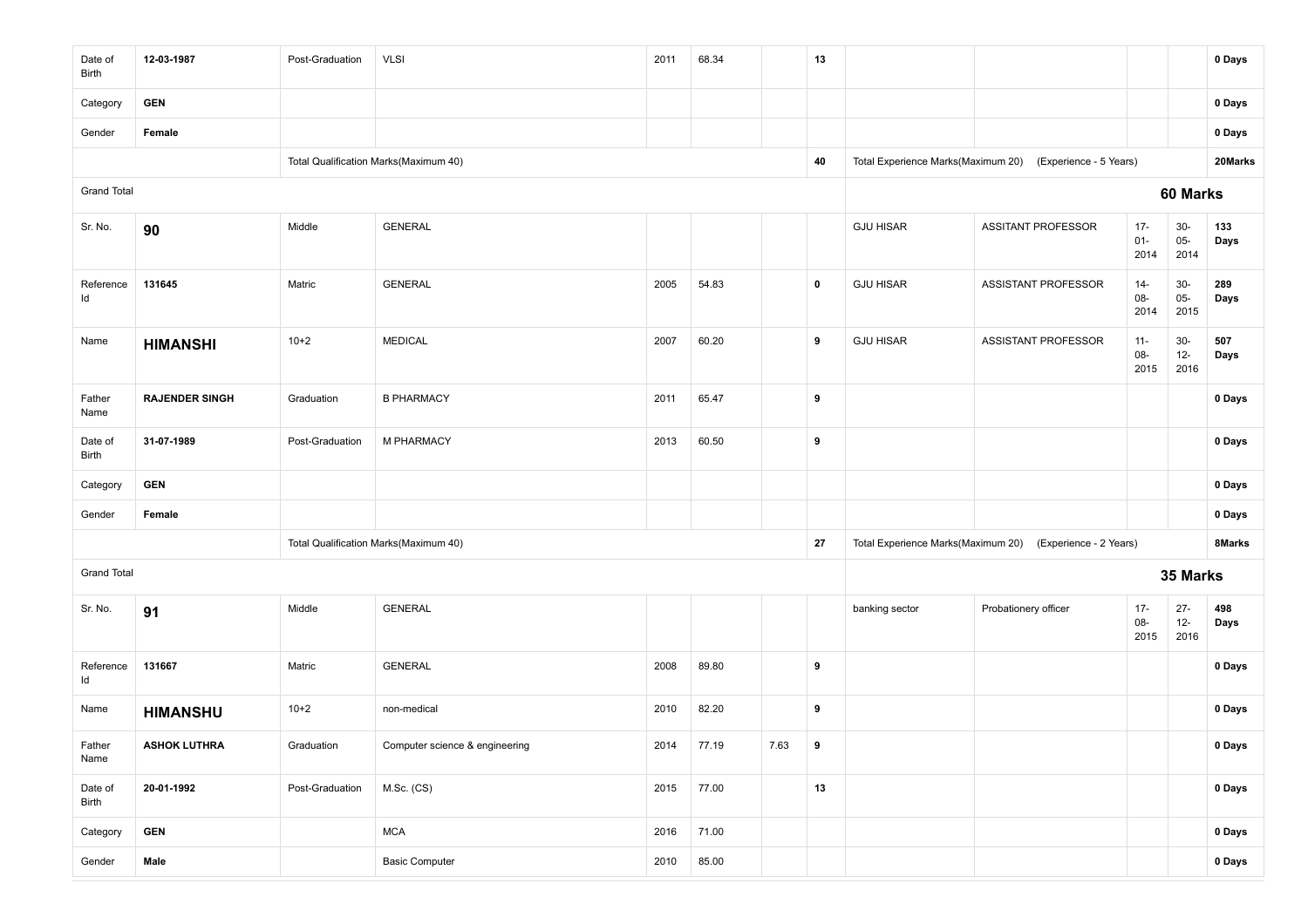|                         |                                  |                                 | Total Qualification Marks(Maximum 40) |      |                                    | 40                     |                                            | Total Experience Marks(Maximum 20) (Experience - 1 Years)  |                          |                          | 4Marks       |
|-------------------------|----------------------------------|---------------------------------|---------------------------------------|------|------------------------------------|------------------------|--------------------------------------------|------------------------------------------------------------|--------------------------|--------------------------|--------------|
| <b>Grand Total</b>      |                                  |                                 |                                       |      |                                    |                        |                                            |                                                            |                          | 44 Marks                 |              |
| Sr. No.                 | 92                               | Middle                          | <b>GENERAL</b>                        |      |                                    |                        |                                            |                                                            |                          |                          | 0 Days       |
| Reference<br>Id         | 131671                           | Matric                          | <b>GENERAL</b>                        | 2006 | 60.80                              | 9                      |                                            |                                                            |                          |                          | 0 Days       |
| Name                    | <b>HIMANSHU</b><br><b>BHATIA</b> | $10+2$                          | COMMERCE                              | 2008 | 70.80                              | 9                      |                                            |                                                            |                          |                          | 0 Days       |
| Father<br>Name          | <b>VIJAY KUMAR</b>               | Graduation                      | ACCOUNTS, COST ACCOUNTING, MATHS      | 2011 | 53.28                              | $\pmb{0}$              |                                            |                                                            |                          |                          | 0 Days       |
| Date of<br><b>Birth</b> | 08-07-1991                       | Post-Graduation                 | <b>FINANCE</b>                        | 2014 | 65.23                              | 13                     |                                            |                                                            |                          |                          | 0 Days       |
| Category                | <b>GEN</b>                       | tally 9                         | Tally 9                               | 2013 | 75.00                              |                        |                                            |                                                            |                          |                          | 0 Days       |
| Gender                  | Male                             | <b>Basic Computer</b><br>Course | MsWord, Ms Excel                      | 2011 | 75.00                              |                        |                                            |                                                            |                          |                          | 0 Days       |
|                         |                                  |                                 | Total Qualification Marks(Maximum 40) | 31   | Total Experience Marks(Maximum 20) | (Experience - 0 Years) |                                            |                                                            | <b>OMarks</b>            |                          |              |
| <b>Grand Total</b>      |                                  |                                 |                                       |      |                                    |                        |                                            |                                                            |                          | 31 Marks                 |              |
| Sr. No.                 | 93                               | Middle                          | <b>GENERAL</b>                        | 1990 | 76.00                              |                        | <b>BBIET&amp;RC</b>                        | ASST.PROF                                                  | $01 -$<br>$07 -$<br>2003 | $01 -$<br>$04 -$<br>2007 | 1370<br>Days |
| Reference<br>Id         | 131455                           | Matric                          | <b>GENERAL</b>                        | 1992 | 58.33                              | $\mathbf{3}$           | BBIET&RC                                   | ASSOCIATE PROF.                                            | $01 -$<br>$12-$<br>2007  | $05 -$<br>$04 -$<br>2012 | 1587<br>Days |
| Name                    | <b>HITESH KUMAR</b>              | $10+2$                          | maths                                 | 1994 | 52.80                              | $\mathbf 0$            | <b>SHIVAM</b><br>TECHNICALCAMPUS<br>KHURJA | <b>REGISTRAR</b>                                           | $16 -$<br>$04 -$<br>2012 | $16-$<br>$12 -$<br>2016  | 1705<br>Days |
| Father<br>Name          | <b>LALBAHADUR SAXENA</b>         | Graduation                      | maths                                 | 1998 | 51.59                              | $\pmb{0}$              |                                            |                                                            |                          |                          | 0 Days       |
| Date of<br><b>Birth</b> | 01-09-1977                       | Post-Graduation                 | information technology                | 2010 | 82.64                              | 13                     |                                            |                                                            |                          |                          | 0 Days       |
| Category                | <b>GEN</b>                       | L.L.B                           | LAW                                   |      |                                    |                        |                                            |                                                            | 0 Days                   |                          |              |
| Gender                  | Male                             |                                 |                                       |      |                                    |                        |                                            |                                                            | 0 Days                   |                          |              |
|                         |                                  |                                 | Total Qualification Marks(Maximum 40) |      |                                    | 16                     |                                            | Total Experience Marks(Maximum 20) (Experience - 12 Years) |                          |                          | 20Marks      |
| <b>Grand Total</b>      |                                  |                                 |                                       |      |                                    |                        |                                            |                                                            |                          | 36 Marks                 |              |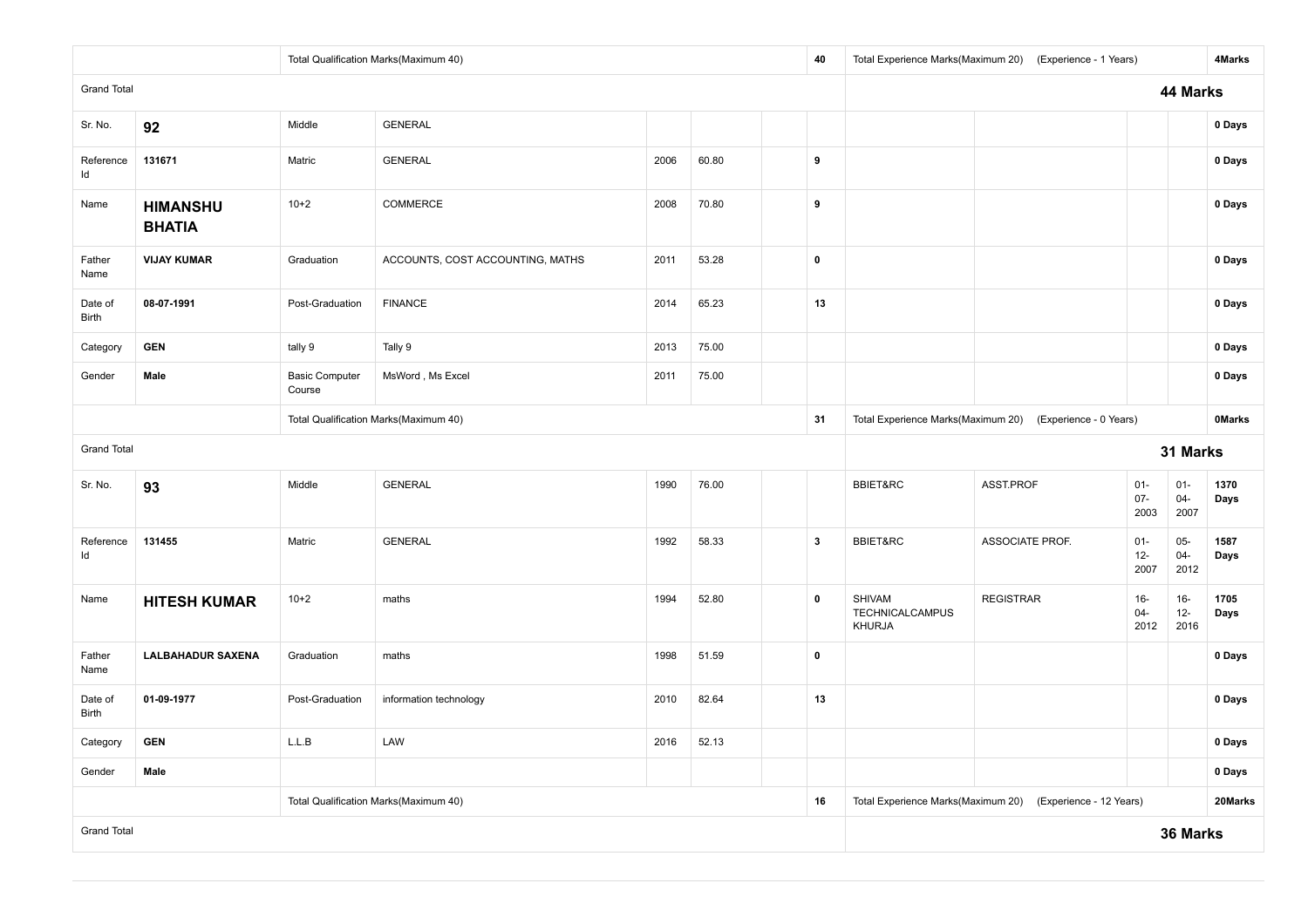| Sr. No.            | 94                | Middle          | <b>GENERAL</b>                        |      |       |  |                  | Kurukshetra University<br>Kurukshetra           | Clerk                                                     | $30-$<br>$07 -$<br>2010 |                        | 0 Days        |
|--------------------|-------------------|-----------------|---------------------------------------|------|-------|--|------------------|-------------------------------------------------|-----------------------------------------------------------|-------------------------|------------------------|---------------|
| Reference<br>Id    | 131687            | Matric          | <b>GENERAL</b>                        | 2004 | 60.00 |  | $\boldsymbol{9}$ |                                                 |                                                           |                         |                        | 0 Days        |
| Name               | <b>IQBAL</b>      | $10+2$          | arts                                  | 2006 | 55.00 |  | $\mathbf{3}$     |                                                 |                                                           |                         |                        | 0 Days        |
| Father<br>Name     | <b>JAMALUDDIN</b> | Graduation      | arts                                  | 2009 | 51.33 |  | $\pmb{0}$        |                                                 |                                                           |                         |                        | 0 Days        |
| Date of<br>Birth   | 23-11-1988        | Post-Graduation | Economics                             | 2016 | 61.50 |  | 9                |                                                 |                                                           |                         |                        | 0 Days        |
| Category           | <b>BCA</b>        | Diploma         | Computer (ICT)                        | 2006 | 67.00 |  |                  |                                                 |                                                           |                         |                        | 0 Days        |
| Gender             | Male              |                 |                                       |      |       |  |                  |                                                 |                                                           |                         |                        | 0 Days        |
|                    |                   |                 | Total Qualification Marks(Maximum 40) |      |       |  | 21               |                                                 | Total Experience Marks(Maximum 20) (Experience - 0 Years) |                         |                        | <b>OMarks</b> |
| <b>Grand Total</b> |                   |                 |                                       |      |       |  |                  |                                                 |                                                           |                         | 21 Marks               |               |
| Sr. No.            | 95                | Middle          | <b>GENERAL</b>                        |      |       |  |                  | KURUKSHETRA<br><b>UNIVERSITY</b><br>KURUKSHETRA | <b>CLERK</b>                                              | $30-$<br>$07 -$<br>2010 |                        | 0 Days        |
| Reference<br>ld    | 131740            | Matric          | <b>GENERAL</b>                        | 2004 | 60.00 |  | 9                |                                                 |                                                           |                         |                        | 0 Days        |
| Name               | <b>IQBAL</b>      | $10+2$          | <b>ARTS</b>                           | 2006 | 55.00 |  | $\mathbf{3}$     |                                                 |                                                           |                         |                        | 0 Days        |
| Father<br>Name     | <b>JAMALUDDIN</b> | Graduation      | <b>ARTS</b>                           | 2009 | 51.33 |  | $\pmb{0}$        |                                                 |                                                           |                         |                        | 0 Days        |
| Date of<br>Birth   | 23-11-1988        | Post-Graduation | <b>ECONOMICS</b>                      | 2016 | 65.13 |  | 13               |                                                 |                                                           |                         |                        | 0 Days        |
| Category           | <b>BCA</b>        | <b>DIPLOMA</b>  | COMPUTER SOFTWARE                     | 2006 | 67.00 |  |                  |                                                 |                                                           |                         |                        | 0 Days        |
| Gender             | Male              |                 |                                       |      |       |  |                  |                                                 |                                                           |                         |                        | 0 Days        |
|                    |                   |                 | Total Qualification Marks(Maximum 40) |      |       |  | 25               |                                                 | Total Experience Marks(Maximum 20) (Experience - 0 Years) |                         |                        | <b>OMarks</b> |
| <b>Grand Total</b> |                   |                 |                                       |      |       |  |                  |                                                 |                                                           |                         | 25 Marks               |               |
| Sr. No.            | 96                | Middle          | <b>GENERAL</b>                        |      |       |  |                  | Shahi Export Pvt Ltd                            | <b>Assistant Manager</b>                                  | $02-$<br>$05 -$<br>2005 | $13 -$<br>09-<br>2010  | 1960<br>Days  |
| Reference<br>Id    | 131528            | Matric          | <b>GENERAL</b>                        | 1995 | 69.67 |  | 9                | National Institute of<br>Fashion Technology     | <b>Assistant Professor</b>                                | $13 -$<br>09-<br>2010   | $30-$<br>$12-$<br>2016 | 2300<br>Days  |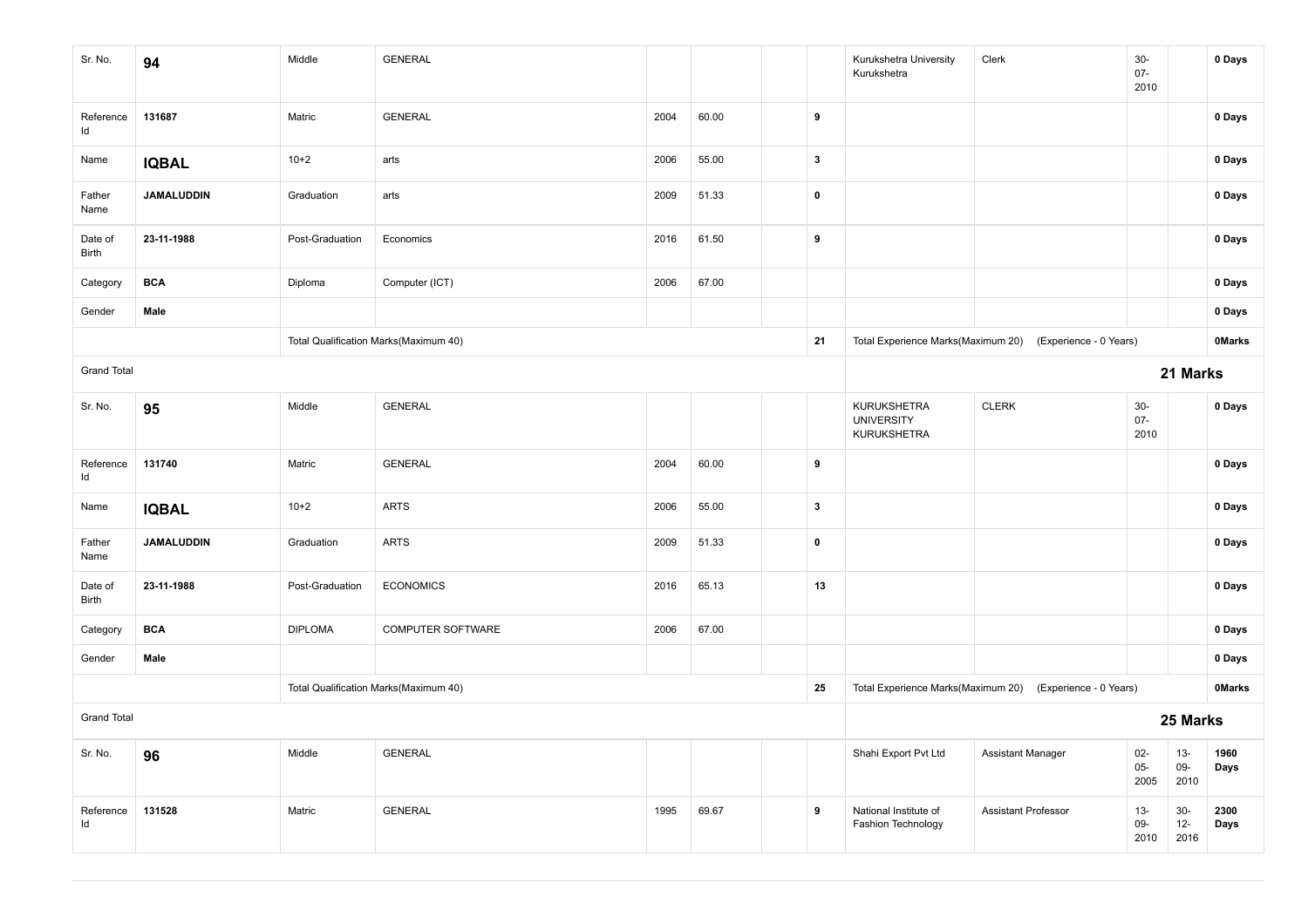| Name               | <b>ISHWAR KUMAR</b>  | $10+2$                                  | Medical                               | 1998 | 65.00 |  | 9            |                                            |                                                            |                          |                          | 0 Days       |
|--------------------|----------------------|-----------------------------------------|---------------------------------------|------|-------|--|--------------|--------------------------------------------|------------------------------------------------------------|--------------------------|--------------------------|--------------|
| Father<br>Name     | <b>JAGDISH KUMAR</b> | Graduation                              | Arts                                  | 2001 | 54.17 |  | 0            |                                            |                                                            |                          |                          | 0 Days       |
| Date of<br>Birth   | 02-09-1979           | Post-Graduation                         | Fashion Technology                    | 2010 | 62.64 |  | 9            |                                            |                                                            |                          |                          | 0 Days       |
| Category           | <b>BCB</b>           | Post Garduation                         | English                               | 2010 | 55.00 |  |              |                                            |                                                            |                          |                          | 0 Days       |
| Gender             | Male                 |                                         |                                       |      |       |  |              |                                            |                                                            |                          |                          | 0 Days       |
|                    |                      |                                         | Total Qualification Marks(Maximum 40) |      |       |  | 27           |                                            | Total Experience Marks(Maximum 20) (Experience - 11 Years) |                          |                          | 20Marks      |
| <b>Grand Total</b> |                      |                                         |                                       |      |       |  |              |                                            |                                                            |                          | 47 Marks                 |              |
| Sr. No.            | 97                   | Middle                                  | <b>GENERAL</b>                        | 1977 | 50.50 |  |              | <b>CCS HAU</b>                             | Clerk                                                      | $22 -$<br>$02 -$<br>1986 | $01 -$<br>08-<br>1993    | 2717<br>Days |
| Reference<br>ld    | 131394               | Matric                                  | <b>GENERAL</b>                        | 1979 | 45.00 |  | $\mathbf 0$  | <b>CCS HAU</b>                             | Assistant(R)                                               | $02-$<br>$08 -$<br>1993  | $23 -$<br>$11 -$<br>1999 | 2304<br>Days |
| Name               | <b>ISHWAR SINGH</b>  | $10+2$                                  | Arts                                  | 1980 | 42.82 |  | $\mathbf 0$  | <b>CCS HAU</b>                             | Assistant                                                  | $24 -$<br>$11 -$<br>1999 | $02-$<br>$12 -$<br>2008  | 3296<br>Days |
| Father<br>Name     | <b>MANGE RAM</b>     | Graduation                              | Arts                                  | 1983 | 50.00 |  | 0            | <b>CCS HAU</b>                             | Dy.Supdt                                                   | $03 -$<br>$12-$<br>2008  | 08-<br>$12-$<br>2009     | 370<br>Days  |
| Date of<br>Birth   | 04-01-1962           | Post-Graduation                         | English                               | 2010 | 63.30 |  | 9            | CCSHAU                                     | Supdt                                                      | $09-$<br>$12 -$<br>2009  | $14 -$<br>$12-$<br>2010  | 370<br>Days  |
| Category           | SC                   | Departmental<br>Higher standard<br>Exam | Accounts/admn                         | 2005 | NaN   |  |              | CCSHAU                                     | A&Ao                                                       | $15 -$<br>$12-$<br>2010  | $18-$<br>$12 -$<br>2012  | 734<br>Days  |
| Gender             | Male                 |                                         |                                       |      |       |  |              | <b>CCSHAU</b>                              | <b>Asstt Registrar</b>                                     | $19 -$<br>$12-$<br>2012  | $17 -$<br>$04 -$<br>2013 | 119<br>Days  |
|                    |                      |                                         | Total Qualification Marks(Maximum 40) |      |       |  | 9            | Total Experience Marks(Maximum 20)         | (Experience - 27 Years)                                    |                          |                          | 20Marks      |
| <b>Grand Total</b> |                      |                                         |                                       |      |       |  |              |                                            |                                                            |                          | 29 Marks                 |              |
| Sr. No.            | 98                   | Middle                                  | <b>GENERAL</b>                        |      |       |  |              | HARYANA COLLEGE<br>OF EDUCATION,<br>KINANA | <b>CLERK</b>                                               | $05-$<br>03-<br>2003     | $16-$<br>$01 -$<br>2009  | 2144<br>Days |
| Reference<br>ld    | 131322               | Matric                                  | <b>GENERAL</b>                        | 1997 | 58.67 |  | $\mathbf{3}$ | HARYANA COLLEGE<br>OF EDUCATION,<br>KINANA | <b>ASSISTANT</b>                                           | $17 -$<br>$01 -$<br>2009 | $16-$<br>$01 -$<br>2012  | 1094<br>Days |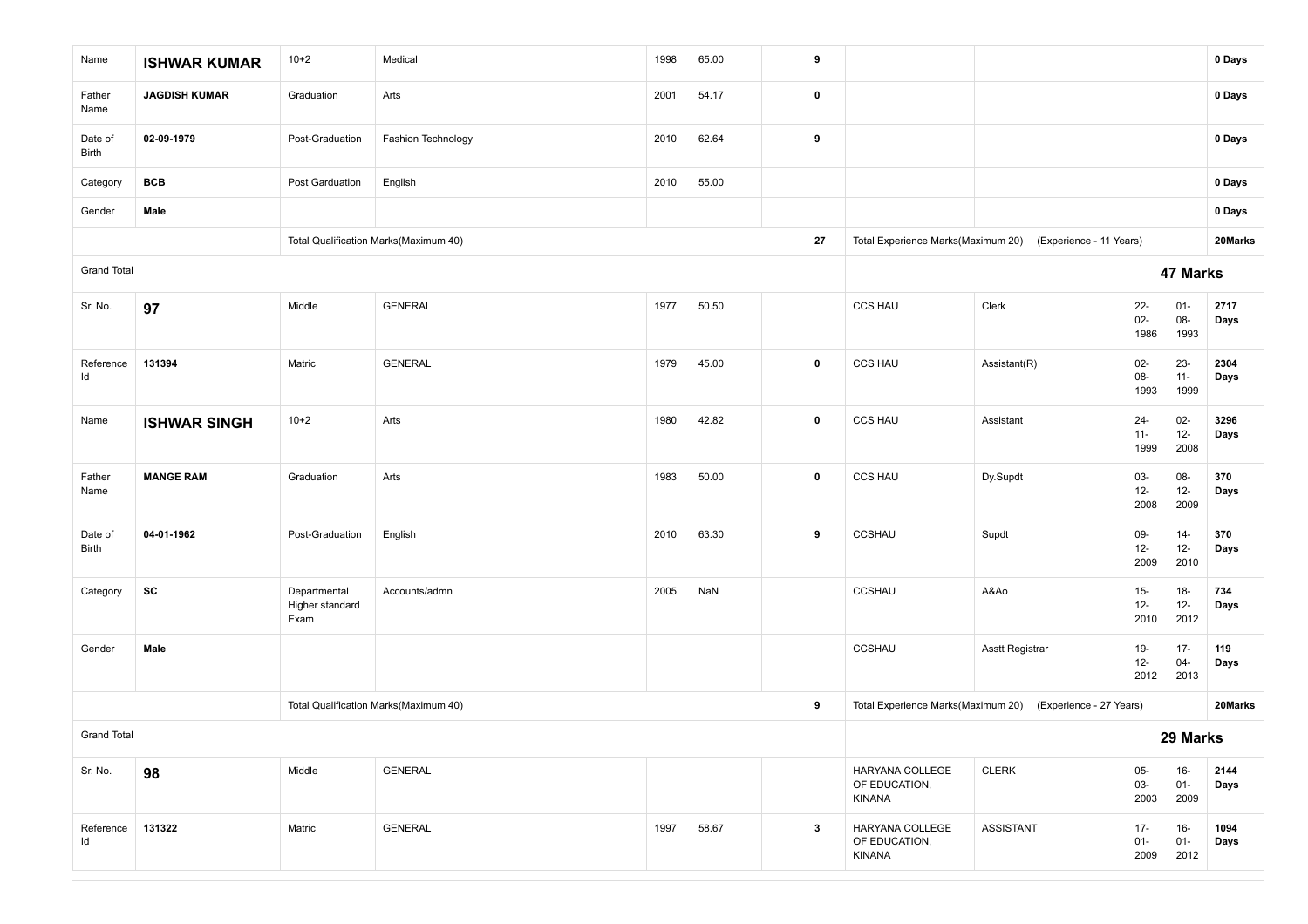| Name               | <b>JAGDEEP</b><br><b>KAUSHIK</b> | $10 + 2$        | COMMERCE                              | 1999 | 57.40 |      | 3            | HARYANA COLLEGE<br>OF EDUCATION,<br>KINANA          | DEPUTY SUPDT.                                              | $17 -$<br>$01 -$<br>2012 | $16-$<br>$01 -$<br>2015  | 1095<br>Days |
|--------------------|----------------------------------|-----------------|---------------------------------------|------|-------|------|--------------|-----------------------------------------------------|------------------------------------------------------------|--------------------------|--------------------------|--------------|
| Father<br>Name     | <b>ISHWAR DASS KAUSHIK</b>       | Graduation      | COMMERCE                              | 2002 | 44.92 |      | $\mathbf 0$  | HARYANA COLLEGE<br>OF EDUCATION,<br><b>KINANA</b>   | SUPERINTENDENT                                             | $17 -$<br>$01 -$<br>2015 | $27 -$<br>$12 -$<br>2016 | 710<br>Days  |
| Date of<br>Birth   | 14-05-1982                       | Post-Graduation | <b>COMPUTER SCIENCE</b>               | 2009 | 72.86 |      | 13           |                                                     |                                                            |                          |                          | 0 Days       |
| Category           | <b>GEN</b>                       |                 |                                       |      |       |      |              |                                                     |                                                            |                          |                          | 0 Days       |
| Gender             | Male                             |                 |                                       |      |       |      |              |                                                     |                                                            |                          |                          | 0 Days       |
|                    |                                  |                 | Total Qualification Marks(Maximum 40) |      |       |      | 19           |                                                     | Total Experience Marks(Maximum 20) (Experience - 13 Years) |                          |                          | 20Marks      |
| <b>Grand Total</b> |                                  |                 |                                       |      |       |      |              |                                                     |                                                            |                          | 39 Marks                 |              |
| Sr. No.            | 99                               | Middle          | <b>GENERAL</b>                        | 2004 | 76.83 |      |              | RAM SANJAY & CO.                                    | MANAGEMENT TRAINEE                                         | $01 -$<br>$12 -$<br>2013 | $31-$<br>$01 -$<br>2015  | 426<br>Days  |
| Reference<br>Id    | 131436                           | Matric          | <b>GENERAL</b>                        | 2006 | 87.40 | 9.80 | 9            | RAM NIWAS &<br><b>ASSOCIATES</b>                    | CONSULTANT                                                 | $01 -$<br>$07 -$<br>2015 | $30-$<br>$12-$<br>2016   | 548<br>Days  |
| Name               | <b>JAGRITI</b>                   | $10+2$          | COMMERCE                              | 2008 | 83.40 | 9.40 | 9            |                                                     |                                                            |                          |                          | 0 Days       |
| Father<br>Name     | <b>SUBHASH CHANDER</b>           | Graduation      | COMMERCE                              | 2011 | 70.06 |      | 9            |                                                     |                                                            |                          |                          | 0 Days       |
| Date of<br>Birth   | 24-11-1990                       | Post-Graduation | COMMERCE                              | 2016 | 66.33 |      | 13           |                                                     |                                                            |                          |                          | 0 Days       |
| Category           | <b>GEN</b>                       |                 | ACCOUNTS, TAXATION                    | 2013 | 52.88 |      |              |                                                     |                                                            |                          |                          | 0 Days       |
| Gender             | Female                           |                 |                                       |      |       |      |              |                                                     |                                                            |                          |                          | 0 Days       |
|                    |                                  |                 | Total Qualification Marks(Maximum 40) |      |       |      | 40           | Total Experience Marks(Maximum 20)                  | (Experience - 2 Years)                                     |                          |                          | 8Marks       |
| <b>Grand Total</b> |                                  |                 |                                       |      |       |      |              |                                                     |                                                            |                          | <b>48 Marks</b>          |              |
| Sr. No.            | 100                              | Middle          | <b>GENERAL</b>                        | 1983 | 70.83 |      |              | Department of Technical<br><b>Education Haryana</b> | Foreman Instructor                                         | $29 -$<br>09-<br>2006    | $30-$<br>$12 -$<br>2016  | 3745<br>Days |
| Reference<br>Id    | 131333                           | Matric          | <b>GENERAL</b>                        | 1985 | 76.33 |      | 9            | Department of Technical<br><b>Education Haryana</b> | Workshop Instructor                                        | $06-$<br>$07 -$<br>1994  | $28 -$<br>$09-$<br>2006  | 4467<br>Days |
| Name               | <b>JAIBIR SINGH</b>              | $10 + 2$        | Electronics And Communication         | 1990 | 64.96 |      | 9            |                                                     |                                                            |                          |                          | 0 Days       |
| Father<br>Name     | <b>HAZOOR SINGH</b>              | Graduation      | <b>Bachelor of Arts</b>               | 1997 | 55.25 |      | $\mathbf{3}$ |                                                     |                                                            |                          |                          | 0 Days       |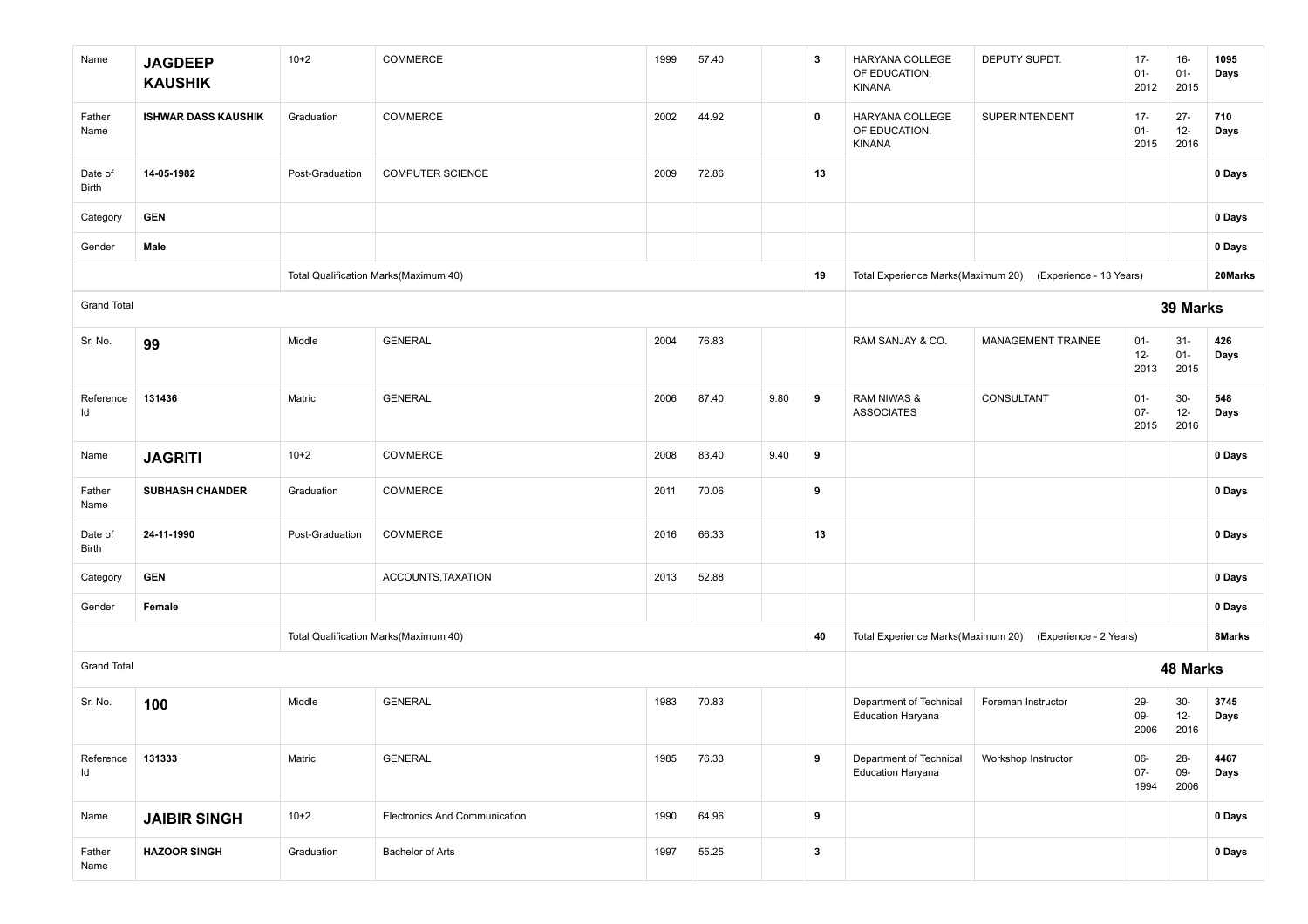| Date of<br>Birth   | 05-09-1968          | Post-Graduation | Masters of Computer Applications      | 2008 | 65.29 | 13               |                              |                                                            |                          |                          | 0 Days       |
|--------------------|---------------------|-----------------|---------------------------------------|------|-------|------------------|------------------------------|------------------------------------------------------------|--------------------------|--------------------------|--------------|
| Category           | <b>GEN</b>          |                 |                                       |      |       |                  |                              |                                                            |                          |                          | 0 Days       |
| Gender             | Male                |                 |                                       |      |       |                  |                              |                                                            |                          |                          | 0 Days       |
|                    |                     |                 | Total Qualification Marks(Maximum 40) |      |       | 34               |                              | Total Experience Marks(Maximum 20) (Experience - 22 Years) |                          |                          | 20Marks      |
| <b>Grand Total</b> |                     |                 |                                       |      |       |                  |                              |                                                            |                          | 54 Marks                 |              |
| Sr. No.            | 101                 | Middle          | <b>GENERAL</b>                        | 2001 | 68.57 |                  | Dena Bank                    | Clerk                                                      | $01 -$<br>09-<br>2008    | $13 -$<br>$04 -$<br>2009 | 224<br>Days  |
| Reference<br>ld    | 131706              | Matric          | <b>GENERAL</b>                        | 2003 | 62.33 | 9                | Union Bank of india          | Clerk                                                      | $16 -$<br>$04 -$<br>2009 | $14 -$<br>$06-$<br>2010  | 424<br>Days  |
| Name               | <b>JAIPRAKASH</b>   | $10+2$          | Art mathematics                       | 2005 | 74.00 | 9                | Sarva Haryana Gramin<br>Bank | <b>Assistant Manager</b>                                   | $15-$<br>06-<br>2010     | $07 -$<br>$07 -$<br>2016 | 2214<br>Days |
| Father<br>Name     | <b>ISHWAR SINGH</b> | Graduation      | <b>BBA</b>                            | 2008 | 66.78 | 9                | Sarva Haryana Gramin<br>Bank | Manager MMGS-II                                            | 08-<br>$07 -$<br>2016    | 29-<br>$12 -$<br>2016    | 174<br>Days  |
| Date of<br>Birth   | 05-09-1987          | Post-Graduation | <b>MBA Finance</b>                    | 2012 | 65.80 | 13               |                              |                                                            |                          |                          | 0 Days       |
| Category           | <b>BCB</b>          | Jaiib           | Banking                               | 2011 |       |                  |                              |                                                            |                          |                          | 0 Days       |
| Gender             | Male                | LLB             | LLB                                   | 2017 |       |                  |                              |                                                            |                          |                          | 0 Days       |
|                    |                     |                 | Total Qualification Marks(Maximum 40) |      |       | 40               |                              | Total Experience Marks(Maximum 20) (Experience - 8 Years)  |                          |                          | 20Marks      |
| <b>Grand Total</b> |                     |                 |                                       |      |       |                  |                              |                                                            |                          | 60 Marks                 |              |
| Sr. No.            | 102                 | Middle          | <b>GENERAL</b>                        |      |       |                  | <b>BPSMV, KHANPUR</b>        | <b>TEACHING ASSISTANT</b>                                  | $04 -$<br>08-<br>2009    | $30-$<br>09-<br>2014     | 1883<br>Days |
| Reference<br>Id    | 131408              | Matric          | <b>GENERAL</b>                        | 2003 | 53.80 | 0                | BPSMV, KHANPUR               | <b>TEACHING ASSISTANT</b>                                  | $31 -$<br>$01 -$<br>2015 | $30-$<br>$04 -$<br>2015  | 89 Days      |
| Name               | <b>JAIWATI</b>      | $10+2$          | Arts                                  | 2005 | 69.80 | 9                | <b>BPSMV, KHANPUR</b>        | <b>TEACHING ASSISTANT</b>                                  | $15-$<br>$07 -$<br>2016  | $30-$<br>$12 -$<br>2016  | 168<br>Days  |
| Father<br>Name     | <b>RAM KUMAR</b>    | Graduation      | B.Sc.(Home Sc.)                       | 2008 | 72.97 | $\boldsymbol{9}$ |                              |                                                            |                          |                          | 0 Days       |
| Date of<br>Birth   | 11-01-2016          | Post-Graduation | M.B.A. (HRM)                          | 2010 | 67.68 | 13               |                              |                                                            |                          |                          | 0 Days       |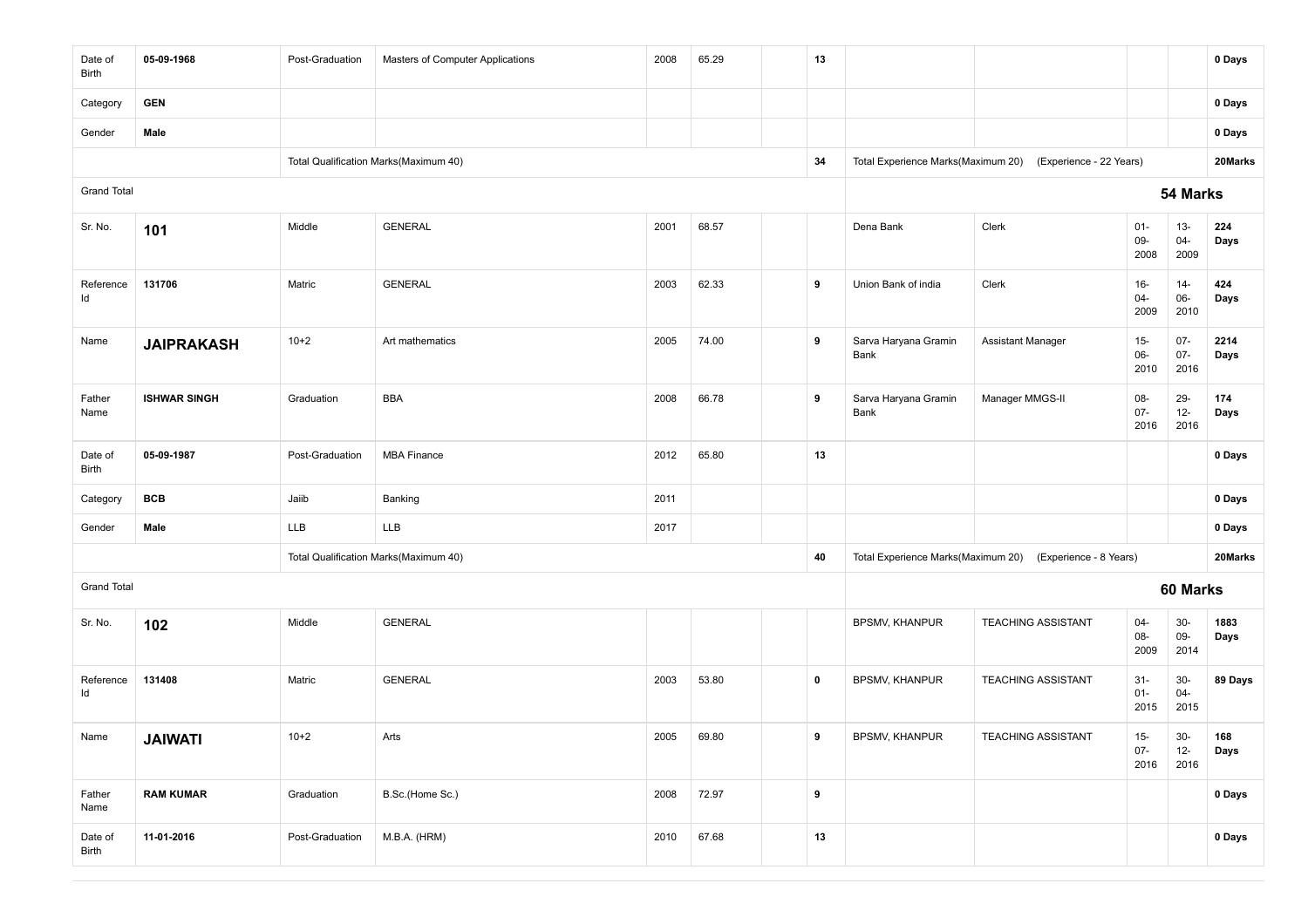| Category           | <b>BCA</b>                                                                      |                 |                                       |       | NaN   |                                                           |                                                  |                                                           |                          |                          | 0 Days       |
|--------------------|---------------------------------------------------------------------------------|-----------------|---------------------------------------|-------|-------|-----------------------------------------------------------|--------------------------------------------------|-----------------------------------------------------------|--------------------------|--------------------------|--------------|
| Gender             | Female                                                                          |                 |                                       |       |       |                                                           |                                                  |                                                           |                          |                          | 0 Days       |
|                    |                                                                                 |                 | Total Qualification Marks(Maximum 40) |       |       | 31                                                        |                                                  | Total Experience Marks(Maximum 20) (Experience - 5 Years) |                          |                          | 20Marks      |
| <b>Grand Total</b> |                                                                                 |                 |                                       |       |       |                                                           |                                                  |                                                           |                          | 51 Marks                 |              |
| Sr. No.            | 103                                                                             | Middle          | <b>GENERAL</b>                        |       |       |                                                           | Kurukshetra university,<br>Kurukshetra           | <b>Assistant Professor</b>                                | $05 -$<br>$08-$<br>2013  | $13 -$<br>$12 -$<br>2013 | 130<br>Days  |
| Reference<br>ld    | 131715                                                                          | Matric          | <b>GENERAL</b>                        | 1997  | 71.00 | 9                                                         | Department of School<br><b>Education Haryana</b> | lecturer                                                  | $14-$<br>$12-$<br>2013   | $31 -$<br>$12-$<br>2016  | 1113<br>Days |
| Name               | <b>JASBIR</b>                                                                   | $10+2$          | Medical                               | 1999  | 63.00 | 9                                                         |                                                  |                                                           |                          |                          | 0 Days       |
| Father<br>Name     | <b>RAM MEHAR</b>                                                                | Graduation      | B.Sc.                                 | 2003  | 62.21 | 9                                                         |                                                  |                                                           |                          |                          | 0 Days       |
| Date of<br>Birth   | 23-01-1982                                                                      | Post-Graduation | M.Sc.                                 | 60.13 | 9     |                                                           |                                                  |                                                           |                          | 0 Days                   |              |
| Category           | <b>GEN</b>                                                                      | Ph.D            | Chemistry                             | 2013  |       |                                                           |                                                  |                                                           |                          |                          | 0 Days       |
| Gender             | Male                                                                            |                 |                                       |       |       |                                                           |                                                  |                                                           |                          |                          | 0 Days       |
|                    |                                                                                 |                 | Total Qualification Marks(Maximum 40) |       |       | 36                                                        | Total Experience Marks(Maximum 20)               | (Experience - 3 Years)                                    |                          |                          | 12Marks      |
| <b>Grand Total</b> |                                                                                 |                 |                                       |       |       |                                                           |                                                  |                                                           |                          | 48 Marks                 |              |
| Sr. No.            | 104                                                                             | Middle          | <b>GENERAL</b>                        |       |       |                                                           | <b>PGIMER</b>                                    | <b>TECHNICAL OFFICER</b>                                  | $22 -$<br>$04 -$<br>2015 | $30-$<br>$12 -$<br>2016  | 618<br>Days  |
| Reference<br>Id    | 131371                                                                          | Matric          | <b>GENERAL</b>                        | 2006  | 69.08 | 9                                                         |                                                  |                                                           |                          |                          | 0 Days       |
| Name               | $10+2$<br><b>INTER ARTS</b><br>2008<br>80.44<br><b>JASWINDER</b><br><b>KAUR</b> |                 |                                       |       |       | 9                                                         |                                                  |                                                           |                          |                          | 0 Days       |
| Father<br>Name     | <b>BABU SINGH</b>                                                               | Graduation      | <b>BCA</b>                            | 2011  | 73.18 | 9                                                         |                                                  |                                                           |                          |                          | 0 Days       |
| Date of<br>Birth   | 11-11-1990                                                                      | Post-Graduation | MCA                                   | 2014  | 72.31 | 13                                                        |                                                  |                                                           |                          |                          | 0 Days       |
| Category           | <b>GEN</b>                                                                      |                 |                                       |       |       |                                                           |                                                  |                                                           |                          |                          | 0 Days       |
| Gender             | Female                                                                          |                 |                                       |       |       |                                                           |                                                  |                                                           | 0 Days                   |                          |              |
|                    |                                                                                 |                 | Total Qualification Marks(Maximum 40) | 40    |       | Total Experience Marks(Maximum 20) (Experience - 1 Years) |                                                  |                                                           | 4Marks                   |                          |              |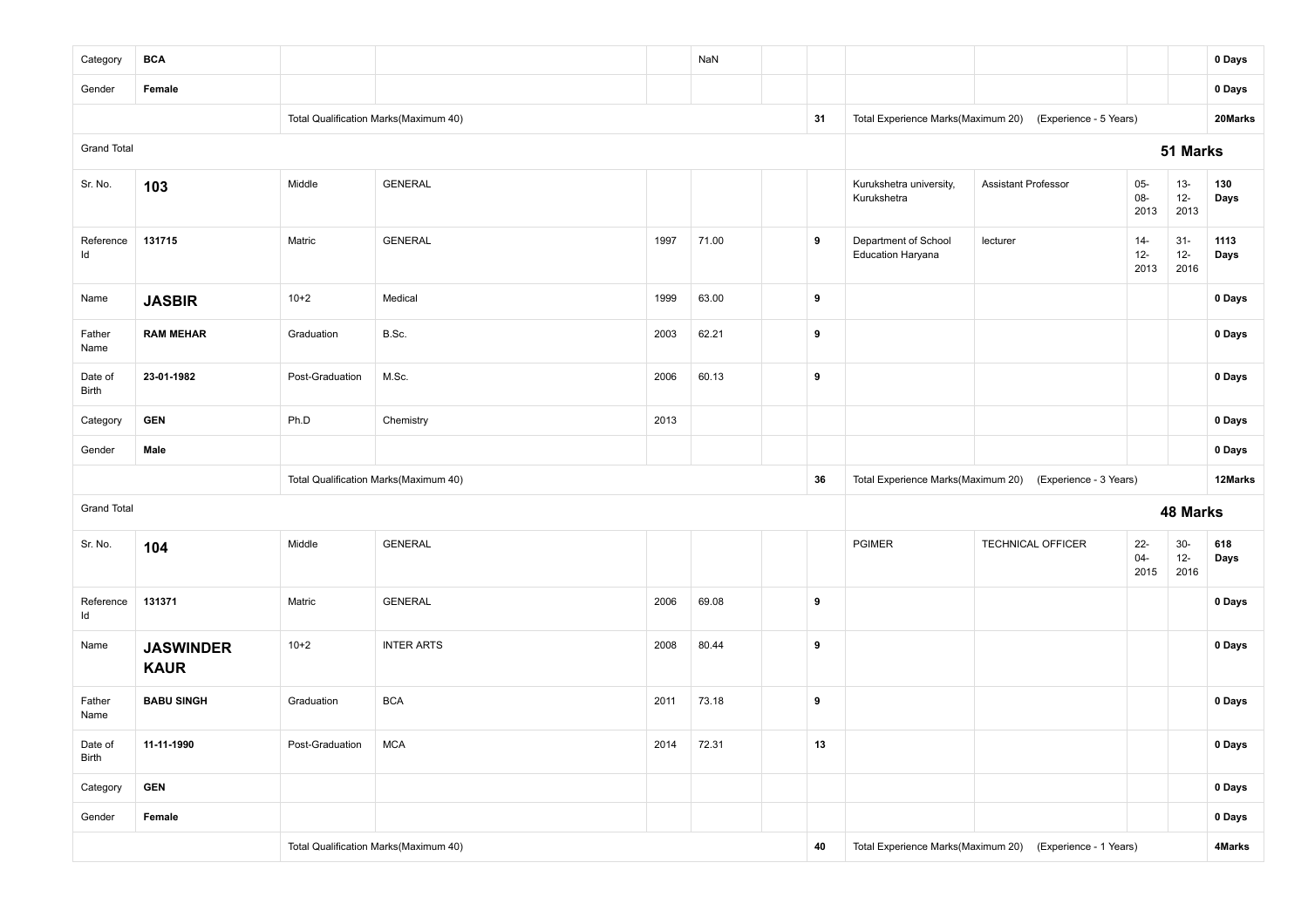| <b>Grand Total</b>      |                                                            |                            |                                                       |      |       |      |                                                           |                                                          |                         |                          | 44 Marks                 |             |
|-------------------------|------------------------------------------------------------|----------------------------|-------------------------------------------------------|------|-------|------|-----------------------------------------------------------|----------------------------------------------------------|-------------------------|--------------------------|--------------------------|-------------|
| Sr. No.                 | 105                                                        | Middle                     | <b>GENERAL</b>                                        |      | NaN   |      |                                                           | SESSION COURT<br><b>HISAR</b>                            | <b>CLERK</b>            | $10-$<br>$04 -$<br>2007  | $05 -$<br>$03 -$<br>2009 | 695<br>Days |
| Reference<br>Id         | 131642                                                     | Matric                     | <b>GENERAL</b>                                        | 1991 | 65.67 |      | 9                                                         | <b>GJUS&amp;T HISAR</b>                                  | <b>ASSISTANT</b>        | $05-$<br>$03 -$<br>2009  |                          | 0 Days      |
| Name                    | <b>JITENDER</b><br><b>KUMAR</b>                            | $10+2$                     | <b>GENERAL</b>                                        | 1992 | 59.25 |      | $\mathbf{3}$                                              |                                                          |                         |                          |                          | 0 Days      |
| Father<br>Name          | <b>DINA NATH</b>                                           | Graduation                 | <b>GENERAL</b>                                        | 1997 | 60.00 |      | 9                                                         |                                                          |                         |                          |                          | 0 Days      |
| Date of<br>Birth        | 11-05-1975                                                 | Post-Graduation            | COMPUTER SCIENCE (3RD SEMESTER)<br>CONFIDENTIAL RESUL | 2016 | 60.00 |      | 9                                                         |                                                          |                         |                          |                          | 0 Days      |
| Category                | <b>GEN</b>                                                 | POST-<br><b>GREDUATION</b> | <b>ENGLISH</b>                                        | 2004 | 53.06 |      |                                                           |                                                          |                         |                          |                          | 0 Days      |
| Gender                  | Male                                                       |                            |                                                       |      |       |      |                                                           |                                                          |                         |                          | 0 Days                   |             |
|                         |                                                            |                            | Total Qualification Marks(Maximum 40)                 |      | 30    |      | Total Experience Marks(Maximum 20) (Experience - 1 Years) |                                                          |                         | 4Marks                   |                          |             |
| <b>Grand Total</b>      |                                                            |                            |                                                       |      |       |      |                                                           |                                                          |                         |                          | 34 Marks                 |             |
| Sr. No.                 | 106                                                        | Middle                     | <b>GENERAL</b>                                        | 2004 | 70.17 |      |                                                           | M/S. VIJENDER KUMAR                                      | <b>ACCOUNTANT</b>       | $25 -$<br>$07 -$<br>2011 | $31-$<br>$12-$<br>2012   | 525<br>Days |
| Reference<br>ld         | 131546                                                     | Matric                     | <b>GENERAL</b>                                        | 2006 | 69.00 | 7.40 | 9                                                         | CHETNA ELECTRICAL<br><b>WORKS</b>                        | <b>TALLY SUPERVISOR</b> | $01 -$<br>$01 -$<br>2013 | $03 -$<br>$02 -$<br>2015 | 763<br>Days |
| Name                    | $10+2$<br>COMMERCE<br>2008<br>62.60<br><b>JITESH KUMAR</b> |                            |                                                       |      |       |      |                                                           | GJUS&T, HISAR                                            | <b>CLERK</b>            | $04 -$<br>$02 -$<br>2015 | $03 -$<br>$04 -$<br>2016 | 424<br>Days |
|                         |                                                            |                            |                                                       |      |       |      |                                                           |                                                          |                         |                          |                          |             |
| Father<br>Name          | <b>SATISH KUMAR</b>                                        | Graduation                 | COMMERCE                                              | 2011 | 60.06 |      | 9                                                         | GJUS&T, HISAR                                            | <b>TALLY SUPERVISOR</b> | $04 -$<br>$04 -$<br>2016 | $19-$<br>$12 -$<br>2016  | 259<br>Days |
| Date of<br><b>Birth</b> | 15-01-1991                                                 | Post-Graduation            | <b>FINANCE</b>                                        | 2014 | 65.77 |      | 13                                                        | JCD INSTITUDE OF<br><b>BUSINESS</b><br>MANAGEMENT, SIRSA | ASSISTANT PROFESSOR     | $20-$<br>$12 -$<br>2016  | $28 -$<br>$12-$<br>2016  | 8 Days      |
| Category                | <b>GEN</b>                                                 |                            |                                                       |      |       |      |                                                           |                                                          |                         |                          |                          | 0 Days      |
| Gender                  | Male                                                       |                            |                                                       |      |       |      |                                                           |                                                          |                         |                          |                          | 0 Days      |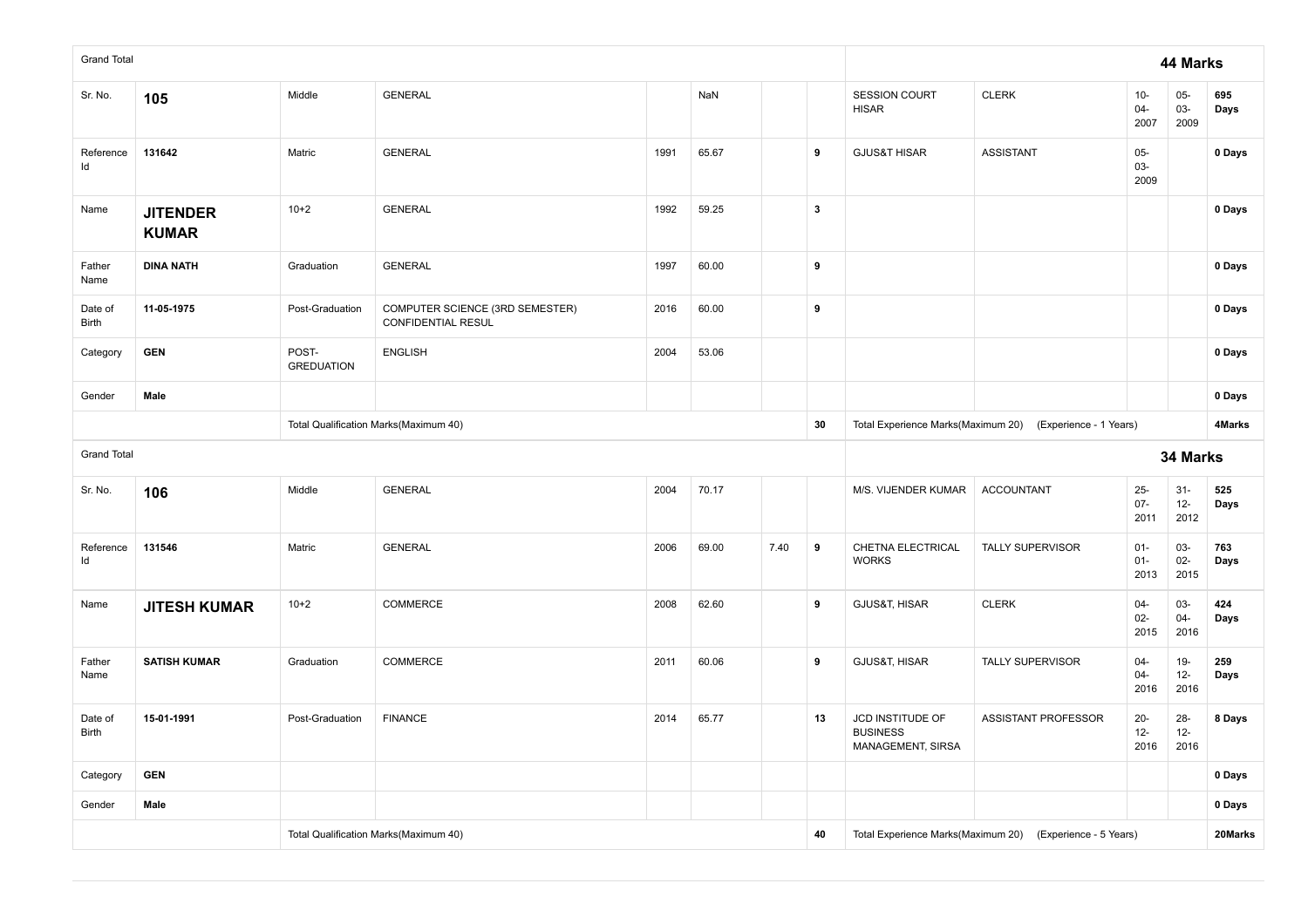| <b>Grand Total</b>                    |                    |                 |                                       |      |       |  |          |                                                                |                        |                          | 60 Marks                 |               |
|---------------------------------------|--------------------|-----------------|---------------------------------------|------|-------|--|----------|----------------------------------------------------------------|------------------------|--------------------------|--------------------------|---------------|
| Sr. No.                               | 107                | Middle          | <b>GENERAL</b>                        |      | NaN   |  |          |                                                                |                        |                          |                          | 0 Days        |
| Reference<br>ld                       | 131594             | Matric          | <b>GENERAL</b>                        | 2007 | 78.33 |  | 9        |                                                                |                        |                          |                          | 0 Days        |
| Name                                  | <b>JYOTI</b>       | $10+2$          | NON-MEDICAL                           | 2009 | 72.83 |  | 9        |                                                                |                        |                          |                          | 0 Days        |
| Father<br>Name                        | <b>JAIBIR</b>      | Graduation      | B.Sc (H) CHEMISTRY                    | 2012 | 76.67 |  | 9        |                                                                |                        |                          |                          | 0 Days        |
| Date of<br>Birth                      | 20-08-1991         | Post-Graduation | PHYSICAL CHEMISTRY                    | 2014 | 75.14 |  | 13       |                                                                |                        |                          |                          | 0 Days        |
| Category                              | <b>GEN</b>         |                 |                                       |      |       |  |          |                                                                |                        |                          |                          | 0 Days        |
| Gender                                | Female             |                 |                                       |      |       |  |          |                                                                |                        |                          |                          | 0 Days        |
|                                       |                    |                 | Total Qualification Marks(Maximum 40) |      |       |  | 40       | Total Experience Marks(Maximum 20)                             | (Experience - 0 Years) |                          |                          | <b>OMarks</b> |
| <b>Grand Total</b>                    |                    |                 |                                       |      |       |  | 40 Marks |                                                                |                        |                          |                          |               |
| Sr. No.                               | 108                | Middle          | <b>GENERAL</b>                        |      |       |  |          | Vaish institute of<br>pharmaceutical<br>education and research | Lecturer               | $15-$<br>09-<br>2008     | $24 -$<br>$12 -$<br>2016 | 3022<br>Days  |
| Reference<br>Id                       | 131592             | Matric          | <b>GENERAL</b>                        | 2000 | 60.60 |  | 9        |                                                                |                        |                          |                          | 0 Days        |
| Name                                  | <b>JYOTI KIRAR</b> | $10+2$          | Medical                               | 2002 | 67.20 |  | 9        |                                                                |                        |                          |                          | 0 Days        |
| Father<br>Name                        | <b>B S KIRAR</b>   | Graduation      | Pharmaceutical science                | 2006 | 62.43 |  | 9        |                                                                |                        |                          |                          | 0 Days        |
| Date of<br>Birth                      | 04-06-1984         | Post-Graduation | Pharmaceutics                         | 2008 | 68.33 |  | 13       |                                                                |                        |                          |                          | 0 Days        |
| Category                              | SC                 |                 |                                       |      |       |  |          |                                                                |                        |                          |                          | 0 Days        |
| Gender                                | Female             |                 |                                       |      |       |  |          |                                                                |                        |                          |                          | 0 Days        |
| Total Qualification Marks(Maximum 40) |                    |                 |                                       |      |       |  | 40       | Total Experience Marks(Maximum 20)                             | (Experience - 8 Years) |                          |                          | 20Marks       |
| <b>Grand Total</b>                    |                    |                 |                                       |      |       |  |          |                                                                |                        |                          | 60 Marks                 |               |
| Sr. No.                               | 109                | Middle          | <b>GENERAL</b>                        |      |       |  |          | <b>SCET PALWAL</b><br><b>HARYANA</b>                           | <b>LECTURER</b>        | $19 -$<br>$02 -$<br>2016 | $31 -$<br>08-<br>2011    | 0 Days        |
| Reference<br>ld                       | 131726             | Matric          | <b>GENERAL</b>                        | 2003 | 67.60 |  | 9        | <b>SCET PALWAL</b><br><b>HARYANA</b>                           | LECTURER               | $01 -$<br>09-<br>2011    | $28 -$<br>$02 -$<br>2014 | 911<br>Days   |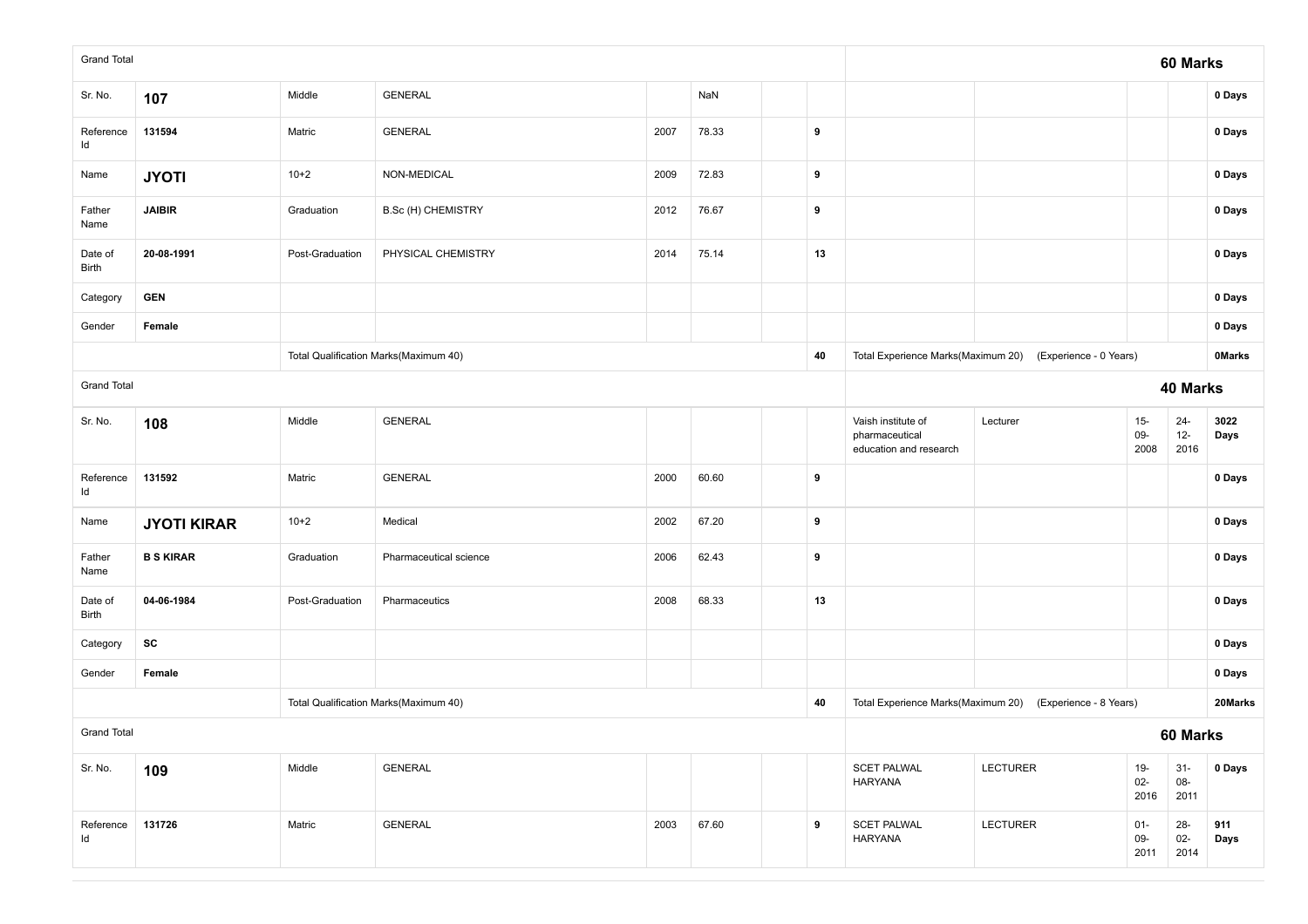| Name               | <b>KAPIL DHAMA</b>      | $10+2$          | <b>NON MEDICAL</b>                    | 2005 | 71.40 |       | 9            |                  |                                                           |                          |                          | 0 Days       |
|--------------------|-------------------------|-----------------|---------------------------------------|------|-------|-------|--------------|------------------|-----------------------------------------------------------|--------------------------|--------------------------|--------------|
| Father<br>Name     | <b>DHARAMVEER DHAMA</b> | Graduation      | BE (ELECTRONICS & INSTRUMENTATION     | 2009 | 65.50 |       | 9            |                  |                                                           |                          |                          | 0 Days       |
| Date of<br>Birth   | 15-08-1987              | Post-Graduation | MTECH (ELECTRONICS)                   | 2011 | 70.23 | 7.023 | 13           |                  |                                                           |                          |                          | 0 Days       |
| Category           | SC                      |                 |                                       |      |       |       |              |                  |                                                           |                          |                          | 0 Days       |
| Gender             | Male                    |                 |                                       |      |       |       |              |                  |                                                           |                          |                          | 0 Days       |
|                    |                         |                 | Total Qualification Marks(Maximum 40) |      |       |       | 40           |                  | Total Experience Marks(Maximum 20) (Experience - 2 Years) |                          |                          | 8Marks       |
| <b>Grand Total</b> |                         |                 |                                       |      |       |       |              |                  |                                                           |                          | 48 Marks                 |              |
| Sr. No.            | 110                     | Middle          | <b>GENERAL</b>                        |      |       |       |              | JCDMCOE, SIRSA   | <b>ASSISTANT PROFESSOR</b>                                | $04 -$<br>08-<br>2011    | $31 -$<br>$12 -$<br>2016 | 1976<br>Days |
| Reference<br>ld    | 131548                  | Matric          | <b>GENERAL</b>                        | 2001 | 65.00 |       | 9            |                  |                                                           |                          |                          | 0 Days       |
| Name               | <b>KETAN MITTAL</b>     | $10+2$          | <b>NON MEDICAL</b>                    | 2003 | 54.80 |       | $\mathbf 0$  |                  |                                                           |                          |                          | 0 Days       |
| Father<br>Name     | PAVI KANT MITTAL        | Graduation      | <b>B.TECH</b>                         | 2008 | 66.95 |       | 9            |                  |                                                           |                          |                          | 0 Days       |
| Date of<br>Birth   | 12-08-1986              | Post-Graduation | M.TECH                                | 2011 | 72.34 |       | 13           |                  |                                                           |                          |                          | 0 Days       |
| Category           | <b>GEN</b>              | PGDDM           | <b>DISASTER MANAGMENT</b>             | 2015 | 68.40 |       |              |                  |                                                           |                          |                          | 0 Days       |
| Gender             | Male                    |                 |                                       |      |       |       |              |                  |                                                           |                          |                          | 0 Days       |
|                    |                         |                 | Total Qualification Marks(Maximum 40) |      |       |       | 31           |                  | Total Experience Marks(Maximum 20) (Experience - 5 Years) |                          |                          | 20Marks      |
| <b>Grand Total</b> |                         |                 |                                       |      |       |       |              |                  |                                                           |                          | 51 Marks                 |              |
| Sr. No.            | 111                     | Middle          | <b>GENERAL</b>                        | 1980 | 66.17 |       |              | <b>GJU HISAR</b> | <b>JLA</b>                                                | $17 -$<br>$07 -$<br>1998 | $28 -$<br>08-<br>2005    | 2599<br>Days |
| Reference<br>Id    | 131657                  | Matric          | <b>GENERAL</b>                        | 1982 | 67.00 |       | 9            | <b>GJU HISAR</b> | Tech. Asstt Gr. 1                                         | 28-<br>08-<br>2005       | $28 -$<br>$12 -$<br>2016 | 4140<br>Days |
| Name               | <b>KHUSHI RAM</b>       | $10+2$          | Science                               | 2003 | 56.20 |       | $\mathbf{3}$ |                  |                                                           |                          |                          | 0 Days       |
| Father<br>Name     | <b>DULI CHAND</b>       | Graduation      | Arts                                  | 2007 | 59.33 |       | $\mathbf{3}$ |                  |                                                           |                          |                          | 0 Days       |
| Date of<br>Birth   | 11-01-1967              | Post-Graduation | Information Tech                      | 2011 | 62.00 |       | 9            |                  |                                                           |                          |                          | 0 Days       |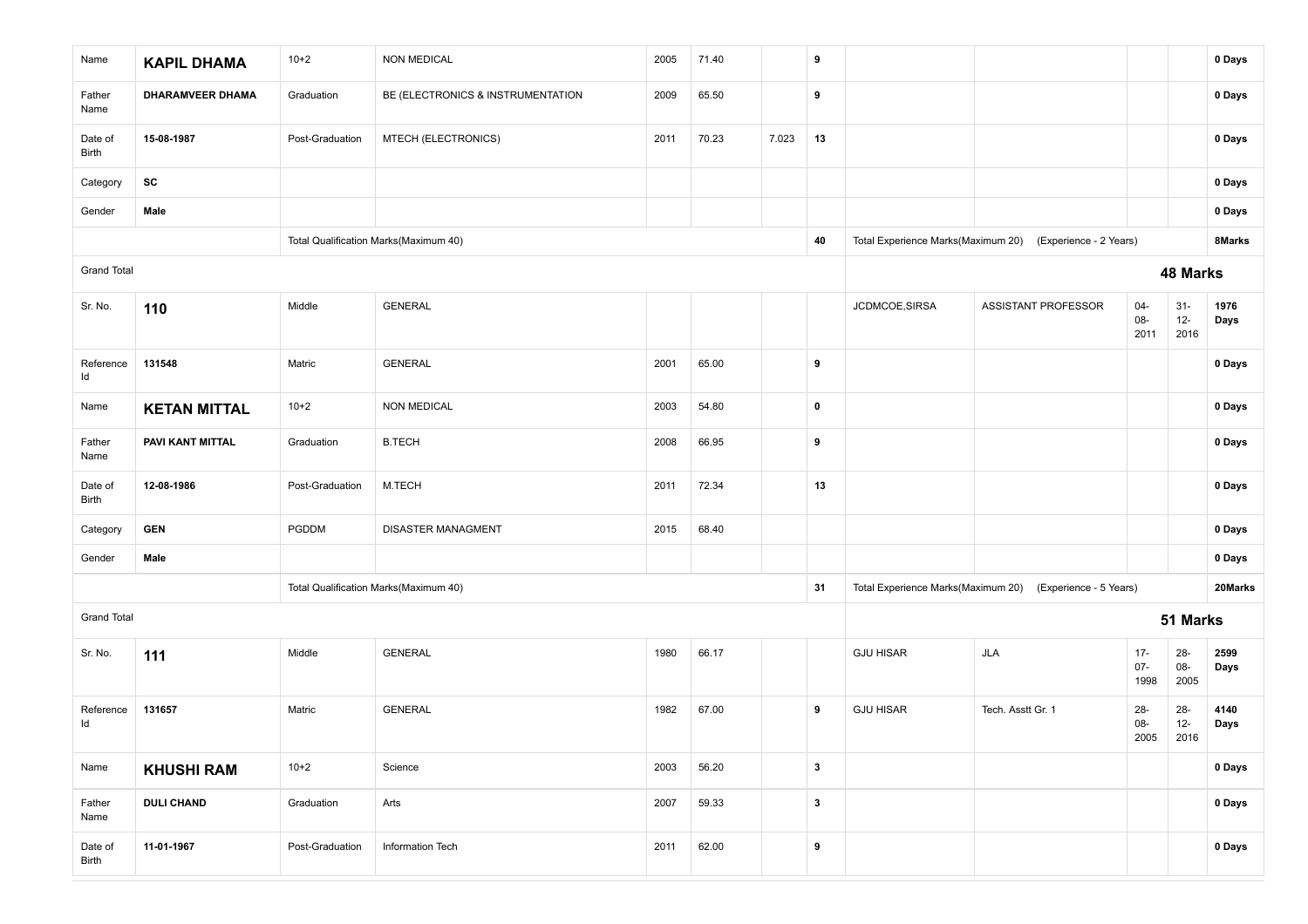| Category           | SC                         |                 |                                       |      |       |  |    |                                    |                                                            |                          |                          | 0 Days        |  |  |
|--------------------|----------------------------|-----------------|---------------------------------------|------|-------|--|----|------------------------------------|------------------------------------------------------------|--------------------------|--------------------------|---------------|--|--|
| Gender             | Male                       |                 |                                       |      |       |  |    |                                    |                                                            |                          |                          | 0 Days        |  |  |
|                    |                            |                 | Total Qualification Marks(Maximum 40) |      |       |  | 24 |                                    | Total Experience Marks(Maximum 20) (Experience - 18 Years) |                          |                          | 20Marks       |  |  |
| <b>Grand Total</b> |                            |                 |                                       |      |       |  |    |                                    |                                                            |                          | 44 Marks                 |               |  |  |
| Sr. No.            | 112                        | Middle          | <b>GENERAL</b>                        | 1998 | 75.00 |  |    | <b>GJUST Hisar</b>                 | Teaching associate                                         | $16-$<br>08-<br>2010     | $31 -$<br>$05-$<br>2011  | 288<br>Days   |  |  |
| Reference<br>ld    | 131337                     | Matric          | <b>GENERAL</b>                        | 2000 | 63.40 |  | 9  | <b>IIET Kinana</b>                 | <b>Assistant Professor</b>                                 | $01 -$<br>$01 -$<br>2015 | $04 -$<br>$01 -$<br>2016 | 368<br>Days   |  |  |
| Name               | <b>KOMAL DHANDA</b>        | $10 + 2$        | commerce                              | 2002 | 85.80 |  | 9  | <b>GJUST Hisar</b>                 | <b>Guest Faculty</b>                                       | $23 -$<br>08-<br>2016    | 08-<br>$12 -$<br>2016    | 107<br>Days   |  |  |
| Father<br>Name     | <b>DEV VART DHANDA</b>     | Graduation      | commerce                              | 2005 | 60.25 |  | 9  |                                    |                                                            |                          |                          | 0 Days        |  |  |
| Date of<br>Birth   | 15-08-1985                 | Post-Graduation | management                            | 2013 | 70.00 |  | 13 | 0 Days                             |                                                            |                          |                          |               |  |  |
| Category           | <b>GEN</b>                 | PGDM-Finance    | management                            | 2009 | 66.90 |  |    |                                    |                                                            |                          |                          | 0 Days        |  |  |
| Gender             | Female                     | M.Com           | Commerce                              | 2007 | 47.25 |  |    |                                    |                                                            |                          |                          | 0 Days        |  |  |
|                    |                            |                 | Total Qualification Marks(Maximum 40) |      |       |  | 40 |                                    | Total Experience Marks(Maximum 20) (Experience - 2 Years)  |                          |                          | 8Marks        |  |  |
| <b>Grand Total</b> |                            |                 |                                       |      |       |  |    |                                    |                                                            |                          | 48 Marks                 |               |  |  |
| Sr. No.            | 113                        | Middle          | <b>GENERAL</b>                        |      |       |  |    |                                    |                                                            |                          |                          | 0 Days        |  |  |
| Reference<br>Id    | 131680                     | Matric          | <b>GENERAL</b>                        | 2007 | 85.80 |  | 9  |                                    |                                                            |                          |                          | 0 Days        |  |  |
| Name               | <b>KOMAL GILL</b>          | $10 + 2$        | non medical                           | 2009 | 86.40 |  | 9  |                                    |                                                            |                          |                          | 0 Days        |  |  |
| Father<br>Name     | <b>RAGHUBIR SINGH GILL</b> | Graduation      | electronics and communication         |      | 9     |  |    |                                    |                                                            | 0 Days                   |                          |               |  |  |
| Date of<br>Birth   | 02-04-1992                 | Post-Graduation | nano science and technology           | 2016 | 84.44 |  | 13 |                                    |                                                            |                          |                          | 0 Days        |  |  |
| Category           | <b>GEN</b>                 |                 |                                       |      |       |  |    |                                    |                                                            | 0 Days                   |                          |               |  |  |
| Gender             | Female                     |                 |                                       |      |       |  |    |                                    | 0 Days                                                     |                          |                          |               |  |  |
|                    |                            |                 | Total Qualification Marks(Maximum 40) |      |       |  | 40 | Total Experience Marks(Maximum 20) | (Experience - 0 Years)                                     |                          |                          | <b>OMarks</b> |  |  |
| <b>Grand Total</b> |                            |                 |                                       |      |       |  |    |                                    |                                                            |                          | 40 Marks                 |               |  |  |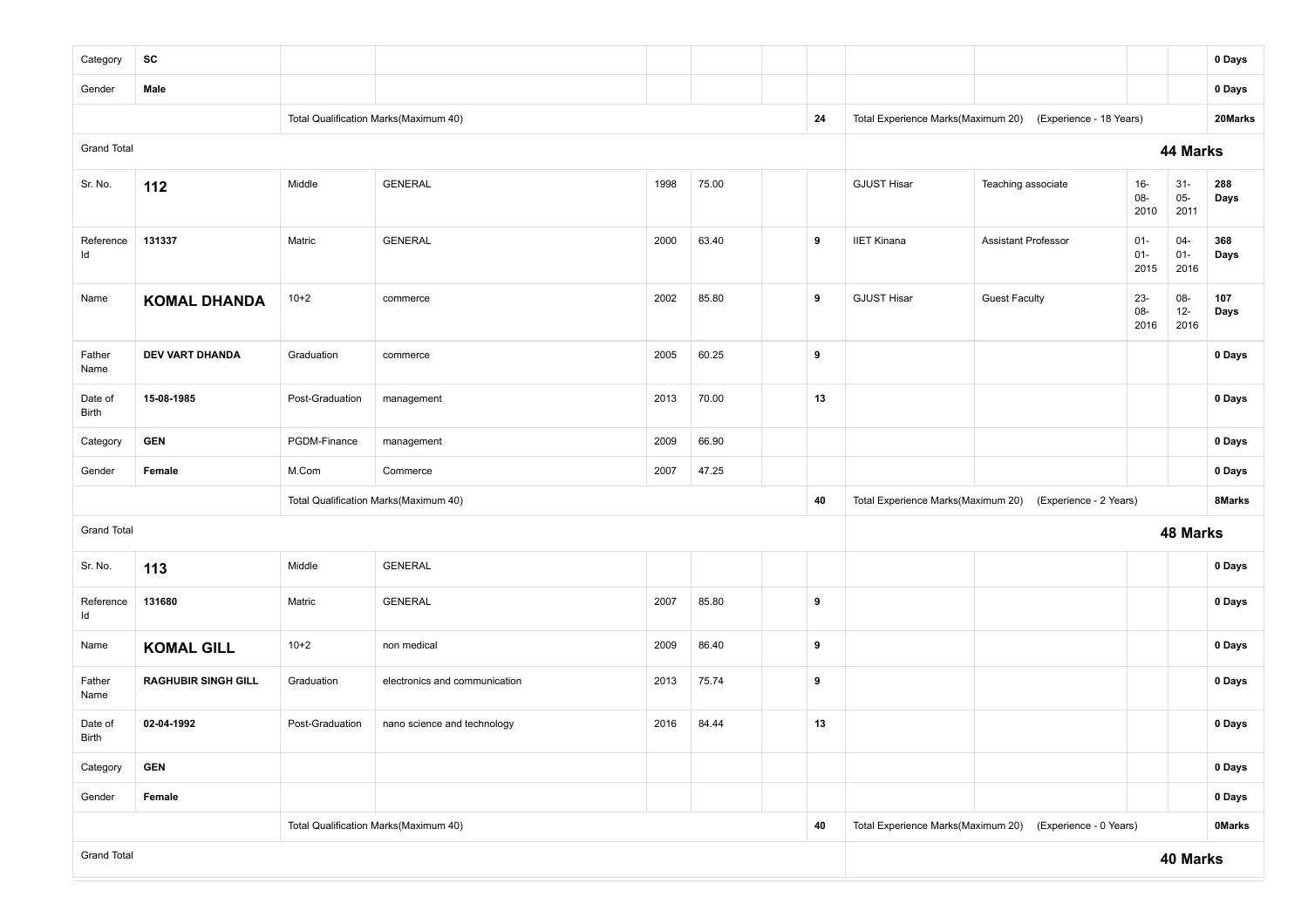| Sr. No.            | 114                                | Middle          | <b>GENERAL</b>                        |      |       |  |              | <b>NIFTEM</b>                                                            | <b>ACOCUNTANT</b>                                         | $16-$<br>03-<br>2012     | $26 -$<br>$12 -$<br>2016 | 1746<br>Days |
|--------------------|------------------------------------|-----------------|---------------------------------------|------|-------|--|--------------|--------------------------------------------------------------------------|-----------------------------------------------------------|--------------------------|--------------------------|--------------|
| Reference<br>ld    | 131620                             | Matric          | <b>GENERAL</b>                        | 1995 | 67.38 |  | 9            | <b>DSHM</b>                                                              | ACCOUNTS ASSISTANT                                        | $05-$<br>08-<br>2010     | $15-$<br>03-<br>2012     | 588<br>Days  |
| Name               | <b>KOMAL KUMARI</b>                | $10+2$          | COMMERCE                              | 1997 | 57.78 |  | $\mathbf{3}$ | CHAUDHARY EYE<br>CENTRE                                                  | <b>ACOCUNTANT</b>                                         | $06-$<br>$12-$<br>2008   | $04 -$<br>08-<br>2010    | 606<br>Days  |
| Father<br>Name     | PREM PRASAD GUPTA                  | Graduation      | ACCOUNT HONS. (COMMERCE)              | 2002 | 62.88 |  | 9            | <b>AICTE</b>                                                             | <b>ACOCUNTANT</b>                                         | $02 -$<br>$07 -$<br>2007 | $31 -$<br>$07 -$<br>2008 | 395<br>Days  |
| Date of<br>Birth   | 25-01-1981                         | Post-Graduation | <b>ACCOUNTS</b>                       | 2012 | 74.50 |  | 13           |                                                                          |                                                           |                          |                          | 0 Days       |
| Category           | <b>GEN</b>                         | <b>OTHER</b>    | <b>BANKING &amp; FINANCE</b>          | 2014 | 59.65 |  |              |                                                                          |                                                           |                          |                          | 0 Days       |
| Gender             | Female                             |                 | <b>ACCONTS</b>                        | 2011 | 51.00 |  |              |                                                                          |                                                           |                          |                          | 0 Days       |
|                    |                                    |                 | Total Qualification Marks(Maximum 40) |      |       |  | 34           |                                                                          | Total Experience Marks(Maximum 20) (Experience - 9 Years) |                          |                          | 20Marks      |
| <b>Grand Total</b> |                                    |                 |                                       |      |       |  |              | 54 Marks                                                                 |                                                           |                          |                          |              |
| Sr. No.            | 115                                | Middle          | <b>GENERAL</b>                        |      |       |  |              | <b>B. K. INSTITUTE OF</b><br><b>EDUCATION &amp;</b><br>TECHNOLOGY, DELHI | ASSIST. PROFESSOR                                         | $10-$<br>08-<br>2015     | 09-<br>$12 -$<br>2016    | 487<br>Days  |
| Reference<br>Id    | 131326                             | Matric          | <b>GENERAL</b>                        | 1999 | 52.43 |  | $\pmb{0}$    |                                                                          |                                                           |                          |                          | 0 Days       |
| Name               | <b>KRISHNA KUMAR</b><br><b>ROY</b> | $10+2$          | <b>SCIENCE</b>                        | 2001 | 67.56 |  | 9            |                                                                          |                                                           |                          |                          | 0 Days       |
| Father<br>Name     | <b>SITANAND ROY</b>                | Graduation      | <b>ECONOMICS</b>                      | 2006 | 61.75 |  | 9            |                                                                          |                                                           |                          |                          | 0 Days       |
| Date of<br>Birth   | 05-03-1983                         | Post-Graduation | MASS COMMUNICATION                    | 2008 | 61.58 |  | 9            |                                                                          |                                                           |                          |                          | 0 Days       |
| Category           | <b>GEN</b>                         |                 |                                       |      |       |  |              |                                                                          |                                                           |                          |                          | 0 Days       |
| Gender             | Male                               |                 |                                       |      |       |  |              |                                                                          |                                                           |                          |                          | 0 Days       |
|                    |                                    |                 | Total Qualification Marks(Maximum 40) |      |       |  | 27           |                                                                          | Total Experience Marks(Maximum 20) (Experience - 1 Years) |                          |                          | 4Marks       |
| <b>Grand Total</b> |                                    |                 |                                       |      |       |  |              |                                                                          |                                                           |                          | 31 Marks                 |              |
| Sr. No.            | 116                                | Middle          | <b>GENERAL</b>                        |      |       |  |              | Tantia Higher Education<br>Institute, Sri Ganganagar                     | <b>Estate Manager</b>                                     | $01 -$<br>$06-$<br>2013  | $13 -$<br>$12-$<br>2013  | 195<br>Days  |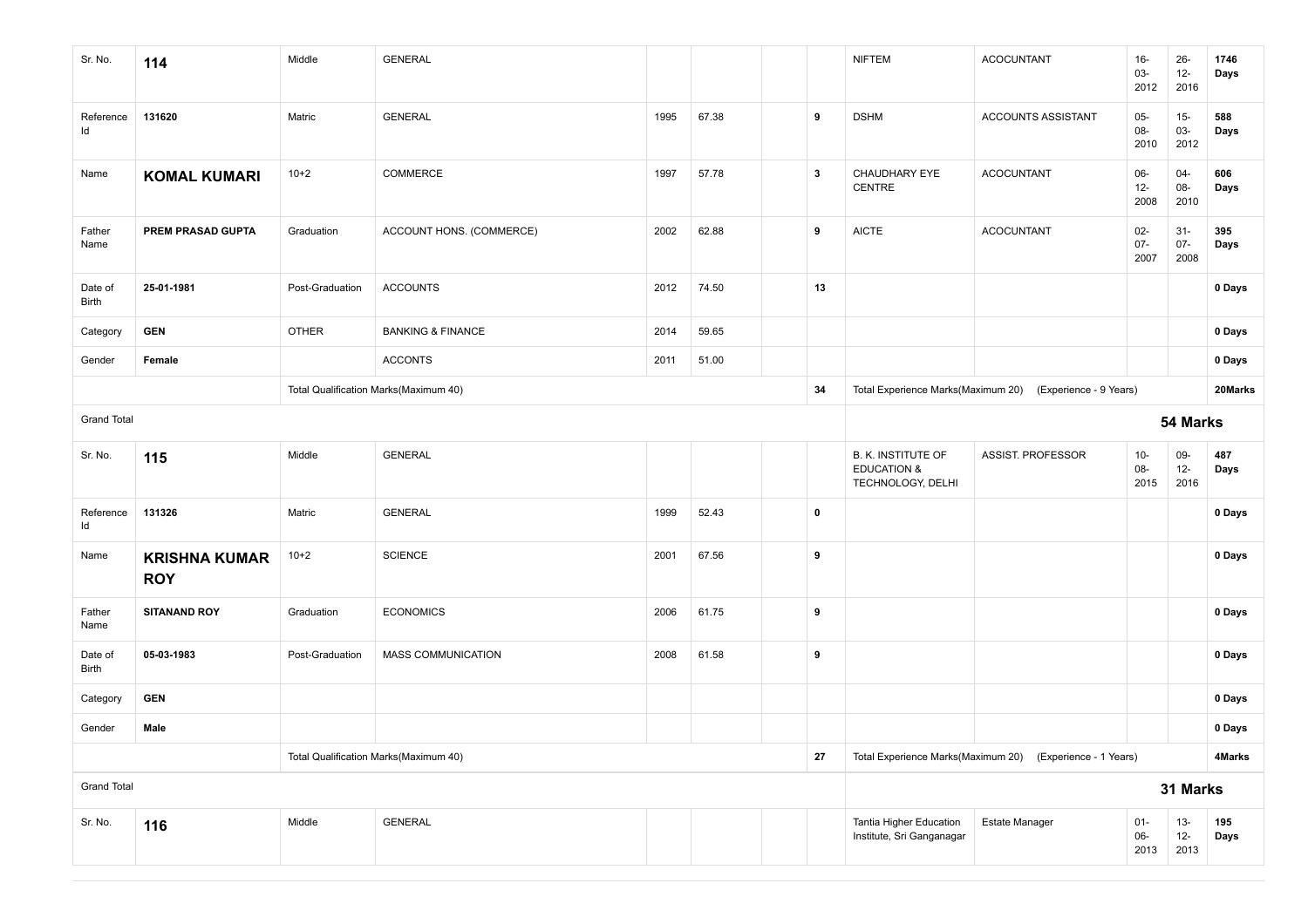| Reference<br>Id    | 131503                | Matric          | <b>GENERAL</b>                                  | 2003 | 77.00 | $\overline{\phantom{a}}$ | 9         | Tantia University, Sri<br>Ganganagar                       | <b>Estate Officer</b>                | $14-$<br>$12 -$<br>2013  | $30-$<br>$04 -$<br>2014  | 137<br>Days  |
|--------------------|-----------------------|-----------------|-------------------------------------------------|------|-------|--------------------------|-----------|------------------------------------------------------------|--------------------------------------|--------------------------|--------------------------|--------------|
| Name               | <b>KULVIR SINGH</b>   | $10+2$          | Medical                                         | 2005 | 69.20 | $\overline{\phantom{a}}$ | 9         | Tantia University, Sri<br>Ganganagar                       | <b>Public Relation Officer</b>       | $01 -$<br>$05 -$<br>2014 | $18-$<br>$02-$<br>2015   | 293<br>Days  |
| Father<br>Name     | <b>TEJA SINGH</b>     | Graduation      | Bio-Technology                                  | 2008 | 60.00 | $\overline{\phantom{a}}$ | 9         | Tantia University, Sri<br>Ganganagar                       | Assistant Registrar                  | 19-<br>$02 -$<br>2015    | $17 -$<br>08-<br>2015    | 179<br>Days  |
| Date of<br>Birth   | 27-08-1987            | Post-Graduation | <b>Mass Communication</b>                       | 2009 | 62.80 | $\overline{\phantom{a}}$ | 9         | Tantia University, Sri<br>Ganganagar                       | Assistant Registrar<br>(Examination) | $18-$<br>08-<br>2015     | $20 -$<br>$12 -$<br>2016 | 490<br>Days  |
| Category           | <b>GEN</b>            | Post-Graduation | <b>Mass Communication</b>                       | 2010 | 58.00 | $\overline{\phantom{a}}$ |           |                                                            |                                      |                          |                          | 0 Days       |
| Gender             | Male                  | Certificate     | Photography                                     | 2011 | NaN   | $\overline{\phantom{a}}$ |           |                                                            |                                      |                          |                          | 0 Days       |
|                    |                       |                 | Total Qualification Marks(Maximum 40)           |      |       |                          | 36        | Total Experience Marks(Maximum 20)                         | (Experience - 3 Years)               |                          |                          | 12Marks      |
| <b>Grand Total</b> |                       |                 |                                                 |      |       |                          |           |                                                            |                                      |                          | 48 Marks                 |              |
| Sr. No.            | 117                   | Middle          | <b>GENERAL</b>                                  |      |       |                          |           | Rajendra Institute of<br>Technology and<br>Sciences, Sirsa | <b>Assistant Professor</b>           | $13 -$<br>$01 -$<br>2012 | $26 -$<br>$12 -$<br>2016 | 1809<br>Days |
| Reference<br>Id    | 131626                | Matric          | <b>GENERAL</b>                                  | 2002 | 73.00 |                          | 9         |                                                            |                                      |                          |                          | 0 Days       |
| Name               | <b>KULWANT SINGH</b>  | $10+2$          | Medical                                         | 2004 | 66.00 |                          | 9         |                                                            |                                      |                          |                          | 0 Days       |
| Father<br>Name     | <b>AMARJEET SINGH</b> | Graduation      | Pharmacy                                        | 2009 | 69.93 |                          | 9         |                                                            |                                      |                          |                          | 0 Days       |
| Date of<br>Birth   | 31-10-1984            | Post-Graduation | Pharmacology                                    | 2011 | 69.69 |                          | 13        |                                                            |                                      |                          |                          | 0 Days       |
| Category           | <b>BCA</b>            | Diploma         | Pharmacy                                        | 2006 | 73.50 |                          |           |                                                            |                                      |                          |                          | 0 Days       |
| Gender             | Male                  |                 |                                                 |      |       |                          |           |                                                            |                                      |                          |                          | 0 Days       |
|                    |                       |                 | Total Qualification Marks(Maximum 40)           |      |       |                          | 40        | Total Experience Marks(Maximum 20)                         | (Experience - 4 Years)               |                          |                          | 16Marks      |
| <b>Grand Total</b> |                       |                 |                                                 |      |       |                          |           |                                                            |                                      |                          | 56 Marks                 |              |
| Sr. No.            | 118                   | Middle          | <b>GENERAL</b>                                  | 2004 |       |                          |           |                                                            |                                      |                          |                          | 0 Days       |
| Reference<br>ld    | 131524                | Matric          | GENERAL                                         | 2006 | 65.00 | 7.40                     | $\pmb{9}$ |                                                            |                                      |                          |                          | 0 Days       |
| Name               | <b>KUSUM LATA</b>     | $10+2$          | Hindi, English, Political Science, History, Skt | 2008 | 75.00 |                          | 9         |                                                            |                                      |                          |                          | 0 Days       |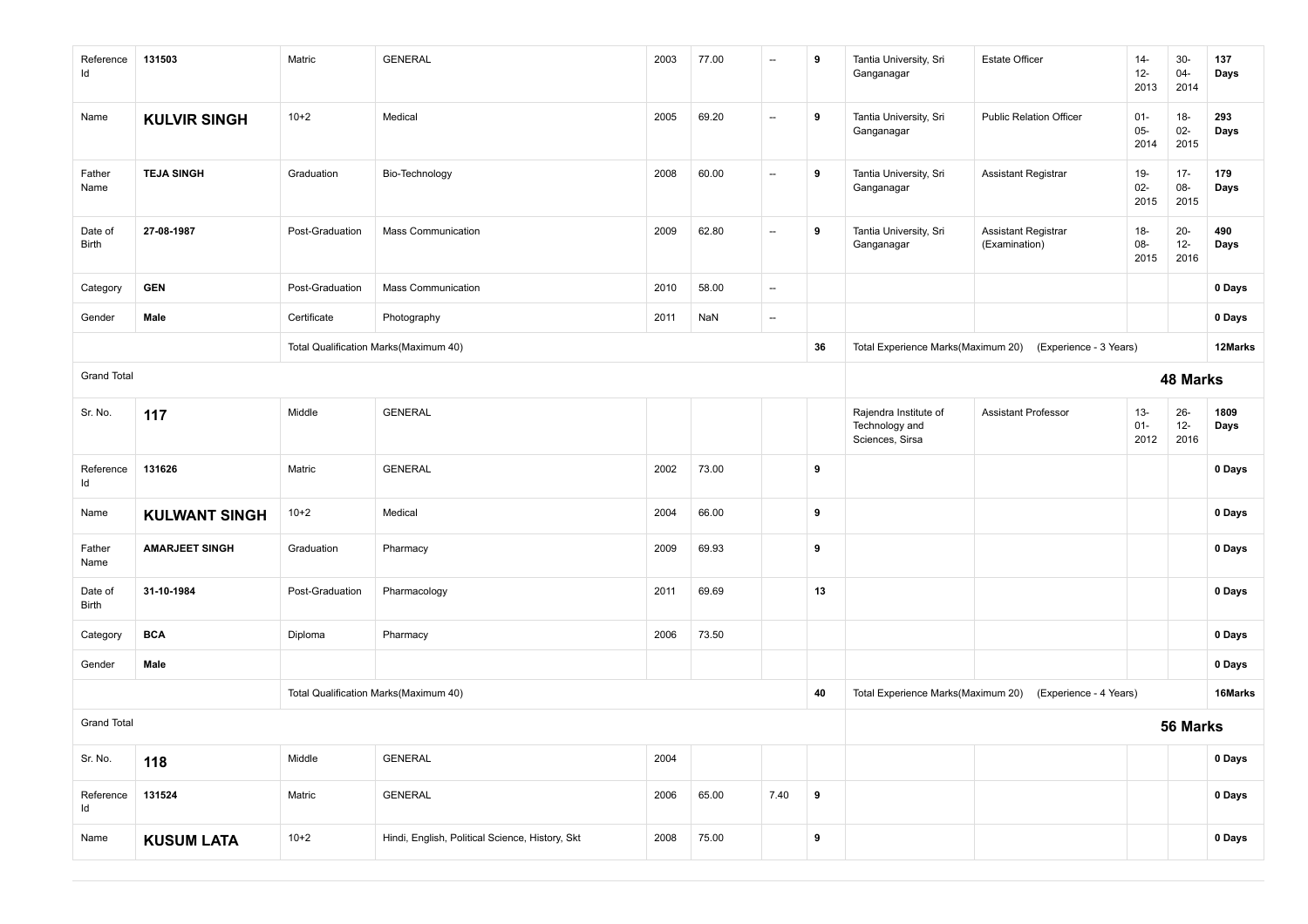| Father<br>Name     | <b>DAYA RAM</b>                     | Graduation      | Political science Hons                | 2011 | 65.13 |      | 9           |                                              |                                                           |                        |                          | 0 Days        |
|--------------------|-------------------------------------|-----------------|---------------------------------------|------|-------|------|-------------|----------------------------------------------|-----------------------------------------------------------|------------------------|--------------------------|---------------|
| Date of<br>Birth   | 25-05-1991                          | Post-Graduation | <b>Political Science</b>              | 2013 | 70.10 |      | 13          |                                              |                                                           |                        |                          | 0 Days        |
| Category           | <b>EBP</b>                          | M.Phil.         | <b>Political Science</b>              | 2015 |       | 7.70 |             |                                              |                                                           |                        |                          | 0 Days        |
| Gender             | Female                              | <b>JRF</b>      | <b>Political Science</b>              | 2015 |       |      |             |                                              |                                                           |                        |                          | 0 Days        |
|                    |                                     |                 | Total Qualification Marks(Maximum 40) |      |       |      | 40          | Total Experience Marks(Maximum 20)           | (Experience - 0 Years)                                    |                        |                          | <b>OMarks</b> |
| <b>Grand Total</b> |                                     |                 |                                       |      |       |      |             |                                              |                                                           |                        | 40 Marks                 |               |
| Sr. No.            | 119                                 | Middle          | <b>GENERAL</b>                        |      |       |      |             | Department of Rural<br>Development (Haryana) | <b>Additional Block Progamme</b><br>Officer (MGNREGA)     | $05-$<br>$08-$<br>2008 | $14 -$<br>$12 -$<br>2016 | 3053<br>Days  |
| Reference<br>ld    | 131421                              | Matric          | <b>GENERAL</b>                        | 1999 | 43.20 |      | $\pmb{0}$   |                                              |                                                           |                        |                          | 0 Days        |
| Name               | <b>LALIT KUMAR</b><br><b>WADHWA</b> | $10+2$          | COMMERCE                              | 2001 | 52.80 |      | $\pmb{0}$   |                                              |                                                           |                        |                          | 0 Days        |
| Father<br>Name     | <b>MADAN LAL WADHWA</b>             | Graduation      | <b>ARTS</b>                           | 2004 | 53.33 |      | $\mathbf 0$ |                                              |                                                           |                        |                          | 0 Days        |
| Date of<br>Birth   | 23-01-1983                          | Post-Graduation | <b>HRM &amp; MARKETING</b>            | 2007 | 61.95 |      | 9           |                                              |                                                           |                        |                          | 0 Days        |
| Category           | <b>GEN</b>                          |                 |                                       |      | NaN   |      |             |                                              |                                                           |                        |                          | 0 Days        |
| Gender             | Male                                |                 |                                       |      |       |      |             |                                              |                                                           |                        |                          | 0 Days        |
|                    |                                     |                 | Total Qualification Marks(Maximum 40) |      |       |      | 9           |                                              | Total Experience Marks(Maximum 20) (Experience - 8 Years) |                        |                          | 20Marks       |
| <b>Grand Total</b> |                                     |                 |                                       |      |       |      |             |                                              |                                                           |                        | 29 Marks                 |               |
| Sr. No.            | 120                                 | Middle          | <b>GENERAL</b>                        | 2005 | 72.00 |      |             |                                              |                                                           |                        |                          | 0 Days        |
| Reference<br>ld    | 131463                              | Matric          | <b>GENERAL</b>                        | 2007 | 79.83 | 9.00 | 9           |                                              |                                                           |                        |                          | 0 Days        |
| Name               | <b>LAVINA</b>                       | $10+2$          | COMMERCE                              | 2009 | 76.80 | 8.60 | 9           |                                              |                                                           |                        |                          | 0 Days        |
| Father<br>Name     | <b>ANIL KUMAR</b>                   | Graduation      | COMMERCE                              | 2012 | 72.81 |      | 9           |                                              |                                                           |                        |                          | 0 Days        |
| Date of<br>Birth   | 08-03-1992                          | Post-Graduation | COMMERCE                              | 2014 | 69.76 |      | 13          |                                              |                                                           |                        |                          | 0 Days        |
| Category           | EBP                                 | NET and JRF     | COMMEERCE                             | 2014 | 64.57 |      |             |                                              |                                                           |                        |                          | 0 Days        |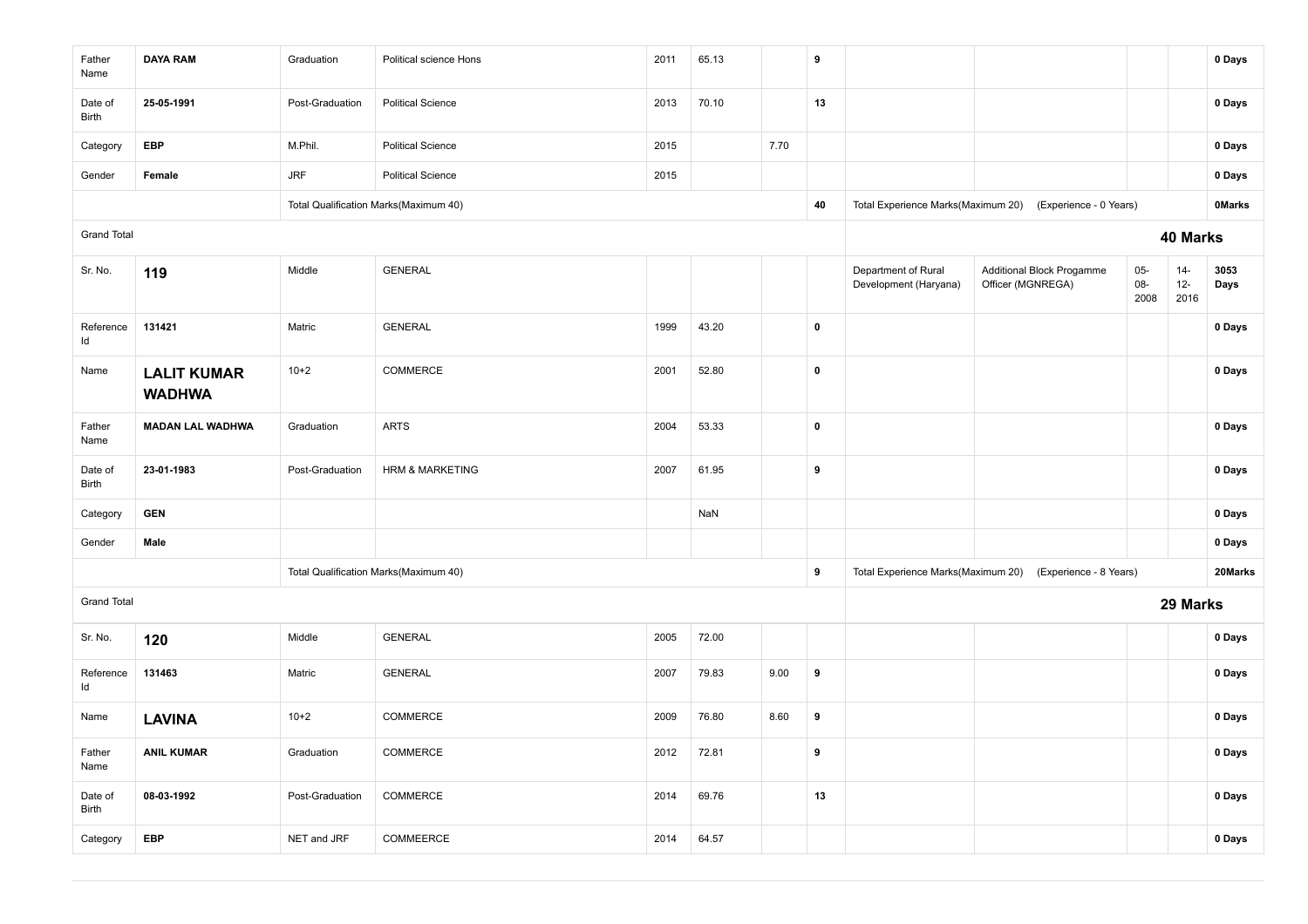| Gender             | Female                                      |                      |                                       |      |       |      |    |                                                |                                                        |                          |                          | 0 Days        |
|--------------------|---------------------------------------------|----------------------|---------------------------------------|------|-------|------|----|------------------------------------------------|--------------------------------------------------------|--------------------------|--------------------------|---------------|
|                    |                                             |                      | Total Qualification Marks(Maximum 40) |      |       |      | 40 | Total Experience Marks(Maximum 20)             | (Experience - 0 Years)                                 |                          |                          | <b>OMarks</b> |
| <b>Grand Total</b> |                                             |                      |                                       |      |       |      |    |                                                |                                                        |                          | 40 Marks                 |               |
| Sr. No.            | 121                                         | Middle               | <b>GENERAL</b>                        |      |       |      |    | Pentagon-IMIT                                  | Asst.Prof-Marketing                                    | $01 -$<br>$12 -$<br>2015 |                          | 0 Days        |
| Reference<br>Id    | 131622                                      | Matric               | <b>GENERAL</b>                        | 1986 | 74.27 |      | 9  | Ravenshaw University                           | Lecturer-Marketing cum<br><b>Placement Coordinator</b> | $10-$<br>09-<br>2012     | $30-$<br>$11 -$<br>2015  | 1176<br>Days  |
| Name               | <b>LAXHMINARAYAN</b><br><b>DAS</b>          | $10+2$               | Science                               | 1988 | 53.67 |      | 0  | <b>Capital Engineering</b><br>College          | Asst. Prof-Marketing cum<br>Head-Administration        | $01 -$<br>$09-$<br>2011  | 08-<br>09-<br>2012       | 373<br>Days   |
| Father<br>Name     | <b>SHRI KHAGENDRA</b><br><b>NARAYAN DAS</b> | Graduation           | Science                               | 1991 | 55.75 |      | 3  | United School of<br><b>Business Management</b> | Asst. Prof-Marketng                                    | $01 -$<br>$09-$<br>2010  | $31 -$<br>08-<br>2011    | 364<br>Days   |
| Date of<br>Birth   | 14-03-1971                                  | Post-Graduation      |                                       |      |       |      | 0  | Hi-Tech Institute of<br>Technology             | Asst.Prof-Marketing cum<br>HOD-MBA                     | $02 -$<br>$08 -$<br>2009 | $31 -$<br>08-<br>2010    | 394<br>Days   |
| Category           | <b>GEN</b>                                  | <b>MBA-Marketing</b> | Marketing                             | 1998 | 68.76 |      |    | <b>BIITM</b>                                   | Lecturer-Marketing                                     | $14-$<br>08-<br>2006     | $02-$<br>$07 -$<br>2009  | 1053<br>Days  |
| Gender             | Male                                        |                      |                                       |      |       |      |    | AAI-DU                                         | Lecturer-Management                                    | $01 -$<br>08-<br>2002    | $27 -$<br>$07 -$<br>2006 | 1456<br>Days  |
|                    |                                             |                      | Total Qualification Marks(Maximum 40) |      |       |      | 12 | Total Experience Marks(Maximum 20)             | (Experience - 13 Years)                                |                          |                          | 20Marks       |
| <b>Grand Total</b> |                                             |                      |                                       |      |       |      |    |                                                |                                                        |                          | 32 Marks                 |               |
| Sr. No.            | 122                                         | Middle               | <b>GENERAL</b>                        |      |       |      |    | LOCAL AUDIT DEPTT<br><b>HARYANA</b>            | <b>RESIDENT SENIOR</b><br><b>AUDITOR</b>               | $16-$<br>$01 -$<br>2012  | $30-$<br>$12 -$<br>2016  | 1810<br>Days  |
| Reference<br>Id    | 131728                                      | Matric               | <b>GENERAL</b>                        | 1990 | 58.00 |      | 3  | <b>LOCAL AUDIT DEPTT</b><br><b>HARYANA</b>     | <b>AUDITOR</b>                                         | $24 -$<br>$07 -$<br>2006 | $15 -$<br>$01 -$<br>2012 | 2001<br>Days  |
| Name               | <b>MAHABIR SINGH</b>                        | $10+2$               |                                       |      |       |      | 0  |                                                |                                                        |                          |                          | 0 Days        |
| Father<br>Name     | <b>SH MANGAT RAM</b>                        | Graduation           | <b>AGRICULTURE</b>                    | 1997 | 63.75 | 2.55 | 9  |                                                |                                                        |                          |                          | 0 Days        |
| Date of<br>Birth   | 06-03-1975                                  | Post-Graduation      | AGRICULTURAL ECONOMICS                | 2002 | 78.80 | 7.88 | 13 |                                                |                                                        |                          |                          | 0 Days        |
| Category           | SC                                          |                      |                                       |      |       |      |    |                                                |                                                        |                          |                          | 0 Days        |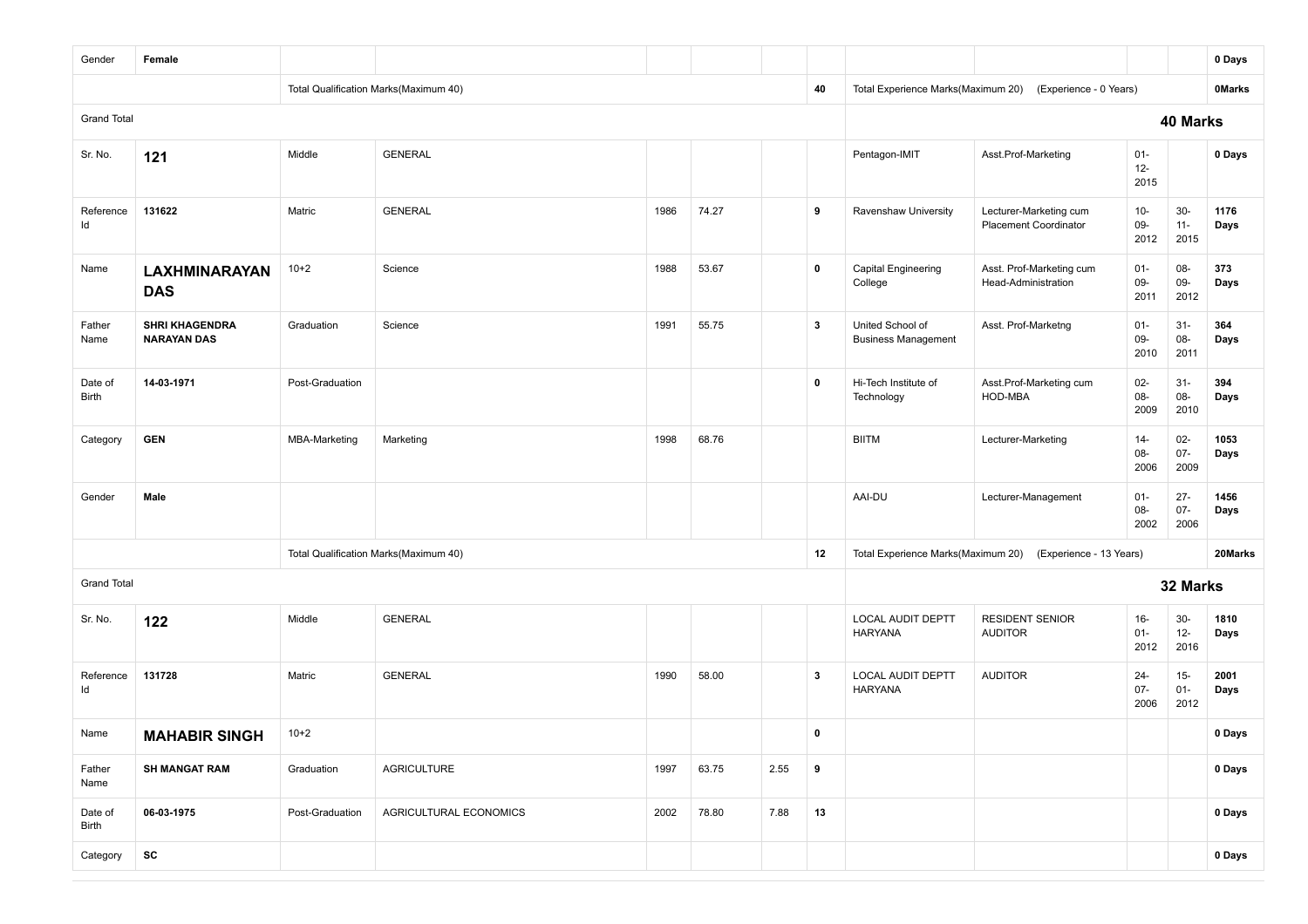| Gender             | Male                                 |                 |                                       |      |       |         |             |                                                    |                                  |                          |                          | 0 Days       |
|--------------------|--------------------------------------|-----------------|---------------------------------------|------|-------|---------|-------------|----------------------------------------------------|----------------------------------|--------------------------|--------------------------|--------------|
|                    |                                      |                 | Total Qualification Marks(Maximum 40) |      |       |         | 25          | Total Experience Marks(Maximum 20)                 | (Experience - 10 Years)          |                          |                          | 20Marks      |
| <b>Grand Total</b> |                                      |                 |                                       |      |       |         |             |                                                    |                                  |                          | 45 Marks                 |              |
| Sr. No.            | 123                                  | Middle          | <b>GENERAL</b>                        | 1981 | 44.33 |         |             | CSIR-CSIO,<br>CHANDIGARH                           | SR. TECH. 2(iv)                  | $01 -$<br>$04 -$<br>2016 | $21 -$<br>$12 -$<br>2016 | 264<br>Days  |
| Reference<br>ld    | 131535                               | Matric          | <b>GENERAL</b>                        | 1984 | 44.33 |         | $\mathbf 0$ | DELHI<br><b>TECHNOLOGICAL</b><br>UNIVERSITY, DELHI | SECTION OFFICER on<br>deputation | $02 -$<br>08-<br>2011    | $31 -$<br>03-<br>2016    | 1703<br>Days |
| Name               | <b>MALKIT SINGH</b><br><b>KALYAN</b> | $10+2$          | <b>ARTS</b>                           | 1991 | 37.80 |         | $\mathbf 0$ | CSIR-CSIO,<br>CHANDIGARH                           | SR.TECH. 2(IV)                   | $01 -$<br>$01 -$<br>2010 | $01 -$<br>08-<br>2011    | 577<br>Days  |
| Father<br>Name     | <b>ISHAR SINGH</b>                   | Graduation      | <b>ARTS</b>                           | 1994 | 43.17 |         | $\mathbf 0$ | CSIR-CSIO                                          | SR. TECH. 2(iii)                 | $01 -$<br>$01 -$<br>2003 | $31 -$<br>$12-$<br>2009  | 2556<br>Days |
| Date of<br>Birth   | 04-07-1967                           | Post-Graduation | <b>MANAGEMENT</b>                     | 2005 | 69.13 |         | 13          | CSIR-CSIO,<br>CHANDIGARH                           | <b>TECH. 2(II)</b>               | $17 -$<br>$07 -$<br>1995 | $31 -$<br>$12 -$<br>2002 | 2724<br>Days |
| Category           | SC                                   | MSc             | SOFTWARE ENGINEERING                  | 2010 | 62.17 |         |             | <b>KCSM, KAITHAL</b>                               | <b>PLUMBER</b>                   | $27 -$<br>03-<br>1991    | $13 -$<br>$07 -$<br>1995 | 1569<br>Days |
| Gender             | Male                                 | <b>MCom</b>     | <b>COMMERCE</b>                       | 2012 | 61.00 |         |             |                                                    |                                  |                          |                          | 0 Days       |
|                    |                                      |                 | Total Qualification Marks(Maximum 40) |      |       |         | 13          | Total Experience Marks(Maximum 20)                 | (Experience - 25 Years)          |                          |                          | 20Marks      |
| <b>Grand Total</b> |                                      |                 |                                       |      |       |         |             |                                                    |                                  |                          | 33 Marks                 |              |
| Sr. No.            | 124                                  | Middle          | <b>GENERAL</b>                        | 1985 | 80.83 |         |             | <b>CCSHAU Hisar</b>                                | Research Associate               | $26 -$<br>$02-$<br>1996  | $19-$<br>$01 -$<br>2009  | 4711<br>Days |
| Reference<br>ld    | 131712                               | Matric          | <b>GENERAL</b>                        | 1987 | 76.44 |         | 9           | <b>CCSHAU Hisar</b>                                | Research Associate               | $20 -$<br>$10-$<br>2009  | $31 -$<br>03-<br>2012    | 893<br>Days  |
| Name               | <b>MAMTAN</b><br><b>DILBAGHI</b>     | $10 + 2$        | Medical                               | 1990 | 66.50 |         | 9           | <b>CCSHAU Hisar</b>                                | Research Associate               | $05 -$<br>$09-$<br>2013  | 29-<br>$12-$<br>2016     | 1211<br>Days |
| Father<br>Name     | <b>HANS RAJ GANDHI</b>               | Graduation      | Home Science                          | 1993 | 75.00 | 76.2% 9 |             |                                                    |                                  |                          |                          | 0 Days       |
| Date of<br>Birth   | 27-11-1972                           | Post-Graduation | Family Resource Management            | 1996 | 75.00 | 88%     | 13          |                                                    |                                  |                          |                          | 0 Days       |
| Category           | <b>GEN</b>                           | CIC             | <b>Computer Science</b>               | 1999 | 81.50 |         |             |                                                    |                                  |                          |                          | 0 Days       |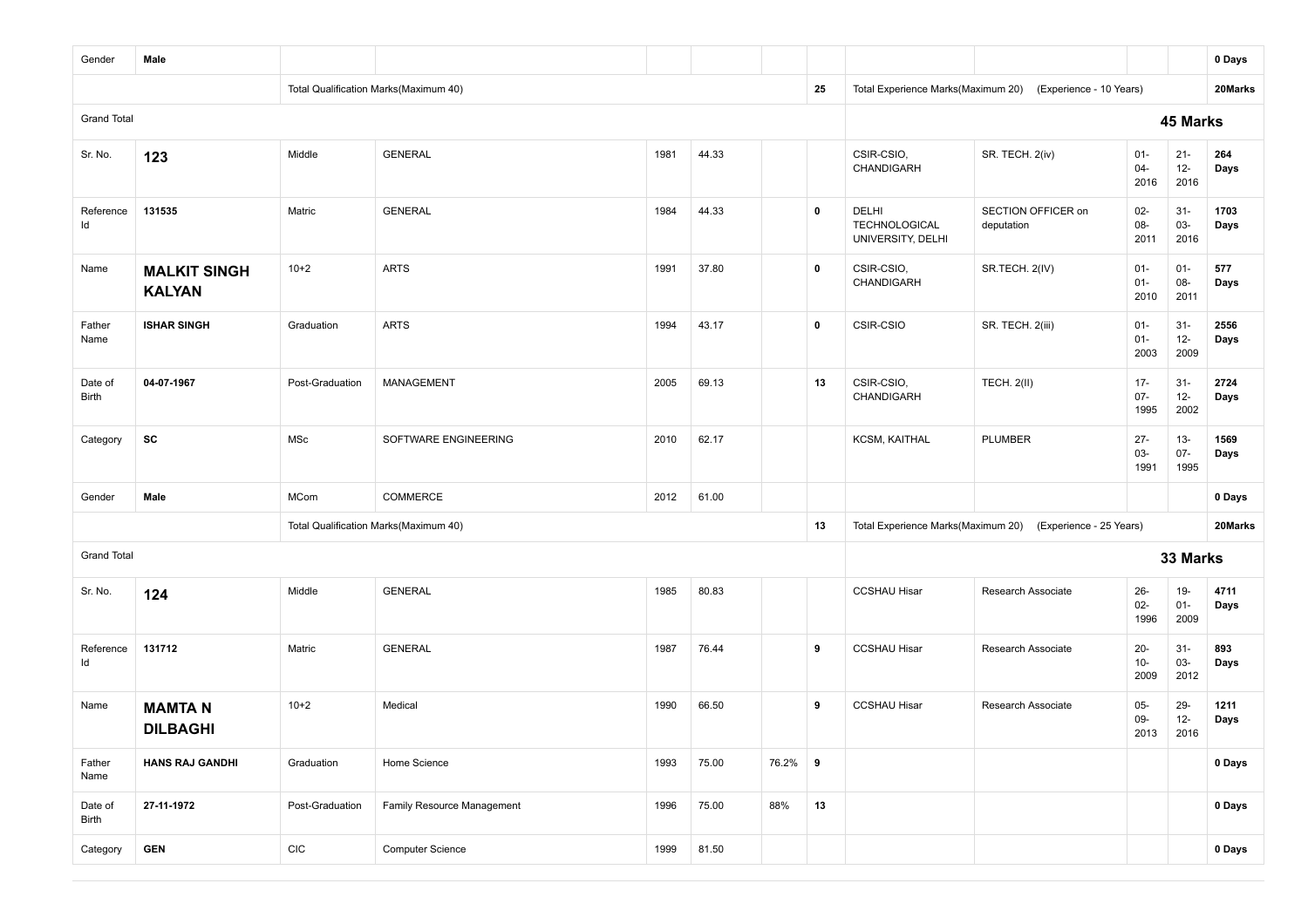| Gender             | Female                                | <b>MCA</b>      | <b>Computer Aplications</b>           | 2007 | 68.06 |                                    |                        |                                                                           |                            |                         |                         | 0 Days        |
|--------------------|---------------------------------------|-----------------|---------------------------------------|------|-------|------------------------------------|------------------------|---------------------------------------------------------------------------|----------------------------|-------------------------|-------------------------|---------------|
|                    |                                       |                 | Total Qualification Marks(Maximum 40) |      |       |                                    | 40                     | Total Experience Marks(Maximum 20)                                        | (Experience - 18 Years)    |                         |                         | 20Marks       |
| <b>Grand Total</b> |                                       |                 |                                       |      |       |                                    |                        |                                                                           |                            |                         | 60 Marks                |               |
| Sr. No.            | 125                                   | Middle          | <b>GENERAL</b>                        |      |       |                                    |                        | Infosys                                                                   | Finance executive          |                         |                         | 0 Days        |
| Reference<br>Id    | 131468                                | Matric          | <b>GENERAL</b>                        | 2003 | 63.20 |                                    | 9                      | CA office                                                                 | Computer operator          |                         |                         | 0 Days        |
| Name               | <b>MAMTA SEHGAL</b>                   | $10+2$          | Commerce                              | 2005 | 69.20 |                                    | 9                      |                                                                           |                            |                         |                         | 0 Days        |
| Father<br>Name     | SONA LAL SEHGAL                       | Graduation      | Commerce                              | 2008 | 73.72 |                                    | 9                      |                                                                           |                            |                         |                         | 0 Days        |
| Date of<br>Birth   | 29-10-1987                            | Post-Graduation | Management                            | 2010 | 73.21 |                                    | 13                     |                                                                           |                            |                         |                         | 0 Days        |
| Category           | <b>BCA</b>                            |                 |                                       |      |       |                                    |                        |                                                                           |                            |                         |                         | 0 Days        |
| Gender             | Female                                |                 |                                       |      |       |                                    |                        |                                                                           |                            |                         |                         | 0 Days        |
|                    |                                       |                 | Total Qualification Marks(Maximum 40) |      | 40    | Total Experience Marks(Maximum 20) | (Experience - 0 Years) |                                                                           |                            | <b>OMarks</b>           |                         |               |
| <b>Grand Total</b> |                                       |                 |                                       |      |       |                                    |                        |                                                                           |                            |                         | 40 Marks                |               |
| Sr. No.            | 126                                   | Middle          | <b>GENERAL</b>                        |      |       |                                    |                        |                                                                           |                            |                         |                         | 0 Days        |
| Reference<br>ld    | 131709                                | Matric          | <b>GENERAL</b>                        | 1990 | 75.50 |                                    | 9                      |                                                                           |                            |                         |                         | 0 Days        |
| Name               | <b>MANDEEP KAUR</b>                   | $10+2$          | Medical                               | 1992 | 60.50 |                                    | 9                      |                                                                           |                            |                         |                         | 0 Days        |
| Father<br>Name     | <b>SH. RAJWANT SINGH</b>              | Graduation      | Medical                               | 1995 | 66.00 |                                    | 9                      |                                                                           |                            |                         |                         | 0 Days        |
| Date of<br>Birth   | 02-07-1976                            | Post-Graduation | <b>Environmental Science</b>          | 1997 | 73.00 |                                    | 13                     |                                                                           |                            |                         |                         | 0 Days        |
| Category           | <b>GEN</b>                            | M.Tech          | Environmental Science & Engg.         | 2005 | 68.58 |                                    |                        |                                                                           |                            |                         |                         | 0 Days        |
| Gender             | Female                                |                 |                                       |      |       |                                    |                        |                                                                           |                            |                         |                         | 0 Days        |
|                    | Total Qualification Marks(Maximum 40) |                 |                                       |      |       |                                    |                        | Total Experience Marks(Maximum 20)                                        | (Experience - 0 Years)     |                         |                         | <b>OMarks</b> |
| <b>Grand Total</b> |                                       |                 |                                       |      |       |                                    |                        |                                                                           |                            |                         | 40 Marks                |               |
| Sr. No.            | 127                                   | Middle          | <b>GENERAL</b>                        | 1995 | 68.71 |                                    |                        | Maa Saraswati Institute<br>of Engineering and<br><b>Technology Rohtak</b> | <b>Assistant Professor</b> | $18-$<br>$08 -$<br>2015 | $28 -$<br>$12-$<br>2016 | 498<br>Days   |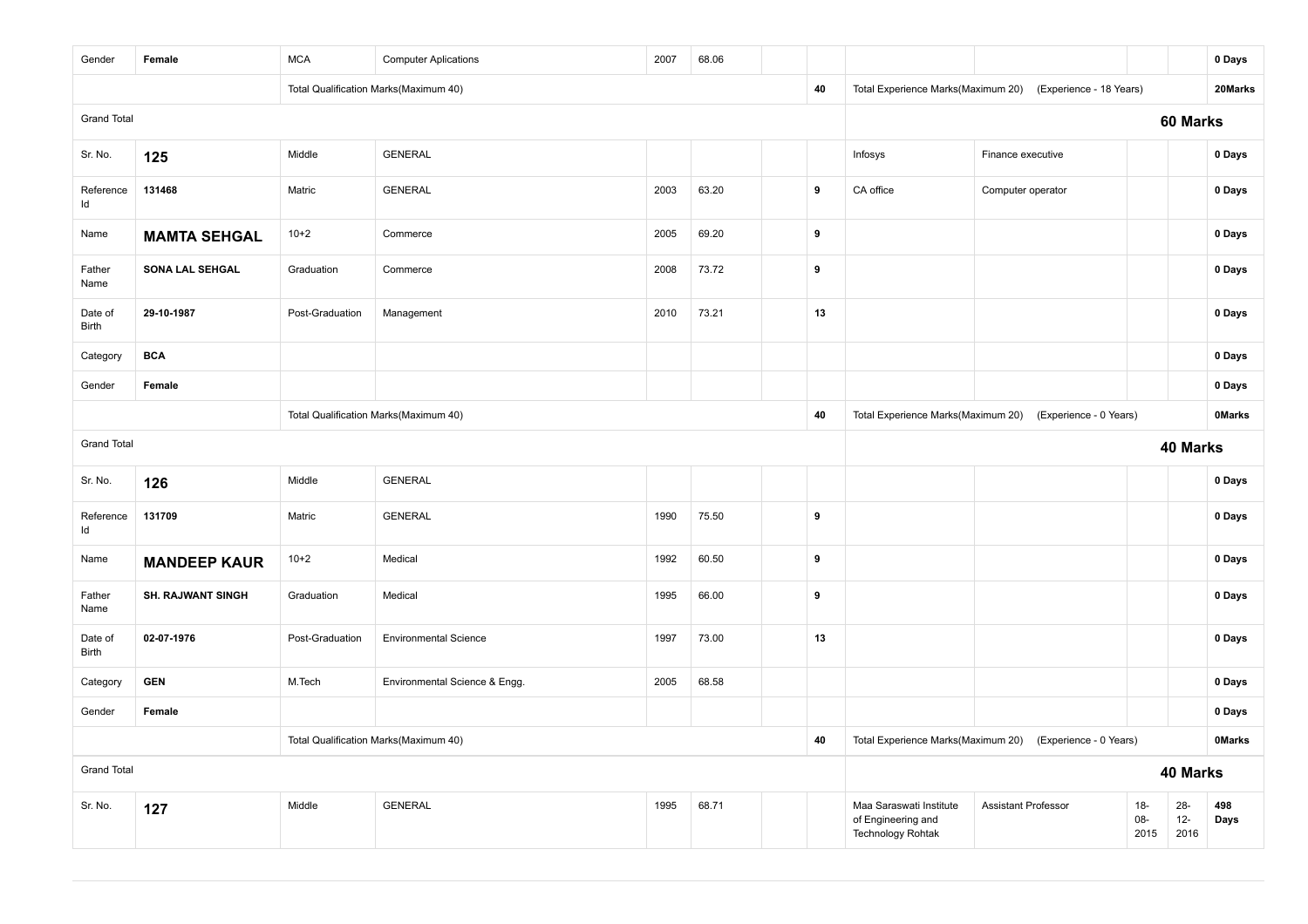| Reference<br>Id    | 131522                 | Matric          | <b>GENERAL</b>                            | 1997 | 67.17 | 9            | Vaish College of<br><b>Engineering Rohtak</b> | <b>Assistant Professor</b> | $01 -$<br>$01 -$<br>2010 | $15-$<br>$12-$<br>2014  | 1809<br>Days |
|--------------------|------------------------|-----------------|-------------------------------------------|------|-------|--------------|-----------------------------------------------|----------------------------|--------------------------|-------------------------|--------------|
| Name               | <b>MANGAL SAIN</b>     | $10+2$          |                                           |      |       | $\mathbf 0$  | Vaish College of<br><b>Engineering Rohtak</b> | Lecturer                   | $27 -$<br>08-<br>2009    | $31-$<br>$12-$<br>2009  | 126<br>Days  |
| Father<br>Name     | <b>ROSHAN LAL VIJ</b>  | Graduation      | Electronics and Communication Engineering | 2004 | 70.26 | 9            |                                               |                            |                          |                         | 0 Days       |
| Date of<br>Birth   | 04-09-1980             | Post-Graduation | Electronics and Communication Engineering | 2009 | 71.22 | 13           |                                               |                            |                          |                         | 0 Days       |
| Category           | <b>GEN</b>             | Diploma         | Electronics and Communication Engineering | 2000 | 65.88 |              |                                               |                            |                          |                         | 0 Days       |
| Gender             | Male                   |                 |                                           |      |       |              |                                               |                            |                          |                         | 0 Days       |
|                    |                        |                 | Total Qualification Marks(Maximum 40)     |      |       | 31           | Total Experience Marks(Maximum 20)            | (Experience - 6 Years)     |                          |                         | 20Marks      |
| <b>Grand Total</b> |                        |                 |                                           |      |       |              |                                               |                            |                          | 51 Marks                |              |
| Sr. No.            | 128                    | Middle          | <b>GENERAL</b>                            |      |       |              | <b>PSAMB</b>                                  | <b>SMC</b>                 | $19-$<br>$12-$<br>2011   | $30-$<br>$12 -$<br>2016 | 1838<br>Days |
| Reference<br>Id    | 131742                 | Matric          | <b>GENERAL</b>                            | 1998 | 71.85 | 9            | <b>CANARA BANK</b>                            | <b>OFFICER</b>             | $13 -$<br>$11 -$<br>2006 | $01-$<br>08-<br>2009    | 992<br>Days  |
| Name               | <b>MANISH KUMAR</b>    | $10+2$          | <b>MEDICAL</b>                            | 2000 | 58.44 | $\mathbf{3}$ |                                               |                            |                          |                         | 0 Days       |
| Father<br>Name     | <b>JATINDER NARYAN</b> | Graduation      | <b>AGRICULTURE</b>                        | 2006 | 73.00 | 9            |                                               |                            |                          |                         | 0 Days       |
| Date of<br>Birth   | 04-11-1983             | Post-Graduation | <b>AGRI BUSINESS</b>                      | 2011 | 72.00 | 13           |                                               |                            |                          |                         | 0 Days       |
| Category           | <b>GEN</b>             |                 |                                           |      |       |              |                                               |                            |                          |                         | 0 Days       |
| Gender             | Male                   |                 |                                           |      |       |              |                                               |                            |                          |                         | 0 Days       |
|                    |                        |                 | Total Qualification Marks(Maximum 40)     |      |       | 34           | Total Experience Marks(Maximum 20)            | (Experience - 7 Years)     |                          |                         | 20Marks      |
| <b>Grand Total</b> |                        |                 |                                           |      |       |              | 54 Marks                                      |                            |                          |                         |              |
| Sr. No.            | 129                    | Middle          | <b>GENERAL</b>                            |      |       |              | Guru Jambheshwar<br>University, Hisar         | Dy. Superintendent         | 03-<br>$05 -$<br>2010    | 08-<br>$11 -$<br>2012   | 920<br>Days  |
| Reference<br>Id    | 131656                 | Matric          | <b>GENERAL</b>                            | 1986 | 55.89 | $\mathbf{3}$ | Guru Jambheshwar<br>University, Hisar         | Superintendent             | 09-<br>$11 -$<br>2012    | $28 -$<br>$12-$<br>2016 | 1510<br>Days |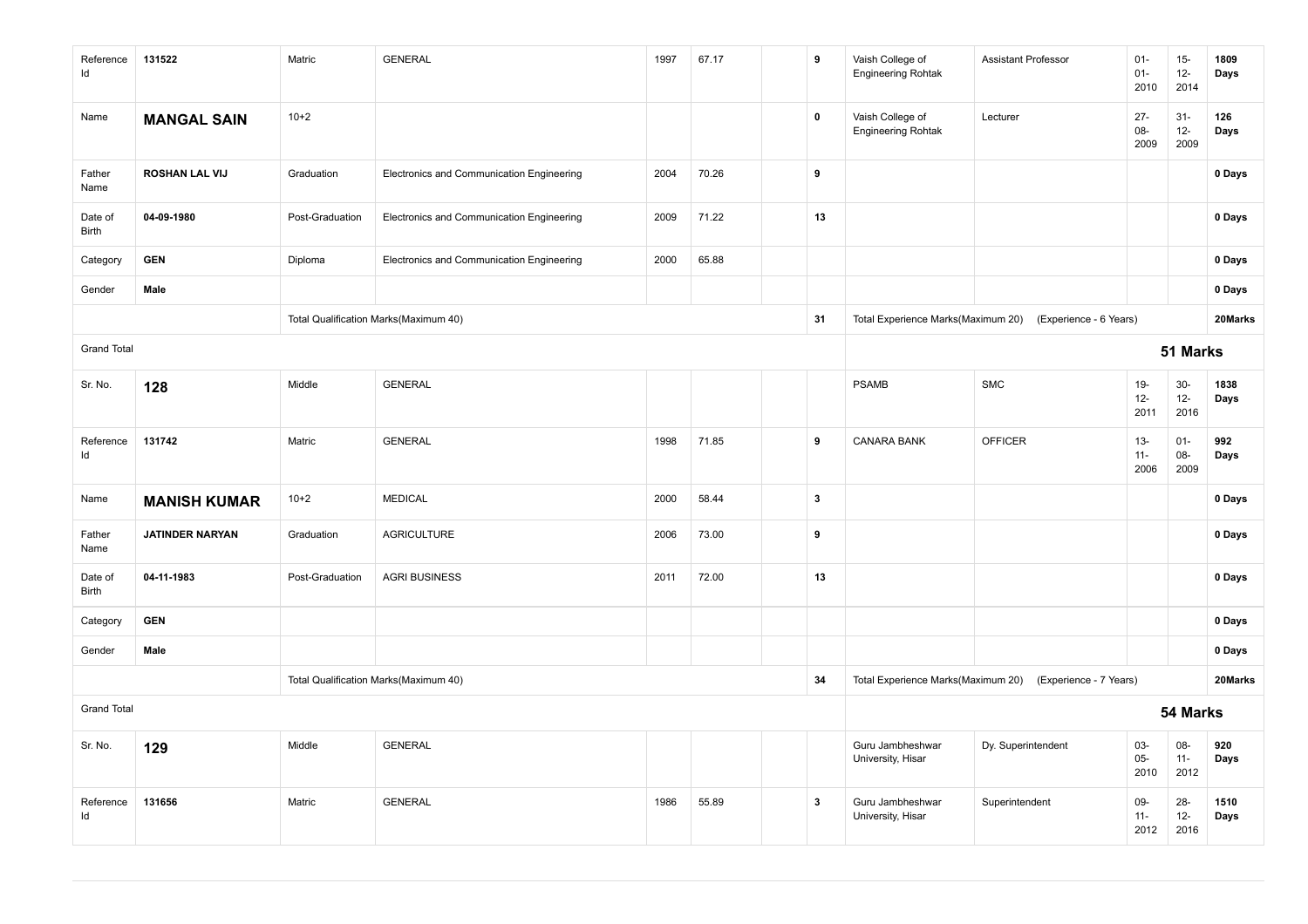| Name               | <b>MANISH KUMAR</b><br><b>KHANNA</b> | $10 + 2$                                        | Science                               | 1989 | 56.75 | $\mathbf{3}$ |                                         |                                                           |                        |                        | 0 Days       |
|--------------------|--------------------------------------|-------------------------------------------------|---------------------------------------|------|-------|--------------|-----------------------------------------|-----------------------------------------------------------|------------------------|------------------------|--------------|
| Father<br>Name     | <b>MADAN LAL KHANNA</b>              | Graduation                                      | Electronics                           | 1992 | 60.00 | 9            |                                         |                                                           |                        |                        | 0 Days       |
| Date of<br>Birth   | 30-05-1971                           | Post-Graduation                                 | Electronic Science                    | 1996 | 60.00 | 9            |                                         |                                                           |                        |                        | 0 Days       |
| Category           | <b>GEN</b>                           | Post B.Sc.<br>Diploma in<br>Computer<br>Science | <b>Computer Science</b>               | 1994 | 58.50 |              |                                         |                                                           |                        |                        | 0 Days       |
| Gender             | Male                                 | Post B.Sc.<br>Diploma in<br>Electronics         | Electronics                           | 1993 | 57.40 |              |                                         |                                                           |                        |                        | 0 Days       |
|                    |                                      |                                                 | Total Qualification Marks(Maximum 40) |      |       | 24           | Total Experience Marks(Maximum 20)      | (Experience - 6 Years)                                    |                        |                        | 20Marks      |
| <b>Grand Total</b> |                                      |                                                 |                                       |      |       |              |                                         |                                                           |                        | 44 Marks               |              |
| Sr. No.            | 130                                  | Middle                                          | <b>GENERAL</b>                        | 2000 | 76.71 |              | <b>HARSAC</b>                           | PROJECT ASSISTANT                                         | $14 -$<br>03-<br>2011  | $30-$<br>$06-$<br>2012 | 474<br>Days  |
| Reference<br>Id    | 131351                               | Matric                                          | <b>GENERAL</b>                        | 2002 | 61.50 | 9            | CRM JAT COLLEGE<br><b>HISAR</b>         | <b>EXTENSION LECTURE</b>                                  | $07 -$<br>08-<br>2013  | 09-<br>$12 -$<br>2016  | 1220<br>Days |
| Name               | <b>MANOJ KUMAR</b>                   | $10+2$                                          | <b>HUMANITIES</b>                     | 2004 | 67.20 | 9            |                                         |                                                           |                        |                        | 0 Days       |
| Father<br>Name     | <b>SATBIR SINGH</b>                  | Graduation                                      | <b>HUMANITIES</b>                     | 2007 | 60.00 | 9            |                                         |                                                           |                        |                        | 0 Days       |
| Date of<br>Birth   | 28-07-1987                           | Post-Graduation                                 | <b>SCIENCE</b>                        | 2009 | 62.65 | 9            |                                         |                                                           |                        |                        | 0 Days       |
| Category           | <b>GEN</b>                           | MA(EE)                                          | <b>HUMANITIES</b>                     | 2016 | 72.00 |              |                                         |                                                           |                        |                        | 0 Days       |
| Gender             | Male                                 | B.ED                                            | SS                                    | 2013 | 56.20 |              |                                         |                                                           |                        |                        | 0 Days       |
|                    |                                      |                                                 | Total Qualification Marks(Maximum 40) |      |       | 36           |                                         | Total Experience Marks(Maximum 20) (Experience - 4 Years) |                        |                        | 16Marks      |
| <b>Grand Total</b> |                                      |                                                 |                                       |      |       |              | 52 Marks                                |                                                           |                        |                        |              |
| Sr. No.            | 131                                  | Middle                                          | <b>GENERAL</b>                        | 1997 | 49.71 |              | <b>COMPUTER'S</b><br>EPITOME            | <b>INSTRUCTOR</b>                                         | $01-$<br>$10-$<br>2007 | $31-$<br>$05-$<br>2008 | 243<br>Days  |
| Reference<br>Id    | 131466                               | Matric                                          | <b>GENERAL</b>                        | 1999 | 57.67 | $\mathbf{3}$ | UNIVERSAL INST. OF<br>TECHNOLOGY, HANSI | <b>ASSIST. REGISTRAR</b>                                  | $01 -$<br>08-<br>2009  | $05 -$<br>09-<br>2013  | 1496<br>Days |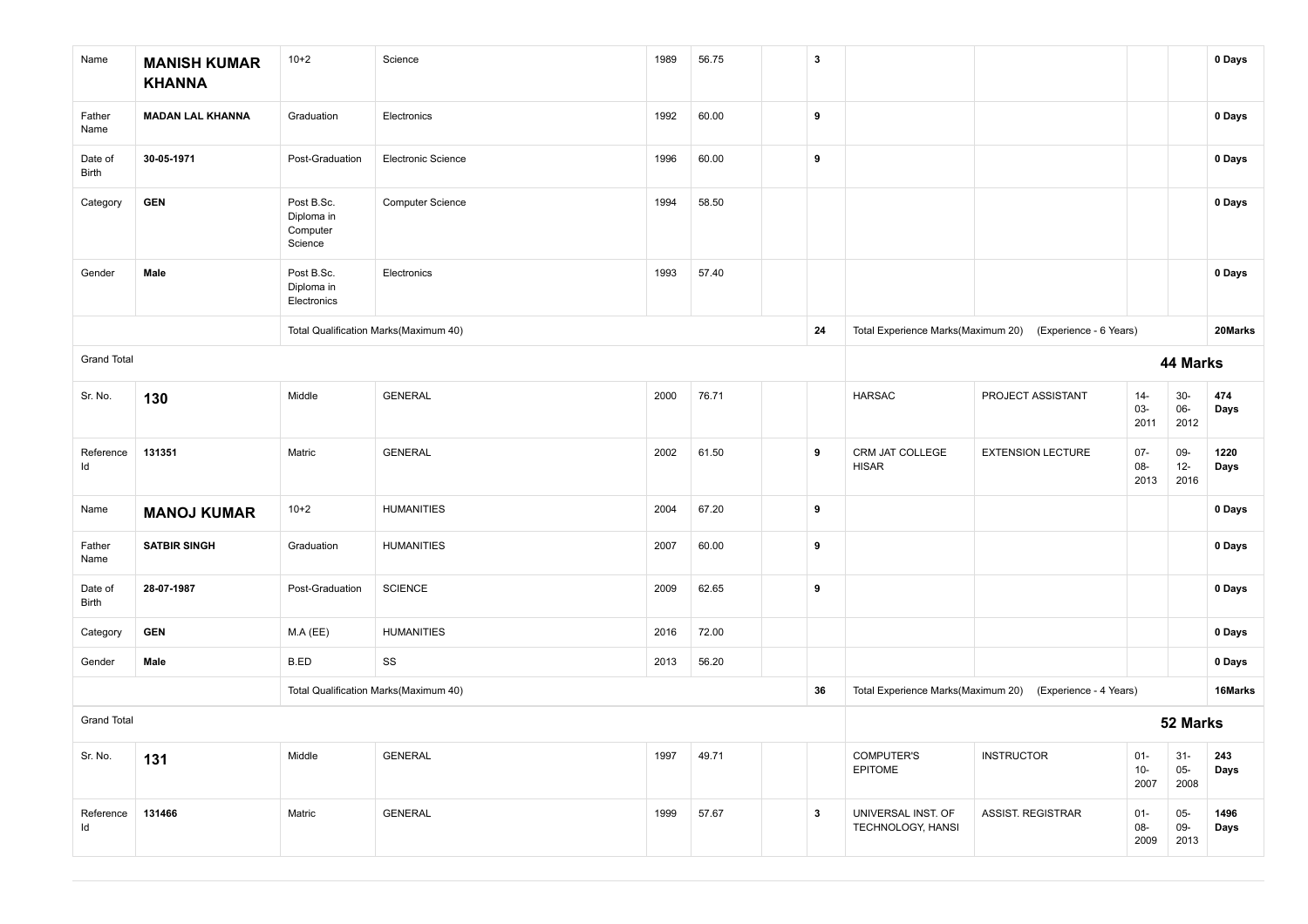| Name               | <b>MAYA DEVI</b>               | $10+2$          | <b>ARTS</b>                           | 2001 | 54.20 | $\mathbf 0$             | OM INST. OF<br><b>TECHNOLOGY AND</b><br>MANAGEMENT,<br><b>JUGLAN</b> | ASSIST. REGISTRAR                                         | $07 -$<br>$09 -$<br>2013 | $31-$<br>$07 -$<br>2016  | 1058<br>Days |
|--------------------|--------------------------------|-----------------|---------------------------------------|------|-------|-------------------------|----------------------------------------------------------------------|-----------------------------------------------------------|--------------------------|--------------------------|--------------|
| Father<br>Name     | <b>PURAN CHAND</b>             | Graduation      | BA                                    | 2004 | 48.00 | 0                       | OM INST. OF<br>TECHNOLOGY AND<br>MANAGEMENT,<br><b>JUGLAN</b>        | <b>DEPUTY REGISTRAR</b>                                   | $01 -$<br>$08 -$<br>2016 | $20-$<br>$12 -$<br>2016  | 141<br>Days  |
| Date of<br>Birth   | 15-04-1984                     | Post-Graduation | <b>MA HINDI</b>                       | 2007 | 47.70 | $\mathbf 0$             |                                                                      |                                                           |                          |                          | 0 Days       |
| Category           | <b>GEN</b>                     |                 | MBA HR                                | 2013 | 67.44 |                         |                                                                      |                                                           |                          |                          | 0 Days       |
| Gender             | Female                         |                 | STENOGRAPHY                           | 2005 | 69.50 |                         |                                                                      |                                                           |                          |                          | 0 Days       |
|                    |                                |                 | Total Qualification Marks(Maximum 40) |      |       | $\overline{\mathbf{3}}$ |                                                                      | Total Experience Marks(Maximum 20) (Experience - 8 Years) |                          |                          | 20Marks      |
| <b>Grand Total</b> |                                |                 |                                       |      |       |                         |                                                                      |                                                           |                          | 23 Marks                 |              |
| Sr. No.            | 132                            | Middle          | <b>GENERAL</b>                        | 1998 |       |                         | KURUKSHETRA<br><b>UNIVERSITY</b>                                     | Research Scholar                                          | 29-<br>$07 -$<br>2010    | $30-$<br>$07 -$<br>2015  | 1827<br>Days |
| Reference<br>ld    | 131663                         | Matric          | <b>GENERAL</b>                        | 2000 | 79.00 | 9                       |                                                                      |                                                           |                          |                          | 0 Days       |
| Name               | <b>MEENA</b>                   | $10+2$          | General                               | 2002 | 63.00 | 9                       |                                                                      |                                                           |                          |                          | 0 Days       |
| Father<br>Name     | <b>SURAJMAL</b>                | Graduation      | General medical                       | 2005 | 67.31 | 9                       |                                                                      |                                                           |                          |                          | 0 Days       |
| Date of<br>Birth   | 19-04-1985                     | Post-Graduation | Microbiology                          | 2008 | 71.60 | 13                      |                                                                      |                                                           |                          |                          | 0 Days       |
| Category           | <b>GEN</b>                     | CSIR-JRF-NET    | Life science                          | 2008 |       |                         |                                                                      |                                                           |                          |                          | 0 Days       |
| Gender             | Female                         | Ph.D.           | Microbiology                          | 2015 |       |                         |                                                                      |                                                           |                          |                          | 0 Days       |
|                    |                                |                 | Total Qualification Marks(Maximum 40) |      |       | 40                      |                                                                      | Total Experience Marks(Maximum 20) (Experience - 5 Years) |                          |                          | 20Marks      |
| <b>Grand Total</b> |                                |                 |                                       |      |       |                         |                                                                      |                                                           |                          | 60 Marks                 |              |
| Sr. No.            | 133                            | Middle          | <b>GENERAL</b>                        |      |       |                         | NIT, Kurukshetra                                                     | <b>Assistant Professor</b>                                | $02 -$<br>$12 -$<br>2015 | 29-<br>$12 -$<br>2016    | 393<br>Days  |
| Reference<br>ld    | 131708                         | Matric          | <b>GENERAL</b>                        | 2005 | 61.80 | 9                       | MMU, Mullana                                                         | <b>Assistant Professor</b>                                | $13 -$<br>08-<br>2014    | $16 -$<br>$11 -$<br>2015 | 460<br>Days  |
| Name               | <b>MEENA</b><br><b>AHLAWAT</b> | $10+2$          | 3 year diploma in ECE                 | 2008 | 73.36 | 9                       |                                                                      |                                                           |                          |                          | 0 Days       |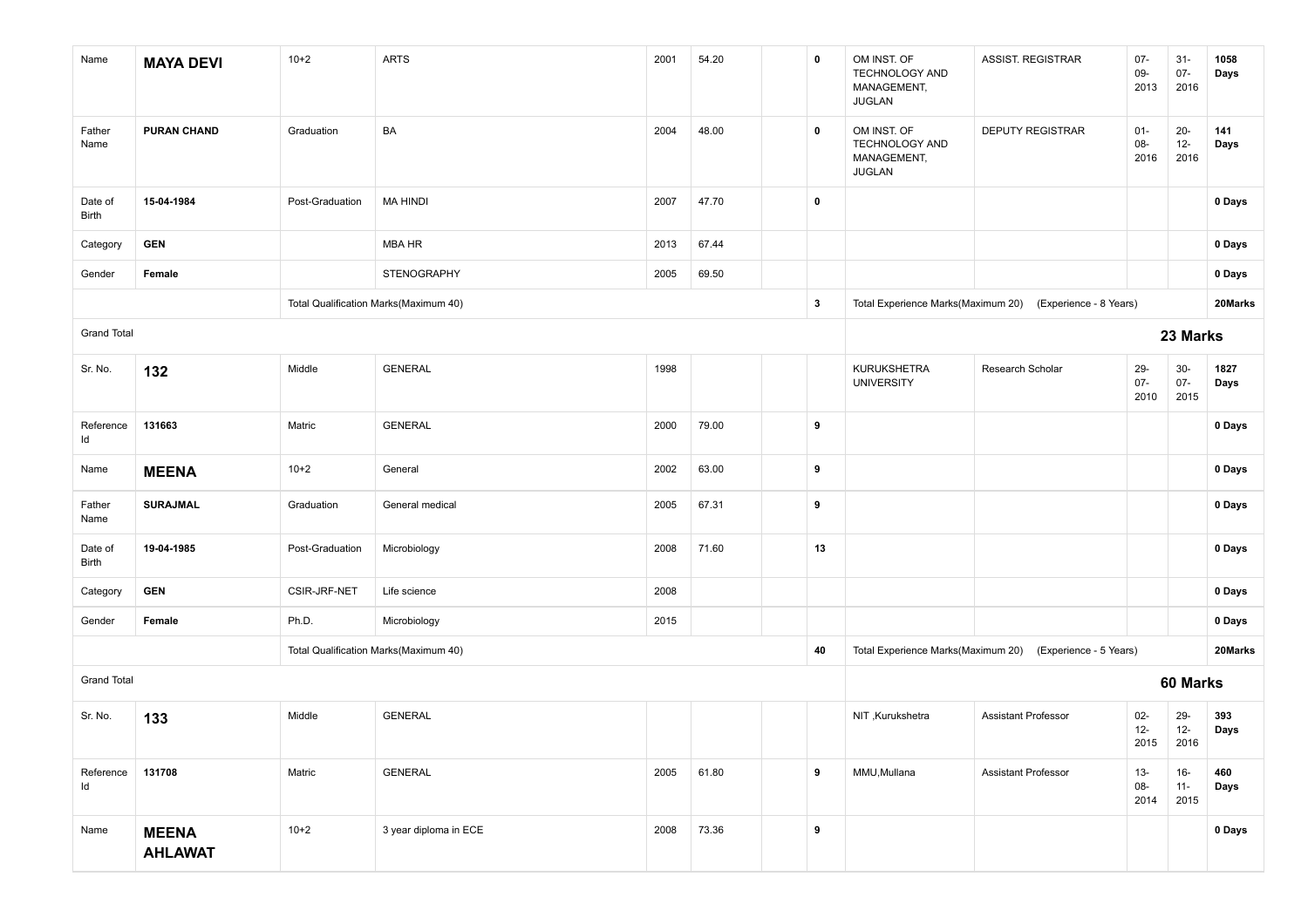| Father<br>Name     | <b>RANJIT SINGH AHLAWAT</b>    | Graduation      | <b>B.Tech in ECE</b>                  | 2011 | 70.68 | 9                |                                                                                                      |                           |                          |                          | 0 Days       |
|--------------------|--------------------------------|-----------------|---------------------------------------|------|-------|------------------|------------------------------------------------------------------------------------------------------|---------------------------|--------------------------|--------------------------|--------------|
| Date of<br>Birth   | 18-01-1990                     | Post-Graduation | M.Tech in ECE                         | 2014 | 73.64 | 13               |                                                                                                      |                           |                          |                          | 0 Days       |
| Category           | <b>GEN</b>                     |                 |                                       |      |       |                  |                                                                                                      |                           |                          |                          | 0 Days       |
| Gender             | Female                         |                 |                                       |      |       |                  |                                                                                                      |                           |                          |                          | 0 Days       |
|                    |                                |                 | Total Qualification Marks(Maximum 40) |      |       | 40               | Total Experience Marks(Maximum 20)                                                                   | (Experience - 2 Years)    |                          |                          | 8Marks       |
| <b>Grand Total</b> |                                |                 |                                       |      |       |                  |                                                                                                      |                           |                          | 48 Marks                 |              |
| Sr. No.            | 134                            | Middle          | <b>GENERAL</b>                        |      |       |                  | <b>S.KULA WOMENS</b><br><b>COLLEGE IMPHAL</b>                                                        | <b>LECTURER IN BOTANY</b> | $19 -$<br>$07 -$<br>1996 | $18-$<br>$01 -$<br>2003  | 2374<br>Days |
| Reference<br>Id    | 131512                         | Matric          | <b>GENERAL</b>                        | 1986 | 52.53 | $\pmb{0}$        |                                                                                                      |                           |                          |                          | 0 Days       |
| Name               | <b>MEENA</b><br><b>SANASAM</b> | $10+2$          | <b>SCIENCE</b>                        | 1989 | 50.44 | $\pmb{0}$        |                                                                                                      |                           |                          |                          | 0 Days       |
| Father<br>Name     | <b>SANASAM KUMAR SINGH</b>     | Graduation      | <b>B.SC. BOTANY</b>                   | 1992 | 63.75 | $\boldsymbol{9}$ |                                                                                                      |                           |                          |                          | 0 Days       |
| Date of<br>Birth   | 07-02-1971                     | Post-Graduation | M.SC LIFE SCIENCE                     | 1995 | 60.58 | 9                |                                                                                                      |                           |                          |                          | 0 Days       |
| Category           | <b>GEN</b>                     | B.ED            | LIFE SCI AND PHYSICAL SCI             | 2007 | 70.50 |                  |                                                                                                      |                           |                          |                          | 0 Days       |
| Gender             | Female                         | M.PHILL         | <b>BIOTECHNOLOGY</b>                  | 2012 | 65.60 |                  |                                                                                                      |                           |                          |                          | 0 Days       |
|                    |                                |                 | Total Qualification Marks(Maximum 40) |      |       | 18               | Total Experience Marks(Maximum 20)                                                                   | (Experience - 6 Years)    |                          |                          | 20Marks      |
| <b>Grand Total</b> |                                |                 |                                       |      |       |                  |                                                                                                      |                           |                          | 38 Marks                 |              |
| Sr. No.            | 135                            | Middle          | <b>GENERAL</b>                        | 1990 | 71.57 |                  | Guru Jambheshwar<br>University of Science &<br><b>Technology Hisar</b>                               | <b>Guest Lecturer</b>     | $10-$<br>08-<br>2000     | $10-$<br>$10 -$<br>2001  | 426<br>Days  |
| Reference<br>Id    | 131477                         | Matric          | <b>GENERAL</b>                        | 1992 | 67.00 | 9                | Dayanand P.G. College<br>Hisar                                                                       | Lecturer Biotechnology    | $26 -$<br>$11 -$<br>2001 | $31 -$<br>$12 -$<br>2007 | 2226<br>Days |
| Name               | <b>MINAKSHI PAL</b>            | $10+2$          | English, Physics, chemistry, Biology  | 1994 | 62.00 | 9                | Centre for Plant<br>Biotechnology (Haryana<br>State Council for<br>Science and<br>Technology), Hisar | Senior Research Fellow    | $11 -$<br>$01-$<br>2008  | 03-<br>03-<br>2009       | 417<br>Days  |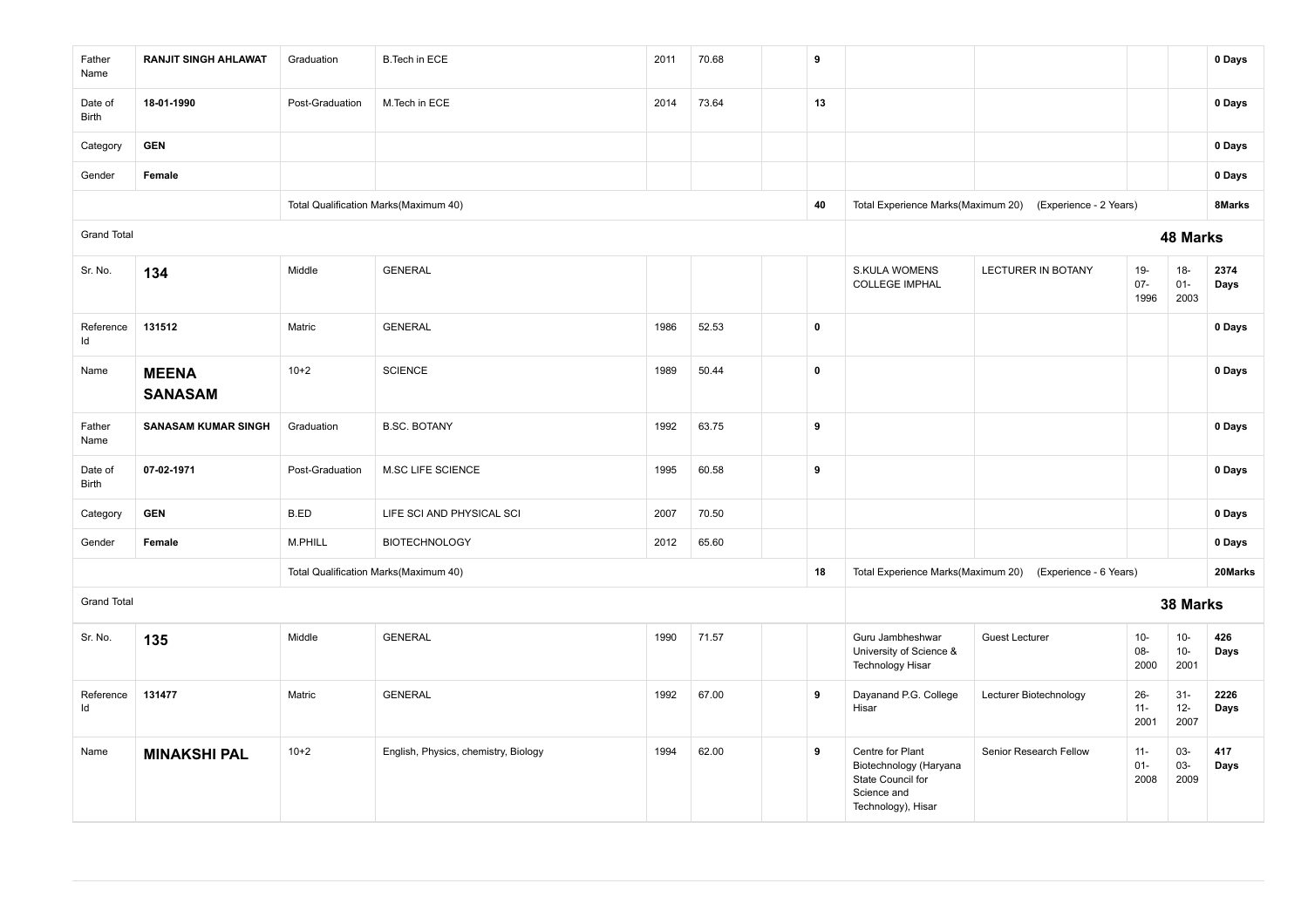| Father<br>Name     | <b>NARINDER PAL</b>   | Graduation           | B.Sc. Medical English, Chemistry, Botony, Zoology | 1998 | 60.00 | 9  | Centre for Plant<br>Biotechnology (Haryana<br>State Council for<br>Science and<br>Technology), Hisar | <b>Research Associates</b>                                 | 03-<br>03-<br>2009     | $16-$<br>09-<br>2010    | 562<br>Days   |
|--------------------|-----------------------|----------------------|---------------------------------------------------|------|-------|----|------------------------------------------------------------------------------------------------------|------------------------------------------------------------|------------------------|-------------------------|---------------|
| Date of<br>Birth   | 21-12-1976            | Post-Graduation      | M.Sc. Biotechnology                               | 2000 | 67.58 | 13 | Centre for Plant<br>Biotechnology (Haryana<br>State Council for<br>Science and<br>Technology), Hisar | <b>Project Scientist</b>                                   | $16-$<br>09-<br>2010   | $29 -$<br>$10-$<br>2015 | 1869<br>Days  |
| Category           | <b>GEN</b>            | Ph.D<br>Biotechology | Biotechnology                                     | 2005 |       |    | Centre for Plant<br>Biotechnology (Haryana<br>State Council for<br>Science and<br>Technology), Hisar | Senior Scientific Officer II                               | $30-$<br>$10-$<br>2015 | $18-$<br>$12 -$<br>2016 | 415<br>Days   |
| Gender             | Female                |                      |                                                   |      |       |    |                                                                                                      |                                                            |                        |                         | 0 Days        |
|                    |                       |                      | Total Qualification Marks(Maximum 40)             |      |       | 40 |                                                                                                      | Total Experience Marks(Maximum 20) (Experience - 16 Years) |                        |                         | 20Marks       |
| <b>Grand Total</b> |                       |                      |                                                   |      |       |    |                                                                                                      |                                                            |                        | 60 Marks                |               |
| Sr. No.            | 136                   | Middle               | <b>GENERAL</b>                                    |      |       |    |                                                                                                      |                                                            |                        |                         | 0 Days        |
| Reference<br>ld    | 131598                | Matric               | <b>GENERAL</b>                                    | 2008 | 93.20 | 9  |                                                                                                      |                                                            |                        |                         | 0 Days        |
| Name               | <b>MINAXI MITTAL;</b> | $10+2$               | COMMERCE                                          | 2010 | 91.40 | 9  |                                                                                                      |                                                            |                        |                         | 0 Days        |
| Father<br>Name     | <b>RAJ KUMAR</b>      | Graduation           | <b>BCOM</b>                                       | 2013 | 81.53 | 9  |                                                                                                      |                                                            |                        |                         | 0 Days        |
| Date of<br>Birth   | 07-03-1994            | Post-Graduation      | <b>MCOM</b>                                       | 2015 | 78.27 | 13 |                                                                                                      |                                                            |                        |                         | 0 Days        |
| Category           | <b>GEN</b>            | <b>NET</b>           | COMMERCE                                          | 2015 | 65.71 |    |                                                                                                      |                                                            |                        |                         | 0 Days        |
| Gender             | Female                | <b>JRF</b>           | COMMERCE                                          | 2015 | 65.71 |    |                                                                                                      |                                                            |                        |                         | 0 Days        |
|                    |                       |                      | Total Qualification Marks(Maximum 40)             |      |       | 40 |                                                                                                      | Total Experience Marks(Maximum 20) (Experience - 0 Years)  |                        |                         | <b>OMarks</b> |
| <b>Grand Total</b> |                       |                      |                                                   |      |       |    | 40 Marks                                                                                             |                                                            |                        |                         |               |
| Sr. No.            | 137                   | Middle               | <b>GENERAL</b>                                    | 1999 | 84.71 |    | <b>NIMS</b> university                                                                               | <b>Assistant Professor</b>                                 |                        |                         | 0 Days        |
| Reference<br>Id    | 131404                | Matric               | <b>GENERAL</b>                                    | 2001 | 83.67 | 9  | Arbro Pharma                                                                                         | Analyst                                                    |                        |                         | 0 Days        |
| Name               | <b>MINKAL</b>         | $10+2$               | <b>Physics Chemistry Biology</b>                  | 2003 | 61.20 | 9  | Guru Jambheswar<br>University                                                                        | Project fellow                                             |                        |                         | 0 Days        |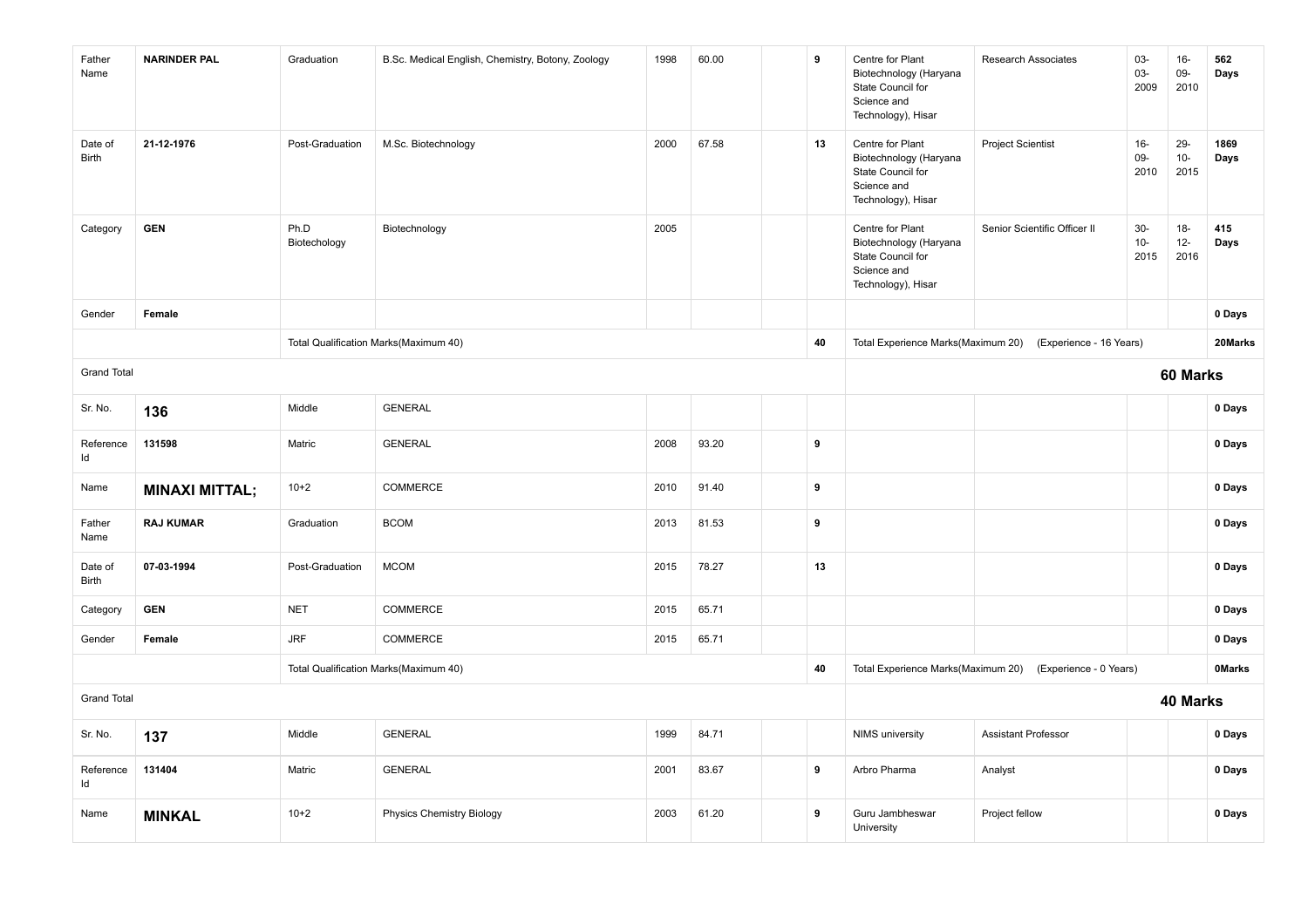| Father<br>Name     | <b>SHYAM SUNDER TUTEJA</b> | Graduation      | Pharmacy                              | 2008 | 70.22 |     | 9  |                                                                   |                                            |                          |                         | 0 Days        |
|--------------------|----------------------------|-----------------|---------------------------------------|------|-------|-----|----|-------------------------------------------------------------------|--------------------------------------------|--------------------------|-------------------------|---------------|
| Date of<br>Birth   | 07-07-1986                 | Post-Graduation | Pharma analysis and Quality assurance | 2010 | 62.88 |     | 9  |                                                                   |                                            |                          |                         | 0 Days        |
| Category           | <b>GEN</b>                 | PhD             | Pharma science                        | 2014 | NaN   |     |    |                                                                   |                                            |                          |                         | 0 Days        |
| Gender             | Male                       |                 |                                       |      |       |     |    |                                                                   |                                            |                          |                         | 0 Days        |
|                    |                            |                 | Total Qualification Marks(Maximum 40) |      |       |     | 36 | Total Experience Marks(Maximum 20)                                | (Experience - 0 Years)                     |                          |                         | <b>OMarks</b> |
| <b>Grand Total</b> |                            |                 |                                       |      |       |     |    |                                                                   |                                            |                          | 36 Marks                |               |
| Sr. No.            | 138                        | Middle          | <b>GENERAL</b>                        | 2000 | 77.50 |     |    | EMPLOYED WITH IKYA<br><b>HUMAN CAPITAL</b><br>SOLUTIONS PVT. LTD. | <b>FINANCE EXECUTIVE</b>                   | 03-<br>06-<br>2011       | $18-$<br>$07 -$<br>2016 | 1872<br>Days  |
| Reference<br>Id    | 131487                     | Matric          | <b>GENERAL</b>                        | 2002 | 70.67 |     | 9  |                                                                   |                                            |                          |                         | 0 Days        |
| Name               | <b>MITIKA</b>              | $10+2$          | <b>MATHEMATICS</b>                    | 2004 | 66.60 |     | 9  |                                                                   |                                            |                          |                         | 0 Days        |
| Father<br>Name     | <b>MAYA SINGH</b>          | Graduation      | <b>MATHEMATIC S</b>                   | 2007 | 67.75 |     | 9  |                                                                   |                                            |                          |                         | 0 Days        |
| Date of<br>Birth   | 10-09-1987                 | Post-Graduation | M.B.A (Finance & Marketing)           | 2010 | 67.94 | 7.6 | 13 |                                                                   |                                            |                          |                         | 0 Days        |
| Category           | <b>GEN</b>                 | <b>PGDCA</b>    | <b>Computer Science</b>               | 2008 | 73.50 |     |    |                                                                   |                                            |                          |                         | 0 Days        |
| Gender             | Female                     | M.S.C           | Computer Science                      | 2011 | 70.65 |     |    |                                                                   |                                            |                          |                         | 0 Days        |
|                    |                            |                 | Total Qualification Marks(Maximum 40) |      |       |     | 40 | Total Experience Marks(Maximum 20)                                | (Experience - 5 Years)                     |                          |                         | 20Marks       |
| <b>Grand Total</b> |                            |                 |                                       |      |       |     |    |                                                                   |                                            |                          | 60 Marks                |               |
| Sr. No.            | 139                        | Middle          | <b>GENERAL</b>                        |      |       |     |    | PRELTEX SOLUTIONS<br>PVT. LTD. HISAR                              | <b>EXECUTIVE DESIGN</b><br><b>ENGINEER</b> | $02 -$<br>$04 -$<br>2014 |                         | 0 Days        |
| Reference<br>ld    | 131717                     | Matric          | <b>GENERAL</b>                        | 2003 | 70.40 |     | 9  |                                                                   |                                            |                          |                         | 0 Days        |
| Name               | <b>MOHIT BATRA</b>         | $10+2$          | <b>NON MEDICAL</b>                    | 2005 | 67.60 |     | 9  |                                                                   |                                            |                          |                         | 0 Days        |
| Father<br>Name     | <b>DEENA NATH</b>          | Graduation      | ECE                                   | 2009 | 75.84 |     | 9  |                                                                   |                                            |                          |                         | 0 Days        |
| Date of<br>Birth   | 16-10-1987                 | Post-Graduation | MICROELECTRONICS AND VLSI DESIGN      | 2011 | 71.00 |     | 13 |                                                                   |                                            |                          |                         | 0 Days        |
| Category           | <b>GEN</b>                 | PG DIPLOMA      | <b>VLSI DESIGN</b>                    | 2012 | 71.74 |     |    |                                                                   |                                            |                          |                         | 0 Days        |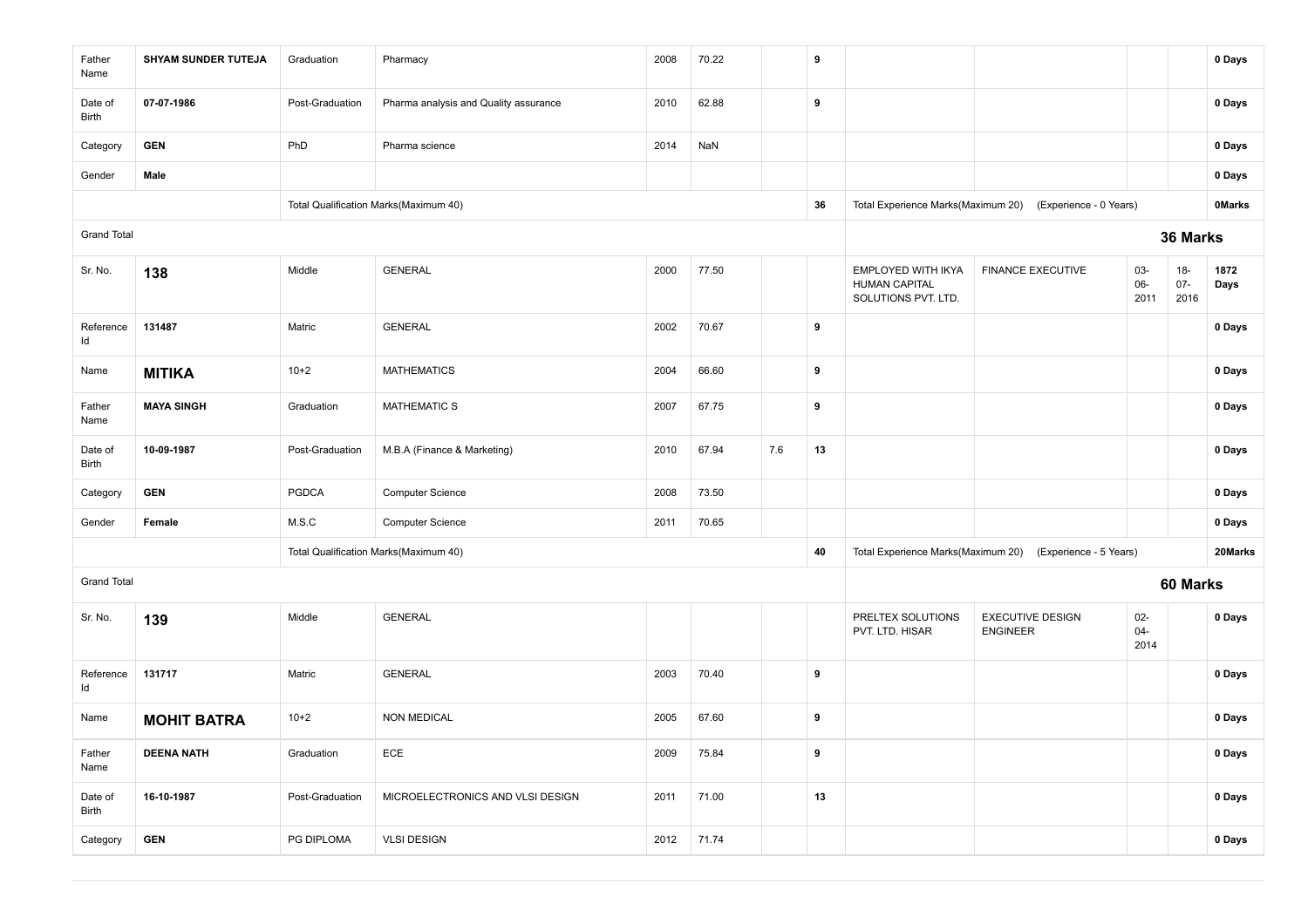| Gender             | Male               |                 |                                       |      |       |              |                                          |                                                                                                                                                                                                                                                                                                                                                                                                                                                                                                                                                                                |                |                | 0 Days        |
|--------------------|--------------------|-----------------|---------------------------------------|------|-------|--------------|------------------------------------------|--------------------------------------------------------------------------------------------------------------------------------------------------------------------------------------------------------------------------------------------------------------------------------------------------------------------------------------------------------------------------------------------------------------------------------------------------------------------------------------------------------------------------------------------------------------------------------|----------------|----------------|---------------|
|                    |                    |                 | Total Qualification Marks(Maximum 40) |      |       | 40           | Total Experience Marks(Maximum 20)       |                                                                                                                                                                                                                                                                                                                                                                                                                                                                                                                                                                                |                |                | <b>OMarks</b> |
| <b>Grand Total</b> |                    |                 |                                       |      |       |              |                                          | (Experience - 0 Years)<br>40 Marks<br>$18 -$<br>$07 -$<br>Programmer<br>$01 -$<br>$07 -$<br>2013<br>2012<br>$17 -$<br>Programmer<br>09-<br>$07 -$<br>$12-$<br>2013<br>2014<br>19-<br>Project Engineer<br>$12-$<br>2014<br>(Experience - 2 Years)<br>38 Marks<br>$17 -$<br>19-<br>Dean<br>$05-$<br>$02-$<br>2016<br>2016<br>06-<br>$16-$<br>Dean<br>$02-$<br>$01 -$<br>2014<br>2016<br>$05 -$<br><b>Assistant Professor</b><br>$15 -$<br>$07 -$<br>$01 -$<br>2014<br>2013<br>Assistant Professor<br>09-<br>$31 -$<br>08-<br>$05 -$<br>2010<br>2013<br>HOD ECE<br>$15-$<br>$31-$ |                |                |               |
| Sr. No.            | 140                | Middle          | <b>GENERAL</b>                        |      |       |              | <b>NIELIT</b>                            |                                                                                                                                                                                                                                                                                                                                                                                                                                                                                                                                                                                |                |                | 536<br>Days   |
| Reference<br>Id    | 131625             | Matric          | <b>GENERAL</b>                        | 2005 | 73.80 | 9            | PESCO                                    |                                                                                                                                                                                                                                                                                                                                                                                                                                                                                                                                                                                |                |                | 526<br>Days   |
| Name               | <b>MOHIT GUPTA</b> | $10+2$          | Non-Medical                           | 2007 | 60.20 | 9            | CDAC                                     |                                                                                                                                                                                                                                                                                                                                                                                                                                                                                                                                                                                |                |                | 0 Days        |
| Father<br>Name     | <b>VIJAY GUPTA</b> | Graduation      | B.Tech (CSE)                          | 2011 | 75.77 | 9            |                                          |                                                                                                                                                                                                                                                                                                                                                                                                                                                                                                                                                                                |                |                | 0 Days        |
| Date of<br>Birth   | 29-04-1989         | Post-Graduation | MBA Off-Campus (Marketing)            | 2014 | 55.55 | $\mathbf{3}$ |                                          |                                                                                                                                                                                                                                                                                                                                                                                                                                                                                                                                                                                |                |                | 0 Days        |
| Category           | <b>GEN</b>         |                 |                                       |      |       |              |                                          |                                                                                                                                                                                                                                                                                                                                                                                                                                                                                                                                                                                |                |                | 0 Days        |
| Gender             | Male               |                 |                                       |      |       |              |                                          |                                                                                                                                                                                                                                                                                                                                                                                                                                                                                                                                                                                |                |                | 0 Days        |
|                    |                    |                 | Total Qualification Marks(Maximum 40) |      |       | 30           | Total Experience Marks(Maximum 20)       |                                                                                                                                                                                                                                                                                                                                                                                                                                                                                                                                                                                |                |                | 8Marks        |
| <b>Grand Total</b> |                    |                 |                                       |      |       |              |                                          |                                                                                                                                                                                                                                                                                                                                                                                                                                                                                                                                                                                |                |                |               |
| Sr. No.            | 141                | Middle          | <b>GENERAL</b>                        | 1997 | 63.71 |              | Ram devi jindal group of<br>institutions |                                                                                                                                                                                                                                                                                                                                                                                                                                                                                                                                                                                |                |                | 92 Days       |
| Reference<br>Id    | 131621             | Matric          | <b>GENERAL</b>                        | 1999 | 74.17 | 9            | Universal polytehnic<br>college          |                                                                                                                                                                                                                                                                                                                                                                                                                                                                                                                                                                                |                |                | 771<br>Days   |
| Name               | <b>MOHIT GUPTA</b> | $10+2$          | Non medical                           | 2001 | 59.50 | $\mathbf{3}$ | <b>SRM College</b>                       |                                                                                                                                                                                                                                                                                                                                                                                                                                                                                                                                                                                |                |                | 174<br>Days   |
| Father<br>Name     | <b>VIJAY KUMAR</b> | Graduation      | electronics and communication         | 2005 | 68.13 | 9            | Gurukul Vidyapeeth                       |                                                                                                                                                                                                                                                                                                                                                                                                                                                                                                                                                                                |                |                | 1026<br>Days  |
| Date of<br>Birth   | 19-09-1983         | Post-Graduation | electronics and communication         | 2011 | 58.36 | $\mathbf{3}$ | Kalpi College                            |                                                                                                                                                                                                                                                                                                                                                                                                                                                                                                                                                                                | $07 -$<br>2008 | $07 -$<br>2010 | 746<br>Days   |
| Category           | <b>GEN</b>         |                 |                                       |      |       |              | Hec Jagadhri                             | Sr. Lect                                                                                                                                                                                                                                                                                                                                                                                                                                                                                                                                                                       | $24 -$         | $31 -$         | 250           |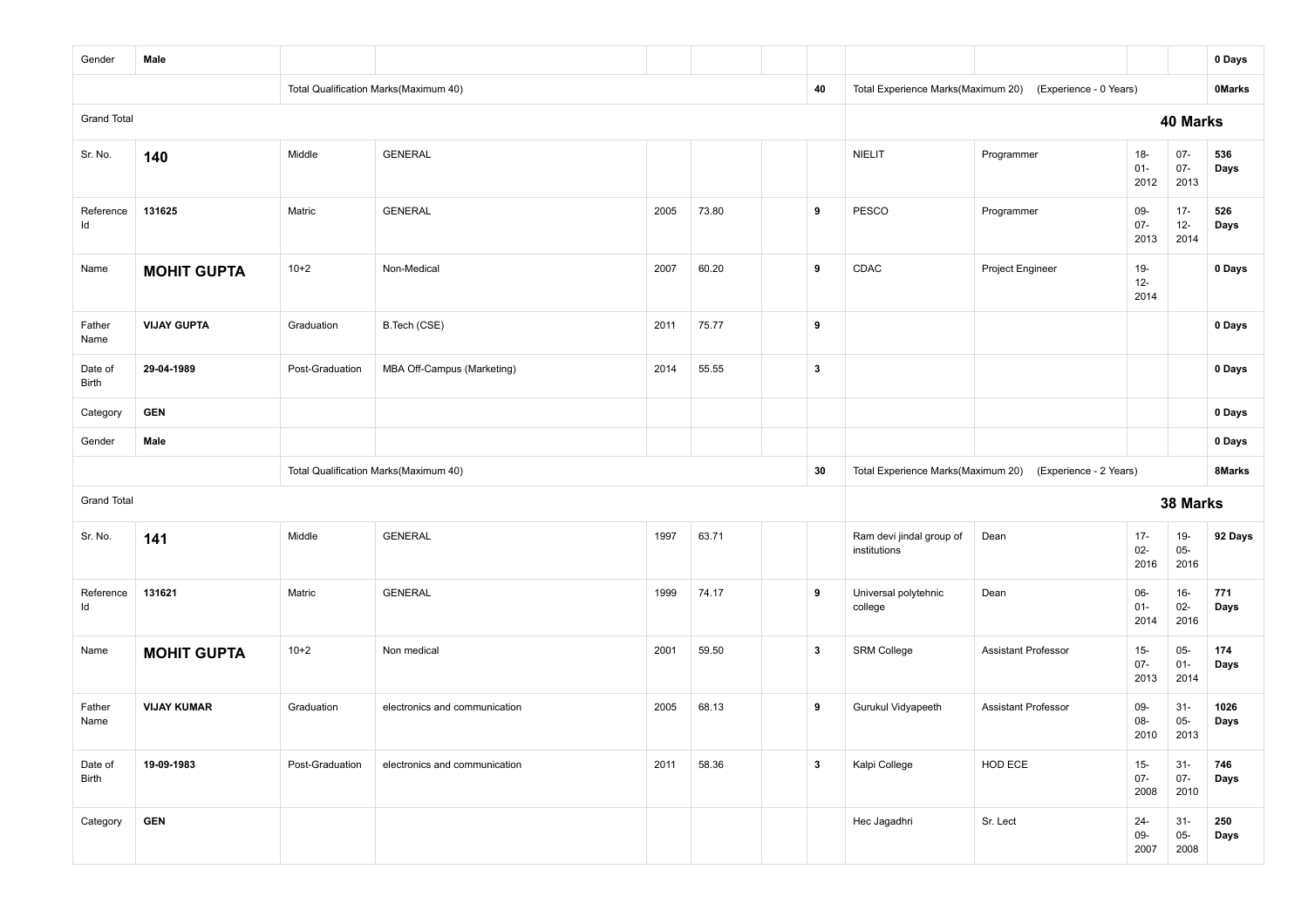| Gender             | Male                |                 |                                       |      |       |              | Jet king                                        | Faculty                                                   | $15-$<br>$07 -$<br>2005 | $10-$<br>08-<br>2007     | 756<br>Days   |
|--------------------|---------------------|-----------------|---------------------------------------|------|-------|--------------|-------------------------------------------------|-----------------------------------------------------------|-------------------------|--------------------------|---------------|
|                    |                     |                 | Total Qualification Marks(Maximum 40) |      |       | 24           | Total Experience Marks(Maximum 20)              | (Experience - 10 Years)                                   |                         |                          | 20Marks       |
| <b>Grand Total</b> |                     |                 |                                       |      |       |              |                                                 |                                                           |                         | 44 Marks                 |               |
| Sr. No.            | 142                 |                 |                                       |      |       |              |                                                 |                                                           |                         |                          | 0 Days        |
| Reference<br>Id    | 131609              |                 |                                       |      |       | $\pmb{0}$    |                                                 |                                                           |                         |                          | 0 Days        |
| Name               | <b>MOHIT KUMAR</b>  |                 |                                       |      |       | $\pmb{0}$    |                                                 |                                                           |                         |                          | 0 Days        |
| Father<br>Name     | <b>RAM SAWROOP</b>  |                 |                                       |      |       | $\pmb{0}$    |                                                 |                                                           |                         |                          | 0 Days        |
| Date of<br>Birth   | 08-05-1987          |                 |                                       |      |       | $\pmb{0}$    |                                                 |                                                           |                         |                          | 0 Days        |
| Category           | <b>GEN</b>          |                 |                                       |      |       |              |                                                 |                                                           |                         |                          | 0 Days        |
| Gender             | Male                |                 |                                       |      |       |              |                                                 |                                                           | 0 Days                  |                          |               |
|                    |                     |                 | Total Qualification Marks(Maximum 40) |      |       | $\pmb{0}$    |                                                 | Total Experience Marks(Maximum 20) (Experience - 0 Years) |                         |                          | <b>OMarks</b> |
| <b>Grand Total</b> |                     |                 |                                       |      |       |              |                                                 |                                                           |                         | 0 Marks                  |               |
| Sr. No.            | 143                 | Middle          | <b>GENERAL</b>                        |      |       |              | MR DAV INSTT OF<br>MANAGEMENT<br>STUDIES ROHTAK | <b>ASSTT PROF</b>                                         | $18-$<br>08-<br>2008    | $20 -$<br>$06 -$<br>2016 | 2863<br>Days  |
| Reference<br>Id    | 131652              | Matric          | <b>GENERAL</b>                        | 1997 | 74.40 | 9            |                                                 |                                                           |                         |                          | 0 Days        |
| Name               | <b>MOHIT REWARI</b> | $10+2$          | <b>NON MEDICAL</b>                    | 1999 | 72.80 | 9            |                                                 |                                                           |                         |                          | 0 Days        |
| Father<br>Name     | <b>NARENDER PAL</b> | Graduation      | ELECTRONICS & COMMUNICATION           | 2003 | 57.84 | $\mathbf{3}$ |                                                 |                                                           |                         |                          | $0$ Days      |
| Date of<br>Birth   | 25-09-1982          | Post-Graduation | <b>FINANCE</b>                        | 2008 | 60.79 | 9            |                                                 |                                                           |                         |                          | 0 Days        |
| Category           | <b>GEN</b>          |                 |                                       |      |       |              |                                                 |                                                           |                         |                          | 0 Days        |
| Gender             | Male                |                 |                                       |      |       |              |                                                 |                                                           |                         |                          | 0 Days        |
|                    |                     |                 | Total Qualification Marks(Maximum 40) |      |       | 30           |                                                 | Total Experience Marks(Maximum 20) (Experience - 7 Years) |                         |                          | 20Marks       |
| <b>Grand Total</b> |                     |                 |                                       |      |       |              |                                                 |                                                           |                         | 50 Marks                 |               |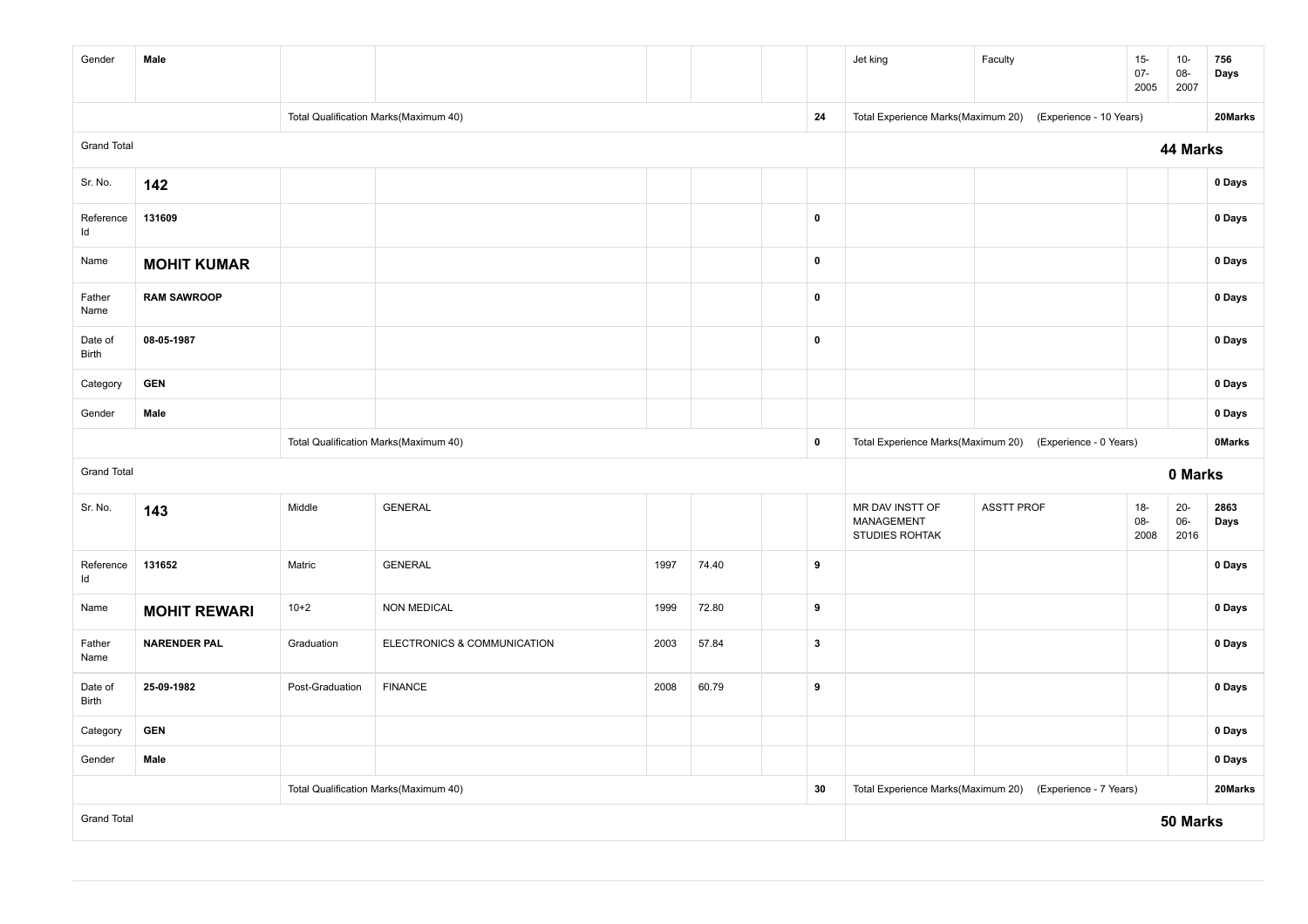| Sr. No.            | 144                             | Middle          | <b>GENERAL</b>                        | 1996 | 60.83 |              | GYM & Health Centre              | Owner                                                      | $07 -$<br>06-<br>2006    | $24 -$<br>$12 -$<br>2016 | 3853<br>Days |
|--------------------|---------------------------------|-----------------|---------------------------------------|------|-------|--------------|----------------------------------|------------------------------------------------------------|--------------------------|--------------------------|--------------|
| Reference<br>Id    | 131597                          | Matric          | <b>GENERAL</b>                        | 1998 | 55.54 | $\mathbf{3}$ |                                  |                                                            |                          |                          | 0 Days       |
| Name               | <b>MONIKA</b><br><b>SUDHERA</b> | $10+2$          | Commerce                              | 2000 | 50.00 | $\pmb{0}$    |                                  |                                                            |                          |                          | 0 Days       |
| Father<br>Name     | <b>AMRIT LAL SUDHERA</b>        | Graduation      | <b>B.Comm</b>                         | 2003 | 50.00 | $\pmb{0}$    |                                  |                                                            |                          |                          | 0 Days       |
| Date of<br>Birth   | 30-12-1982                      | Post-Graduation | M.Comm                                | 2005 | 56.08 | $\mathbf{3}$ |                                  |                                                            |                          |                          | 0 Days       |
| Category           | <b>GEN</b>                      | M.Phil.         | Commerce                              | 2015 | 55.00 |              |                                  |                                                            |                          |                          | 0 Days       |
| Gender             | Female                          |                 |                                       |      |       |              |                                  |                                                            |                          |                          | 0 Days       |
|                    |                                 |                 | Total Qualification Marks(Maximum 40) |      |       | 6            |                                  | Total Experience Marks(Maximum 20) (Experience - 10 Years) |                          |                          | 20Marks      |
| <b>Grand Total</b> |                                 |                 |                                       |      |       |              |                                  |                                                            |                          | 26 Marks                 |              |
| Sr. No.            | 145                             | Middle          | <b>GENERAL</b>                        | 1998 | NaN   |              | Jawaharlal Nehru<br>University   | Sr.Assistant                                               | $07 -$<br>03-<br>2012    | $30-$<br>$12 -$<br>2016  | 1759<br>Days |
| Reference<br>ld    | 131380                          | Matric          | <b>GENERAL</b>                        | 2000 | 54.80 | $\pmb{0}$    | Institute of Hotel<br>Management | Assistant                                                  | $16-$<br>$07 -$<br>2008  | 06-<br>03-<br>2012       | 1329<br>Days |
| Name               | <b>MUKESH KUMAR</b>             | $10+2$          | COMMERCE                              | 2002 | 66.60 | 9            | Institute of Economic<br>Growth  | Clerk-typist                                               | 03-<br>$04 -$<br>2006    | $14 -$<br>$07 -$<br>2008 | 833<br>Days  |
| Father<br>Name     | <b>PANCH DEV SINGH</b>          | Graduation      | COMMERCE                              | 2005 | 47.33 | $\mathbf 0$  | Rao Tula Ram College             | Accountant                                                 | $05 -$<br>$05 -$<br>2004 | $31 -$<br>03-<br>2006    | 695<br>Days  |
| Date of<br>Birth   | 01-01-1984                      | Post-Graduation | <b>FINANCE</b>                        | 2012 | 64.12 | 9            | Nawab Interiors Pvt Ltd          | Accountant                                                 | $01 -$<br>$05 -$<br>2002 | $30-$<br>04-<br>2004     | 730<br>Days  |
| Category           | <b>GEN</b>                      |                 |                                       |      |       |              |                                  |                                                            |                          |                          | 0 Days       |
| Gender             | Male                            |                 |                                       |      |       |              |                                  |                                                            |                          |                          | 0 Days       |
|                    |                                 |                 | Total Qualification Marks(Maximum 40) |      |       | 18           |                                  | Total Experience Marks(Maximum 20) (Experience - 14 Years) |                          |                          | 20Marks      |
| <b>Grand Total</b> |                                 |                 |                                       |      |       |              |                                  | 38 Marks                                                   |                          |                          |              |
| Sr. No.            | 146                             | Middle          | GENERAL                               | 1996 | 58.71 |              | <b>MRNCE</b>                     | LECTURER                                                   | $01 -$<br>09-<br>2007    | $31 -$<br>08-<br>2009    | 730<br>Days  |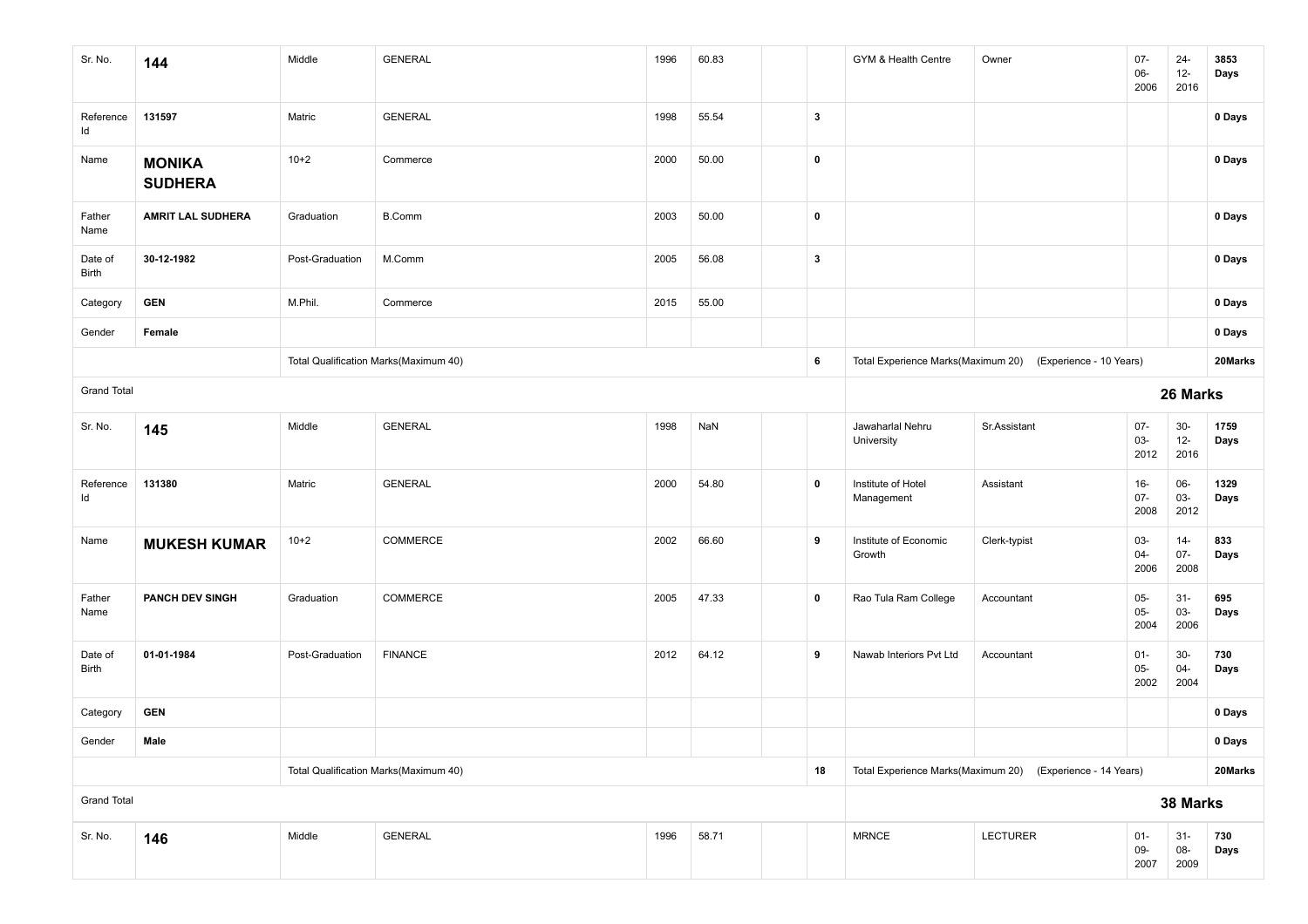| Reference<br>Id    | 131718                              | Matric          | <b>GENERAL</b>                        | 1998 | 78.17  |  | 9            | <b>BLSITM</b>                                                                    | ASST. PROF.                                               | $01 -$<br>09-<br>2009    | $30-$<br>$09-$<br>2012  | 1125<br>Days |
|--------------------|-------------------------------------|-----------------|---------------------------------------|------|--------|--|--------------|----------------------------------------------------------------------------------|-----------------------------------------------------------|--------------------------|-------------------------|--------------|
| Name               | <b>MUKTA</b>                        | $10+2$          | <b>MED-SCIENCE</b>                    | 2000 | 56.00  |  | $\mathbf{3}$ | <b>HSCE</b>                                                                      | ASST. PROF.                                               | $01 -$<br>$10-$<br>2012  | $30-$<br>09-<br>2013    | 364<br>Days  |
| Father<br>Name     | <b>OMPARKASH</b>                    | Graduation      | MED-SCIENCE                           | 2003 | 61.38  |  | 9            | <b>RDCE</b>                                                                      | ASST. PROF.                                               | $01 -$<br>$10 -$<br>2013 | 29-<br>$12-$<br>2016    | 1185<br>Days |
| Date of<br>Birth   | 16-01-1984                          | Post-Graduation | <b>ENGLISH</b>                        | 2005 | 55.40  |  | $\mathbf{3}$ |                                                                                  |                                                           |                          |                         | 0 Days       |
| Category           | <b>GEN</b>                          | M.ED.           | <b>EDUCATION</b>                      | 2007 | 74.25  |  |              |                                                                                  |                                                           |                          |                         | 0 Days       |
| Gender             | Female                              | Ph.D.           | <b>EDUCATION</b>                      | 2012 | 100.00 |  |              |                                                                                  |                                                           |                          |                         | 0 Days       |
|                    |                                     |                 | Total Qualification Marks(Maximum 40) |      |        |  | 24           |                                                                                  | Total Experience Marks(Maximum 20) (Experience - 9 Years) |                          |                         | 20Marks      |
| <b>Grand Total</b> |                                     |                 |                                       |      |        |  |              |                                                                                  |                                                           |                          | 44 Marks                |              |
| Sr. No.            | 147                                 | Middle          | GENERAL                               |      |        |  |              | <b>IARI</b>                                                                      | ASSISTANT                                                 | $17 -$<br>$12-$<br>2012  | $30-$<br>$12-$<br>2016  | 1474<br>Days |
| Reference<br>ld    | 131624                              | Matric          | <b>GENERAL</b>                        | 2001 | 60.17  |  | 9            |                                                                                  |                                                           |                          |                         | 0 Days       |
| Name               | <b>MUNESH CHAND</b><br><b>MEENA</b> | $10+2$          | <b>SCIENCE</b>                        | 2003 | 64.77  |  | 9            |                                                                                  |                                                           |                          |                         | 0 Days       |
| Father<br>Name     | <b>RAMESH CHAND MEENA</b>           | Graduation      | <b>FISHERIES</b>                      | 2011 | 70.00  |  | 9            |                                                                                  |                                                           |                          |                         | 0 Days       |
| Date of<br>Birth   | 08-07-1984                          | Post-Graduation | PUBLIC ADMINISTRATION                 | 2013 | 60.78  |  | 9            |                                                                                  |                                                           |                          |                         | 0 Days       |
| Category           | <b>GEN</b>                          |                 |                                       |      |        |  |              |                                                                                  |                                                           |                          |                         | 0 Days       |
| Gender             | Male                                |                 |                                       |      |        |  |              |                                                                                  |                                                           |                          |                         | 0 Days       |
|                    |                                     |                 | Total Qualification Marks(Maximum 40) |      |        |  | 36           |                                                                                  | Total Experience Marks(Maximum 20) (Experience - 4 Years) |                          |                         | 16Marks      |
| <b>Grand Total</b> |                                     |                 |                                       |      |        |  |              |                                                                                  |                                                           |                          | 52 Marks                |              |
| Sr. No.            | 148                                 | Middle          | <b>GENERAL</b>                        | 1992 | 65.71  |  |              | PRANNATH PARNAMI<br>INSTITUTE OF<br><b>MANAGEMENT &amp;</b><br>TECHNOLOGY, HISAR | ASSISTANT PROFESSOR                                       | $27 -$<br>$01-$<br>2011  | $31 -$<br>$05-$<br>2013 | 855<br>Days  |
| Reference<br>Id    | 131414                              | Matric          | <b>GENERAL</b>                        | 1994 | 64.33  |  | 9            |                                                                                  |                                                           |                          |                         | 0 Days       |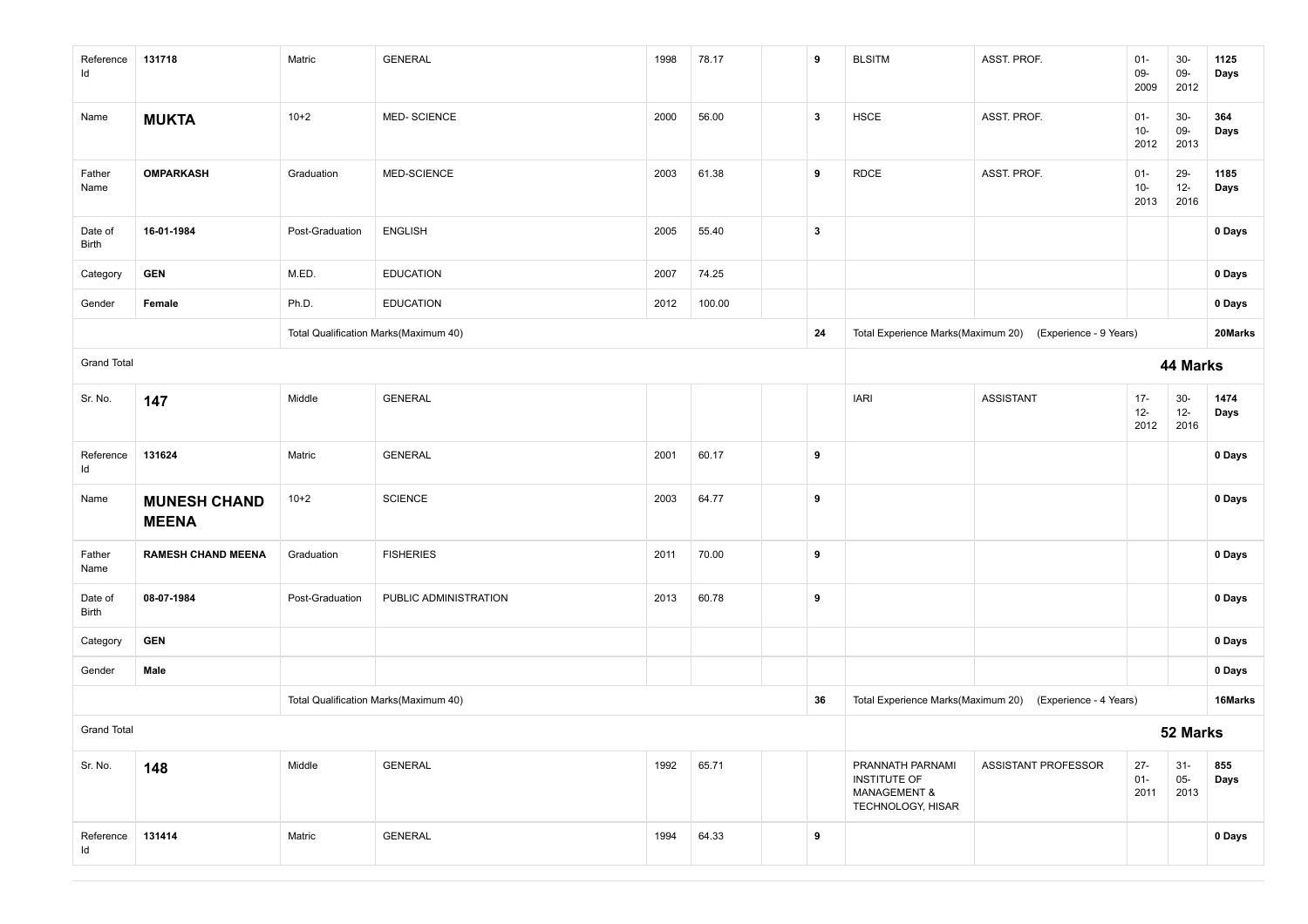| Name               | <b>MUNISH SAHNI</b>     | $10+2$          | NON-MED.                              | 1996 | 63.60 |      | 9  |                              |                                                           |                          |                         | 0 Days        |
|--------------------|-------------------------|-----------------|---------------------------------------|------|-------|------|----|------------------------------|-----------------------------------------------------------|--------------------------|-------------------------|---------------|
| Father<br>Name     | <b>CHUNNI LAL SAHNI</b> | Graduation      | PHYSICS, MATHS, ELECTRONICS           | 1999 | 64.41 |      | 9  |                              |                                                           |                          |                         | 0 Days        |
| Date of<br>Birth   | 22-01-1980              | Post-Graduation | <b>ELECTRONICS</b>                    | 2002 | 62.44 |      | 9  |                              |                                                           |                          |                         | 0 Days        |
| Category           | <b>GEN</b>              | M.TECH.         | ECE                                   | 2009 | 67.55 |      |    |                              |                                                           |                          |                         | 0 Days        |
| Gender             | Male                    | B.ED.           | <b>SCIENCE, MATHS</b>                 | 2005 | 64.80 |      |    |                              |                                                           |                          |                         | 0 Days        |
|                    |                         |                 | Total Qualification Marks(Maximum 40) |      |       |      | 36 |                              | Total Experience Marks(Maximum 20) (Experience - 2 Years) |                          |                         | 8Marks        |
| <b>Grand Total</b> |                         |                 |                                       |      |       |      |    |                              |                                                           |                          | 44 Marks                |               |
| Sr. No.            | 149                     | Middle          | <b>GENERAL</b>                        | 1998 | 81.86 |      |    | CDLU                         | <b>Teaching Associate</b>                                 | 03-<br>$10-$<br>2013     | $30-$<br>$11 -$<br>2013 | 58 Days       |
| Reference<br>Id    | 131306                  | Matric          | <b>GENERAL</b>                        | 2000 | 73.17 |      | 9  |                              |                                                           |                          |                         | 0 Days        |
| Name               | <b>MUNIYA RANI</b>      | $10+2$          | <b>MEDICAL</b>                        | 2002 | 60.80 |      | 9  |                              |                                                           |                          |                         | 0 Days        |
| Father<br>Name     | <b>SURENDER SINGH</b>   | Graduation      | <b>MEDICAL</b>                        | 2005 | 63.66 |      | 9  |                              |                                                           |                          |                         | 0 Days        |
| Date of<br>Birth   | 10-12-1985              | Post-Graduation | <b>BIOTECHNOLOGY</b>                  | 2007 | 66.17 |      | 13 |                              |                                                           |                          |                         | 0 Days        |
| Category           | <b>GEN</b>              | B.Ed            | LIFE SCIENCES & PHYSICAL SCIENCES     | 2008 | 65.50 |      |    |                              |                                                           |                          |                         | 0 Days        |
| Gender             | Female                  | M.Phil          | <b>BIOTECHNOLOGY</b>                  | 2009 | 65.00 |      |    |                              |                                                           |                          |                         | 0 Days        |
|                    |                         |                 | Total Qualification Marks(Maximum 40) |      |       |      | 40 |                              | Total Experience Marks(Maximum 20) (Experience - 0 Years) |                          |                         | <b>OMarks</b> |
| <b>Grand Total</b> |                         |                 |                                       |      |       |      |    |                              |                                                           |                          | 40 Marks                |               |
| Sr. No.            | 150                     | Middle          | <b>GENERAL</b>                        |      |       |      |    | FOOD CORPORATION<br>OF INDIA | ASSISTANT GRADE-III                                       | $11 -$<br>$07 -$<br>2014 | $30-$<br>$12 -$<br>2016 | 903<br>Days   |
| Reference<br>Id    | 131409                  | Matric          | <b>GENERAL</b>                        | 2002 | 79.50 |      | 9  |                              |                                                           |                          |                         | 0 Days        |
| Name               | <b>N SHIVANAND</b>      | $10+2$          | <b>BIOLOGY</b>                        | 2004 | 89.60 |      | 9  |                              |                                                           |                          |                         | 0 Days        |
| Father<br>Name     | N CHANDRAMOULI          | Graduation      | <b>BIOTECHNOLOGY</b>                  | 2008 | 77.56 |      | 9  |                              |                                                           |                          |                         | 0 Days        |
| Date of<br>Birth   | 22-05-1987              | Post-Graduation | HOSPITAL MANAGEMENT                   | 2011 | 65.00 | 7.04 | 13 |                              |                                                           |                          |                         | 0 Days        |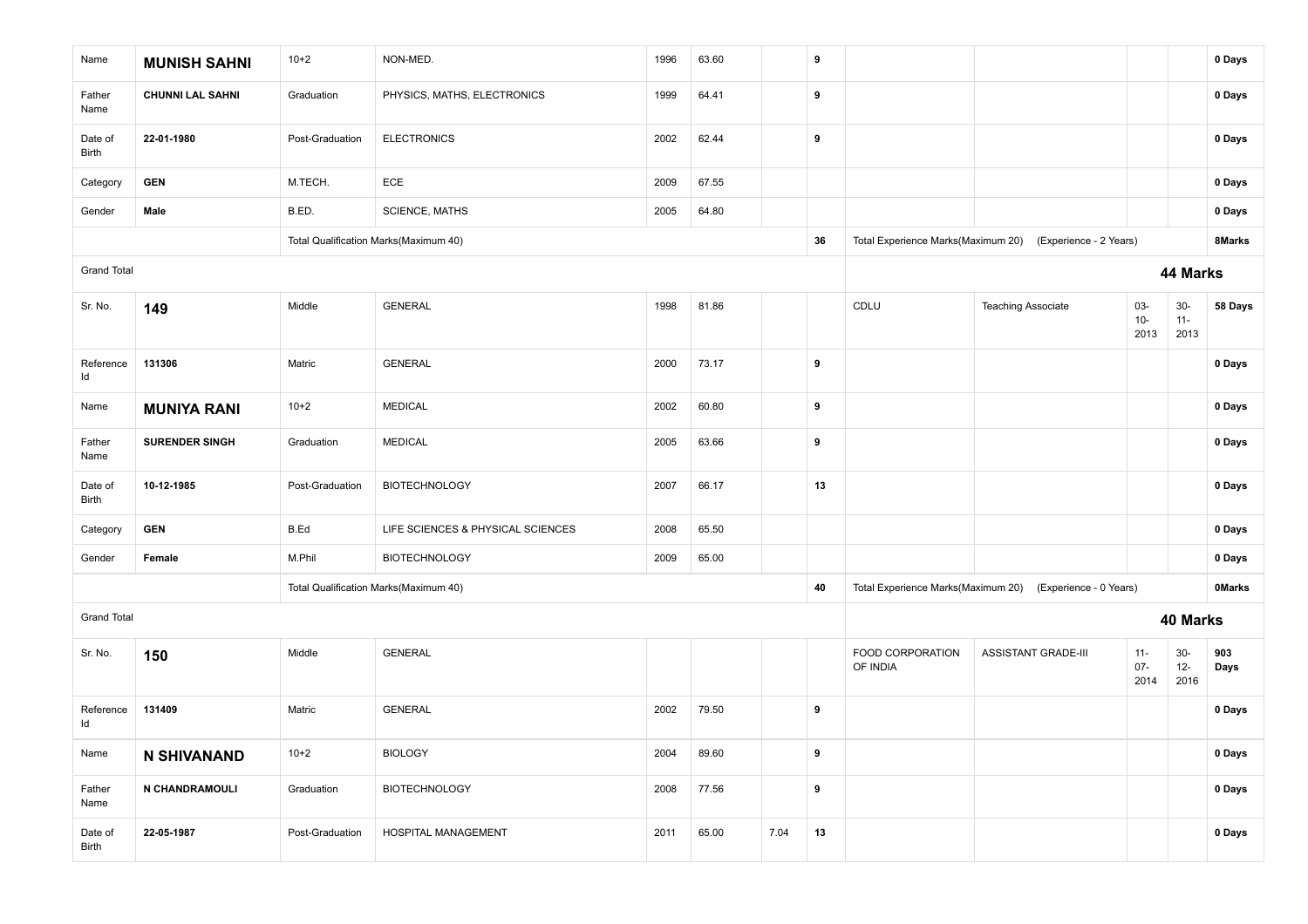| Category           | <b>GEN</b>                       | <b>PGDMB</b>                      | MEDICINAL BOTANY                         | 2011  | 69.67 |             |                                               |                                                           |                          |                          | 0 Days        |
|--------------------|----------------------------------|-----------------------------------|------------------------------------------|-------|-------|-------------|-----------------------------------------------|-----------------------------------------------------------|--------------------------|--------------------------|---------------|
| Gender             | Male                             | M.Sc                              | <b>BIOTECHNOLOGY</b>                     | 2012  | 85.41 |             |                                               |                                                           |                          |                          | 0 Days        |
|                    |                                  |                                   | Total Qualification Marks(Maximum 40)    |       |       | 40          | Total Experience Marks(Maximum 20)            | (Experience - 2 Years)                                    |                          |                          | 8Marks        |
| <b>Grand Total</b> |                                  |                                   |                                          |       |       |             |                                               |                                                           |                          | <b>48 Marks</b>          |               |
| Sr. No.            | 151                              | Middle                            | <b>GENERAL</b>                           | 2007  | 68.17 |             |                                               |                                                           |                          |                          | 0 Days        |
| Reference<br>ld    | 131696                           | Matric                            | <b>GENERAL</b>                           | 2009  | 67.20 | 9           |                                               |                                                           |                          |                          | 0 Days        |
| Name               | <b>NANCY</b>                     | $10+2$                            | COMM                                     | 2011  | 76.60 | 9           |                                               |                                                           |                          |                          | 0 Days        |
| Father<br>Name     | <b>SURESH KUMAR</b>              | Graduation                        | <b>B.COM</b>                             | 2014  | 57.31 | 3           |                                               |                                                           |                          |                          | 0 Days        |
| Date of<br>Birth   | 10-10-1993                       | Post-Graduation                   |                                          |       |       | 0           |                                               |                                                           |                          |                          | 0 Days        |
| Category           | <b>GEN</b>                       | <b>COMPUTER</b><br><b>DIPLOMA</b> | COMPUTER DIPLOMA                         | 2014  |       |             |                                               |                                                           |                          |                          | 0 Days        |
| Gender             | Female                           |                                   |                                          |       |       |             |                                               |                                                           |                          | 0 Days                   |               |
|                    |                                  |                                   | Total Qualification Marks(Maximum 40)    |       |       | 21          | Total Experience Marks(Maximum 20)            | (Experience - 0 Years)                                    |                          |                          | <b>OMarks</b> |
| <b>Grand Total</b> |                                  |                                   |                                          |       |       |             |                                               |                                                           |                          | 21 Marks                 |               |
| Sr. No.            | 152                              | Middle                            | <b>GENERAL</b>                           | 1998  | 86.14 |             | Matu Ram Institute of<br>Engg and Tech Rohtak | <b>Assistant Professor</b>                                | 06-<br>$08 -$<br>2014    | $12-$<br>$12 -$<br>2014  | 128<br>Days   |
| Reference<br>Id    | 131521                           | Matric                            | <b>GENERAL</b>                           | 2000  | 77.67 | 9           | Delhi Technical Campus<br>Bahadurgarh         | <b>Assistant Professor</b>                                | $10 -$<br>$02 -$<br>2014 | $05 -$<br>08-<br>2014    | 176<br>Days   |
| Name               | <b>NARENDER</b><br><b>SHARMA</b> | $10+2$                            | Physics, Chemistry, Math, English, Hindi | 2002  | 52.60 | $\mathbf 0$ | Vaish College of<br><b>Engineering Rohtak</b> | <b>Assistant Professor</b>                                | $01 -$<br>$01 -$<br>2010 | $22 -$<br>$07 -$<br>2013 | 1298<br>Days  |
| Father<br>Name     | <b>RAMESH SHARMA</b>             | Graduation                        | <b>Mechanical Engineering</b>            | 2007  | 71.21 | 9           | Vaish College of<br><b>Engineering Rohtak</b> | Lecturer                                                  | $18-$<br>08-<br>2008     | $31-$<br>$12-$<br>2009   | 500<br>Days   |
| Date of<br>Birth   | 06-10-1986                       | Post-Graduation                   | <b>Mechanical Engineering</b>            | 69.66 | 13    |             |                                               |                                                           |                          | 0 Days                   |               |
| Category           | <b>GEN</b>                       |                                   |                                          |       |       |             |                                               |                                                           | 0 Days                   |                          |               |
| Gender             | Male                             |                                   |                                          |       |       |             |                                               |                                                           |                          |                          | 0 Days        |
|                    |                                  |                                   | Total Qualification Marks(Maximum 40)    |       |       | 31          |                                               | Total Experience Marks(Maximum 20) (Experience - 5 Years) |                          |                          | 20Marks       |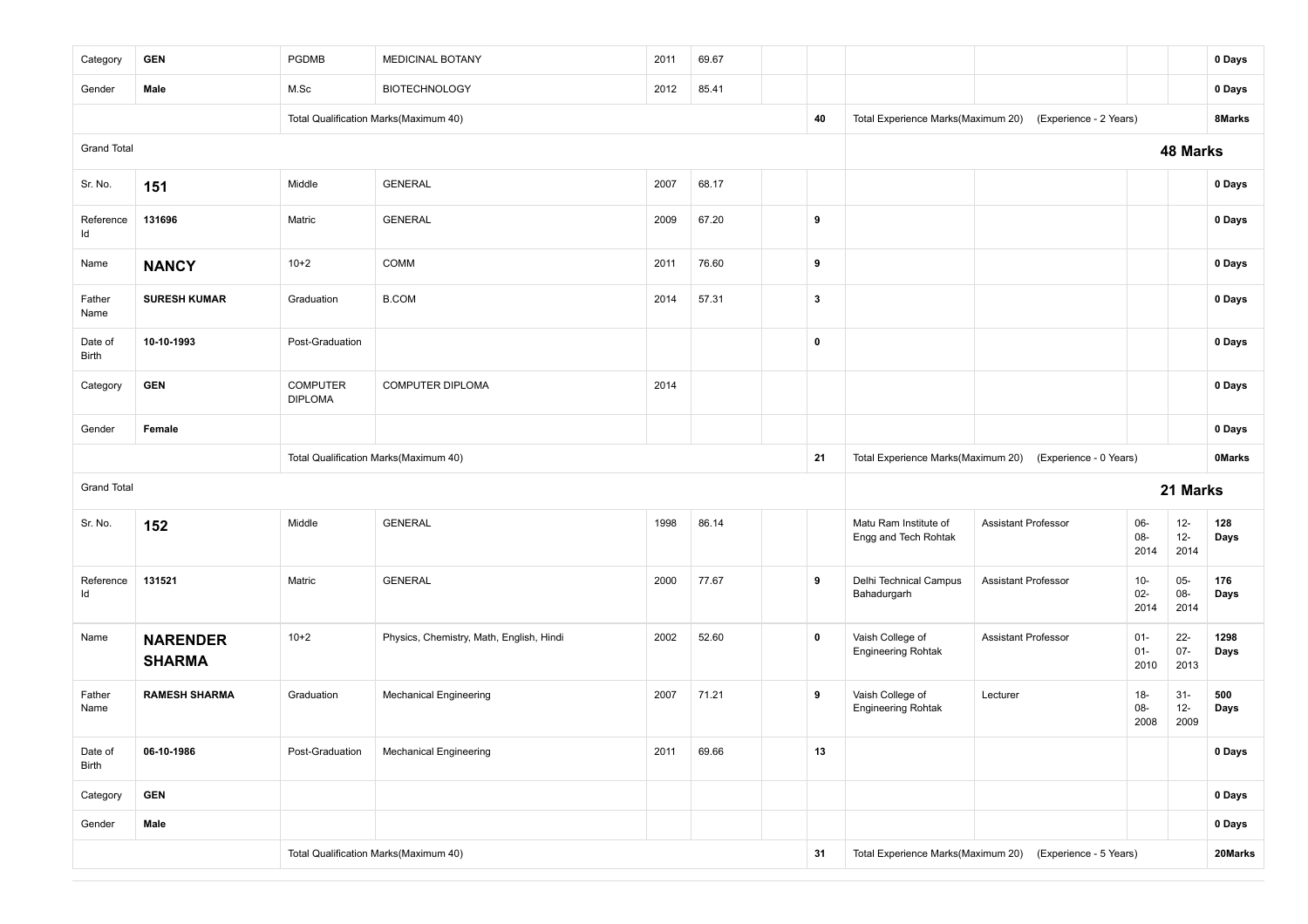| <b>Grand Total</b> |                                                  |                 |                                       |      |                                    |                                                           |                  |                                                                 |                                  |                          | 51 Marks                |              |
|--------------------|--------------------------------------------------|-----------------|---------------------------------------|------|------------------------------------|-----------------------------------------------------------|------------------|-----------------------------------------------------------------|----------------------------------|--------------------------|-------------------------|--------------|
| Sr. No.            | 153                                              | Middle          | <b>GENERAL</b>                        | 1997 | 74.14                              |                                                           |                  | Central Excise Division,<br>Shimla                              | <b>Tax Assistant</b>             | $15-$<br>$11 -$<br>2010  | $27 -$<br>$05-$<br>2011 | 193<br>Days  |
| Reference<br>Id    | 131399                                           | Matric          | <b>GENERAL</b>                        | 1999 | 80.33                              |                                                           | 9                | Institute of Secretariat<br>Training & Management,<br>New Delhi | <b>Assistant Section Officer</b> | $30-$<br>$05-$<br>2011   | $19-$<br>08-<br>2011    | 81 Days      |
| Name               | <b>NARENDER</b><br><b>SINGH</b>                  | $10+2$          | NON-MEDICAL                           | 2001 | 62.00                              |                                                           | 9                | Union Public Service<br>Commission, New Delhi                   | <b>Assistant Section Officer</b> | $19 -$<br>$08 -$<br>2011 | 29-<br>$02 -$<br>2016   | 1655<br>Days |
| Father<br>Name     | <b>BIRBAL SINGH</b>                              | Graduation      | <b>COMPUTER SCIENCE</b>               | 2004 | 57.66                              |                                                           | $\boldsymbol{3}$ | <b>Staff Selection</b><br>Commission (NWR),<br>Chandigarh       | <b>Assistant Section Officer</b> | $01 -$<br>$03 -$<br>2016 | $30-$<br>$12 -$<br>2016 | 304<br>Days  |
| Date of<br>Birth   | 25-12-1984                                       | Post-Graduation | M.B.A. (FINANCE)                      | 2008 | 67.16                              |                                                           | 13               |                                                                 |                                  |                          |                         | 0 Days       |
| Category           | <b>GEN</b>                                       | <b>NET</b>      | <b>MANAGEMENT</b>                     | 2012 | NaN                                |                                                           |                  |                                                                 |                                  |                          |                         | 0 Days       |
| Gender             | Male                                             | M.Sc.           | Computer Science                      | 2006 | 63.25                              |                                                           |                  |                                                                 |                                  |                          |                         | 0 Days       |
|                    |                                                  |                 | Total Qualification Marks(Maximum 40) | 34   | Total Experience Marks(Maximum 20) | (Experience - 6 Years)                                    |                  |                                                                 | 20Marks                          |                          |                         |              |
| <b>Grand Total</b> |                                                  |                 |                                       |      |                                    |                                                           |                  |                                                                 |                                  |                          | 54 Marks                |              |
| Sr. No.            | 154                                              | Middle          | <b>GENERAL</b>                        | 2006 | 62.60                              |                                                           |                  |                                                                 |                                  |                          |                         | 0 Days       |
| Reference<br>ld    | 131721                                           | Matric          | <b>GENERAL</b>                        | 2008 | 78.20                              |                                                           | 9                |                                                                 |                                  |                          |                         | 0 Days       |
| Name               | <b>NAVEEN</b>                                    | $10+2$          |                                       |      |                                    |                                                           | $\mathbf 0$      |                                                                 |                                  |                          |                         | 0 Days       |
| Father<br>Name     | <b>SUKHDEV</b>                                   | Graduation      | <b>CIVIL ENGINEERING</b>              | 2016 | 69.10                              |                                                           | 9                |                                                                 |                                  |                          |                         | 0 Days       |
| Date of<br>Birth   | 06-12-1994                                       | Post-Graduation |                                       |      |                                    |                                                           | $\pmb{0}$        |                                                                 |                                  |                          |                         | 0 Days       |
| Category           | <b>EBP</b>                                       |                 |                                       |      |                                    |                                                           |                  |                                                                 |                                  |                          |                         | 0 Days       |
| Gender             | Male                                             |                 |                                       |      |                                    |                                                           |                  |                                                                 |                                  |                          |                         | 0 Days       |
|                    |                                                  |                 | Total Qualification Marks(Maximum 40) | 18   |                                    | Total Experience Marks(Maximum 20) (Experience - 0 Years) |                  |                                                                 | <b>OMarks</b>                    |                          |                         |              |
| <b>Grand Total</b> |                                                  |                 |                                       |      |                                    |                                                           |                  | 18 Marks                                                        |                                  |                          |                         |              |
| Sr. No.            | Middle<br><b>GENERAL</b><br>70.71<br>1998<br>155 |                 |                                       |      |                                    |                                                           |                  | DAV College of<br>Engineering and<br>Technology Kanina          | Lecturer                         | 06-<br>08-<br>2009       | $07 -$<br>08-<br>2014   | 1827<br>Days |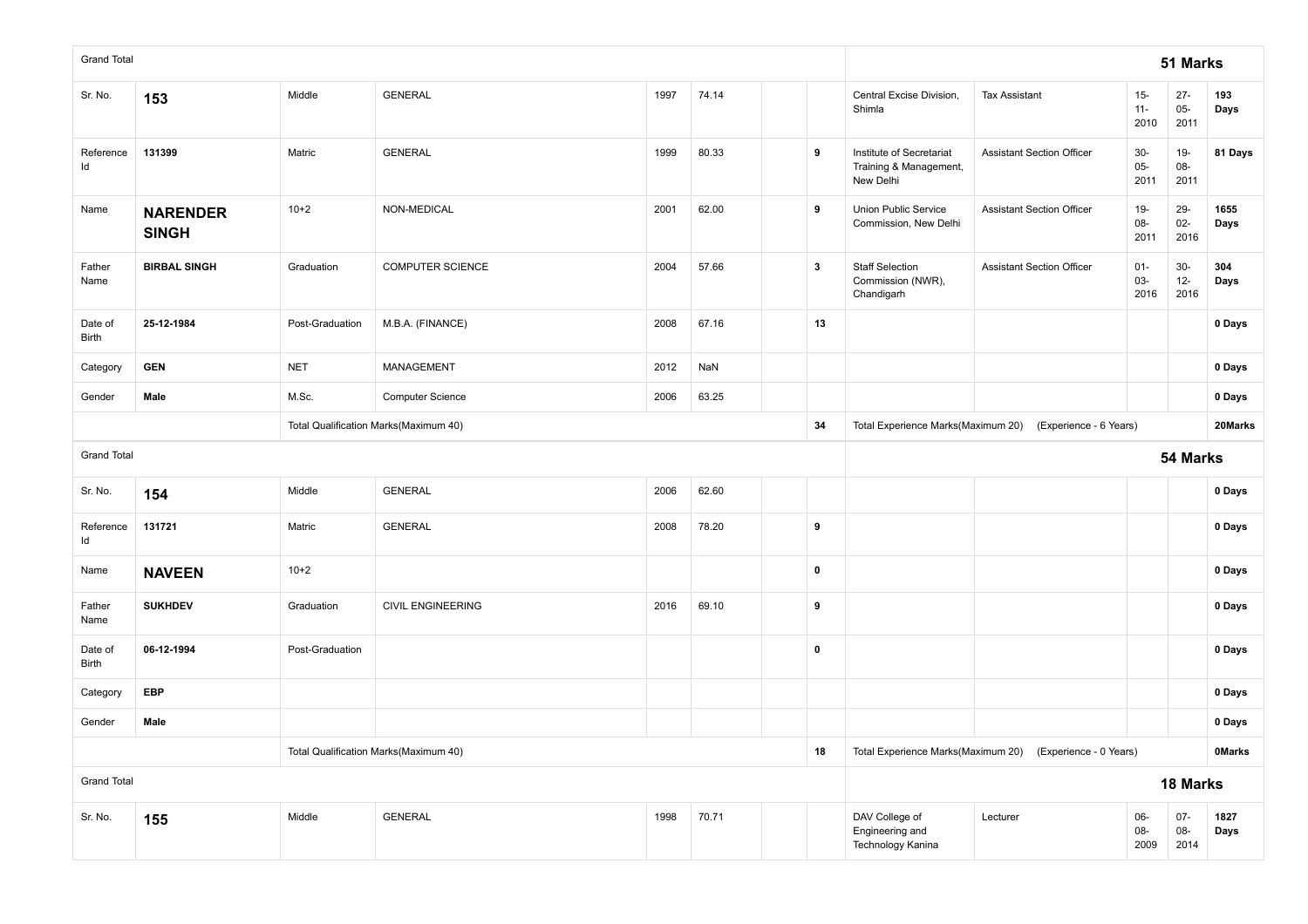| Reference<br>ld    | 131357                 | Matric                                | <b>GENERAL</b>                        | 2000 | 57.17                                                      | 3           | CCS Haryana<br>Agricultural University,<br>Hisar                  | <b>Computer Programmer</b>                                | 08-<br>08-<br>2014       |                          | 0 Days       |
|--------------------|------------------------|---------------------------------------|---------------------------------------|------|------------------------------------------------------------|-------------|-------------------------------------------------------------------|-----------------------------------------------------------|--------------------------|--------------------------|--------------|
| Name               | <b>NAVEEN</b>          | $10+2$                                | Non Medical                           | 2002 | 62.00                                                      | 9           |                                                                   |                                                           |                          |                          | 0 Days       |
| Father<br>Name     | <b>VEDPAL YADAV</b>    | Graduation                            | IT                                    | 2007 | 67.47                                                      | 9           |                                                                   |                                                           |                          |                          | 0 Days       |
| Date of<br>Birth   | 30-07-1985             | Post-Graduation                       | CSE                                   | 2009 | 72.45                                                      | 13          |                                                                   |                                                           |                          |                          | 0 Days       |
| Category           | <b>BCB</b>             |                                       |                                       |      |                                                            |             |                                                                   |                                                           |                          |                          | 0 Days       |
| Gender             | Male                   |                                       |                                       |      |                                                            |             |                                                                   |                                                           |                          |                          | 0 Days       |
|                    |                        |                                       | Total Qualification Marks(Maximum 40) |      |                                                            | 34          |                                                                   | Total Experience Marks(Maximum 20) (Experience - 5 Years) |                          |                          | 20Marks      |
| <b>Grand Total</b> |                        |                                       |                                       |      |                                                            |             |                                                                   |                                                           |                          | 54 Marks                 |              |
| Sr. No.            | 156                    | Middle                                | <b>GENERAL</b>                        | 1986 | 71.00                                                      |             | MAIT, Maharaja Agrasen<br>University, Baddi<br>(Himachal Pradesh) | Associate Professor & Head                                | $22 -$<br>$08 -$<br>2015 | $30-$<br>$12-$<br>2016   | 496<br>Days  |
| Reference<br>Id    | 131309                 | Matric                                | <b>GENERAL</b>                        | 1988 | 79.00                                                      | 9           | Vaish College of<br>Engineering, Rohtak                           | Associate Professor & Head                                | $01 -$<br>$12 -$<br>2011 | $21 -$<br>08-<br>2015    | 1359<br>Days |
| Name               | <b>NAVEEN GOEL</b>     | $10+2$                                |                                       |      |                                                            | $\mathbf 0$ | Vaish College of<br>Engineering, Rohtak                           | <b>Assistant Professor</b>                                | $27 -$<br>08-<br>2009    | $30-$<br>$11 -$<br>2011  | 825<br>Days  |
| Father<br>Name     | <b>JAIBHAGWAN GOEL</b> | Graduation                            | ECE                                   | 2000 | 75.13                                                      | 9           | Hindu College of<br>Engineering, Sonepat                          | Assistant Professor & Head                                | $01 -$<br>08-<br>2006    | $10-$<br>$01 -$<br>2009  | 893<br>Days  |
| Date of<br>Birth   | 18-02-1973             | Post-Graduation                       | ECE                                   | 2006 | 71.58                                                      | 13          | Vaish College of<br>Engineering, Rohtak                           | Lecturer (Sr. Scale)                                      | 29-<br>08-<br>2005       | $31-$<br>$07 -$<br>2006  | 336<br>Days  |
| Category           | <b>GEN</b>             | Polytechnic<br>Diploma                | ECE                                   | 1991 | 71.16                                                      |             | Haryana College of<br>Tech. & Mgt. (Kaithal)                      | Lecturer                                                  | $19-$<br>$02 -$<br>2001  | $26 -$<br>$08 -$<br>2005 | 1649<br>Days |
| Gender             | Male                   |                                       |                                       |      |                                                            |             | Vaish Technical Institute,<br>Rohtak                              | Lecturer                                                  | $16 -$<br>08-<br>2000    | $16 -$<br>$02 -$<br>2001 | 184<br>Days  |
|                    |                        | Total Qualification Marks(Maximum 40) | 31                                    |      | Total Experience Marks(Maximum 20) (Experience - 15 Years) |             |                                                                   | 20Marks                                                   |                          |                          |              |
| <b>Grand Total</b> |                        |                                       |                                       |      |                                                            |             | 51 Marks                                                          |                                                           |                          |                          |              |
| Sr. No.            | 157                    | Middle                                | <b>GENERAL</b>                        | 1992 |                                                            |             | Rajendra Institute of<br>Tech and Sci, Sirsa                      | Lecturer                                                  | $01 -$<br>08-<br>2005    | $30-$<br>$06-$<br>2007   | 698<br>Days  |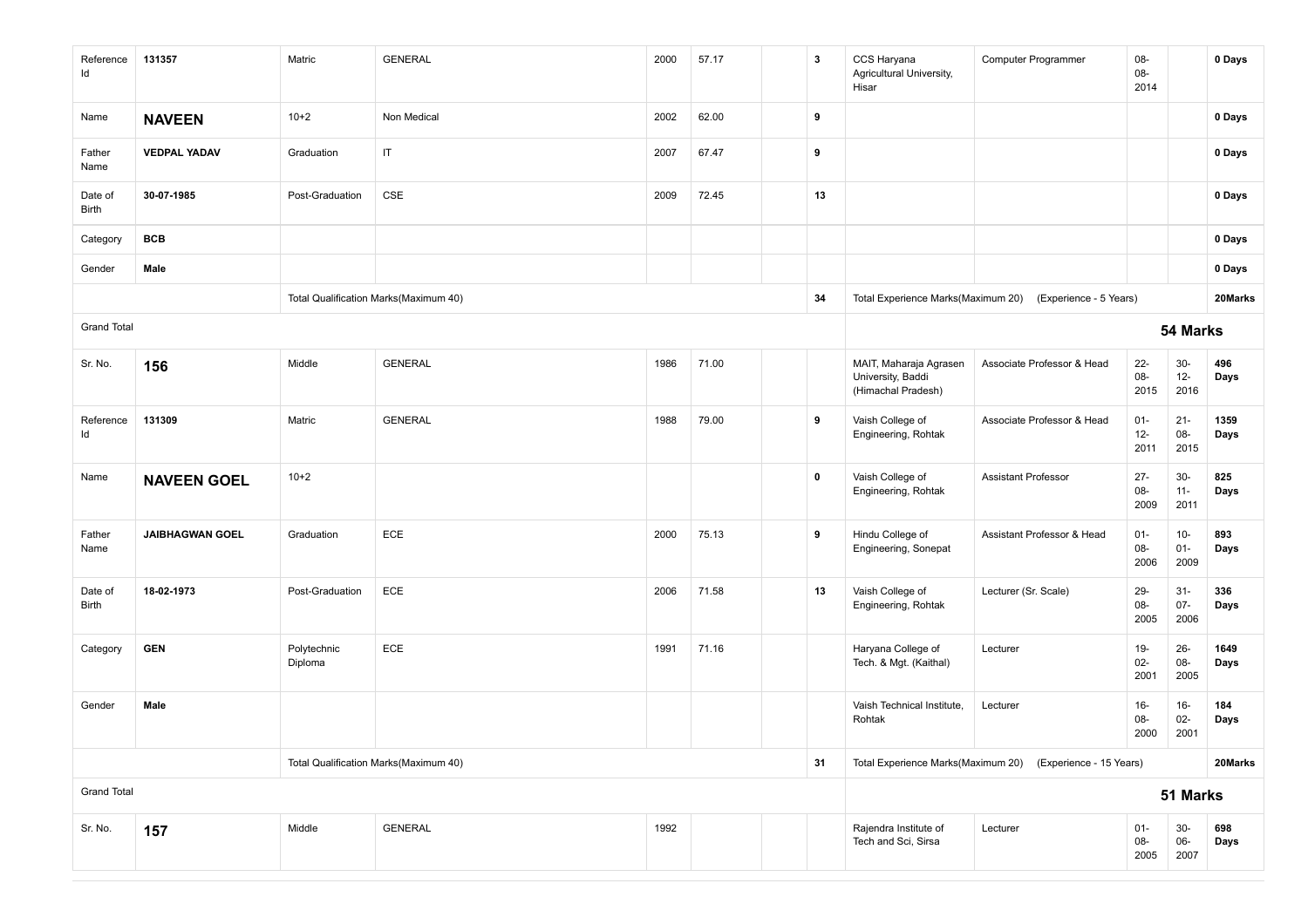| Reference<br>Id         | 131616                                | Matric          | <b>GENERAL</b>                          | 1994 | 74.83 | 9 |    | Rajendra Institute of<br>Tech and Sci, Sirsa                                           | Lecturer in Senior Scale                                   | $01 -$<br>$07 -$<br>2007 | $14-$<br>$02 -$<br>2009  | 594<br>Days  |
|-------------------------|---------------------------------------|-----------------|-----------------------------------------|------|-------|---|----|----------------------------------------------------------------------------------------|------------------------------------------------------------|--------------------------|--------------------------|--------------|
| Name                    | <b>NAVEEN GOYAL</b>                   | $10+2$          | Science (Medical)                       | 1996 | 60.75 | 9 |    | Rajendra Institute of<br>Tech and Sci, Sirsa                                           | Associate Prof                                             | $15 -$<br>$02 -$<br>2009 | $07 -$<br>$11 -$<br>2011 | 995<br>Days  |
| Father<br>Name          | <b>GORI SHANKAR GOYAL</b>             | Graduation      | <b>Pharmaceutical Sciences</b>          | 2001 | 65.72 | 9 |    | SBMNIPSR, Asthal<br>Bohar, Rohtak                                                      | Associate Prof                                             | $07 -$<br>$11 -$<br>2011 | $18-$<br>$12 -$<br>2012  | 407<br>Days  |
| Date of<br><b>Birth</b> | 27-09-1979                            | Post-Graduation | Pharmaceutical Sciences (Pharmacognosy) | 2005 | 70.23 |   | 13 | Roorkee College of<br>Pharmacy, Roorkee                                                | Professor                                                  | $20 -$<br>$12 -$<br>2012 | $30-$<br>$12 -$<br>2016  | 1471<br>Days |
| Category                | <b>GEN</b>                            | Ph.D.           | <b>Pharmaceutical Sciences</b>          | 2012 | NaN   |   |    |                                                                                        |                                                            |                          |                          | 0 Days       |
| Gender                  | Male                                  |                 |                                         |      |       |   |    |                                                                                        |                                                            |                          |                          | 0 Days       |
|                         |                                       |                 | Total Qualification Marks(Maximum 40)   |      |       |   | 40 |                                                                                        | Total Experience Marks(Maximum 20) (Experience - 11 Years) |                          |                          | 20Marks      |
| <b>Grand Total</b>      |                                       |                 |                                         |      |       |   |    |                                                                                        |                                                            |                          | 60 Marks                 |              |
| Sr. No.                 | 158                                   | Middle          | <b>GENERAL</b>                          | 1997 | 80.00 |   |    | GJUS&T, Hisar                                                                          | Junior Programmer                                          | $18-$<br>$04 -$<br>2013  | $30-$<br>$12 -$<br>2016  | 1352<br>Days |
| Reference<br>ld         | 131695                                | Matric          | <b>GENERAL</b>                          | 1999 | 78.67 | 9 |    | Levitate Solutions, Hisar                                                              | Senior Programmer                                          | $01 -$<br>$11 -$<br>2010 | $17 -$<br>04-<br>2013    | 898<br>Days  |
| Name                    | <b>NAVEEN KUMAR</b>                   | $10+2$          | Non-Medical                             | 2001 | 60.50 | 9 |    |                                                                                        |                                                            |                          |                          | 0 Days       |
| Father<br>Name          | <b>RAJ SINGH</b>                      | Graduation      | B.Sc. (Computer Science)                | 2004 | 66.07 | 9 |    |                                                                                        |                                                            |                          |                          | 0 Days       |
| Date of<br>Birth        | 08-02-1984                            | Post-Graduation | M.C.A. (Computer Application)           | 2007 | 68.77 |   | 13 |                                                                                        |                                                            |                          |                          | 0 Days       |
| Category                | <b>GEN</b>                            | <b>TALLY</b>    | Tally                                   | 2005 |       |   |    |                                                                                        |                                                            |                          |                          | 0 Days       |
| Gender                  | Male                                  |                 |                                         |      |       |   |    |                                                                                        |                                                            |                          |                          | 0 Days       |
|                         | Total Qualification Marks(Maximum 40) |                 |                                         |      |       |   |    | Total Experience Marks(Maximum 20)                                                     | (Experience - 6 Years)                                     |                          |                          | 20Marks      |
| <b>Grand Total</b>      |                                       |                 |                                         |      |       |   |    |                                                                                        |                                                            |                          | 60 Marks                 |              |
| Sr. No.                 | 159                                   | Middle          | <b>GENERAL</b>                          | 2000 | 65.57 |   |    | <b>GURU JAMBHESHWAR</b><br>UNIVERSITY OF<br><b>SCIENCES &amp;</b><br><b>TECHNOLOGY</b> | <b>RESEARCH SCHOLAR</b>                                    | $17 -$<br>$01 -$<br>2012 | $27 -$<br>$12 -$<br>2016 | 1806<br>Days |
| Reference<br>Id         | 131646                                | Matric          | <b>GENERAL</b>                          | 2002 | 75.67 | 9 |    |                                                                                        |                                                            |                          |                          | 0 Days       |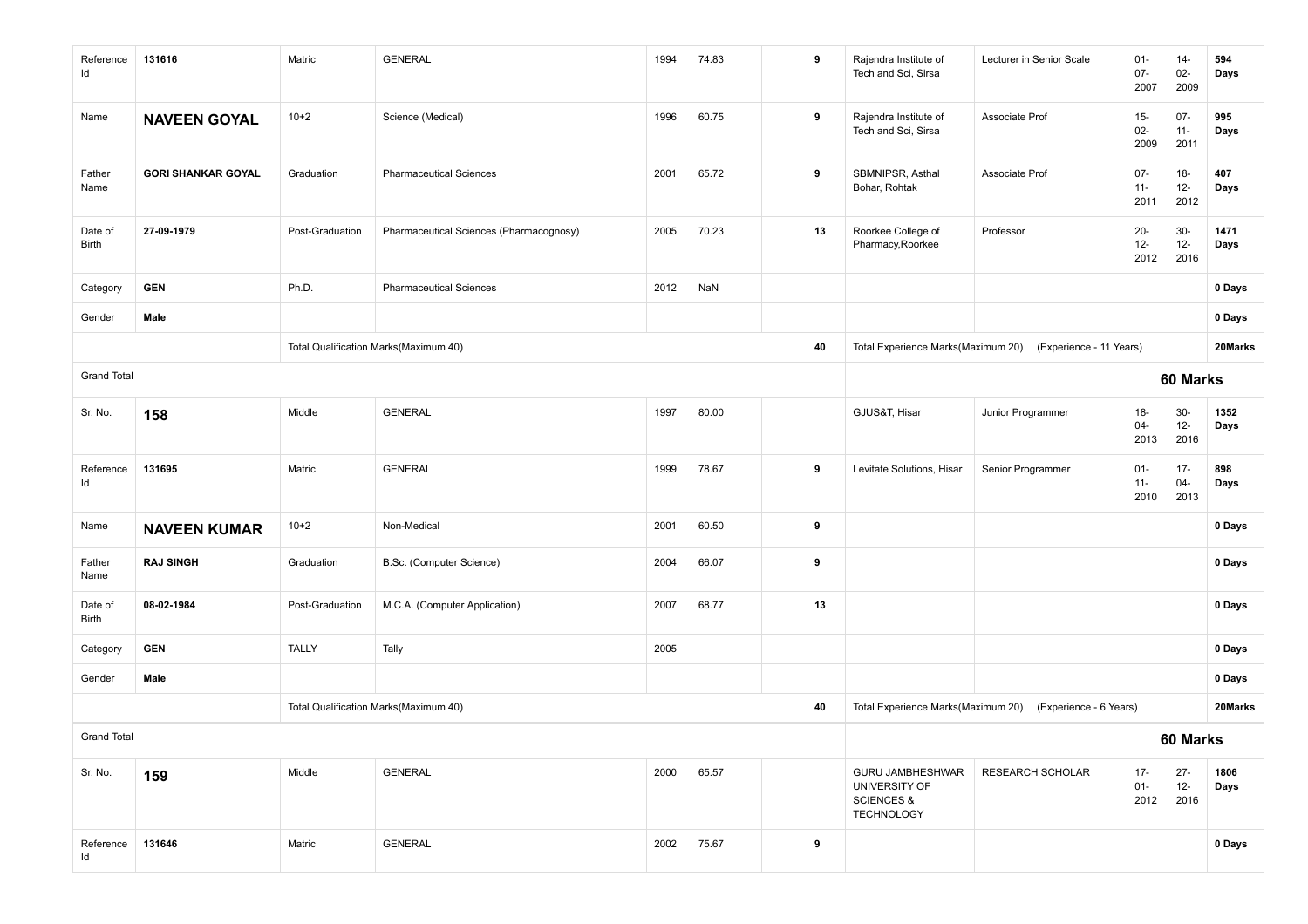| Name               | <b>NEELAM</b>          | $10+2$           | <b>NON MEDICAL</b>                    | 2004        | 65.00 | 9                |                                    |                                                            |                          |                         | 0 Days       |
|--------------------|------------------------|------------------|---------------------------------------|-------------|-------|------------------|------------------------------------|------------------------------------------------------------|--------------------------|-------------------------|--------------|
| Father<br>Name     | <b>RAJENDER PRASAD</b> | Graduation       | B.Sc.                                 | 2007        | 76.83 | $\boldsymbol{9}$ |                                    |                                                            |                          |                         | 0 Days       |
| Date of<br>Birth   | 16-09-1987             | Post-Graduation  | M.Sc.                                 | 2009        | 81.95 | 13               |                                    |                                                            |                          |                         | 0 Days       |
| Category           | <b>GEN</b>             | Ph.D.            | APPLIED PHYSICS                       | <b>PURS</b> | NaN   |                  |                                    |                                                            |                          |                         | 0 Days       |
| Gender             | Female                 | B.ed.            | Science & Math                        | 2010        | 71.20 |                  |                                    |                                                            |                          |                         | 0 Days       |
|                    |                        |                  | Total Qualification Marks(Maximum 40) |             |       | 40               |                                    | Total Experience Marks(Maximum 20) (Experience - 4 Years)  |                          |                         | 16Marks      |
| <b>Grand Total</b> |                        |                  |                                       |             |       |                  |                                    |                                                            |                          | 56 Marks                |              |
| Sr. No.            | 160                    | Middle           | <b>GENERAL</b>                        | 1990        | 68.29 |                  | F.C.COLLEGE FOR<br>WOMEN, HISAR    | <b>LECTURER</b>                                            | $16-$<br>$07 -$<br>2001  | $30-$<br>$04 -$<br>2010 | 3210<br>Days |
| Reference<br>ld    | 131651                 | Matric           | <b>GENERAL</b>                        | 1992        | 62.17 | $\boldsymbol{9}$ | F.C.COLLEGE FOR<br>WOMEN, HISAR    | LIBRARIAN                                                  | $01 -$<br>06-<br>2010    | $26 -$<br>09-<br>2016   | 2309<br>Days |
| Name               | <b>NEERA BANSAL</b>    | $10+2$           | Arts                                  | 1994        | 65.80 | 9                | VIDYA DEVI JINDAL<br>SCHOOL, HISAR | LIBRARIAN                                                  | $17 -$<br>$10 -$<br>2016 |                         | 0 Days       |
| Father<br>Name     | <b>KRISHAN KUMAR</b>   | Graduation       | Arts                                  | 1997        | 76.08 | 9                |                                    |                                                            |                          |                         | 0 Days       |
| Date of<br>Birth   | 16-02-1977             | Post-Graduation  | M.Sc. Computer Science                | 2001        | 66.40 | 13               |                                    |                                                            |                          |                         | 0 Days       |
| Category           | <b>GEN</b>             | M.Llb & Inf. Sc. | Library & Inf. Sc.                    | 2007        | 70.00 |                  |                                    |                                                            |                          |                         | 0 Days       |
| Gender             | Female                 | <b>NET Exam</b>  | Library & Inf. Sc.                    | 2012        |       |                  |                                    |                                                            |                          |                         | 0 Days       |
|                    |                        |                  | Total Qualification Marks(Maximum 40) |             |       | 40               |                                    | Total Experience Marks(Maximum 20) (Experience - 15 Years) |                          |                         | 20Marks      |
| <b>Grand Total</b> |                        |                  |                                       |             |       |                  |                                    |                                                            |                          | 60 Marks                |              |
| Sr. No.            | 161                    | Middle           | <b>GENERAL</b>                        | 2004        | 82.00 |                  | SHUBHAM PIPES PVT<br>LTD.          | <b>ASSISTANT MANAGER</b>                                   | $25 -$<br>$09-$<br>2014  | $30-$<br>$12-$<br>2016  | 827<br>Days  |
| Reference<br>Id    | 131565                 | Matric           | <b>GENERAL</b>                        | 2006        | 79.20 | 9                |                                    |                                                            |                          |                         | 0 Days       |
| Name               | <b>NEERAJ KUMAR</b>    | $10+2$           | NON MEDICAL SCIENCE                   | 2008        | 63.00 | 9                |                                    |                                                            |                          |                         | $0$ Days     |
| Father<br>Name     | <b>RAVINDER SINGH</b>  | Graduation       | <b>B TECH ECE</b>                     | 2012        | 71.11 | 9                |                                    |                                                            |                          |                         | 0 Days       |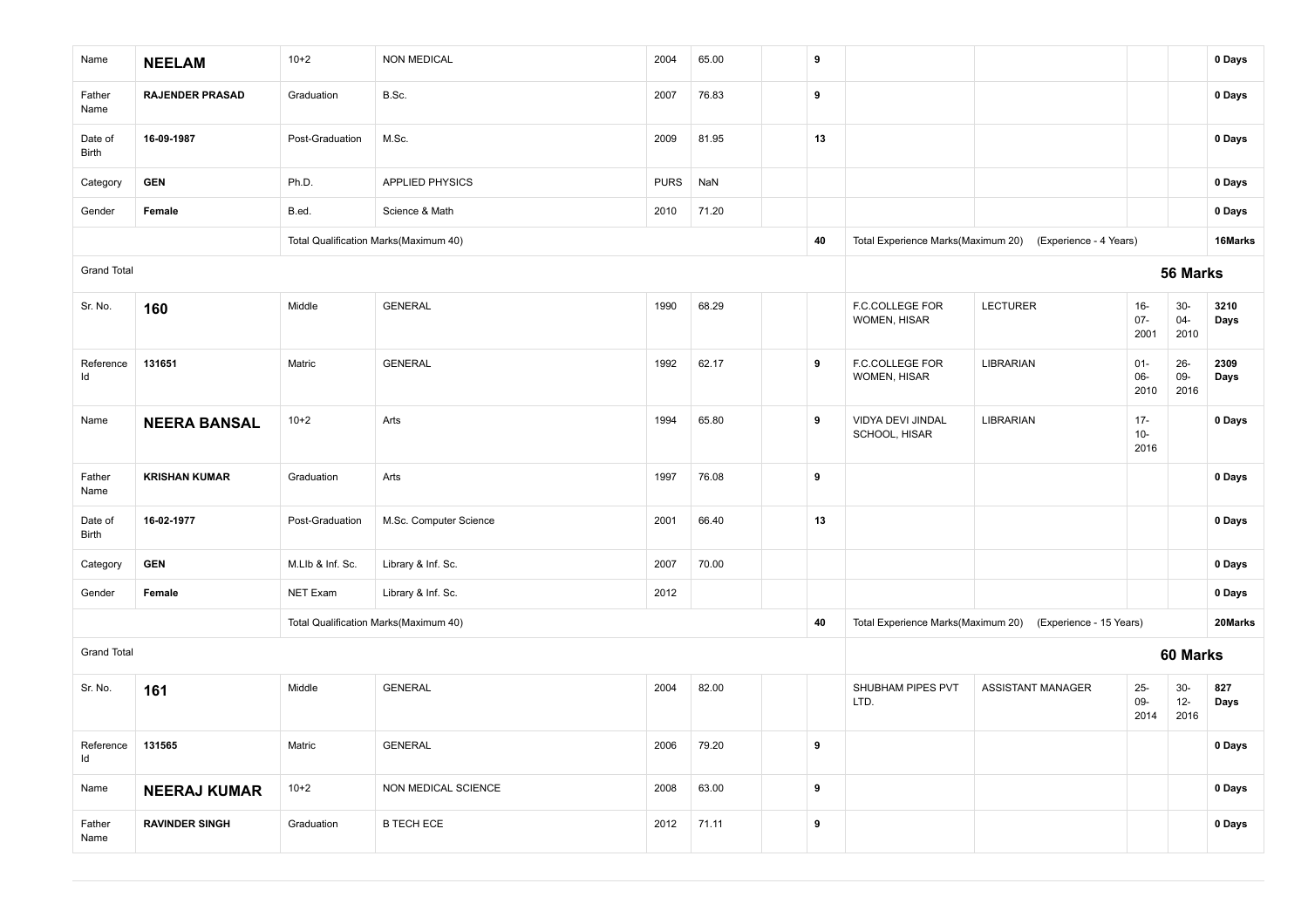| Date of<br>Birth   | 07-02-1991          | Post-Graduation | M TECH ECE                            | 2014 | 72.75 |                                                           | 13 |                                 |                                                           |                          |                         | 0 Days       |
|--------------------|---------------------|-----------------|---------------------------------------|------|-------|-----------------------------------------------------------|----|---------------------------------|-----------------------------------------------------------|--------------------------|-------------------------|--------------|
| Category           | <b>GEN</b>          |                 |                                       |      |       |                                                           |    |                                 |                                                           |                          |                         | 0 Days       |
| Gender             | Male                |                 |                                       |      |       |                                                           |    |                                 |                                                           |                          |                         | 0 Days       |
|                    |                     |                 | Total Qualification Marks(Maximum 40) |      |       |                                                           | 40 |                                 | Total Experience Marks(Maximum 20) (Experience - 2 Years) |                          |                         | 8Marks       |
| <b>Grand Total</b> |                     |                 |                                       |      |       |                                                           |    |                                 |                                                           |                          | 48 Marks                |              |
| Sr. No.            | 162                 | Middle          | <b>GENERAL</b>                        | 1998 | 72.71 |                                                           |    | R.K.S.D. College of<br>Pharmacy | Associate Professor                                       | $01 -$<br>08-<br>2014    | 08-<br>$12 -$<br>2016   | 860<br>Days  |
| Reference<br>ld    | 131343              | Matric          | <b>GENERAL</b>                        | 2000 | 80.17 |                                                           | 9  | R.K.S.D. College of<br>Pharmacy | <b>Assistant Professor</b>                                | $04 -$<br>$11 -$<br>2008 | $31-$<br>$07 -$<br>2014 | 2095<br>Days |
| Name               | <b>NEERAJ SINGH</b> | $10+2$          | Non-Medical                           | 2002 | 68.20 |                                                           | 9  |                                 |                                                           |                          |                         | 0 Days       |
| Father<br>Name     | <b>DILBAG SINGH</b> | Graduation      | <b>Pharmaceutical Sciences</b>        | 2006 | 68.07 |                                                           | 9  |                                 |                                                           |                          |                         | 0 Days       |
| Date of<br>Birth   | 16-11-1985          | Post-Graduation | Pharmaceutics                         | 2009 | 79.60 |                                                           | 13 |                                 |                                                           |                          |                         | 0 Days       |
| Category           | <b>GEN</b>          | Pre-PhD         | <b>Pharmaceutical Sciences</b>        | 2012 | 74.00 |                                                           |    |                                 |                                                           |                          |                         | 0 Days       |
| Gender             | Male                |                 |                                       |      |       |                                                           |    |                                 |                                                           |                          |                         | 0 Days       |
|                    |                     |                 | Total Qualification Marks(Maximum 40) |      |       |                                                           | 40 |                                 | Total Experience Marks(Maximum 20) (Experience - 8 Years) |                          |                         | 20Marks      |
| <b>Grand Total</b> |                     |                 |                                       |      |       |                                                           |    |                                 |                                                           |                          | 60 Marks                |              |
| Sr. No.            | 163                 | Middle          | <b>GENERAL</b>                        |      |       |                                                           |    |                                 |                                                           |                          |                         | 0 Days       |
| Reference<br>ld    | 131694              | Matric          | <b>GENERAL</b>                        | 2007 | 75.20 |                                                           | 9  |                                 |                                                           |                          |                         | 0 Days       |
| Name               | <b>NEHA KUMARI</b>  | $10+2$          | <b>COMMERCE</b>                       | 2009 | 75.40 |                                                           | 9  |                                 |                                                           |                          |                         | 0 Days       |
| Father<br>Name     | <b>AJMER SINGH</b>  | Graduation      | <b>B.COM HONOURS</b>                  | 2012 | 66.00 |                                                           | 9  |                                 |                                                           |                          |                         | 0 Days       |
| Date of<br>Birth   | 20-03-1992          | Post-Graduation | M.COM                                 | 2014 | 68.11 |                                                           | 13 |                                 |                                                           |                          |                         | 0 Days       |
| Category           | <b>GEN</b>          |                 |                                       |      |       |                                                           |    |                                 |                                                           |                          |                         | 0 Days       |
| Gender             | Female              |                 |                                       |      |       |                                                           |    |                                 |                                                           | 0 Days                   |                         |              |
|                    |                     |                 | Total Qualification Marks(Maximum 40) | 40   |       | Total Experience Marks(Maximum 20) (Experience - 0 Years) |    |                                 | <b>OMarks</b>                                             |                          |                         |              |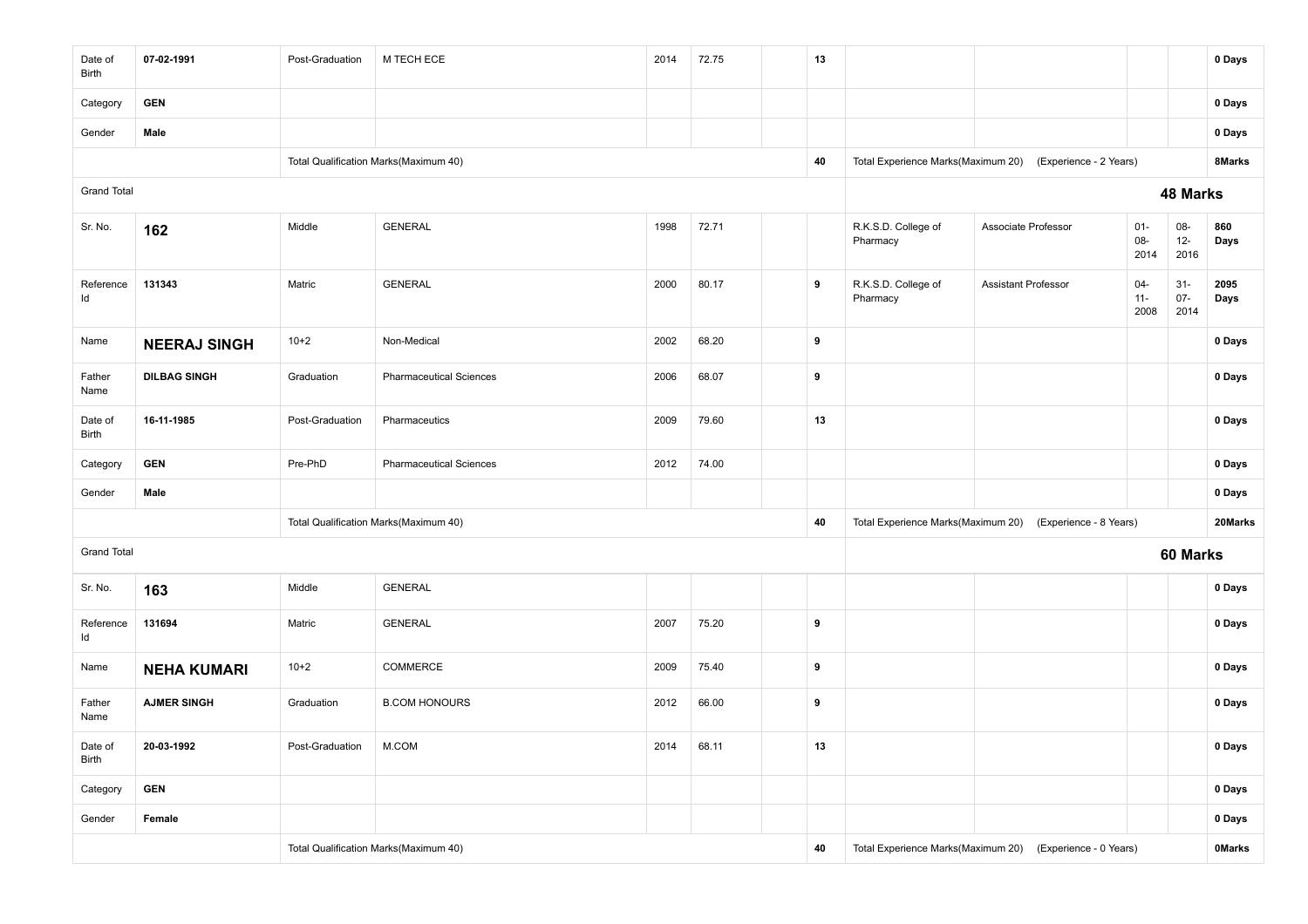| <b>Grand Total</b> |                                       |                                           |                                       |      |       |                                                           |              |                              |                                                           |                          | 40 Marks                 |              |
|--------------------|---------------------------------------|-------------------------------------------|---------------------------------------|------|-------|-----------------------------------------------------------|--------------|------------------------------|-----------------------------------------------------------|--------------------------|--------------------------|--------------|
| Sr. No.            | 164                                   | Middle                                    | <b>GENERAL</b>                        | 2000 | 81.86 |                                                           |              | AXIS BANK LTD                | DEPUTY. MANAGER                                           | $25 -$<br>$02 -$<br>2010 | $02 -$<br>$07 -$<br>2013 | 1223<br>Days |
| Reference<br>ld    | 131555                                | Matric                                    | <b>GENERAL</b>                        | 2002 | 81.00 |                                                           | 9            | LITTLE KINGDOM/DAV<br>SCHOOL | <b>TEACHER</b>                                            | $15 -$<br>03-<br>2016    | $13 -$<br>08-<br>2016    | 151<br>Days  |
| Name               | <b>NEHA DHAMIJA</b>                   | $10+2$                                    | PHYSICS, CHEMISTRY, MATHS             | 2004 | 65.60 |                                                           | 9            |                              |                                                           |                          |                          | 0 Days       |
| Father<br>Name     | <b>NARESH KUMAR</b><br><b>DHAMIJA</b> | Graduation                                | PHYSICS, MATHS, COMPUTERS             | 2007 | 78.69 |                                                           | 9            |                              |                                                           |                          |                          | 0 Days       |
| Date of<br>Birth   | 14-03-1987                            | Post-Graduation                           | FINANCE, HR                           | 2009 | 70.44 |                                                           | 13           |                              |                                                           |                          |                          | 0 Days       |
| Category           | <b>GEN</b>                            | B.ED                                      | MATHS, SCIENCE                        | 2013 | 64.20 |                                                           |              |                              |                                                           |                          |                          | 0 Days       |
| Gender             | Female                                |                                           |                                       |      |       |                                                           |              |                              |                                                           |                          |                          | 0 Days       |
|                    |                                       |                                           | Total Qualification Marks(Maximum 40) |      |       |                                                           | 40           |                              | Total Experience Marks(Maximum 20) (Experience - 3 Years) |                          |                          | 12Marks      |
| <b>Grand Total</b> |                                       |                                           |                                       |      |       |                                                           | 52 Marks     |                              |                                                           |                          |                          |              |
| Sr. No.            | 165                                   | Middle                                    | <b>GENERAL</b>                        | 2002 | 68.57 |                                                           |              |                              |                                                           |                          |                          | 0 Days       |
| Reference<br>ld    | 131558                                | Matric                                    | GENERAL                               | 2004 | 61.00 |                                                           | 9            |                              |                                                           |                          |                          | 0 Days       |
| Name               | <b>NIDHI SHARMA</b>                   | $10+2$                                    | NON-MEDICAL                           | 2006 | 62.00 | 6.20                                                      | 9            |                              |                                                           |                          |                          | 0 Days       |
| Father<br>Name     | <b>SURESH SHARMA</b>                  | Graduation                                | <b>BCA</b>                            | 2009 | 58.17 |                                                           | $\mathbf{3}$ |                              |                                                           |                          |                          | 0 Days       |
| Date of<br>Birth   | 11-06-1989                            | Post-Graduation                           | <b>MCA</b>                            | 2012 | 73.23 |                                                           | 13           |                              |                                                           |                          |                          | 0 Days       |
| Category           | <b>EBP</b>                            |                                           |                                       |      | NaN   |                                                           |              |                              |                                                           |                          |                          | 0 Days       |
| Gender             | Female                                |                                           |                                       |      |       |                                                           |              |                              |                                                           |                          |                          | 0 Days       |
|                    |                                       |                                           | Total Qualification Marks(Maximum 40) | 34   |       | Total Experience Marks(Maximum 20) (Experience - 0 Years) |              |                              | <b>OMarks</b>                                             |                          |                          |              |
| <b>Grand Total</b> |                                       |                                           |                                       |      |       |                                                           |              | 34 Marks                     |                                                           |                          |                          |              |
| Sr. No.            | 166                                   | Middle<br><b>GENERAL</b><br>1999<br>69.71 |                                       |      |       |                                                           |              | <b>JMIT Radaur</b>           | <b>Assistant Professor</b>                                | $28 -$<br>08-<br>2012    | $30-$<br>$12 -$<br>2016  | 1585<br>Days |
| Reference<br>ld    | 131381                                | Matric                                    | <b>GENERAL</b>                        | 2001 | 57.67 |                                                           | $\mathbf{3}$ |                              |                                                           |                          |                          | 0 Days       |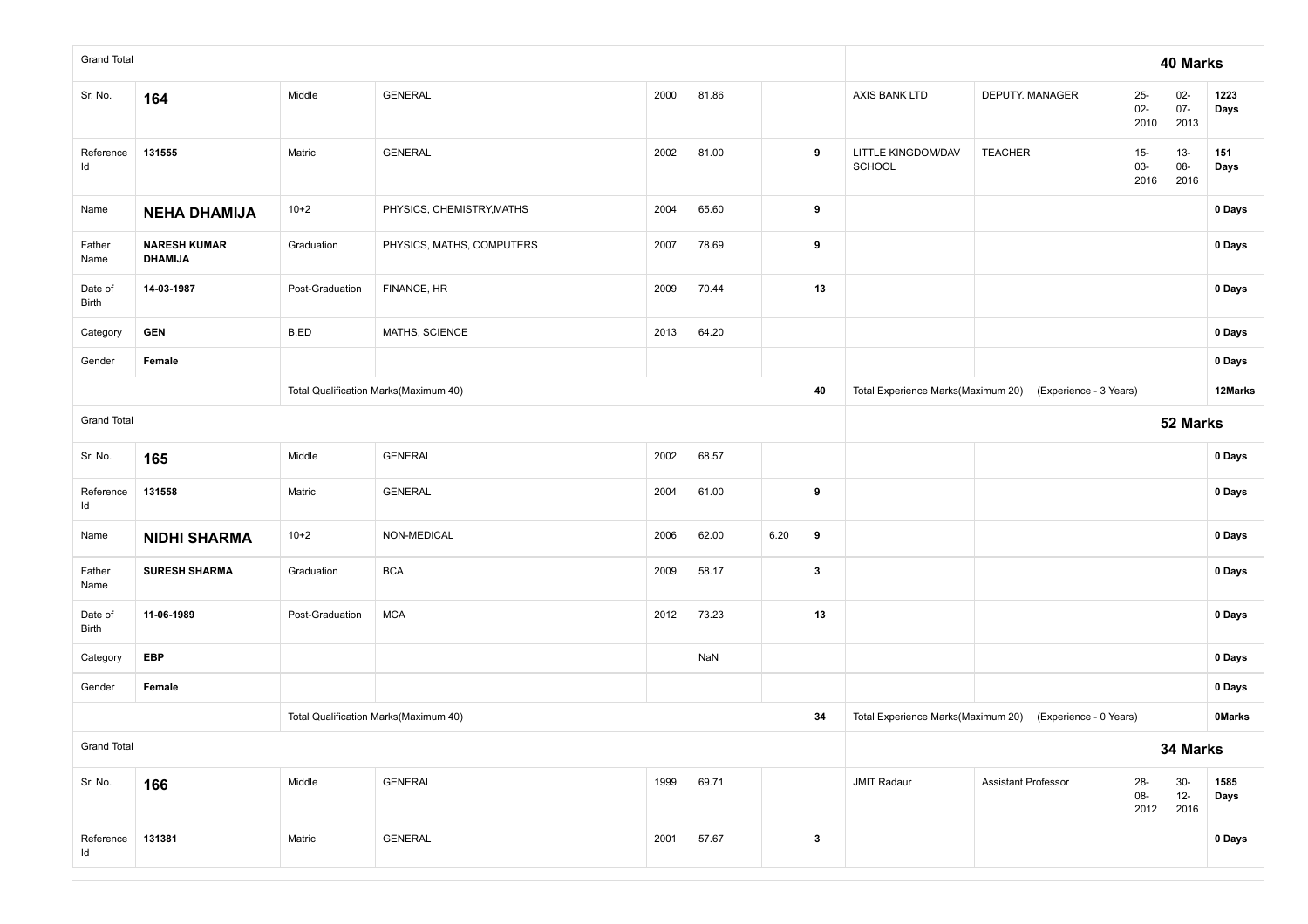| Name               | <b>NITIN GOYAL</b>                | $10+2$                  | Non-Medical                           | 2003 | 73.40 | 9                       |                                                  |                            |                         |                         | 0 Days       |
|--------------------|-----------------------------------|-------------------------|---------------------------------------|------|-------|-------------------------|--------------------------------------------------|----------------------------|-------------------------|-------------------------|--------------|
| Father<br>Name     | <b>SHRINIWAS GOYAL</b>            | Graduation              | Computer Sc. & Engg.                  | 2007 | 73.37 | 9                       |                                                  |                            |                         |                         | 0 Days       |
| Date of<br>Birth   | 14-11-1986                        | Post-Graduation         | Computer Sc. & Engg.                  | 2009 | 72.09 | 13                      |                                                  |                            |                         |                         | 0 Days       |
| Category           | <b>GEN</b>                        | PhD (Pursuing)          | Computer Engg.                        | purs | NaN   |                         |                                                  |                            |                         |                         | 0 Days       |
| Gender             | Male                              | GATE                    | Computer Sc. & Engg.                  | 2012 | NaN   |                         |                                                  |                            |                         |                         | 0 Days       |
|                    |                                   |                         | Total Qualification Marks(Maximum 40) |      |       | 34                      | Total Experience Marks(Maximum 20)               | (Experience - 4 Years)     |                         |                         | 16Marks      |
| <b>Grand Total</b> |                                   |                         |                                       |      |       |                         |                                                  |                            |                         | 50 Marks                |              |
| Sr. No.            | 167                               | Middle                  | <b>GENERAL</b>                        | 2003 | 78.00 |                         | Rajesh krishna Khanna<br>Asssociates             | Audit Manager              | $01 -$<br>03-<br>2016   | $23 -$<br>$12-$<br>2016 | 297<br>Days  |
| Reference<br>Id    | 131591                            | Matric                  | <b>GENERAL</b>                        | 2005 | 68.17 | 9                       | Manjeet Singh Bhatia<br>Associates               | Trainee                    | $24 -$<br>$10-$<br>2011 | $23 -$<br>$10-$<br>2014 | 1095<br>Days |
| Name               | <b>NITISH</b><br><b>CHAUDHARY</b> | $10+2$                  | Commerce                              | 2007 | 93.00 | 9                       |                                                  |                            |                         |                         | 0 Days       |
| Father<br>Name     | <b>ISHWAR DUTT</b>                | Graduation              | B.Com(H)                              | 2010 | 60.12 | 9                       |                                                  |                            |                         |                         | 0 Days       |
| Date of<br>Birth   | 17-03-1990                        | Post-Graduation         | M.com(Finance & Taxation)             | 2016 | 59.85 | $\overline{\mathbf{3}}$ |                                                  |                            |                         |                         | 0 Days       |
| Category           | <b>GEN</b>                        | Chartered<br>Accountant | Auditing & taxation                   | 2016 | 53.50 |                         |                                                  |                            |                         |                         | 0 Days       |
| Gender             | Male                              |                         |                                       |      |       |                         |                                                  |                            |                         |                         | 0 Days       |
|                    |                                   |                         | Total Qualification Marks(Maximum 40) |      |       | 30                      | Total Experience Marks(Maximum 20)               | (Experience - 3 Years)     |                         |                         | 12Marks      |
| <b>Grand Total</b> |                                   |                         |                                       |      |       |                         |                                                  |                            |                         | 42 Marks                |              |
| Sr. No.            | 168                               | Middle                  | <b>GENERAL</b>                        | 2000 | 85.29 |                         | PRIME MEDICAL X RAY<br><b>DIVISION FARIDABAD</b> | <b>BIOMEDICAL ENGINEER</b> | $29 -$<br>06-<br>2009   | $30-$<br>$06 -$<br>2010 | 366<br>Days  |
| Reference<br>ld    | 131415                            | Matric                  | <b>GENERAL</b>                        | 2002 | 79.83 | 9                       | <b>DCRUST MURTHAL</b>                            | <b>VISITING FACULTY</b>    | $13 -$<br>08-<br>2012   | 09-<br>$11 -$<br>2012   | 88 Days      |
| Name               | <b>PANKAJ</b>                     | $10+2$                  | <b>NON MEDICAL</b>                    | 2004 | 76.40 | 9                       |                                                  |                            |                         |                         | 0 Days       |
| Father<br>Name     | HANUMAN DASS GOYAL                | Graduation              | <b>BIOMEDICAL ENGINEERING</b>         | 2009 | 76.16 | 9                       |                                                  |                            |                         |                         | 0 Days       |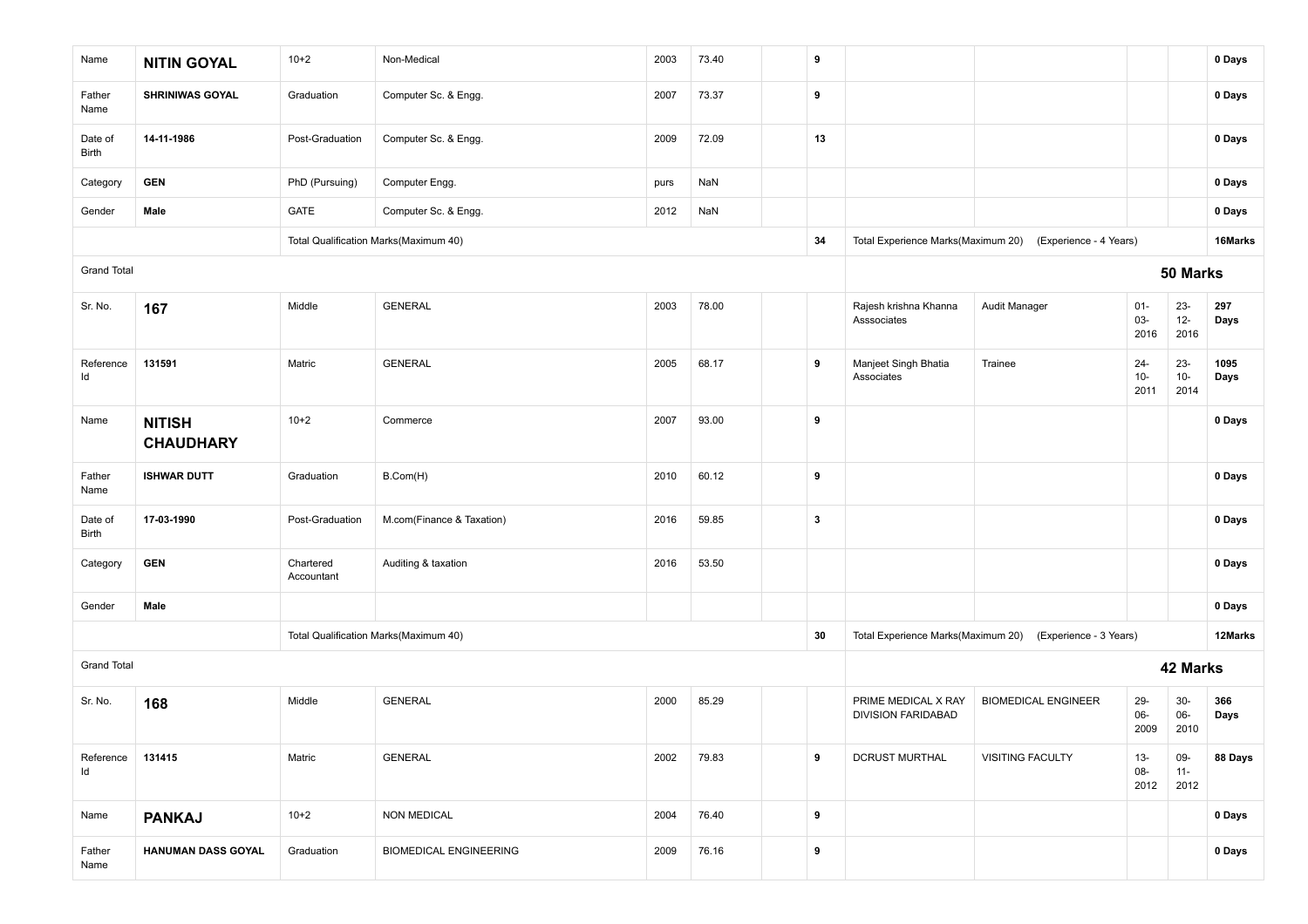| Date of<br>Birth   | 03-09-1986                     | Post-Graduation | ELECTRICAL (I & C) ENGINEERING        | 2012 | 84.26 | 8.87 | 13        |                                                 |                                                           |                          | 0 Days        |
|--------------------|--------------------------------|-----------------|---------------------------------------|------|-------|------|-----------|-------------------------------------------------|-----------------------------------------------------------|--------------------------|---------------|
| Category           | <b>GEN</b>                     |                 |                                       |      |       |      |           |                                                 |                                                           |                          | 0 Days        |
| Gender             | Male                           |                 |                                       |      |       |      |           |                                                 |                                                           |                          | 0 Days        |
|                    |                                |                 | Total Qualification Marks(Maximum 40) |      |       |      | 40        | Total Experience Marks(Maximum 20)              | (Experience - 1 Years)                                    |                          | 4Marks        |
| <b>Grand Total</b> |                                |                 |                                       |      |       |      |           |                                                 |                                                           | 44 Marks                 |               |
| Sr. No.            | 169                            | Middle          | <b>GENERAL</b>                        |      |       |      |           | Rn college of engg and<br>tech madlauda panipat | Assistant professor                                       | $25 -$<br>$02 -$<br>2014 | 0 Days        |
| Reference<br>Id    | 131733                         | Matric          | <b>GENERAL</b>                        | 2002 | 63.17 |      | 9         |                                                 |                                                           |                          | 0 Days        |
| Name               | <b>PARDEEP</b><br><b>KUMAR</b> | $10+2$          | Non medical                           | 2005 | 54.40 |      | $\pmb{0}$ |                                                 |                                                           |                          | 0 Days        |
| Father<br>Name     | <b>KARAN SINGH</b>             | Graduation      | Btech mechanical                      | 2009 | 64.14 |      | 9         |                                                 |                                                           |                          | 0 Days        |
| Date of<br>Birth   | 25-12-1986                     | Post-Graduation | Mtech                                 | 2013 |       | 6.96 | $\pmb{0}$ |                                                 |                                                           |                          | 0 Days        |
| Category           | SC                             |                 |                                       |      |       |      |           |                                                 |                                                           |                          | 0 Days        |
| Gender             | Male                           |                 |                                       |      |       |      |           |                                                 |                                                           |                          | 0 Days        |
|                    |                                |                 | Total Qualification Marks(Maximum 40) |      |       |      | 18        |                                                 | Total Experience Marks(Maximum 20) (Experience - 0 Years) |                          | <b>OMarks</b> |
| <b>Grand Total</b> |                                |                 |                                       |      |       |      |           |                                                 |                                                           | 18 Marks                 |               |
| Sr. No.            | 170                            | Middle          | <b>GENERAL</b>                        |      |       |      |           |                                                 |                                                           |                          | 0 Days        |
| Reference<br>ld    | 131691                         | Matric          | <b>GENERAL</b>                        | 2000 | 74.17 |      | 9         |                                                 |                                                           |                          | 0 Days        |
| Name               | <b>PARMILA DEVI</b>            | $10 + 2$        | <b>MEDICAL</b>                        | 2002 | 61.00 |      | 9         |                                                 |                                                           |                          | 0 Days        |
| Father<br>Name     | <b>BALJEET SINGH</b>           | Graduation      | <b>MEDICAL</b>                        | 2005 | 72.21 |      | 9         |                                                 |                                                           |                          | 0 Days        |
| Date of<br>Birth   | 11-02-1986                     | Post-Graduation | <b>ZOOLOGY</b>                        | 2007 | 67.80 |      | 13        |                                                 |                                                           |                          | 0 Days        |
| Category           | <b>GEN</b>                     | M.PHIL          | <b>FISHERIES</b>                      | 2010 | 72.67 |      |           |                                                 |                                                           |                          | 0 Days        |
| Gender             | Female                         | B.ED            | LIFE SCIENCE                          | 2008 | 69.40 |      |           |                                                 |                                                           |                          | 0 Days        |
|                    |                                |                 | Total Qualification Marks(Maximum 40) |      |       |      | 40        |                                                 | Total Experience Marks(Maximum 20) (Experience - 0 Years) |                          | <b>OMarks</b> |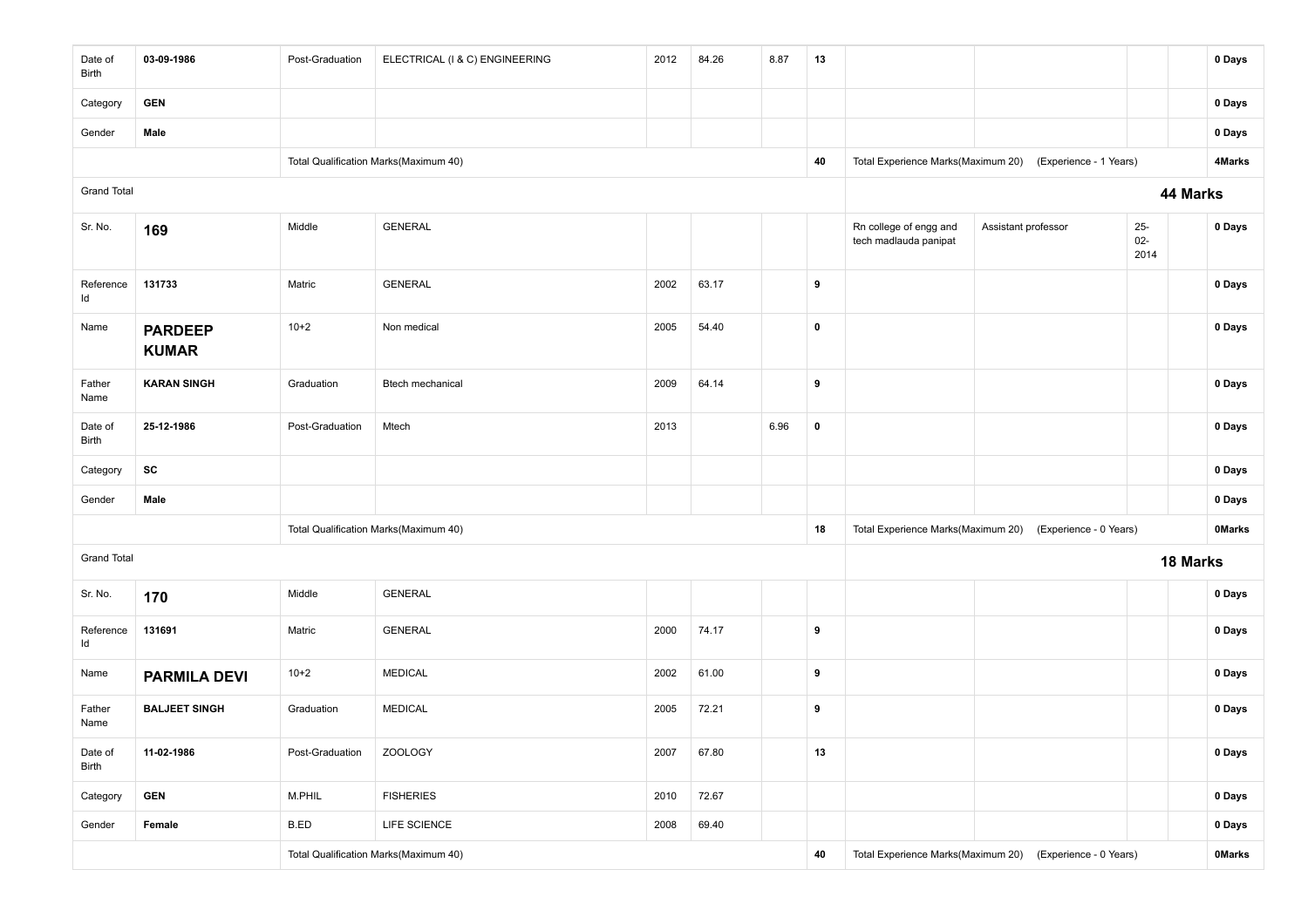| <b>Grand Total</b> |                       |                                       |                                       |      |                                    |                                    |                        |                                                                                 |                     |                       | 40 Marks                 |             |
|--------------------|-----------------------|---------------------------------------|---------------------------------------|------|------------------------------------|------------------------------------|------------------------|---------------------------------------------------------------------------------|---------------------|-----------------------|--------------------------|-------------|
| Sr. No.            | 171                   | Middle                                | <b>GENERAL</b>                        | 2000 | 61.43                              | 6.4                                |                        | MANAV INSTITUTE OF<br><b>TECHNOLOGY AND</b><br>MANAGEMENT JEVRA<br><b>HISAR</b> | ASSISTANT PROFESSOR | $12-$<br>08-<br>2013  | $18-$<br>08-<br>2015     | 736<br>Days |
| Reference<br>Id    | 131513                | Matric                                | <b>GENERAL</b>                        | 2002 | 71.67                              | 7.5                                | 9                      |                                                                                 |                     |                       |                          | 0 Days      |
| Name               | <b>PARVEEN KUMAR</b>  | $10+2$                                | <b>NON MEDICAL</b>                    | 2004 | 65.40                              | 6.8                                | 9                      |                                                                                 |                     |                       |                          | 0 Days      |
| Father<br>Name     | <b>JANGBAHADUR</b>    | Graduation                            | MECHANICAL ENGINEERING                | 2008 | 71.74                              | 7.5                                | 9                      |                                                                                 |                     |                       |                          | $0$ Days    |
| Date of<br>Birth   | 15-10-1986            | Post-Graduation                       | MECHANICAL ENGINEERING                | 2013 | 71.17                              | 7.5                                | 13                     |                                                                                 |                     |                       |                          | 0 Days      |
| Category           | <b>GEN</b>            | <b>MBA</b>                            | <b>HRM</b>                            | 2010 | 69.00                              | 7.3                                |                        |                                                                                 |                     |                       |                          | 0 Days      |
| Gender             | Male                  |                                       |                                       |      |                                    |                                    |                        |                                                                                 |                     |                       |                          | 0 Days      |
|                    |                       | Total Qualification Marks(Maximum 40) |                                       | 40   | Total Experience Marks(Maximum 20) | (Experience - 2 Years)             |                        |                                                                                 | 8Marks              |                       |                          |             |
| <b>Grand Total</b> |                       |                                       |                                       |      |                                    |                                    |                        |                                                                                 |                     |                       | 48 Marks                 |             |
| Sr. No.            | 172                   | Middle                                | <b>GENERAL</b>                        | 2003 | 87.00                              |                                    |                        | <b>LINGAYAS UNIVERSITY</b>                                                      | ASST.PROFESSOR      | $05-$<br>03-<br>2014  | $18 -$<br>$07 -$<br>2014 | 135<br>Days |
| Reference<br>Id    | 131391                | Matric                                | <b>GENERAL</b>                        | 2005 | 85.83                              |                                    | 9                      | DELHI INSTITUTE OF<br><b>TECHNOLOGY</b><br>MANAGEMENT AND<br><b>RESEARCH</b>    | ASST. PROFESSOR     | $25 -$<br>08-<br>2014 | $23 -$<br>$11 -$<br>2016 | 821<br>Days |
| Name               | <b>PAWAN KUMAR</b>    | $10+2$                                | <b>PCM</b>                            | 2007 | 75.00                              | 8.2                                | 9                      |                                                                                 |                     |                       |                          | 0 Days      |
| Father<br>Name     | <b>NARENDER SINGH</b> | Graduation                            | MECHANICAL ENGG                       | 2011 | 81.18                              |                                    | 9                      |                                                                                 |                     |                       |                          | 0 Days      |
| Date of<br>Birth   | 12-12-1988            | Post-Graduation                       | MECH.ENGG.(MFG. TECH.& AUTOMATION)    | 2013 | 75.17                              |                                    | 13                     |                                                                                 |                     |                       |                          | 0 Days      |
| Category           | <b>GEN</b>            | Phd(persuing)                         | <b>MECH</b>                           | 2014 |                                    |                                    |                        |                                                                                 |                     |                       |                          | 0 Days      |
| Gender             | Male                  |                                       |                                       |      |                                    |                                    |                        |                                                                                 | 0 Days              |                       |                          |             |
|                    |                       |                                       | Total Qualification Marks(Maximum 40) |      | 40                                 | Total Experience Marks(Maximum 20) | (Experience - 2 Years) |                                                                                 |                     | 8Marks                |                          |             |
| <b>Grand Total</b> |                       |                                       |                                       |      |                                    |                                    |                        |                                                                                 |                     |                       | 48 Marks                 |             |
| Sr. No.            | 173                   | Middle                                | <b>GENERAL</b>                        |      |                                    |                                    |                        |                                                                                 |                     |                       |                          | 0 Days      |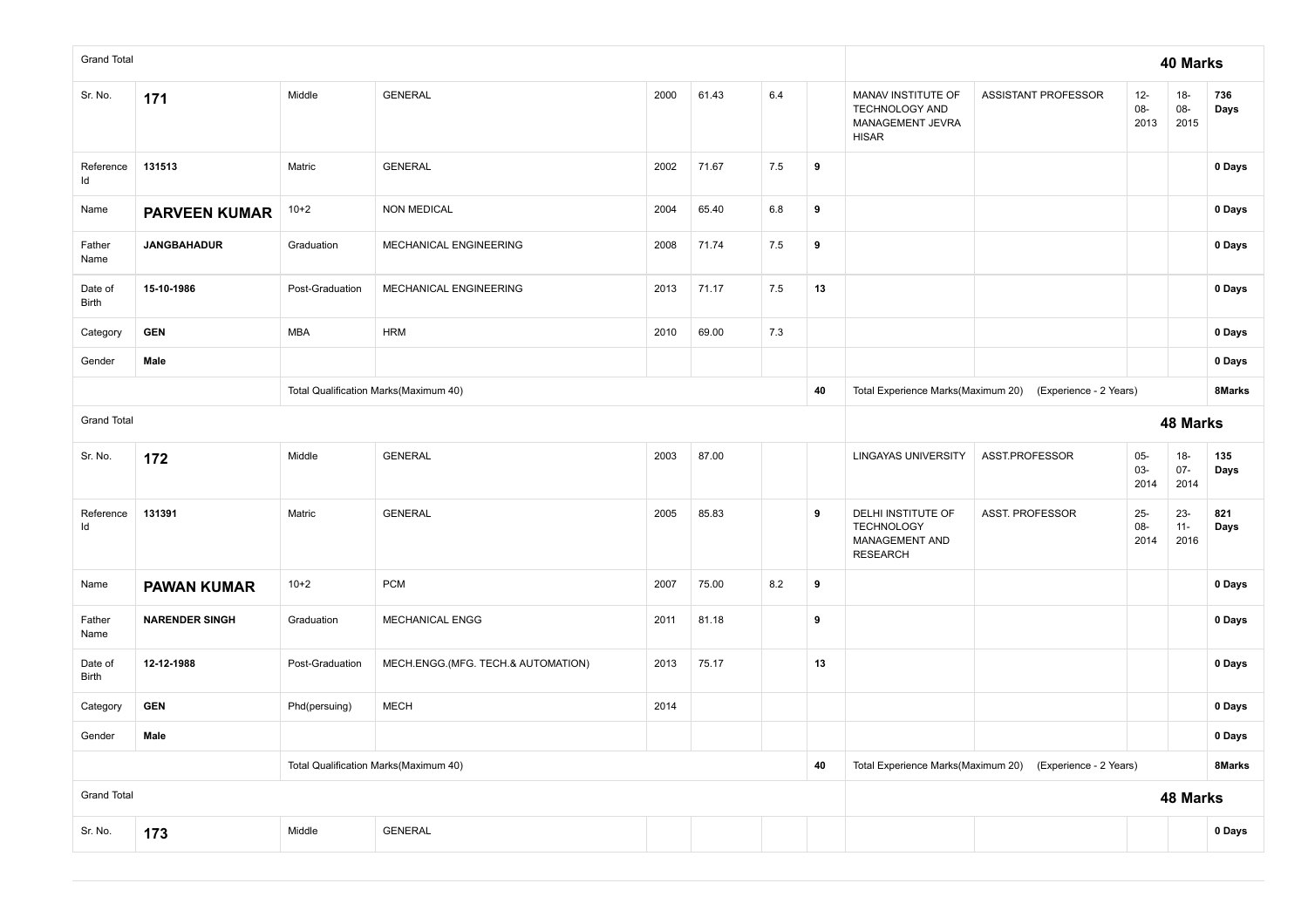| Reference<br>ld    | 131483                | Matric          | <b>GENERAL</b>                                          | 2008 | 69.40 | 07.60 | 9  |                                                            |                        |                       |                        | 0 Days        |
|--------------------|-----------------------|-----------------|---------------------------------------------------------|------|-------|-------|----|------------------------------------------------------------|------------------------|-----------------------|------------------------|---------------|
| Name               | <b>POOJA</b>          | $10 + 2$        | Commerce                                                | 2010 | 75.60 | 08.00 | 9  |                                                            |                        |                       |                        | 0 Days        |
| Father<br>Name     | <b>JAGDISH</b>        | Graduation      | <b>BCA</b>                                              | 2013 | 65.06 | 07.00 | 9  |                                                            |                        |                       |                        | 0 Days        |
| Date of<br>Birth   | 06-04-1993            | Post-Graduation | <b>MCA</b>                                              | 2016 | 62.44 |       | 9  |                                                            |                        |                       |                        | 0 Days        |
| Category           | <b>BCA</b>            |                 |                                                         |      |       |       |    |                                                            |                        |                       |                        | 0 Days        |
| Gender             | Female                |                 |                                                         |      |       |       |    |                                                            |                        |                       |                        | 0 Days        |
|                    |                       |                 | Total Qualification Marks(Maximum 40)                   |      |       |       | 36 | Total Experience Marks(Maximum 20)                         | (Experience - 0 Years) |                       |                        | <b>OMarks</b> |
| <b>Grand Total</b> |                       |                 |                                                         |      |       |       |    |                                                            |                        |                       | 36 Marks               |               |
| Sr. No.            | 174                   | Middle          | <b>GENERAL</b>                                          |      |       |       |    |                                                            |                        |                       |                        | 0 Days        |
| Reference<br>ld    | 131506                | Matric          | <b>GENERAL</b>                                          | 2006 | 76.20 | 8.6   | 9  |                                                            |                        |                       |                        | 0 Days        |
| Name               | POOJA BHADU           | $10+2$          | Physics, Chemistry, Maths, Hindi, Eng.                  | 2008 | 73.60 | 7.6   | 9  |                                                            |                        |                       |                        | 0 Days        |
| Father<br>Name     | <b>DESH RAJ BHADU</b> | Graduation      | Physics, Maths, Computer Science, Comp. Eng. & Sanskrit | 2011 | 62.69 |       | 9  |                                                            |                        |                       |                        | 0 Days        |
| Date of<br>Birth   | 08-03-1990            | Post-Graduation | Physics                                                 | 2013 | 62.92 |       | 9  |                                                            |                        |                       |                        | 0 Days        |
| Category           | <b>GEN</b>            | B.Ed            | All Compulsory, Teaching of Phy. Science & maths        | 2014 | 58.60 |       |    |                                                            |                        |                       |                        | 0 Days        |
| Gender             | Female                |                 |                                                         |      |       |       |    |                                                            |                        |                       |                        | 0 Days        |
|                    |                       |                 | Total Qualification Marks(Maximum 40)                   |      |       |       | 36 | Total Experience Marks(Maximum 20)                         | (Experience - 0 Years) |                       |                        | <b>OMarks</b> |
| <b>Grand Total</b> |                       |                 |                                                         |      |       |       |    |                                                            |                        |                       | 36 Marks               |               |
| Sr. No.            | 175                   | Middle          | <b>GENERAL</b>                                          | 1998 | 83.86 |       |    | MR DAV INSTT OF<br>MANAGEMENT<br>STUDIES ROHTAK            | <b>ASSTT PROF</b>      | $01 -$<br>08-<br>2008 | $12-$<br>06-<br>2016   | 2872<br>Days  |
| Reference<br>ld    | 131488                | Matric          | <b>GENERAL</b>                                          | 2000 | 76.00 |       | 9  | CHAUDHARY BANSI<br><b>LAL UNIVERSITY</b><br><b>BHIWANI</b> | <b>PROGRAMMER</b>      | $13 -$<br>06-<br>2016 | $19-$<br>$12-$<br>2016 | 189<br>Days   |
| Name               | POONAM HOODA          | $10 + 2$        | <b>ARTS</b>                                             | 2002 | 64.20 |       | 9  |                                                            |                        |                       |                        | 0 Days        |
| Father<br>Name     | <b>RAJENDER SINGH</b> | Graduation      | <b>BCA</b>                                              | 2005 | 72.67 |       | 9  |                                                            |                        |                       |                        | 0 Days        |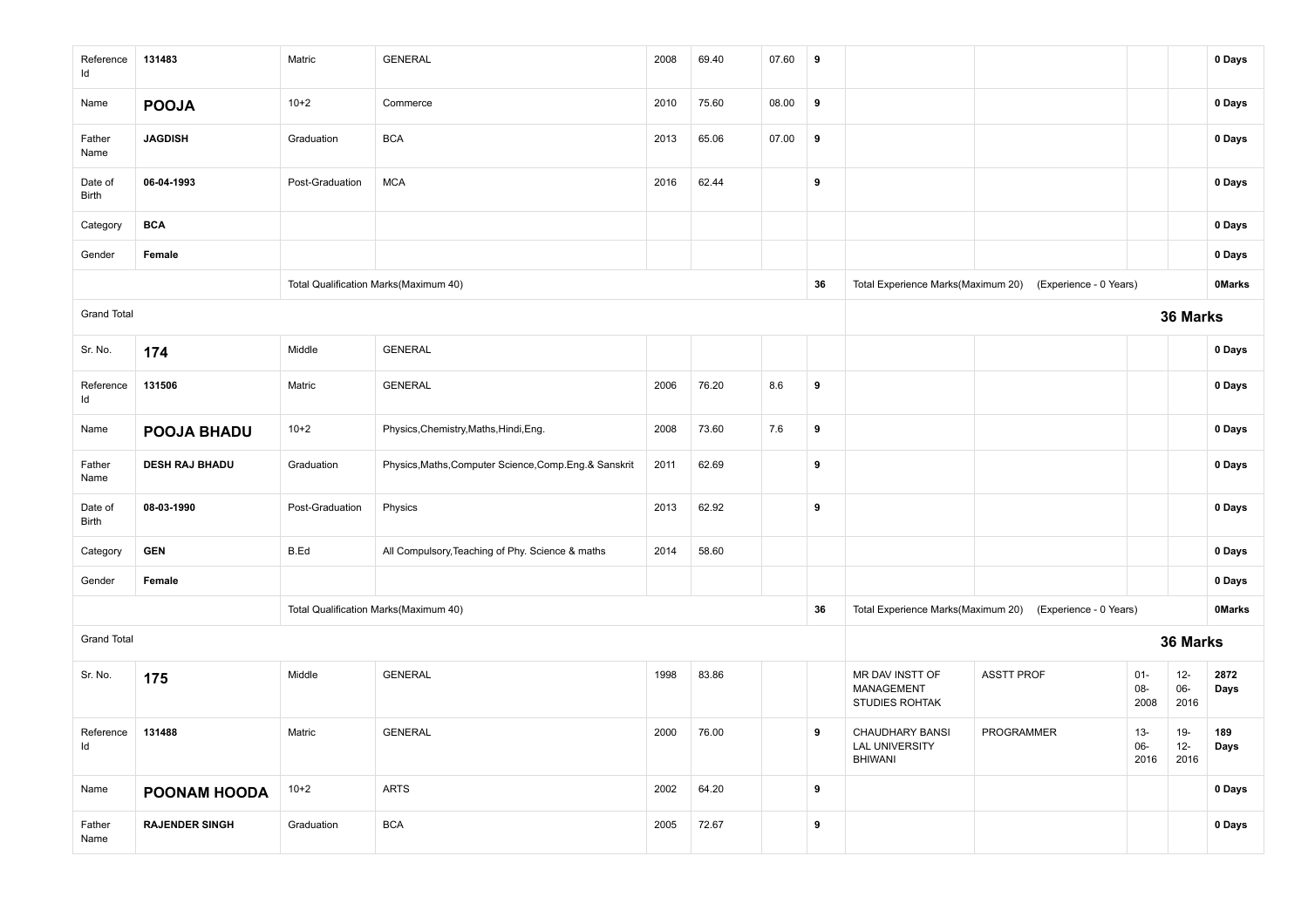| Date of<br>Birth   | 16-09-1984                           | Post-Graduation | <b>MCA</b>                            | 2008 | 79.45 |                 | 13           |                                          |                                                           |                          |                          | 0 Days      |
|--------------------|--------------------------------------|-----------------|---------------------------------------|------|-------|-----------------|--------------|------------------------------------------|-----------------------------------------------------------|--------------------------|--------------------------|-------------|
| Category           | <b>GEN</b>                           |                 |                                       |      |       |                 |              |                                          |                                                           |                          |                          | 0 Days      |
| Gender             | Female                               |                 |                                       |      |       |                 |              |                                          |                                                           |                          |                          | 0 Days      |
|                    |                                      |                 | Total Qualification Marks(Maximum 40) |      |       |                 | 40           |                                          | Total Experience Marks(Maximum 20) (Experience - 8 Years) |                          |                          | 20Marks     |
| <b>Grand Total</b> |                                      |                 |                                       |      |       |                 |              |                                          |                                                           |                          | 60 Marks                 |             |
| Sr. No.            | 176                                  | Middle          | <b>GENERAL</b>                        | 2000 | 44.57 | $5\overline{)}$ |              | <b>Ombre Fabrics</b>                     | Accountant                                                | $01 -$<br>$11 -$<br>2016 |                          | 0 Days      |
| Reference<br>ld    | 131579                               | Matric          | <b>GENERAL</b>                        | 2002 | 50.17 | $5\phantom{.0}$ | $\mathbf 0$  | Apple Therapeutics Pvt.<br>Ltd.          | <b>Account Executive</b>                                  | $01 -$<br>$06-$<br>2013  | $31 -$<br>$07 -$<br>2015 | 790<br>Days |
| Name               | <b>PRADEEP SINGH</b>                 | $10+2$          | Vocational Education                  | 2004 | 63.20 | 6               | 9            | <b>Bindal Transolutions Pvt.</b><br>Ltd. | <b>Assitant Accountant</b>                                | $01 -$<br>$04 -$<br>2011 | $31 -$<br>$05-$<br>2013  | 791<br>Days |
| Father<br>Name     | <b>AMOL SINGH</b>                    | Graduation      | B.Com                                 | 2010 | 52.00 | $\,6\,$         | $\mathbf 0$  | <b>Bindal Logistics</b>                  | <b>Account Assitant</b>                                   | 09-<br>$01 -$<br>2009    | $31 -$<br>03-<br>2011    | 811<br>Days |
| Date of<br>Birth   | 15-08-1987                           | Post-Graduation | MBA-Finance                           | 2012 | 58.82 | 6               | $\mathbf{3}$ |                                          |                                                           |                          |                          | 0 Days      |
| Category           | <b>GEN</b>                           |                 |                                       |      |       |                 |              |                                          |                                                           |                          |                          | 0 Days      |
| Gender             | Male                                 |                 |                                       |      |       |                 |              |                                          |                                                           |                          |                          | 0 Days      |
|                    |                                      |                 | Total Qualification Marks(Maximum 40) |      |       |                 | 12           |                                          | Total Experience Marks(Maximum 20) (Experience - 6 Years) |                          |                          | 20Marks     |
| <b>Grand Total</b> |                                      |                 |                                       |      |       |                 |              |                                          |                                                           |                          | 32 Marks                 |             |
| Sr. No.            | 177                                  | Middle          | <b>GENERAL</b>                        |      |       |                 |              |                                          |                                                           |                          |                          | 0 Days      |
| Reference<br>ld    | 131383                               | Matric          | <b>GENERAL</b>                        | 2006 | 62.00 | 6.20            | 9            |                                          |                                                           |                          |                          | 0 Days      |
| Name               | <b>PRATIMA</b>                       | $10+2$          | <b>ARTS</b>                           | 2008 | 63.60 |                 | 9            |                                          |                                                           |                          |                          | 0 Days      |
| Father<br>Name     | <b>RAMESH KUMAR</b><br><b>PANWAR</b> | Graduation      | <b>B.COM</b>                          | 2011 | 56.72 |                 | 3            |                                          |                                                           |                          |                          | 0 Days      |
| Date of<br>Birth   | 11-09-1991                           | Post-Graduation | M.COM                                 | 2014 | 60.88 |                 | $\pmb{9}$    |                                          |                                                           |                          |                          | 0 Days      |
| Category           | <b>GEN</b>                           | B.ED            | ALL TEACHING SUBJECT                  | 2015 | 62.70 |                 |              |                                          |                                                           |                          |                          | 0 Days      |
| Gender             | Female                               |                 |                                       |      |       |                 |              |                                          |                                                           |                          |                          | 0 Days      |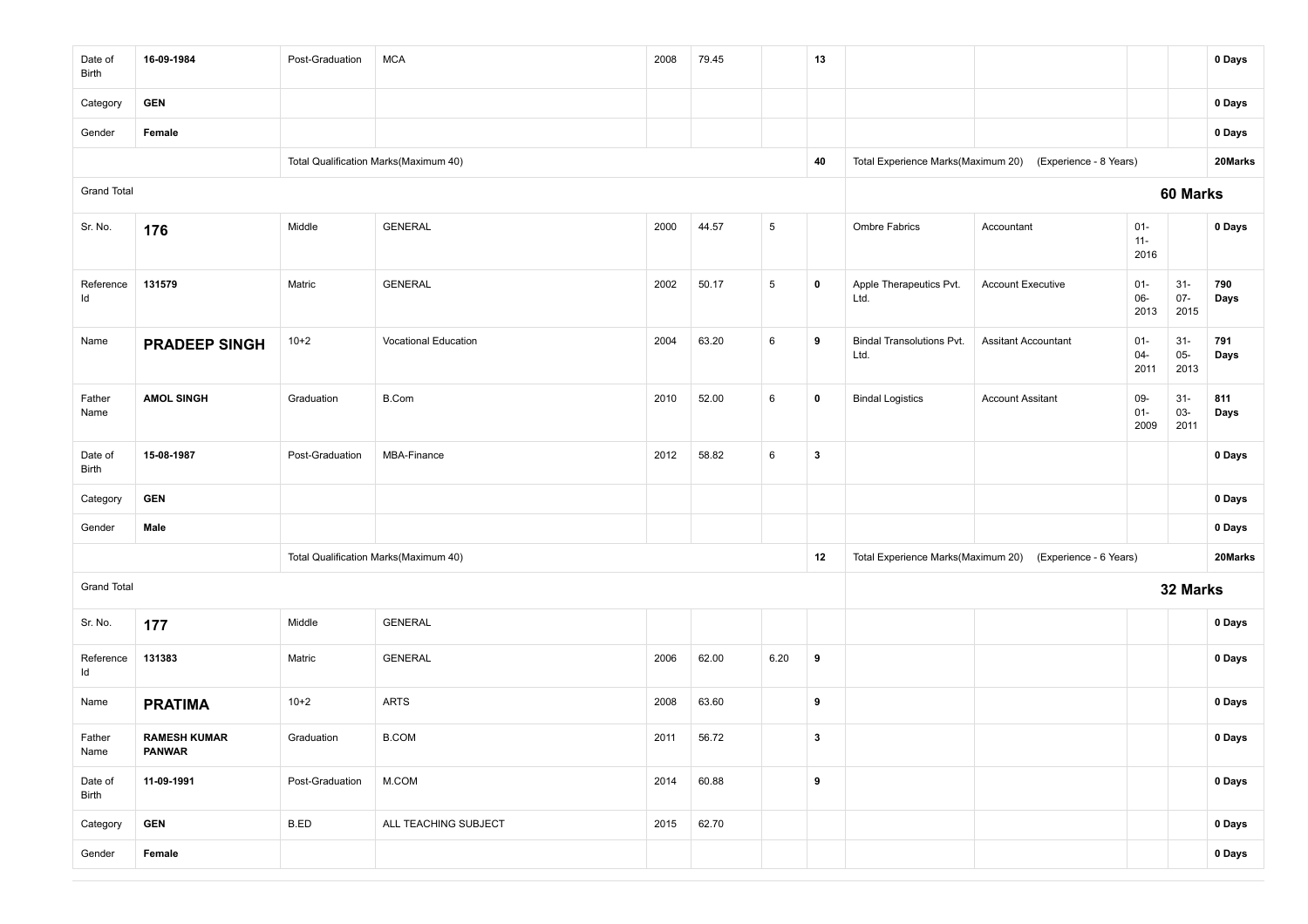|                    |                                       |                 | Total Qualification Marks(Maximum 40)   |      |       |      | 30                                                        |                          | Total Experience Marks(Maximum 20) (Experience - 0 Years) |                         |                          | <b>OMarks</b> |
|--------------------|---------------------------------------|-----------------|-----------------------------------------|------|-------|------|-----------------------------------------------------------|--------------------------|-----------------------------------------------------------|-------------------------|--------------------------|---------------|
| <b>Grand Total</b> |                                       |                 |                                         |      |       |      |                                                           | 30 Marks                 |                                                           |                         |                          |               |
| Sr. No.            | 178                                   | Middle          | <b>GENERAL</b>                          |      |       |      |                                                           | OITM HISAR               | A.P                                                       | $01 -$<br>$10-$<br>2015 | $28 -$<br>$12 -$<br>2016 | 454<br>Days   |
| Reference<br>ld    | 131532                                | Matric          | <b>GENERAL</b>                          | 2006 | 80.60 |      | 9                                                         |                          |                                                           |                         |                          | 0 Days        |
| Name               | <b>PRAVEEN</b><br><b>KUMAR</b>        | $10+2$          | PHY, CHE, MATH, ENG, HINDI              | 2008 | 69.00 |      | 9                                                         |                          |                                                           |                         |                          | 0 Days        |
| Father<br>Name     | <b>BALJIT SINGH</b>                   | Graduation      | <b>CIVIL</b>                            | 2012 | 66.00 |      | 9                                                         |                          |                                                           |                         |                          | 0 Days        |
| Date of<br>Birth   | 24-05-1990                            | Post-Graduation | CIVIL(TRANSPORTATION)                   | 2015 | 77.44 | 7.24 | 13                                                        |                          |                                                           |                         |                          | 0 Days        |
| Category           | <b>GEN</b>                            |                 |                                         |      |       |      |                                                           |                          |                                                           |                         |                          | 0 Days        |
| Gender             | Male                                  |                 |                                         |      |       |      |                                                           |                          |                                                           |                         |                          | 0 Days        |
|                    |                                       |                 | Total Qualification Marks(Maximum 40)   |      | 40    |      | Total Experience Marks(Maximum 20) (Experience - 1 Years) |                          |                                                           | 4Marks                  |                          |               |
| <b>Grand Total</b> |                                       |                 |                                         |      |       |      |                                                           |                          |                                                           |                         | 44 Marks                 |               |
| Sr. No.            | 179                                   | Middle          | <b>GENERAL</b>                          |      |       |      |                                                           |                          |                                                           |                         |                          | 0 Days        |
| Reference<br>ld    | 131722                                | Matric          | <b>GENERAL</b>                          | 2003 | 45.83 |      | $\mathbf 0$                                               |                          |                                                           |                         |                          | 0 Days        |
| Name               | <b>PRAVEEN</b><br><b>KUMAR GAUTAM</b> | $10+2$          | HINDI ENGLISH PHYSICS CHEMISTRY BIOLOGY | 2005 | 57.00 |      | $\mathbf{3}$                                              |                          |                                                           |                         |                          | 0 Days        |
| Father<br>Name     | <b>NANDOO RAM</b>                     | Graduation      | POLITICAL SCIENCE ENGLISH LITERATURE    | 2008 | 46.39 |      | $\mathbf 0$                                               |                          |                                                           |                         |                          | 0 Days        |
| Date of<br>Birth   | 26-12-1989                            | Post-Graduation | PUBLIC ADMINISTRATION                   | 2010 | 69.00 | 6.9  | 13                                                        |                          |                                                           |                         |                          | 0 Days        |
| Category           | <b>GEN</b>                            | M.PHIL          | PUBLIC ADSMINISTRATION                  | 2011 | 68.43 |      |                                                           |                          |                                                           |                         |                          | 0 Days        |
| Gender             | Male                                  |                 |                                         |      |       |      |                                                           |                          |                                                           |                         |                          | 0 Days        |
|                    |                                       |                 | Total Qualification Marks(Maximum 40)   |      | 16    |      | Total Experience Marks(Maximum 20) (Experience - 0 Years) |                          |                                                           | <b>OMarks</b>           |                          |               |
| <b>Grand Total</b> |                                       |                 |                                         |      |       |      |                                                           |                          |                                                           |                         | 16 Marks                 |               |
| Sr. No.            | 180                                   | Middle          | GENERAL                                 |      | NaN   |      |                                                           | GOVT P.G COLLEGE<br>JIND | Astt. Professor (Extension)                               | 06-<br>$01 -$<br>2014   | 28-<br>$02 -$<br>2015    | 418<br>Days   |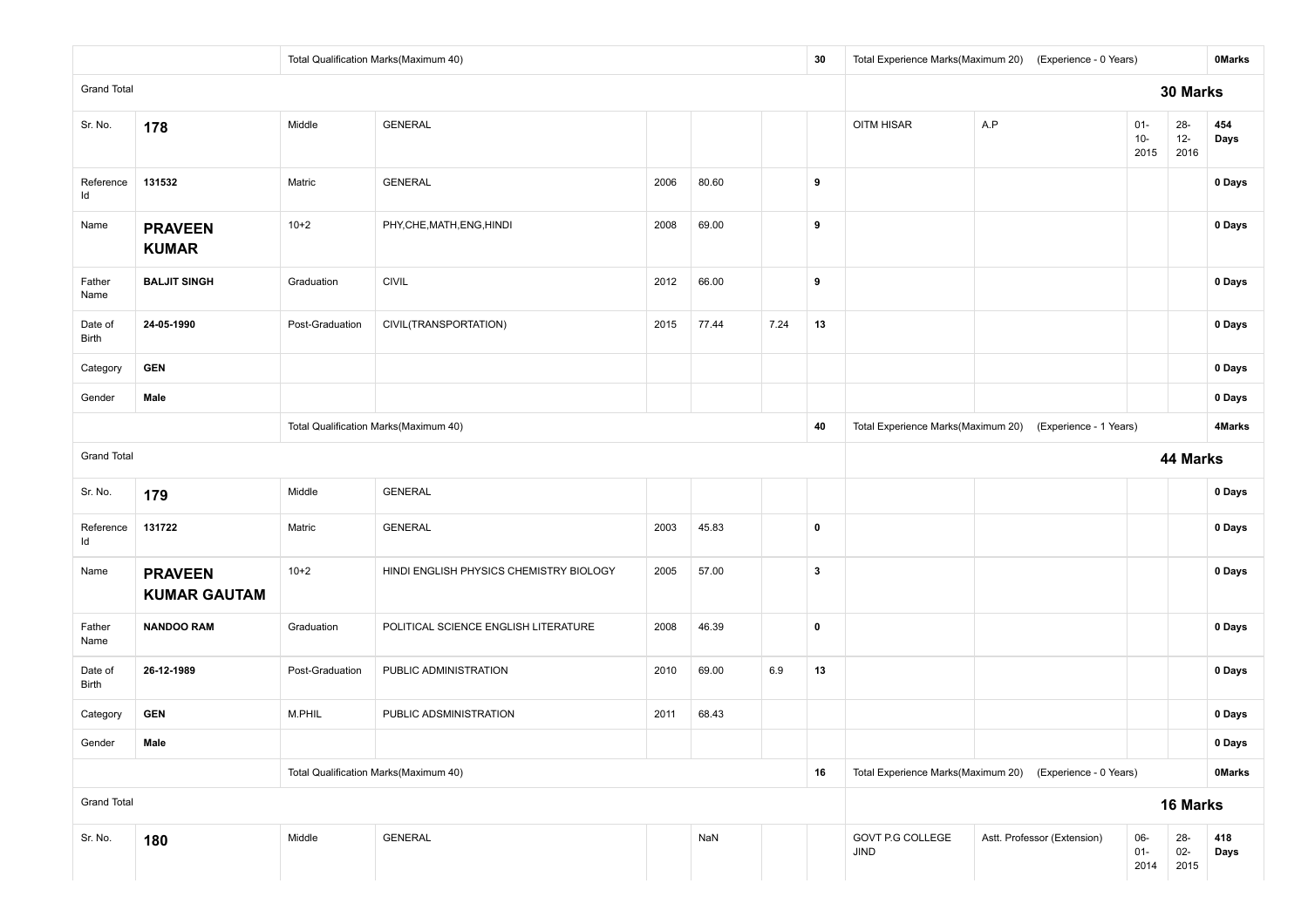| Reference<br>ld    | 131346                              | Matric          | <b>GENERAL</b>                        | 2004 | 69.17 |      | 9            |                                                                      |                            |                         |                          | 0 Days      |
|--------------------|-------------------------------------|-----------------|---------------------------------------|------|-------|------|--------------|----------------------------------------------------------------------|----------------------------|-------------------------|--------------------------|-------------|
| Name               | <b>PREETI VERMA</b>                 | $10+2$          | <b>MEDICAL</b>                        | 2006 | 74.00 | 7.40 | 9            |                                                                      |                            |                         |                          | 0 Days      |
| Father<br>Name     | <b>RAM MEHAR VERMA</b>              | Graduation      | <b>MEDICAL</b>                        | 2009 | 57.86 |      | $\mathbf{3}$ |                                                                      |                            |                         |                          | 0 Days      |
| Date of<br>Birth   | 04-09-1988                          | Post-Graduation | <b>CHEMISTRY</b>                      | 2012 | 67.07 | 7.06 | 13           |                                                                      |                            |                         |                          | 0 Days      |
| Category           | <b>BCA</b>                          | B.ED            | <b>SCIENCE</b>                        | 2010 | 66.70 |      |              |                                                                      |                            |                         |                          | 0 Days      |
| Gender             | Female                              |                 |                                       |      |       |      |              |                                                                      |                            |                         |                          | 0 Days      |
|                    |                                     |                 | Total Qualification Marks(Maximum 40) |      |       |      | 34           | Total Experience Marks(Maximum 20)                                   | (Experience - 1 Years)     |                         |                          | 4Marks      |
| <b>Grand Total</b> |                                     |                 |                                       |      |       |      |              |                                                                      |                            |                         | 38 Marks                 |             |
| Sr. No.            | 181                                 | Middle          | <b>GENERAL</b>                        | 2001 | 56.83 |      |              | Devsthali Vidyapeeth<br>College of Pharmacy                          | <b>Assistant Professor</b> | $26 -$<br>$12-$<br>2011 | $31 -$<br>$12 -$<br>2013 | 736<br>Days |
| Reference<br>Id    | 131507                              | Matric          | <b>GENERAL</b>                        | 2001 | 56.83 |      | $\mathbf{3}$ | Varanasi College of<br>Pharmacy                                      | Assistant professor        | $01 -$<br>08-<br>2014   | $31 -$<br>$07 -$<br>2016 | 730<br>Days |
| Name               | <b>PREM SHANKAR</b><br><b>GUPTA</b> | $10+2$          | Biology science                       | 2003 | 69.80 |      | 9            | Banaras Hindu<br>University                                          | Senior research Fellow     | $01 -$<br>$08-$<br>2016 |                          | 0 Days      |
| Father<br>Name     | <b>RAKSHA PAL GUPTA</b>             | Graduation      | Pharmacy                              | 2009 | 72.41 |      | 9            |                                                                      |                            |                         |                          | 0 Days      |
| Date of<br>Birth   | 11-11-1985                          | Post-Graduation | Pharmaceutics                         | 2011 | 73.56 |      | 13           |                                                                      |                            |                         |                          | 0 Days      |
| Category           | <b>GEN</b>                          | Diploma         | Pharmacy                              | 2006 | 75.14 |      |              |                                                                      |                            |                         |                          | 0 Days      |
| Gender             | Male                                |                 |                                       |      |       |      |              |                                                                      |                            |                         |                          | 0 Days      |
|                    |                                     |                 | Total Qualification Marks(Maximum 40) |      |       |      | 34           | Total Experience Marks(Maximum 20)                                   | (Experience - 4 Years)     |                         |                          | 16Marks     |
| <b>Grand Total</b> |                                     |                 |                                       |      |       |      |              |                                                                      |                            |                         | 50 Marks                 |             |
| Sr. No.            | 182                                 | Middle          | <b>GENERAL</b>                        |      |       |      |              | RAGIV GANDHI GOVT.<br>POLYTECHNIC EDU.<br>SOCIETY, NARWANA<br>(JIND) | <b>EXTENSION LECTURES</b>  | $07 -$<br>11-<br>2016   | $11 -$<br>11-<br>2016    | 4 Days      |
| Reference<br>ld    | 131500                              | Matric          | <b>GENERAL</b>                        | 2004 | 68.67 |      | 9            |                                                                      |                            |                         |                          | 0 Days      |
| Name               | <b>PRIYANKA</b>                     | $10+2$          | COMMERCE                              | 2006 | 53.20 |      | $\pmb{0}$    |                                                                      |                            |                         |                          | 0 Days      |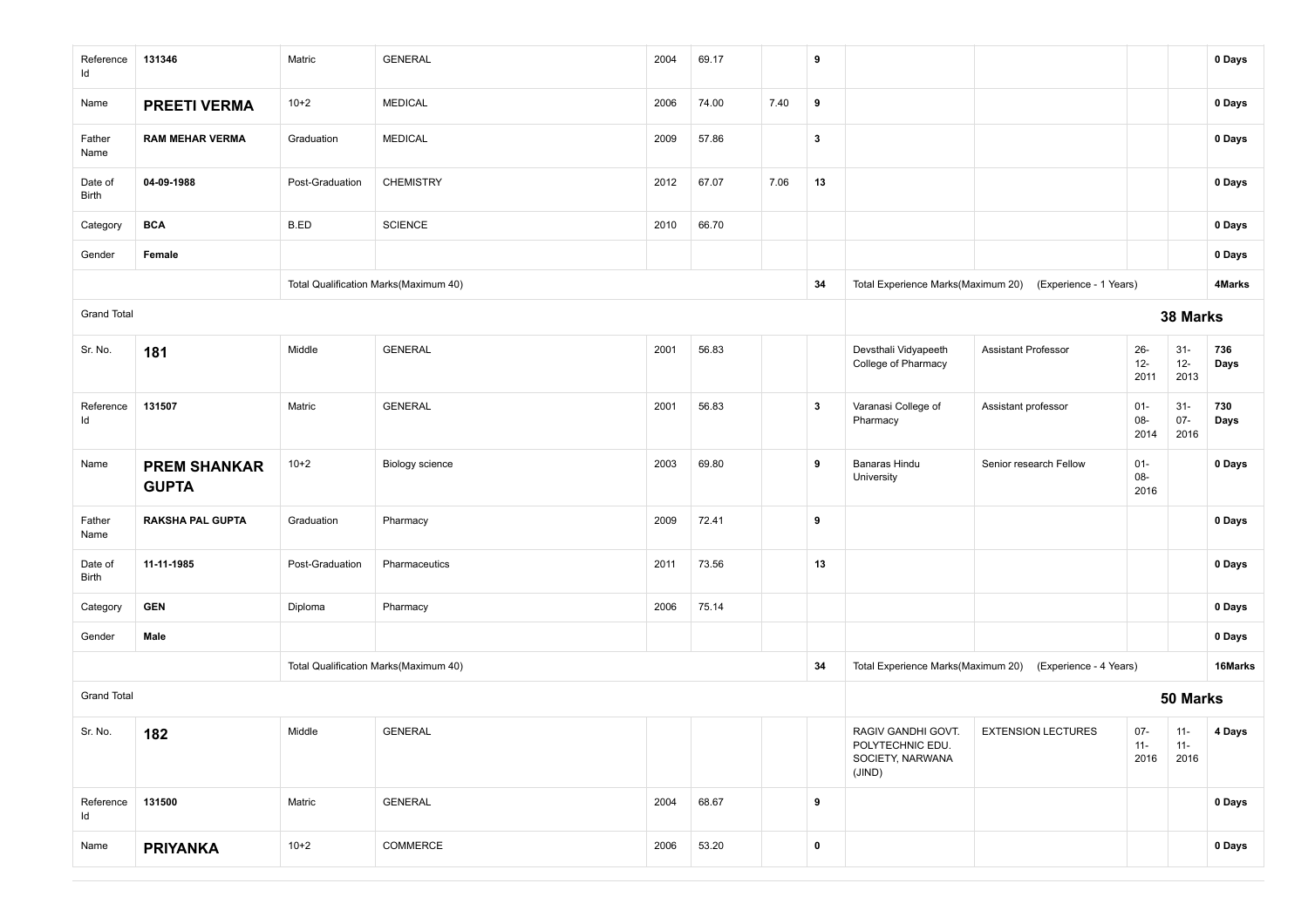| Father<br>Name     | <b>MAHABIR SINGH</b>              | Graduation                             | COMPUTER SCIENCE & ENGINEERING        | 2012 | 74.53 |      | 9           |                                                           |                                                           |                          |                         | 0 Days        |
|--------------------|-----------------------------------|----------------------------------------|---------------------------------------|------|-------|------|-------------|-----------------------------------------------------------|-----------------------------------------------------------|--------------------------|-------------------------|---------------|
| Date of<br>Birth   | 11-11-1988                        | Post-Graduation                        | COMPUTER SCIENCE & ENGINEERING        | 2015 | 70.30 | 7.40 | 13          |                                                           |                                                           |                          |                         | 0 Days        |
| Category           | <b>GEN</b>                        | POLYTECHNIC<br><b>DIPLOMA</b>          | <b>COMPUTER ENGINEERING</b>           | 2009 | 63.06 |      |             |                                                           |                                                           |                          |                         | 0 Days        |
| Gender             | Female                            | <b>SIX WEEKS</b><br><b>CERTIFICATE</b> | ASP.NET with C#                       | 2012 |       |      |             |                                                           |                                                           |                          |                         | 0 Days        |
|                    |                                   |                                        | Total Qualification Marks(Maximum 40) |      |       |      | 31          |                                                           | Total Experience Marks(Maximum 20) (Experience - 0 Years) |                          |                         | <b>OMarks</b> |
| <b>Grand Total</b> |                                   |                                        |                                       |      |       |      |             |                                                           |                                                           |                          | 31 Marks                |               |
| Sr. No.            | 183                               | Middle                                 | <b>GENERAL</b>                        |      |       |      |             | Ortec Pvt Ltd -<br>Netherlands                            | Software Developer                                        | $01 -$<br>$11 -$<br>2015 |                         | 0 Days        |
| Reference<br>ld    | 131348                            | Matric                                 | <b>GENERAL</b>                        | 2002 | 81.50 | 8.1  | 9           | PDM Engg College<br>Bahadurgarh                           | <b>Assistant Professor</b>                                | $01 -$<br>$07 -$<br>2010 | $30-$<br>$05 -$<br>2014 | 1429<br>Days  |
| Name               | <b>PRIYANKA</b><br><b>JAGLAN</b>  | $10 + 2$                               |                                       |      |       |      | $\mathbf 0$ | <b>VCE-Rohtak</b>                                         | Lecrurer                                                  | $01 -$<br>06-<br>2009    | $01 -$<br>06-<br>2010   | 365<br>Days   |
| Father<br>Name     | <b>SATPAL SINGH</b>               | Graduation                             | Computer Sc and Engg                  | 2008 | 76.78 | 7.7  | 9           |                                                           |                                                           |                          |                         | 0 Days        |
| Date of<br>Birth   | 15-07-1987                        | Post-Graduation                        | Computer Sc and Engg                  | 2010 | 83.54 | 8.3  | 13          |                                                           |                                                           |                          |                         | 0 Days        |
| Category           | <b>GEN</b>                        | Diploma in IT                          | Information Technology                | 2005 | 74.40 | 7.4  |             |                                                           |                                                           |                          |                         | 0 Days        |
| Gender             | Female                            |                                        |                                       |      |       |      |             |                                                           |                                                           |                          |                         | 0 Days        |
|                    |                                   |                                        | Total Qualification Marks(Maximum 40) |      |       |      | 31          |                                                           | Total Experience Marks(Maximum 20) (Experience - 4 Years) |                          |                         | 16Marks       |
| <b>Grand Total</b> |                                   |                                        |                                       |      |       |      |             |                                                           |                                                           |                          | 47 Marks                |               |
| Sr. No.            | 184                               | Middle                                 | <b>GENERAL</b>                        | 1998 | 46.00 |      |             | UGC-HRDC, BPS<br>Mahila Vishwavidyalaya,<br>Khanpur Kalan | <b>Computer Assistant</b>                                 | $07 -$<br>$04 -$<br>2010 | $30-$<br>$12 -$<br>2016 | 2459<br>Days  |
| Reference<br>Id    | 131552                            | Matric                                 | <b>GENERAL</b>                        | 2000 | 61.60 |      | 9           |                                                           |                                                           |                          |                         | 0 Days        |
| Name               | <b>PRIYANKA</b><br><b>PANGHAL</b> | $10+2$                                 | Non-Medical                           | 2002 | 65.80 |      | 9           |                                                           |                                                           |                          |                         | 0 Days        |
| Father<br>Name     | <b>RANBIR SINGH PANGHAL</b>       | Graduation                             | Computer Science                      | 2005 | 60.83 |      | 9           |                                                           |                                                           |                          |                         | 0 Days        |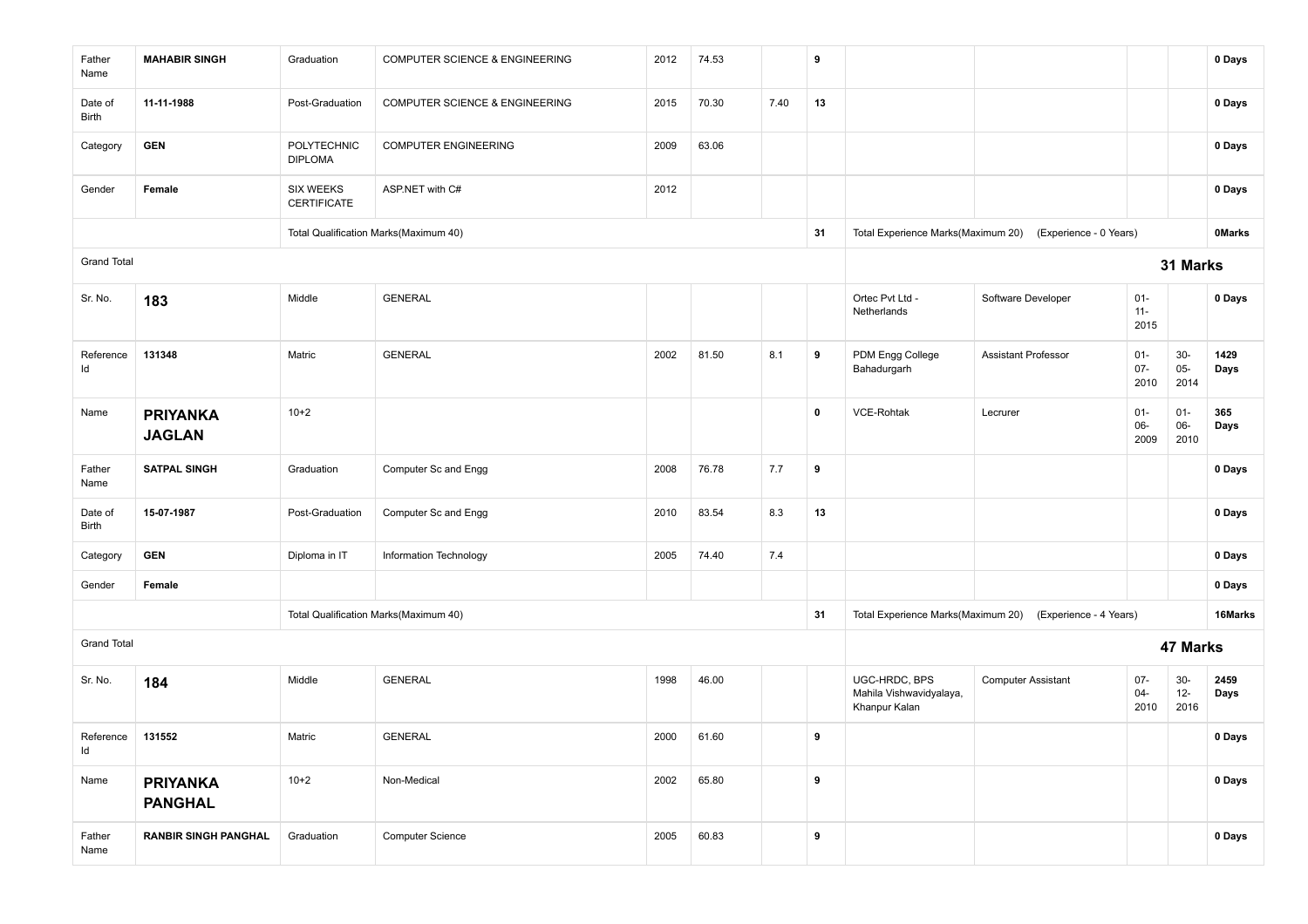| Date of<br>Birth   | 14-01-1986            | Post-Graduation | <b>MCA</b>                            | 2008 | 71.27 |      | 13               |                                                              |                            |                         |                          | 0 Days        |
|--------------------|-----------------------|-----------------|---------------------------------------|------|-------|------|------------------|--------------------------------------------------------------|----------------------------|-------------------------|--------------------------|---------------|
| Category           | <b>GEN</b>            |                 |                                       |      |       |      |                  |                                                              |                            |                         |                          | 0 Days        |
| Gender             | Female                |                 |                                       |      |       |      |                  |                                                              |                            |                         |                          | 0 Days        |
|                    |                       |                 | Total Qualification Marks(Maximum 40) |      |       |      | 40               | Total Experience Marks(Maximum 20)                           | (Experience - 6 Years)     |                         |                          | 20Marks       |
| <b>Grand Total</b> |                       |                 |                                       |      |       |      |                  |                                                              |                            |                         | 60 Marks                 |               |
| Sr. No.            | 185                   | Middle          | <b>GENERAL</b>                        |      |       |      |                  |                                                              |                            |                         |                          | 0 Days        |
| Reference<br>Id    | 131630                | Matric          | <b>GENERAL</b>                        | 2008 | 93.60 |      | 9                |                                                              |                            |                         |                          | 0 Days        |
| Name               | <b>RACHANA</b>        | $10+2$          | <b>NON MEDICAL</b>                    | 2010 | 74.20 |      | $\boldsymbol{9}$ |                                                              |                            |                         |                          | 0 Days        |
| Father<br>Name     | <b>SURENDER SINGH</b> | Graduation      | Computer Sci.                         | 2013 | 62.14 |      | 9                |                                                              |                            |                         |                          | 0 Days        |
| Date of<br>Birth   | 11-07-1993            | Post-Graduation | <b>MATH</b>                           | 2015 | 61.35 |      | 9                |                                                              |                            |                         |                          | 0 Days        |
| Category           | <b>GEN</b>            |                 |                                       |      |       |      |                  |                                                              |                            |                         |                          | 0 Days        |
| Gender             | Female                |                 |                                       |      |       |      |                  |                                                              |                            |                         |                          | 0 Days        |
|                    |                       |                 | Total Qualification Marks(Maximum 40) |      |       |      | 36               | Total Experience Marks(Maximum 20)                           | (Experience - 0 Years)     |                         |                          | <b>OMarks</b> |
| <b>Grand Total</b> |                       |                 |                                       |      |       |      |                  |                                                              |                            |                         | 36 Marks                 |               |
| Sr. No.            | 186                   | Middle          | <b>GENERAL</b>                        |      |       |      |                  | UNITED HEALTH<br><b>GROUP</b>                                | <b>BUSINESS ANALYST</b>    | 06-<br>$04 -$<br>2016   | $21 -$<br>$12-$<br>2016  | 259<br>Days   |
| Reference<br>ld    | 131526                | Matric          | <b>GENERAL</b>                        | 2004 | 67.14 |      | 9                | <b>DENSO PRICOL INDIA</b><br>LIMITED                         | <b>INDUSTRIAL ENGINEER</b> | $23 -$<br>04-<br>2014   | $31 -$<br>$03 -$<br>2016 | 708<br>Days   |
| Name               | <b>RAJAN GOPAL</b>    | $10+2$          | NON-MEDICAL                           | 2007 | 58.80 |      | $\mathbf{3}$     | SIAC-SKH CABS<br><b>MANUFACTURER</b><br><b>INDIA PVT LTD</b> | <b>INDUSTRIAL ENGINEER</b> | $18 -$<br>$10-$<br>2016 | $17 -$<br>$04-$<br>2016  | 0 Days        |
| Father<br>Name     | <b>MADAN GOPAL</b>    | Graduation      | MECHANICAL ENGINEERING                | 2011 | 73.04 |      | 9                |                                                              |                            |                         |                          | 0 Days        |
| Date of<br>Birth   | 25-11-1988            | Post-Graduation | INDUSTRIAL ENGINEERING                | 2013 | 80.50 | 8.05 | 13               |                                                              |                            |                         |                          | 0 Days        |
| Category           | <b>GEN</b>            |                 |                                       |      |       |      |                  |                                                              |                            |                         |                          | 0 Days        |
| Gender             | Male                  |                 |                                       |      |       |      |                  |                                                              |                            |                         |                          | 0 Days        |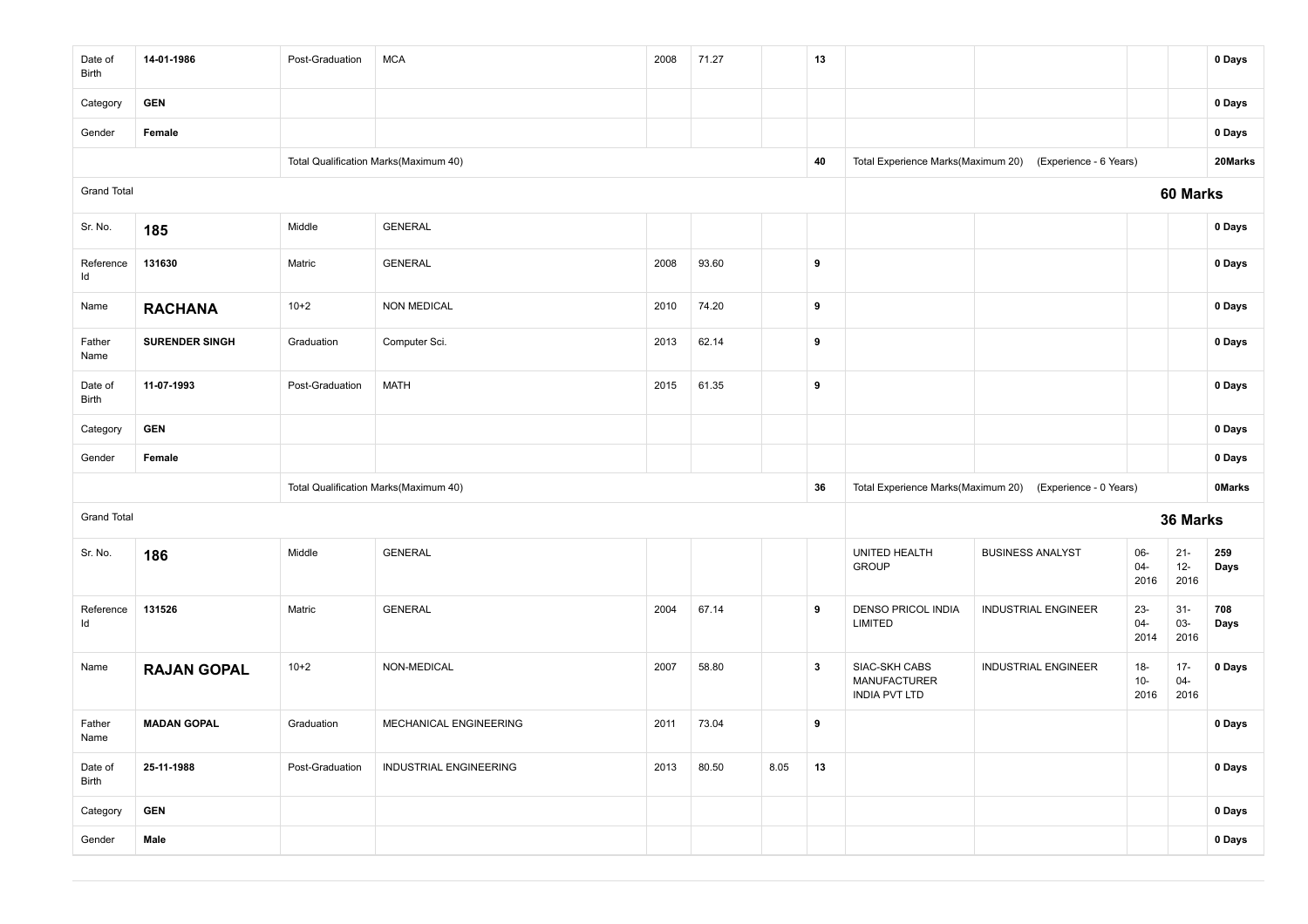|                    |                       |                 | Total Qualification Marks(Maximum 40)               |      |       |       | 34 |                                    | Total Experience Marks(Maximum 20) (Experience - 2 Years)  |                         |                          | 8Marks       |
|--------------------|-----------------------|-----------------|-----------------------------------------------------|------|-------|-------|----|------------------------------------|------------------------------------------------------------|-------------------------|--------------------------|--------------|
| <b>Grand Total</b> |                       |                 |                                                     |      |       |       |    |                                    |                                                            |                         | 42 Marks                 |              |
| Sr. No.            | 187                   | Middle          | <b>GENERAL</b>                                      |      |       |       |    | <b>AMITY UNIVERSITY</b>            | <b>ASSIST PROFESSOR</b>                                    | $10 -$<br>$10-$<br>2011 | $28 -$<br>$12 -$<br>2016 | 1906<br>Days |
| Reference<br>ld    | 131676                | Matric          | <b>GENERAL</b>                                      | 2002 | 60.50 |       | 9  |                                    |                                                            |                         |                          | 0 Days       |
| Name               | <b>RAJBIR</b>         | $10+2$          | science non-medical                                 | 2005 | 65.60 |       | 9  |                                    |                                                            |                         |                          | 0 Days       |
| Father<br>Name     | <b>RATTAN LAL</b>     | Graduation      | ELECTRONICS AND COMMUNICATION<br><b>ENGINEERING</b> | 2009 | 67.56 |       | 9  |                                    |                                                            |                         |                          | 0 Days       |
| Date of<br>Birth   | 02-04-1985            | Post-Graduation | ECE                                                 | 2011 | 67.81 | 6.781 | 13 |                                    |                                                            |                         |                          | 0 Days       |
| Category           | SC                    |                 |                                                     |      |       |       |    |                                    |                                                            |                         |                          | 0 Days       |
| Gender             | Male                  |                 |                                                     |      |       |       |    |                                    |                                                            |                         |                          | 0 Days       |
|                    |                       |                 | Total Qualification Marks(Maximum 40)               |      |       |       | 40 |                                    | Total Experience Marks(Maximum 20) (Experience - 5 Years)  |                         |                          | 20Marks      |
| <b>Grand Total</b> |                       |                 |                                                     |      |       |       |    |                                    |                                                            |                         | 60 Marks                 |              |
| Sr. No.            | 188                   | Middle          | <b>GENERAL</b>                                      |      |       |       |    | TIT&S, Bhiwani                     | Assistant Professor                                        | $03 -$<br>$09-$<br>2005 | $30-$<br>$12-$<br>2016   | 4136<br>Days |
| Reference<br>ld    | 131320                | Matric          | <b>GENERAL</b>                                      | 1993 | 66.20 |       | 9  |                                    |                                                            |                         |                          | 0 Days       |
| Name               | <b>RAJEEV SHARMA</b>  | $10+2$          |                                                     | 1995 | 61.80 |       | 9  |                                    |                                                            |                         |                          | 0 Days       |
| Father<br>Name     | <b>SH. K.K SHARMA</b> | Graduation      | ECE                                                 | 2000 | 74.41 |       | 9  |                                    |                                                            |                         |                          | 0 Days       |
| Date of<br>Birth   | 18-02-1978            | Post-Graduation | ECE                                                 | 2007 | 77.00 | 8.594 | 13 |                                    |                                                            |                         |                          | 0 Days       |
| Category           | <b>GEN</b>            |                 |                                                     |      |       |       |    |                                    |                                                            |                         |                          | 0 Days       |
| Gender             | Male                  |                 |                                                     |      |       |       |    |                                    |                                                            |                         |                          | 0 Days       |
|                    |                       |                 | Total Qualification Marks(Maximum 40)               |      |       |       | 40 |                                    | Total Experience Marks(Maximum 20) (Experience - 11 Years) |                         |                          | 20Marks      |
| <b>Grand Total</b> |                       |                 |                                                     |      |       |       |    |                                    |                                                            |                         | 60 Marks                 |              |
| Sr. No.            | 189                   | Middle          | GENERAL                                             |      |       |       |    | <b>BHAGAT SINGH HIGH</b><br>SCHOOL | <b>CLERK</b>                                               | 06-<br>08-<br>2001      | $31 -$<br>03-<br>2008    | 2429<br>Days |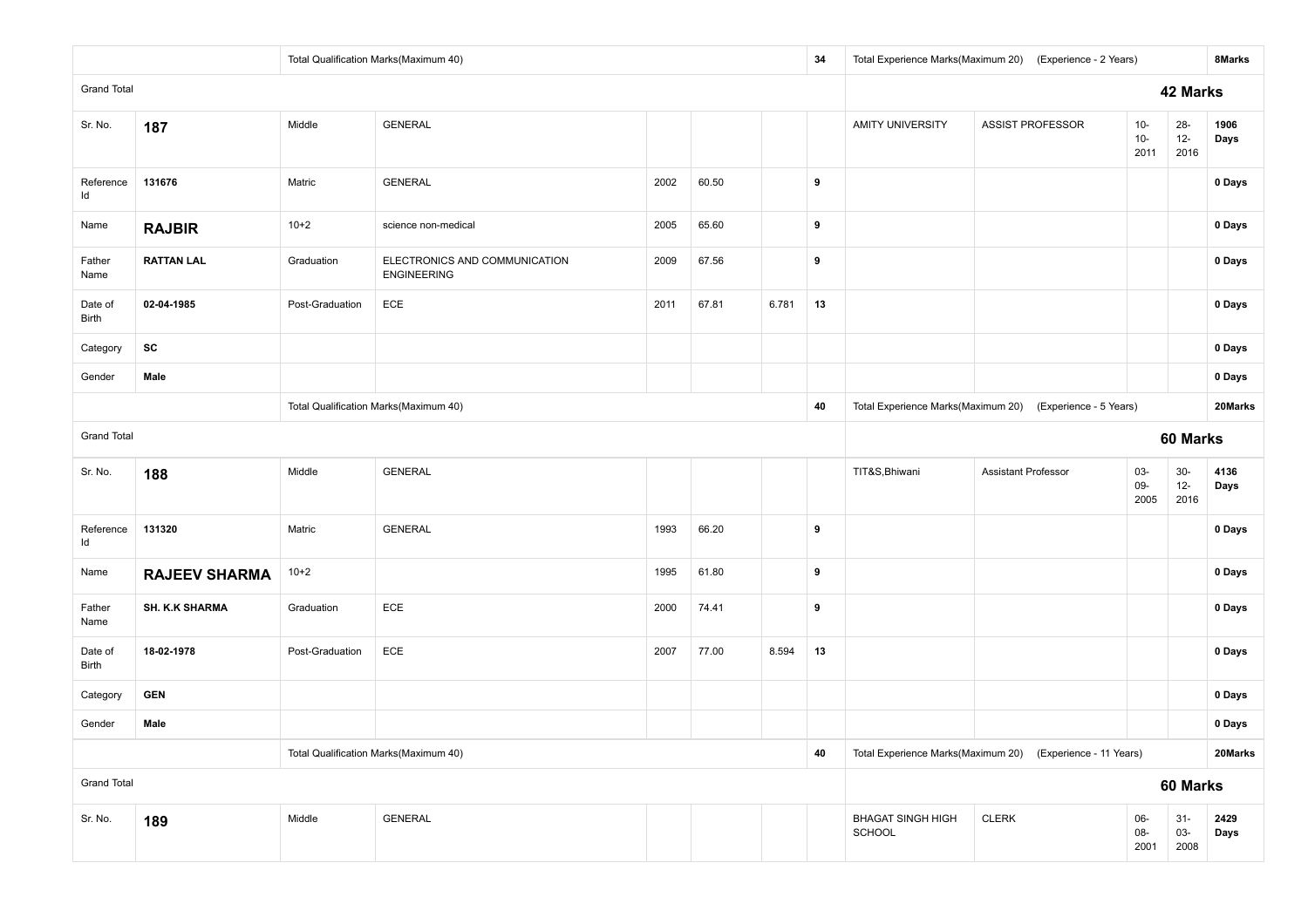| Reference<br>Id    | 131531              | Matric          | <b>GENERAL</b>                        | 1992 | NaN   | $\mathbf 0$ |                                                            |                                                           |                          |                          | 0 Days       |
|--------------------|---------------------|-----------------|---------------------------------------|------|-------|-------------|------------------------------------------------------------|-----------------------------------------------------------|--------------------------|--------------------------|--------------|
| Name               | <b>RAJESH KUMAR</b> | $10+2$          | <b>ARTS</b>                           | 1995 | NaN   | $\mathbf 0$ |                                                            |                                                           |                          |                          | 0 Days       |
| Father<br>Name     | <b>GIANI RAM</b>    | Graduation      | <b>ARTS</b>                           | 1998 | NaN   | $\pmb{0}$   |                                                            |                                                           |                          |                          | 0 Days       |
| Date of<br>Birth   | 10-02-1976          | Post-Graduation | <b>ENGLISH</b>                        | 2010 | 61.38 | 9           |                                                            |                                                           |                          |                          | 0 Days       |
| Category           | <b>GEN</b>          |                 | <b>MSW</b>                            | 2012 | NaN   |             |                                                            |                                                           |                          |                          | 0 Days       |
| Gender             | Male                |                 |                                       |      |       |             |                                                            |                                                           |                          |                          | 0 Days       |
|                    |                     |                 | Total Qualification Marks(Maximum 40) |      |       | 9           |                                                            | Total Experience Marks(Maximum 20) (Experience - 6 Years) |                          |                          | 20Marks      |
| <b>Grand Total</b> |                     |                 |                                       |      |       |             |                                                            |                                                           |                          | 29 Marks                 |              |
| Sr. No.            | 190                 | Middle          | <b>GENERAL</b>                        |      |       |             | APEX COLLEGE OF<br><b>EDUCATION TOHANA</b>                 | <b>LECTURER</b>                                           | $05 -$<br>$09-$<br>2007  | $31 -$<br>08-<br>2008    | 361<br>Days  |
| Reference<br>ld    | 131727              | Matric          | <b>GENERAL</b>                        | 1994 | 45.00 | $\mathbf 0$ | GURU DRONACHARYA<br>COLLEGE OF<br><b>EDUCATION BHUNA</b>   | ASSISTANT PROFESSOR                                       | $01 -$<br>$09-$<br>2008  | $31 -$<br>03-<br>2010    | 576<br>Days  |
| Name               | <b>RAJESH KUMAR</b> | $10+2$          | <b>GENERAL</b>                        | 1996 | 60.60 | 9           | SURYA COLLEGE OF<br>EDUCATION TOHANA                       | <b>VICE PRINCIPAL &amp;</b><br><b>ASSISTANT PROFESSOR</b> | $01 -$<br>$04 -$<br>2010 | $22 -$<br>$07 -$<br>2012 | 843<br>Days  |
| Father<br>Name     | <b>OM PARKASH</b>   | Graduation      | <b>GENERAL</b>                        | 1999 | 60.00 | 9           | <b>DEFENCE PG</b><br>COLLEGE OF<br><b>EDUCATION TOHANA</b> | <b>VICE PRINCIPAL &amp;</b><br>ASSISTANT PROFESSOR        | $23 -$<br>$07 -$<br>2012 | $30-$<br>$12-$<br>2016   | 1621<br>Days |
| Date of<br>Birth   | 10-05-1978          | Post-Graduation | <b>EDUCATION</b>                      | 2003 | 62.89 | 9           |                                                            |                                                           |                          |                          | 0 Days       |
| Category           | <b>GEN</b>          | M.Phil          | <b>EDUCATION</b>                      | 2008 | 56.00 |             |                                                            |                                                           |                          |                          | 0 Days       |
| Gender             | Male                | Ph.D            | <b>EDUCATION</b>                      | 2015 |       |             |                                                            |                                                           |                          |                          | 0 Days       |
|                    |                     |                 | Total Qualification Marks(Maximum 40) |      |       | 27          | Total Experience Marks(Maximum 20)                         | (Experience - 9 Years)                                    |                          |                          | 20Marks      |
| <b>Grand Total</b> |                     |                 |                                       |      |       |             |                                                            |                                                           |                          | 47 Marks                 |              |
| Sr. No.            | 191                 | Middle          | <b>GENERAL</b>                        |      | NaN   |             | WIT, Gurgaon                                               | Lecturer                                                  | $14 -$<br>$07 -$<br>2008 | 08-<br>$05-$<br>2009     | 298<br>Days  |
| Reference<br>Id    | 131384              | Matric          | <b>GENERAL</b>                        | 1998 | 51.80 | $\mathbf 0$ | WCTM, Gurgaon                                              | Sr. Lecturer                                              | $11 -$<br>$05-$<br>2009  | $27 -$<br>$12-$<br>2010  | 595<br>Days  |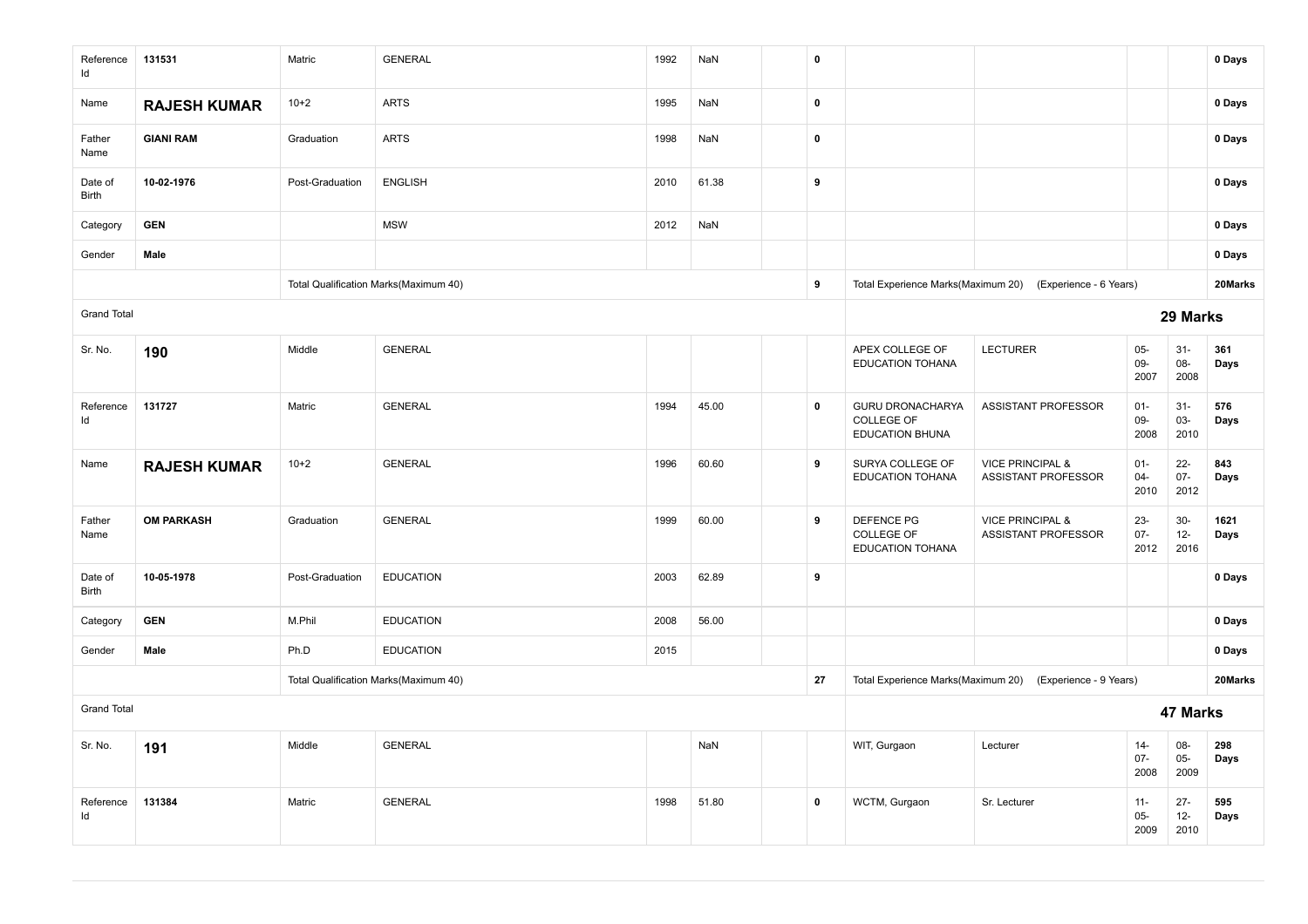| Name               | <b>RAJESH YADAV</b>  | $10+2$          | Non Medical                           | 2000 | 53.00 |                          | $\mathbf 0$ | HMRITM, Delhi                                                              | <b>Assistant Professor</b>                                 | $03 -$<br>$01 -$<br>2011 | $12-$<br>$12-$<br>2016   | 2170<br>Days |
|--------------------|----------------------|-----------------|---------------------------------------|------|-------|--------------------------|-------------|----------------------------------------------------------------------------|------------------------------------------------------------|--------------------------|--------------------------|--------------|
| Father<br>Name     | O. P. YADAV          | Graduation      | Non Medical                           | 2003 | 63.17 |                          | 9           |                                                                            |                                                            |                          |                          | 0 Days       |
| Date of<br>Birth   | 18-10-1983           | Post-Graduation | ECE                                   | 2008 | 76.32 |                          | 13          |                                                                            |                                                            |                          |                          | 0 Days       |
| Category           | <b>GEN</b>           | M.Sc            | <b>Electronics Science</b>            | 2005 | 63.04 |                          |             |                                                                            |                                                            |                          |                          | 0 Days       |
| Gender             | Male                 | MBA             | HR&OB                                 | 2013 | 68.61 |                          |             |                                                                            |                                                            |                          |                          | 0 Days       |
|                    |                      |                 | Total Qualification Marks(Maximum 40) |      |       |                          | 22          |                                                                            | Total Experience Marks(Maximum 20) (Experience - 8 Years)  |                          |                          | 20Marks      |
| <b>Grand Total</b> |                      |                 |                                       |      |       |                          |             |                                                                            |                                                            |                          | 42 Marks                 |              |
| Sr. No.            | 192                  | Middle          | <b>GENERAL</b>                        |      |       |                          |             | <b>DOON VALLEY</b><br><b>INSTITUTE OF</b><br>PHARMACY &<br><b>MEDICINE</b> | ASSISTANT PROFESSOR                                        | $06 -$<br>$07 -$<br>2006 | $25 -$<br>08-<br>2015    | 3337<br>Days |
| Reference<br>ld    | 131669               | Matric          | <b>GENERAL</b>                        | 1996 | 73.40 |                          | 9           | <b>DEV BHOOMI</b><br><b>INSTITUTE OF</b><br>PHARMACY &<br><b>RESEARCH</b>  | <b>ASSOCIATE PROFESSOR</b>                                 | $07 -$<br>09-<br>2015    | $28 -$<br>$12-$<br>2016  | 478<br>Days  |
| Name               | <b>RAJINDER MANN</b> | $10+2$          | <b>MEDICAL</b>                        | 1998 | 61.60 |                          | 9           |                                                                            |                                                            |                          |                          | 0 Days       |
| Father<br>Name     | <b>RAMKISHAN</b>     | Graduation      | <b>B. PHARMACY</b>                    | 2003 | 61.09 |                          | 9           |                                                                            |                                                            |                          |                          | 0 Days       |
| Date of<br>Birth   | 10-03-1981           | Post-Graduation | M. PHARMACY                           | 2006 | 70.92 |                          | 13          |                                                                            |                                                            |                          |                          | 0 Days       |
| Category           | <b>GEN</b>           | Ph. D           | PHARMACEUTICAL SCIENCES               | 2013 |       |                          |             |                                                                            |                                                            |                          |                          | 0 Days       |
| Gender             | Male                 | <b>GATE</b>     | PHARMACEUTICAL SCIENCES               | 2004 |       | 86.94                    |             |                                                                            |                                                            |                          |                          | 0 Days       |
|                    |                      |                 | Total Qualification Marks(Maximum 40) |      |       |                          | 40          |                                                                            | Total Experience Marks(Maximum 20) (Experience - 10 Years) |                          |                          | 20Marks      |
| <b>Grand Total</b> |                      |                 |                                       |      |       |                          |             |                                                                            |                                                            |                          | 60 Marks                 |              |
| Sr. No.            | 193                  | Middle          | <b>GENERAL</b>                        | 1986 | NaN   | $\overline{\phantom{a}}$ |             | INDIAN AIR FORCE                                                           | <b>SERGEANT</b>                                            | $30-$<br>08-<br>1991     | $31-$<br>$08-$<br>2011   | 7306<br>Days |
| Reference<br>Id    | 131515               | Matric          | <b>GENERAL</b>                        | 1988 | 53.17 |                          | $\mathbf 0$ | <b>ESIC</b>                                                                | <b>J.HINDI TRANSLATOR</b>                                  | $11 -$<br>$11 -$<br>2011 | $20 -$<br>$12 -$<br>2016 | 1866<br>Days |
| Name               | <b>RAJPAL</b>        | $10+2$          |                                       | 1992 | 38.00 |                          | $\mathbf 0$ |                                                                            |                                                            |                          |                          | 0 Days       |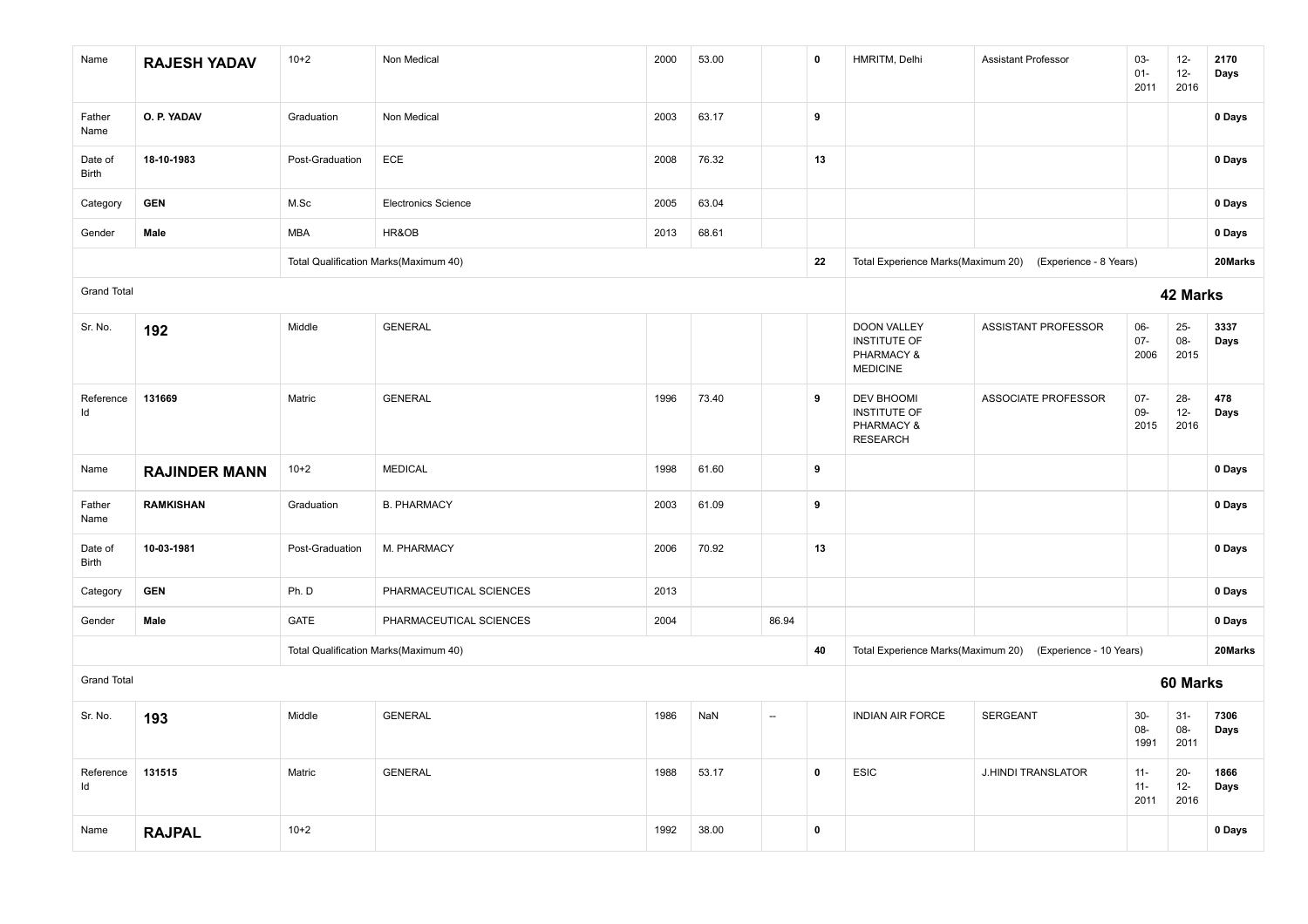| Father<br>Name     | <b>SEDHU RAM</b>    | Graduation      | <b>ARTS</b>                           | 1995 | 54.31 | $\mathbf 0$ |                                    |                                                            |                          |                         | 0 Days       |
|--------------------|---------------------|-----------------|---------------------------------------|------|-------|-------------|------------------------------------|------------------------------------------------------------|--------------------------|-------------------------|--------------|
| Date of<br>Birth   | 30-03-1972          | Post-Graduation | <b>HINDI</b>                          | 1999 | 60.13 | 9           |                                    |                                                            |                          |                         | 0 Days       |
| Category           | <b>BCB</b>          | B.ED            | SOCIAL SCIENCE                        | 2008 | 54.00 |             |                                    |                                                            |                          |                         | 0 Days       |
| Gender             | Male                | MBA             | HRM, OPR.MANAGEMENT                   | 2010 | 60.07 |             |                                    |                                                            |                          |                         | 0 Days       |
|                    |                     |                 | Total Qualification Marks(Maximum 40) |      |       | 9           |                                    | Total Experience Marks(Maximum 20) (Experience - 25 Years) |                          |                         | 20Marks      |
| <b>Grand Total</b> |                     |                 |                                       |      |       |             |                                    |                                                            |                          | 29 Marks                |              |
| Sr. No.            | 194                 | Middle          | <b>GENERAL</b>                        |      |       |             | Indus International<br>University  | Assistant professor cum head                               | $22 -$<br>$11 -$<br>2016 | $30-$<br>$12-$<br>2016  | 38 Days      |
| Reference<br>ld    | 131707              | Matric          | <b>GENERAL</b>                        | 2002 | 80.00 | 9           | Vista Concepts Pvt Ltd             | trainer                                                    | 06-<br>$01 -$<br>2016    | $16-$<br>$11 -$<br>2016 | 315<br>Days  |
| Name               | <b>RAKESH</b>       | $10+2$          | Non Medical                           | 2004 | 62.80 | 9           | <b>NIILM University</b>            | <b>Assistant Professor</b>                                 | $20-$<br>08-<br>2014     | 09-<br>$05-$<br>2015    | 262<br>Days  |
| Father<br>Name     | <b>JAI SINGH</b>    | Graduation      | Hotel Management                      | 2009 | 71.86 | 9           | APG Shimla Universiity             | <b>Assistant Professor</b>                                 | 03-<br>$10 -$<br>2013    | $12-$<br>08-<br>2014    | 313<br>Days  |
| Date of<br>Birth   | 10-12-1986          | Post-Graduation | Hospitality management                | 2016 | 65.78 | 13          |                                    |                                                            |                          |                         | 0 Days       |
| Category           | <b>GEN</b>          |                 |                                       |      |       |             |                                    |                                                            |                          |                         | 0 Days       |
| Gender             | Male                |                 |                                       |      |       |             |                                    |                                                            |                          |                         | 0 Days       |
|                    |                     |                 | Total Qualification Marks(Maximum 40) |      |       | 40          | Total Experience Marks(Maximum 20) | (Experience - 2 Years)                                     |                          |                         | 8Marks       |
| <b>Grand Total</b> |                     |                 |                                       |      |       |             |                                    |                                                            |                          | 48 Marks                |              |
| Sr. No.            | 195                 | Middle          | <b>GENERAL</b>                        | 1990 | NaN   |             |                                    |                                                            | $12-$<br>$11 -$<br>2009  | $31-$<br>$12 -$<br>2016 | 2606<br>Days |
| Reference<br>ld    | 131545              | Matric          | <b>GENERAL</b>                        | 1992 | NaN   | $\mathbf 0$ |                                    |                                                            |                          |                         | 0 Days       |
| Name               | <b>RAKESH KUMAR</b> | $10 + 2$        | <b>Medical Sciences</b>               | 1994 | NaN   | $\pmb{0}$   |                                    |                                                            |                          |                         | 0 Days       |
| Father<br>Name     | <b>JAGAT RAM</b>    | Graduation      | <b>B.Pharma</b>                       | 2000 | 64.83 | 9           |                                    |                                                            |                          |                         | 0 Days       |
| Date of<br>Birth   | 15-08-1976          | Post-Graduation | M.pharama                             | 2010 | 71.06 | 13          |                                    |                                                            |                          |                         | 0 Days       |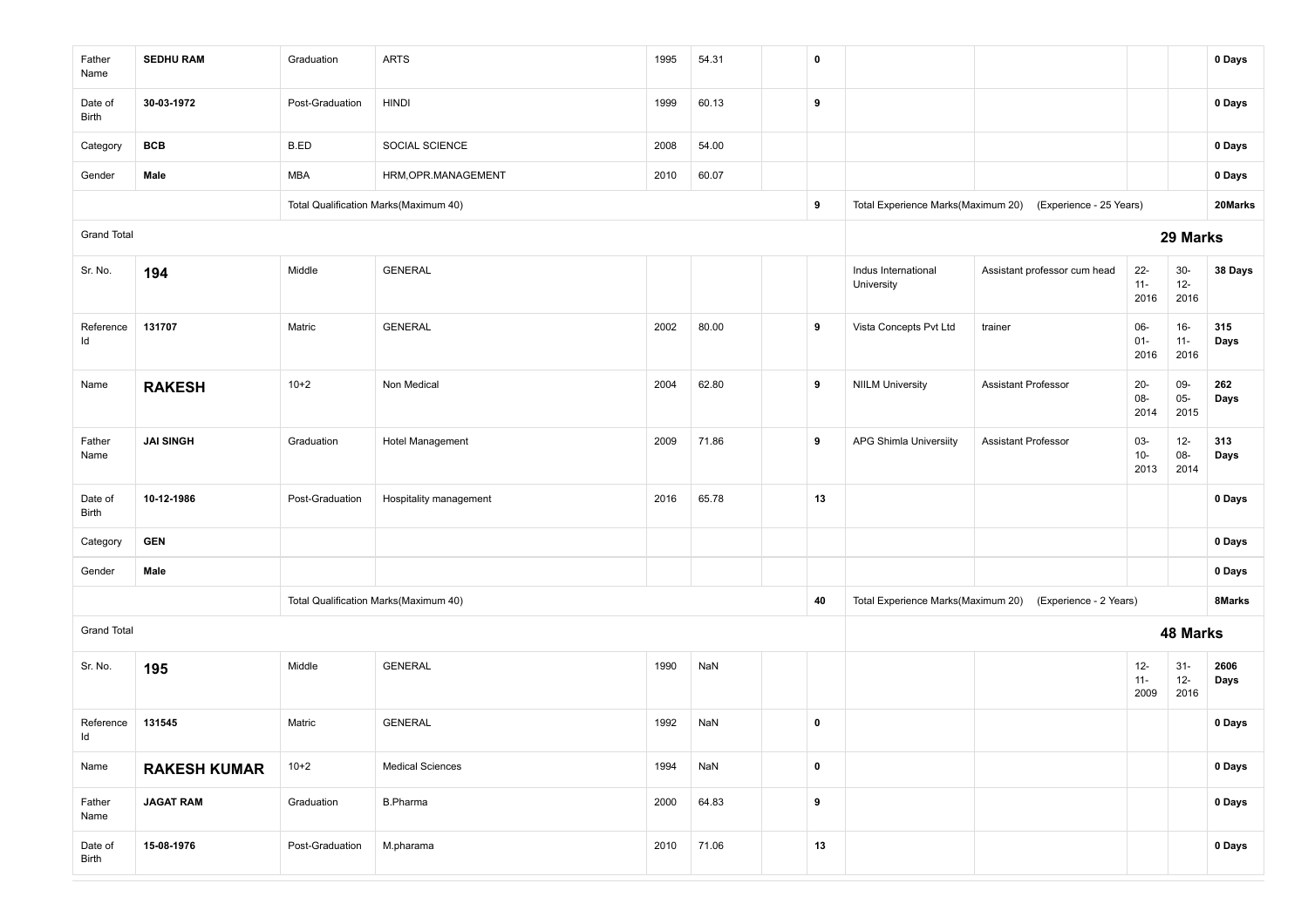| Category           | <b>GEN</b>                         |                 |                                                |      |       |              |                                    |                                                            |                          |                          | 0 Days       |
|--------------------|------------------------------------|-----------------|------------------------------------------------|------|-------|--------------|------------------------------------|------------------------------------------------------------|--------------------------|--------------------------|--------------|
| Gender             | Male                               |                 |                                                |      |       |              |                                    |                                                            |                          |                          | 0 Days       |
|                    |                                    |                 | Total Qualification Marks(Maximum 40)          |      |       | 22           | Total Experience Marks(Maximum 20) | (Experience - 7 Years)                                     |                          |                          | 20Marks      |
| <b>Grand Total</b> |                                    |                 |                                                |      |       |              |                                    |                                                            |                          | 42 Marks                 |              |
| Sr. No.            | 196                                | Middle          | <b>GENERAL</b>                                 | 1979 |       |              | <b>KUK</b>                         | Computer(Clerk)                                            | $18 -$<br>$05 -$<br>1985 | $25 -$<br>$08 -$<br>1993 | 3021<br>Days |
| Reference<br>ld    | 131599                             | Matric          | <b>GENERAL</b>                                 | 1981 | 61.89 | 9            | <b>KUK</b>                         | Steno-typist                                               | $26 -$<br>08-<br>1993    | $31-$<br>$10-$<br>1995   | 796<br>Days  |
| Name               | <b>RAKESH KUMAR</b>                | $10 + 2$        | Arts                                           | 1989 | 47.75 | $\pmb{0}$    | GJUST                              | Sr. Scale Stenographer                                     | $01 -$<br>$11 -$<br>1995 | $12-$<br>$07 -$<br>2005  | 3541<br>Days |
| Father<br>Name     | <b>JHANGI RAM</b>                  | Graduation      | General                                        | 1997 | 50.00 | $\pmb{0}$    | GJUST                              | Deputy Superintendent                                      | $13 -$<br>$07 -$<br>2005 | 29-<br>$04 -$<br>2010    | 1751<br>Days |
| Date of<br>Birth   | 07-10-1965                         | Post-Graduation | General                                        | 2008 | 66.50 | 13           | GJUST                              | Superintendent                                             | $30-$<br>$04 -$<br>2010  | $19-$<br>$10-$<br>2016   | 2364<br>Days |
| Category           | <b>GEN</b>                         | ITI             | Steno                                          | 1983 | 78.00 |              | GJUST                              | Assistant<br>Registrar(Designated)                         | $20-$<br>$10-$<br>2016   | $14 -$<br>$11 -$<br>2016 | 25 Days      |
| Gender             | Male                               |                 |                                                |      |       |              | GJUST                              | Officer on Special Duty                                    | $15-$<br>$11 -$<br>2016  | $27 -$<br>$12-$<br>2016  | 42 Days      |
|                    |                                    |                 | Total Qualification Marks(Maximum 40)          |      |       | 22           |                                    | Total Experience Marks(Maximum 20) (Experience - 31 Years) |                          |                          | 20Marks      |
| <b>Grand Total</b> |                                    |                 |                                                |      |       |              |                                    |                                                            |                          | 42 Marks                 |              |
| Sr. No.            | 197                                | Middle          | <b>GENERAL</b>                                 | 1987 | 62.00 |              | GJU, HISAR                         | CLERK-CUM-JDEO                                             | $10-$<br>$04 -$<br>1997  | $03 -$<br>$10-$<br>2006  | 3463<br>Days |
| Reference<br>ld    | 131433                             | Matric          | <b>GENERAL</b>                                 | 1989 | 58.00 | $\mathbf{3}$ | CDLU, SIRSA                        | <b>ASSISTANT</b>                                           | $04 -$<br>$10 -$<br>2006 | 09-<br>$07 -$<br>2012    | 2105<br>Days |
| Name               | <b>RAM CHANDER</b><br><b>MOURY</b> | $10+2$          | MILITARY SC, SANSKRIT, HISTORY, HINDI, ENGLISH | 1991 | 58.00 | $\mathbf{3}$ | CDLU, SIRSA                        | DY.SUPERINTENDENT                                          | 09-<br>$07 -$<br>2012    |                          | 0 Days       |
| Father<br>Name     | <b>BHAWANI BHEEKH</b>              | Graduation      | POL.SC. ECONOMICS                              | 1994 | 50.17 | $\pmb{0}$    |                                    |                                                            |                          |                          | 0 Days       |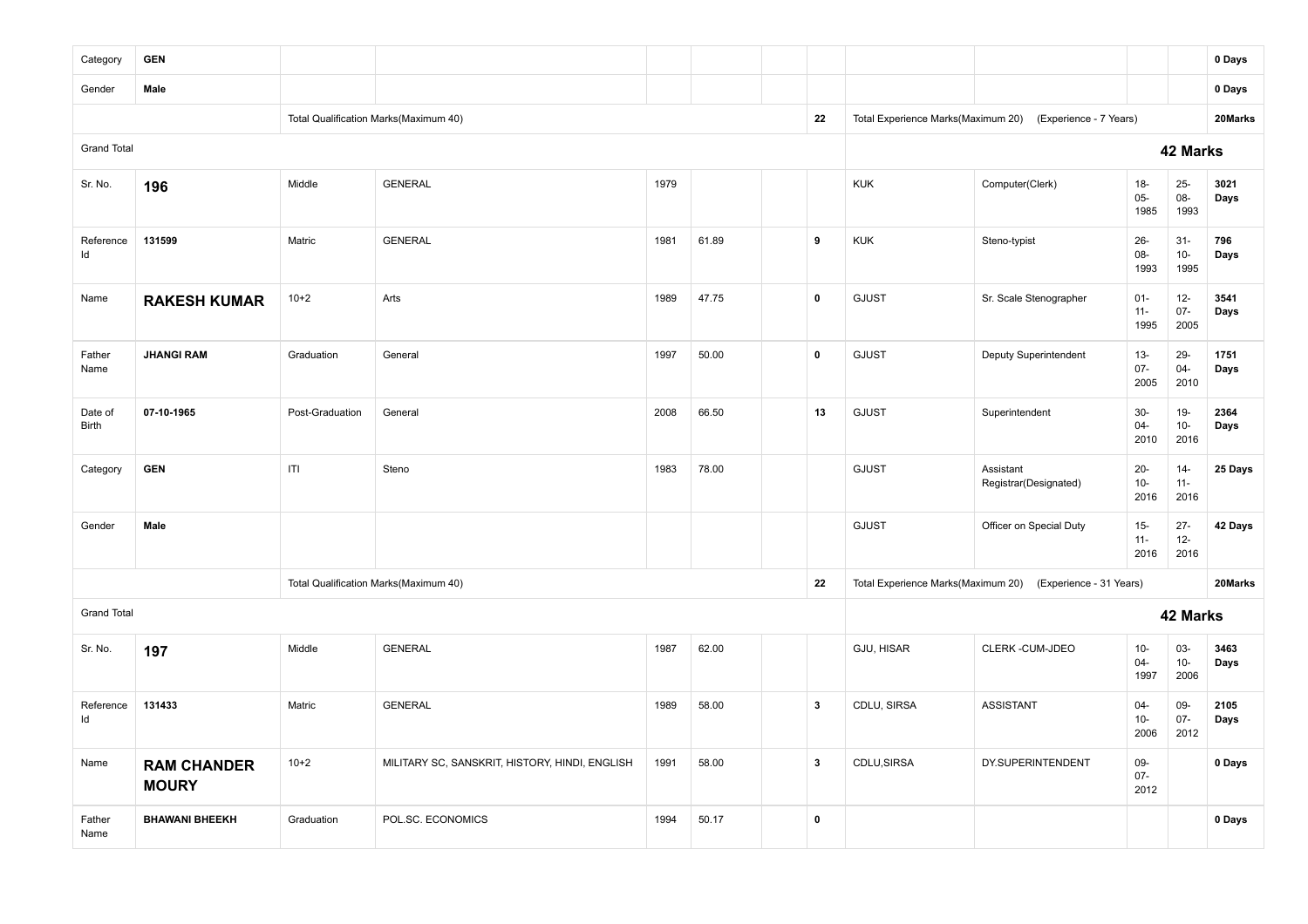| Date of<br>Birth   | 05-03-1975          | Post-Graduation | JOURNALISM AND MASS COMM              | 2012 | 65.60 | 13                      |                                    |                                                           |                         |                          | 0 Days       |
|--------------------|---------------------|-----------------|---------------------------------------|------|-------|-------------------------|------------------------------------|-----------------------------------------------------------|-------------------------|--------------------------|--------------|
| Category           | <b>GEN</b>          | <b>MCA</b>      | <b>COMPUTER SCIENCE</b>               | 2008 | 56.83 |                         |                                    |                                                           |                         |                          | 0 Days       |
| Gender             | Male                | <b>DIPLOMA</b>  | OFFICE MGT.                           | 1999 |       |                         |                                    |                                                           |                         |                          | 0 Days       |
|                    |                     |                 | Total Qualification Marks(Maximum 40) |      |       | 19                      | Total Experience Marks(Maximum 20) | (Experience - 15 Years)                                   |                         |                          | 20Marks      |
| <b>Grand Total</b> |                     |                 |                                       |      |       |                         |                                    |                                                           |                         | 39 Marks                 |              |
| Sr. No.            | 198                 | Middle          | <b>GENERAL</b>                        | 1991 | 58.14 |                         | Dept of Pharmacy MDU<br>Rohtak     | <b>Guest Faculty</b>                                      | $01 -$<br>$10-$<br>2007 | $31 -$<br>03-<br>2008    | 182<br>Days  |
| Reference<br>ld    | 131525              | Matric          | <b>GENERAL</b>                        | 1993 | 54.00 | $\mathbf 0$             | <b>LLRCP</b> Moga                  | Lecturer                                                  | $01 -$<br>$05-$<br>2008 | $02-$<br>$11 -$<br>2008  | 185<br>Days  |
| Name               | <b>RAMCHANDER</b>   | $10+2$          |                                       | 1997 | 50.25 | $\mathbf 0$             | <b>VIPER Rohtak</b>                | <b>Assistant Professor</b>                                | 03-<br>$11 -$<br>2008   | $28 -$<br>$12-$<br>2016  | 2977<br>Days |
| Father<br>Name     | <b>SURAJ BHAN</b>   | Graduation      | Pharmacy                              | 2004 | 59.16 | $\overline{\mathbf{3}}$ |                                    |                                                           |                         |                          | 0 Days       |
| Date of<br>Birth   | 15-12-1978          | Post-Graduation | Pharmacy                              | 2007 | 66.26 | 13                      |                                    |                                                           |                         |                          | 0 Days       |
| Category           | <b>GEN</b>          |                 |                                       |      |       |                         |                                    |                                                           |                         |                          | 0 Days       |
| Gender             | Male                |                 |                                       |      |       |                         |                                    |                                                           |                         |                          | 0 Days       |
|                    |                     |                 | Total Qualification Marks(Maximum 40) |      |       | 16                      |                                    | Total Experience Marks(Maximum 20) (Experience - 9 Years) |                         |                          | 20Marks      |
| <b>Grand Total</b> |                     |                 |                                       |      |       |                         |                                    |                                                           |                         | 36 Marks                 |              |
| Sr. No.            | 199                 | Middle          | <b>GENERAL</b>                        | 1993 | 55.14 |                         | <b>INDIAN AIR FORCE</b>            | SNCO I/C                                                  | $11 -$<br>03-<br>1997   | $31 -$<br>$12 -$<br>2016 | 7235<br>Days |
| Reference<br>ld    | 131484              | Matric          | <b>GENERAL</b>                        | 1995 | 62.67 | 9                       |                                    |                                                           |                         |                          | 0 Days       |
| Name               | <b>RAMESH KUMAR</b> | $10+2$          | <b>ARTS</b>                           | 1999 | 51.00 | $\mathbf 0$             |                                    |                                                           |                         |                          | 0 Days       |
| Father<br>Name     | <b>CHANDGI RAM</b>  | Graduation      | <b>ARTS</b>                           | 2002 | 50.00 | $\pmb{0}$               |                                    |                                                           |                         |                          | 0 Days       |
| Date of<br>Birth   | 02-03-1978          | Post-Graduation | <b>HISTORY</b>                        | 2012 | 63.38 | 9                       |                                    |                                                           |                         |                          | 0 Days       |
| Category           | <b>BCA</b>          |                 | B.ed                                  | 2014 | 71.40 |                         |                                    |                                                           |                         |                          | 0 Days       |
| Gender             | Male                |                 | CERTIFICATE SECURITY MANAGEMENT       | 2012 |       |                         |                                    |                                                           |                         |                          | 0 Days       |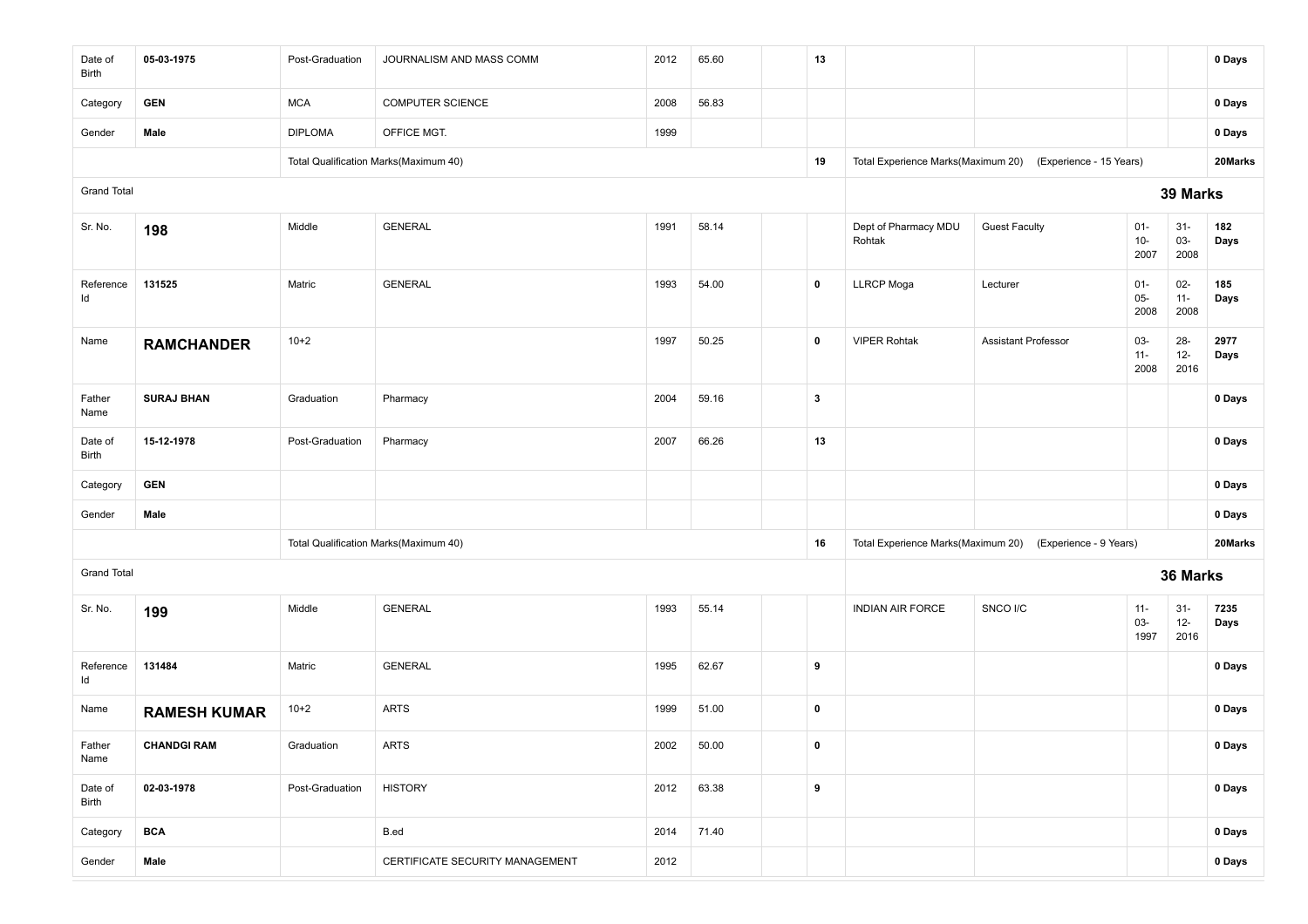|                         |                     |                    | Total Qualification Marks(Maximum 40) |      |       |     | 18                      |                                                                                               | Total Experience Marks(Maximum 20) (Experience - 19 Years) |                          |                          | 20Marks      |
|-------------------------|---------------------|--------------------|---------------------------------------|------|-------|-----|-------------------------|-----------------------------------------------------------------------------------------------|------------------------------------------------------------|--------------------------|--------------------------|--------------|
| <b>Grand Total</b>      |                     |                    |                                       |      |       |     |                         |                                                                                               |                                                            |                          | 38 Marks                 |              |
| Sr. No.                 | 200                 | Middle             | <b>GENERAL</b>                        | 1992 | 59.43 | --- |                         | LORD SHIVA COLLEGE<br>OF PHARMACY, SIRSA                                                      | <b>ASSOCIATE PROFESSOR</b>                                 | $24 -$<br>$07 -$<br>2006 | $30-$<br>$12-$<br>2016   | 3812<br>Days |
| Reference<br>ld         | 131534              | Matric             | <b>GENERAL</b>                        | 1994 | 56.50 |     | $\overline{\mathbf{3}}$ |                                                                                               |                                                            |                          |                          | 0 Days       |
| Name                    | <b>RAMESH KUMAR</b> | $10+2$             | <b>MEDICAL</b>                        | 1997 | 60.25 |     | 9                       |                                                                                               |                                                            |                          |                          | 0 Days       |
| Father<br>Name          | <b>SURAT SINGH</b>  | Graduation         | <b>PHARMACY</b>                       | 2003 | 62.04 |     | 9                       |                                                                                               |                                                            |                          |                          | 0 Days       |
| Date of<br>Birth        | 05-12-1976          | Post-Graduation    | PHARMACEUTICAL SCIENCE                | 2006 | 60.38 |     | 9                       |                                                                                               |                                                            |                          |                          | 0 Days       |
| Category                | <b>GEN</b>          | Pre-Ph.D           | PHARMACEUTICAL SCIENCE                | 2013 | 64.00 |     |                         |                                                                                               |                                                            |                          |                          | 0 Days       |
| Gender                  | Male                | Ph.D<br>(PURSUING) | PHARMACEUTICAL SCIENCE                |      | NaN   |     |                         |                                                                                               |                                                            |                          |                          | 0 Days       |
|                         |                     |                    | Total Qualification Marks(Maximum 40) |      |       |     | 30                      |                                                                                               | Total Experience Marks(Maximum 20) (Experience - 10 Years) |                          |                          | 20Marks      |
| <b>Grand Total</b>      |                     |                    |                                       |      |       |     |                         |                                                                                               |                                                            |                          | 50 Marks                 |              |
| Sr. No.                 | 201                 | Middle             | <b>GENERAL</b>                        | 1998 | 69.71 |     |                         | MANAV INSTITUTE OF<br>PHARMACY, HISAR                                                         | ASSISTANT PROFESSOR                                        | $19-$<br>08-<br>2011     | $11 -$<br>$01 -$<br>2013 | 511<br>Days  |
| Reference<br>Id         | 131623              | Matric             | <b>GENERAL</b>                        | 2000 | 72.50 |     | 9                       | <b>GURU JAMBHESHWAR</b><br>UNIVERSITY OF<br><b>SCIENCES &amp;</b><br><b>TECHNOLOGY</b>        | <b>TEACHING ASSOCIATE</b>                                  | $14-$<br>$01 -$<br>2013  | $31-$<br>$05 -$<br>2013  | 137<br>Days  |
| Name                    | <b>RAVI</b>         | $10+2$             | <b>NON MEDICAL</b>                    | 2002 | 74.80 |     | 9                       | GURU JAMBHESHWAR<br>UNIVERSITY OF<br><b>SCIENCES &amp;</b><br><b>TECHNOLOGY</b>               | <b>TEACHING ASSOCIATE</b>                                  | $19-$<br>08-<br>2013     | $14-$<br>$01 -$<br>2014  | 148<br>Days  |
| Father<br>Name          | <b>SADHU RAM</b>    | Graduation         | <b>B. PHARMACY</b>                    | 2009 | 71.37 |     | 9                       | <b>GURU JAMBHESHWAR</b><br>UNIVERSITY OF<br><b>SCIENCES &amp;</b><br><b>TECHNOLOGY</b>        | <b>TEACHING</b><br>ASSOCIATE(ASSISTANT<br>PROFESSOR)       | $13 -$<br>08-<br>2014    | $30-$<br>$05-$<br>2015   | 290<br>Days  |
| Date of<br><b>Birth</b> | 21-09-1984          | Post-Graduation    | M. PHARMACY                           | 2011 | 72.33 |     | 13                      | <b>GURU JAMBHESHWAR</b><br><b>UNIVERSITY OF</b><br><b>SCIENCES &amp;</b><br><b>TECHNOLOGY</b> | <b>ASSISTANT PROFESSOR</b>                                 | $11 -$<br>08-<br>2015    | $26 -$<br>$12 -$<br>2016 | 503<br>Days  |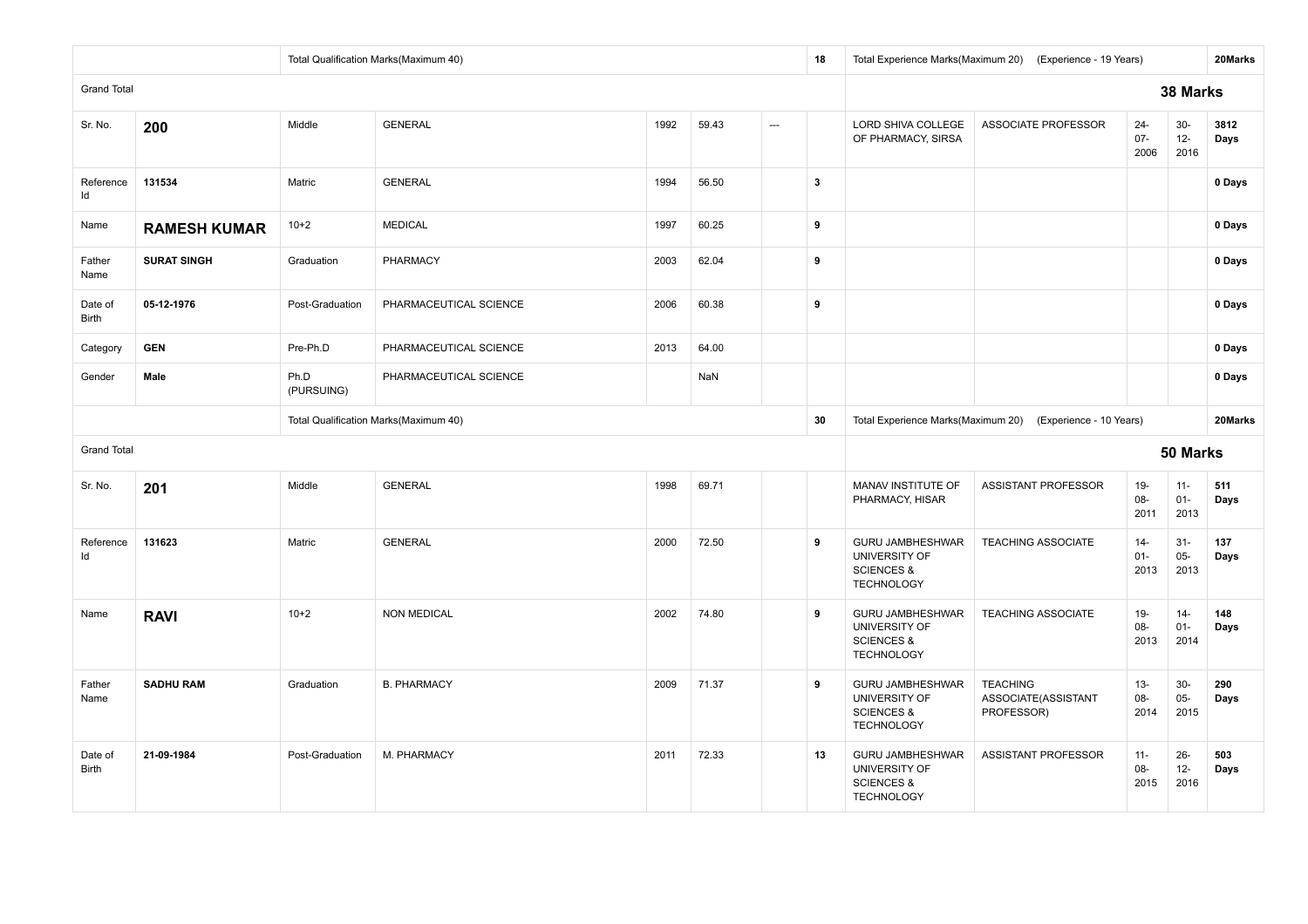| Category           | <b>GEN</b>                           | <b>DIPLOMA IN</b><br><b>ASSISTANT</b><br>PROGRAMMER<br>(COMP. APPL.) | MS OFFICE, TALLY, C,C++, INTERNET, BASICS | 2003 | 75.00 |    |                                                                          |                                                            |                          |                          | 0 Days       |
|--------------------|--------------------------------------|----------------------------------------------------------------------|-------------------------------------------|------|-------|----|--------------------------------------------------------------------------|------------------------------------------------------------|--------------------------|--------------------------|--------------|
| Gender             | Male                                 | M.B.A.                                                               | HUMAN RESOURCES (HR)                      | 2015 | 68.37 |    |                                                                          |                                                            |                          |                          | 0 Days       |
|                    |                                      |                                                                      | Total Qualification Marks(Maximum 40)     |      |       | 40 |                                                                          | Total Experience Marks(Maximum 20) (Experience - 4 Years)  |                          |                          | 16Marks      |
| <b>Grand Total</b> |                                      |                                                                      |                                           |      |       |    |                                                                          |                                                            |                          | 56 Marks                 |              |
| Sr. No.            | 202                                  | Middle                                                               | <b>GENERAL</b>                            |      |       |    | <b>INDIAN AIR FORCE</b>                                                  | <b>SENIOR NON</b><br><b>COMMISSIONED OFFICER</b>           | 06-<br>$04 -$<br>2000    | $11 -$<br>$12 -$<br>2016 | 6093<br>Days |
| Reference<br>Id    | 131378                               | Matric                                                               | <b>GENERAL</b>                            | 1998 | 77.20 | 9  |                                                                          |                                                            |                          |                          | 0 Days       |
| Name               | <b>RAVI BHUSHAN</b>                  | $10+2$                                                               | PHY, CHEM, MATHS, ECONOMICS, PHY ED       | 2000 | 72.80 | 9  |                                                                          |                                                            |                          |                          | 0 Days       |
| Father<br>Name     | <b>VIDYA SAGAR GIRI</b>              | Graduation                                                           | PHYSICAL EDN                              | 2008 | 72.50 | 9  |                                                                          |                                                            |                          |                          | 0 Days       |
| Date of<br>Birth   | 11-08-1983                           | Post-Graduation                                                      | PHYSICAL EDN                              | 2010 | 67.08 | 13 |                                                                          |                                                            |                          |                          | 0 Days       |
| Category           | <b>GEN</b>                           | M.PHIL                                                               | PHYSICAL EDN                              | 2014 | 76.60 |    |                                                                          |                                                            |                          |                          | 0 Days       |
| Gender             | Male                                 | <b>PGDBA</b>                                                         | <b>MARKETING</b>                          | 2007 | 77.35 |    |                                                                          |                                                            |                          |                          | 0 Days       |
|                    |                                      |                                                                      | Total Qualification Marks(Maximum 40)     |      |       | 40 |                                                                          | Total Experience Marks(Maximum 20) (Experience - 16 Years) |                          |                          | 20Marks      |
| <b>Grand Total</b> |                                      |                                                                      |                                           |      |       |    |                                                                          |                                                            |                          | 60 Marks                 |              |
| Sr. No.            | 203                                  | Middle                                                               | <b>GENERAL</b>                            | 1996 | 88.14 |    | Asia Pacific Institute of<br>Information Technology<br>SD India, Panipat | Asst. Professor                                            | $01 -$<br>$07 -$<br>2008 | $30-$<br>$12-$<br>2016   | 3104<br>Days |
| Reference<br>Id    | 131429                               | Matric                                                               | <b>GENERAL</b>                            | 1998 | 87.67 | 9  | Asia Pacific Institute of<br>Information Technology<br>SD India, Panipat | Lecturer                                                   | $01 -$<br>09-<br>2004    | $25 -$<br>$07 -$<br>2006 | 692<br>Days  |
| Name               | <b>RAVI KUMAR</b><br><b>SACHDEVA</b> | $10+2$                                                               | Non-medical                               | 2000 | 70.25 | 9  |                                                                          |                                                            |                          |                          | 0 Days       |
| Father<br>Name     | <b>MADAN LAL</b>                     | Graduation                                                           | <b>B.Tech (Computer Engineering)</b>      | 2004 | 74.54 | 9  |                                                                          |                                                            |                          |                          | 0 Days       |
| Date of<br>Birth   | 27-11-1983                           | Post-Graduation                                                      | M.Tech (Computer Science & Engineering)   | 2008 | 75.06 | 13 |                                                                          |                                                            |                          |                          | 0 Days       |
| Category           | <b>GEN</b>                           |                                                                      |                                           |      |       |    |                                                                          |                                                            |                          |                          | 0 Days       |
| Gender             | Male                                 |                                                                      |                                           |      |       |    |                                                                          |                                                            |                          |                          | 0 Days       |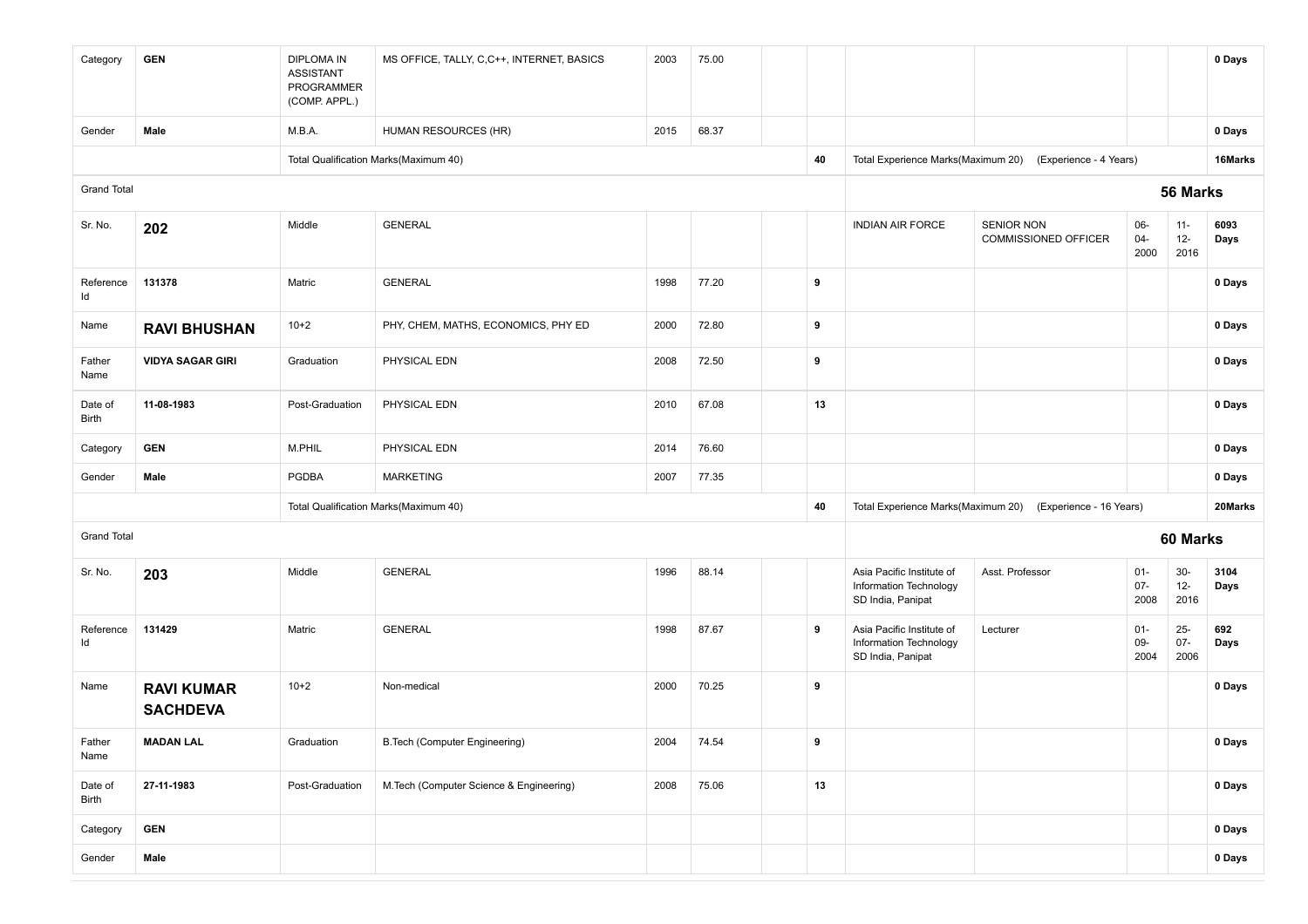|                         |                   |                 | Total Qualification Marks(Maximum 40) |      |       | 40          |                                             | Total Experience Marks(Maximum 20) (Experience - 10 Years) |                          |                          | 20Marks      |
|-------------------------|-------------------|-----------------|---------------------------------------|------|-------|-------------|---------------------------------------------|------------------------------------------------------------|--------------------------|--------------------------|--------------|
| <b>Grand Total</b>      |                   |                 |                                       |      |       |             |                                             |                                                            |                          | 60 Marks                 |              |
| Sr. No.                 | 204               | Middle          | <b>GENERAL</b>                        | 1999 | 70.14 |             | <b>EDUCOMP</b>                              | <b>COMPUTER TECHER</b>                                     | $05 -$<br>08-<br>2007    | $31 -$<br>$03 -$<br>2010 | 969<br>Days  |
| Reference<br>Id         | 131649            | Matric          | <b>GENERAL</b>                        | 2001 | 53.00 | $\mathbf 0$ | <b>NICT</b>                                 | <b>COMPUTER TECHER</b>                                     | $10-$<br>$11 -$<br>2010  | $31-$<br>03-<br>2012     | 507<br>Days  |
| Name                    | <b>REENA</b>      | $10+2$          | ART                                   | 2003 | 63.20 | 9           | <b>BHUPINDRA SOCIETY</b>                    | <b>COMPUTER TEACHER</b>                                    | 06-<br>09-<br>2013       | $22 -$<br>03-<br>2015    | 562<br>Days  |
| Father<br>Name          | <b>ROOP CHAND</b> | Graduation      | ART                                   | 2006 | 63.08 | 9           | <b>BHUPINDRA SOCIETY</b>                    | <b>COMPUTER TEACHER</b>                                    | $11 -$<br>09-<br>2015    | $30-$<br>$05-$<br>2016   | 262<br>Days  |
| Date of<br><b>Birth</b> | 15-11-1985        | Post-Graduation | <b>COMPUTER SCIENCE</b>               | 2010 | 68.30 | 13          |                                             |                                                            |                          |                          | 0 Days       |
| Category                | <b>EBP</b>        |                 |                                       |      |       |             |                                             |                                                            |                          |                          | 0 Days       |
| Gender                  | Female            |                 |                                       |      |       |             |                                             |                                                            |                          |                          | 0 Days       |
|                         |                   |                 | Total Qualification Marks(Maximum 40) |      |       | 31          |                                             | Total Experience Marks(Maximum 20) (Experience - 6 Years)  |                          |                          | 20Marks      |
| <b>Grand Total</b>      |                   |                 |                                       |      |       |             |                                             |                                                            |                          | 51 Marks                 |              |
| Sr. No.                 | 205               | Middle          | <b>GENERAL</b>                        |      |       |             | <b>BSEH</b>                                 | <b>ASTT DIRECTOR</b>                                       | $02-$<br>$11 -$<br>2011  | $28 -$<br>$12-$<br>2016  | 1883<br>Days |
| Reference<br>ld         | 131741            | Matric          | <b>GENERAL</b>                        | 1994 | 75.83 | 9           | JVMGRR COLLEGE<br>CHARKHI DADRI             | LECTURER CHEMISTY                                          | $14-$<br>08-<br>2002     | $12 -$<br>$03 -$<br>2003 | 210<br>Days  |
| Name                    | <b>REKHA</b>      | $10+2$          | PCB                                   | 1996 | 96.00 | 9           | VAISH SR SEC<br><b>SCHOOL</b>               |                                                            | $07 -$<br>$04 -$<br>2004 | 08-<br>$10-$<br>2008     | 1645<br>Days |
| Father<br>Name          | <b>JAIDEV</b>     | Graduation      | <b>BSC</b>                            | 1999 | 72.05 | 9           | <b>GOVT SCHOOL</b><br><b>IMLOTA BHIWANI</b> | MASTER OF SCIENCE                                          | $24 -$<br>$12 -$<br>2008 | $30-$<br>$10-$<br>2011   | 1040<br>Days |
| Date of<br>Birth        | 17-06-1979        | Post-Graduation | MASTERS IN CHEMISTRY                  | 2001 | 72.90 | 13          |                                             |                                                            |                          |                          | 0 Days       |
| Category                | <b>BCA</b>        | <b>MPHIL</b>    |                                       | 2007 | 62.60 |             |                                             |                                                            |                          |                          | 0 Days       |
| Gender                  | Female            |                 |                                       |      |       |             |                                             |                                                            |                          |                          | 0 Days       |
|                         |                   |                 | Total Qualification Marks(Maximum 40) |      |       | 40          |                                             | Total Experience Marks(Maximum 20) (Experience - 13 Years) |                          |                          | 20Marks      |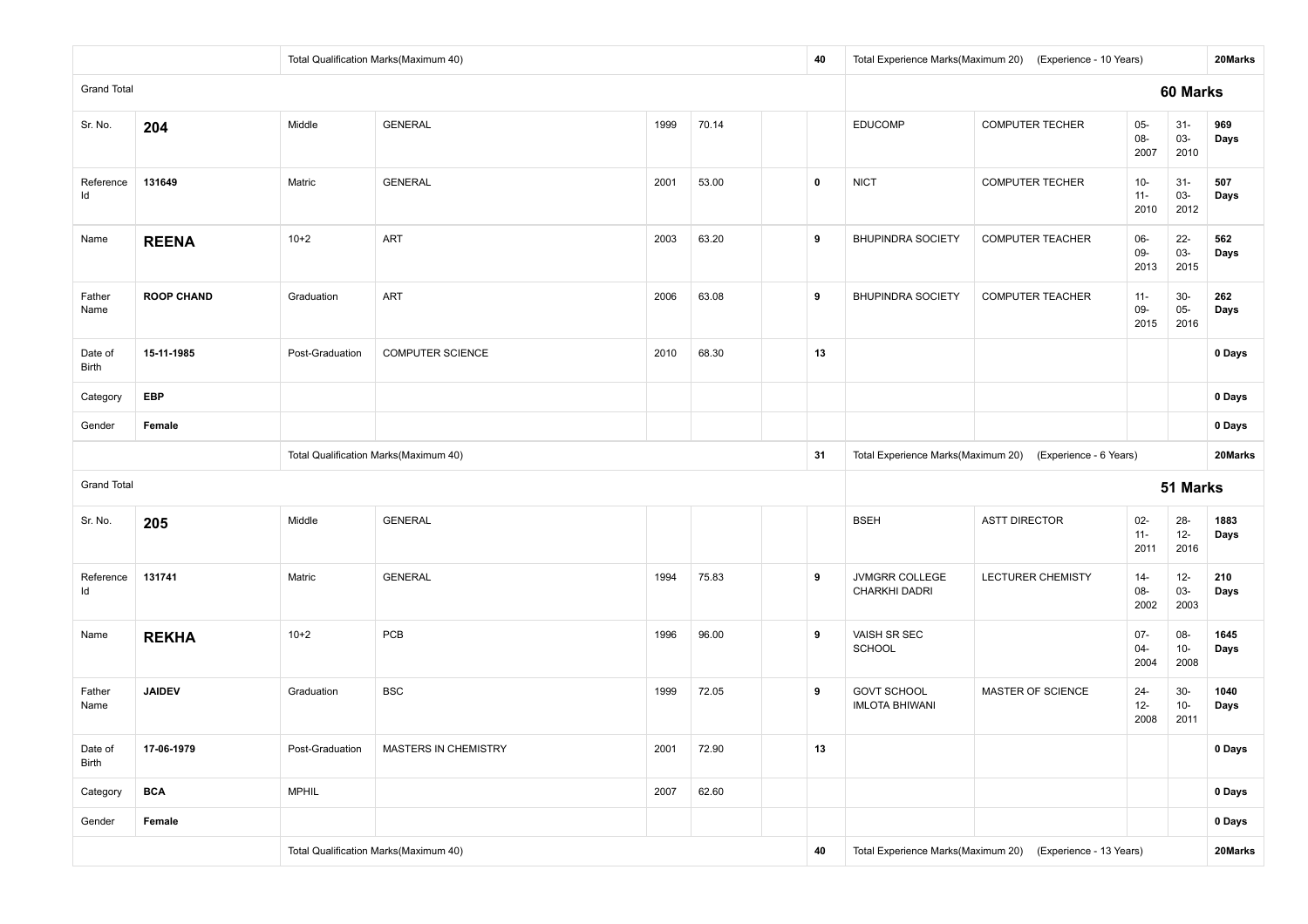| <b>Grand Total</b> |                                 |                    |                                       |      |       |              |              |                                             |                                                           |                          | 60 Marks                 |              |
|--------------------|---------------------------------|--------------------|---------------------------------------|------|-------|--------------|--------------|---------------------------------------------|-----------------------------------------------------------|--------------------------|--------------------------|--------------|
| Sr. No.            | 206                             | Middle             | <b>GENERAL</b>                        |      |       |              |              | SN COLLEGE, HISAR                           | <b>LECTURER</b>                                           | $28 -$<br>08-<br>2006    | $30-$<br>$04 -$<br>2007  | 245<br>Days  |
| Reference<br>ld    | 131677                          | Matric             | <b>GENERAL</b>                        | 1997 | 71.50 |              | 9            | SNIET, HISAR                                | A <sub>P</sub>                                            | $01 -$<br>$05-$<br>2007  | $04 -$<br>$11 -$<br>2008 | 553<br>Days  |
| Name               | <b>RENU</b>                     | $10 + 2$           | PHY, CHEM, MATHS, ENG, SANS           | 1999 | 62.40 |              | 9            | SNCE, HISAR                                 | AP                                                        | $05-$<br>$11 -$<br>2008  | $31-$<br>08-<br>2011     | 1029<br>Days |
| Father<br>Name     | SH RAJENDER PRASAD              | Graduation         | PHY, CHEM, MATHS, ENG, HINDI          | 2002 | 64.76 |              | 9            | OITM, HISAR                                 | AP                                                        | $01 -$<br>$09 -$<br>2012 | $28 -$<br>$12-$<br>2016  | 1579<br>Days |
| Date of<br>Birth   | 19-07-1982                      | Post-Graduation    | <b>MATHEMATICS</b>                    | 2004 | 68.36 |              | 13           |                                             |                                                           |                          |                          | 0 Days       |
| Category           | <b>GEN</b>                      | M. PHIL            | <b>MATHEMATICS</b>                    | 2008 | 61.25 |              |              |                                             |                                                           |                          |                          | 0 Days       |
| Gender             | Female                          | PH.D.              | <b>MATHEMATICS</b>                    | 2012 |       |              |              |                                             |                                                           |                          |                          | 0 Days       |
|                    |                                 |                    | Total Qualification Marks(Maximum 40) |      |       |              | 40           |                                             | Total Experience Marks(Maximum 20) (Experience - 9 Years) |                          |                          | 20Marks      |
|                    |                                 |                    |                                       |      |       |              |              |                                             |                                                           |                          |                          |              |
| <b>Grand Total</b> |                                 |                    |                                       |      |       |              |              |                                             |                                                           |                          | 60 Marks                 |              |
| Sr. No.            | 207                             | Middle             | <b>GENERAL</b>                        |      |       |              |              | <b>INDIAN OIL</b><br><b>CORPORATION LTD</b> | <b>INDUSTRIAL TRAINEE</b>                                 | $21 -$<br>$06 -$<br>2005 | $30-$<br>06-<br>2006     | 374<br>Days  |
| Reference<br>Id    | 131462                          | Matric             | <b>GENERAL</b>                        | 1997 | 66.60 | 9            |              | <b>JOSHI &amp;JAIN</b><br><b>ASSOCIATES</b> | <b>TRAINEE</b>                                            | $01 -$<br>$07 -$<br>2006 | $28 -$<br>$02 -$<br>2007 | 242<br>Days  |
| Name               | <b>RENU</b><br><b>CHAUDHARY</b> | $10+2$             | COMMERCE                              | 1999 | 58.60 |              | $\mathbf{3}$ | <b>UCO BANK</b>                             | PROBATIONARY OFFICER                                      | $16-$<br>04-<br>2007     | $21 -$<br>09-<br>2010    | 1254<br>Days |
| Father<br>Name     | SUKHBIR SINGH DAHIYA            | Graduation         | COMMERCE                              | 2002 | 60.00 | 9            |              | HSIIDC, PANCHKULA                           | MANAGER (A/cs)                                            | $22 -$<br>09-<br>2010    | $17 -$<br>$12-$<br>2016  | 2278<br>Days |
| Date of<br>Birth   | 18-07-1982                      | Post-Graduation    | COMMERCE                              | 2005 | 58.75 | $\mathbf{3}$ |              | LUVAS, HISAR (On<br>deputation)             | ASST. REGISTRAR (On<br>deputation)                        | $04 -$<br>06-<br>2014    | $17 -$<br>$12-$<br>2016  | 927<br>Days  |
| Category           | <b>GEN</b>                      | <b>ICWA</b>        | COST ACCOUNTING                       | 2006 | 57.00 |              |              |                                             |                                                           |                          |                          | 0 Days       |
| Gender             | Female                          | <b>JAIIB/CAIIB</b> | <b>BANKING</b>                        | 2008 | 58.50 |              |              |                                             |                                                           |                          |                          | 0 Days       |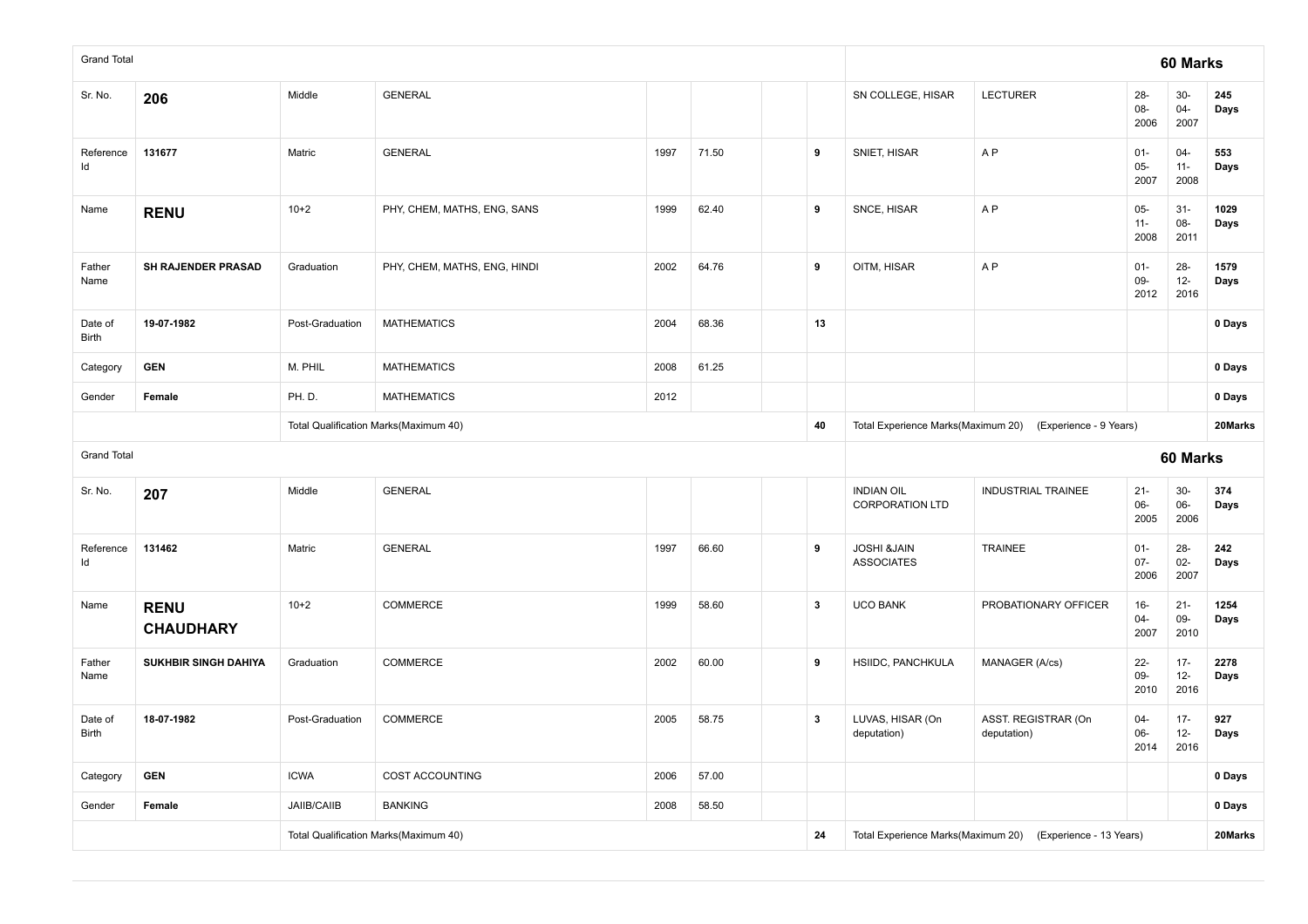| <b>Grand Total</b> |                       |                 |                                       |      |       |                         |                                           |                                                           |                          | 44 Marks                 |              |
|--------------------|-----------------------|-----------------|---------------------------------------|------|-------|-------------------------|-------------------------------------------|-----------------------------------------------------------|--------------------------|--------------------------|--------------|
| Sr. No.            | 208                   | Middle          | <b>GENERAL</b>                        | 2005 | 70.67 |                         | ROHTAK CENTRAL<br><b>COOPERATIVE BANK</b> | COMPUTER OPERATOR                                         | $01 -$<br>09-<br>2015    | 29-<br>$12 -$<br>2016    | 485<br>Days  |
| Reference<br>ld    | 131719                | Matric          | <b>GENERAL</b>                        | 2007 | 75.00 | 9                       |                                           |                                                           |                          |                          | 0 Days       |
| Name               | <b>RINKU</b>          | $10+2$          |                                       |      |       | $\pmb{0}$               |                                           |                                                           |                          |                          | 0 Days       |
| Father<br>Name     | <b>SUKHDEV SHARMA</b> | Graduation      | ELECTRONIC & COMMUNICATION            | 2014 | 67.00 | 9                       |                                           |                                                           |                          |                          | 0 Days       |
| Date of<br>Birth   | 28-09-1992            | Post-Graduation |                                       |      |       | $\pmb{0}$               |                                           |                                                           |                          |                          | 0 Days       |
| Category           | <b>EBP</b>            |                 |                                       |      |       |                         |                                           |                                                           |                          |                          | 0 Days       |
| Gender             | Male                  |                 |                                       |      |       |                         |                                           |                                                           |                          |                          | 0 Days       |
|                    |                       |                 | Total Qualification Marks(Maximum 40) |      |       | 18                      |                                           | Total Experience Marks(Maximum 20) (Experience - 1 Years) |                          |                          | 4Marks       |
| <b>Grand Total</b> |                       |                 |                                       |      |       |                         |                                           | 22 Marks                                                  |                          |                          |              |
| Sr. No.            | 209                   | Middle          | <b>GENERAL</b>                        | 1989 | 63.00 |                         | SBMNIPS&R,BMU,<br>Rohtak                  | Asstt. Professor                                          | $10-$<br>$05-$<br>2010   | $28 -$<br>$12 -$<br>2016 | 2424<br>Days |
| Reference<br>ld    | 131612                | Matric          | <b>GENERAL</b>                        | 1991 | 56.00 | $\mathbf{3}$            | JCDMCOP, Sirsa                            | Asstt Professor                                           | 06-<br>$12-$<br>2007     | $02-$<br>$04 -$<br>2010  | 848<br>Days  |
| Name               | <b>RISHI PAL</b>      | $10+2$          | NonMedical                            | 1994 | 56.75 | $\overline{\mathbf{3}}$ | Mankind Pharma Ltd                        | Production officer(T)                                     | $16 -$<br>04-<br>2007    | $03 -$<br>$12-$<br>2007  | 231<br>Days  |
| Father<br>Name     | <b>RAM CHANDER</b>    | Graduation      | <b>B</b> Pharm                        | 2000 | 60.10 | 9                       | SDDIP, Panchkula                          | Lecturer                                                  | $12 -$<br>08-<br>2006    | $14-$<br>$04 -$<br>2007  | 245<br>Days  |
| Date of<br>Birth   | 20-03-1977            | Post-Graduation | M.Pharm, Pharmaceutics                | 2006 | 66.79 | 13                      | Roma Pharma Pvt. Ltd                      | Asstt. mfg chem                                           | $16 -$<br>$05 -$<br>2003 | $30-$<br>08-<br>2004     | 472<br>Days  |
| Category           | <b>BCB</b>            | Ph,D.           | pharmaceutical Sciences               | 2016 | NaN   |                         | Radical pharma Ltd                        | Asstt. mfg chem                                           | $01 -$<br>10-<br>2002    | $15-$<br>$05 -$<br>2003  | 226<br>Days  |
| Gender             | Male                  |                 |                                       |      | NaN   |                         |                                           |                                                           |                          |                          | 0 Days       |
|                    |                       |                 | Total Qualification Marks(Maximum 40) |      |       | 28                      | Total Experience Marks(Maximum 20)        | (Experience - 12 Years)                                   |                          |                          | 20Marks      |
| <b>Grand Total</b> |                       |                 |                                       |      |       |                         |                                           |                                                           |                          | 48 Marks                 |              |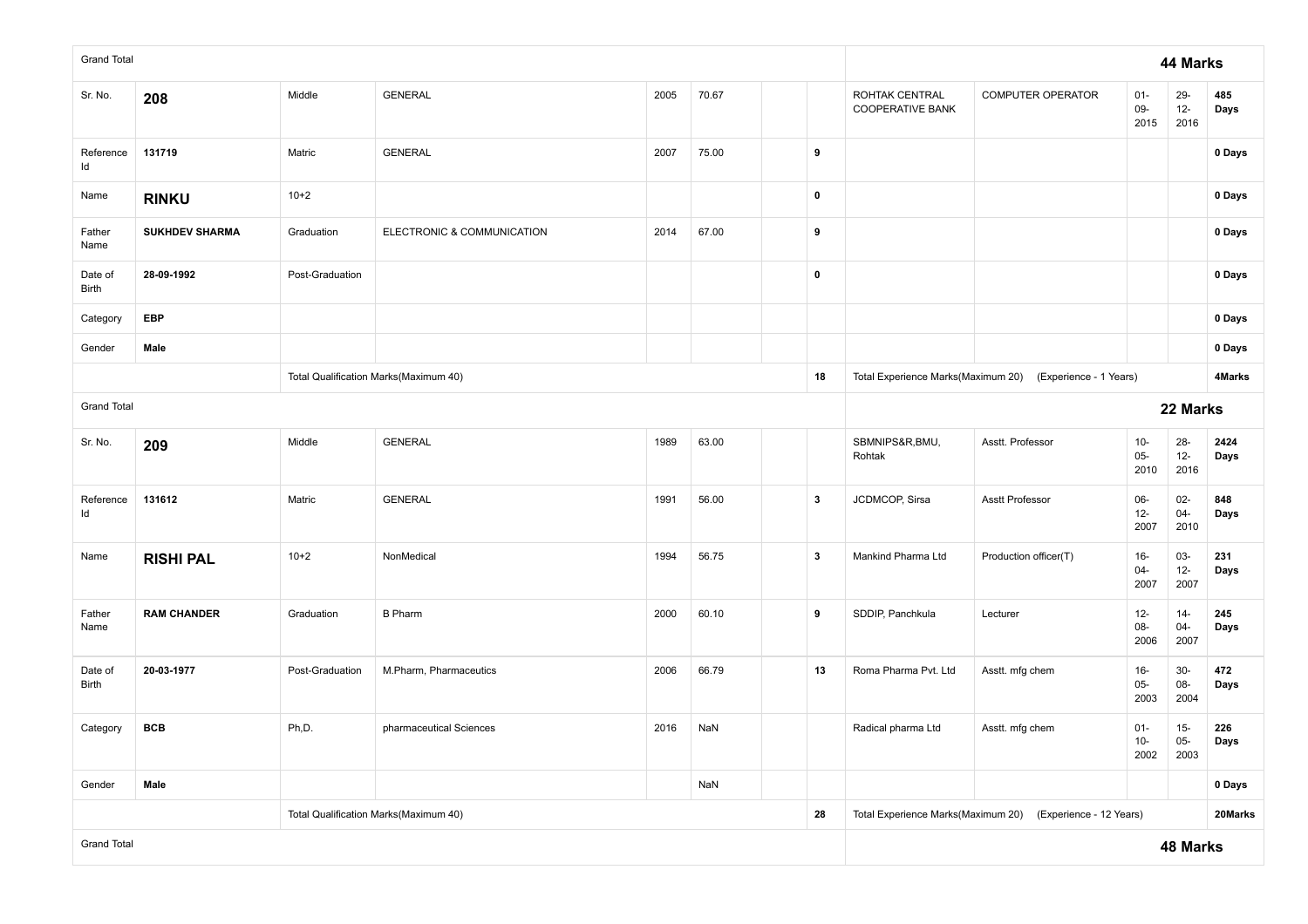| Sr. No.                 | 210                    |                                            |                                       |      |       |             |                                                                                       |                                                           |                          |                          | 0 Days        |
|-------------------------|------------------------|--------------------------------------------|---------------------------------------|------|-------|-------------|---------------------------------------------------------------------------------------|-----------------------------------------------------------|--------------------------|--------------------------|---------------|
| Reference<br>Id         | 131475                 |                                            |                                       |      |       | $\pmb{0}$   |                                                                                       |                                                           |                          |                          | 0 Days        |
| Name                    | <b>ROHIT</b>           |                                            |                                       |      |       | $\mathbf 0$ |                                                                                       |                                                           |                          |                          | 0 Days        |
| Father<br>Name          | <b>RAJENDER SINGH</b>  |                                            |                                       |      |       | $\mathbf 0$ |                                                                                       |                                                           |                          |                          | 0 Days        |
| Date of<br>Birth        | 09-09-1993             |                                            |                                       |      |       | $\pmb{0}$   |                                                                                       |                                                           |                          |                          | 0 Days        |
| Category                | <b>BCB</b>             |                                            |                                       |      |       |             |                                                                                       |                                                           |                          |                          | 0 Days        |
| Gender                  | Male                   |                                            |                                       |      |       |             |                                                                                       |                                                           |                          |                          | 0 Days        |
|                         |                        |                                            | Total Qualification Marks(Maximum 40) |      |       | $\pmb{0}$   |                                                                                       | Total Experience Marks(Maximum 20) (Experience - 0 Years) |                          |                          | <b>OMarks</b> |
| <b>Grand Total</b>      |                        |                                            |                                       |      |       |             |                                                                                       |                                                           |                          | 0 Marks                  |               |
| Sr. No.                 | 211                    | Middle                                     | <b>GENERAL</b>                        |      |       |             | Sanjay Arora &<br>Associates, Chartered<br>Accountant                                 | Manager Audit & Taxation                                  | $01 -$<br>$01 -$<br>2005 | $31 -$<br>$01 -$<br>2006 | 395<br>Days   |
| Reference<br>ld         | 131553                 | Matric                                     | <b>GENERAL</b>                        | 1996 | 73.60 | 9           | HSIIDC, Panchkula<br>through United Security<br>Organization Pvt. Ltd.,<br>Chandigarh | <b>Consultant Accountant</b>                              | $01 -$<br>$02 -$<br>2006 | $28 -$<br>$02 -$<br>2007 | 392<br>Days   |
| Name                    | <b>ROHIT</b>           | $10+2$                                     | Commerce                              | 1998 | 66.40 | 9           | Vardhman Textiles Ltd.,<br>Ludhiana                                                   | <b>Assistant Officer</b>                                  | $01 -$<br>03-<br>2007    | $19 -$<br>$05-$<br>2007  | 79 Days       |
| Father<br>Name          | <b>RAM PHAL BANGER</b> | Graduation                                 | B.Com                                 | 2001 | 60.00 | 9           | Chaudhary Devi Lal<br>University, Sirsa                                               | Accountant                                                | $01 -$<br>$07 -$<br>2008 | $11 -$<br>08-<br>2009    | 406<br>Days   |
| Date of<br><b>Birth</b> | 28-07-1980             | Post-Graduation                            | M.Com                                 | 2014 | 60.72 | 9           | Guru Jambheshwar<br>University of Sci. &<br>Tech., Hisar                              | Accountant                                                | $12 -$<br>08-<br>2009    | $30-$<br>$12 -$<br>2016  | 2697<br>Days  |
| Category                | <b>GEN</b>             | <b>ICWAI</b> Inter                         |                                       | 2005 | 60.25 |             |                                                                                       |                                                           |                          |                          | 0 Days        |
| Gender                  | Male                   | CPISM from<br>Aptech Computer<br>Education | <b>Computer Course</b>                | 2001 |       |             |                                                                                       |                                                           |                          |                          | 0 Days        |
|                         |                        |                                            | Total Qualification Marks(Maximum 40) |      |       | 36          | Total Experience Marks(Maximum 20)                                                    | (Experience - 10 Years)                                   |                          |                          | 20Marks       |
| <b>Grand Total</b>      |                        |                                            |                                       |      |       |             |                                                                                       |                                                           |                          | 56 Marks                 |               |
| Sr. No.                 | 212                    | Middle                                     | GENERAL                               | 2001 | 79.57 |             | kiran udyog pvt Itd                                                                   | G.E.T                                                     | $05-$<br>08-<br>2011     | $20 -$<br>08-<br>2012    | 381<br>Days   |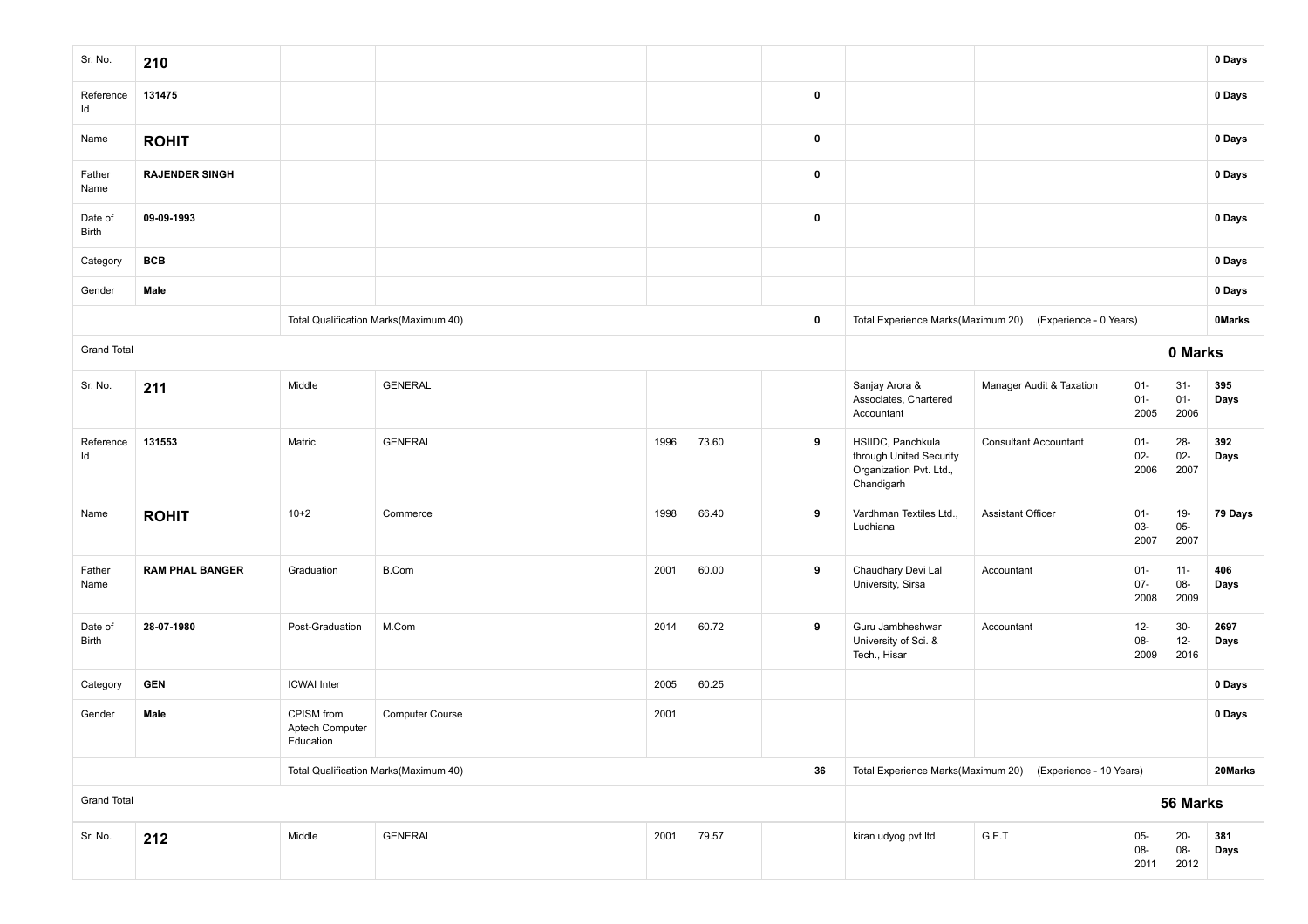| Reference<br>ld    | 131586                         | Matric          | <b>GENERAL</b>                        | 2003 | 68.00 | 9  | Govt Polytechnic<br>manesar     | guest lecturer                                            | $10-$<br>$07 -$<br>2015  | $24 -$<br>$12 -$<br>2016 | 533<br>Days   |
|--------------------|--------------------------------|-----------------|---------------------------------------|------|-------|----|---------------------------------|-----------------------------------------------------------|--------------------------|--------------------------|---------------|
| Name               | <b>ROHTASH</b><br><b>KUMAR</b> | $10+2$          | <b>NON MEDICAL</b>                    | 2006 | 64.80 | 9  |                                 |                                                           |                          |                          | 0 Days        |
| Father<br>Name     | <b>SHARWAN KUMAR</b>           | Graduation      | MECHANICAL                            | 2010 | 67.54 | 9  |                                 |                                                           |                          |                          | 0 Days        |
| Date of<br>Birth   | 10-07-1986                     | Post-Graduation | Manufacturing and Automation          | 2015 | 71.33 | 13 |                                 |                                                           |                          |                          | 0 Days        |
| Category           | <b>GEN</b>                     |                 |                                       |      |       |    |                                 |                                                           |                          |                          | 0 Days        |
| Gender             | Male                           |                 |                                       |      |       |    |                                 |                                                           |                          |                          | 0 Days        |
|                    |                                |                 | Total Qualification Marks(Maximum 40) |      |       | 40 |                                 | Total Experience Marks(Maximum 20) (Experience - 2 Years) |                          |                          | 8Marks        |
| <b>Grand Total</b> |                                |                 |                                       |      |       |    |                                 |                                                           |                          | 48 Marks                 |               |
| Sr. No.            | 213                            | Middle          | <b>GENERAL</b>                        | 2001 | 77.71 |    |                                 |                                                           |                          |                          | 0 Days        |
| Reference<br>ld    | 131738                         | Matric          | GENERAL                               | 2003 | 76.20 | 9  |                                 |                                                           |                          |                          | 0 Days        |
| Name               | <b>RUBAL CHAHAL</b>            | $10+2$          | medical                               | 2005 | 63.40 | 9  |                                 |                                                           |                          |                          | 0 Days        |
| Father<br>Name     | <b>RAJPAL</b>                  | Graduation      | bpharmacy                             | 2010 | 73.67 | 9  |                                 |                                                           |                          |                          | 0 Days        |
| Date of<br>Birth   | 29-09-1989                     | Post-Graduation | mpharmacy                             | 2013 | 71.44 | 13 |                                 |                                                           |                          |                          | 0 Days        |
| Category           | <b>GEN</b>                     |                 |                                       |      |       |    |                                 |                                                           |                          |                          | 0 Days        |
| Gender             | Female                         |                 |                                       |      |       |    |                                 |                                                           |                          |                          | 0 Days        |
|                    |                                |                 | Total Qualification Marks(Maximum 40) |      |       | 40 |                                 | Total Experience Marks(Maximum 20) (Experience - 0 Years) |                          |                          | <b>OMarks</b> |
| <b>Grand Total</b> |                                |                 |                                       |      |       |    |                                 |                                                           |                          | 40 Marks                 |               |
| Sr. No.            | 214                            | Middle          | <b>GENERAL</b>                        |      |       |    | MDI Gurgaon                     | Senior Assistant                                          | $01 -$<br>08-<br>2014    | $30-$<br>$12 -$<br>2016  | 882<br>Days   |
| Reference<br>ld    | 131418                         | Matric          | <b>GENERAL</b>                        | 1994 | 60.83 | 9  | <b>IIM Rohtak</b>               | Office Assistant                                          | $28 -$<br>$10-$<br>2013  | $31 -$<br>$07 -$<br>2014 | 276<br>Days   |
| Name               | <b>RUKMESH</b><br><b>KUMAR</b> | $10+2$          | Biology                               | 1996 | 67.60 | 9  | Samin Tekmindz India<br>Pvt Ltd | <b>Manager Administration</b>                             | $12 -$<br>$07 -$<br>2013 | $25-$<br>$10-$<br>2013   | 105<br>Days   |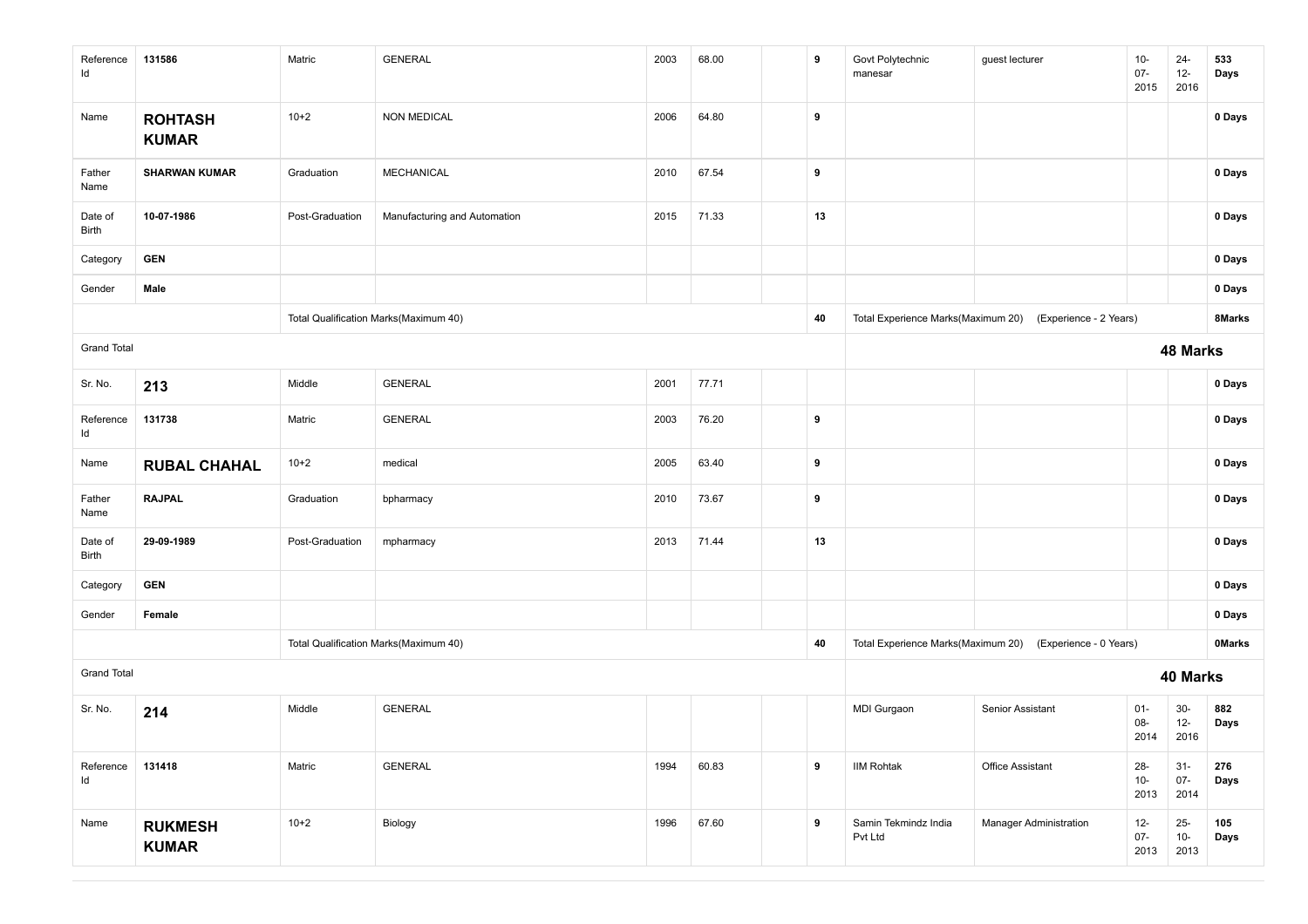| Father<br>Name     | <b>DEVKI NANDAN</b>  | Graduation                       | Botany                                | 1999 | 70.73 | 9                       | <b>Religare Securities</b><br>Limited     | Manager                                                    | 09-<br>$08 -$<br>2010    | $11 -$<br>$07 -$<br>2013 | 1067<br>Days  |
|--------------------|----------------------|----------------------------------|---------------------------------------|------|-------|-------------------------|-------------------------------------------|------------------------------------------------------------|--------------------------|--------------------------|---------------|
| Date of<br>Birth   | 17-08-1980           | Post-Graduation                  | <b>Plant Protection</b>               | 2002 | 73.47 | 13                      | <b>Tech Mahindra Limited</b>              | <b>Executive FMG</b>                                       | $01 -$<br>$01 -$<br>2007 | $31-$<br>$07 -$<br>2010  | 1307<br>Days  |
| Category           | <b>GEN</b>           | <b>PGDBA</b>                     | Human Resource Management             | 2010 | 63.71 |                         | Hindustan Mint & Agro<br>Products Pvt Ltd | Office Administrator                                       | $12-$<br>$03 -$<br>2003  | $10-$<br>$12 -$<br>2006  | 1369<br>Days  |
| Gender             | Male                 |                                  |                                       |      |       |                         |                                           |                                                            |                          |                          | 0 Days        |
|                    |                      |                                  | Total Qualification Marks(Maximum 40) |      |       | 40                      |                                           | Total Experience Marks(Maximum 20) (Experience - 13 Years) |                          |                          | 20Marks       |
| <b>Grand Total</b> |                      |                                  |                                       |      |       |                         |                                           |                                                            |                          | 60 Marks                 |               |
| Sr. No.            | 215                  | Middle                           | <b>GENERAL</b>                        |      |       |                         | ARYAN GROUP OF<br>COLLEGE                 | <b>ASSISTANT PROFESSOR</b>                                 | $19-$<br>$03 -$<br>2016  | $28 -$<br>08-<br>2016    | 162<br>Days   |
| Reference<br>ld    | 131543               | Matric                           | <b>GENERAL</b>                        | 1998 | 58.33 | $\overline{\mathbf{3}}$ |                                           |                                                            |                          |                          | 0 Days        |
| Name               | <b>SACHIN KUMAR</b>  | $10+2$                           | <b>MEDICAL</b>                        | 2001 | 63.00 | 9                       |                                           |                                                            |                          |                          | 0 Days        |
| Father<br>Name     | <b>JAI PARKASH</b>   | Graduation                       | CHEMISTRY (HS)                        | 2006 | 48.27 | $\pmb{0}$               |                                           |                                                            |                          |                          | 0 Days        |
| Date of<br>Birth   | 08-04-1983           | Post-Graduation                  | MA PUBLIC ADMINISTRATION              | 2011 | 63.65 | 9                       |                                           |                                                            |                          |                          | 0 Days        |
| Category           | <b>GEN</b>           | <b>DIPLOMA</b>                   | FORENSIC SCIENCE &CRIMINOLOGY         | 2009 | 67.60 |                         |                                           |                                                            |                          |                          | 0 Days        |
| Gender             | Male                 | <b>POST</b><br><b>GRADUATION</b> | MA POLITICAL SCIENCE                  | 2015 | 59.88 |                         |                                           |                                                            |                          |                          | 0 Days        |
|                    |                      |                                  | Total Qualification Marks(Maximum 40) |      |       | 21                      | Total Experience Marks(Maximum 20)        | (Experience - 0 Years)                                     |                          |                          | <b>OMarks</b> |
| <b>Grand Total</b> |                      |                                  |                                       |      |       |                         |                                           |                                                            |                          | 21 Marks                 |               |
| Sr. No.            | 216                  | Middle                           | <b>GENERAL</b>                        |      |       |                         | DUHAN ELECTRIC LTD                        | <b>ELECTRICAL ENGINEER</b>                                 | $01 -$<br>$08 -$<br>2005 | $30-$<br>06-<br>2008     | 1064<br>Days  |
| Reference<br>ld    | 131725               | Matric                           | <b>GENERAL</b>                        | 1998 | 84.20 | 9                       | SDM ITI, HISAR                            | ELECTRICAL INSTRUCTOR                                      | $01 -$<br>$08 -$<br>2013 | $31-$<br>$07 -$<br>2014  | 364<br>Days   |
| Name               | <b>SACHIN POONIA</b> | $10+2$                           | <b>NON MEDICAL</b>                    | 2000 | 69.60 | 9                       | SDM CTI, HISAR                            | <b>TRAINING OFFICER</b>                                    | $01 -$<br>$08 -$<br>2016 | $30-$<br>09-<br>2016     | 60 Days       |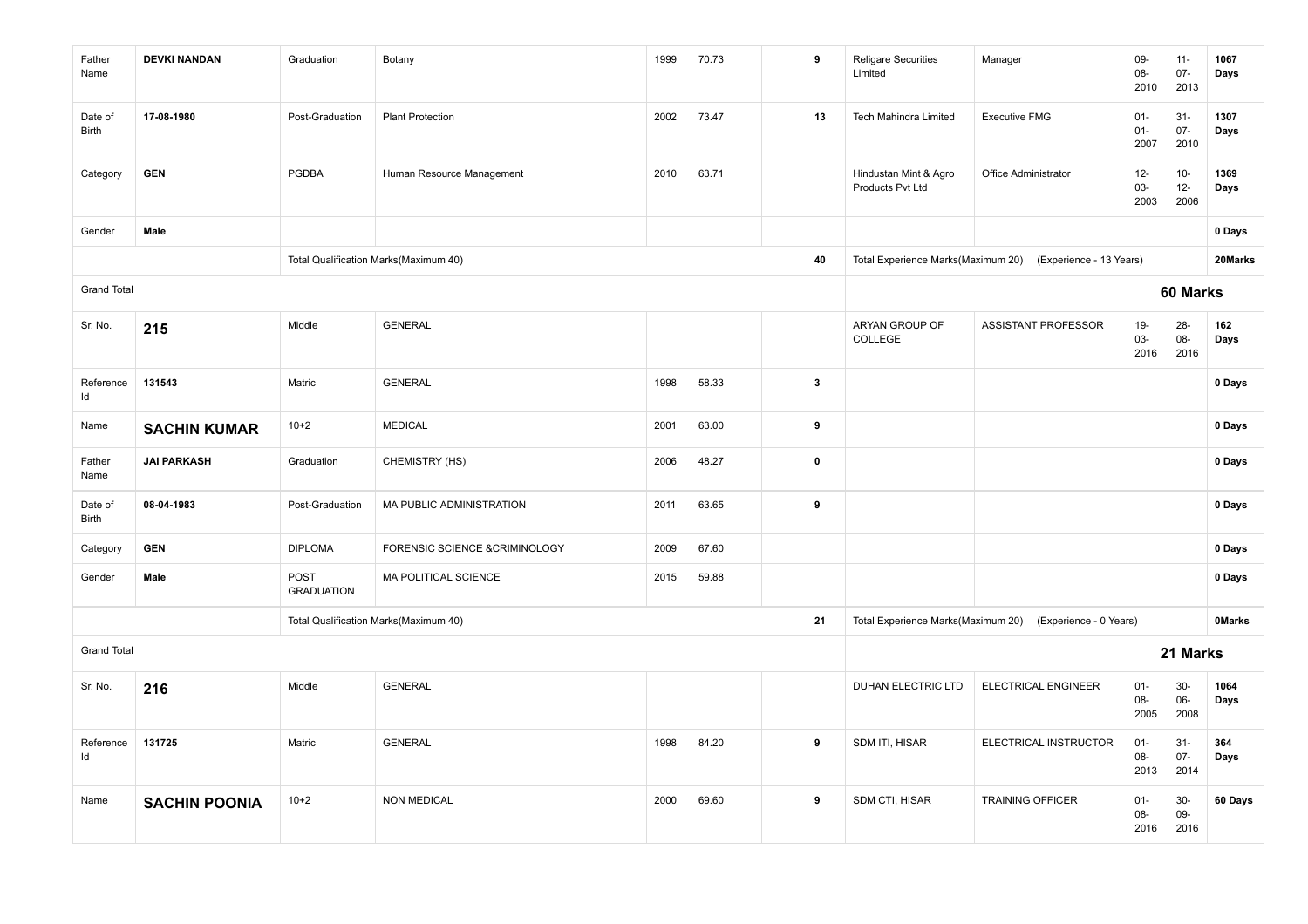| Father<br>Name     | <b>RAMPHAL POONIA</b> | Graduation      | <b>B.Tech. Electrical Engg</b>            | 2005                                                                                                                                                                                                                                                                                                      | 58.60 |      | $\boldsymbol{3}$ |                                    |                           |                          |                         | 0 Days        |  |  |
|--------------------|-----------------------|-----------------|-------------------------------------------|-----------------------------------------------------------------------------------------------------------------------------------------------------------------------------------------------------------------------------------------------------------------------------------------------------------|-------|------|------------------|------------------------------------|---------------------------|--------------------------|-------------------------|---------------|--|--|
| Date of<br>Birth   | 08-02-1983            | Post-Graduation | M.Tech, Electrical Engg                   | 2010                                                                                                                                                                                                                                                                                                      | 75.55 |      | 13               |                                    |                           |                          |                         | 0 Days        |  |  |
| Category           | <b>GEN</b>            |                 |                                           |                                                                                                                                                                                                                                                                                                           |       |      |                  |                                    |                           |                          |                         | 0 Days        |  |  |
| Gender             | Male                  |                 |                                           | 0 Days<br>Total Experience Marks(Maximum 20)<br>(Experience - 4 Years)<br>16Marks<br>34<br>50 Marks<br>0 Days<br>2008<br>88.80<br>9<br>0 Days<br>2010<br>81.80<br>9<br>0 Days<br>84.10<br>8.25<br>$\overline{\phantom{a}}$<br>2014<br>0 Days<br>82.08<br>8.69<br>13<br>0 Days<br>2016<br>0 Days<br>0 Days |       |      |                  |                                    |                           |                          |                         |               |  |  |
|                    |                       |                 | Total Qualification Marks(Maximum 40)     |                                                                                                                                                                                                                                                                                                           |       |      |                  |                                    |                           |                          |                         |               |  |  |
| <b>Grand Total</b> |                       |                 |                                           |                                                                                                                                                                                                                                                                                                           |       |      |                  |                                    |                           |                          |                         |               |  |  |
| Sr. No.            | 217                   | Middle          | <b>GENERAL</b>                            |                                                                                                                                                                                                                                                                                                           |       |      |                  |                                    |                           |                          |                         |               |  |  |
| Reference<br>ld    | 131643                | Matric          | <b>GENERAL</b>                            |                                                                                                                                                                                                                                                                                                           |       |      |                  |                                    |                           |                          |                         |               |  |  |
| Name               | <b>SAHIL DALAL</b>    | $10+2$          | <b>NON MEDICAL</b>                        |                                                                                                                                                                                                                                                                                                           |       |      |                  |                                    |                           |                          |                         |               |  |  |
| Father<br>Name     | <b>SATYAVIR SINGH</b> | Graduation      | <b>B.TECH. ECE</b>                        |                                                                                                                                                                                                                                                                                                           |       |      |                  |                                    |                           |                          |                         |               |  |  |
| Date of<br>Birth   | 29-09-1992            | Post-Graduation | M.TECH.SIGNAL PROCESSING & DIGITAL DESIGN |                                                                                                                                                                                                                                                                                                           |       |      |                  |                                    |                           |                          |                         |               |  |  |
| Category           | <b>GEN</b>            | PH.D.           | PURSUING FROM AUGUST, 2016                |                                                                                                                                                                                                                                                                                                           |       |      |                  |                                    |                           |                          |                         |               |  |  |
| Gender             | Male                  |                 |                                           |                                                                                                                                                                                                                                                                                                           |       |      |                  |                                    |                           |                          |                         |               |  |  |
|                    |                       |                 | Total Qualification Marks(Maximum 40)     |                                                                                                                                                                                                                                                                                                           |       |      | 40               | Total Experience Marks(Maximum 20) | (Experience - 0 Years)    |                          |                         | <b>OMarks</b> |  |  |
| <b>Grand Total</b> |                       |                 |                                           |                                                                                                                                                                                                                                                                                                           |       |      |                  |                                    |                           |                          | 40 Marks                |               |  |  |
| Sr. No.            | 218                   | Middle          | <b>GENERAL</b>                            | 1999                                                                                                                                                                                                                                                                                                      | 79.00 |      |                  | <b>GJUST Hisar</b>                 | <b>Teaching Associate</b> | $16 -$<br>$08 -$<br>2012 | $31 -$<br>$05-$<br>2013 | 288<br>Days   |  |  |
| Reference<br>ld    | 131644                | Matric          | <b>GENERAL</b>                            | 2001                                                                                                                                                                                                                                                                                                      | 63.50 |      | 9                | <b>GJUST Hisar</b>                 | <b>Teaching Associate</b> | $18-$<br>$10-$<br>2011   | $31-$<br>$05-$<br>2012  | 226<br>Days   |  |  |
| Name               | <b>SAHIL JAIN</b>     | $10+2$          | Non Medical                               | 2003                                                                                                                                                                                                                                                                                                      | 77.00 |      | 9                |                                    |                           |                          |                         | 0 Days        |  |  |
| Father<br>Name     | <b>NARENDER JAIN</b>  | Graduation      | <b>Biomedical Engineering</b>             | 2008                                                                                                                                                                                                                                                                                                      | 65.81 |      | 9                |                                    |                           |                          |                         | 0 Days        |  |  |
| Date of<br>Birth   | 10-05-1986            | Post-Graduation | <b>Biomedical Engineering</b>             | 2010                                                                                                                                                                                                                                                                                                      | 72.40 | 7.24 | 13               |                                    |                           |                          |                         | 0 Days        |  |  |
| Category           | <b>GEN</b>            |                 |                                           |                                                                                                                                                                                                                                                                                                           |       |      |                  |                                    |                           |                          |                         | 0 Days        |  |  |
| Gender             | Male                  |                 |                                           |                                                                                                                                                                                                                                                                                                           |       |      |                  |                                    |                           | 0 Days                   |                         |               |  |  |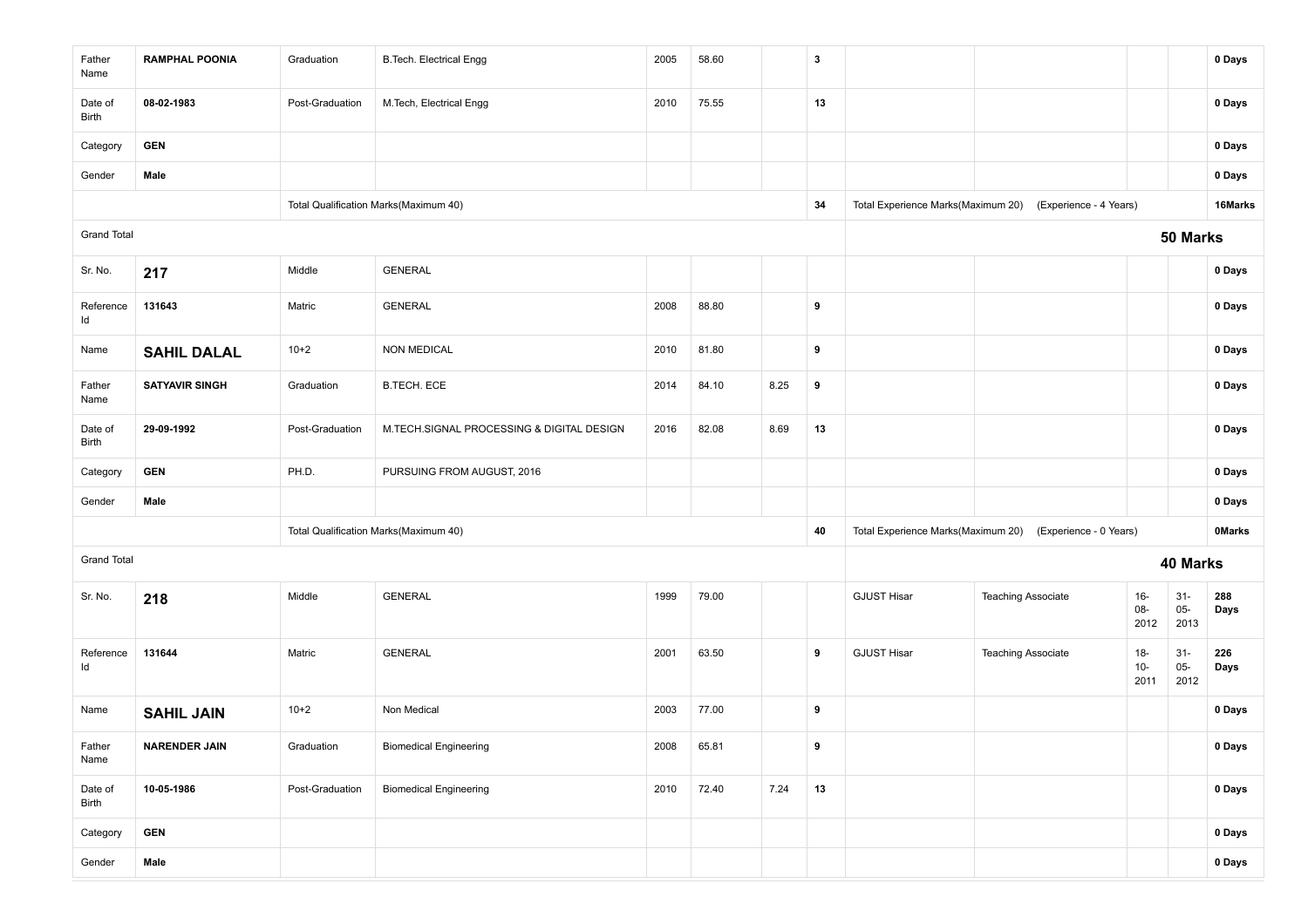|                         |                                        |                     | Total Qualification Marks(Maximum 40) |      |       | 40                      |                                    | Total Experience Marks(Maximum 20) (Experience - 1 Years) |              |                  | 4Marks        |
|-------------------------|----------------------------------------|---------------------|---------------------------------------|------|-------|-------------------------|------------------------------------|-----------------------------------------------------------|--------------|------------------|---------------|
| <b>Grand Total</b>      |                                        |                     |                                       |      |       |                         |                                    |                                                           |              | 44 Marks         |               |
| Sr. No.                 | 219                                    | Middle              | <b>GENERAL</b>                        | 2003 | 74.83 |                         |                                    |                                                           |              |                  | 0 Days        |
| Reference<br>Id         | 131539                                 | Matric              | <b>GENERAL</b>                        | 2005 | 61.00 | 9                       |                                    |                                                           |              |                  | 0 Days        |
| Name                    | <b>SALMA BANO</b>                      | $10+2$              | PCB                                   | 2007 | 56.46 | $\overline{\mathbf{3}}$ |                                    |                                                           |              |                  | 0 Days        |
| Father<br>Name          | <b>FATEH MOHMMAD</b>                   | Graduation          | Chemistry botany zoology              | 2010 | 65.53 | 9                       |                                    |                                                           |              |                  | 0 Days        |
| Date of<br><b>Birth</b> | 08-04-1990                             | Post-Graduation     | chemistry                             | 2012 | 56.62 | $\overline{\mathbf{3}}$ |                                    |                                                           |              |                  | 0 Days        |
| Category                | <b>GEN</b>                             |                     | compulsory & chemistry biology        | 2013 | 74.70 |                         |                                    |                                                           |              |                  | 0 Days        |
| Gender                  | Female                                 |                     | organic chemistry                     | 2016 | NaN   |                         |                                    |                                                           |              |                  | 0 Days        |
|                         |                                        |                     | Total Qualification Marks(Maximum 40) |      |       | 24                      | Total Experience Marks(Maximum 20) | (Experience - 0 Years)                                    |              |                  | <b>OMarks</b> |
| <b>Grand Total</b>      |                                        |                     |                                       |      |       |                         |                                    |                                                           |              | 24 Marks         |               |
| Sr. No.                 | 220                                    | Middle              | <b>GENERAL</b>                        |      |       |                         |                                    |                                                           |              |                  | 0 Days        |
| Reference<br>Id         | 131637                                 | Matric              | <b>GENERAL</b>                        | 2002 | 66.80 | 9                       |                                    |                                                           |              |                  | 0 Days        |
| Name                    | <b>SANAM RAVISH</b>                    | $10+2$              | Arts                                  | 2005 | 59.20 | $\mathbf{3}$            |                                    |                                                           |              |                  | 0 Days        |
| Father<br>Name          | <b>SHAMSHER SINGH</b><br><b>RAVISH</b> | Graduation          | Sociology                             | 2008 | 60.00 | 9                       |                                    |                                                           |              |                  | 0 Days        |
| Date of<br><b>Birth</b> | 01-07-1987                             | Post-Graduation     | HR, IB                                | 2010 | 69.68 | 13                      |                                    |                                                           |              |                  | 0 Days        |
| Category                | <b>GEN</b>                             | PhD                 | <b>HR</b>                             | Purs |       |                         |                                    |                                                           |              |                  | 0 Days        |
| Gender                  | Female                                 | computer<br>diploma | <b>Basic Computer</b>                 | 2014 |       |                         |                                    |                                                           |              |                  | 0 Days        |
|                         |                                        |                     | Total Qualification Marks(Maximum 40) |      |       | 34                      | Total Experience Marks(Maximum 20) | (Experience - 0 Years)                                    |              |                  | <b>OMarks</b> |
| <b>Grand Total</b>      |                                        |                     |                                       |      |       |                         |                                    |                                                           |              | 34 Marks         |               |
| Sr. No.                 | 221                                    | Middle              | <b>GENERAL</b>                        | 1998 | 82.57 |                         | University<br>College, Kurukshetra | Teaching associate                                        | 08-<br>$09-$ | $04 -$<br>$01 -$ | 118<br>Days   |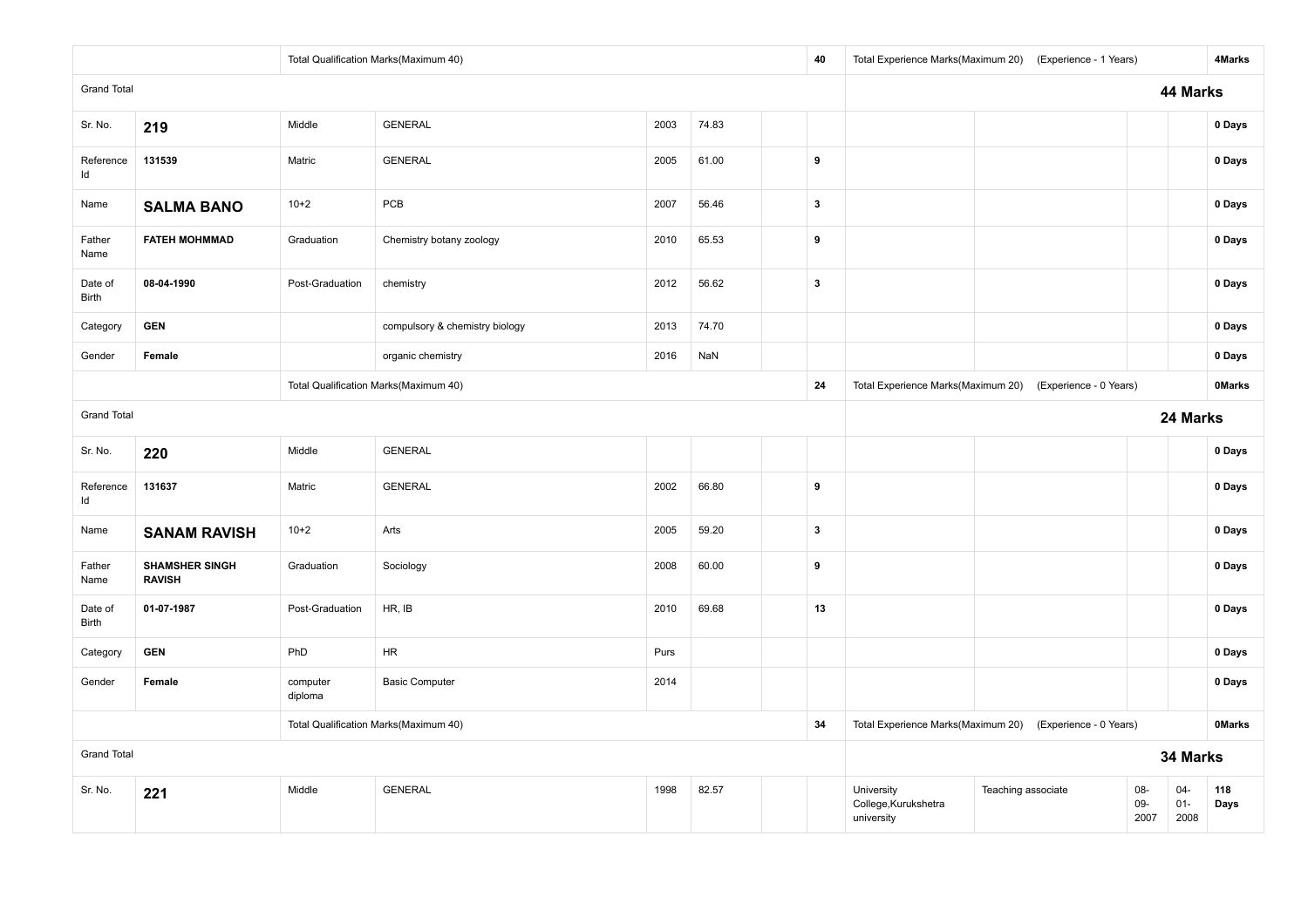| Reference<br>ld    | 131361                           | Matric          | <b>GENERAL</b>                        | 2000 | 71.33 |                          | 9           | Central Scientific<br>instruments Organisation<br>(CSIO), Chandigarh | Project Asssistant-II              | $11 -$<br>$01 -$<br>2008 | 19-<br>$07 -$<br>2008    | 190<br>Days  |
|--------------------|----------------------------------|-----------------|---------------------------------------|------|-------|--------------------------|-------------|----------------------------------------------------------------------|------------------------------------|--------------------------|--------------------------|--------------|
| Name               | <b>SANDEEP</b><br><b>KASHYAP</b> | $10+2$          | Non Medical                           | 2002 | 61.20 |                          | 9           | Central Scientific<br>instruments Organisation<br>(CSIO), Chandigarh | Project Asssistant-III             | $21 -$<br>09-<br>2010    | $26 -$<br>$12-$<br>2011  | 461<br>Days  |
| Father<br>Name     | SH LAL CHAND KASHYAP             | Graduation      | <b>Electronics Science</b>            | 2005 | 61.03 |                          | 9           | I.I.T Delhi                                                          | Junior Technical<br>Superintendent | $30-$<br>$12-$<br>2011   | $26 -$<br>$12 -$<br>2016 | 1823<br>Days |
| Date of<br>Birth   | 14-04-1983                       | Post-Graduation | <b>Electronics Science</b>            | 2007 | 60.00 |                          | 9           |                                                                      |                                    |                          |                          | 0 Days       |
| Category           | <b>GEN</b>                       | M.Tech          | Instrumentation                       | 2010 | 78.33 |                          |             |                                                                      |                                    |                          |                          | 0 Days       |
| Gender             | Male                             | UGC-Net         | <b>Enlectronics Science</b>           | 2012 | 60.00 |                          |             |                                                                      |                                    |                          |                          | 0 Days       |
|                    |                                  |                 | Total Qualification Marks(Maximum 40) |      |       |                          | 36          | Total Experience Marks(Maximum 20)                                   | (Experience - 7 Years)             |                          |                          | 20Marks      |
| <b>Grand Total</b> |                                  |                 |                                       |      |       |                          |             | 56 Marks                                                             |                                    |                          |                          |              |
| Sr. No.            | 222                              | Middle          | <b>GENERAL</b>                        | 1997 | NaN   | $\overline{\phantom{a}}$ |             | <b>B.P.S Mahila</b><br>Vishwavidylaya, Khanpur<br>kalan, sonepat     | <b>Technical Assistant</b>         | $17 -$<br>$07 -$<br>2009 | $31 -$<br>$12 -$<br>2016 | 2724<br>Days |
| Reference<br>ld    | 131435                           | Matric          | <b>GENERAL</b>                        | 1999 | 59.20 |                          | 3           | <b>B.R.C.M College of Engg</b><br>& Tech. Bahal, Bhiwani             | Instructor                         | $04 -$<br>08-<br>2005    | $22 -$<br>08-<br>2006    | 383<br>Days  |
| Name               | <b>SANDEEP</b><br><b>KUMAR</b>   | $10+2$          |                                       |      |       |                          | $\mathbf 0$ | <b>ONIDA</b>                                                         | apprentice                         | $10 -$<br>06-<br>2004    | 09-<br>06-<br>2005       | 364<br>Days  |
| Father<br>Name     | <b>SURESH KUMAR</b>              | Graduation      | Electronics & Communication Engg.     | 2009 | 65.73 |                          | 9           |                                                                      |                                    |                          |                          | 0 Days       |
| Date of<br>Birth   | 08-01-1985                       | Post-Graduation | Electronics & Communication Engg.     | 2013 | 67.97 | 68.77                    | 13          |                                                                      |                                    |                          |                          | 0 Days       |
| Category           | <b>GEN</b>                       | Diploma         | Electronics & Communication Engg.     | 2004 | 62.69 |                          |             |                                                                      |                                    |                          |                          | 0 Days       |
| Gender             | Male                             | Ph.D            | Electronics & Communication Engg.     | purs | 69.33 | 14on                     |             |                                                                      |                                    |                          |                          | 0 Days       |
|                    |                                  |                 | Total Qualification Marks(Maximum 40) |      |       |                          | 25          | Total Experience Marks(Maximum 20)                                   | (Experience - 9 Years)             |                          |                          | 20Marks      |
| <b>Grand Total</b> |                                  |                 |                                       |      |       |                          |             |                                                                      |                                    |                          | 45 Marks                 |              |
| Sr. No.            | 223                              | Middle          | <b>GENERAL</b>                        |      |       |                          |             | N.C COLLEGE OF<br>ENGINEERING,<br><b>ISRANA</b>                      | ASSISTANT PROFESSOR                | $28 -$<br>$02 -$<br>2005 | $13 -$<br>$12 -$<br>2016 | 4306<br>Days |
| Reference<br>Id    | 131338                           | Matric          | <b>GENERAL</b>                        | 1995 | 70.83 |                          | 9           |                                                                      |                                    |                          |                          | 0 Days       |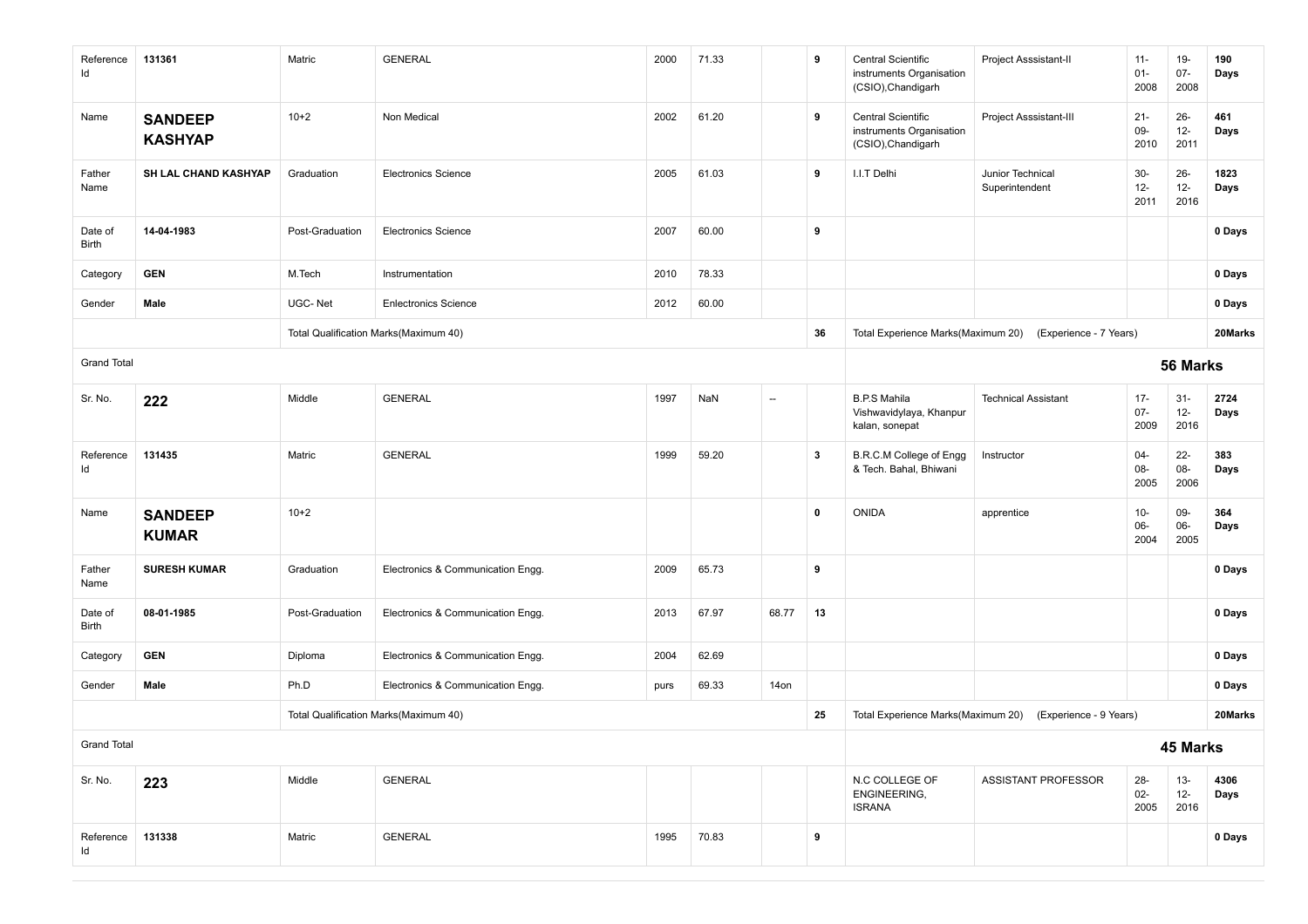| Name                    | <b>SANDEEP MALIK</b>                 | $10+2$          | NON-MEDICAL                                 | 1998 | 52.00 |          | $\pmb{0}$               |                                                                                       |                                                            |                          |                          | 0 Days        |
|-------------------------|--------------------------------------|-----------------|---------------------------------------------|------|-------|----------|-------------------------|---------------------------------------------------------------------------------------|------------------------------------------------------------|--------------------------|--------------------------|---------------|
| Father<br>Name          | <b>CHANDER HASS MALIK</b>            | Graduation      | PRODUCTION ENGINEERING                      | 2002 | 74.90 |          | 9                       |                                                                                       |                                                            |                          |                          | 0 Days        |
| Date of<br><b>Birth</b> | 08-08-1980                           | Post-Graduation | MECHANICAL ENGINEERING                      | 2005 | 72.50 | B<br>GRD | 13                      |                                                                                       |                                                            |                          |                          | 0 Days        |
| Category                | <b>GEN</b>                           |                 |                                             |      |       |          |                         |                                                                                       |                                                            |                          |                          | 0 Days        |
| Gender                  | Male                                 |                 |                                             |      |       |          |                         |                                                                                       |                                                            |                          |                          | 0 Days        |
|                         |                                      |                 | Total Qualification Marks(Maximum 40)       |      |       |          | 31                      |                                                                                       | Total Experience Marks(Maximum 20) (Experience - 11 Years) |                          |                          | 20Marks       |
| <b>Grand Total</b>      |                                      |                 |                                             |      |       |          |                         |                                                                                       |                                                            |                          | 51 Marks                 |               |
| Sr. No.                 | 224                                  | Middle          | <b>GENERAL</b>                              |      |       |          |                         | Vita milk plant jind                                                                  | Assistant manager                                          |                          |                          | 0 Days        |
| Reference<br>Id         | 131665                               | Matric          | <b>GENERAL</b>                              | 1999 | 78.83 |          | 9                       | Ndri karnal                                                                           | Research associate                                         |                          |                          | 0 Days        |
| Name                    | <b>SANGEETA</b>                      | $10+2$          | Medical                                     | 2002 | 56.20 |          | $\mathbf{3}$            | Guru Nanak college,<br>budhlada                                                       | Assistant professor                                        |                          |                          | 0 Days        |
| Father<br>Name          | <b>ISHWAR SINGH</b>                  | Graduation      | Medical                                     | 2004 | 56.97 |          | $\overline{\mathbf{3}}$ |                                                                                       |                                                            |                          |                          | 0 Days        |
| Date of<br>Birth        | 04-04-1984                           | Post-Graduation | Food technology                             | 2006 | 67.82 |          | 13                      |                                                                                       |                                                            |                          |                          | 0 Days        |
| Category                | <b>BCB</b>                           | M tech          | Food engineering                            | 2008 | 74.36 | 7.81     |                         |                                                                                       |                                                            |                          |                          | 0 Days        |
| Gender                  | Female                               | Phd             | Food engineering                            | Pers |       |          |                         |                                                                                       |                                                            |                          |                          | 0 Days        |
|                         |                                      |                 | Total Qualification Marks(Maximum 40)       |      |       |          | 28                      | Total Experience Marks(Maximum 20)                                                    | (Experience - 0 Years)                                     |                          |                          | <b>OMarks</b> |
| <b>Grand Total</b>      |                                      |                 |                                             |      |       |          |                         |                                                                                       |                                                            |                          | 28 Marks                 |               |
| Sr. No.                 | 225                                  | Middle          | <b>GENERAL</b>                              |      |       |          |                         | National Institute of<br>Pharmaceutical<br>education and Resaerch<br>Ahmedabad        | Administrative Officer                                     | 09-<br>$01 -$<br>2014    | $30-$<br>$12-$<br>2016   | 1086<br>Days  |
| Reference<br>Id         | 131479                               | Matric          | <b>GENERAL</b>                              | 1989 | 67.89 |          | 9                       | <b>IIM Indore</b>                                                                     | Officer level-1                                            | $31 -$<br>$07 -$<br>2013 | $30-$<br>$12 -$<br>2013  | 152<br>Days   |
| Name                    | <b>SANJAY KUMAR</b><br><b>SHUKLA</b> | $10+2$          | Maths, Physics, Chemistry                   | 1991 | 60.56 |          | 9                       | National Institute of<br>Pharmaceutical<br><b>Education and Research</b><br>Ahmedabad | Administrative Officer Cum I/c<br>Registrar                | $07 -$<br>$01 -$<br>2013 | $30-$<br>$07 -$<br>2013  | 204<br>Days   |
| Father<br>Name          | <b>ASHOK KUMAR SHUKLA</b>            | Graduation      | Economics, Public Administration, Sociology | 1994 | 53.38 |          | $\mathbf 0$             | Indian Maritime<br>University                                                         | Assistant Registrar                                        | $02 -$<br>$07 -$<br>2012 | $04 -$<br>$01 -$<br>2013 | 186<br>Days   |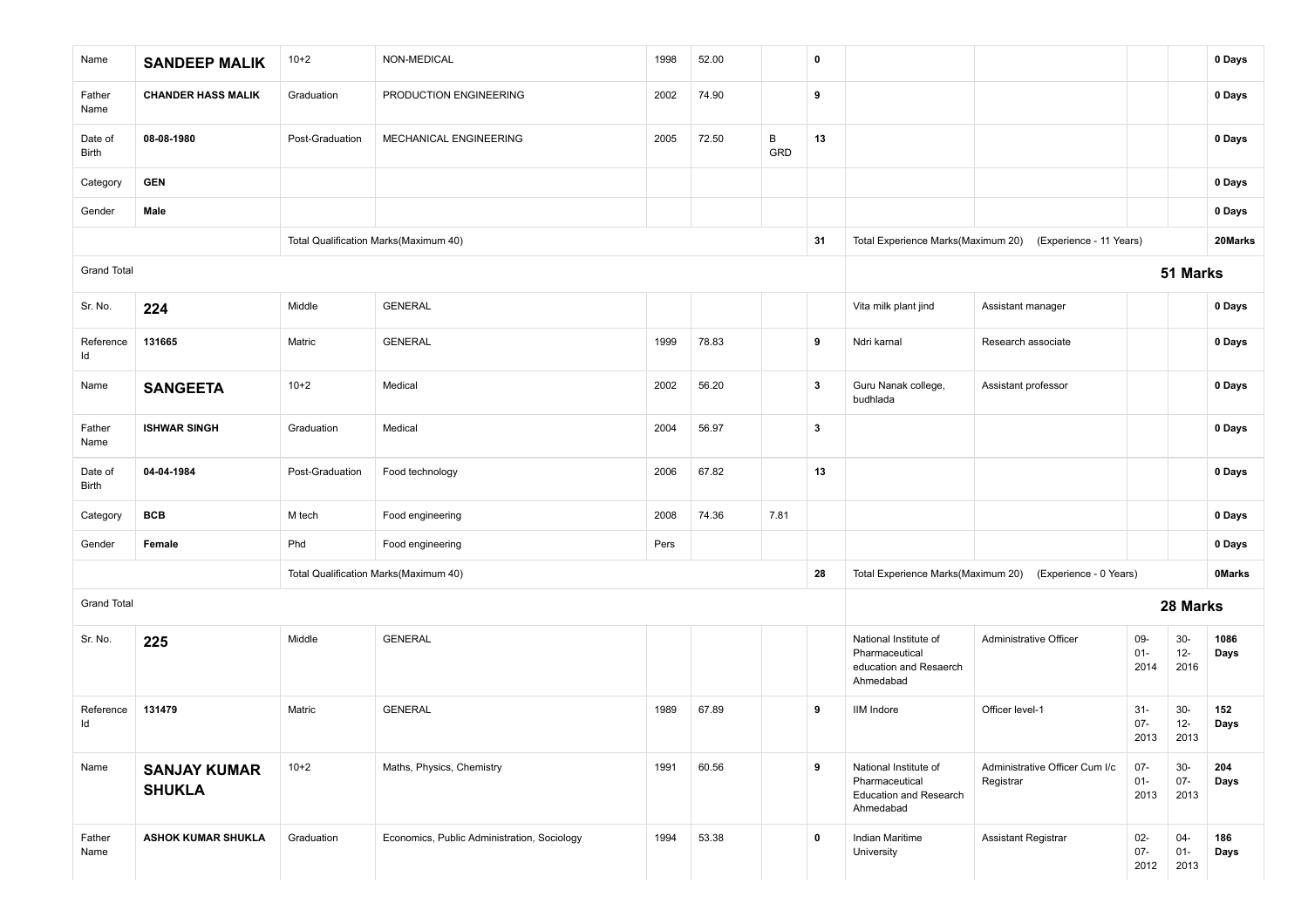| Date of<br>Birth   | 12-01-1975          | Post-Graduation                             | Marketing Management                  | 2001 | 68.00 | 13           | Nirma University                                                 | Office Superintendent                    | $10 -$<br>09-<br>2011    | $30-$<br>06-<br>2012     | 294<br>Days  |
|--------------------|---------------------|---------------------------------------------|---------------------------------------|------|-------|--------------|------------------------------------------------------------------|------------------------------------------|--------------------------|--------------------------|--------------|
| Category           | <b>GEN</b>          | Diploma In<br><b>Business</b><br>Management | Management                            | 2000 | 72.67 |              | Indian Air Force                                                 | Senior Non commissioined<br>Officer      | $28 -$<br>$07 -$<br>1992 | 09-<br>09-<br>2011       | 6982<br>Days |
| Gender             | Male                |                                             |                                       |      |       |              |                                                                  |                                          |                          |                          | 0 Days       |
|                    |                     |                                             | Total Qualification Marks(Maximum 40) |      |       | 31           | Total Experience Marks(Maximum 20)                               | (Experience - 24 Years)                  |                          |                          | 20Marks      |
| <b>Grand Total</b> |                     |                                             |                                       |      |       |              |                                                                  |                                          |                          | 51 Marks                 |              |
| Sr. No.            | 226                 | Middle                                      | <b>GENERAL</b>                        |      |       |              | GJUS&T, Hisar                                                    | <b>Training and Placement</b><br>Officer | $12 -$<br>08-<br>1998    |                          | 0 Days       |
| Reference<br>Id    | 131631              | Matric                                      | <b>GENERAL</b>                        | 1988 | 51.00 | $\mathbf 0$  | GJUS&T, Hisar                                                    | <b>Public Information Officer</b>        | $24 -$<br>$02 -$<br>2007 | $10-$<br>$07 -$<br>2009  | 867<br>Days  |
| Name               | <b>SANJAY SINGH</b> | $10+2$                                      | Commerce                              | 1990 | 52.18 | $\mathbf 0$  | GJUS&T, Hisar                                                    | <b>Public Information Officer</b>        | $30-$<br>$08 -$<br>2010  |                          | 0 Days       |
| Father<br>Name     | <b>AJEET SINGH</b>  | Graduation                                  | Commerce                              | 1993 | 59.50 | $\mathbf{3}$ | GJUS&T, Hisar                                                    | <b>Public Relations Officer</b>          | 09-<br>09-<br>1999       | $20 -$<br>$10 -$<br>1999 | 41 Days      |
| Date of<br>Birth   | 07-10-1972          | Post-Graduation                             | Commerce                              | 1996 | 53.66 | $\mathbf 0$  | GJUS&T, Hisar                                                    | <b>Public Relations Officer</b>          | $24 -$<br>$02-$<br>2007  | $18-$<br>$07 -$<br>2011  | 1605<br>Days |
| Category           | <b>GEN</b>          | Post-Graducation                            | Management                            | 2012 | 68.38 |              | GJUS&T, Hisar                                                    | <b>Public Relations Officer</b>          | 03-<br>09-<br>2012       | $17 -$<br>09-<br>2012    | 14 Days      |
| Gender             | Male                | Post-Graduation<br>Diploma                  | Journalism                            | 1994 | 62.17 |              | GJUS&T, Hisar                                                    | Public Relations Officer(HSB)            | $12-$<br>08-<br>1998     |                          | 0 Days       |
|                    |                     |                                             | Total Qualification Marks(Maximum 40) |      |       | $\mathbf{3}$ | Total Experience Marks(Maximum 20)                               | (Experience - 6 Years)                   |                          |                          | 20Marks      |
| <b>Grand Total</b> |                     |                                             |                                       |      |       |              |                                                                  |                                          |                          | 23 Marks                 |              |
| Sr. No.            | 227                 | Middle                                      | <b>GENERAL</b>                        | 1992 | 65.29 |              | <b>IET Technical Campus</b><br>Bhaddal, Ropar, Punjab            | Professor & Head                         | $27 -$<br>$12 -$<br>2012 | $23 -$<br>$12-$<br>2016  | 1457<br>Days |
| Reference<br>Id    | 131580              | Matric                                      | <b>GENERAL</b>                        | 1994 | 66.00 | 9            | Om Institute of<br>Technology &<br>Management, Hisar,<br>Haryana | Associate Professor & Head               | $01 -$<br>$06 -$<br>2010 | $26 -$<br>$12-$<br>2012  | 939<br>Days  |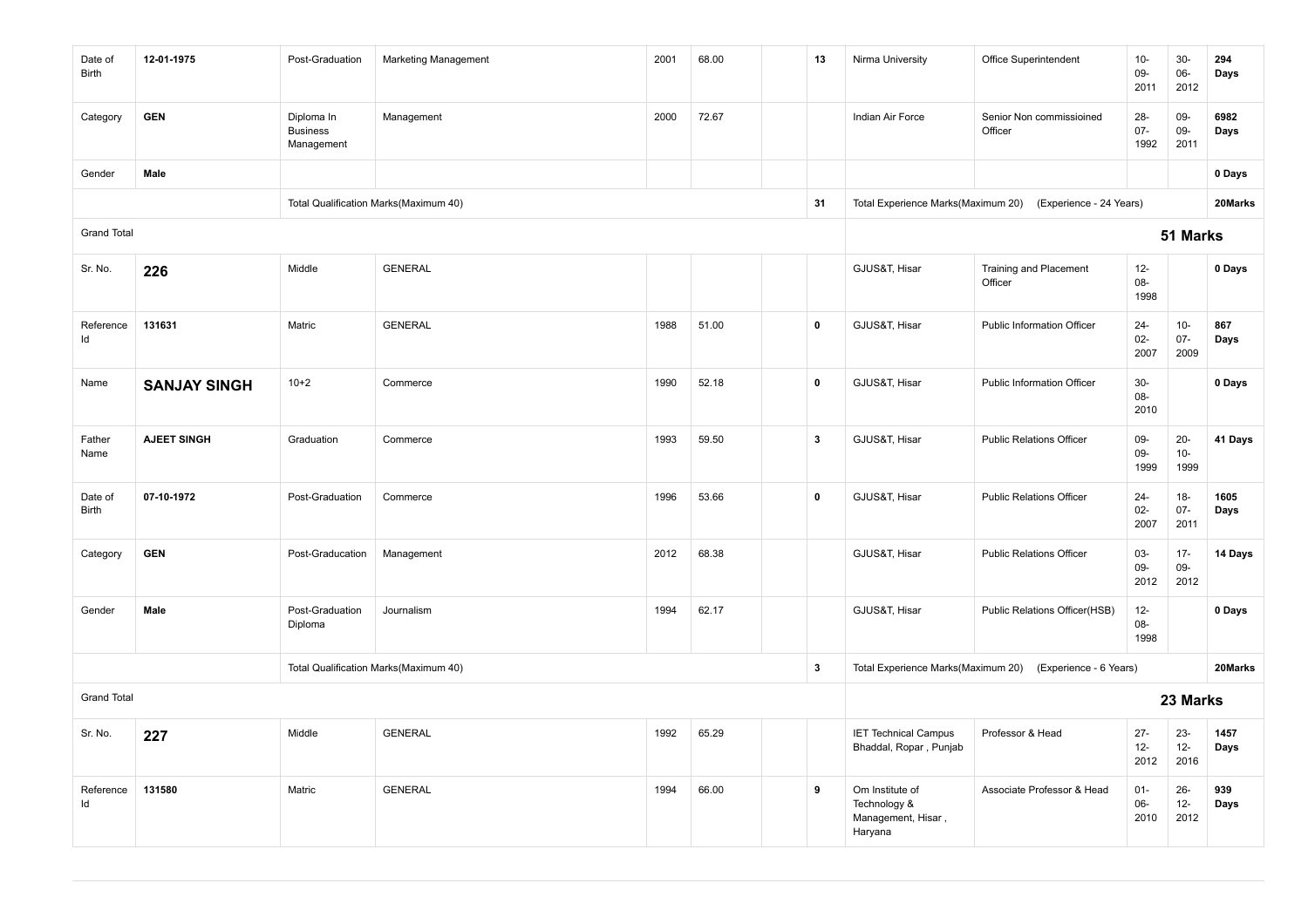| Name               | <b>SANJAY SINGLA</b>   | $10+2$          | Science                               | 1996 | 55.50 |      | 3            | Continental Institute of<br>Engineering &<br>Technology, Fatehgarh<br>Sahib, Punjab | Associate Professor & Head | $04 -$<br>08-<br>2009    | $31-$<br>$05 -$<br>2010  | 300<br>Days  |
|--------------------|------------------------|-----------------|---------------------------------------|------|-------|------|--------------|-------------------------------------------------------------------------------------|----------------------------|--------------------------|--------------------------|--------------|
| Father<br>Name     | <b>DEVKI NANDAN</b>    | Graduation      | Medical                               | 1999 | 60.00 |      | 9            | SDITM, Israna, Panipat                                                              | Assistant Professor & Head | 29-<br>08-<br>2008       | $28 -$<br>$07 -$<br>2009 | 333<br>Days  |
| Date of<br>Birth   | 24-02-1978             | Post-Graduation | <b>Computer Science</b>               | 2007 | 60.28 |      | 9            |                                                                                     |                            |                          |                          | 0 Days       |
| Category           | <b>GEN</b>             | Ph D            | <b>Computer Science</b>               | 2012 |       |      |              |                                                                                     |                            |                          |                          | 0 Days       |
| Gender             | Male                   |                 |                                       |      |       |      |              |                                                                                     |                            |                          |                          | 0 Days       |
|                    |                        |                 | Total Qualification Marks(Maximum 40) |      |       |      | 30           | Total Experience Marks(Maximum 20)                                                  | (Experience - 8 Years)     |                          |                          | 20Marks      |
| <b>Grand Total</b> |                        |                 |                                       |      |       |      |              |                                                                                     |                            |                          | 50 Marks                 |              |
| Sr. No.            | 228                    | Middle          | <b>GENERAL</b>                        |      |       |      |              | NEHRU MEMORIAL<br><b>GOVERNMENT</b><br>COLLEGE, HANSI                               | ASSISTANT PROFESSOR        | $01 -$<br>08-<br>2013    | $28 -$<br>$12-$<br>2016  | 1245<br>Days |
| Reference<br>Id    | 131693                 | Matric          | <b>GENERAL</b>                        | 2003 | 65.33 |      | 9            |                                                                                     |                            |                          |                          | 0 Days       |
| Name               | <b>SANJAY YADAV</b>    | $10+2$          | <b>ARTS</b>                           | 2006 | 64.00 | 6.40 | 9            |                                                                                     |                            |                          |                          | 0 Days       |
| Father<br>Name     | <b>DHARAMVIR SINGH</b> | Graduation      | B.A                                   | 2009 | 61.92 |      | 9            |                                                                                     |                            |                          |                          | 0 Days       |
| Date of<br>Birth   | 20-01-1989             | Post-Graduation | M.A                                   | 2011 | 57.05 |      | $\mathbf{3}$ |                                                                                     |                            |                          |                          | 0 Days       |
| Category           | <b>GEN</b>             |                 | B.ED                                  | 2012 | 61.90 |      |              |                                                                                     |                            |                          |                          | 0 Days       |
| Gender             | Male                   |                 |                                       |      |       |      |              |                                                                                     |                            |                          |                          | 0 Days       |
|                    |                        |                 | Total Qualification Marks(Maximum 40) |      |       |      | 30           | Total Experience Marks(Maximum 20)                                                  | (Experience - 3 Years)     |                          |                          | 12Marks      |
| <b>Grand Total</b> |                        |                 |                                       |      |       |      |              |                                                                                     |                            |                          | 42 Marks                 |              |
| Sr. No.            | 229                    | Middle          | <b>GENERAL</b>                        |      |       |      |              | GJUS&T, Hisar                                                                       | Superintendent             | 09-<br>$11 -$<br>2012    | 29-<br>$12-$<br>2016     | 1511<br>Days |
| Reference<br>Id    | 131658                 | Matric          | <b>GENERAL</b>                        | 1989 | 72.83 |      | 9            | <b>GJUS&amp;T HISAR</b>                                                             | Dy. Superintendent         | 03-<br>$05 -$<br>2010    | 08-<br>$11 -$<br>2012    | 920<br>Days  |
| Name               | <b>SANJEEV KUMAR</b>   | $10+2$          | <b>GENERAL</b>                        | 1991 | 76.25 |      | 9            | GJUS&T, Hisar                                                                       | Assistant-cum-DEO          | $07 -$<br>$10 -$<br>2003 | $02 -$<br>$05 -$<br>2010 | 2399<br>Days |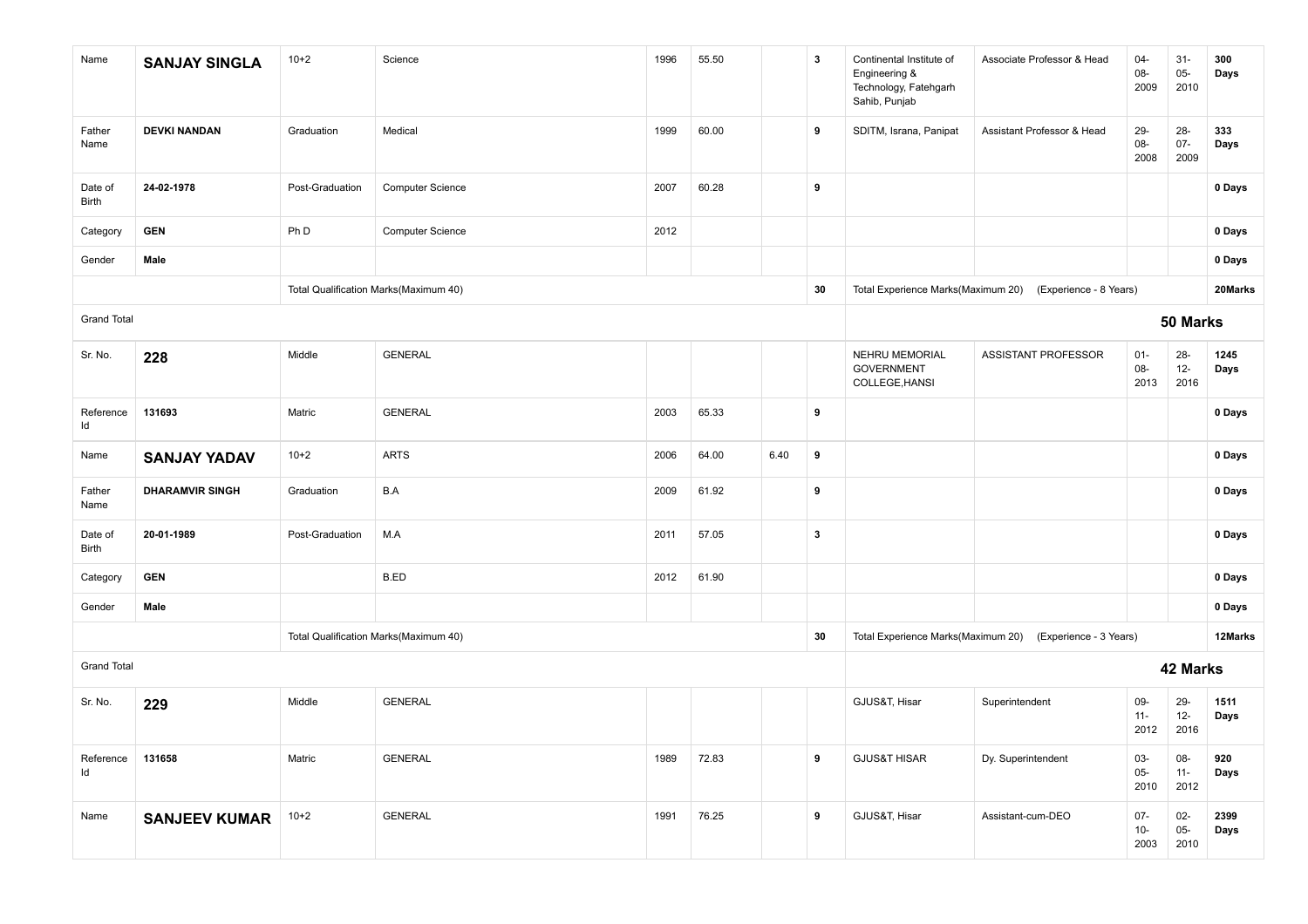| Father<br>Name     | <b>RAMCHANDER JAIN</b>          | Graduation                 | B.Sc. Non-Medical with Computer Sc.   | 1994 | 64.62 | 9                       | GJUS&T, Hisar                      | Data Entry Operator     | $11 -$<br>$04 -$<br>1997 | 06-<br>$10-$<br>2003     | 2369<br>Days  |
|--------------------|---------------------------------|----------------------------|---------------------------------------|------|-------|-------------------------|------------------------------------|-------------------------|--------------------------|--------------------------|---------------|
| Date of<br>Birth   | 22-09-1973                      | Post-Graduation            | <b>MCA</b>                            | 2003 | 69.43 | 13                      |                                    |                         |                          |                          | 0 Days        |
| Category           | <b>GEN</b>                      | POST-<br><b>GREDUATION</b> | M.Sc. (Computer Sc.)                  | 2001 | 65.60 |                         |                                    |                         |                          |                          | 0 Days        |
| Gender             | Male                            | M.Tech.                    | M.Tech. (CSE)                         | 2006 | 75.16 |                         |                                    |                         |                          |                          | 0 Days        |
|                    |                                 |                            | Total Qualification Marks(Maximum 40) |      |       | 40                      | Total Experience Marks(Maximum 20) | (Experience - 19 Years) |                          |                          | 20Marks       |
| <b>Grand Total</b> |                                 |                            |                                       |      |       |                         |                                    |                         |                          | 60 Marks                 |               |
| Sr. No.            | 230                             | Middle                     | <b>GENERAL</b>                        |      |       |                         |                                    |                         |                          |                          | 0 Days        |
| Reference<br>Id    | 131655                          | Matric                     | <b>GENERAL</b>                        | 2000 | 54.00 | $\pmb{0}$               |                                    |                         |                          |                          | 0 Days        |
| Name               | <b>SANTOSH</b><br><b>KUMARI</b> | $10+2$                     | <b>ARTS</b>                           | 2003 | 57.23 | $\overline{\mathbf{3}}$ |                                    |                         |                          |                          | 0 Days        |
| Father<br>Name     | <b>KHIYALI RAM</b>              | Graduation                 | B A                                   | 2011 | 43.83 | $\pmb{0}$               |                                    |                         |                          |                          | 0 Days        |
| Date of<br>Birth   | 02-09-1985                      | Post-Graduation            | MA                                    | 2016 | 56.25 | $\overline{\mathbf{3}}$ |                                    |                         |                          |                          | 0 Days        |
| Category           | <b>BCA</b>                      |                            |                                       |      |       |                         |                                    |                         |                          |                          | 0 Days        |
| Gender             | Female                          |                            |                                       |      |       |                         |                                    |                         |                          |                          | 0 Days        |
|                    |                                 |                            | Total Qualification Marks(Maximum 40) |      |       | $\,$ 6                  | Total Experience Marks(Maximum 20) | (Experience - 0 Years)  |                          |                          | <b>OMarks</b> |
| <b>Grand Total</b> |                                 |                            |                                       |      |       |                         |                                    |                         |                          | 6 Marks                  |               |
| Sr. No.            | 231                             | Middle                     | <b>GENERAL</b>                        |      |       |                         | PPIMT HISAR                        | ASSISTANT PROFESSOR     | $19-$<br>09-<br>2012     | $03 -$<br>$01 -$<br>2014 | 471<br>Days   |
| Reference<br>Id    | 131736                          | Matric                     | <b>GENERAL</b>                        | 2001 | 68.83 | 9                       |                                    |                         |                          |                          | 0 Days        |
| Name               | <b>SATISH KUMAR</b>             | $10+2$                     | <b>NON MEDICAL</b>                    | 2004 | 53.67 | $\pmb{0}$               |                                    |                         |                          |                          | 0 Days        |
| Father<br>Name     | <b>MANI RAM</b>                 | Graduation                 | MECHANICAL ENGINEERING                | 2008 | 61.54 | 9                       |                                    |                         |                          |                          | 0 Days        |
| Date of<br>Birth   | 07-11-1986                      | Post-Graduation            | MECHANICAL ENGINEERING                | 2013 | 67.69 | 13                      |                                    |                         |                          |                          | 0 Days        |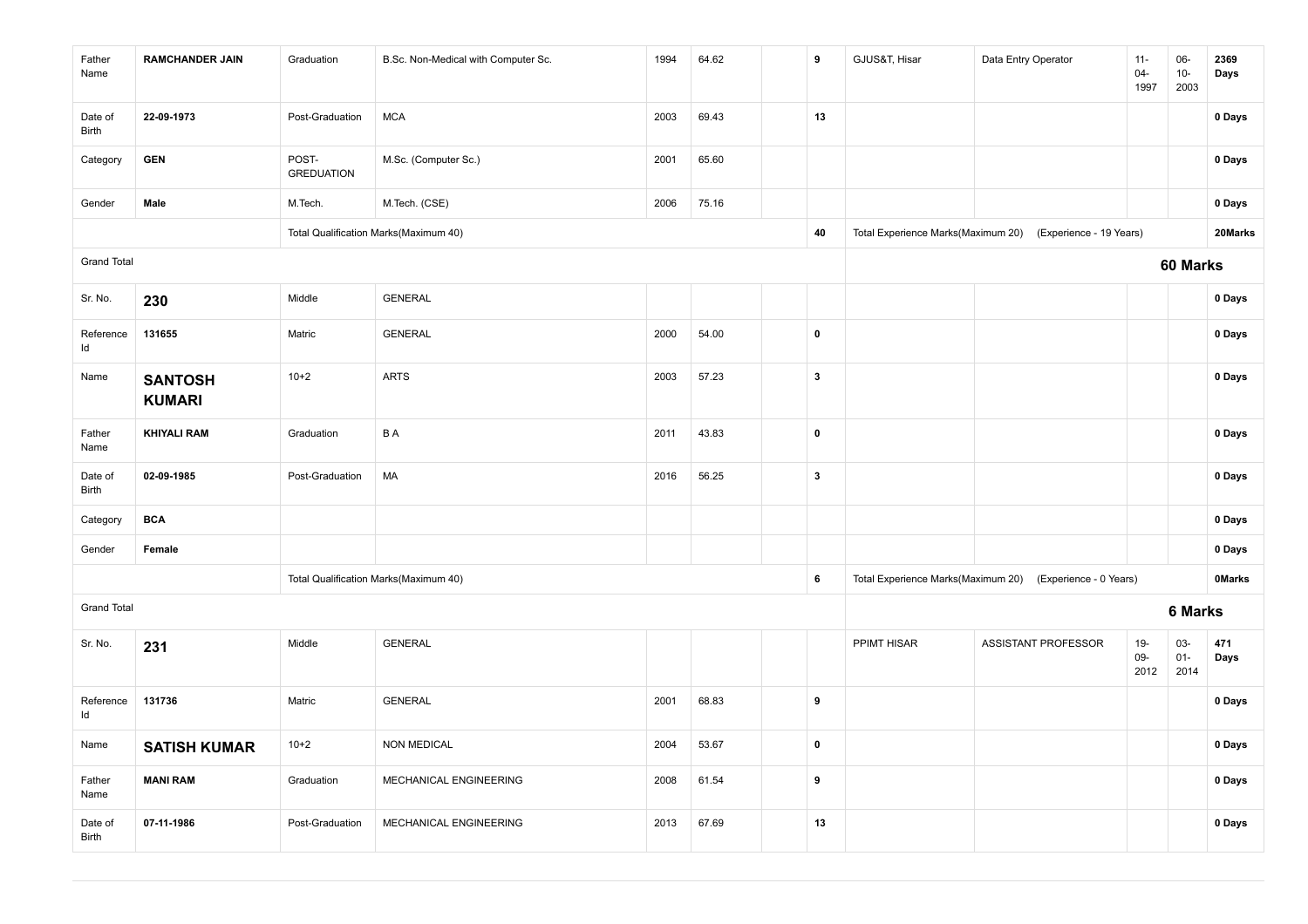| Category           | <b>GEN</b>          |                 |                                       |      |           |      |                                                           |                                                 |                            |                | 0 Days        |
|--------------------|---------------------|-----------------|---------------------------------------|------|-----------|------|-----------------------------------------------------------|-------------------------------------------------|----------------------------|----------------|---------------|
| Gender             | Male                |                 |                                       |      |           |      |                                                           |                                                 |                            |                | 0 Days        |
|                    |                     |                 | Total Qualification Marks(Maximum 40) |      |           |      | 31                                                        | Total Experience Marks(Maximum 20)              | (Experience - 1 Years)     |                | 4Marks        |
| <b>Grand Total</b> |                     |                 |                                       |      |           |      |                                                           |                                                 |                            | 35 Marks       |               |
| Sr. No.            | 232                 |                 |                                       |      |           |      |                                                           |                                                 |                            |                | 0 Days        |
| Reference<br>Id    | 131577              |                 |                                       |      |           |      | $\mathbf 0$                                               |                                                 |                            |                | 0 Days        |
| Name               | <b>SATISH MAHTO</b> |                 |                                       |      |           |      | $\pmb{0}$                                                 |                                                 |                            |                | 0 Days        |
| Father<br>Name     | <b>KASHI MAHATO</b> |                 |                                       |      |           |      | $\pmb{0}$                                                 |                                                 |                            |                | 0 Days        |
| Date of<br>Birth   | 10-04-1991          |                 |                                       |      |           |      | $\mathbf 0$                                               |                                                 |                            |                | 0 Days        |
| Category           | <b>GEN</b>          |                 |                                       |      |           |      |                                                           |                                                 |                            |                | 0 Days        |
| Gender             | Male                |                 |                                       |      |           |      |                                                           |                                                 |                            |                | 0 Days        |
|                    |                     |                 | Total Qualification Marks(Maximum 40) |      | $\pmb{0}$ |      | Total Experience Marks(Maximum 20) (Experience - 0 Years) |                                                 | <b>OMarks</b>              |                |               |
| <b>Grand Total</b> |                     |                 |                                       |      |           |      |                                                           |                                                 |                            | 0 Marks        |               |
| Sr. No.            | 233                 | Middle          | <b>GENERAL</b>                        |      | NaN       |      |                                                           | <b>GOVERNMENT</b>                               | <b>ASSISTANT PROFESSOR</b> | $03 -$         | 0 Days        |
|                    |                     |                 |                                       |      |           |      |                                                           | <b>ENGINEERING</b><br>COLLEGE<br>VALSAD, GUJRAT |                            | $11 -$<br>2016 |               |
| Reference<br>Id    | 131587              | Matric          | <b>GENERAL</b>                        | 2007 | 63.80     |      | 9                                                         |                                                 |                            |                | 0 Days        |
| Name               | <b>SATISH MAHTO</b> | $10+2$          | <b>SCIENCE</b>                        | 2009 |           |      | $\mathbf 0$                                               |                                                 |                            |                | 0 Days        |
| Father<br>Name     | <b>KASHI MAHATO</b> | Graduation      | CHEMICAL ENGINEERIN                   | 2014 | 79.50     | 7.95 | 9                                                         |                                                 |                            |                | 0 Days        |
| Date of<br>Birth   | 10-04-1991          | Post-Graduation | <b>CHEMICAL ENGINEERIN</b>            | 2016 | 78.38     | 8.32 | 13                                                        |                                                 |                            |                | 0 Days        |
| Category           | <b>GEN</b>          |                 |                                       |      | NaN       |      |                                                           |                                                 |                            |                | 0 Days        |
| Gender             | Male                |                 |                                       |      | NaN       |      |                                                           |                                                 |                            |                | 0 Days        |
|                    |                     |                 | Total Qualification Marks(Maximum 40) |      |           |      | 31                                                        | Total Experience Marks(Maximum 20)              | (Experience - 0 Years)     |                | <b>OMarks</b> |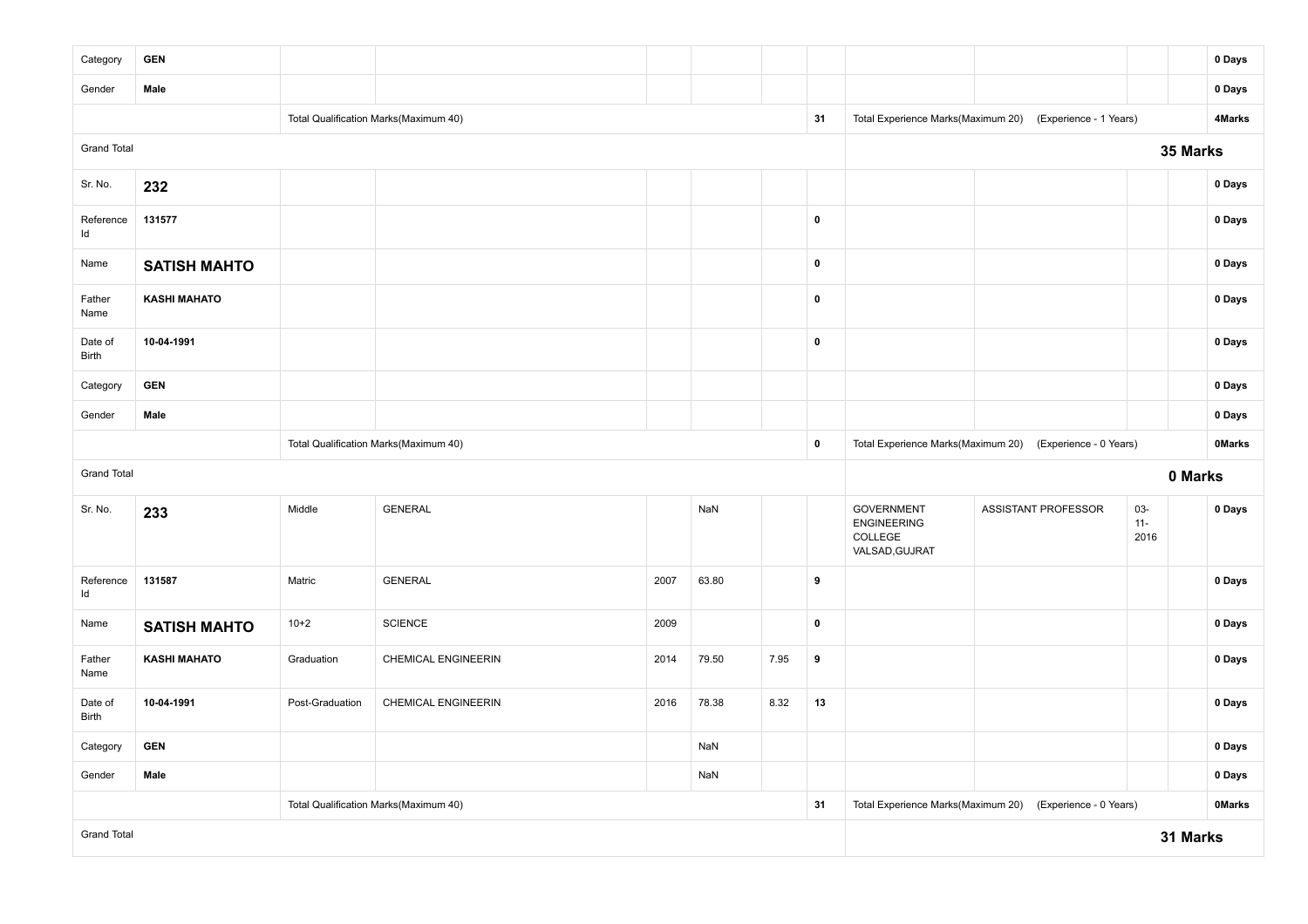| Sr. No.                               | 234                               | Middle            | <b>GENERAL</b>                        | 2002 | 60.57 |  |                         |                                                                 |                                                            |                          |                          | 0 Days        |
|---------------------------------------|-----------------------------------|-------------------|---------------------------------------|------|-------|--|-------------------------|-----------------------------------------------------------------|------------------------------------------------------------|--------------------------|--------------------------|---------------|
| Reference<br>Id                       | 131699                            | Matric            | <b>GENERAL</b>                        | 2004 | 59.17 |  | $\overline{\mathbf{3}}$ |                                                                 |                                                            |                          |                          | 0 Days        |
| Name                                  | <b>SATVENDER</b><br><b>KUMARI</b> | $10+2$            | <b>NON MEDICAL</b>                    | 2007 | 57.80 |  | $\mathbf{3}$            |                                                                 |                                                            |                          |                          | 0 Days        |
| Father<br>Name                        | <b>RAJENDER SINGH</b>             | Graduation        | IT                                    | 2011 | 70.64 |  | 9                       |                                                                 |                                                            |                          |                          | 0 Days        |
| Date of<br>Birth                      | 14-09-1989                        | Post-Graduation   | CSE                                   | 2015 | 68.28 |  | 13                      |                                                                 |                                                            |                          |                          | 0 Days        |
| Category                              | <b>GEN</b>                        |                   | <b>FINANCE</b>                        | 2015 | 67.88 |  |                         |                                                                 |                                                            |                          |                          | 0 Days        |
| Gender                                | Female                            |                   |                                       |      |       |  |                         |                                                                 |                                                            |                          |                          | 0 Days        |
|                                       |                                   |                   | Total Qualification Marks(Maximum 40) |      |       |  | 28                      | Total Experience Marks(Maximum 20)                              | (Experience - 0 Years)                                     |                          |                          | <b>OMarks</b> |
| <b>Grand Total</b>                    |                                   |                   |                                       |      |       |  |                         | 28 Marks                                                        |                                                            |                          |                          |               |
| Sr. No.                               | 235                               | Middle            | <b>GENERAL</b>                        |      |       |  |                         | Ch Devi Lal Memo. Govt.<br>Engg. College Panniwal<br>Mota Sirsa | Dy. Superintendent                                         | $13 -$<br>09-<br>2004    | $04 -$<br>$11 -$<br>2008 | 1513<br>Days  |
| Reference<br>Id                       | 131685                            | Matric            | <b>GENERAL</b>                        | 1987 | 59.00 |  | $\overline{\mathbf{3}}$ | Matu Ram College of<br>Engg. & Management,<br>Rohtak            | Superintendent (On<br>Deputation)                          | $05 -$<br>$11 -$<br>2008 | $02 -$<br>$02 -$<br>2010 | 454<br>Days   |
| Name                                  | <b>SATYA NARAIN</b>               | $10+2$            | Commerce                              | 1989 | 46.20 |  | $\pmb{0}$               | Ch Devi Lal Memo. Govt.<br>Engg. College Panniwal<br>Mota Sirsa | Dy. Superintendent                                         | 03-<br>$02-$<br>2010     | $16-$<br>08-<br>2012     | 925<br>Days   |
| Father<br>Name                        | <b>JAI NARAIN</b>                 | Graduation        | Commerce                              | 1993 | 50.40 |  | $\mathbf 0$             | Indira Gandhi University<br>Meerpur (Rewarii)                   | <b>Accounts Offiicer</b>                                   | $17 -$<br>08-<br>2012    | $30-$<br>$12 -$<br>2016  | 1596<br>Days  |
| Date of<br>Birth                      | 05-08-1973                        | Post-Graduation   | <b>MBA Finance</b>                    | 2005 | 72.44 |  | 13                      |                                                                 |                                                            |                          |                          | 0 Days        |
| Category                              | <b>GEN</b>                        | M. Com            | Commerce                              | 1996 | 46.17 |  |                         |                                                                 |                                                            |                          |                          | 0 Days        |
| Gender                                | Male                              | B. Lib. IInf. Sc. | Library and Information Science       | 2003 | 61.88 |  |                         |                                                                 |                                                            |                          |                          | 0 Days        |
| Total Qualification Marks(Maximum 40) |                                   |                   |                                       |      |       |  |                         |                                                                 | Total Experience Marks(Maximum 20) (Experience - 12 Years) |                          |                          | 20Marks       |
| <b>Grand Total</b>                    |                                   |                   |                                       |      |       |  |                         |                                                                 | 36 Marks                                                   |                          |                          |               |
| Sr. No.                               | 236                               | Middle            | <b>GENERAL</b>                        |      |       |  |                         | S.D.I.T.M ISRANA                                                | <b>LECTURER</b>                                            | $20-$<br>08-<br>2008     | $20-$<br>08-<br>2009     | 365<br>Days   |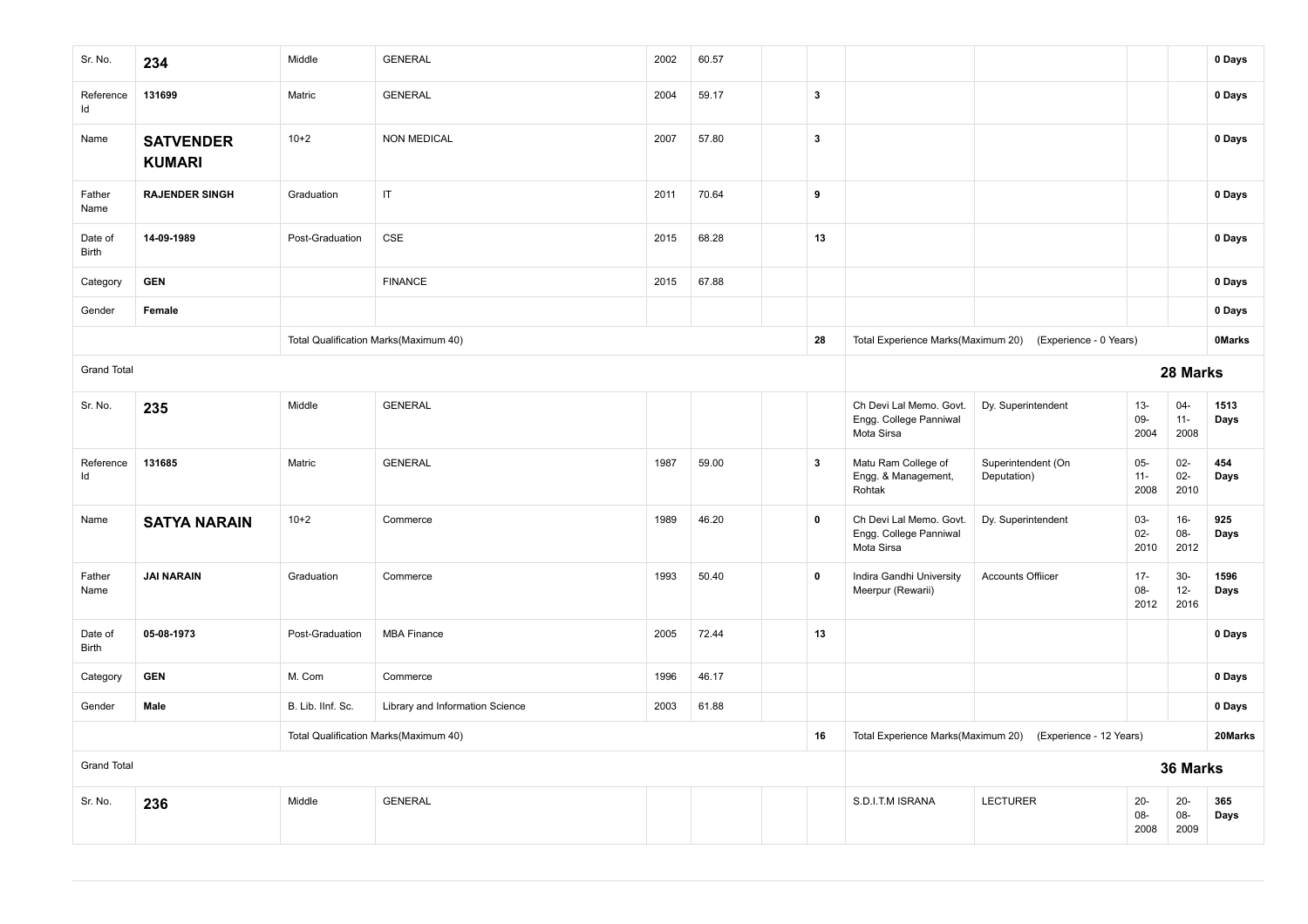| Reference<br>ld         | 131661                              | Matric          | <b>GENERAL</b>                        | 2001 | 65.83 |                | 9            | S.D.I.T.M ISRANA           | LECTURER                                                  | $01 -$<br>$08 -$<br>2011 | $30-$<br>$06-$<br>2013 | 699<br>Days   |
|-------------------------|-------------------------------------|-----------------|---------------------------------------|------|-------|----------------|--------------|----------------------------|-----------------------------------------------------------|--------------------------|------------------------|---------------|
| Name                    | <b>SATYENDER</b>                    | $10+2$          | <b>NON MEDICAL</b>                    | 2003 | 53.80 |                | $\mathbf 0$  | N.C.C.E ISRANA             | <b>LECTURER</b>                                           | $01 -$<br>$07 -$<br>2013 | 28-<br>$11 -$<br>2014  | 515<br>Days   |
| Father<br>Name          | <b>SULTAN SINGH</b>                 | Graduation      | ECE                                   | 2008 | 68.20 |                | 9            | N.I.T KURUKSHETRA          | ASSISTANT PROFESSOR                                       | $01 -$<br>$02 -$<br>2016 | $30-$<br>06-<br>2016   | 150<br>Days   |
| Date of<br>Birth        | 20-10-1985                          | Post-Graduation | ECE                                   | 2011 | 70.00 | $\overline{7}$ | 13           | N.I.T KURUKSHETRA          | ASSISTANT PROFESSOR                                       | $01 -$<br>$08 -$<br>2016 | 29-<br>$12 -$<br>2016  | 150<br>Days   |
| Category                | <b>GEN</b>                          |                 |                                       |      |       |                |              |                            |                                                           |                          |                        | 0 Days        |
| Gender                  | Male                                |                 |                                       |      |       |                |              |                            |                                                           |                          |                        | 0 Days        |
|                         |                                     |                 | Total Qualification Marks(Maximum 40) |      |       |                | 31           |                            | Total Experience Marks(Maximum 20) (Experience - 5 Years) |                          |                        | 20Marks       |
| <b>Grand Total</b>      |                                     |                 |                                       |      |       |                |              |                            | 51 Marks                                                  |                          |                        |               |
| Sr. No.                 | 237                                 | Middle          | <b>GENERAL</b>                        |      |       |                |              |                            |                                                           |                          |                        | 0 Days        |
| Reference<br>ld         | 131578                              | Matric          | <b>GENERAL</b>                        | 2006 | 76.00 |                | 9            |                            |                                                           |                          |                        | 0 Days        |
| Name                    | <b>SAURABH</b><br><b>SRIVASTAVA</b> | $10+2$          | PHY, CHE, BIO, MATH, ENG              | 2008 | 60.40 |                | $\pmb{9}$    |                            |                                                           |                          |                        | 0 Days        |
| Father<br>Name          | CHANDRAMAULI<br><b>SRIVASTAVA</b>   | Graduation      | PHY, MATH                             | 2011 | 57.67 |                | $\mathbf{3}$ |                            |                                                           |                          |                        | 0 Days        |
| Date of<br><b>Birth</b> | 14-07-1993                          | Post-Graduation | <b>MATH</b>                           | 2013 | 74.80 | 7.93           | 13           |                            |                                                           |                          |                        | 0 Days        |
| Category                | <b>GEN</b>                          |                 |                                       |      | NaN   |                |              |                            |                                                           |                          |                        | 0 Days        |
| Gender                  | Male                                |                 |                                       |      | NaN   |                |              |                            |                                                           |                          |                        | 0 Days        |
|                         |                                     |                 | Total Qualification Marks(Maximum 40) |      |       |                | 34           |                            | Total Experience Marks(Maximum 20) (Experience - 0 Years) |                          |                        | <b>OMarks</b> |
| <b>Grand Total</b>      |                                     |                 |                                       |      |       |                |              |                            |                                                           |                          | 34 Marks               |               |
| Sr. No.                 | 238                                 | Middle          | <b>GENERAL</b>                        |      |       |                |              | NATIONAL GREEN<br>TRIBUNAL | ASSISTANT JUDICIAL                                        | $14-$<br>$07 -$<br>2015  | $30-$<br>$12-$<br>2016 | 535<br>Days   |
| Reference<br>Id         | 131576                              | Matric          | <b>GENERAL</b>                        | 2003 | 49.43 |                | $\mathbf 0$  |                            |                                                           |                          |                        | 0 Days        |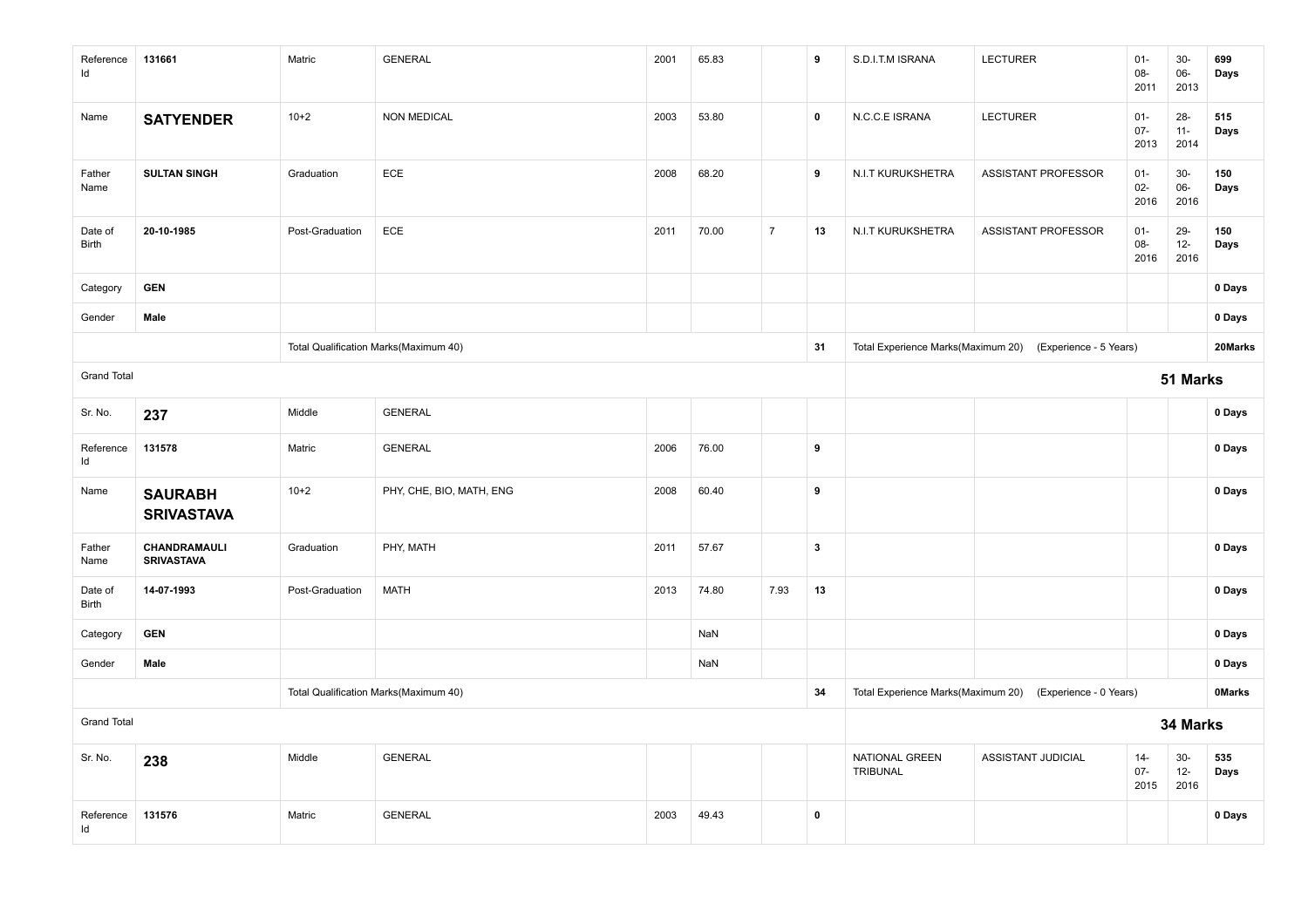| Name               | <b>SHABANA</b><br><b>KHATOON</b>        | $10+2$                                                           | <b>HUMANITIES</b>                                       | 2006 | 68.60 |      | 9                       |                |                                                           |                         |                          | 0 Days       |
|--------------------|-----------------------------------------|------------------------------------------------------------------|---------------------------------------------------------|------|-------|------|-------------------------|----------------|-----------------------------------------------------------|-------------------------|--------------------------|--------------|
| Father<br>Name     | <b>MD AMANULLAH</b>                     | Graduation                                                       | LAW                                                     | 2012 | 63.99 | 7.11 | 9                       |                |                                                           |                         |                          | 0 Days       |
| Date of<br>Birth   | 22-06-1987                              | Post-Graduation                                                  | LAW                                                     | 2015 | 59.31 |      | $\overline{\mathbf{3}}$ |                |                                                           |                         |                          | 0 Days       |
| Category           | <b>GEN</b>                              | ONE YEAR<br>PROFESSIONAL<br><b>DIPLOMA IN</b><br><b>COMPUTER</b> | MS WORD MS EXCEL MS POWER POINT HTML<br><b>INTERNET</b> | 2005 |       | $A+$ |                         |                |                                                           |                         |                          | 0 Days       |
| Gender             | Female                                  |                                                                  |                                                         |      |       |      |                         |                |                                                           |                         |                          | 0 Days       |
|                    |                                         |                                                                  | Total Qualification Marks(Maximum 40)                   |      |       |      | 21                      |                | Total Experience Marks(Maximum 20) (Experience - 1 Years) |                         |                          | 4Marks       |
| <b>Grand Total</b> |                                         |                                                                  |                                                         |      |       |      |                         |                |                                                           |                         | 25 Marks                 |              |
| Sr. No.            | 239                                     | Middle                                                           | <b>GENERAL</b>                                          | 1994 | 67.29 |      |                         | JCDMCOE, SIRSA | ASST.PROFESSOR                                            | 09-<br>08-<br>2005      | $16-$<br>$07 -$<br>2014  | 3263<br>Days |
| Reference<br>Id    | 131504                                  | Matric                                                           | <b>GENERAL</b>                                          | 1996 | 67.33 |      | 9                       |                |                                                           |                         |                          | 0 Days       |
| Name               | <b>SHAILESH</b><br><b>KUMAR PATHAK</b>  | $10+2$                                                           | PHYSICS, SHEM, MATH, ENG, HINDI                         | 1998 | 56.25 |      | $\mathbf{3}$            |                |                                                           |                         |                          | 0 Days       |
| Father<br>Name     | <b>CHANDER BHUSHAN</b><br><b>PATHAK</b> | Graduation                                                       | <b>BTECH</b>                                            | 2003 | 61.24 |      | 9                       |                |                                                           |                         |                          | 0 Days       |
| Date of<br>Birth   | 27-01-1981                              | Post-Graduation                                                  | <b>MTECH</b>                                            | 2010 | 67.14 |      | 13                      |                |                                                           |                         |                          | 0 Days       |
| Category           | <b>GEN</b>                              |                                                                  |                                                         |      |       |      |                         |                |                                                           |                         |                          | 0 Days       |
| Gender             | Male                                    |                                                                  |                                                         |      |       |      |                         |                |                                                           |                         |                          | 0 Days       |
|                    |                                         |                                                                  | Total Qualification Marks(Maximum 40)                   |      |       |      | 34                      |                | Total Experience Marks(Maximum 20) (Experience - 8 Years) |                         |                          | 20Marks      |
| <b>Grand Total</b> |                                         |                                                                  |                                                         |      |       |      |                         |                |                                                           |                         | 54 Marks                 |              |
| Sr. No.            | 240                                     | Middle                                                           | <b>GENERAL</b>                                          | 1985 | 57.33 |      |                         | IAF            | <b>SGT</b>                                                | $03 -$<br>$02-$<br>1989 | $28 -$<br>$02 -$<br>2009 | 7330<br>Days |
| Reference<br>Id    | 131508                                  | Matric                                                           | <b>GENERAL</b>                                          | 1987 | 64.22 |      | 9                       | <b>RRB</b>     | <b>ASSTT MANAGER</b>                                      | $23 -$<br>$05-$<br>2011 | $30-$<br>$11 -$<br>2012  | 557<br>Days  |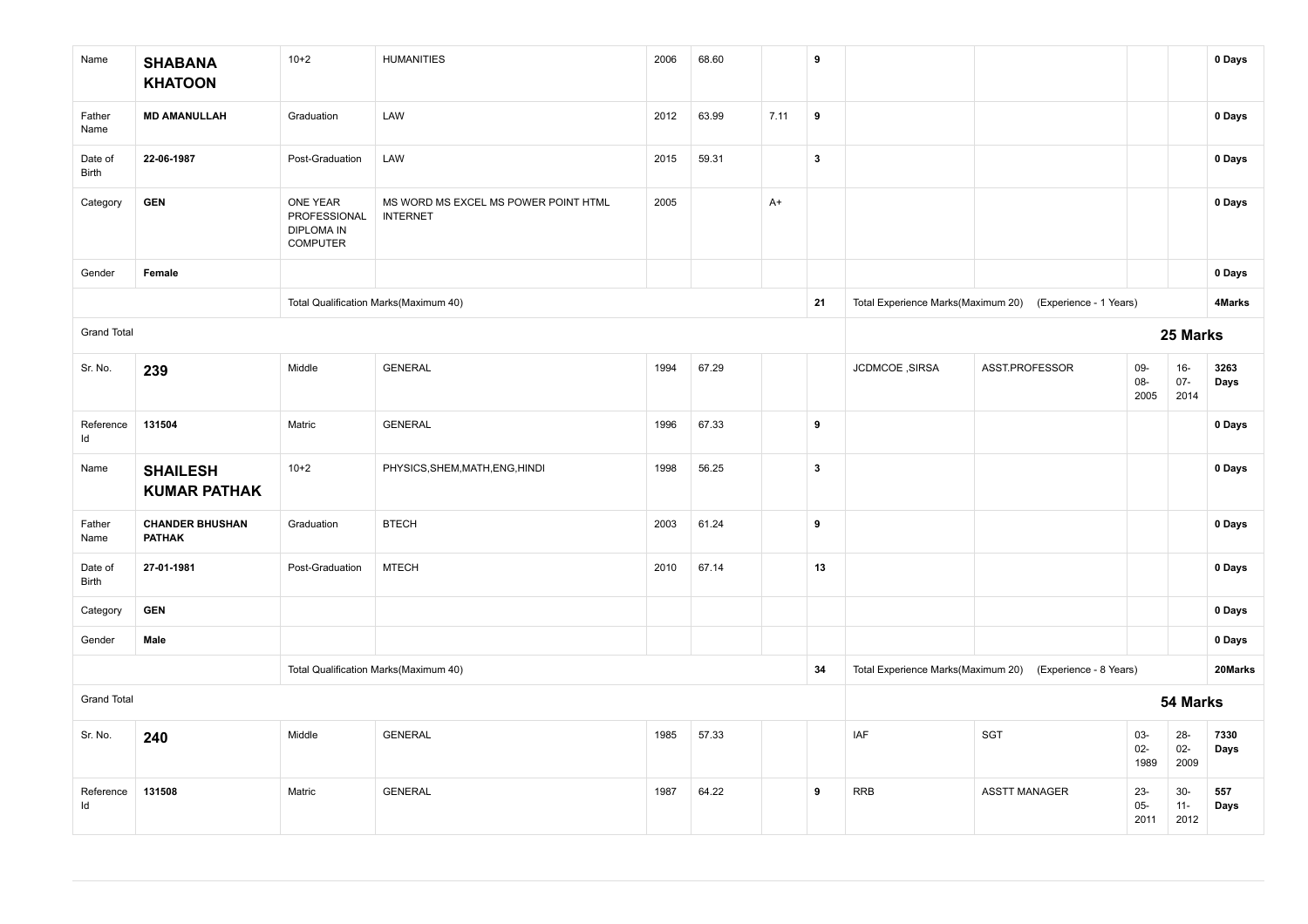| Name               | <b>SHAILESH</b><br><b>KUMAR YADAV</b> | $10+2$          | <b>ARTS</b>                           | 1992 | 59.50 | $\mathbf{3}$            | SCHOOL EDU HRY                | <b>LECTURER</b>                                            | 03-<br>$12-$<br>2012     | $26 -$<br>$12 -$<br>2016 | 1484<br>Days |
|--------------------|---------------------------------------|-----------------|---------------------------------------|------|-------|-------------------------|-------------------------------|------------------------------------------------------------|--------------------------|--------------------------|--------------|
| Father<br>Name     | <b>CHANDGI RAM</b>                    | Graduation      | <b>ARTS</b>                           | 1995 | 50.00 | $\pmb{0}$               |                               |                                                            |                          |                          | 0 Days       |
| Date of<br>Birth   | 10-04-1971                            | Post-Graduation | <b>ENGLISH</b>                        | 1998 | 59.63 | $\overline{\mathbf{3}}$ |                               |                                                            |                          |                          | 0 Days       |
| Category           | <b>GEN</b>                            | M.PHIL          | <b>ENGLISH</b>                        | 1999 | 57.80 |                         |                               |                                                            |                          |                          | 0 Days       |
| Gender             | Male                                  |                 |                                       |      |       |                         |                               |                                                            |                          |                          | 0 Days       |
|                    |                                       |                 | Total Qualification Marks(Maximum 40) |      |       | 15                      |                               | Total Experience Marks(Maximum 20) (Experience - 25 Years) |                          |                          | 20Marks      |
| <b>Grand Total</b> |                                       |                 |                                       |      |       |                         |                               |                                                            |                          | 35 Marks                 |              |
| Sr. No.            | 241                                   | Middle          | <b>GENERAL</b>                        | 2000 | 78.29 |                         | Haryana Thalasemia<br>Society | Administrative                                             | $25 -$<br>$09-$<br>2010  | $30-$<br>$12-$<br>2016   | 2288<br>Days |
| Reference<br>Id    | 131660                                | Matric          | <b>GENERAL</b>                        | 2002 | 86.33 | 9                       |                               |                                                            |                          |                          | 0 Days       |
| Name               | <b>SHILPA GULIA</b>                   | $10 + 2$        | Medical                               | 2004 | 71.20 | 9                       |                               |                                                            |                          |                          | 0 Days       |
| Father<br>Name     | <b>BALBIR SINGH</b>                   | Graduation      | Medical                               | 2007 | 61.24 | 9                       |                               |                                                            |                          |                          | 0 Days       |
| Date of<br>Birth   | 08-03-1988                            | Post-Graduation | <b>Mass Communication</b>             | 2010 | 76.67 | 13                      |                               |                                                            |                          |                          | 0 Days       |
| Category           | <b>GEN</b>                            |                 | <b>PGDJMC</b>                         | 2008 | 71.60 |                         |                               |                                                            |                          |                          | 0 Days       |
| Gender             | Female                                |                 |                                       |      |       |                         |                               |                                                            |                          |                          | 0 Days       |
|                    |                                       |                 | Total Qualification Marks(Maximum 40) |      |       | 40                      |                               | Total Experience Marks(Maximum 20) (Experience - 6 Years)  |                          |                          | 20Marks      |
| <b>Grand Total</b> |                                       |                 |                                       |      |       |                         |                               |                                                            |                          | 60 Marks                 |              |
| Sr. No.            | 242                                   | Middle          | <b>GENERAL</b>                        | 1996 | 50.60 |                         | EDUCATION HUB OF<br>COMMERCE  | <b>CLERICAL</b>                                            | $02 -$<br>$04 -$<br>2014 | $22 -$<br>$12-$<br>2016  | 995<br>Days  |
| Reference<br>Id    | 131554                                | Matric          | <b>GENERAL</b>                        | 1998 | 52.17 | $\pmb{0}$               |                               |                                                            |                          |                          | 0 Days       |
| Name               | <b>SHILPA RANI</b>                    | $10+2$          | COMMERCE                              | 2000 | 54.80 | $\pmb{0}$               |                               |                                                            |                          |                          | 0 Days       |
| Father<br>Name     | <b>SH HAKAM CHAND</b>                 | Graduation      | COMMERCE                              | 2003 | 53.14 | $\pmb{0}$               |                               |                                                            |                          |                          | 0 Days       |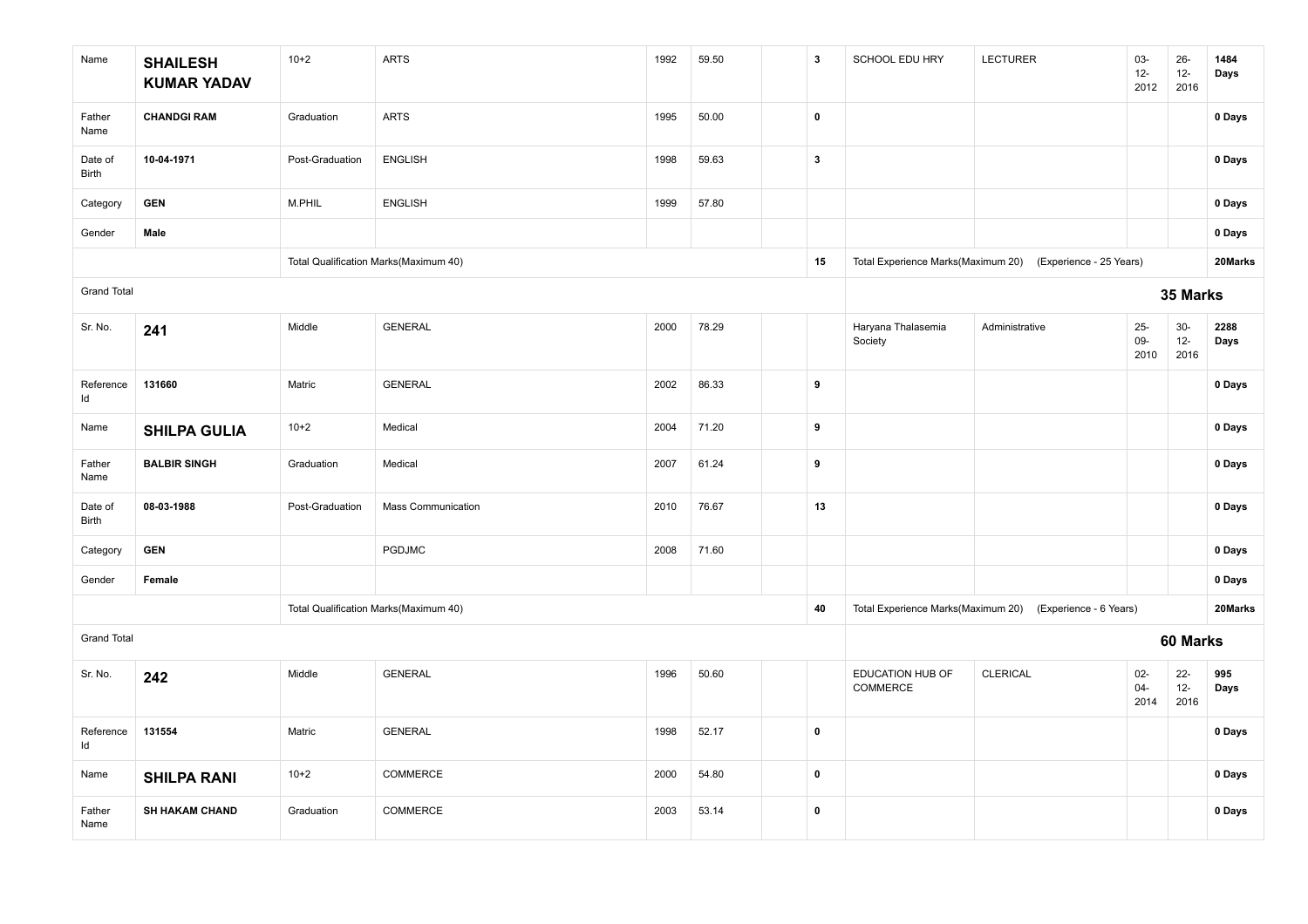| Date of<br>Birth        | 19-02-1983                            | Post-Graduation | finance                               | 2015 | 68.53 |   | 13               |                                                                       |                                                           |                          |                          | 0 Days       |
|-------------------------|---------------------------------------|-----------------|---------------------------------------|------|-------|---|------------------|-----------------------------------------------------------------------|-----------------------------------------------------------|--------------------------|--------------------------|--------------|
| Category                | <b>GEN</b>                            |                 |                                       |      |       |   |                  |                                                                       |                                                           |                          |                          | 0 Days       |
| Gender                  | Female                                |                 |                                       |      |       |   |                  |                                                                       |                                                           |                          |                          | 0 Days       |
|                         |                                       |                 | Total Qualification Marks(Maximum 40) |      |       |   | 13               | Total Experience Marks(Maximum 20)                                    | (Experience - 2 Years)                                    |                          |                          | 8Marks       |
| <b>Grand Total</b>      |                                       |                 |                                       |      |       |   |                  |                                                                       |                                                           |                          | 21 Marks                 |              |
| Sr. No.                 | 243                                   | Middle          | <b>GENERAL</b>                        | 2002 | 81.43 |   |                  | AMBEDKAR<br>POLYTECHNIC, DELHI                                        | TECHNICAL ASSISTANT                                       | $16 -$<br>$01 -$<br>2012 | $24 -$<br>$09-$<br>2012  | 252<br>Days  |
| Reference<br>ld         | 131520                                | Matric          | <b>GENERAL</b>                        | 2004 | 85.00 |   | 9                | ESIC, GURGAON                                                         | <b>UDC</b>                                                | $10-$<br>$10-$<br>2012   | $31-$<br>$12 -$<br>2013  | 447<br>Days  |
| Name                    | <b>SONU KUMAR</b>                     | $10+2$          | <b>NON MEDICAL</b>                    | 2006 | 68.20 | 8 | 9                | <b>ACCOUNTANT</b><br><b>GENERAL (AUDIT)</b><br>HARYANA)<br>CHANDIGARH | <b>AUDITOR</b>                                            | $01 -$<br>$01 -$<br>2014 | $30-$<br>$12-$<br>2016   | 1094<br>Days |
| Father<br>Name          | <b>SURAJ BHAN</b>                     | Graduation      | ELECTRONICS & COMMUNICATION           | 2011 | 66.16 |   | 9                |                                                                       |                                                           |                          |                          | 0 Days       |
| Date of<br><b>Birth</b> | 15-02-1989                            | Post-Graduation | POLITICAL SCIENCE                     | 2015 | 59.13 |   | $\boldsymbol{3}$ |                                                                       |                                                           |                          |                          | 0 Days       |
| Category                | <b>BCB</b>                            |                 |                                       |      |       |   |                  |                                                                       |                                                           |                          |                          | 0 Days       |
| Gender                  | Male                                  |                 |                                       |      |       |   |                  |                                                                       |                                                           |                          |                          | 0 Days       |
|                         |                                       |                 | Total Qualification Marks(Maximum 40) |      |       |   | 30               |                                                                       | Total Experience Marks(Maximum 20) (Experience - 4 Years) |                          |                          | 16Marks      |
| <b>Grand Total</b>      |                                       |                 |                                       |      |       |   |                  |                                                                       |                                                           |                          | 46 Marks                 |              |
| Sr. No.                 | 244                                   | Middle          | <b>GENERAL</b>                        | 1986 | 56.14 |   |                  | Haryana State Council<br>for Child Welfare, Sirsa                     | Accountant                                                | $28 -$<br>$04 -$<br>1997 | $31 -$<br>$08-$<br>2003  | 2316<br>Days |
| Reference<br>ld         | 131648                                | Matric          | <b>GENERAL</b>                        | 1988 | 47.00 |   | $\mathbf 0$      | JCDV, Sirsa                                                           | Assistant (Accounts)                                      | $01 -$<br>$09 -$<br>2003 | $31 -$<br>$03 -$<br>2006 | 942<br>Days  |
| Name                    | <b>SUDHANSHU</b><br><b>GUPTA</b>      | $10 + 2$        | COMMERCE                              | 1990 | 49.40 |   | 0                | JCDV, Sirsa                                                           | Superintendent (Accounts)                                 | $01 -$<br>$04 -$<br>2006 | $31-$<br>03-<br>2010     | 1460<br>Days |
| Father<br>Name          | <b>MAHESH CHANDER</b><br><b>GUPTA</b> | Graduation      | COMMERCE                              | 1994 | 56.70 |   | $\mathbf{3}$     | JCDV, Sirsa                                                           | Accounts Officer                                          | $01 -$<br>$04 -$<br>2010 | $28 -$<br>$12 -$<br>2016 | 2463<br>Days |
| Date of<br>Birth        | 01-01-1974                            | Post-Graduation | COMMERCE                              | 1997 | 60.44 |   | 9                |                                                                       |                                                           |                          |                          | 0 Days       |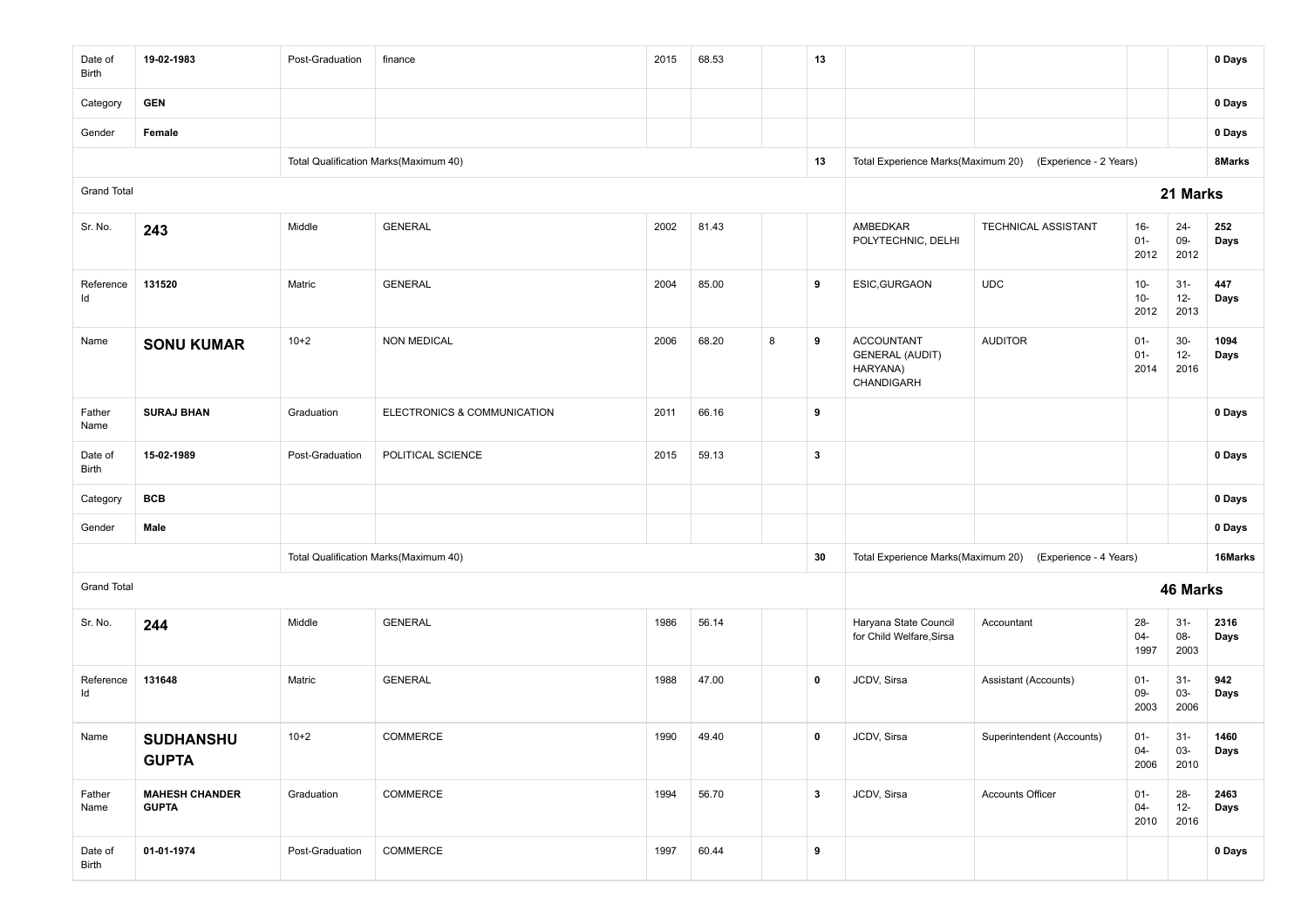| Category           | <b>GEN</b>                               | M.Phill         | COMMERCE                              | 2009 | 57.25 |              |                                          |                                                            |                         |                          | 0 Days      |  |
|--------------------|------------------------------------------|-----------------|---------------------------------------|------|-------|--------------|------------------------------------------|------------------------------------------------------------|-------------------------|--------------------------|-------------|--|
| Gender             | Male                                     |                 |                                       |      |       |              |                                          |                                                            |                         |                          | 0 Days      |  |
|                    |                                          |                 | Total Qualification Marks(Maximum 40) |      |       | 12           |                                          | Total Experience Marks(Maximum 20) (Experience - 19 Years) |                         |                          | 20Marks     |  |
| <b>Grand Total</b> |                                          |                 |                                       |      |       |              |                                          |                                                            |                         | 32 Marks                 |             |  |
| Sr. No.            | 245                                      | Middle          | <b>GENERAL</b>                        |      |       |              | HOLY CHILD SR SEC<br><b>SCHOOL HISAR</b> | <b>SCIENCE TEACHER</b>                                     | $02-$<br>$02 -$<br>2013 | $31 -$<br>$07 -$<br>2014 | 544<br>Days |  |
| Reference<br>Id    | 131664                                   | Matric          | <b>GENERAL</b>                        | 2003 | 64.83 | 9            | HOLY CHILD SR SEC<br><b>SCHOOL HISAR</b> | <b>CHEMISTRY LECTURER</b>                                  | $01 -$<br>08-<br>2014   | $27 -$<br>$12-$<br>2016  | 879<br>Days |  |
| Name               | <b>SUHANTA</b>                           | $10+2$          | <b>MEDICAL</b>                        | 2006 | 53.23 | $\mathbf 0$  |                                          |                                                            |                         |                          | 0 Days      |  |
| Father<br>Name     | <b>RAM PHAL</b>                          | Graduation      | CHEM BOTANY ZOOLOGY                   | 2009 | 58.07 | $\mathbf{3}$ |                                          |                                                            |                         |                          | 0 Days      |  |
| Date of<br>Birth   | 23-12-1985                               | Post-Graduation | <b>MSC CHEMISTRY</b>                  | 2011 | 69.77 | 13           |                                          |                                                            |                         |                          | 0 Days      |  |
| Category           | <b>GEN</b>                               | B.ED.           | LIFE SCIENCES AND PHYSICAL SCIENCES   | 2012 | 57.30 |              |                                          |                                                            |                         |                          | 0 Days      |  |
|                    |                                          |                 |                                       |      |       |              |                                          |                                                            |                         |                          |             |  |
| Gender             | Female                                   |                 |                                       |      |       |              |                                          | 0 Days                                                     |                         |                          |             |  |
|                    |                                          |                 | Total Qualification Marks(Maximum 40) |      |       | 25           |                                          | Total Experience Marks(Maximum 20) (Experience - 3 Years)  |                         |                          | 12Marks     |  |
| <b>Grand Total</b> |                                          |                 |                                       |      |       |              |                                          |                                                            |                         | 37 Marks                 |             |  |
| Sr. No.            | 246                                      | Middle          | <b>GENERAL</b>                        |      |       |              | <b>TECHNO FAB</b><br>MANUFACTURING LTD   | <b>EXECUTIVE HR</b>                                        | $01 -$<br>08-<br>2012   | $31 -$<br>$07 -$<br>2014 | 729<br>Days |  |
| Reference<br>ld    | 131430                                   | Matric          | <b>GENERAL</b>                        | 2005 | 50.13 | $\mathbf 0$  | <b>TECHNO FAB</b><br>MANUFACTURING LTD   | SR EXECUTIVE HR                                            | $01 -$<br>08-<br>2014   | $30-$<br>$11 -$<br>2016  | 852<br>Days |  |
| Name               | <b>SUJIT</b><br><b>BHATTACHARJEE</b>     | $10+2$          | GEO                                   | 2007 | 70.00 | 9            |                                          |                                                            |                         |                          | 0 Days      |  |
| Father<br>Name     | <b>CHANDIDAS</b><br><b>BHATTACHARJEE</b> | Graduation      | <b>ENG</b>                            | 2010 | 66.00 | 9            |                                          |                                                            |                         |                          | 0 Days      |  |
| Date of<br>Birth   | 31-03-1990                               | Post-Graduation | <b>HR</b>                             | 2012 | 70.18 | 13           |                                          |                                                            |                         |                          | 0 Days      |  |
| Category           | <b>GEN</b>                               |                 |                                       |      |       |              |                                          |                                                            |                         |                          | 0 Days      |  |
| Gender             | Male                                     |                 |                                       |      |       |              |                                          |                                                            |                         |                          | 0 Days      |  |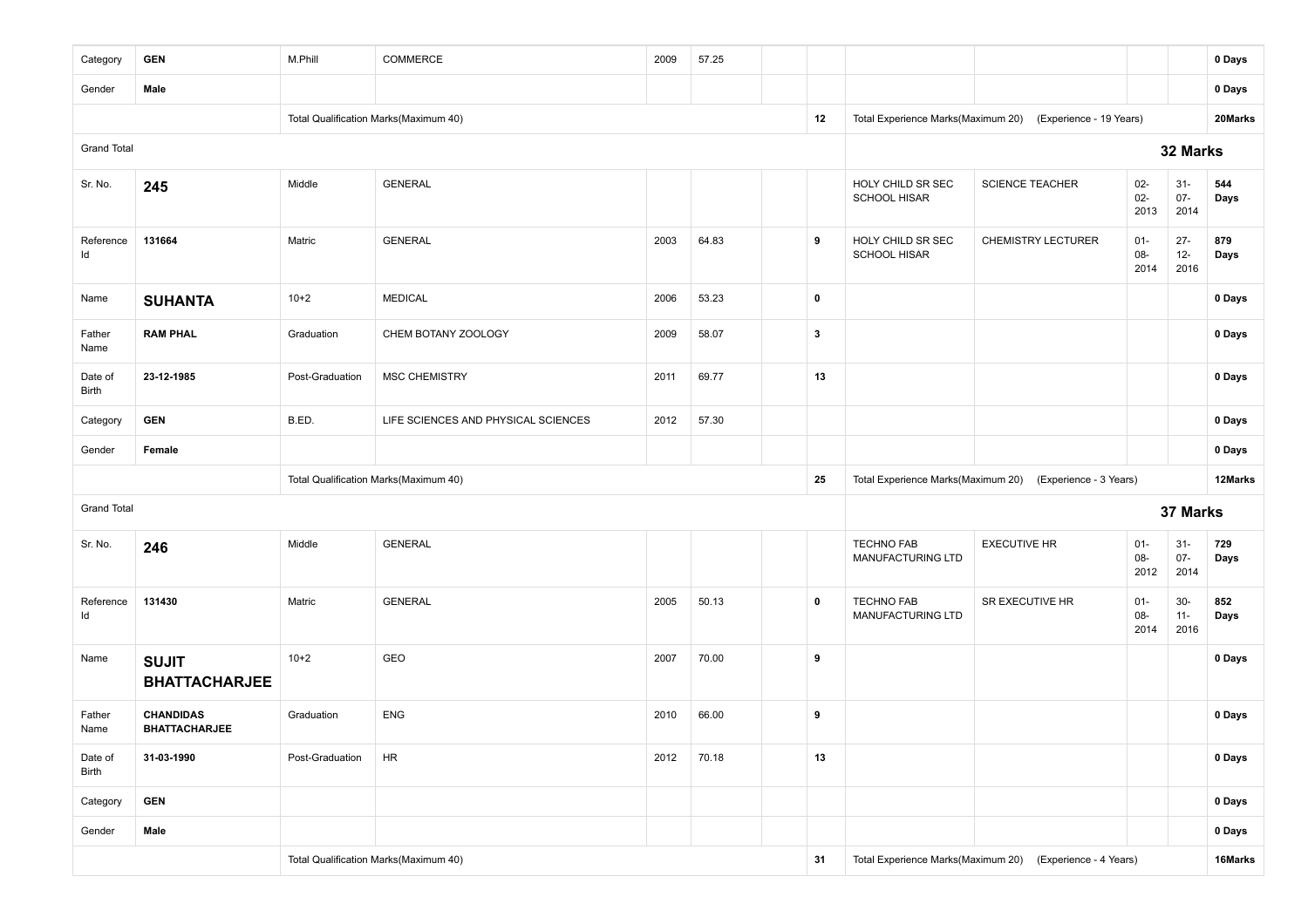| <b>Grand Total</b> |                       |                 |                                       |      |       |              |                                                           | 47 Marks |               |
|--------------------|-----------------------|-----------------|---------------------------------------|------|-------|--------------|-----------------------------------------------------------|----------|---------------|
| Sr. No.            | 247                   | Middle          | <b>GENERAL</b>                        |      |       |              |                                                           |          | 0 Days        |
| Reference<br>Id    | 131567                | Matric          | <b>GENERAL</b>                        | 2001 | 41.40 | $\pmb{0}$    |                                                           |          | 0 Days        |
| Name               | <b>SUMAN</b>          | $10+2$          | <b>ARTS</b>                           | 2002 | 65.20 | 9            |                                                           |          | 0 Days        |
| Father<br>Name     | <b>HEMCHAND BHOLA</b> | Graduation      | <b>ARTS</b>                           | 2005 | 64.42 | 9            |                                                           |          | 0 Days        |
| Date of<br>Birth   | 19-01-1985            | Post-Graduation | M.SC. JENERALISM                      | 2007 | 65.33 | 13           |                                                           |          | 0 Days        |
| Category           | <b>BCA</b>            | M.PHIL          | <b>JOURNALISM</b>                     | 2008 | 62.00 |              |                                                           |          | 0 Days        |
| Gender             | Female                | B.ED.           | S.S. & ENGLISH                        | 2011 | 63.80 |              |                                                           |          | 0 Days        |
|                    |                       |                 | Total Qualification Marks(Maximum 40) |      |       | 31           | Total Experience Marks(Maximum 20) (Experience - 0 Years) |          | <b>OMarks</b> |
| <b>Grand Total</b> |                       |                 |                                       |      |       |              |                                                           | 31 Marks |               |
| Sr. No.            | 248                   | Middle          | <b>GENERAL</b>                        |      |       |              |                                                           |          | 0 Days        |
| Reference<br>Id    | 131422                | Matric          | <b>GENERAL</b>                        | 2006 | 57.00 | $\mathbf{3}$ |                                                           |          | 0 Days        |
| Name               | <b>SUMAN BOORA</b>    | $10+2$          | arts                                  | 2008 | 65.40 | 9            |                                                           |          | 0 Days        |
| Father<br>Name     | <b>SARWAN KUMAR</b>   | Graduation      | bca                                   | 2011 | 57.50 | $\mathbf{3}$ |                                                           |          | 0 Days        |
| Date of<br>Birth   | 12-12-1991            | Post-Graduation | Msc computer science                  | 2014 | 65.15 | 13           |                                                           |          | 0 Days        |
| Category           | <b>GEN</b>            |                 |                                       |      |       |              |                                                           |          | 0 Days        |
| Gender             | Female                |                 |                                       |      |       |              |                                                           |          | 0 Days        |
|                    |                       |                 | Total Qualification Marks(Maximum 40) |      |       | 28           | Total Experience Marks(Maximum 20) (Experience - 0 Years) |          | <b>OMarks</b> |
| <b>Grand Total</b> |                       |                 |                                       |      |       |              |                                                           | 28 Marks |               |
| Sr. No.            | 249                   | Middle          | <b>GENERAL</b>                        | 2000 | 59.29 |              |                                                           |          | 0 Days        |
| Reference<br>Id    | 131547                | Matric          | <b>GENERAL</b>                        | 2002 | 59.17 | $\mathbf{3}$ |                                                           |          | 0 Days        |
| Name               | <b>SUMAN RANI</b>     | $10+2$          | <b>HUMINITIES</b>                     | 2004 | 65.80 | 9            |                                                           |          | 0 Days        |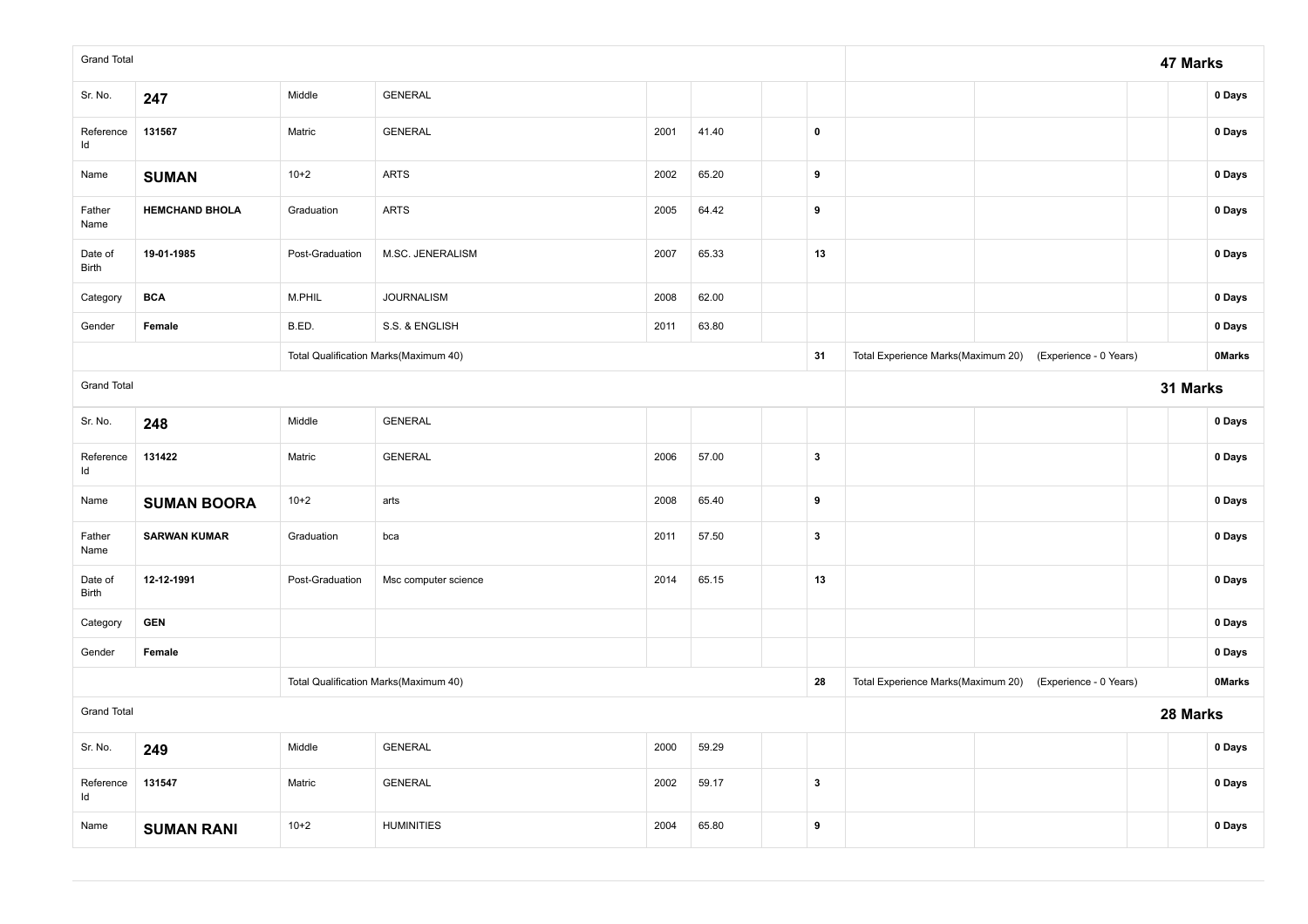| Father<br>Name     | <b>JILE SINGH</b>      | Graduation      | <b>HUMINITIES</b>                     | 2007 | 60.58 |      | 9            |                                                                   |                        |                          |                       | 0 Days        |
|--------------------|------------------------|-----------------|---------------------------------------|------|-------|------|--------------|-------------------------------------------------------------------|------------------------|--------------------------|-----------------------|---------------|
| Date of<br>Birth   | 30-09-1985             | Post-Graduation | <b>HUMINITIES</b>                     | 2013 | 70.90 |      | 13           |                                                                   |                        |                          |                       | 0 Days        |
| Category           | <b>GEN</b>             | <b>JBT</b>      | <b>JBT SUBJECTS</b>                   | 2009 | 73.85 |      |              |                                                                   |                        |                          |                       | 0 Days        |
| Gender             | Female                 | B.ED            | <b>B.ED SUBJECTS</b>                  | 2008 | 64.20 |      |              |                                                                   |                        |                          |                       | 0 Days        |
|                    |                        |                 | Total Qualification Marks(Maximum 40) |      |       |      | 34           | Total Experience Marks(Maximum 20)                                | (Experience - 0 Years) |                          |                       | <b>OMarks</b> |
| <b>Grand Total</b> |                        |                 |                                       |      |       |      |              |                                                                   |                        |                          | 34 Marks              |               |
| Sr. No.            | 250                    | Middle          | <b>GENERAL</b>                        |      |       |      |              |                                                                   |                        |                          |                       | 0 Days        |
| Reference<br>ld    | 131373                 | Matric          | <b>GENERAL</b>                        | 2007 | 65.00 |      | 9            |                                                                   |                        |                          |                       | 0 Days        |
| Name               | <b>SUMAN RANI</b>      | $10+2$          | art                                   | 2009 | 80.20 |      | 9            |                                                                   |                        |                          |                       | 0 Days        |
| Father<br>Name     | <b>SH BALBIR SINGH</b> | Graduation      | art                                   | 2012 | 53.83 |      | $\mathbf 0$  |                                                                   |                        |                          |                       | 0 Days        |
| Date of<br>Birth   | 05-05-1992             | Post-Graduation | computer science                      | 2015 | 72.95 |      | 13           |                                                                   |                        |                          |                       | 0 Days        |
| Category           | <b>GEN</b>             |                 |                                       |      |       |      |              |                                                                   |                        |                          |                       | 0 Days        |
| Gender             | Female                 |                 |                                       |      |       |      |              |                                                                   |                        |                          |                       | 0 Days        |
|                    |                        |                 | Total Qualification Marks(Maximum 40) |      |       |      | 31           | Total Experience Marks(Maximum 20)                                | (Experience - 0 Years) |                          |                       | <b>OMarks</b> |
| <b>Grand Total</b> |                        |                 |                                       |      |       |      |              |                                                                   |                        |                          | 31 Marks              |               |
| Sr. No.            | 251                    | Middle          | <b>GENERAL</b>                        | 1994 | 47.00 |      |              | Savitri Devi Memorial<br>college of<br>pharmacy, rajound, kaithal | Assistant Professor    | $11 -$<br>$01 -$<br>2010 | 03-<br>$02 -$<br>2012 | 753<br>Days   |
| Reference<br>Id    | 131705                 | Matric          | <b>GENERAL</b>                        | 1996 | 44.67 |      | $\mathbf 0$  |                                                                   |                        |                          |                       | 0 Days        |
| Name               | <b>SUMIT KUMAR</b>     | $10+2$          | Medical                               | 1999 | 57.20 |      | $\mathbf{3}$ |                                                                   |                        |                          |                       | 0 Days        |
| Father<br>Name     | <b>SH.PANNA LAL</b>    | Graduation      | <b>B.Pharmacy</b>                     | 2007 | 59.38 |      | 3            |                                                                   |                        |                          |                       | 0 Days        |
| Date of<br>Birth   | 04-03-1981             | Post-Graduation | M.Pharmacy                            | 2009 | 74.20 | 7.42 | 13           |                                                                   |                        |                          |                       | 0 Days        |
| Category           | <b>GEN</b>             | GATE            | Pharmacy                              | 2006 | 92.22 |      |              |                                                                   |                        |                          |                       | 0 Days        |
| Gender             | Male                   |                 |                                       |      |       |      |              |                                                                   |                        |                          |                       | 0 Days        |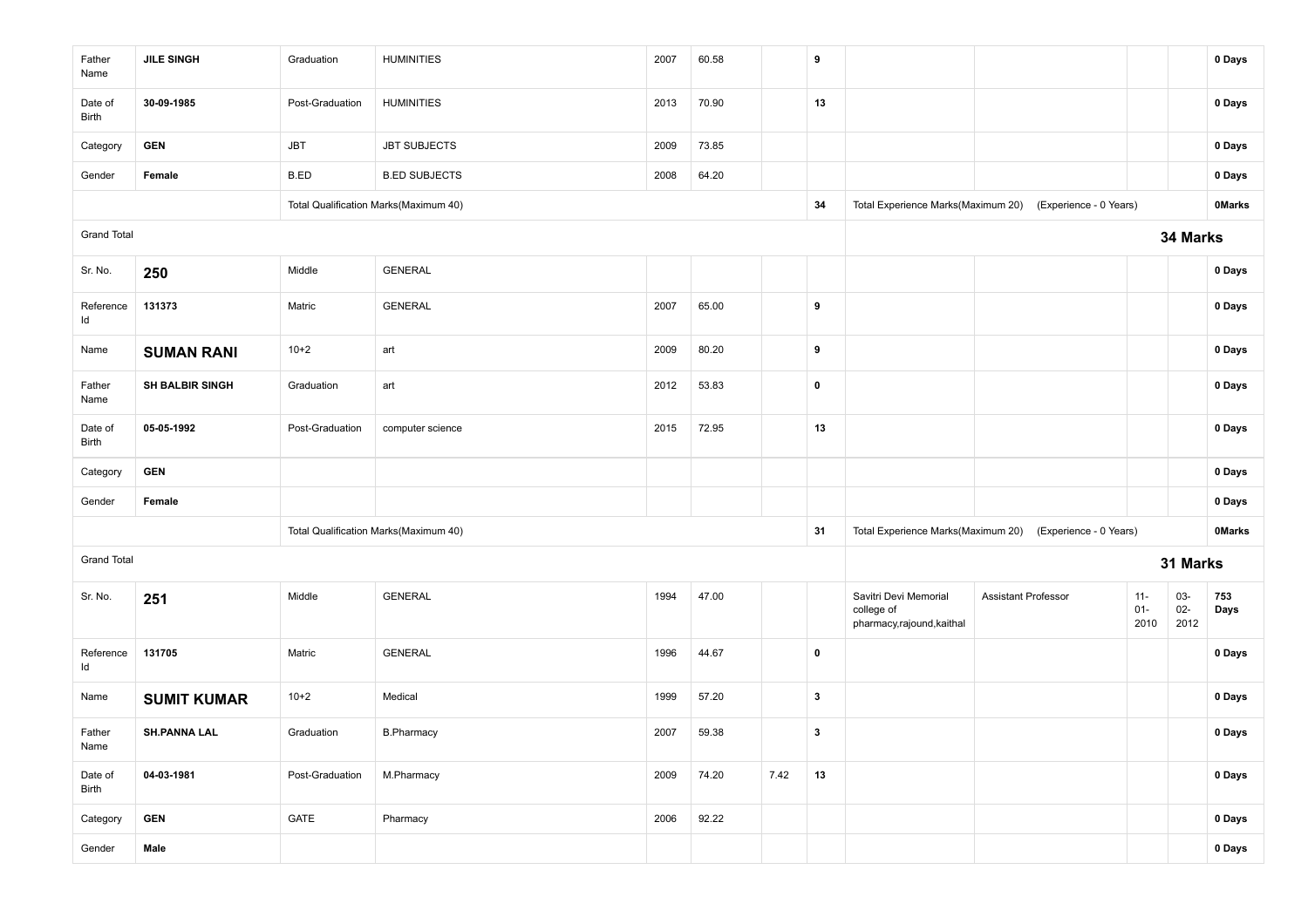|                    |                          |                 | Total Qualification Marks(Maximum 40) |      |       |           | 19          | Total Experience Marks(Maximum 20)    | (Experience - 2 Years)     |                          |                          | 8Marks        |
|--------------------|--------------------------|-----------------|---------------------------------------|------|-------|-----------|-------------|---------------------------------------|----------------------------|--------------------------|--------------------------|---------------|
| <b>Grand Total</b> |                          |                 |                                       |      |       |           |             |                                       |                            |                          | 27 Marks                 |               |
| Sr. No.            | 252                      | Middle          | <b>GENERAL</b>                        |      |       |           |             | Guru Nanak Institute of<br>Technology | <b>Assistant Professor</b> | $01 -$<br>08-<br>2016    | $19-$<br>$12-$<br>2016   | 140<br>Days   |
| Reference<br>ld    | 131492                   | Matric          | <b>GENERAL</b>                        | 2007 | 86.00 | <b>NA</b> | 9           | Lucent Marcons Pvt Ltd                | Sales and service engineer | $07 -$<br>$12-$<br>2015  | $13 -$<br>$05 -$<br>2016 | 158<br>Days   |
| Name               | <b>SUMIT SAINI</b>       | $10+2$          | Non Medical                           | 2009 | 74.00 | <b>NA</b> | 9           |                                       |                            |                          |                          | 0 Days        |
| Father<br>Name     | <b>VED PRAKASH SAINI</b> | Graduation      | Mechanical                            | 2013 | 72.00 | 8.05      | 9           |                                       |                            |                          |                          | 0 Days        |
| Date of<br>Birth   | 24-11-1991               | Post-Graduation | Manufacturing (Mechanical)            | 2015 | 85.00 | 9.5       | 13          |                                       |                            |                          |                          | 0 Days        |
| Category           | <b>BCB</b>               |                 |                                       |      |       |           |             |                                       |                            |                          |                          | 0 Days        |
| Gender             | Male                     |                 |                                       |      |       |           |             |                                       |                            |                          |                          | 0 Days        |
|                    |                          |                 | Total Qualification Marks(Maximum 40) |      |       |           | 40          | Total Experience Marks(Maximum 20)    | (Experience - 0 Years)     |                          |                          | <b>OMarks</b> |
| <b>Grand Total</b> |                          |                 |                                       |      |       |           |             |                                       |                            |                          | 40 Marks                 |               |
| Sr. No.            | 253                      | Middle          | <b>GENERAL</b>                        |      |       |           |             | GJUS&T, HISAR                         | Assistant                  | $17 -$<br>$04 -$<br>2015 | $30-$<br>$12-$<br>2016   | 623<br>Days   |
| Reference<br>ld    | 131659                   | Matric          | <b>GENERAL</b>                        | 1995 | 44.83 |           | $\mathbf 0$ | GJUS&T, HISAR                         | Clerk                      | $24 -$<br>$02 -$<br>2009 | $16-$<br>$04 -$<br>2015  | 2242<br>Days  |
| Name               | <b>SUNDER SINGH</b>      | $10 + 2$        | <b>GENERAL</b>                        | 1997 | 52.40 |           | $\pmb{0}$   |                                       |                            |                          |                          | 0 Days        |
| Father<br>Name     | <b>LEHRI SINGH</b>       | Graduation      | <b>ARTS</b>                           | 2002 | 60.00 |           | 9           |                                       |                            |                          |                          | 0 Days        |
| Date of<br>Birth   | 18-01-1979               | Post-Graduation | <b>COMPUTER SCIENCE</b>               | 2004 | 61.90 |           | 9           |                                       |                            |                          |                          | 0 Days        |
| Category           | <b>GEN</b>               |                 |                                       |      |       |           |             |                                       |                            |                          |                          | 0 Days        |
| Gender             | Male                     |                 |                                       |      |       |           |             |                                       |                            |                          |                          | 0 Days        |
|                    |                          |                 | Total Qualification Marks(Maximum 40) |      |       |           | 18          | Total Experience Marks(Maximum 20)    | (Experience - 7 Years)     |                          |                          | 20Marks       |
| <b>Grand Total</b> |                          |                 |                                       |      |       |           |             |                                       |                            |                          | 38 Marks                 |               |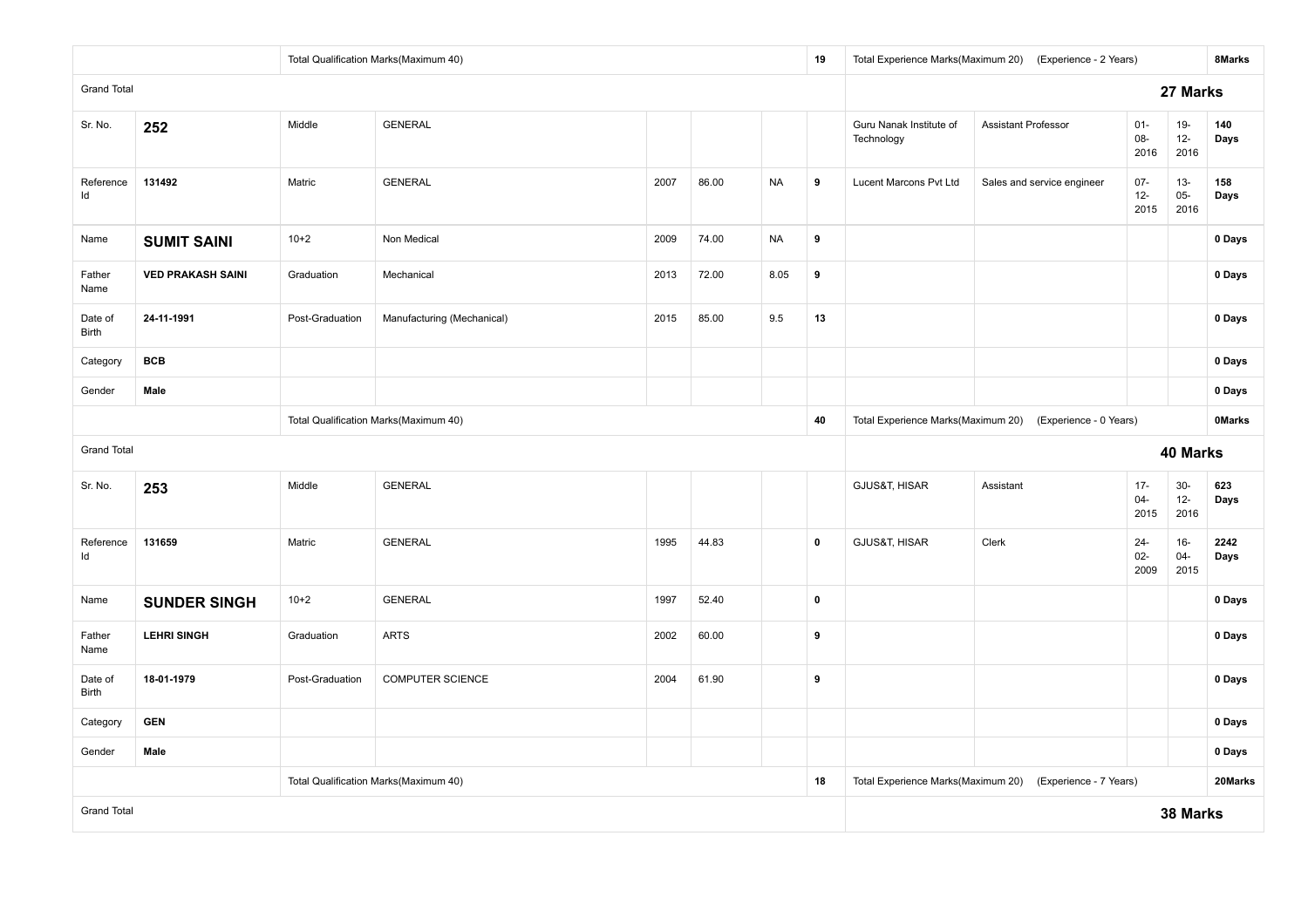| Sr. No.            | 254                                | Middle                    | <b>GENERAL</b>                        |      |       |           | csir-nistad                                             | project fello                                             | 28-<br>08-<br>2013       | $31 -$<br>03-<br>2014    | 215<br>Days   |
|--------------------|------------------------------------|---------------------------|---------------------------------------|------|-------|-----------|---------------------------------------------------------|-----------------------------------------------------------|--------------------------|--------------------------|---------------|
| Reference<br>ld    | 131331                             | Matric                    | <b>GENERAL</b>                        | 2003 | 53.67 | $\pmb{0}$ |                                                         |                                                           |                          |                          | 0 Days        |
| Name               | <b>SUNIL CHOPRA</b>                | $10+2$                    | non medical                           | 2006 | 60.00 | 9         |                                                         |                                                           |                          |                          | 0 Days        |
| Father<br>Name     | <b>DALBIR SINGH</b>                | Graduation                | biotechnology                         | 2010 | 66.17 | 9         |                                                         |                                                           |                          |                          | 0 Days        |
| Date of<br>Birth   | 13-10-1987                         | Post-Graduation           | biotechnology                         | 2013 | 80.00 | 13        |                                                         |                                                           |                          |                          | 0 Days        |
| Category           | SC                                 |                           |                                       |      |       |           |                                                         |                                                           |                          |                          | 0 Days        |
| Gender             | Male                               |                           |                                       |      |       |           |                                                         |                                                           |                          |                          | 0 Days        |
|                    |                                    |                           | Total Qualification Marks(Maximum 40) |      |       | 31        |                                                         | Total Experience Marks(Maximum 20) (Experience - 0 Years) |                          |                          | <b>OMarks</b> |
| <b>Grand Total</b> |                                    |                           |                                       |      |       |           |                                                         |                                                           |                          | 31 Marks                 |               |
| Sr. No.            | 255                                | Middle                    | <b>GENERAL</b>                        |      |       |           | C. R. Law College, Hisar                                | Assistant Professor (Political<br>Science)                | $12-$<br>08-<br>2016     | $30-$<br>$12 -$<br>2016  | 140<br>Days   |
| Reference<br>ld    | 131720                             | Matric                    | <b>GENERAL</b>                        | 1995 | 77.00 | 9         | C. R. Law College, Hisar                                | Assistant Professor (Political<br>Science)                | $18-$<br>08-<br>2015     | $01 -$<br>$01 -$<br>2016 | 136<br>Days   |
| Name               | <b>SUNIL DUTT</b><br><b>SHARMA</b> | $10+2$                    | Arts                                  | 1998 | 64.20 | 9         | Kotak Mahindra Old<br>Mutual Life Insurance<br>Co. Ltd. | Deputy Manager                                            | $02 -$<br>$07 -$<br>2009 | $11 -$<br>$04 -$<br>2011 | 648<br>Days   |
| Father<br>Name     | <b>DIWAN CHAND SHARMA</b>          | Graduation                | BBA (Marketing & IT)                  | 2001 | 70.26 | 9         | <b>ICICI Bank Ltd.</b>                                  | Senior Officer                                            | $20 -$<br>08-<br>2007    | $05 -$<br>$05-$<br>2009  | 624<br>Days   |
| Date of<br>Birth   | 24-08-1978                         | Post-Graduation           | MA (Public Administration)            | 2014 | 72.38 | 13        | Department of Health,<br>Government of Haryana          | District Program Manager<br>(RCH-II)                      | 03-<br>$11 -$<br>2005    | $17 -$<br>08-<br>2007    | 652<br>Days   |
| Category           | <b>GEN</b>                         | MBA                       | Marketing                             | 2003 | 65.27 |           |                                                         |                                                           |                          |                          | 0 Days        |
| Gender             | Male                               | MMC (After 1<br>year BMC) | <b>Mass Communication</b>             | 2005 | 60.00 |           |                                                         |                                                           |                          |                          | 0 Days        |
|                    |                                    |                           | Total Qualification Marks(Maximum 40) |      |       | 40        |                                                         | Total Experience Marks(Maximum 20) (Experience - 6 Years) |                          |                          | 20Marks       |
| <b>Grand Total</b> |                                    |                           |                                       |      |       |           |                                                         |                                                           |                          | 60 Marks                 |               |
| Sr. No.            | 256                                | Middle                    | <b>GENERAL</b>                        | 2002 | 73.86 |           | <b>MNIT Jaipur</b>                                      | Project Engineer                                          | 06-<br>06-<br>2016       | $27 -$<br>$12 -$<br>2016 | 204<br>Days   |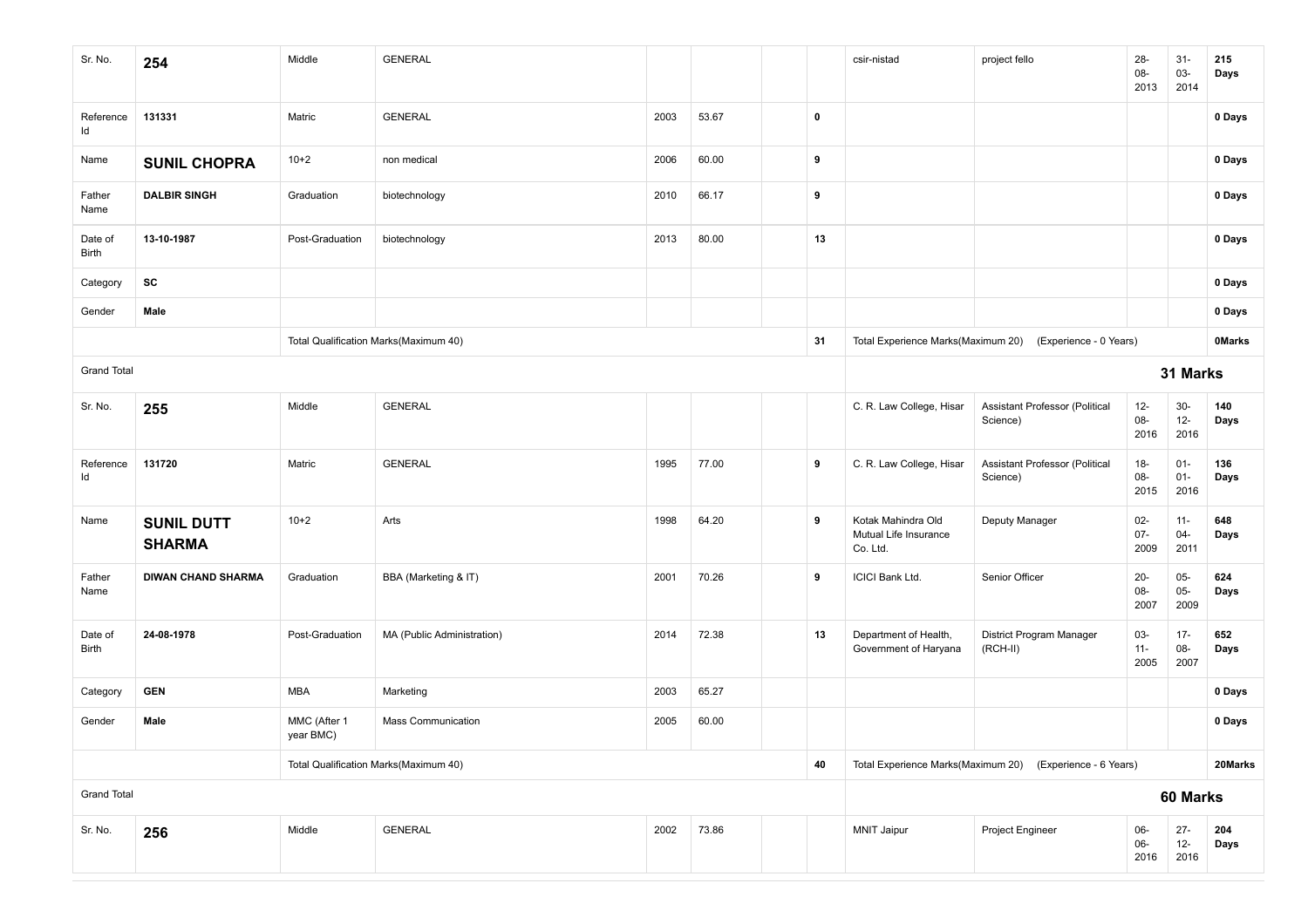| Reference<br>ld    | 131650                                 | Matric           | <b>GENERAL</b>                            | 2004 | 82.33 |     | 9  | <b>SSSNIRE Kapurthala</b>                                                            | Senior Research Fellow                      | $09 -$<br>$12-$<br>2014  | $31 -$<br>$05-$<br>2016  | 539<br>Days  |
|--------------------|----------------------------------------|------------------|-------------------------------------------|------|-------|-----|----|--------------------------------------------------------------------------------------|---------------------------------------------|--------------------------|--------------------------|--------------|
| Name               | <b>SUNIL KUMAR</b>                     | $10+2$           | Non-Medical                               | 2006 | 69.20 | 8.2 | 9  | GJUS&T Hisar                                                                         | <b>Teaching Associate</b>                   | $01 -$<br>$09 -$<br>2011 | $31-$<br>$05 -$<br>2012  | 273<br>Days  |
| Father<br>Name     | <b>LATE SH. RAMESH</b><br><b>KUMAR</b> | Graduation       | <b>Mechanical Engineering</b>             | 2010 | 75.18 |     | 9  | <b>KCIE&amp;T Hisar</b>                                                              | Lecturer                                    | 03-<br>08-<br>2010       | $05 -$<br>$05 -$<br>2011 | 275<br>Days  |
| Date of<br>Birth   | 03-08-1989                             | Post-Graduation  | <b>Mechanical Engineering</b>             | 2014 | 71.93 | 7.3 | 13 |                                                                                      |                                             |                          |                          | 0 Days       |
| Category           | <b>GEN</b>                             |                  |                                           |      |       |     |    |                                                                                      |                                             |                          |                          | 0 Days       |
| Gender             | Male                                   |                  |                                           |      |       |     |    |                                                                                      |                                             |                          |                          | 0 Days       |
|                    |                                        |                  | Total Qualification Marks(Maximum 40)     |      |       |     | 40 | Total Experience Marks(Maximum 20)                                                   | (Experience - 3 Years)                      |                          |                          | 12Marks      |
| <b>Grand Total</b> |                                        |                  |                                           |      |       |     |    | 52 Marks                                                                             |                                             |                          |                          |              |
| Sr. No.            | 257                                    | Middle           | <b>GENERAL</b>                            |      |       |     |    | Jind Institute of<br>Engineering<br>&.Technology, Jind,<br>Haryana                   | Lecturer                                    | $04 -$<br>$09-$<br>2002  | $01-$<br>09-<br>2005     | 1093<br>Days |
| Reference<br>ld    | 131382                                 | Matric           | <b>GENERAL</b>                            | 1995 | 70.67 |     | 9  | Bhagwan Parshuram<br>College of Engineering,<br>Gohana, Sonepat,<br>Haryana          | Lecturer                                    | $20-$<br>$07 -$<br>2006  | $10 -$<br>$09 -$<br>2007 | 417<br>Days  |
| Name               | <b>SUNIL KUMAR</b>                     | $10+2$           | Non Medical                               | 1997 | 65.25 |     | 9  | Bhagwan Parshuram<br>College of Engineering,<br>Gohana, Sonepat,<br>Haryana          | Assistant Professor & Head of<br>Department | $11 -$<br>09-<br>2006    | $31 -$<br>08-<br>2010    | 1450<br>Days |
| Father<br>Name     | <b>SATBIR SHARMA</b>                   | Graduation       | <b>Computer Engineering</b>               | 2002 | 65.86 |     | 9  | Bhagwan Parshuram<br>College of Engineering,<br>Gohana, Sonepat,<br>Haryana          | Associate Professor & Head<br>of Department | $01 -$<br>09-<br>2010    | $20 -$<br>$02-$<br>2011  | 172<br>Days  |
| Date of<br>Birth   | 26-10-1979                             | Post-Graduation  | Computer Science & Engineering            | 2007 | 77.36 |     | 13 | Asia Pacific Institute of<br>Information Technology<br>SD India, Panipat,<br>Haryana | Associate Professor                         | $18 -$<br>$02 -$<br>2011 | $15-$<br>09-<br>2011     | 209<br>Days  |
| Category           | <b>GEN</b>                             | Ph.D*            | <b>Computer Science &amp; Engineering</b> | Purs |       |     |    | <b>HCTM Technical</b><br>Campus, Kaithal,<br>Haryana)                                | Associate Professor & Head<br>of Department | $31-$<br>08-<br>2011     | $30-$<br>$12-$<br>2016   | 1948<br>Days |
| Gender             | Male                                   | GATE (Qualified) | Computer Science & Information Technology | 2009 |       |     |    |                                                                                      |                                             |                          |                          | 0 Days       |
|                    |                                        |                  | Total Qualification Marks(Maximum 40)     |      |       |     | 40 | Total Experience Marks(Maximum 20)                                                   | (Experience - 14 Years)                     |                          |                          | 20Marks      |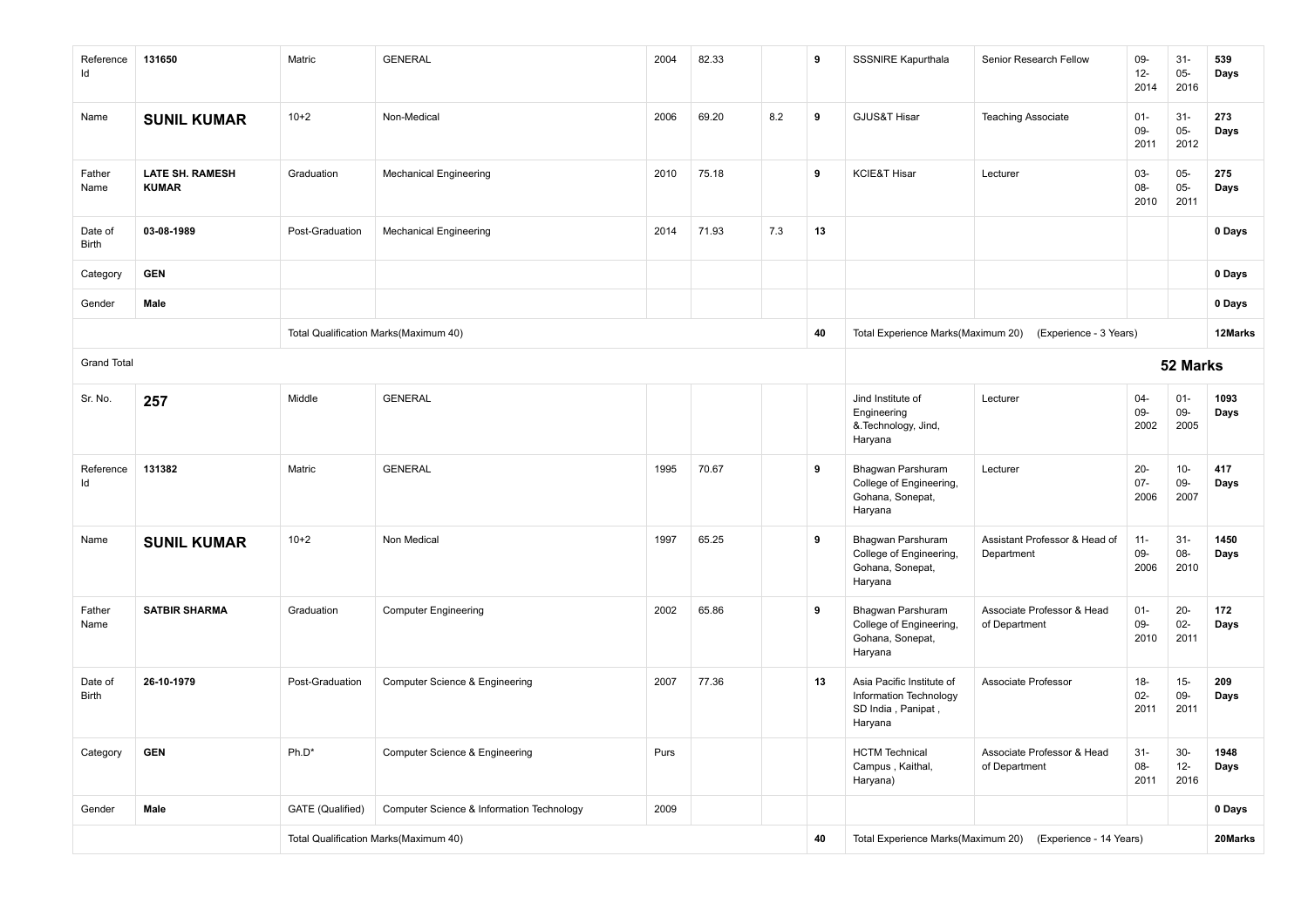| <b>Grand Total</b> |                                       |                                                        |                                                              |      |       |      |                         |                                                                   |                                                                        |                          | 60 Marks                |              |
|--------------------|---------------------------------------|--------------------------------------------------------|--------------------------------------------------------------|------|-------|------|-------------------------|-------------------------------------------------------------------|------------------------------------------------------------------------|--------------------------|-------------------------|--------------|
| Sr. No.            | 258                                   | Middle                                                 | <b>GENERAL</b>                                               | 1996 | 46.14 |      |                         | <b>LSCP, SIRSA</b>                                                | <b>LECTURER</b>                                                        | $24 -$<br>$07 -$<br>2008 | $18-$<br>08-<br>2012    | 1486<br>Days |
| Reference<br>ld    | 131308                                | Matric                                                 | <b>GENERAL</b>                                               | 1999 | 55.83 |      | $\mathbf{3}$            | <b>VIPER, ROHTAK</b>                                              | <b>LECTURER</b>                                                        | $21 -$<br>08-<br>2012    | $30-$<br>$12-$<br>2016  | 1592<br>Days |
| Name               | <b>SUNIL KUMAR</b>                    | $10+2$                                                 | SCIENCE (NON-MED.)                                           | 2002 | 56.40 |      | $\overline{\mathbf{3}}$ |                                                                   |                                                                        |                          |                         | 0 Days       |
| Father<br>Name     | <b>SHYAM LAL</b>                      | Graduation                                             | PHARMACY                                                     | 2006 | 62.71 |      | $\boldsymbol{9}$        |                                                                   |                                                                        |                          |                         | 0 Days       |
| Date of<br>Birth   | 05-02-1983                            | Post-Graduation                                        | PHARMACY (PHARMACEUTICS)                                     | 2008 | 73.78 | 8.51 | 13                      |                                                                   |                                                                        |                          |                         | 0 Days       |
| Category           | <b>GEN</b>                            |                                                        |                                                              |      |       |      |                         |                                                                   |                                                                        |                          |                         | 0 Days       |
| Gender             | Male                                  |                                                        |                                                              |      |       |      |                         |                                                                   |                                                                        |                          |                         | 0 Days       |
|                    |                                       |                                                        | Total Qualification Marks(Maximum 40)                        |      |       |      | 28                      |                                                                   | Total Experience Marks(Maximum 20) (Experience - 8 Years)              |                          |                         | 20Marks      |
| <b>Grand Total</b> |                                       |                                                        |                                                              |      |       |      |                         |                                                                   |                                                                        |                          | 48 Marks                |              |
| Sr. No.            | 259                                   | Middle                                                 | <b>GENERAL</b>                                               |      |       |      |                         | THE THEN<br>JHARKHAND STATE<br>ELECTRICITY BOARD                  | <b>TRAINEE ASSISTANT</b><br><b>EXECUTIVE</b><br>ENGINEER(TRANSMISSION) | $02-$<br>$07 -$<br>2007  | $16-$<br>$10-$<br>2009  | 837<br>Days  |
| Reference<br>ld    | 131458                                | Matric                                                 | <b>GENERAL</b>                                               | 1997 | 64.14 |      | 9                       | INSTITUTE OF FOOD<br>SECURITY AND<br>MANAGEMENT<br><b>GURGAON</b> | MANAGEMENT<br>TRAINEE(MOVEMENT)                                        | $19-$<br>$10-$<br>2009   | $18-$<br>$04 -$<br>2010 | 181<br>Days  |
| Name               | <b>SUNIL KUMAR</b><br><b>TRIPATHI</b> | $10 + 2$                                               | PHYSICS, CHEMISTRY, MATH, ENGLISH, HINDI<br><b>LIBRARY S</b> | 1999 | 56.67 |      | $\overline{\mathbf{3}}$ | FOOD CORPORATION<br>OF INDIA                                      | MANAGER(MOVEMENT)                                                      | $19-$<br>$04 -$<br>2010  | $30-$<br>$12-$<br>2016  | 2447<br>Days |
| Father<br>Name     | <b>RAJ KUMAR TRIPATHI</b>             | Graduation                                             | ELECTRONICS AND COMMUNICATION<br><b>ENGINEERING</b>          | 2006 | 69    | 7.78 | 9                       |                                                                   |                                                                        |                          |                         | 0 Days       |
| Date of<br>Birth   | 25-01-1982                            | Post-Graduation                                        | MASTER IN PUBLIC ADMINISTRATION                              | 2013 | 57.38 |      | $\overline{\mathbf{3}}$ |                                                                   |                                                                        |                          |                         | 0 Days       |
| Category           | <b>GEN</b>                            | <b>DIPLOMA IN</b><br>DIM<br>2014<br>3.12<br>MANAGEMENT |                                                              |      |       |      |                         |                                                                   |                                                                        |                          | 0 Days                  |              |
| Gender             | Male                                  |                                                        |                                                              |      |       |      |                         |                                                                   |                                                                        | 0 Days                   |                         |              |
|                    |                                       |                                                        | Total Qualification Marks(Maximum 40)                        |      |       |      | 24                      | Total Experience Marks(Maximum 20)                                | (Experience - 9 Years)                                                 |                          |                         | 20Marks      |
| <b>Grand Total</b> |                                       |                                                        |                                                              |      |       |      |                         |                                                                   |                                                                        |                          | 44 Marks                |              |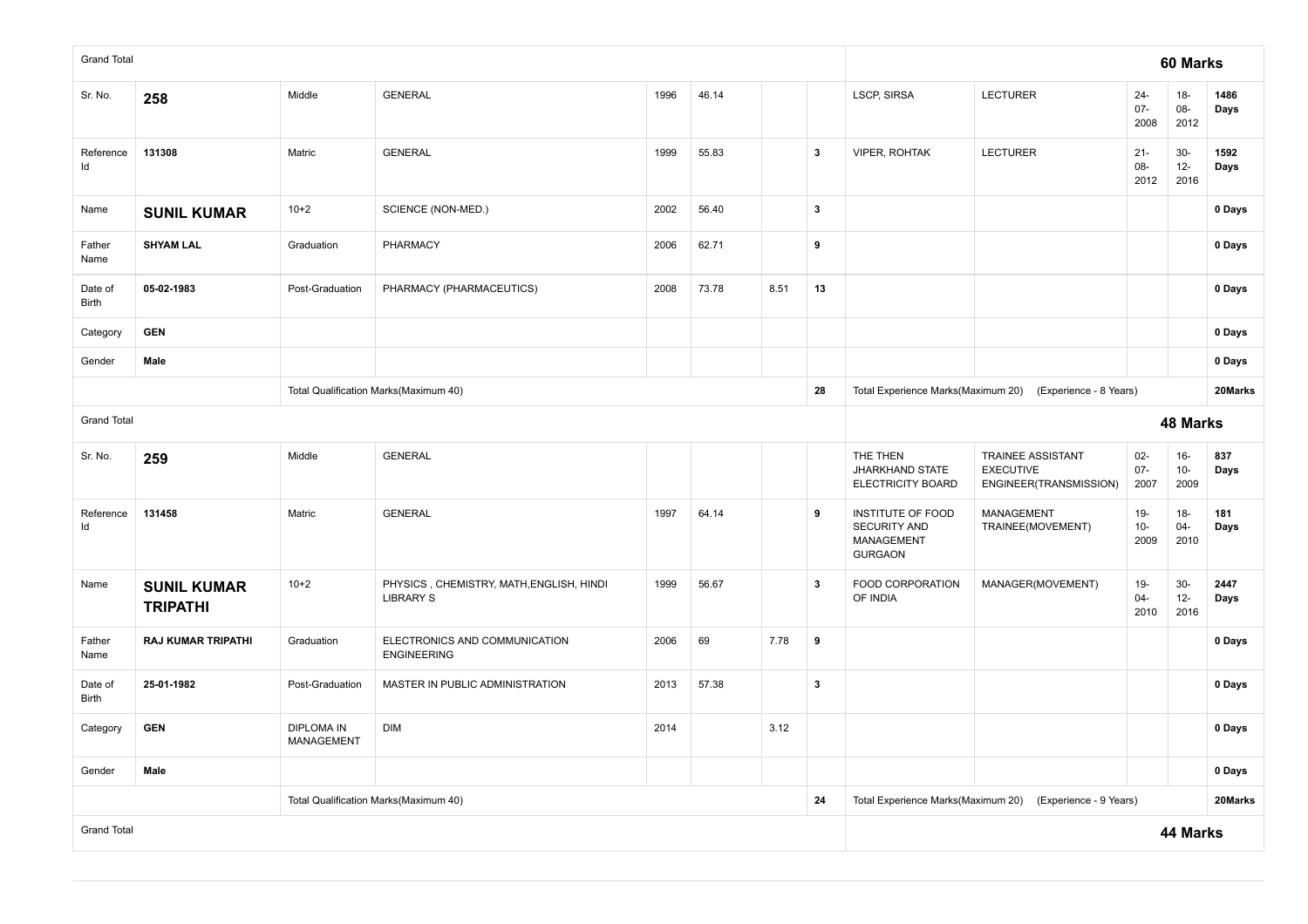| Sr. No.            | 260                   | Middle          | <b>GENERAL</b>                        |      |       |              | Vishwas Sr Sec School                              | Teacher                | $18-$<br>$12 -$<br>2007 | $11 -$<br>$12-$<br>2013 | 2185<br>Days  |
|--------------------|-----------------------|-----------------|---------------------------------------|------|-------|--------------|----------------------------------------------------|------------------------|-------------------------|-------------------------|---------------|
| Reference<br>Id    | 131716                | Matric          | <b>GENERAL</b>                        | 1992 | 61.67 | 9            |                                                    |                        |                         |                         | 0 Days        |
| Name               | <b>SUNITA</b>         | $10+2$          | Commerce                              | 1994 | 60.60 | 9            |                                                    |                        |                         |                         | 0 Days        |
| Father<br>Name     | <b>VIJAY SINGH</b>    | Graduation      | Commerce                              | 1998 | 50.72 | $\pmb{0}$    |                                                    |                        |                         |                         | 0 Days        |
| Date of<br>Birth   | 10-02-1976            | Post-Graduation | Psychology                            | 2016 | 69.88 | 13           |                                                    |                        |                         |                         | 0 Days        |
| Category           | <b>GEN</b>            | M A             | English                               | 2008 | 52.20 |              |                                                    |                        |                         |                         | 0 Days        |
| Gender             | Female                |                 |                                       |      |       |              |                                                    |                        |                         |                         | 0 Days        |
|                    |                       |                 | Total Qualification Marks(Maximum 40) |      |       | 31           | Total Experience Marks(Maximum 20)                 | (Experience - 5 Years) |                         |                         | 20Marks       |
| <b>Grand Total</b> |                       |                 |                                       |      |       |              |                                                    |                        |                         | 51 Marks                |               |
| Sr. No.            | 261                   | Middle          | <b>GENERAL</b>                        |      |       |              |                                                    |                        |                         |                         | 0 Days        |
| Reference<br>Id    | 131314                | Matric          | <b>GENERAL</b>                        | 1993 | 41.60 | $\pmb{0}$    |                                                    |                        |                         |                         | 0 Days        |
| Name               | <b>SUNITA RANA</b>    | $10+2$          | <b>ARTS</b>                           | 1995 | 49.20 | $\pmb{0}$    |                                                    |                        |                         |                         | 0 Days        |
| Father<br>Name     | <b>OMPARKASH RANA</b> | Graduation      | <b>BA REGULAR</b>                     | 2009 | 50.00 | $\pmb{0}$    |                                                    |                        |                         |                         | 0 Days        |
| Date of<br>Birth   | 20-06-1978            | Post-Graduation | <b>MA HISTORY</b>                     | 2013 | 67.60 | 13           |                                                    |                        |                         |                         | 0 Days        |
| Category           | <b>GEN</b>            | B.ED            | ALL TEACHING SUBJECT                  | 2011 | 64.00 |              |                                                    |                        |                         |                         | 0 Days        |
| Gender             | Female                |                 |                                       |      |       |              |                                                    |                        |                         |                         | 0 Days        |
|                    |                       |                 | Total Qualification Marks(Maximum 40) |      |       | 13           | Total Experience Marks(Maximum 20)                 | (Experience - 0 Years) |                         |                         | <b>OMarks</b> |
| <b>Grand Total</b> |                       |                 |                                       |      |       |              |                                                    |                        | 13 Marks                |                         |               |
| Sr. No.            | 262                   | Middle          | <b>GENERAL</b>                        | 2001 | 56.71 |              | ADVANCE COLLEGE<br>OF COMPUTER<br><b>EDUCATION</b> | <b>HANSI</b>           | $10-$<br>$11 -$<br>2014 |                         | 0 Days        |
| Reference<br>Id    | 131316                | Matric          | <b>GENERAL</b>                        | 2003 | 56.67 | $\mathbf{3}$ |                                                    |                        |                         |                         | 0 Days        |
| Name               | <b>SUNITA RANI</b>    | $10+2$          | <b>ARTS</b>                           | 2005 | 59.20 | $\mathbf{3}$ |                                                    |                        |                         |                         | 0 Days        |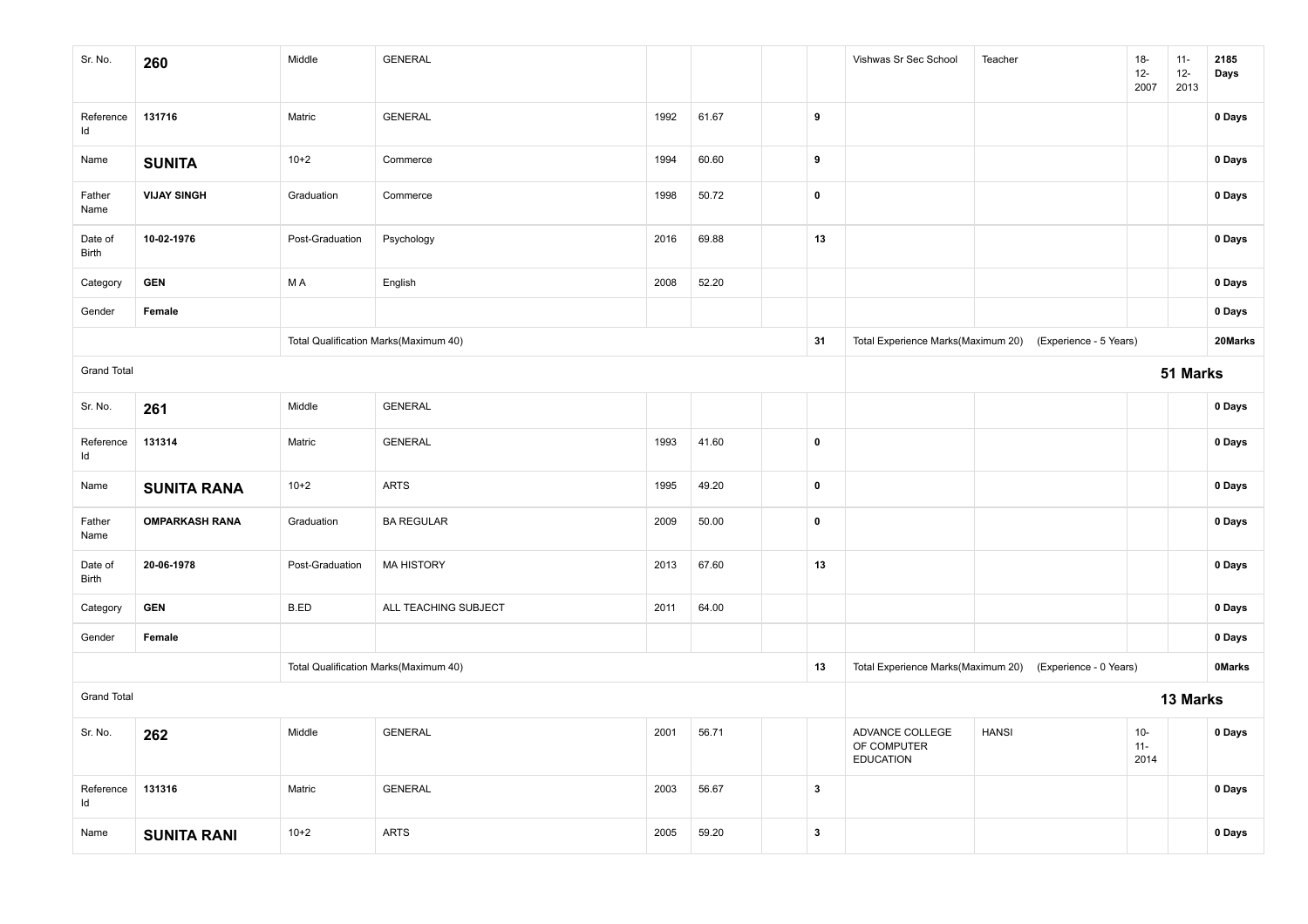| Father<br>Name     | <b>SATISH KUMAR</b>     | Graduation      | <b>ARTS</b>                           | 2008 | 68.83 |  | 9                       |                                                                          |                                                |                          |                          | 0 Days        |
|--------------------|-------------------------|-----------------|---------------------------------------|------|-------|--|-------------------------|--------------------------------------------------------------------------|------------------------------------------------|--------------------------|--------------------------|---------------|
| Date of<br>Birth   | 10-07-1987              | Post-Graduation | <b>COMPUTER SCIENCE</b>               | 2010 | 74.42 |  | 13                      |                                                                          |                                                |                          |                          | 0 Days        |
| Category           | <b>BCB</b>              |                 |                                       |      | NaN   |  |                         |                                                                          |                                                |                          |                          | 0 Days        |
| Gender             | Female                  |                 |                                       |      | NaN   |  |                         |                                                                          |                                                |                          |                          | 0 Days        |
|                    |                         |                 | Total Qualification Marks(Maximum 40) |      |       |  | 28                      | Total Experience Marks(Maximum 20)                                       | (Experience - 0 Years)                         |                          |                          | <b>OMarks</b> |
| <b>Grand Total</b> |                         |                 |                                       |      |       |  |                         |                                                                          |                                                |                          | 28 Marks                 |               |
| Sr. No.            | 263                     | Middle          | <b>GENERAL</b>                        | 1994 | 33.57 |  |                         | HARYANA EDUCATION<br><b>DEPARTMENT</b>                                   | <b>ASSISTANT MANAGER (MIS)</b>                 | 03-<br>$10-$<br>2016     |                          | 0 Days        |
| Reference<br>ld    | 131410                  | Matric          | <b>GENERAL</b>                        | 1996 | 48.17 |  | $\pmb{0}$               | HARYANA EDUCATION<br><b>DEPARTMENT</b>                                   | SCHOOL INFORMATION<br><b>MANAGER</b>           | $08 -$<br>$07 -$<br>2013 | 08-<br>$06-$<br>2016     | 1066<br>Days  |
| Name               | <b>SURAJ ARYA</b>       | $10+2$          | <b>COMPUTER TECHNIQUE</b>             | 1999 | 59.20 |  | 3                       | <b>BHARAT INSTITUTE OF</b><br><b>ENGG &amp; TECHNOLOGY</b>               | <b>ASSISTANT PROFESSOR &amp;</b><br><b>HOD</b> | $01 -$<br>$07 -$<br>2011 | $04 -$<br>$07 -$<br>2013 | 734<br>Days   |
| Father<br>Name     | <b>JAI PARKASH ARYA</b> | Graduation      | ECONOMICS (HONS.)                     | 2002 | 59.40 |  | $\overline{\mathbf{3}}$ | HARYANA COLLEGE<br>OF ENGG. & TECH.                                      | <b>ASSISTANT PROFESSOR</b>                     | $23 -$<br>$08 -$<br>2010 | $30-$<br>06-<br>2011     | 311<br>Days   |
| Date of<br>Birth   | 08-12-1981              | Post-Graduation | <b>COMPUTER SCIENCE</b>               | 2007 | 69.29 |  | 13                      | S B INSTITUTE OF<br>ENGG. &<br><b>TECHNOLOGY</b>                         | <b>LECTURER</b>                                | 03-<br>08-<br>2009       | $19-$<br>08-<br>2010     | 381<br>Days   |
| Category           | <b>GEN</b>              | M.TECH (CSE)    | COMPUTER SCI AND ENGG.                | 2009 | 69.32 |  |                         | <b>HARTRON</b>                                                           | JUNIOUR PROGRAMMER                             | $07 -$<br>$02-$<br>2006  | $20 -$<br>09-<br>2006    | 225<br>Days   |
| Gender             | Male                    | M.PHIL (CS)     | <b>COMPUTER SCIENCE</b>               | 2010 | 56.00 |  |                         | DEPARTMENT OF<br><b>SCHOOL EDUCATION</b><br><b>HARYANA</b><br>CHANDIGARH | JUNIOUR PROGRAMMER                             | $25 -$<br>09-<br>2006    | $28 -$<br>$02-$<br>2007  | 156<br>Days   |
|                    |                         |                 | Total Qualification Marks(Maximum 40) |      |       |  | 19                      | Total Experience Marks(Maximum 20)                                       | (Experience - 7 Years)                         |                          |                          | 20Marks       |
| <b>Grand Total</b> |                         |                 |                                       |      |       |  |                         |                                                                          |                                                |                          | 39 Marks                 |               |
| Sr. No.            | 264                     | Middle          | <b>GENERAL</b>                        | 2002 | 54.43 |  |                         | J.P.C Jind                                                               | Lecturer                                       | 06-<br>08-<br>2010       | $11 -$<br>$01 -$<br>2011 | 158<br>Days   |
| Reference<br>Id    | 131424                  | Matric          | <b>GENERAL</b>                        | 2004 | 65.00 |  | 9                       | Ram ji power Electronic<br><b>System Hisar</b>                           | <b>Assistant Electrical Engineer</b>           | $12-$<br>$01 -$<br>2011  | $02 -$<br>08-<br>2011    | 202<br>Days   |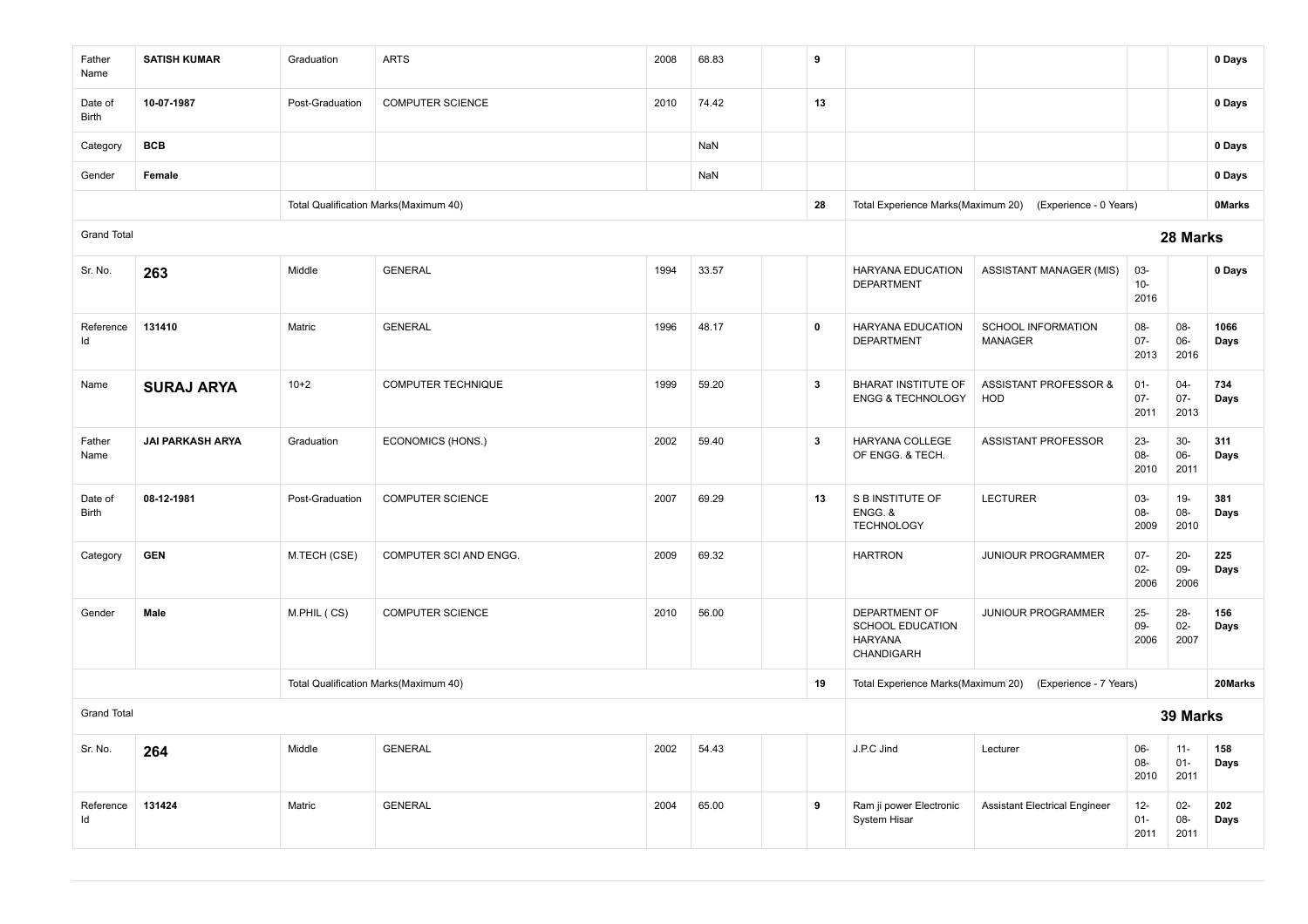| Name               | <b>SURENDER</b>                 | $10+2$             | non-medical                                     | 2006 | 68.20 | 9  | Gov. Poly. Collage Nathu<br>shri chopta sirsa | Lecturer                                                  | 03-<br>08-<br>2011       | $16-$<br>09-<br>2011     | 44 Days      |
|--------------------|---------------------------------|--------------------|-------------------------------------------------|------|-------|----|-----------------------------------------------|-----------------------------------------------------------|--------------------------|--------------------------|--------------|
| Father<br>Name     | <b>SADHU RAM</b>                | Graduation         | <b>Electrical &amp; Electronics Engineering</b> | 2010 | 68.40 | 9  | Ram ji power Electronic<br>System Hisar       | Ass. Elect. Engineer                                      | $17 -$<br>09-<br>2011    | $11 -$<br>$01 -$<br>2013 | 482<br>Days  |
| Date of<br>Birth   | 29-11-1988                      | Post-Graduation    | <b>Electrical Engineering</b>                   | 2015 | 74.62 | 13 | I.I.E.T Kinana Jind                           | Asst. Prof.                                               | $01 -$<br>$07 -$<br>2016 | $30-$<br>$12 -$<br>2016  | 182<br>Days  |
| Category           | <b>GEN</b>                      |                    |                                                 |      |       |    |                                               |                                                           |                          |                          | 0 Days       |
| Gender             | Male                            |                    |                                                 |      |       |    |                                               |                                                           |                          |                          | 0 Days       |
|                    |                                 |                    | Total Qualification Marks(Maximum 40)           |      |       | 40 |                                               | Total Experience Marks(Maximum 20) (Experience - 2 Years) |                          |                          | 8Marks       |
| <b>Grand Total</b> |                                 |                    |                                                 |      |       |    |                                               |                                                           |                          | 48 Marks                 |              |
| Sr. No.            | 265                             | Middle             | <b>GENERAL</b>                                  |      |       |    | A.I.J.H.M. COLLEGE,<br>ROHTAK (HARYANA)       | ASSISTANT PROFESSOR                                       | $04 -$<br>08-<br>2009    | $04-$<br>$11 -$<br>2014  | 1918<br>Days |
| Reference<br>Id    | 131327                          | Matric             | <b>GENERAL</b>                                  | 1998 | 77.60 | 9  |                                               |                                                           |                          |                          | 0 Days       |
| Name               | <b>SURENDER</b><br><b>KUMAR</b> | $10+2$             | <b>SCIENCE</b>                                  | 2000 | 60.00 | 9  |                                               |                                                           |                          |                          | 0 Days       |
| Father<br>Name     | <b>SHRIKRISHAN BONDWAL</b>      | Graduation         | B.Sc. (COMPUTER SCIENCE)                        | 2004 | 71.93 | 9  |                                               |                                                           |                          |                          | 0 Days       |
| Date of<br>Birth   | 30-07-1982                      | Post-Graduation    | M.Sc. (COMPUTER SCIENCE)                        | 2010 | 72.40 | 13 |                                               |                                                           |                          |                          | 0 Days       |
| Category           | <b>GEN</b>                      | M.Sc.<br>(PHYSICS) | <b>PHYSICS</b>                                  | 2007 | 59.29 |    |                                               |                                                           |                          |                          | 0 Days       |
| Gender             | Male                            |                    |                                                 |      |       |    |                                               |                                                           |                          |                          | 0 Days       |
|                    |                                 |                    | Total Qualification Marks(Maximum 40)           |      |       | 40 |                                               | Total Experience Marks(Maximum 20) (Experience - 5 Years) |                          |                          | 20Marks      |
| <b>Grand Total</b> |                                 |                    |                                                 |      |       |    | 60 Marks                                      |                                                           |                          |                          |              |
| Sr. No.            | 266                             | Middle             | <b>GENERAL</b>                                  |      |       |    | Army School Cantt Hisar                       | PGT Computer                                              | 03-<br>08-<br>1995       | $01-$<br>$01 -$<br>1997  | 517<br>Days  |
| Reference<br>ld    | 131328                          | Matric             | <b>GENERAL</b>                                  | 1986 | 64.89 | 9  | GJUS&T, Hisar                                 | Clerk-Cum JEDO                                            | $15-$<br>$04 -$<br>1997  | $02 -$<br>$05 -$<br>2010 | 4765<br>Days |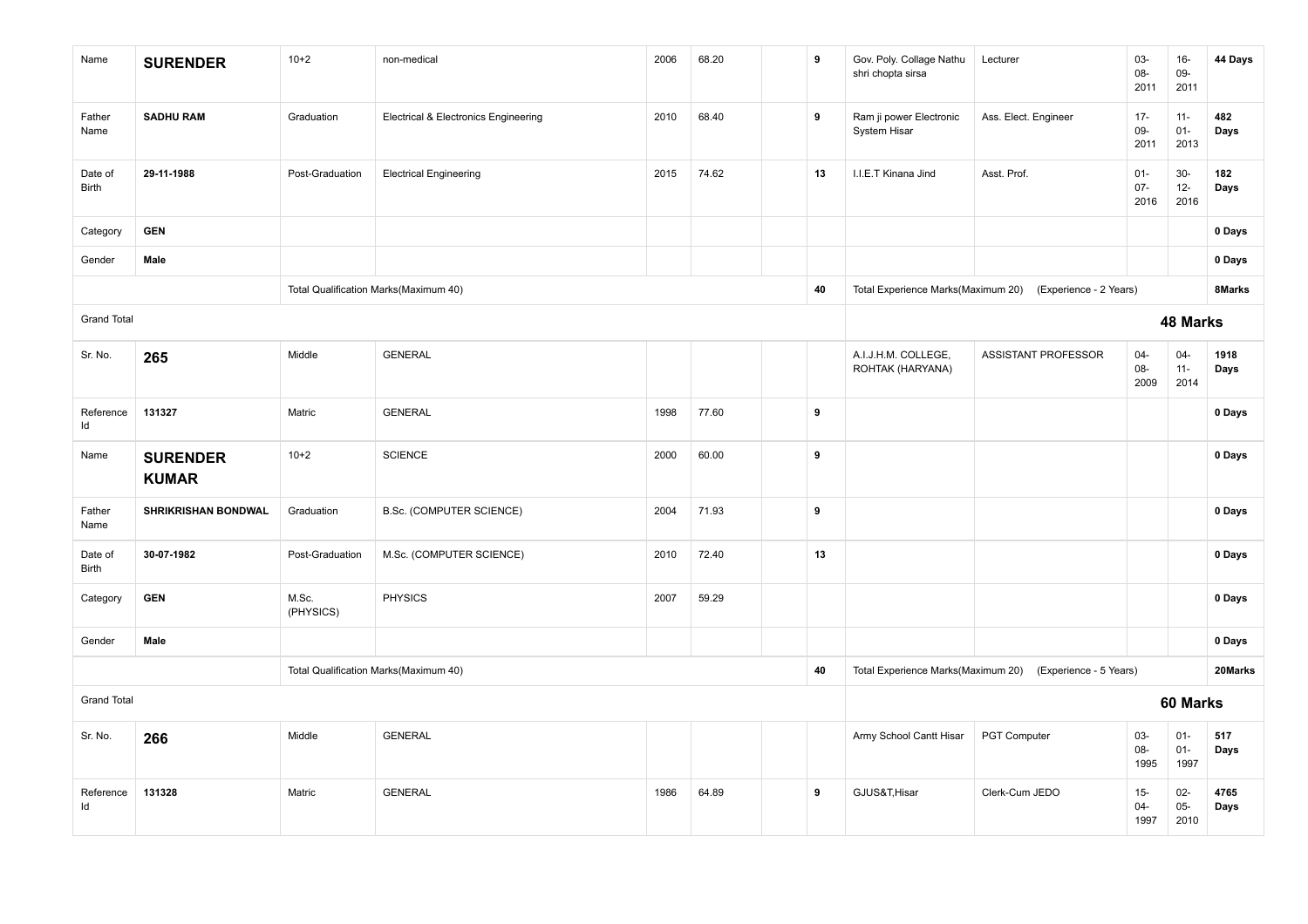| Name               | <b>SURENDER</b><br><b>KUMAR</b>     | $10+2$          | Non-Medical                           | 1988 | 51.75 | 0            | GJUS&T, Hisar                                            | Assistant                                                  | 03-<br>$05 -$<br>2010   | $21 -$<br>$12 -$<br>2016 | 2424<br>Days |
|--------------------|-------------------------------------|-----------------|---------------------------------------|------|-------|--------------|----------------------------------------------------------|------------------------------------------------------------|-------------------------|--------------------------|--------------|
| Father<br>Name     | <b>SINGH RAM</b>                    | Graduation      | <b>BBA</b>                            | 2005 | 62.86 | 9            |                                                          |                                                            |                         |                          | 0 Days       |
| Date of<br>Birth   | 07-03-1969                          | Post-Graduation | MMC                                   | 2014 | 74.00 | 13           |                                                          |                                                            |                         |                          | 0 Days       |
| Category           | <b>GEN</b>                          | Diploma         | Computer Engg.                        | 1993 | 73.45 |              |                                                          |                                                            |                         |                          | 0 Days       |
| Gender             | Male                                | <b>PGDCA</b>    | <b>Computer Application</b>           | 2009 | 56.40 |              |                                                          |                                                            |                         |                          | 0 Days       |
|                    |                                     |                 | Total Qualification Marks(Maximum 40) |      |       | 31           | Total Experience Marks(Maximum 20)                       | (Experience - 21 Years)                                    |                         |                          | 20Marks      |
| <b>Grand Total</b> |                                     |                 |                                       |      |       |              |                                                          |                                                            |                         | 51 Marks                 |              |
| Sr. No.            | 267                                 | Middle          | <b>GENERAL</b>                        |      |       |              | GJUS&T                                                   | <b>CLERK</b>                                               | 09-<br>08-<br>1997      | $15-$<br>08-<br>2005     | 2928<br>Days |
| Reference<br>ld    | 131353                              | Matric          | <b>GENERAL</b>                        | 1984 | 46.78 | $\pmb{0}$    | GJUS&T                                                   | <b>ASSISTANT</b>                                           | $16-$<br>08-<br>2005    | 03-<br>03-<br>2010       | 1660<br>Days |
| Name               | <b>SURESH KUMAR</b>                 | $10+2$          | <b>ARTS</b>                           | 2001 | 43.60 | $\mathbf 0$  | <b>BPSMV KHANPUR</b><br><b>KALAN</b>                     | <b>SUPREINDENT</b>                                         | $04 -$<br>03-<br>2010   | $30-$<br>$12 -$<br>2016  | 2493<br>Days |
| Father<br>Name     | <b>BIR SINGH</b>                    | Graduation      | <b>ARTS</b>                           | 2006 | 64.33 | 9            |                                                          |                                                            |                         |                          | 0 Days       |
| Date of<br>Birth   | 11-04-1967                          | Post-Graduation | ARTS (HINDI)                          | 2008 | 58.50 | $\mathbf{3}$ |                                                          |                                                            |                         |                          | 0 Days       |
| Category           | <b>GEN</b>                          |                 |                                       |      |       |              |                                                          |                                                            |                         |                          | 0 Days       |
| Gender             | Male                                |                 |                                       |      |       |              |                                                          |                                                            |                         |                          | 0 Days       |
|                    |                                     |                 | Total Qualification Marks(Maximum 40) |      |       | 12           |                                                          | Total Experience Marks(Maximum 20) (Experience - 19 Years) |                         |                          | 20Marks      |
| <b>Grand Total</b> |                                     |                 |                                       |      |       |              |                                                          |                                                            |                         | 32 Marks                 |              |
| Sr. No.            | 268                                 | Middle          | <b>GENERAL</b>                        | 1998 | 65.86 |              | O.P.Jindal linstitute of<br>Cancer & Cardiac<br>Research | Manager                                                    | $27 -$<br>$10-$<br>2011 | $31 -$<br>$12 -$<br>2016 | 1892<br>Days |
| Reference<br>ld    | 131366                              | Matric          | <b>GENERAL</b>                        | 2000 | 61.83 | 9            | Astron Hospital & Health<br>care Consultancy             | Consultant                                                 | $01-$<br>$07 -$<br>2010 | $25 -$<br>$10-$<br>2011  | 481<br>Days  |
| Name               | <b>SUSHIL KUMAR</b><br><b>KALRA</b> | $10+2$          | Non Medical                           | 2002 | 45.80 | $\pmb{0}$    |                                                          |                                                            |                         |                          | 0 Days       |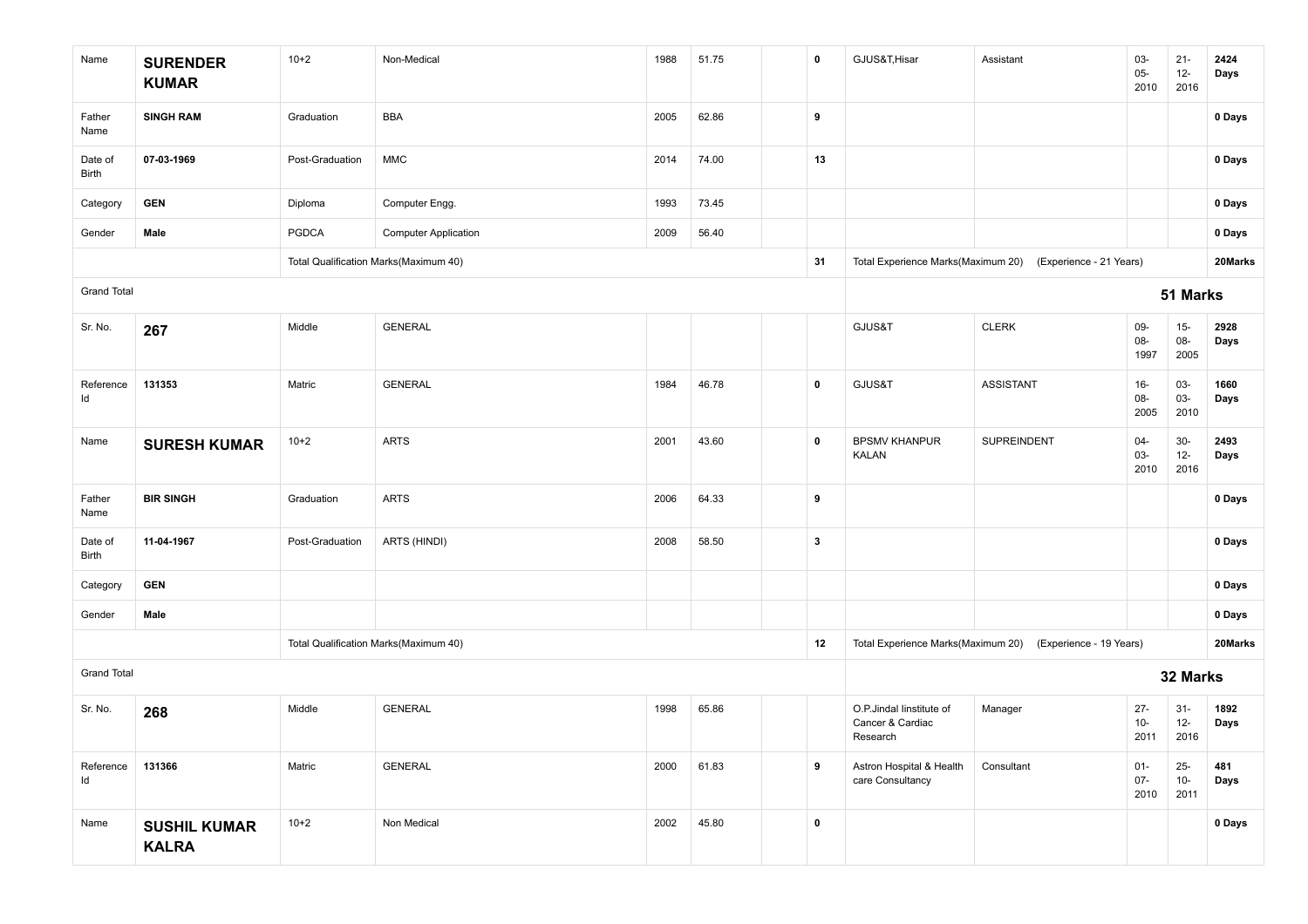| Father<br>Name     | <b>GIAN PARKASH KALRA</b>  | Graduation      | <b>Chemistry Major</b>                               | 2006 | 64.33 |      | 9            |                                    |                        |                          |                      | 0 Days        |
|--------------------|----------------------------|-----------------|------------------------------------------------------|------|-------|------|--------------|------------------------------------|------------------------|--------------------------|----------------------|---------------|
| Date of<br>Birth   | 13-11-1984                 | Post-Graduation | MBA in Health Care Management(Hospital<br>Management | 2010 | 79.63 |      | 13           |                                    |                        |                          |                      | 0 Days        |
| Category           | <b>GEN</b>                 |                 | <b>Quality Management</b>                            | 2014 | 67.78 |      |              |                                    |                        |                          |                      | 0 Days        |
| Gender             | Male                       |                 | D.Pharma                                             | 2004 | 64.00 |      |              |                                    |                        |                          |                      | 0 Days        |
|                    |                            |                 | Total Qualification Marks(Maximum 40)                |      |       |      | 31           | Total Experience Marks(Maximum 20) | (Experience - 6 Years) |                          |                      | 20Marks       |
| <b>Grand Total</b> |                            |                 |                                                      |      |       |      |              |                                    |                        |                          | 51 Marks             |               |
| Sr. No.            | 269                        | Middle          | <b>GENERAL</b>                                       |      |       |      |              |                                    |                        |                          |                      | 0 Days        |
| Reference<br>ld    | 131411                     | Matric          | <b>GENERAL</b>                                       | 2007 | 76.00 |      | 9            |                                    |                        |                          |                      | 0 Days        |
| Name               | <b>SWATI</b>               | $10+2$          |                                                      | 2010 | 56.00 |      | $\mathbf{3}$ |                                    |                        |                          |                      | 0 Days        |
| Father<br>Name     | <b>PUSHKAR DUTT</b>        | Graduation      | PRINTING TECHNOLOGY                                  | 2014 | 66.86 | 6.53 | 9            |                                    |                        |                          |                      | 0 Days        |
| Date of<br>Birth   | 12-03-1992                 | Post-Graduation | PRINTING TECHNOLOGY                                  | 2016 | 69.88 | 7.11 | 13           |                                    |                        |                          |                      | 0 Days        |
| Category           | SC                         |                 |                                                      |      |       |      |              |                                    |                        |                          |                      | 0 Days        |
| Gender             | Female                     |                 |                                                      |      |       |      |              |                                    |                        |                          |                      | 0 Days        |
|                    |                            |                 | Total Qualification Marks(Maximum 40)                |      |       |      | 34           | Total Experience Marks(Maximum 20) | (Experience - 0 Years) |                          |                      | <b>OMarks</b> |
| <b>Grand Total</b> |                            |                 |                                                      |      |       |      |              |                                    |                        |                          | 34 Marks             |               |
| Sr. No.            | 270                        | Middle          | <b>GENERAL</b>                                       | 2000 | 58.86 |      |              | LPGCL (Bajaj Group)                | Asst. Manager          | $25 -$<br>$08 -$<br>2010 | 29-<br>$12-$<br>2016 | 2318<br>Days  |
| Reference<br>ld    | 131678                     | Matric          | <b>GENERAL</b>                                       | 2002 | 63.33 |      | 9            |                                    |                        |                          |                      | 0 Days        |
| Name               | <b>TAMANNA</b>             | $10+2$          | Commerce                                             | 2004 | 64.60 |      | 9            |                                    |                        |                          |                      | 0 Days        |
| Father<br>Name     | <b>BALWANT RAI KUKREJA</b> | Graduation      | Commerece                                            | 2007 | 54.33 |      | 0            |                                    |                        |                          |                      | 0 Days        |
| Date of<br>Birth   | 15-08-1986                 | Post-Graduation | HR and Finance                                       | 2010 | 68.34 |      | 13           |                                    |                        |                          |                      | 0 Days        |
| Category           | <b>GEN</b>                 |                 |                                                      |      |       |      |              |                                    |                        |                          |                      | 0 Days        |
| Gender             | Female                     |                 |                                                      |      |       |      |              |                                    |                        |                          |                      | 0 Days        |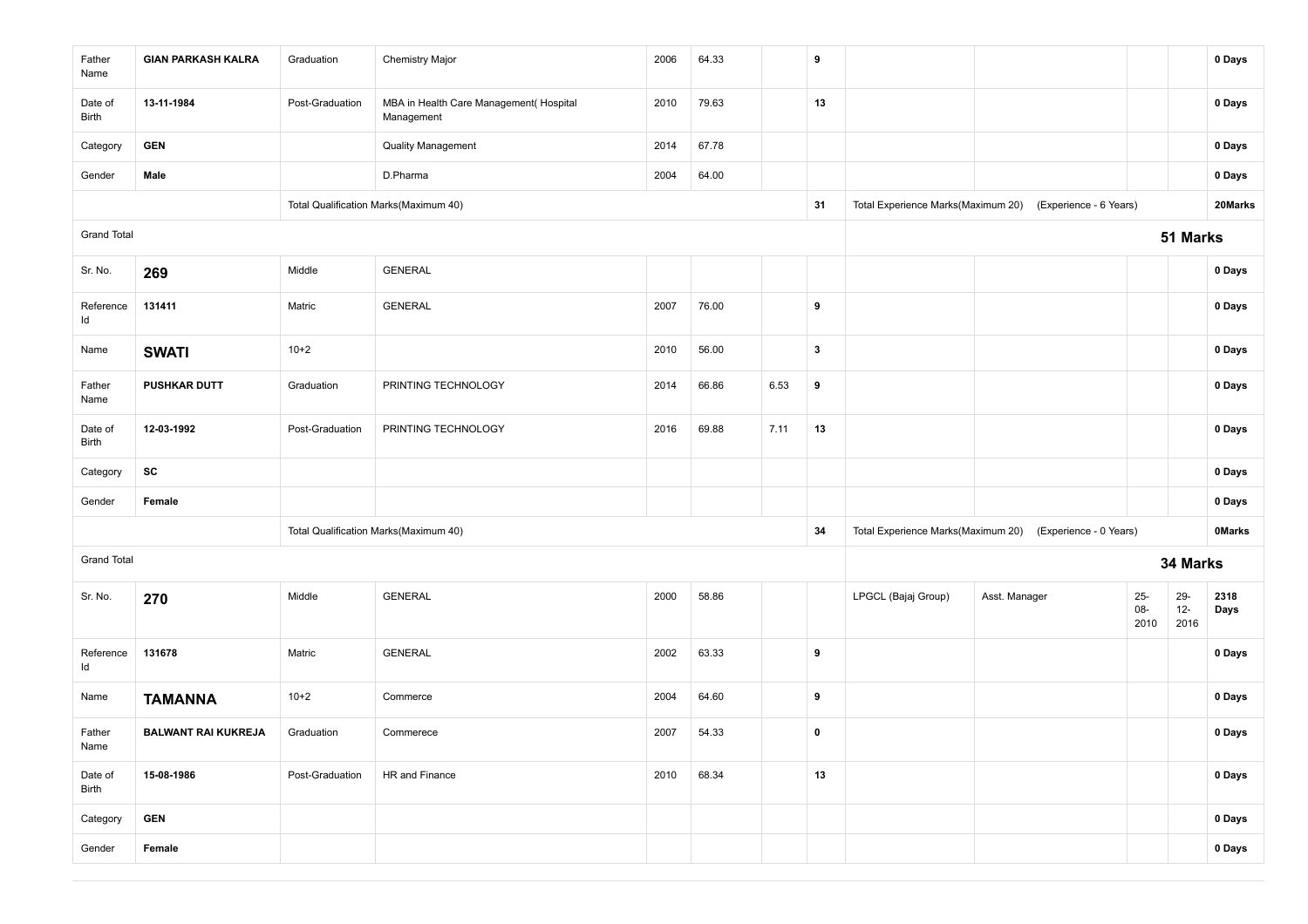|                         |                         |                 | Total Qualification Marks(Maximum 40) |      |       | 31 |                                                                                           | Total Experience Marks(Maximum 20) (Experience - 6 Years) |                          |                          | 20Marks       |
|-------------------------|-------------------------|-----------------|---------------------------------------|------|-------|----|-------------------------------------------------------------------------------------------|-----------------------------------------------------------|--------------------------|--------------------------|---------------|
| <b>Grand Total</b>      |                         |                 |                                       |      |       |    |                                                                                           |                                                           |                          | 51 Marks                 |               |
| Sr. No.                 | 271                     | Middle          | <b>GENERAL</b>                        |      |       |    | <b>VAISH INSTITUTE OF</b><br>PHARMACEUTICAL<br><b>EDUCATION &amp;</b><br>RESEARCH, ROHTAK | Assist, Prof.                                             | $02-$<br>$02-$<br>2011   | $31 -$<br>$07 -$<br>2011 | 179<br>Days   |
| Reference<br>Id         | 131420                  | Matric          | <b>GENERAL</b>                        | 2002 | 67.00 | 9  | VAISH INSTITUTE OF<br>PHARMACEUTICAL<br><b>EDUCATION &amp;</b><br>RESEARCH, ROHTAK        | Assist. Prof.                                             | $01 -$<br>08-<br>2011    |                          | 0 Days        |
| Name                    | <b>TANUJ HOODA</b>      | $10+2$          | <b>SCIENCE (PCM)</b>                  | 2004 | 62.00 | 9  |                                                                                           |                                                           |                          |                          | 0 Days        |
| Father<br>Name          | <b>SEWA SINGH HOODA</b> | Graduation      | <b>B.PHARMACY</b>                     | 2008 | 62.76 | 9  |                                                                                           |                                                           |                          |                          | 0 Days        |
| Date of<br><b>Birth</b> | 15-07-1987              | Post-Graduation | M.PHARMACY                            | 2010 | 65.50 | 13 |                                                                                           |                                                           |                          |                          | 0 Days        |
| Category                | <b>GEN</b>              |                 |                                       |      |       |    |                                                                                           |                                                           |                          |                          | 0 Days        |
| Gender                  | Male                    |                 |                                       |      |       |    |                                                                                           |                                                           |                          |                          | 0 Days        |
|                         |                         |                 | Total Qualification Marks(Maximum 40) |      |       | 40 | Total Experience Marks(Maximum 20)                                                        | (Experience - 0 Years)                                    |                          |                          | <b>OMarks</b> |
| <b>Grand Total</b>      |                         |                 |                                       |      |       |    |                                                                                           |                                                           |                          | <b>40 Marks</b>          |               |
| Sr. No.                 | 272                     | Middle          | <b>GENERAL</b>                        | 1997 | 69.00 |    | Keshav College of<br>Pharmacy, Karnal                                                     | Lecturer                                                  | $14 -$<br>$10-$<br>2009  | $27 -$<br>$10 -$<br>2010 | 378<br>Days   |
| Reference<br>ld         | 131374                  | Matric          | <b>GENERAL</b>                        | 1999 | 69.33 | 9  | Kurukshetra University,<br>Kurukshetra                                                    | <b>Assistant Professor</b>                                | $28 -$<br>$10 -$<br>2010 | $31 -$<br>$05-$<br>2011  | 215<br>Days   |
| Name                    | <b>TARUN KUMAR</b>      | $10+2$          | NON-MEDICAL                           | 2003 | 73.20 | 9  | Keshav College of<br>Pharmacy, Karnal                                                     | Lecturer                                                  | $01 -$<br>$06-$<br>2011  | 29-<br>$08-$<br>2011     | 89 Days       |
| Father<br>Name          | <b>UTTAM KUMAR</b>      | Graduation      | <b>B. PHARMACY</b>                    | 2007 | 62.95 | 9  | Kurukshetra University,<br>Kurukshetra                                                    | <b>Assistant Professor</b>                                | $30-$<br>08-<br>2011     | $07 -$<br>$05-$<br>2012  | 251<br>Days   |
| Date of<br><b>Birth</b> | 04-11-1983              | Post-Graduation | M. PHARMACY                           | 2010 | 73.89 | 13 | Guru Jambheshwar<br>University of Science &<br>Technology, Hisar                          | <b>Teaching Associate</b>                                 | $17 -$<br>$08 -$<br>2012 | $07 -$<br>$01 -$<br>2013 | 143<br>Days   |
| Category                | <b>GEN</b>              | Ph.D.           | PHARMACEUTICAL SCIENCES               |      |       |    | Guru Jambheshwar<br>University of Science &<br>Technology, Hisar                          | <b>Teaching Associate</b>                                 | $19-$<br>08-<br>2013     | $30-$<br>$05-$<br>2014   | 284<br>Days   |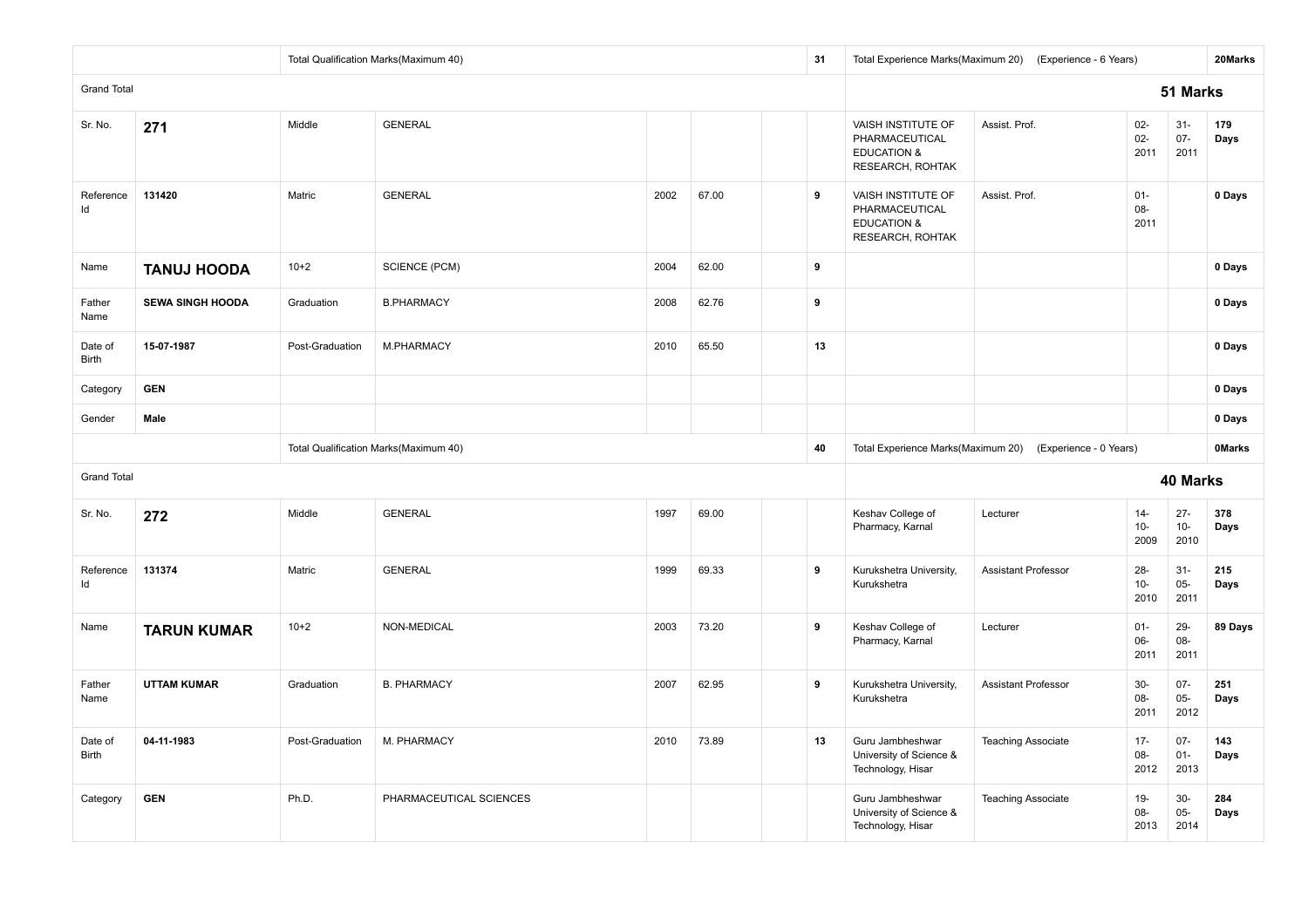| Gender             | Male                                |                 |                                       |      |       |    | Janta College of<br>Pharmacy, Butana,<br>Sonepat        | Lecturer                                                  | $02-$<br>$06 -$<br>2014  | $30-$<br>$11 -$<br>2014  | 181<br>Days  |
|--------------------|-------------------------------------|-----------------|---------------------------------------|------|-------|----|---------------------------------------------------------|-----------------------------------------------------------|--------------------------|--------------------------|--------------|
|                    |                                     |                 | Total Qualification Marks(Maximum 40) |      |       | 40 | Total Experience Marks(Maximum 20)                      | (Experience - 4 Years)                                    |                          |                          | 16Marks      |
| <b>Grand Total</b> |                                     |                 |                                       |      |       |    |                                                         |                                                           |                          | 56 Marks                 |              |
| Sr. No.            | 273                                 | Middle          | <b>GENERAL</b>                        | 1999 | 79.29 |    | Parle Biscuits Pvt. Ltd                                 | <b>Assistant Officer</b>                                  | $01 -$<br>08-<br>2009    | $10-$<br>08-<br>2010     | 374<br>Days  |
| Reference<br>ld    | 131550                              | Matric          | <b>GENERAL</b>                        | 2001 | 71.00 | 9  | GJUS&T, Hisar                                           | <b>Teaching Associate</b>                                 | $19 -$<br>08-<br>2010    | $31 -$<br>$05 -$<br>2011 | 285<br>Days  |
| Name               | <b>TARUN SINGH</b>                  | $10 + 2$        | Non-Medical                           | 2003 | 72.20 | 9  | GGSGP, Cheeka<br>(Kaithal)                              | <b>Guest Lecturer</b>                                     | 03-<br>$10 -$<br>2011    | $11 -$<br>$05 -$<br>2012 | 221<br>Days  |
| Father<br>Name     | <b>ROHTASH SINGH SAINI</b>          | Graduation      | Printing Technology                   | 2007 | 64.61 | 9  | Kurukshetra University,<br>Kurukshetra                  | <b>Assistant Professor</b>                                | $07 -$<br>09-<br>2012    | $07 -$<br>$05 -$<br>2013 | 242<br>Days  |
| Date of<br>Birth   | 04-08-1985                          | Post-Graduation | Print and Graphic Communication       | 2009 | 80.59 | 13 | National Health Mission,<br>Haryana                     | <b>Printing Manager</b>                                   | $05-$<br>$11 -$<br>2013  | $30-$<br>$06-$<br>2015   | 602<br>Days  |
| Category           | <b>BCB</b>                          | <b>MBA</b>      | Marketing                             | 2011 | 59.67 |    | APTARA Inc., Noida                                      | <b>Electronic Quality Assurance</b>                       | $13 -$<br>06-<br>2016    | $22 -$<br>09-<br>2016    | 101<br>Days  |
| Gender             | Male                                |                 |                                       |      |       |    | Central University of<br>Haryana, Mahendergarh          | <b>Assistant Professor</b>                                | $23 -$<br>09-<br>2016    | $23 -$<br>$12-$<br>2016  | 91 Days      |
|                    |                                     |                 | Total Qualification Marks(Maximum 40) |      |       | 40 |                                                         | Total Experience Marks(Maximum 20) (Experience - 5 Years) |                          |                          | 20Marks      |
| <b>Grand Total</b> |                                     |                 |                                       |      |       |    |                                                         |                                                           |                          | 60 Marks                 |              |
| Sr. No.            | 274                                 | Middle          | <b>GENERAL</b>                        | 2001 | NaN   |    | <b>EDUCATION</b><br><b>DEPARTMENT</b><br><b>HARYANA</b> | <b>LECTURER IN COMMERCE</b>                               | $17 -$<br>$07 -$<br>2013 | $30-$<br>$12 -$<br>2016  | 1262<br>Days |
| Reference<br>ld    | 131610                              | Matric          | <b>GENERAL</b>                        | 2003 | 61.00 | 9  | <b>GOVT COLLEGE</b><br>SIDHRAWALI<br><b>GURGAON</b>     | <b>EXTENSION LECTURER</b>                                 | 03-<br>08-<br>2011       | $31 -$<br>$07 -$<br>2012 | 363<br>Days  |
| Name               | <b>TRILOCHAN</b><br><b>CHORASIA</b> | $10+2$          | COMMERCE                              | 2005 | 66.40 | 9  | <b>BEO PATAUDI</b><br><b>GURGAON</b>                    | <b>ACCOUNTANT</b>                                         | $21 -$<br>$02 -$<br>2011 | $31 -$<br>$07 -$<br>2016 | 1987<br>Days |
| Father<br>Name     | <b>SHYAM SUNDER</b>                 | Graduation      | COMMERCE                              | 2008 | 75.83 | 9  | <b>BDPO NUH MEWAT</b>                                   | <b>ACCOUNTANT</b>                                         | $21 -$<br>$07 -$<br>2008 | $20 -$<br>$02 -$<br>2011 | 944<br>Days  |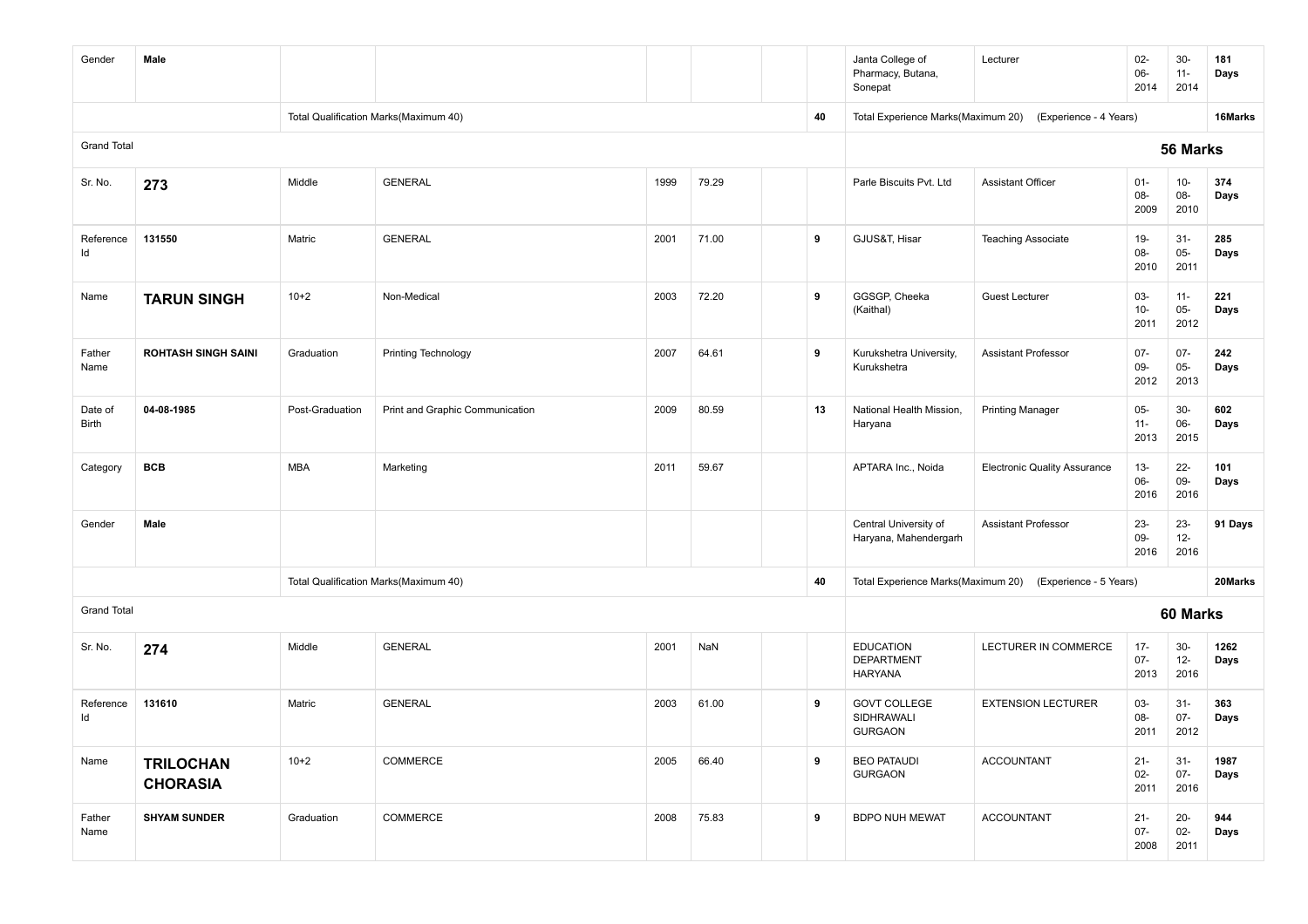| Date of<br>Birth   | 10-02-1989                         | Post-Graduation                                                 | COMMERCE                                | 2010 | 62.96 | 9                |                                                    |                                                            |                          |                          | 0 Days       |
|--------------------|------------------------------------|-----------------------------------------------------------------|-----------------------------------------|------|-------|------------------|----------------------------------------------------|------------------------------------------------------------|--------------------------|--------------------------|--------------|
| Category           | <b>GEN</b>                         | <b>BED</b>                                                      | <b>COMMERCE</b>                         | 2013 | 66.70 |                  |                                                    |                                                            |                          |                          | 0 Days       |
| Gender             | Male                               | PHD COURSE<br><b>WORK</b>                                       | <b>MANAGEMENT</b>                       | 2014 | 71.67 |                  |                                                    |                                                            |                          |                          | 0 Days       |
|                    |                                    |                                                                 | Total Qualification Marks(Maximum 40)   |      |       | 36               |                                                    | Total Experience Marks(Maximum 20) (Experience - 12 Years) |                          |                          | 20Marks      |
| <b>Grand Total</b> |                                    |                                                                 |                                         |      |       |                  |                                                    |                                                            |                          | 56 Marks                 |              |
| Sr. No.            | 275                                | Middle                                                          | <b>GENERAL</b>                          |      |       |                  | SWAMI DHARNIDHAR<br><b>COLLEGE PARAIYA</b><br>GAYA | LECTURER (ENGLISH)                                         | 08-<br>$10-$<br>2011     | $15 -$<br>$12 -$<br>2016 | 1895<br>Days |
| Reference<br>ld    | 131428                             | Matric                                                          | <b>GENERAL</b>                          | 1994 | 74.11 | 9                |                                                    |                                                            |                          |                          | 0 Days       |
| Name               | <b>UTPAL KIRTI</b><br><b>SAGAR</b> | $10+2$                                                          | PHYSICS CHEMISTRY BIOLOGY ENGLISH HINDI | 1996 | 46.89 | $\pmb{0}$        |                                                    |                                                            |                          |                          | 0 Days       |
| Father<br>Name     | <b>BALDEO PATHAK</b>               | Graduation                                                      | <b>ENGLISH</b>                          | 2000 | 53.40 | $\mathbf 0$      |                                                    |                                                            |                          |                          | 0 Days       |
| Date of<br>Birth   | 25-12-1979                         | Post-Graduation                                                 | <b>ENGLISH</b>                          | 2008 | 56.13 | $\mathbf{3}$     |                                                    |                                                            |                          |                          | 0 Days       |
| Category           | <b>GEN</b>                         | M.Sc                                                            | ECOLOGY & ENVIRONMENT                   | 2003 | 69.90 |                  |                                                    |                                                            |                          |                          | 0 Days       |
| Gender             | Male                               | PG DIPLOMA IN<br><b>WATER</b><br><b>RESOURCES</b><br>MANAGEMENT | <b>GROUNDWATER</b>                      | 2008 | 77.00 |                  |                                                    |                                                            |                          |                          | 0 Days       |
|                    |                                    |                                                                 | Total Qualification Marks(Maximum 40)   |      |       | 12               |                                                    | Total Experience Marks(Maximum 20) (Experience - 5 Years)  |                          |                          | 20Marks      |
| <b>Grand Total</b> |                                    |                                                                 |                                         |      |       |                  |                                                    |                                                            |                          | 32 Marks                 |              |
| Sr. No.            | 276                                | Middle                                                          | <b>GENERAL</b>                          |      |       |                  | PMCE KAMI                                          | ASSISTANT PROFESSOR                                        | $16 -$<br>08-<br>2010    | $17 -$<br>08-<br>2011    | 366<br>Days  |
| Reference<br>ld    | 131493                             | Matric                                                          | <b>GENERAL</b>                          | 2002 | 65.80 | 9                | <b>SITM SONIPAT</b>                                | ASSISTANT PROFESSOR                                        | $01 -$<br>$07 -$<br>2015 | $30-$<br>$12-$<br>2016   | 548<br>Days  |
| Name               | <b>VIKAS</b>                       | $10+2$                                                          | <b>NON MEDICAL</b>                      | 2004 | 61.00 | 9                |                                                    |                                                            |                          |                          | 0 Days       |
| Father<br>Name     | <b>RAJBIR SINGH</b>                | Graduation                                                      | <b>BTECH (ECE)</b>                      | 2010 | 71.39 | $\boldsymbol{9}$ |                                                    |                                                            |                          |                          | 0 Days       |
| Date of<br>Birth   | 17-04-1987                         | Post-Graduation                                                 | MTECH (ECE)                             | 2015 | 60.71 | 9                |                                                    |                                                            |                          |                          | 0 Days       |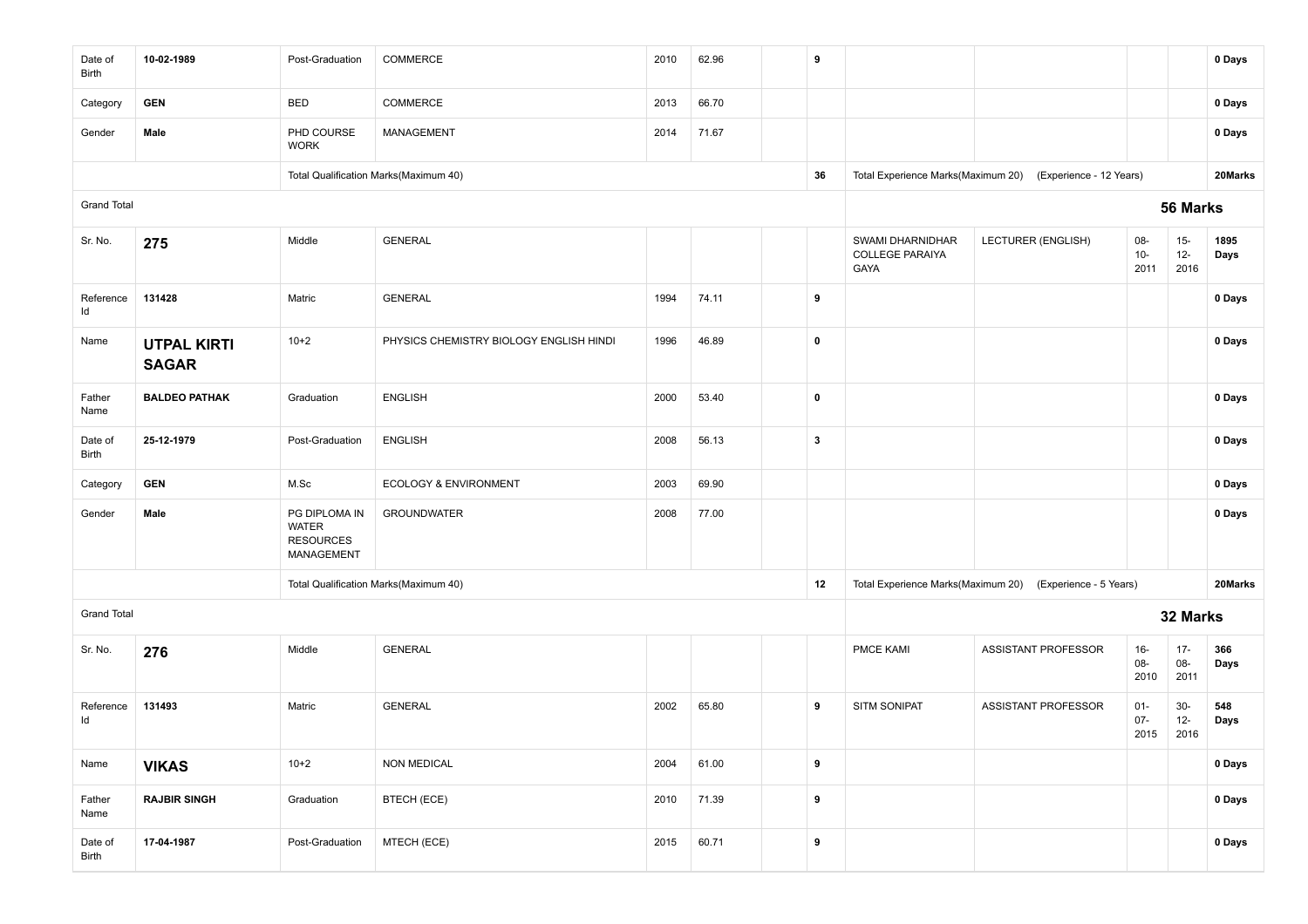| Category                | <b>GEN</b>                               | <b>DIPLOMA IN</b><br><b>ENGINEERING</b> | DIPLOMA (ECE)                         | 2007 | 75.39 |              |                                                                                                     |                                                           |                          |                          | 0 Days       |
|-------------------------|------------------------------------------|-----------------------------------------|---------------------------------------|------|-------|--------------|-----------------------------------------------------------------------------------------------------|-----------------------------------------------------------|--------------------------|--------------------------|--------------|
| Gender                  | Male                                     |                                         |                                       |      |       |              |                                                                                                     |                                                           |                          |                          | 0 Days       |
|                         |                                          |                                         | Total Qualification Marks(Maximum 40) |      |       | 36           |                                                                                                     | Total Experience Marks(Maximum 20) (Experience - 2 Years) |                          |                          | 8Marks       |
| <b>Grand Total</b>      |                                          |                                         |                                       |      |       |              |                                                                                                     |                                                           |                          | 44 Marks                 |              |
| Sr. No.                 | 277                                      | Middle                                  | <b>GENERAL</b>                        |      |       |              | Sri Ram College Of<br>Pharmacy, Rambha,<br>Karnal, Haryana                                          | Lecturer                                                  | $22 -$<br>$01 -$<br>2009 | $15-$<br>$04 -$<br>2009  | 83 Days      |
| Reference<br>Id         | 131352                                   | Matric                                  | <b>GENERAL</b>                        | 1999 | 56.40 | $\mathbf{3}$ | Department of<br>Biophysics, PGIMER,<br>Chandigarh                                                  | Senior research Fellow                                    | $01 -$<br>$05 -$<br>2009 | 09-<br>$11 -$<br>2010    | 557<br>Days  |
| Name                    | <b>VIKAS SHARMA</b>                      | $10+2$                                  | Medical                               | 2001 | 60.25 | 9            | Institute of<br>Pharmaceutical<br>Sciences, Kurukshetra<br>University, Kurukshetra,<br>Haryana      | <b>Assistant Professor</b>                                | $10-$<br>$11 -$<br>2010  | $30-$<br>$04 -$<br>2011  | 171<br>Days  |
| Father<br>Name          | <b>SANT KUMAR SHARMA</b>                 | Graduation                              | Pharmacy                              | 2006 | 63.43 | 9            | Institute of<br>Pharmaceutical<br>Sciences, Kurukshetra<br>University, Kurukshetra,<br>Haryana      | <b>Assistant Professor</b>                                | $29 -$<br>08-<br>2011    | $07 -$<br>$05 -$<br>2012 | 252<br>Days  |
| Date of<br><b>Birth</b> | 26-02-1984                               | Post-Graduation                         | <b>Pharmaceutical Chemistry</b>       | 2008 | 69.20 | 13           | Department of<br>Pharmacy, Central<br>University of Rajasthan,<br>Bandarsindri, Ajmer,<br>Rajasthan | <b>Assistant Professor</b>                                | $13 -$<br>08-<br>2015    | 06-<br>$11 -$<br>2015    | 85 Days      |
| Category                | <b>GEN</b>                               | PhD pursuing                            | <b>Pharmaceutical Sciences</b>        |      |       |              |                                                                                                     |                                                           |                          |                          | 0 Days       |
| Gender                  | Male                                     |                                         |                                       |      |       |              |                                                                                                     |                                                           |                          |                          | 0 Days       |
|                         |                                          |                                         | Total Qualification Marks(Maximum 40) |      |       | 34           |                                                                                                     | Total Experience Marks(Maximum 20) (Experience - 3 Years) |                          |                          | 12Marks      |
| <b>Grand Total</b>      |                                          |                                         |                                       |      |       |              |                                                                                                     |                                                           |                          | 46 Marks                 |              |
| Sr. No.                 | 278                                      | Middle                                  | <b>GENERAL</b>                        |      |       |              | Cooprative                                                                                          | Senior Asst.                                              | $22 -$<br>09-<br>1997    | $26 -$<br>$12 -$<br>2016 | 7035<br>Days |
| Reference<br>Id         | 131596                                   | Matric                                  | <b>GENERAL</b>                        | 1994 | 62.50 | 9            |                                                                                                     |                                                           |                          |                          | 0 Days       |
| Name                    | <b>VIKASH KUMAR</b><br><b>CHATURVEDI</b> | $10+2$                                  | PHYSICS, CHEMISTRY, BIOLOGY           | 1996 | 72.40 | 9            |                                                                                                     |                                                           |                          |                          | 0 Days       |
| Father<br>Name          | <b>MOHAN CHATURVEDI</b>                  | Graduation                              | <b>ECONOMICS</b>                      | 1999 | 47.95 | $\pmb{0}$    |                                                                                                     |                                                           |                          |                          | 0 Days       |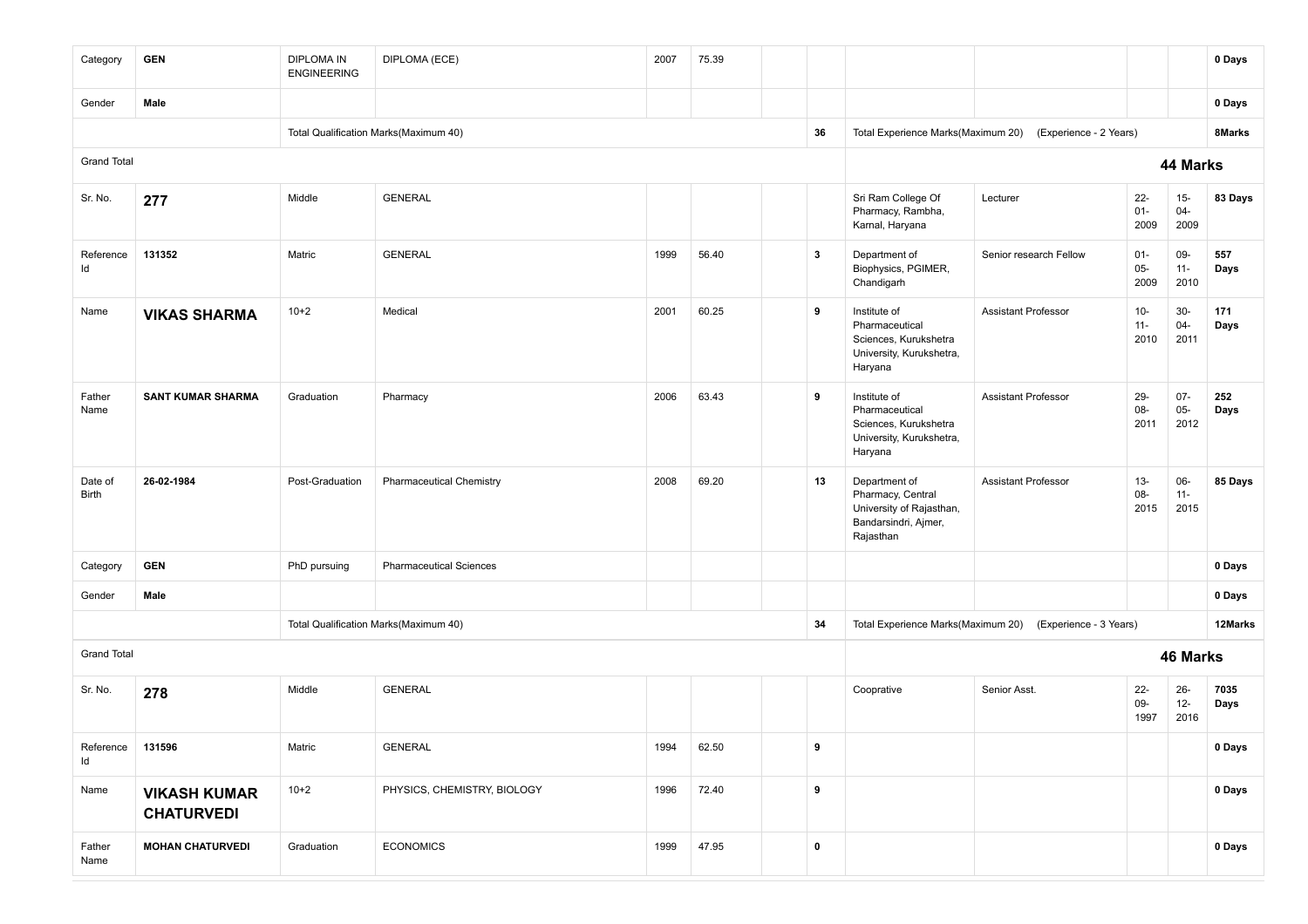| Date of<br>Birth   | 01-07-1979                 | Post-Graduation | <b>ECONOMICS</b>                      | 2001 | 57.00 |                                                           | $\overline{\mathbf{3}}$ |                                                                    |                                                            |                          |                         | 0 Days       |
|--------------------|----------------------------|-----------------|---------------------------------------|------|-------|-----------------------------------------------------------|-------------------------|--------------------------------------------------------------------|------------------------------------------------------------|--------------------------|-------------------------|--------------|
| Category           | <b>GEN</b>                 |                 |                                       |      |       |                                                           |                         |                                                                    |                                                            |                          |                         | 0 Days       |
| Gender             | Male                       |                 |                                       |      |       |                                                           |                         |                                                                    |                                                            |                          |                         | 0 Days       |
|                    |                            |                 | Total Qualification Marks(Maximum 40) |      |       |                                                           | 21                      | Total Experience Marks(Maximum 20)                                 | (Experience - 19 Years)                                    |                          |                         | 20Marks      |
| <b>Grand Total</b> |                            |                 |                                       |      |       |                                                           |                         |                                                                    |                                                            |                          | 41 Marks                |              |
| Sr. No.            | 279                        | Middle          | <b>GENERAL</b>                        |      |       |                                                           |                         | DISHA COLLEGE OF<br>MGT. AND<br><b>TECHNOLOGY</b><br><b>ROHTAK</b> | <b>CENTRE MANAGER</b>                                      | $10 -$<br>$06-$<br>2007  | $25-$<br>$10-$<br>2012  | 1964<br>Days |
| Reference<br>Id    | 131662                     | Matric          | <b>GENERAL</b>                        | 2001 | 68.00 |                                                           | 9                       | Shri Ram Hostel, Surya<br>Nagar, Hisar                             | MANAGER                                                    | $01 -$<br>$04 -$<br>2012 | $27 -$<br>$12-$<br>2016 | 1731<br>Days |
| Name               | <b>VIKRAM SINDHU</b>       | $10+2$          | <b>NON MEDICAL</b>                    | 2003 | 67.40 |                                                           | 9                       |                                                                    |                                                            |                          |                         | 0 Days       |
| Father<br>Name     | <b>JAIPAL SINGH SINDHU</b> | Graduation      | <b>ARTS</b>                           | 2006 | 50.92 |                                                           | $\mathbf 0$             |                                                                    |                                                            |                          |                         | 0 Days       |
| Date of<br>Birth   | 20-07-1985                 | Post-Graduation | MBA IN MARKETING MANAGEMENT           | 2013 | 71.30 |                                                           | 13                      |                                                                    |                                                            |                          |                         | 0 Days       |
| Category           | <b>GEN</b>                 |                 | <b>BASIC COMPUTER</b>                 | 2003 |       |                                                           |                         |                                                                    |                                                            |                          |                         | 0 Days       |
| Gender             | Male                       |                 |                                       |      |       |                                                           |                         |                                                                    |                                                            |                          |                         | 0 Days       |
|                    |                            |                 | Total Qualification Marks(Maximum 40) |      |       |                                                           | 31                      |                                                                    | Total Experience Marks(Maximum 20) (Experience - 10 Years) |                          |                         | 20Marks      |
| <b>Grand Total</b> |                            |                 |                                       |      |       |                                                           |                         |                                                                    |                                                            |                          | 51 Marks                |              |
| Sr. No.            | 280                        | Middle          | <b>GENERAL</b>                        | 2004 | 60.50 |                                                           |                         |                                                                    |                                                            |                          |                         | 0 Days       |
| Reference<br>ld    | 131494                     | Matric          | <b>GENERAL</b>                        | 2006 | 72.67 | 8.4                                                       | 9                       |                                                                    |                                                            |                          |                         | 0 Days       |
| Name               | <b>VINAY</b>               | $10+2$          | Non-Medical                           | 2008 | 81.80 | 8.6                                                       | 9                       |                                                                    |                                                            |                          |                         | 0 Days       |
| Father<br>Name     | <b>BHISHAM DEV</b>         | Graduation      | <b>Textile Chemistry</b>              | 2012 | 64.50 |                                                           | 9                       |                                                                    |                                                            |                          |                         | 0 Days       |
| Date of<br>Birth   | 03-03-1991                 | Post-Graduation | Chemical Science and Technology       | 2015 | 76.04 |                                                           | 13                      |                                                                    |                                                            |                          |                         | 0 Days       |
| Category           | <b>GEN</b>                 |                 |                                       |      |       |                                                           |                         |                                                                    |                                                            |                          |                         | 0 Days       |
| Gender             | Male                       |                 |                                       |      |       |                                                           |                         |                                                                    |                                                            | 0 Days                   |                         |              |
|                    |                            |                 | Total Qualification Marks(Maximum 40) | 40   |       | Total Experience Marks(Maximum 20) (Experience - 0 Years) |                         |                                                                    | <b>OMarks</b>                                              |                          |                         |              |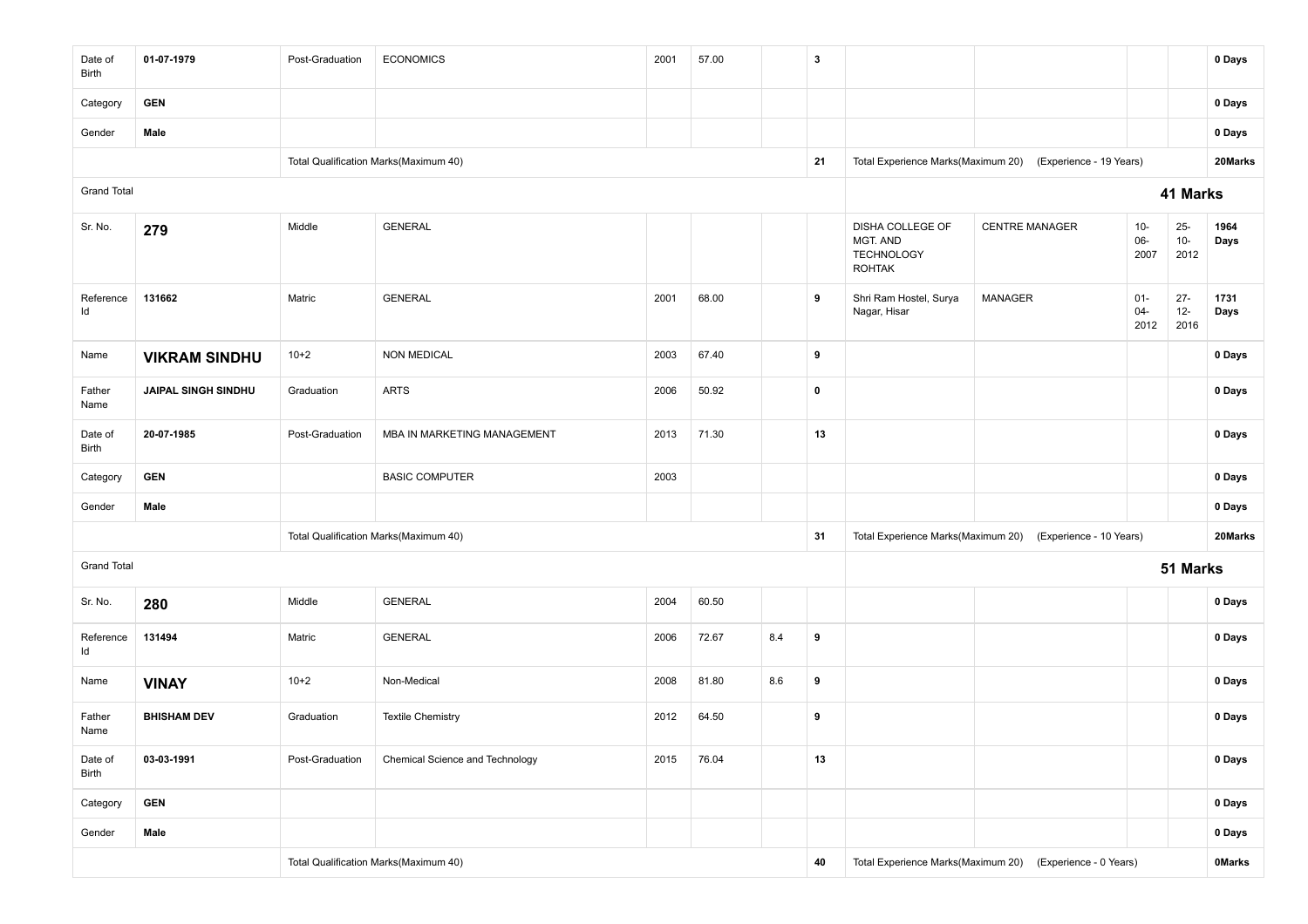| <b>Grand Total</b>      |                       |                 |                                       |      |       |              |                                                  |                                                            |                          | 40 Marks                 |              |
|-------------------------|-----------------------|-----------------|---------------------------------------|------|-------|--------------|--------------------------------------------------|------------------------------------------------------------|--------------------------|--------------------------|--------------|
| Sr. No.                 | 281                   | Middle          | <b>GENERAL</b>                        | 1990 | 76.29 |              | Reliance Industries Ltd                          | Coordinator                                                | 03-<br>$07 -$<br>2000    | $21 -$<br>$05 -$<br>2003 | 1052<br>Days |
| Reference<br>Id         | 131628                | Matric          | <b>GENERAL</b>                        | 1992 | 68.20 | 9            | VisionRI Consulting<br>Services                  | <b>Financial Analyst</b>                                   | $30-$<br>$05-$<br>2003   | $27 -$<br>$08-$<br>2004  | 455<br>Days  |
| Name                    | <b>VINAY PANNU</b>    | $10+2$          | Medical                               | 1994 | 56.20 | $\mathbf{3}$ | Mahindra & Mahindra<br><b>Financial Services</b> | Senior Territory Manager                                   | $01 -$<br>$09-$<br>2004  | $01 -$<br>$01 -$<br>2009 | 1583<br>Days |
| Father<br>Name          | SADANAND              | Graduation      | Economics                             | 1997 | 53.42 | $\pmb{0}$    | SujeetLtd Motors Pvt                             | <b>General Manager</b>                                     | $15-$<br>08-<br>2012     | $18-$<br>$12-$<br>2013   | 490<br>Days  |
| Date of<br><b>Birth</b> | 04-11-1976            | Post-Graduation | <b>MBA</b>                            | 2012 | 59.14 | $\mathbf{3}$ | Badhwar Cars Pvt Ltd                             | General Manager                                            | $01 -$<br>$01 -$<br>2014 | $31 -$<br>$08-$<br>2015  | 607<br>Days  |
| Category                | <b>GEN</b>            |                 |                                       |      |       |              | Sidhant Motors Pvt Ltd                           | General Manager                                            | $01 -$<br>09-<br>2015    | $31-$<br>$07 -$<br>2016  | 334<br>Days  |
| Gender                  | Male                  |                 |                                       |      |       |              | <b>ISBTI</b>                                     | <b>CSR Head</b>                                            | $12 -$<br>09-<br>2016    |                          | 0 Days       |
|                         |                       |                 | Total Qualification Marks(Maximum 40) |      |       | 15           |                                                  | Total Experience Marks(Maximum 20) (Experience - 12 Years) |                          |                          | 20Marks      |
| <b>Grand Total</b>      |                       |                 |                                       |      |       |              |                                                  |                                                            |                          | 35 Marks                 |              |
| Sr. No.                 | 282                   | Middle          | <b>GENERAL</b>                        |      |       |              | GJUS&T, Hisar                                    | clerk                                                      | $10 -$<br>$01 -$<br>2014 | $30-$<br>$12 -$<br>2016  | 1085<br>Days |
| Reference<br>Id         | 131654                | Matric          | <b>GENERAL</b>                        | 2002 | 62.80 | 9            |                                                  |                                                            | $10 -$<br>$01 -$<br>2014 | $30-$<br>$12-$<br>2016   | 1085<br>Days |
| Name                    | <b>VIPIN</b>          | $10+2$          | Non-Medical                           | 2005 | 55.00 | $\mathbf{3}$ |                                                  |                                                            |                          |                          | 0 Days       |
| Father<br>Name          | <b>SOMNATH WADHWA</b> | Graduation      | B.Sc.                                 | 2007 | 54.00 | $\pmb{0}$    |                                                  |                                                            |                          |                          | 0 Days       |
| Date of<br><b>Birth</b> | 26-09-1985            | Post-Graduation | <b>MBA</b>                            | 2010 | 68.27 | 13           |                                                  |                                                            |                          |                          | 0 Days       |
| Category                | <b>GEN</b>            | Post-Graduation | $\mathsf{MMC}$                        |      |       |              |                                                  |                                                            | 0 Days                   |                          |              |
| Gender                  | Male                  |                 |                                       |      |       |              |                                                  |                                                            | 0 Days                   |                          |              |
|                         |                       |                 | Total Qualification Marks(Maximum 40) |      |       | 25           |                                                  | Total Experience Marks(Maximum 20) (Experience - 5 Years)  |                          |                          | 20Marks      |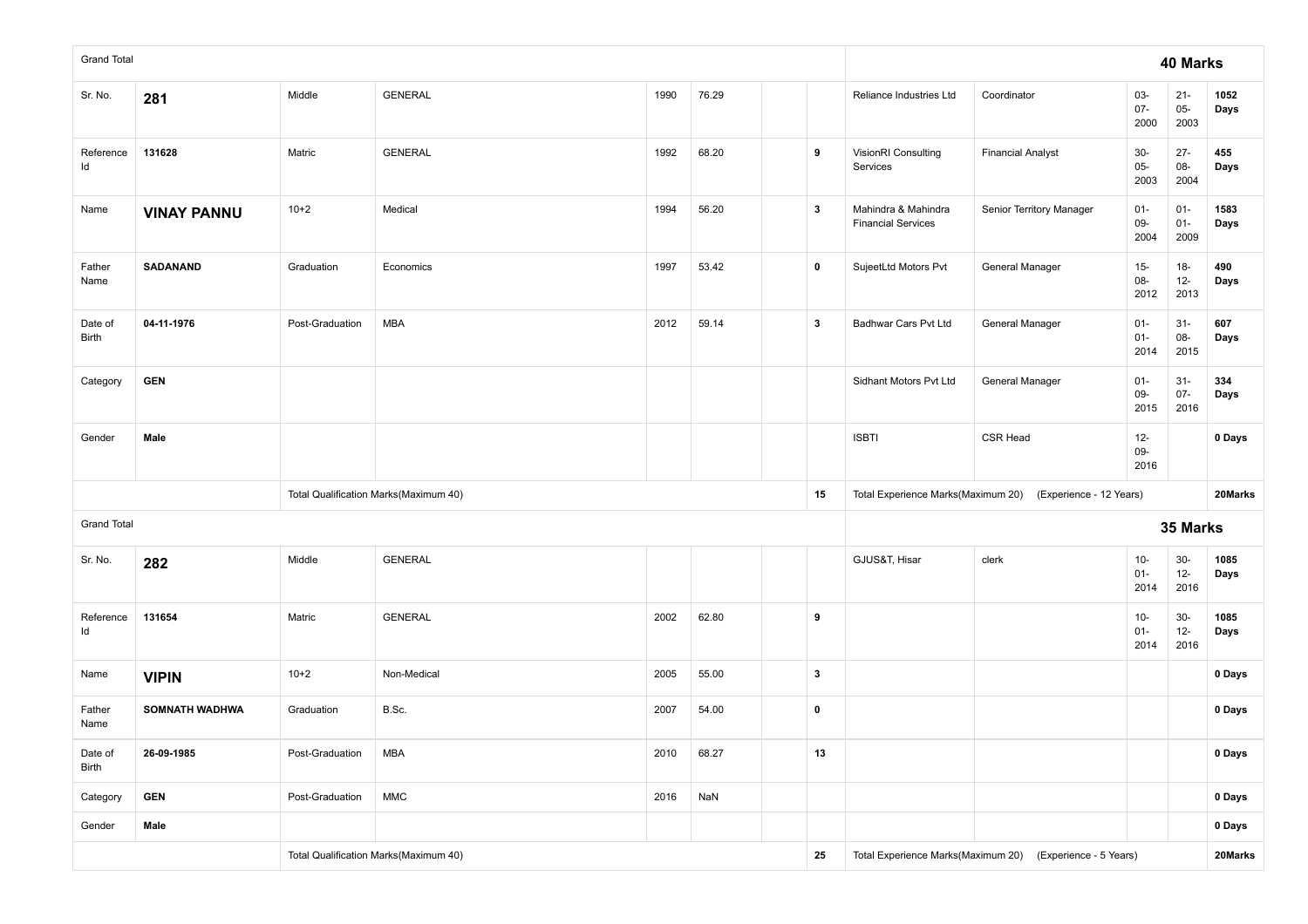| <b>Grand Total</b>      |                      |                 |                                       |      |       |                                                           |              |                                                                   | 45 Marks                                                                                          |                          |                          |               |
|-------------------------|----------------------|-----------------|---------------------------------------|------|-------|-----------------------------------------------------------|--------------|-------------------------------------------------------------------|---------------------------------------------------------------------------------------------------|--------------------------|--------------------------|---------------|
| Sr. No.                 | 283                  | Middle          | <b>GENERAL</b>                        | 1994 | 56.57 |                                                           |              | JCDM COE                                                          | ASSTT.PROFFESSOR                                                                                  | $01 -$<br>08-<br>2016    | 06-<br>$07 -$<br>2015    | 0 Days        |
| Reference<br>ld         | 131406               | Matric          | <b>GENERAL</b>                        | 1996 | 70.83 |                                                           | 9            |                                                                   |                                                                                                   |                          |                          | 0 Days        |
| Name                    | <b>VIPUL GOYAL</b>   | $10+2$          | <b>NON MEDICAL</b>                    | 1998 | 62.00 |                                                           | 9            |                                                                   |                                                                                                   |                          |                          | 0 Days        |
| Father<br>Name          | <b>PAYARE LAL</b>    | Graduation      | <b>CSE</b>                            | 2003 | 65.94 |                                                           | 9            |                                                                   |                                                                                                   |                          |                          | 0 Days        |
| Date of<br>Birth        | 25-08-1981           | Post-Graduation | CSE                                   | 2008 | 71.00 |                                                           | 13           |                                                                   |                                                                                                   |                          |                          | 0 Days        |
| Category                | <b>GEN</b>           |                 |                                       |      |       |                                                           |              |                                                                   |                                                                                                   |                          |                          | 0 Days        |
| Gender                  | Male                 |                 |                                       |      |       |                                                           |              |                                                                   |                                                                                                   |                          |                          | 0 Days        |
|                         |                      |                 | Total Qualification Marks(Maximum 40) |      |       |                                                           | 40           | Total Experience Marks(Maximum 20)                                | (Experience - 0 Years)                                                                            |                          |                          | <b>OMarks</b> |
| <b>Grand Total</b>      |                      |                 |                                       |      |       |                                                           |              | 40 Marks                                                          |                                                                                                   |                          |                          |               |
| Sr. No.                 | 284                  | Middle          | <b>GENERAL</b>                        | 1994 | 82.14 |                                                           |              | Indira Gandhi University,<br>Meerpur, Rewari                      | Assistant<br>09-<br>$15-$<br>128<br>08-<br>$12 -$<br>Professor(Extension)<br>Days<br>2016<br>2016 |                          |                          |               |
| Reference<br>ld         | 131703               | Matric          | <b>GENERAL</b>                        | 1996 | 69.50 |                                                           | 9            | Govt. (P.G.) College,<br>Jind                                     | Assistant Professor(Resource<br>Person)                                                           | $16 -$<br>$07 -$<br>2014 | $10-$<br>$11 -$<br>2015  | 482<br>Days   |
| Name                    | <b>VISHAL KUMAR</b>  | $10+2$          | Non-Medical                           | 1998 | 59.80 |                                                           | $\mathbf{3}$ | Asia Pacific Institute of<br>Information &<br>Technology, Panipat | <b>Assistant Professor</b>                                                                        | $07 -$<br>$07 -$<br>2011 | $13 -$<br>$05 -$<br>2013 | 676<br>Days   |
| Father<br>Name          | <b>SH. RAJ SINGH</b> | Graduation      | B.Sc.(Non-Medical)                    | 2001 | 60.00 |                                                           | 9            | Arya College of<br>Engineering &<br>Technology, Jaipur            | <b>Assistant Professor</b>                                                                        | $17 -$<br>08-<br>2009    | $04 -$<br>06-<br>2011    | 656<br>Days   |
| Date of<br><b>Birth</b> | 13-09-1982           | Post-Graduation | M.Sc.(Mathematics)                    | 2004 | 70.40 |                                                           | 13           | <b>Motilal Oswal Securities</b><br>Limited, Mumbai                | Management Trainee(Equity<br>Advisor)                                                             | 03-<br>03-<br>2008       | $31 -$<br>$07 -$<br>2008 | 150<br>Days   |
| Category                | <b>GEN</b>           | Post-Graduation | M.B.A.(Finance)                       | 2008 | NaN   | 8.06                                                      |              | Pasco Auto Spares Pvt.<br>Ltd., Mumbai                            | Sales Manager                                                                                     | $07 -$<br>$05 -$<br>2004 | $30-$<br>04-<br>2006     | 723<br>יםµ    |
| Gender                  | Male                 |                 |                                       |      |       |                                                           |              |                                                                   | 0 Days                                                                                            |                          |                          |               |
|                         |                      |                 | Total Qualification Marks(Maximum 40) | 34   |       | Total Experience Marks(Maximum 20) (Experience - 7 Years) |              |                                                                   | 20Marks                                                                                           |                          |                          |               |
| <b>Grand Total</b>      |                      |                 |                                       |      |       |                                                           |              |                                                                   |                                                                                                   |                          | 54 Marks                 |               |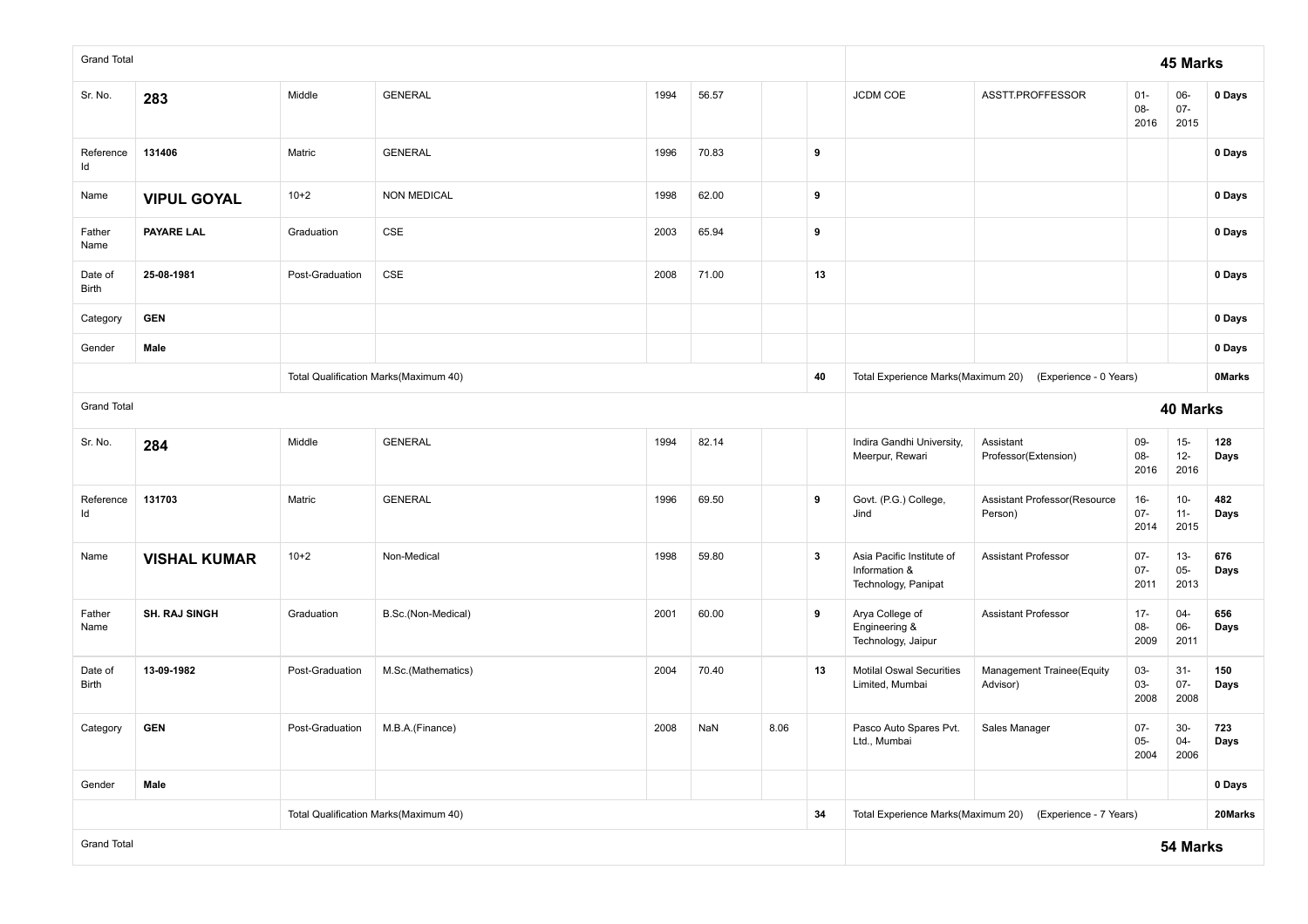| Sr. No.                                     | 285           | Middle          | <b>GENERAL</b>                   |      |       |       |              |                                                                            |                        |                          |                          | 0 Days        |  |
|---------------------------------------------|---------------|-----------------|----------------------------------|------|-------|-------|--------------|----------------------------------------------------------------------------|------------------------|--------------------------|--------------------------|---------------|--|
| Reference<br>Id                             | 131636        | Matric          | <b>GENERAL</b>                   | 1997 | 68.80 |       | 9            |                                                                            |                        |                          |                          | 0 Days        |  |
| Name                                        | <b>VIVEK</b>  | $10+2$          | Non-Medical                      | 1999 | 60.80 |       | 9            |                                                                            |                        |                          |                          | 0 Days        |  |
| Father<br>Name                              | <b>RAJMAL</b> | Graduation      | English Honours with Mathematics | 2002 | 61.13 |       | 9            |                                                                            |                        |                          |                          | 0 Days        |  |
| Date of<br>Birth                            | 20-02-1983    | Post-Graduation | Sociology                        | 2014 | 64.30 |       | 9            |                                                                            |                        |                          |                          | 0 Days        |  |
| Category                                    | <b>GEN</b>    |                 | English                          | 2004 | 50.00 |       |              |                                                                            |                        |                          |                          | 0 Days        |  |
| Gender                                      | Male          |                 | <b>Basic Computer</b>            | 2014 |       |       |              |                                                                            |                        |                          |                          | 0 Days        |  |
| Total Qualification Marks(Maximum 40)       |               |                 |                                  |      |       |       |              | Total Experience Marks(Maximum 20)                                         | (Experience - 0 Years) |                          |                          | <b>OMarks</b> |  |
| <b>Grand Total</b>                          |               |                 |                                  |      |       |       |              | 36 Marks                                                                   |                        |                          |                          |               |  |
| Sr. No.                                     | 286           | Middle          | <b>GENERAL</b>                   | 2004 | 49.50 |       |              |                                                                            |                        |                          |                          | 0 Days        |  |
| Reference<br>Id                             | 131519        | Matric          | <b>GENERAL</b>                   | 2006 | 56.17 | 06.20 | $\mathbf{3}$ |                                                                            |                        |                          |                          | 0 Days        |  |
| Name                                        | <b>VIVEK</b>  | $10 + 2$        | Floriculture                     | 2008 | 75.90 |       | 9            |                                                                            |                        |                          |                          | 0 Days        |  |
| Father<br>Name                              | <b>RANBIR</b> | Graduation      | <b>Hospitality Management</b>    | 2011 | 62.74 |       | 9            |                                                                            |                        |                          |                          | 0 Days        |  |
| Date of<br>Birth                            | 25-12-1990    | Post-Graduation | <b>Hotel Management</b>          | 2013 | 65.39 |       | 13           |                                                                            |                        |                          |                          | 0 Days        |  |
| Category                                    | <b>GEN</b>    |                 |                                  |      |       |       |              |                                                                            |                        |                          |                          | 0 Days        |  |
| Gender                                      | Male          |                 |                                  |      |       |       |              |                                                                            |                        |                          |                          | 0 Days        |  |
| Total Qualification Marks(Maximum 40)<br>34 |               |                 |                                  |      |       |       |              | Total Experience Marks(Maximum 20) (Experience - 0 Years)<br><b>OMarks</b> |                        |                          |                          |               |  |
| <b>Grand Total</b>                          |               |                 |                                  |      |       |       |              | 34 Marks                                                                   |                        |                          |                          |               |  |
| Sr. No.                                     | 287           | Middle          | <b>GENERAL</b>                   | 1996 | 55.71 |       |              | Welspun Steel Ltd.                                                         | Senior Executive       | $24 -$<br>$11 -$<br>2010 | $30-$<br>$11 -$<br>2013  | 1102<br>Days  |  |
| Reference<br>ld                             | 131423        | Matric          | <b>GENERAL</b>                   | 1998 | 60.33 |       | 9            | Jindal Stainless Ltd.                                                      | Executive              | $01 -$<br>03-<br>2014    | $14 -$<br>$12 -$<br>2016 | 1019<br>Days  |  |
| Name                                        | YOGESH GAUR   | $10+2$          | Commerce                         | 2000 | 50.40 |       | $\pmb{0}$    |                                                                            |                        |                          |                          | 0 Days        |  |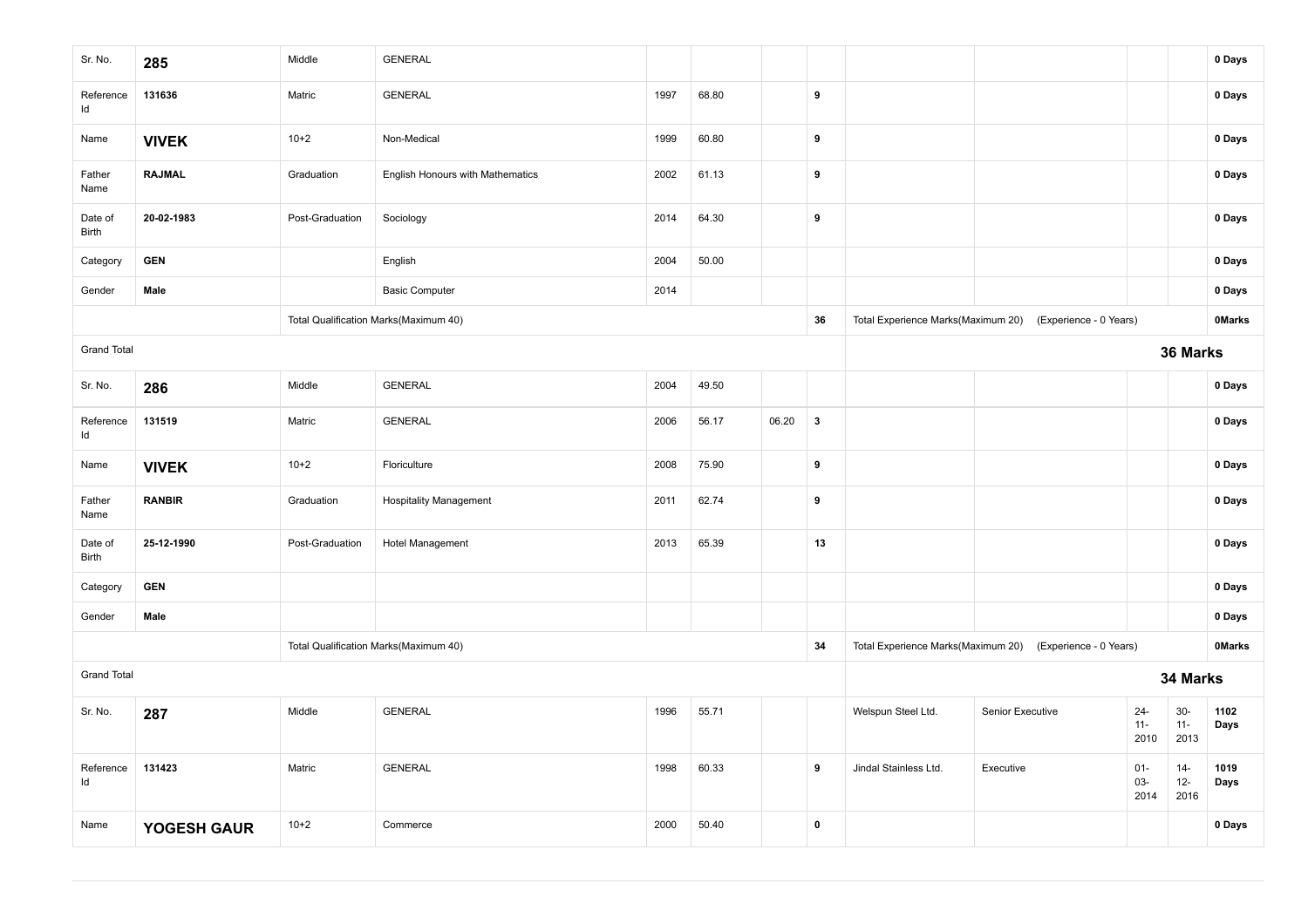| Father<br>Name                             | <b>VED PRAKASH</b>    | Graduation      | <b>B.Com</b>    | 2003 | 53.35 |       | 0         |                                                                            |                        |                          |                         | 0 Days       |  |  |
|--------------------------------------------|-----------------------|-----------------|-----------------|------|-------|-------|-----------|----------------------------------------------------------------------------|------------------------|--------------------------|-------------------------|--------------|--|--|
| Date of<br>Birth                           | 07-02-1983            | Post-Graduation | Marketing       | 2008 | 62.03 |       | 9         |                                                                            |                        |                          |                         | 0 Days       |  |  |
| Category                                   | <b>GEN</b>            |                 |                 |      |       |       |           |                                                                            |                        |                          |                         | 0 Days       |  |  |
| Gender                                     | Male                  |                 |                 |      |       |       |           |                                                                            |                        |                          |                         | 0 Days       |  |  |
| Total Qualification Marks(Maximum 40)      |                       |                 |                 |      |       |       | 18        | 20Marks<br>Total Experience Marks(Maximum 20)<br>(Experience - 5 Years)    |                        |                          |                         |              |  |  |
| <b>Grand Total</b>                         |                       |                 |                 |      |       |       |           | 38 Marks                                                                   |                        |                          |                         |              |  |  |
| Sr. No.                                    | 288                   | Middle          | <b>GENERAL</b>  |      |       |       |           |                                                                            |                        |                          |                         | 0 Days       |  |  |
| Reference<br>Id                            | 131335                | Matric          | <b>GENERAL</b>  | 2010 | 47.40 |       | 0         |                                                                            |                        |                          |                         | 0 Days       |  |  |
| Name                                       | YOGESH KUMAR          | $10+2$          | <b>ARTS</b>     | 2012 | 65.60 |       | 9         |                                                                            |                        |                          |                         | 0 Days       |  |  |
| Father<br>Name                             | <b>ISHWAR SINGH</b>   | Graduation      |                 |      |       |       | 0         |                                                                            |                        |                          |                         | 0 Days       |  |  |
| Date of<br>Birth                           | 20-04-1990            | Post-Graduation |                 |      |       |       | $\pmb{0}$ |                                                                            |                        |                          |                         | 0 Days       |  |  |
| Category                                   | SC                    |                 |                 |      |       |       |           |                                                                            |                        |                          |                         | 0 Days       |  |  |
| Gender                                     | Male                  |                 |                 |      |       |       |           |                                                                            |                        |                          |                         | 0 Days       |  |  |
| Total Qualification Marks(Maximum 40)<br>9 |                       |                 |                 |      |       |       |           | Total Experience Marks(Maximum 20) (Experience - 0 Years)<br><b>OMarks</b> |                        |                          |                         |              |  |  |
| <b>Grand Total</b>                         |                       |                 |                 |      |       |       |           | 9 Marks                                                                    |                        |                          |                         |              |  |  |
| Sr. No.                                    | 289                   | Middle          | <b>GENERAL</b>  | 2003 | 74.17 |       |           | <b>BEL BANGALORE</b>                                                       | <b>DEPUTY ENGINEER</b> | $01 -$<br>$01 -$<br>2014 | $23 -$<br>$12-$<br>2016 | 1087<br>Days |  |  |
| Reference<br>Id                            | 131584                | Matric          | <b>GENERAL</b>  | 2005 | 74.33 |       | 9         |                                                                            |                        |                          |                         | 0 Days       |  |  |
| Name                                       | YOGESH KUMAR          | $10+2$          | non medical     | 2007 | 72.00 |       | 9         |                                                                            |                        |                          |                         | 0 Days       |  |  |
| Father<br>Name                             | <b>JOGINDER SINGH</b> | Graduation      | mechanical engg | 2011 | 71.11 |       | 9         |                                                                            |                        |                          |                         | 0 Days       |  |  |
| Date of<br>Birth                           | 01-01-1990            | Post-Graduation | iit roorkee     | 2015 | 86.00 | 8.697 | 13        |                                                                            |                        |                          |                         | 0 Days       |  |  |
| Category                                   | <b>BCA</b>            |                 |                 |      |       |       |           |                                                                            |                        |                          |                         | 0 Days       |  |  |
| Gender                                     | Male                  |                 |                 |      |       |       |           |                                                                            |                        |                          |                         | 0 Days       |  |  |